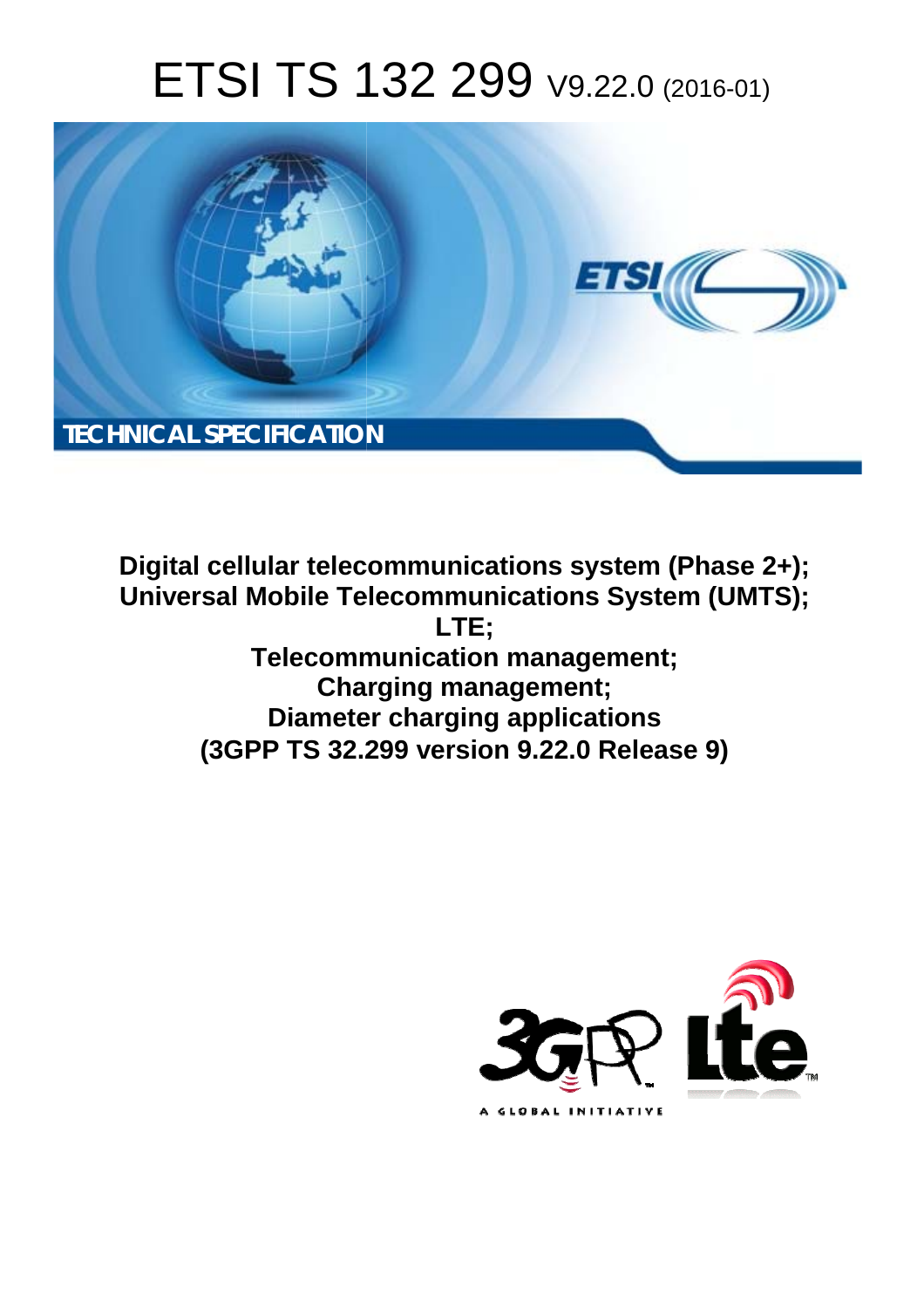Reference RTS/TSGS-0532299v9m0

> Keywords GSM,LTE,UMTS

#### *ETSI*

#### 650 Route des Lucioles F-06921 Sophia Antipolis Cedex - FRANCE

Tel.: +33 4 92 94 42 00 Fax: +33 4 93 65 47 16

Siret N° 348 623 562 00017 - NAF 742 C Association à but non lucratif enregistrée à la Sous-Préfecture de Grasse (06) N° 7803/88

#### *Important notice*

The present document can be downloaded from: <http://www.etsi.org/standards-search>

The present document may be made available in electronic versions and/or in print. The content of any electronic and/or print versions of the present document shall not be modified without the prior written authorization of ETSI. In case of any existing or perceived difference in contents between such versions and/or in print, the only prevailing document is the print of the Portable Document Format (PDF) version kept on a specific network drive within ETSI Secretariat.

Users of the present document should be aware that the document may be subject to revision or change of status. Information on the current status of this and other ETSI documents is available at <http://portal.etsi.org/tb/status/status.asp>

If you find errors in the present document, please send your comment to one of the following services: <https://portal.etsi.org/People/CommiteeSupportStaff.aspx>

#### *Copyright Notification*

No part may be reproduced or utilized in any form or by any means, electronic or mechanical, including photocopying and microfilm except as authorized by written permission of ETSI.

The content of the PDF version shall not be modified without the written authorization of ETSI. The copyright and the foregoing restriction extend to reproduction in all media.

> © European Telecommunications Standards Institute 2016. All rights reserved.

**DECT**TM, **PLUGTESTS**TM, **UMTS**TM and the ETSI logo are Trade Marks of ETSI registered for the benefit of its Members. **3GPP**TM and **LTE**™ are Trade Marks of ETSI registered for the benefit of its Members and of the 3GPP Organizational Partners.

**GSM**® and the GSM logo are Trade Marks registered and owned by the GSM Association.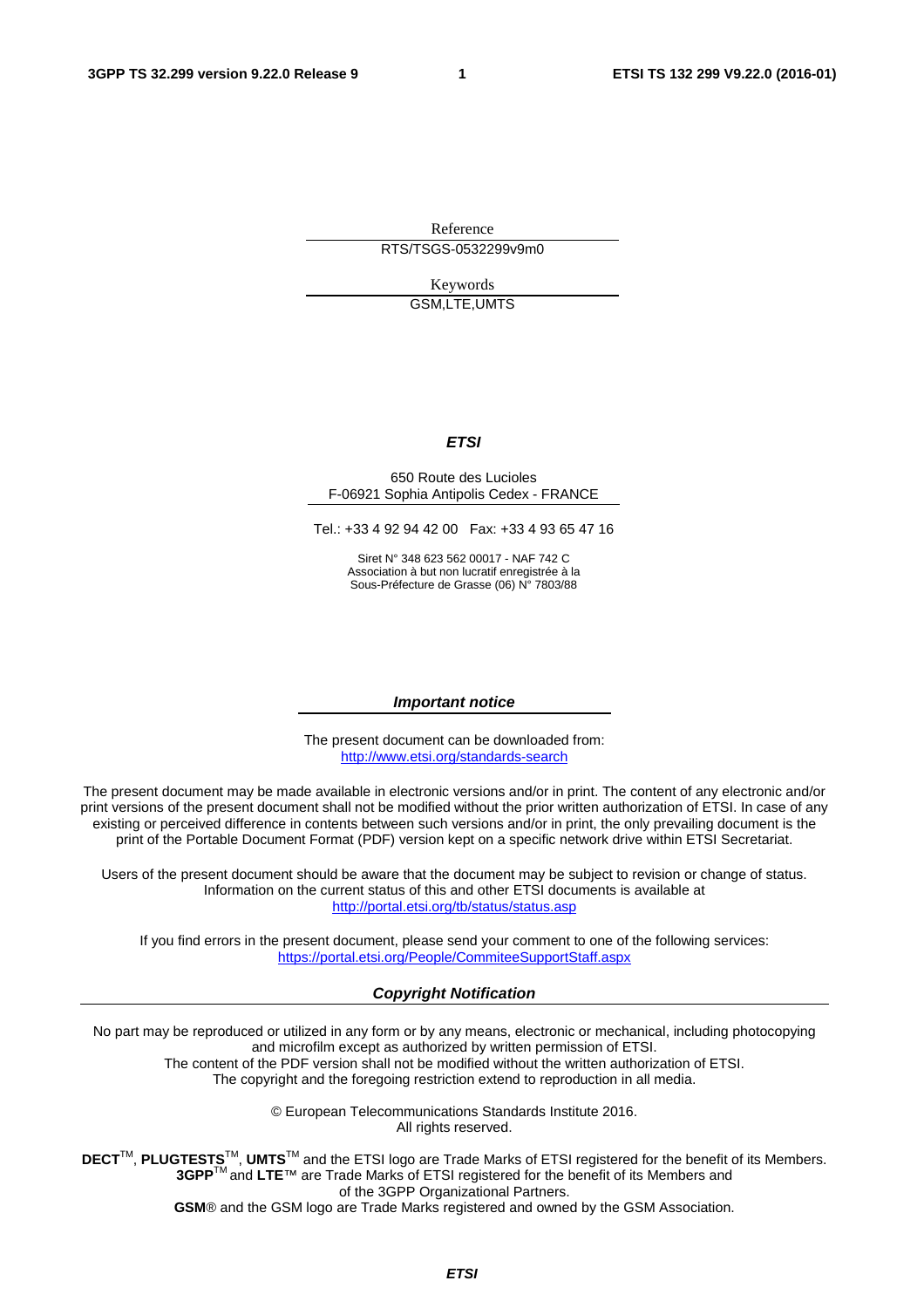# Intellectual Property Rights

IPRs essential or potentially essential to the present document may have been declared to ETSI. The information pertaining to these essential IPRs, if any, is publicly available for **ETSI members and non-members**, and can be found in ETSI SR 000 314: *"Intellectual Property Rights (IPRs); Essential, or potentially Essential, IPRs notified to ETSI in respect of ETSI standards"*, which is available from the ETSI Secretariat. Latest updates are available on the ETSI Web server ([https://ipr.etsi.org/\)](https://ipr.etsi.org/).

Pursuant to the ETSI IPR Policy, no investigation, including IPR searches, has been carried out by ETSI. No guarantee can be given as to the existence of other IPRs not referenced in ETSI SR 000 314 (or the updates on the ETSI Web server) which are, or may be, or may become, essential to the present document.

# Foreword

This Technical Specification (TS) has been produced by ETSI 3rd Generation Partnership Project (3GPP).

The present document may refer to technical specifications or reports using their 3GPP identities, UMTS identities or GSM identities. These should be interpreted as being references to the corresponding ETSI deliverables.

The cross reference between GSM, UMTS, 3GPP and ETSI identities can be found under [http://webapp.etsi.org/key/queryform.asp.](http://webapp.etsi.org/key/queryform.asp)

# Modal verbs terminology

In the present document "**shall**", "**shall not**", "**should**", "**should not**", "**may**", "**need not**", "**will**", "**will not**", "**can**" and "**cannot**" are to be interpreted as described in clause 3.2 of the [ETSI Drafting Rules](http://portal.etsi.org/Help/editHelp!/Howtostart/ETSIDraftingRules.aspx) (Verbal forms for the expression of provisions).

"**must**" and "**must not**" are **NOT** allowed in ETSI deliverables except when used in direct citation.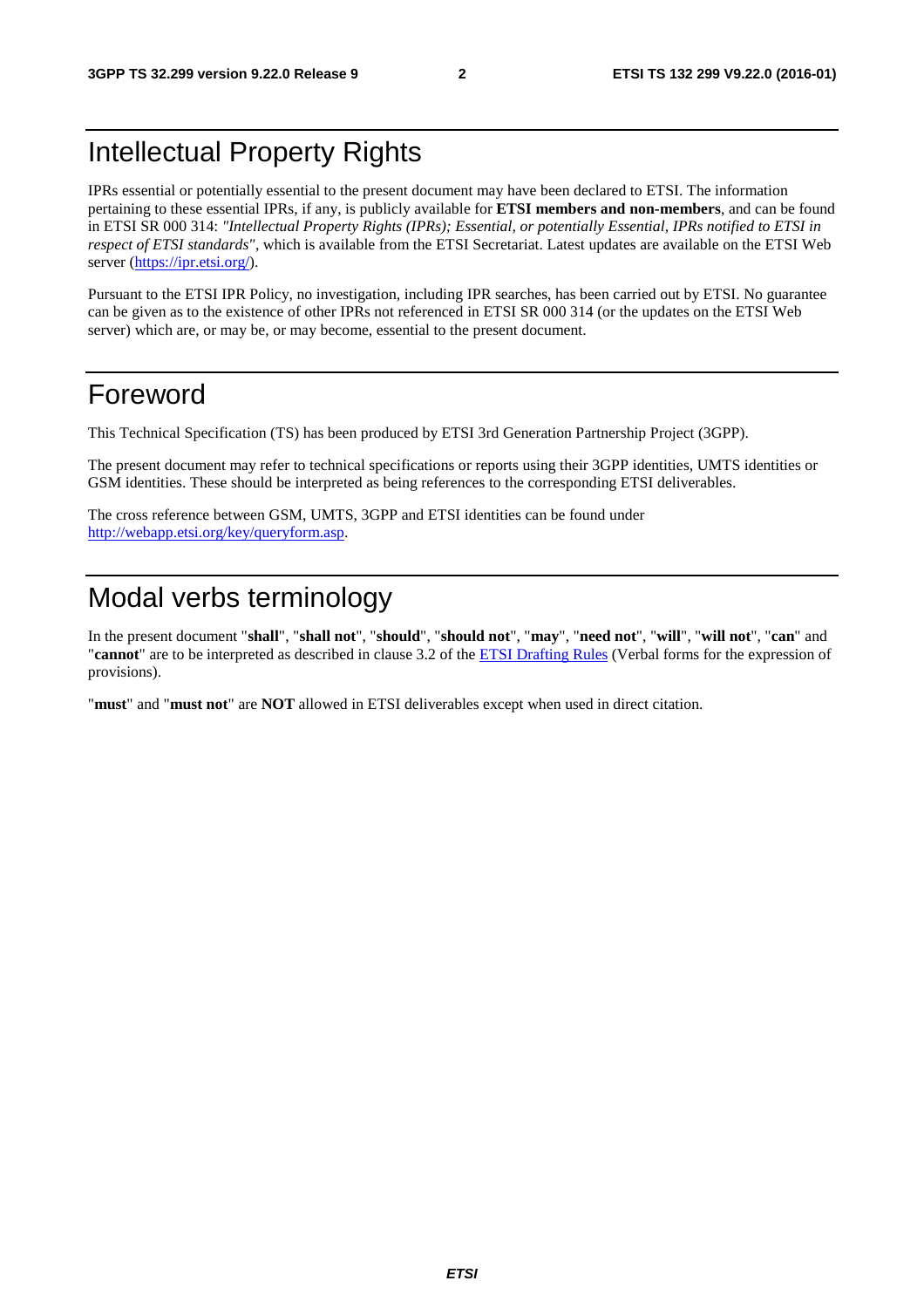$\mathbf{3}$ 

# Contents

| 1                      |  |  |  |
|------------------------|--|--|--|
| 2                      |  |  |  |
| 3                      |  |  |  |
| 3.1                    |  |  |  |
| 3.2                    |  |  |  |
| 3.3                    |  |  |  |
| $\overline{4}$         |  |  |  |
| 4.1                    |  |  |  |
| 4.1.1                  |  |  |  |
| 5                      |  |  |  |
| 5.1                    |  |  |  |
| 5.1.1                  |  |  |  |
| 5.1.1.1                |  |  |  |
| 5.1.1.2                |  |  |  |
| 5.1.2                  |  |  |  |
| 5.2                    |  |  |  |
| 5.2.1                  |  |  |  |
| 5.2.2                  |  |  |  |
| 5.2.2.1                |  |  |  |
| 5.2.2.1.1              |  |  |  |
| 5.2.2.1.2              |  |  |  |
| 5.2.2.1.3              |  |  |  |
| 5.2.2.1.4              |  |  |  |
| 5.2.2.2                |  |  |  |
| 5.2.2.2.1              |  |  |  |
| 5.2.2.2.2              |  |  |  |
| 5.2.2.2.3              |  |  |  |
| 5.2.2.3                |  |  |  |
| 5.2.2.3.1<br>5.2.2.3.2 |  |  |  |
| 5.2.2.3.3              |  |  |  |
| 5.2.3                  |  |  |  |
| 5.3                    |  |  |  |
| 5.3.1                  |  |  |  |
| 5.3.2                  |  |  |  |
| 5.3.3                  |  |  |  |
| 5.3.4                  |  |  |  |
| 6                      |  |  |  |
| 6.1                    |  |  |  |
| 6.1.1                  |  |  |  |
| 6.1.2                  |  |  |  |
| 6.1.3                  |  |  |  |
| 6.1.3.1                |  |  |  |
| 6.1.3.2                |  |  |  |
| 6.1.3.3                |  |  |  |
| 6.1.3.4                |  |  |  |
| 6.2                    |  |  |  |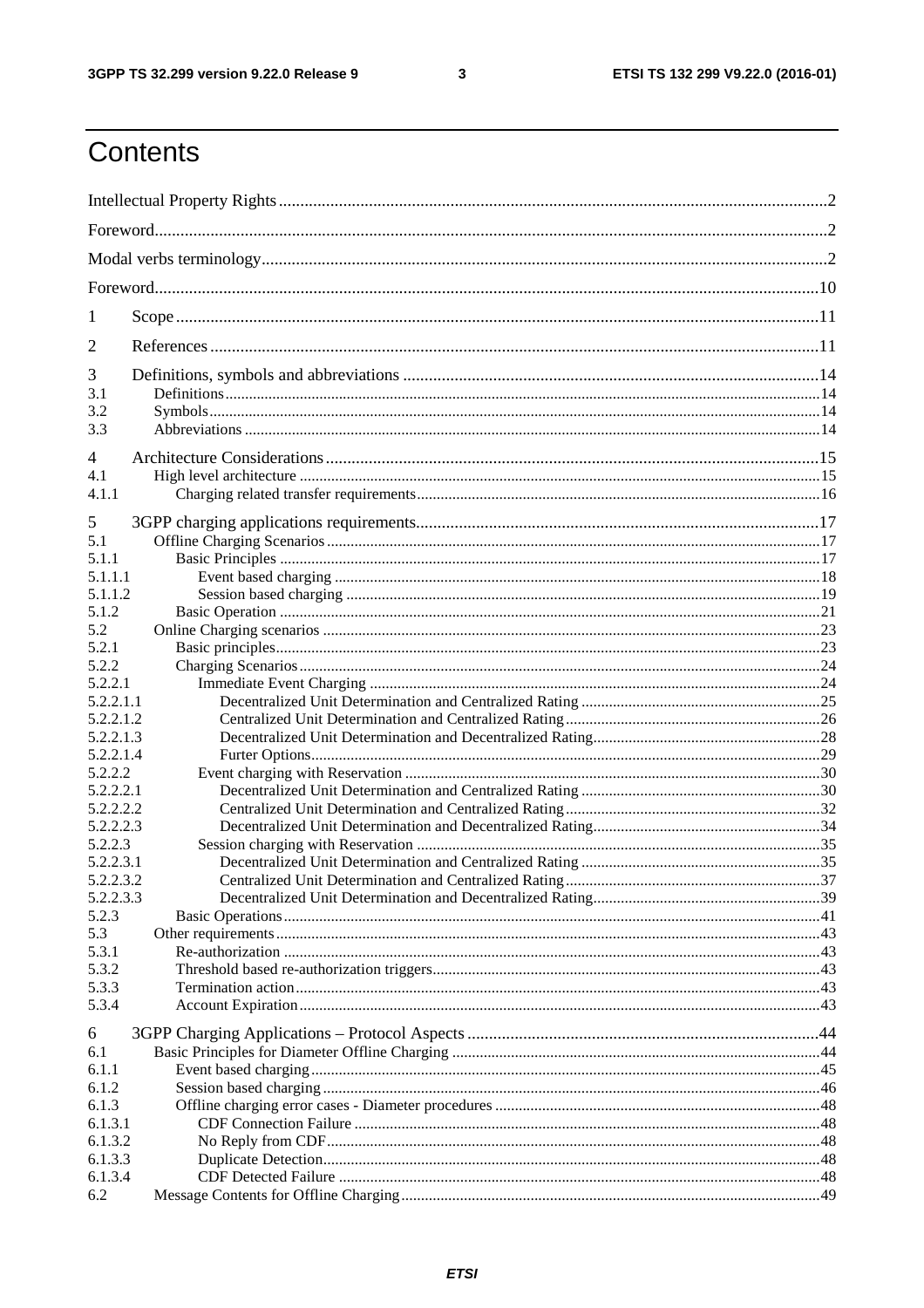| 6.2.1          |                                                                |    |
|----------------|----------------------------------------------------------------|----|
| 6.2.1.1        |                                                                |    |
| 6.2.1.2        |                                                                |    |
| 6.2.2          |                                                                |    |
| 6.2.3          |                                                                |    |
| 6.3<br>6.3.1   |                                                                |    |
| 6.3.2          |                                                                |    |
| 6.3.2.1        |                                                                |    |
| 6.3.3          |                                                                |    |
| 6.3.4          |                                                                |    |
| 6.3.5          |                                                                |    |
| 6.3.6          |                                                                |    |
| 6.3.6.1        |                                                                |    |
| 6.3.6.2        |                                                                |    |
| 6.3.7          |                                                                |    |
| 6.3.7.1        |                                                                |    |
| 6.3.7.2        |                                                                |    |
| 6.3.8          |                                                                |    |
| 6.3.9          |                                                                |    |
| 6.3.10         |                                                                |    |
| 6.3.11         |                                                                |    |
| 6.4            |                                                                |    |
| 6.4.1          |                                                                |    |
| 6.4.1.1        |                                                                |    |
| 6.4.1.2        |                                                                |    |
| 6.4.2          |                                                                |    |
| 6.4.3          |                                                                |    |
| 6.4.4          |                                                                |    |
| 6.4.5          |                                                                |    |
| 6.4.6.         |                                                                |    |
| 6.4.7          |                                                                |    |
| 6.4.8          |                                                                |    |
| 6.4.9          |                                                                |    |
| 6.4.10         |                                                                |    |
| 6.4.11         |                                                                |    |
| 6.4.12         |                                                                |    |
| 6.4.13         |                                                                |    |
| 65             | Other procedural description of the 3GPP charging applications | 79 |
| 6.5.1          |                                                                |    |
| 6.5.1.1        |                                                                |    |
| 6.5.1.2        |                                                                |    |
| 6.5.1.3        |                                                                |    |
| 6.5.1.4        |                                                                |    |
| 6.5.2          |                                                                |    |
| 6.5.3          |                                                                |    |
| 6.5.4          |                                                                |    |
| 6.5.5          |                                                                |    |
| 6.5.6<br>6.5.7 |                                                                |    |
|                |                                                                |    |
| 6.5.8<br>6.6   |                                                                |    |
| 6.6.1          |                                                                |    |
| 6.6.2          |                                                                |    |
|                |                                                                |    |
| 7              |                                                                |    |
| 7.1            |                                                                |    |
| 7.1.1          |                                                                |    |
| 7.1.2          |                                                                |    |
| 7.1.3          |                                                                |    |
| 7.1.4          |                                                                |    |
| 7.1.5          |                                                                |    |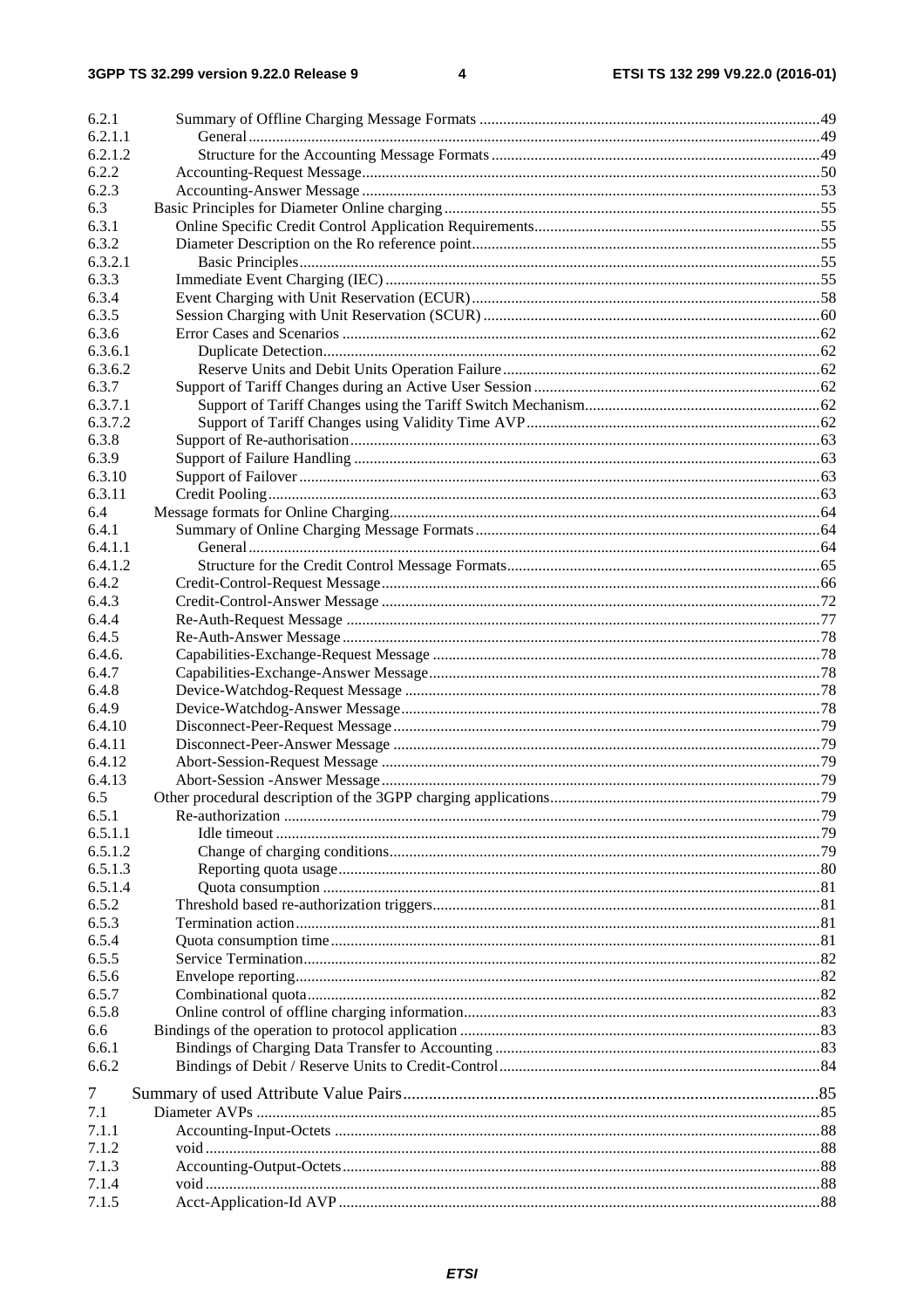### $5\phantom{a}$

| 7.1.6   |  |
|---------|--|
| 7.1.7   |  |
| 7.1.8   |  |
| 7.1.9   |  |
| 7.1.10  |  |
| 7.1.11  |  |
| 7.1.12  |  |
| 7.1.13  |  |
| 7.1.14  |  |
| 7.1.15  |  |
| 7.1.16  |  |
| 7.1.17  |  |
| 7.2     |  |
| 7.2.1   |  |
| 7.2.2   |  |
| 7.2.3   |  |
| 7.2.4   |  |
| 7.2.5   |  |
| 7.2.6   |  |
| 7.2.7   |  |
|         |  |
| 7.2.8   |  |
| 7.2.9   |  |
| 7.2.10  |  |
| 7.2.11  |  |
| 7.2.12  |  |
| 7.2.13  |  |
| 7.2.14  |  |
| 7.2.15  |  |
| 7.2.16  |  |
| 7.2.17  |  |
| 7.2.18  |  |
| 7.2.19  |  |
| 7.2.20  |  |
| 7.2.21  |  |
| 7.2.22  |  |
| 7.2.23  |  |
| 7.2.24  |  |
| 7.2.25  |  |
| 7.2.26  |  |
| 7.2.27  |  |
| 7.2.28  |  |
| 7.2.29  |  |
| 7.2.30  |  |
| 7.2.31  |  |
| 7.2.32  |  |
| 7.2.33  |  |
| 7.2.34  |  |
| 7.2.35  |  |
| 7.2.36  |  |
| 7.2.37  |  |
| 7.2.38  |  |
| 7.2.38A |  |
| 7.2.39  |  |
| 7.2.39A |  |
| 7.2.39B |  |
| 7.2.40  |  |
| 7.2.41  |  |
| 7.2.42  |  |
| 7.2.43  |  |
|         |  |
| 7.2.44  |  |
| 7.2.45  |  |
| 7.2.46  |  |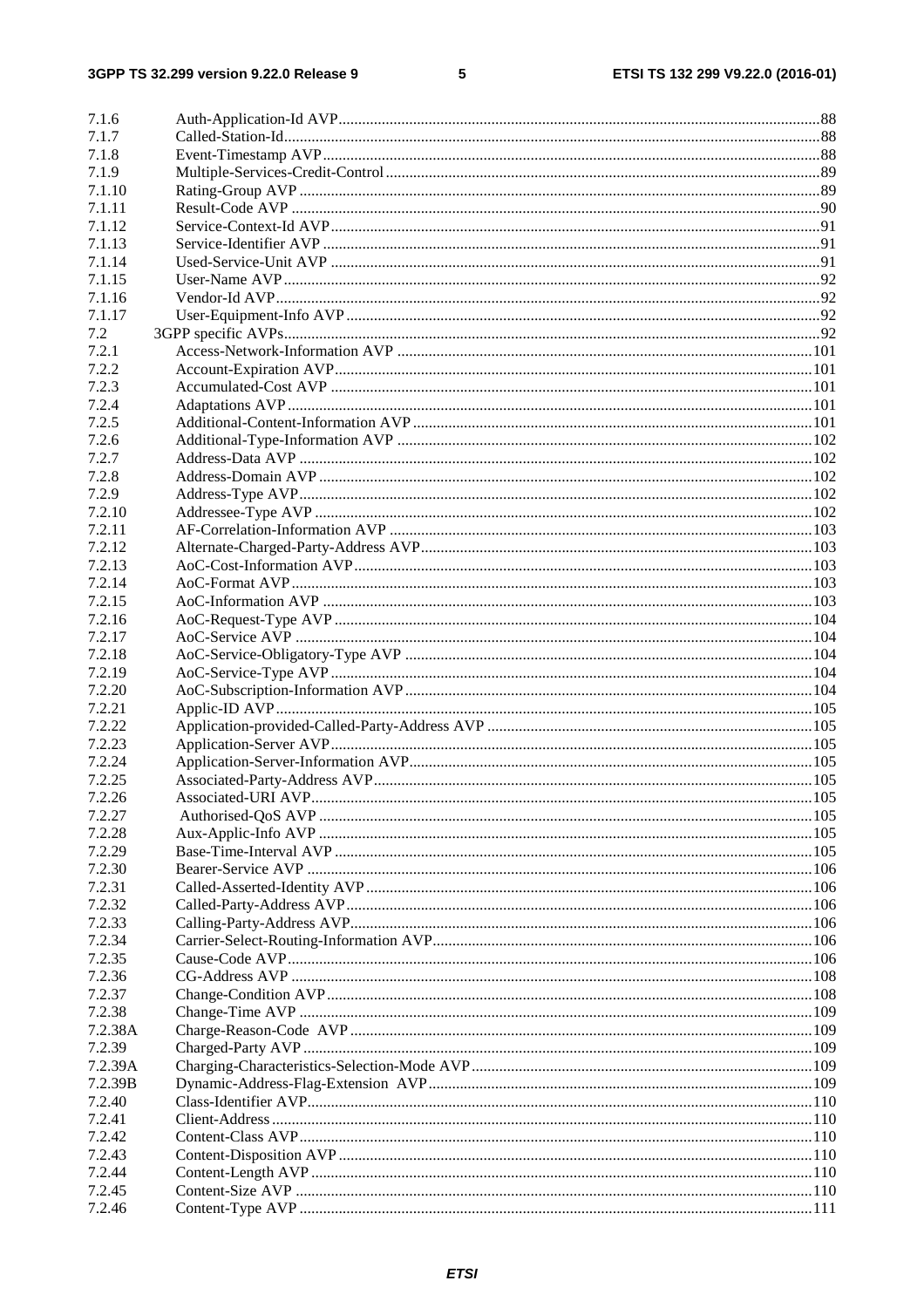#### $\bf 6$

| 7.2.46A |  |
|---------|--|
| 7.2.46B |  |
| 7.2.47  |  |
| 7.2.48  |  |
| 7.2.49  |  |
| 7.2.50  |  |
| 7.2.51  |  |
|         |  |
| 7.2.52  |  |
| 7.2.53  |  |
| 7.2.54  |  |
| 7.2.55  |  |
| 7.2.56  |  |
| 7.2.57  |  |
| 7.2.58  |  |
| 7.2.59  |  |
| 7.2.60  |  |
| 7.2.61  |  |
| 7.2.62  |  |
| 7.2.63  |  |
| 7.2.64  |  |
| 7.2.65  |  |
| 7.2.66  |  |
| 7.2.67  |  |
| 7.2.68  |  |
| 7.2.69  |  |
| 7.2.70  |  |
| 7.2.71  |  |
| 7.2.72  |  |
| 7.2.73  |  |
| 7.2.74  |  |
| 7.2.75  |  |
| 7.2.76  |  |
| 7.2.76A |  |
| 7.2.77  |  |
| 7.2.78  |  |
| 7.2.79  |  |
| 7.2.80  |  |
| 7.2.81  |  |
| 7.2.82  |  |
| 7.2.83  |  |
| 7.2.84  |  |
| 7.2.85  |  |
| 7.2.86  |  |
| 7.2.87  |  |
| 7.2.88  |  |
| 7.2.89  |  |
| 7.2.90  |  |
| 7.2.91  |  |
| 7.2.92  |  |
| 7.2.93  |  |
| 7.2.94  |  |
|         |  |
| 7.2.95  |  |
| 7.2.96  |  |
| 7.2.97  |  |
| 7.2.97A |  |
| 7.2.97B |  |
| 7.2.98  |  |
| 7.2.99  |  |
| 7.2.79A |  |
| 7.2.100 |  |
| 7.2.101 |  |
| 7.2.102 |  |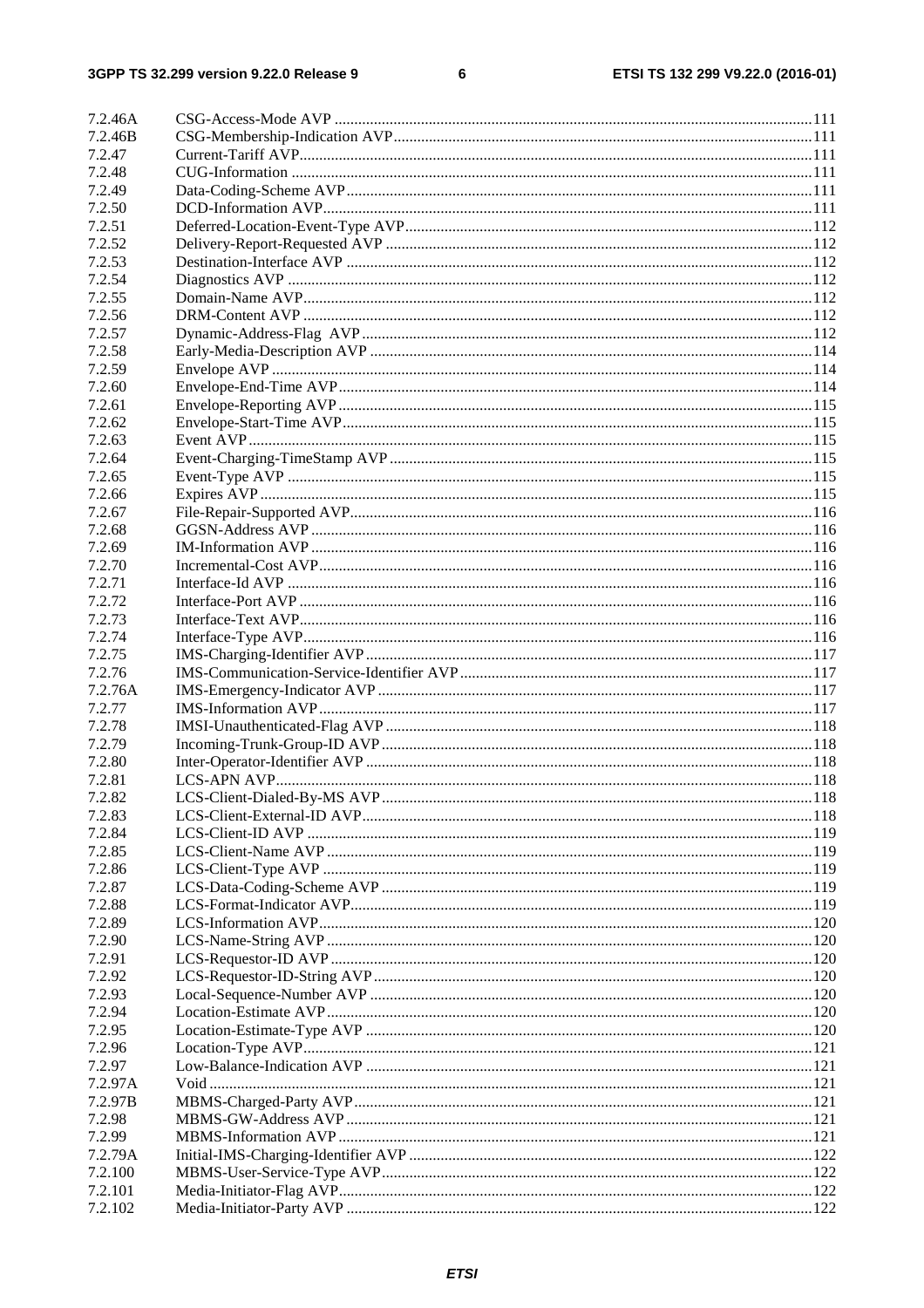#### $\overline{7}$

| 7.2.103  |  |
|----------|--|
| 7.2.104  |  |
| 7.2.105  |  |
| 7.2.106  |  |
| 7.2.107  |  |
| 7.2.108  |  |
| 7.2.109  |  |
| 7.2.110  |  |
|          |  |
| 7.2.111  |  |
| 7.2.111A |  |
| 7.2.112  |  |
| 7.2.113  |  |
| 7.2.114  |  |
| 7.2.115  |  |
| 7.2.116  |  |
| 7.2.117  |  |
| 7.2.118  |  |
| 7.2.119  |  |
| 7.2.120  |  |
|          |  |
| 7.2.121  |  |
| 7.2.122  |  |
| 7.2.123  |  |
| 7.2.124  |  |
| 7.2.125  |  |
| 7.2.126  |  |
| 7.2.127  |  |
| 7.2.128  |  |
| 7.2.128A |  |
| 7.2.129  |  |
| 7.2.130  |  |
|          |  |
| 7.2.131  |  |
| 7.2.132  |  |
| 7.2.133  |  |
| 7.2.134  |  |
| 7.2.135  |  |
| 7.2.136  |  |
| 7.2.137  |  |
| 7.2.138  |  |
| 7.2.139  |  |
| 7.2.140  |  |
| 7.2.141  |  |
| 7.2.142  |  |
|          |  |
| 7.2.143  |  |
| 7.2.144  |  |
| 7.2.145  |  |
| 7.2.146  |  |
| 7.2.147  |  |
| 7.2.148  |  |
| 7.2.149  |  |
| 7.2.150  |  |
| 7.2.151  |  |
| 7.2.152  |  |
| 7.2.153  |  |
|          |  |
| 7.2.154  |  |
| 7.2.155  |  |
| 7.2.156  |  |
| 7.2.157  |  |
| 7.2.158  |  |
| 7.2.159  |  |
| 7.2.160  |  |
| 7.2.162  |  |
| 7.2.163  |  |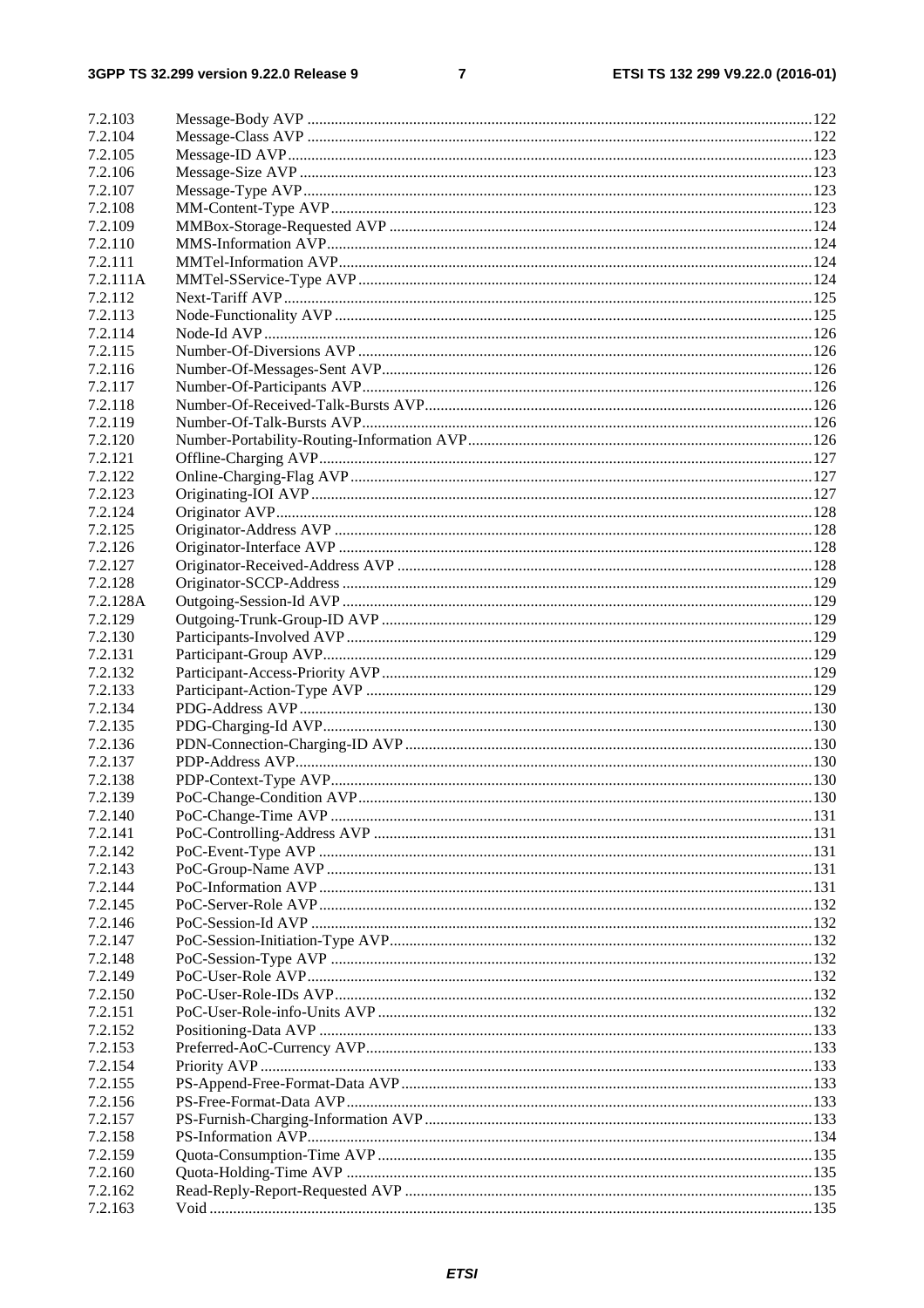$\bf8$ 

| 7.2.164  |  |
|----------|--|
| 7.2.165  |  |
|          |  |
| 7.2.166  |  |
| 7.2.167  |  |
| 7.2.168  |  |
| 7.2.169  |  |
| 7.2.170  |  |
| 7.2.171  |  |
| 7.2.172  |  |
| 7.2.173  |  |
| 7.2.174  |  |
| 7.2.175  |  |
| 7.2.176  |  |
| 7.2.177  |  |
| 7.2.178  |  |
| 7.2.179  |  |
| 7.2.180  |  |
| 7.2.181  |  |
| 7.2.182  |  |
| 7.2.183  |  |
|          |  |
| 7.2.184  |  |
| 7.2.185  |  |
| 7.2.186  |  |
| 7.2.187  |  |
| 7.2.188  |  |
| 7.2.189  |  |
| 7.2.190  |  |
| 7.2.191  |  |
| 7.2.192  |  |
| 7.2.193  |  |
| 7.2.194  |  |
| 7.2.195  |  |
| 7.2.196  |  |
| 7.2.197  |  |
| 7.2.198  |  |
| 7.2.199  |  |
| 7.2.199A |  |
| 7.2.200  |  |
| 7.2.201  |  |
| 7.2.202  |  |
|          |  |
| 7.2.203  |  |
| 7.2.204  |  |
| 7.2.205  |  |
| 7.2.206  |  |
| 7.2.207  |  |
| 7.2.208  |  |
| 7.2.209  |  |
| 7.2.210  |  |
| 7.2.211  |  |
| 7.2.212  |  |
| 7.2.213  |  |
| 7.2.214  |  |
| 7.2.215  |  |
| 7.2.216  |  |
| 7.2.217  |  |
| 7.2.218  |  |
| 7.2.219  |  |
| 7.2.220  |  |
| 7.2.221  |  |
| 7.2.222  |  |
| 7.2.223  |  |
| 7.2.224  |  |
|          |  |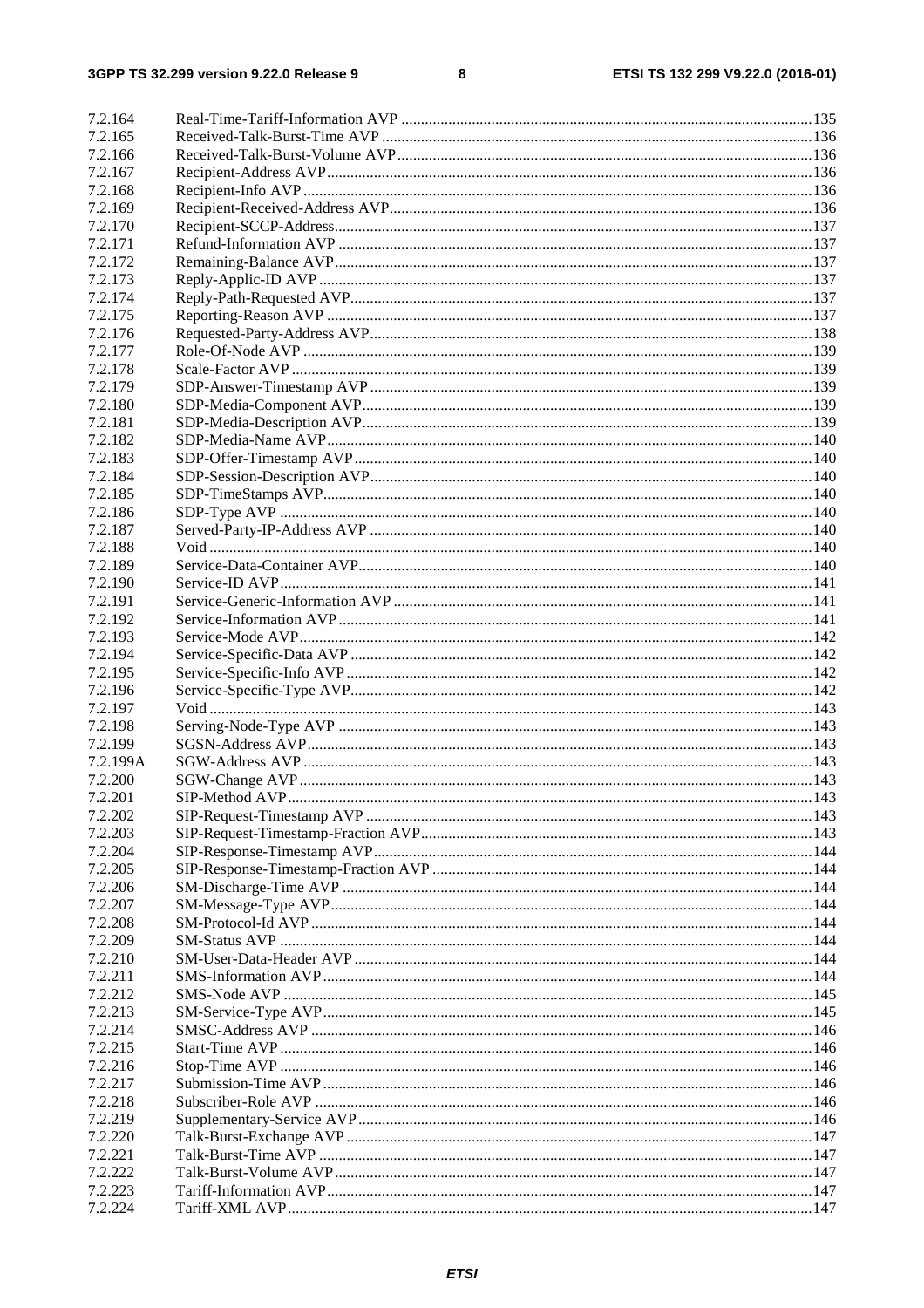### $\boldsymbol{9}$

| 7.2.225  |                               |  |  |
|----------|-------------------------------|--|--|
| 7.2.226  |                               |  |  |
| 7.2.227  |                               |  |  |
| 7.2.228  |                               |  |  |
| 7.2.229  |                               |  |  |
| 7.2.230  |                               |  |  |
| 7.2.231  |                               |  |  |
| 7.2.232  |                               |  |  |
| 7.2.233  |                               |  |  |
| 7.2.234  |                               |  |  |
| 7.2.235  |                               |  |  |
| 7.2.236  |                               |  |  |
| 7.2.237  |                               |  |  |
| 7.2.238  |                               |  |  |
| 7.2.239  |                               |  |  |
| 7.2.240  |                               |  |  |
| 7.2.240A |                               |  |  |
| 7.2.241  |                               |  |  |
| 7.2.242  |                               |  |  |
| 7.2.243  |                               |  |  |
| 7.2.244  |                               |  |  |
| 7.2.245  |                               |  |  |
| 7.2.246  |                               |  |  |
| 7.2.247  |                               |  |  |
| 7.2.248  |                               |  |  |
| 7.2.249  |                               |  |  |
| 7.2.250  |                               |  |  |
| 7.3      |                               |  |  |
|          | <b>Annex A (informative):</b> |  |  |
|          | <b>Annex B</b> (informative): |  |  |
|          |                               |  |  |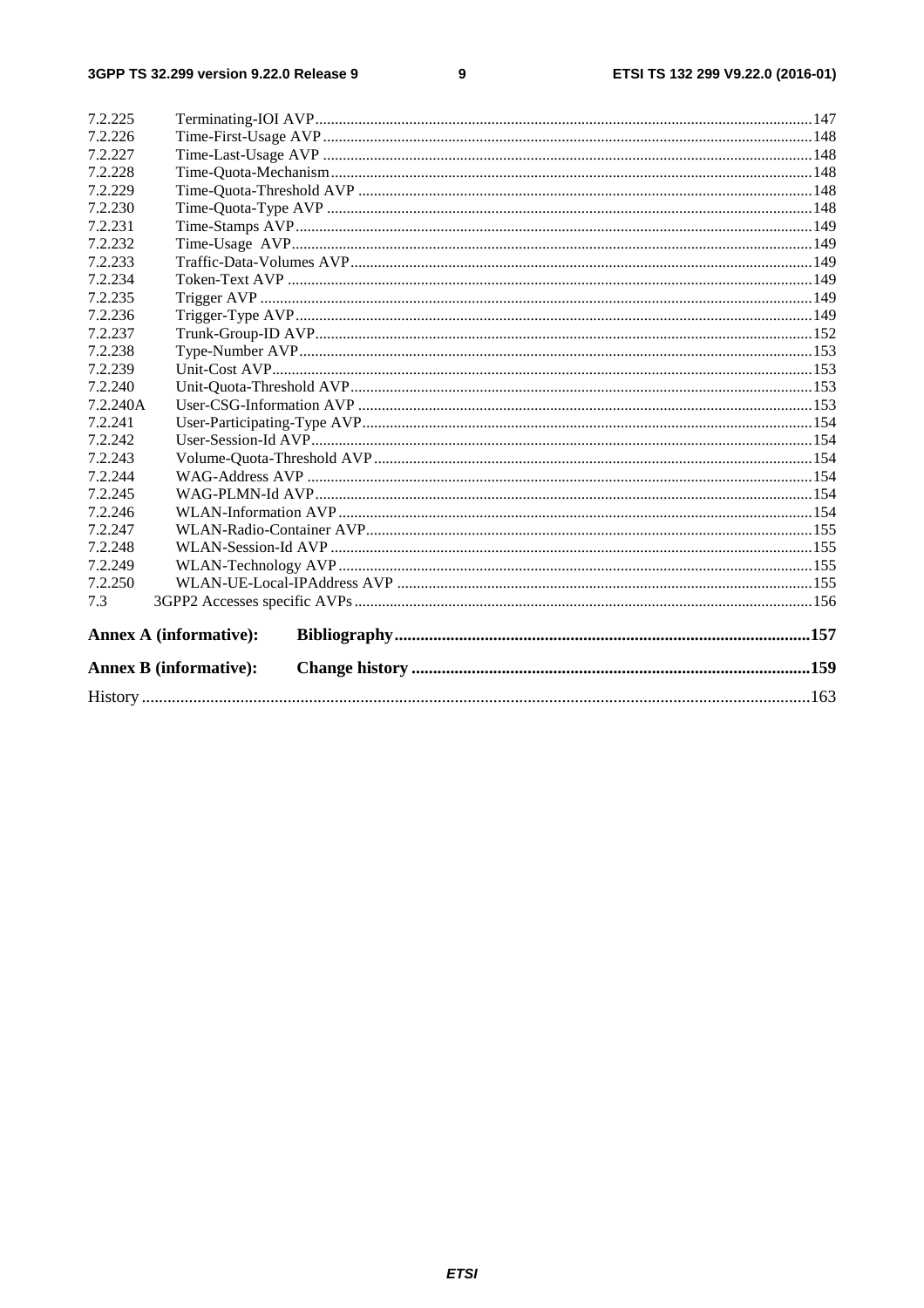# Foreword

This Technical Specification has been produced by the 3<sup>rd</sup> Generation Partnership Project (3GPP).

The contents of the present document are subject to continuing work within the TSG and may change following formal TSG approval. Should the TSG modify the contents of the present document, it will be re-released by the TSG with an identifying change of release date and an increase in version number as follows:

Version x.y.z

where:

- x the first digit:
	- 1 presented to TSG for information;
	- 2 presented to TSG for approval;
	- 3 or greater indicates TSG approved document under change control.
- y the second digit is incremented for all changes of substance, i.e. technical enhancements, corrections, updates, etc.
- z the third digit is incremented when editorial only changes have been incorporated in the document.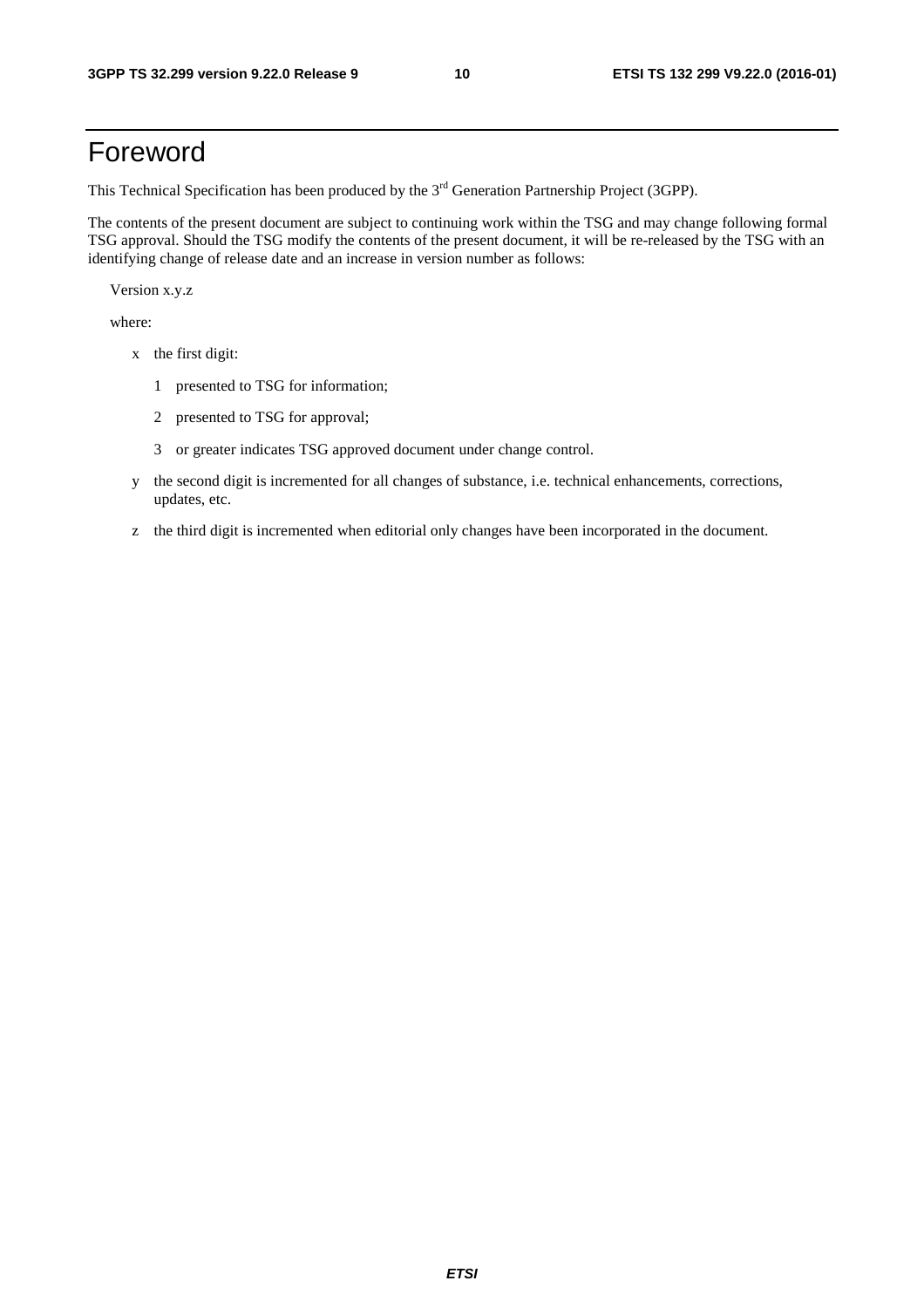# 1 Scope

The present document is part of a series of documents that specify charging functionality and charging management in GSM/UMTS networks. The GSM/UMTS core network-charging architecture and principles are specified in TS 32.240 [1], which provides an umbrella for other charging management documents that specify.

- The content of the CDRs' per domain and subsystem (offline charging);
- The content of real-time charging messages per domain / subsystem (online charging);
- The functionality of online and offline charging for those domains and subsystems;
- The interfaces that are used in the charging framework to transfer the charging information (i.e. CDRs or charging events).

The complete document structure for these TSs is defined in TS 32.240 [1].

The present document specifies in detail the Diameter based offline and online charging applications for 3GPP networks. It includes all charging parameters, scenarios and message flows..

All terms, definitions and, abbreviations used in the present document, that are common across 3GPP TSs, are defined in TR 21.905 [100]. Those that are common across charging management in GSM/UMTS domains, services or subsystems are provided in the umbrella document TS 32.240 [1] and are copied into clause 3 of the present document for ease of reading. Finally, those items that are specific to the present document are defined exclusively in the present document.

Furthermore, requirements that govern the charging work are specified in TS 22.115 [101].

# 2 References

The following documents contain provisions which, through reference in this text, constitute provisions of the present document.

- References are either specific (identified by date of publication, edition number, version number, etc.) or non-specific.
- For a specific reference, subsequent revisions do not apply.
- For a non-specific reference, the latest version applies. In the case of a reference to a 3GPP document (including a GSM document), a non-specific reference implicitly refers to the latest version of that document *in the same Release as the present document*.
- [1] 3GPP TS 32.240: "Telecommunication management; Charging management; Charging Architecture and Principles".
- [2] [99] Void.

[100] 3GPP TR 21.905: "Vocabulary for 3GPP Specifications"

[101] 3GPP TS 22.115: "Service aspects; Charging and billing".

- [102] [199] Void.
- [200] 3GPP TS 23.207: "End to end quality of service concept and architecture".
- [201] 3GPP TS 23.228: "IP Multimedia Subsystem (IMS); Stage 2".
- [202] 3GPP TS 24.229: "IP Multimedia Call Control Protocol based on SIP and SDP; Stage 3."
- [203] 3GPP TS 29.207: "Policy control over Go interface".
- [204] 3GPP TS 29.229: "Cx and Dx Interfaces based on the Diameter protocol; Protocol Details".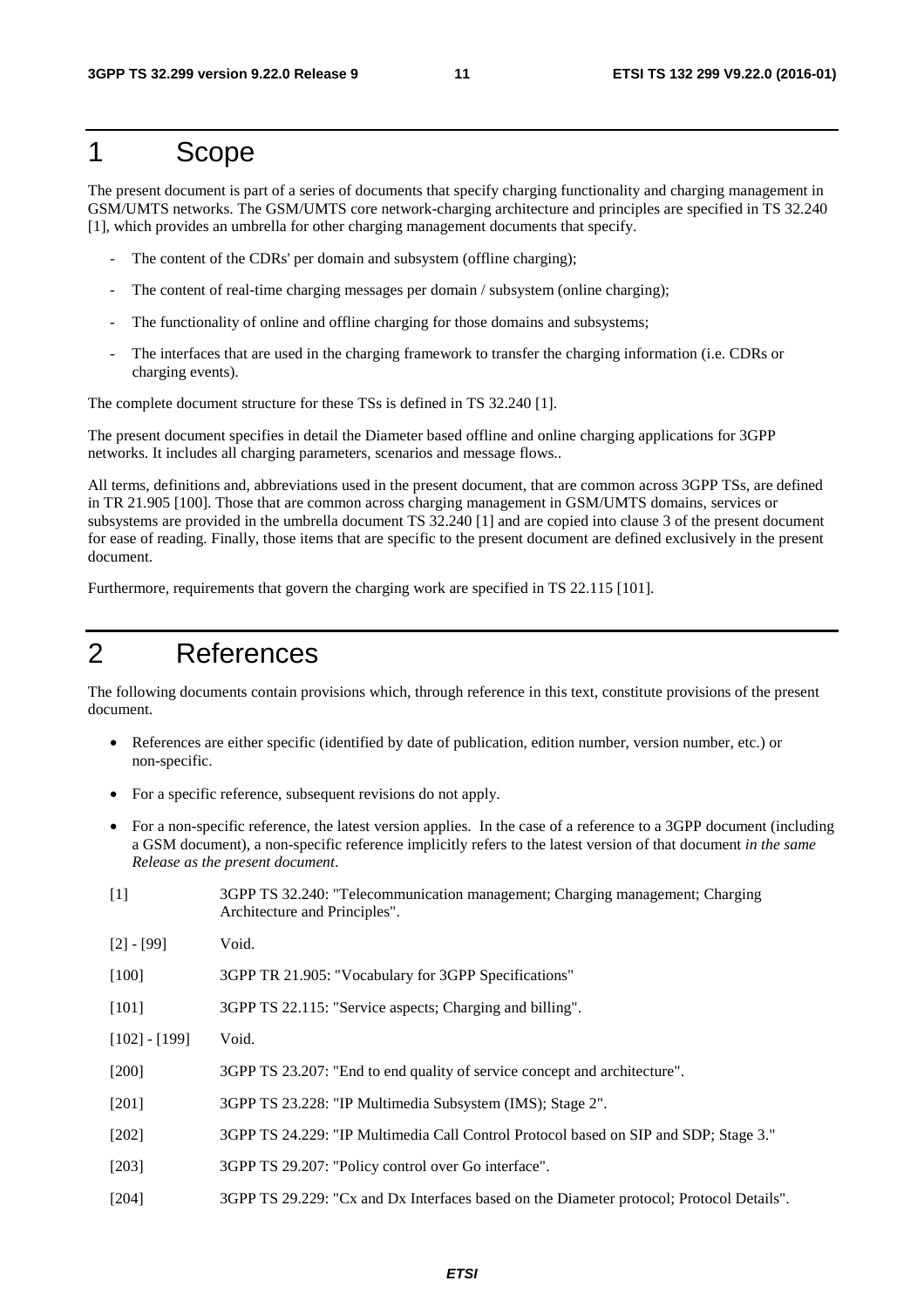| $[205]$         | Void.                                                                                                                                            |
|-----------------|--------------------------------------------------------------------------------------------------------------------------------------------------|
| [206]           | 3GPP TS 29.230: "3GPP specific codes and identifiers".                                                                                           |
| $[207]$         | 3GPP TS 29.061: "Interworking between the Public Land Mobile Network (PLMN) supporting<br>packet based services and Packet Data Networks (PDN)". |
| $[208]$         | 3GPP TS 23.140: " Multimedia Messaging Service (MMS); Functional description; Stage 2".                                                          |
| [209]           | OMA "Multimedia Messaging Service; Encapsulation Protocol".                                                                                      |
| $[210]$         | <b>OMNA WSP Content Type Numbers</b><br>http://www.openmobilealliance.org/tech/omna/omna-wsp-content-type.aspx                                   |
| $[211]$         | OMA-CP-POC: "OMA PoC Control Plane"                                                                                                              |
| $[212]$         | 3GPP 29.234: "3GPP system to Wireless Local Area Network (WLAN) interworking; Stage 3".                                                          |
| $[213]$         | 3GPP TS 29.140: "MM10 interface based on Diameter protocol; Stage 3".                                                                            |
| [214]           | 3GPP TS 29.214: "Policy and Charging Control over Rx reference point; Stage 3".                                                                  |
| $[215]$         | 3GPP TS 29.212: "Policy and Charging Control over Gx reference point".                                                                           |
| [216]           | 3GPP TS 23.040: "Technical realization of Short Message Service (SMS)".                                                                          |
| $[217]$         | 3GPP TS 22.142: "Value Added Services (VAS) for Short Message Service (SMS) requirements".                                                       |
| $[218]$         | 3GPP TS 23.203: "Policy and Charging control architecture".                                                                                      |
| [219]           | 3GPP TS 29.272: " Mobility Management Entity (MME) and Serving GPRS Support Node<br>(SGSN) related interfaces based on Diameter protocol".       |
| $[220]$         | 3GPP TS 24.605: "Conference (CONF) using IP Multimedia (IM) Core Network (CN) subsystem;<br>Protocol specification".                             |
| $[221]$         | 3GPP TS 29.329: "Sh Interface based on the Diameter protocol; Protocol details".                                                                 |
| $[222]$         | 3GPP TS 29.658: "SIP Transfer of IP Multimedia Service Tariff Information".                                                                      |
| $[223]$         | OMA-DDS-Charging_Data: "Charging Data".                                                                                                          |
| [224]           | 3GPP TS 23.003: "Numbering, Addressing and Identification".                                                                                      |
| $[225]$         | 3GPP TS 29.060: "General Packet Radio Service (GPRS); GPRS Tunnelling Protocol (GTP)<br>across the Gn and Gp interface".                         |
| $[226]$         | 3GPP TS 29.274: "Evolved GPRS Tunnelling Protocol for Control Plane (GTPv2-C); Stage 3".                                                         |
| [227]           | 3GPP TS 23.032: "Universal Geographical Area Description (GAD)".                                                                                 |
| $[228] - [400]$ | Void.                                                                                                                                            |
| [401]           | IETF RFC 3588 (2003): "Diameter Base Protocol".                                                                                                  |
| $[402]$         | IETF RFC 4006 (2005): "Diameter Credit-Control Application".                                                                                     |
| [403]           | IETF RFC 5580 (2009): "Carrying Location Objects in RADIUS and Diameter".                                                                        |
| [404]           | IETF RFC 3455 (2003): "Private Extensions to the Session Initiation Protocol (SIP) for the $3rd$<br>Generation Partnership Projects (3GPP)".     |
| [405]           | IETF RFC 3261 (2002): "SIP: Session Initiation Protocol".                                                                                        |
| [406]           | IETF RFC 4566 (2006): "SDP: Session Description Protocol".                                                                                       |

[407] IETF RFC 4005 (2005): "Diameter Network Access Server Application".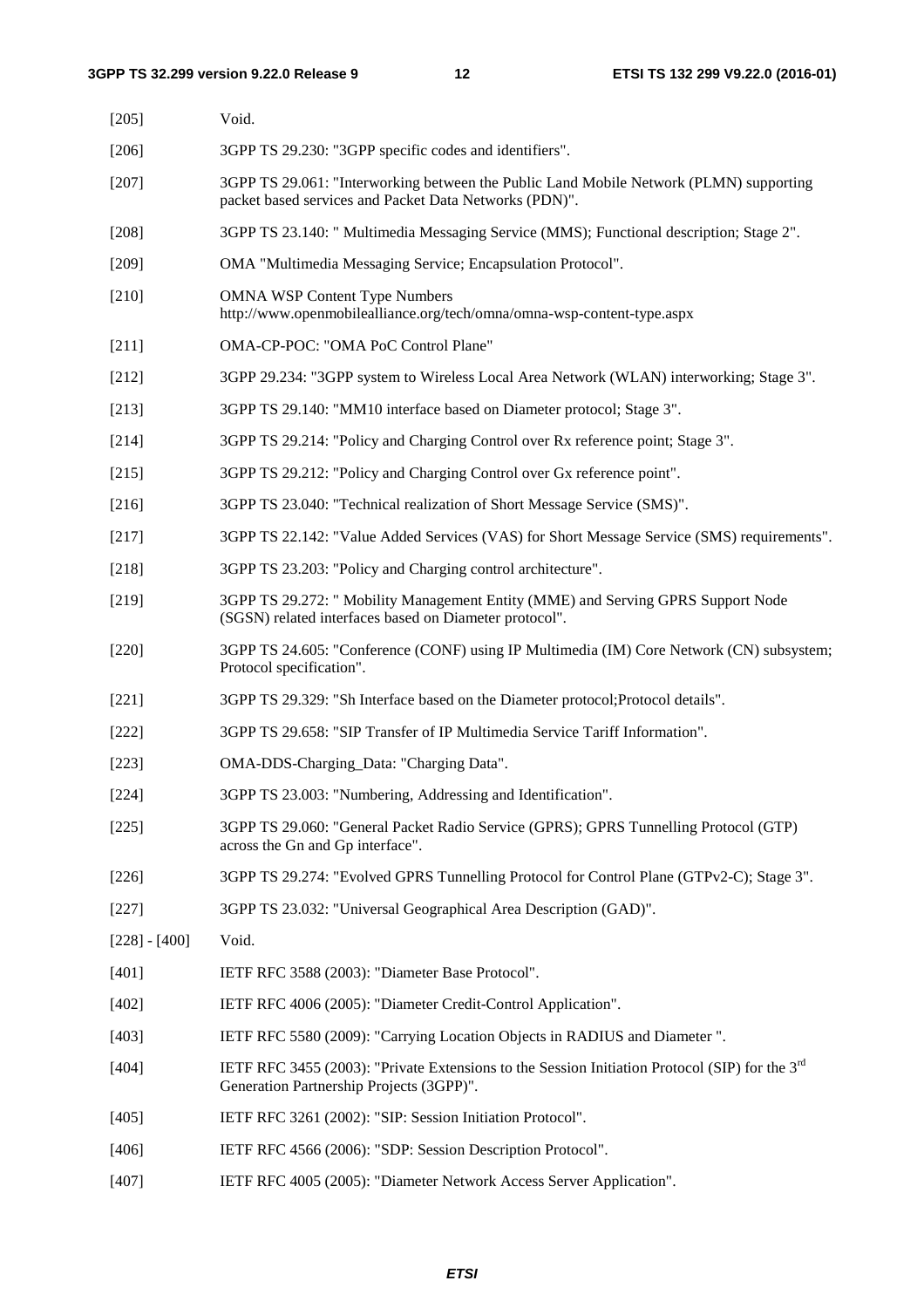[408] IETFRFC 3264 (2002): "An Offer/Answer Model with the Session Description Protocol (SDP)".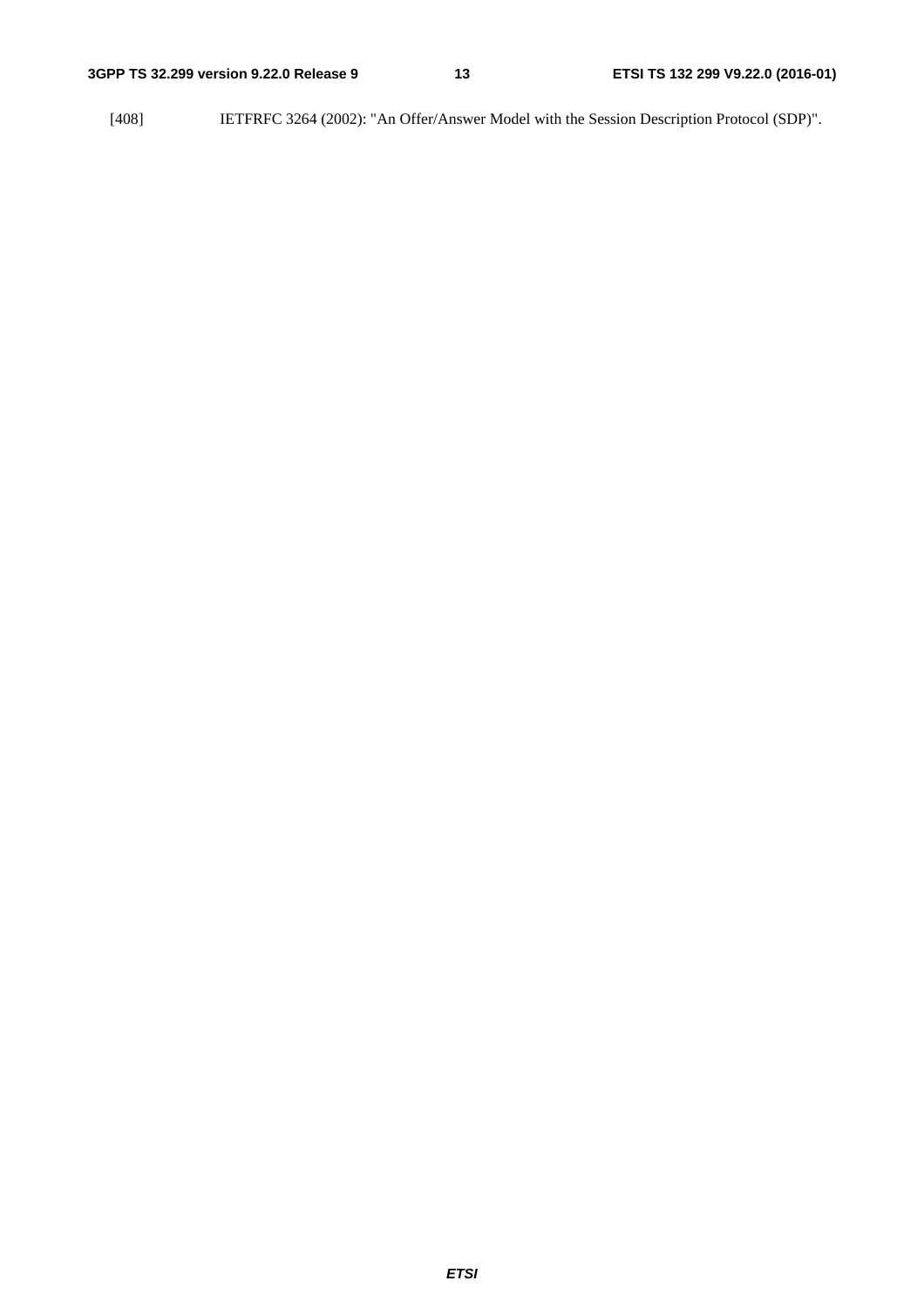# 3 Definitions, symbols and abbreviations

# 3.1 Definitions

For the purposes of the present document, the following terms and definitions apply:

**middle tier (charging) TS:** term used for the 3GPP charging TSs that specify the domain / subsystem / service specific, online and offline, charging functionality. These are all the TSs in the numbering range from 3GPP TS 32.250 to 3GPP TS 32.279, e.g. 3GPP TS 32.250 [10] for the CS domain, or 3GPP TS 32.270 [30] for the MMS service. Currently, there is only one "tier 1" TS in 3GPP, which is the TS 32.240 that specifies the charging architecture and principles. Finally, there are a number of top tier TSs in the 32.29x numbering range ([50] ff) that specify common charging aspects such as parameter definitions, encoding rules, the common billing domain interface or common charging applications.

**offline charging:** charging mechanism where charging information **does not** affect, in real-time, the service rendered

**online charging:** charging mechanism where charging information can affect, in real-time, the service rendered and therefore a direct interaction of the charging mechanism with session/service control is required

# 3.2 Symbols

For the purposes of the present document, the following symbols apply:

| Rf   | Offline Charging Reference Point between a 3G network element and the CDF. |
|------|----------------------------------------------------------------------------|
| - Ro | Online Charging Reference Point between a 3G network element and the OCS.  |

# 3.3 Abbreviations

For the purposes of the present document, the following abbreviations apply:

| ACA         | <b>ACcounting Answer</b>             |
|-------------|--------------------------------------|
| <b>ACR</b>  | <b>ACcounting Request</b>            |
| $A_0C$      | Advice of Charge                     |
| AS          | <b>Application Server</b>            |
| ASA         | <b>Abort Session Answer</b>          |
| ASR         | <b>Abort Session Request</b>         |
| <b>AVP</b>  | Attribute Value Pair                 |
| <b>CCA</b>  | Credit Control Answer                |
| <b>CCR</b>  | Credit Control Request               |
| CDF         | <b>Charging Data Function</b>        |
| <b>CDR</b>  | Charging Data Record                 |
| <b>CEA</b>  | Capabilities Exchange Answer         |
| <b>CER</b>  | Capabilities Exchange Request        |
| <b>CGI</b>  | Cell Global Identification           |
| СI          | Cost-Information                     |
| CSG         | <b>Closed Subscriber Group</b>       |
| CSG ID      | Closed Subscriber Group Identity     |
| <b>DBPA</b> | Diameter Base Protocol Accounting    |
| DCD         | <b>Dynamic Content Delivery</b>      |
| <b>DPA</b>  | <b>Disconnect Peer Answer</b>        |
| <b>DPR</b>  | Disconnect Peer Request              |
| <b>DRM</b>  | Digital Rights Management            |
| <b>DWA</b>  | Device Watchdog Answer               |
| <b>DWR</b>  | Device Watchdog Request              |
| <b>ECGI</b> | E-UTRAN Cell Global Identifier       |
| <b>ECUR</b> | Event Charging with Unit Reservation |
| FQDN        | <b>Fully Qualified Domain Name</b>   |
| <b>FUI</b>  | Final-Unit-Indication                |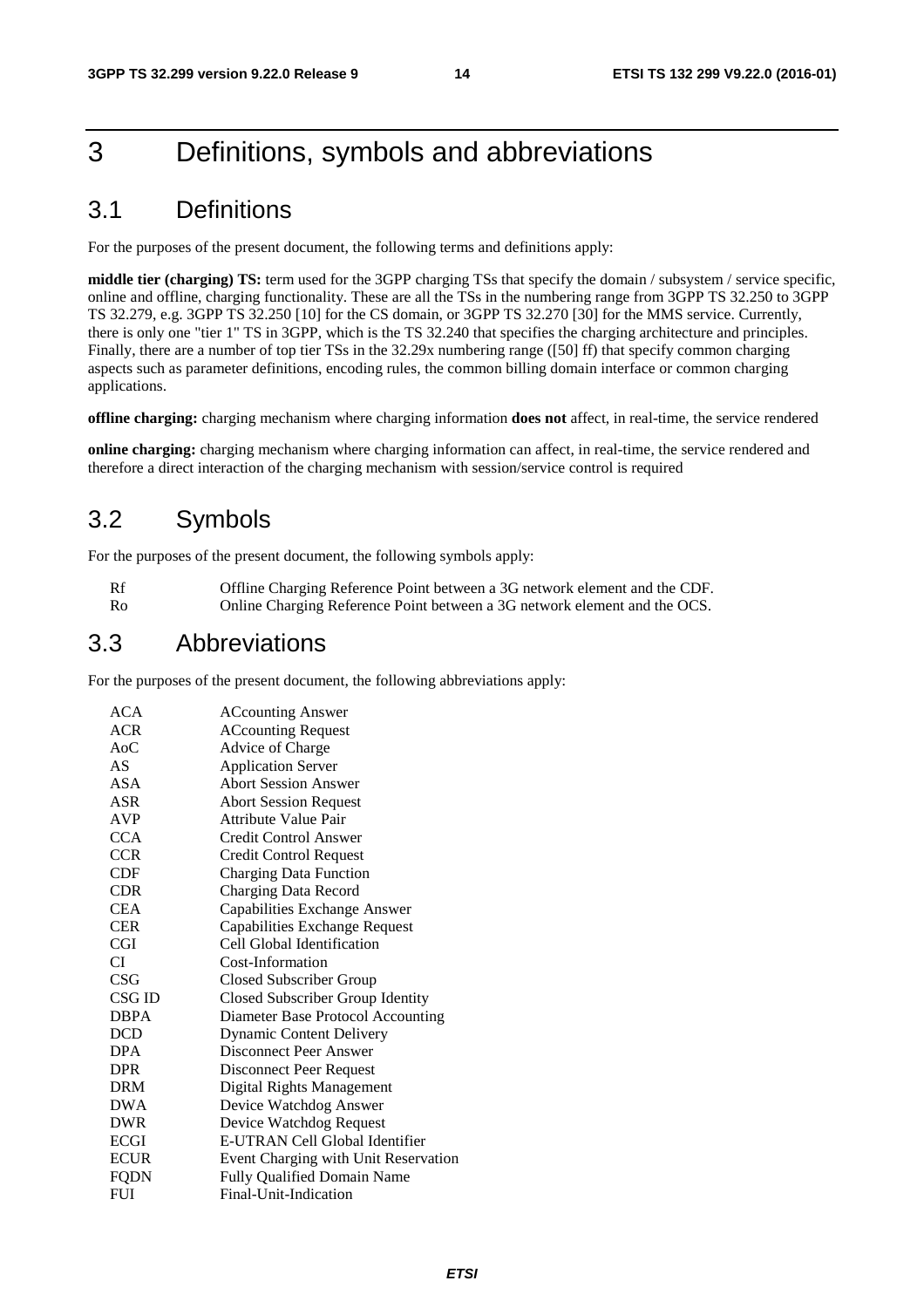| <b>HSGW</b> | <b>HRPD Serving GateWay</b>         |
|-------------|-------------------------------------|
| GSU         | Granted-Service-Unit                |
| <b>IEC</b>  | Immediate Event Charging            |
| <b>IM</b>   | <b>Instant Messaging</b>            |
| <b>IMS</b>  | IP Multimedia Subsystem             |
| <b>MSCC</b> | Multiple Services Credit Control    |
| <b>OCS</b>  | <b>Online Charging System</b>       |
| RAA         | Re-Auth Answer                      |
| <b>RAI</b>  | Routeing Area Identity              |
| <b>RAR</b>  | <b>Re-Auth Request</b>              |
| <b>SAI</b>  | Service Area Identifier             |
| <b>SDP</b>  | <b>Session Description Protocol</b> |
| TAI         | Tracking Area Identity              |
|             |                                     |

# 4 Architecture Considerations

# 4.1 High level architecture

The Rf and the Ro are reference points from the Charging Trigger Function (CTF) to the Charging Data Function (CDF) and the Online Charging Function (OCF) respectively, and are intended for the transport of charging events. Rf is used for offline charging whereas Ro is used for online charging. The following figures depict the position of the Rf and Ro reference points within the overall 3GPP online and offline charging architecture.



- **CTF: Charging Trigger Function**<br>**CDF: Charging Data Function**
- **CDF: Charging Data Function**<br>**CGF: Charging Gateway Function**
- **CGF: Charging Gateway Function**<br>**BD: Billing Domain**. This may als **Billing Domain.** This may also be a billing mediation device / post-processing system.

**Figure 4.1.1: Logical ubiquitous offline charging architecture**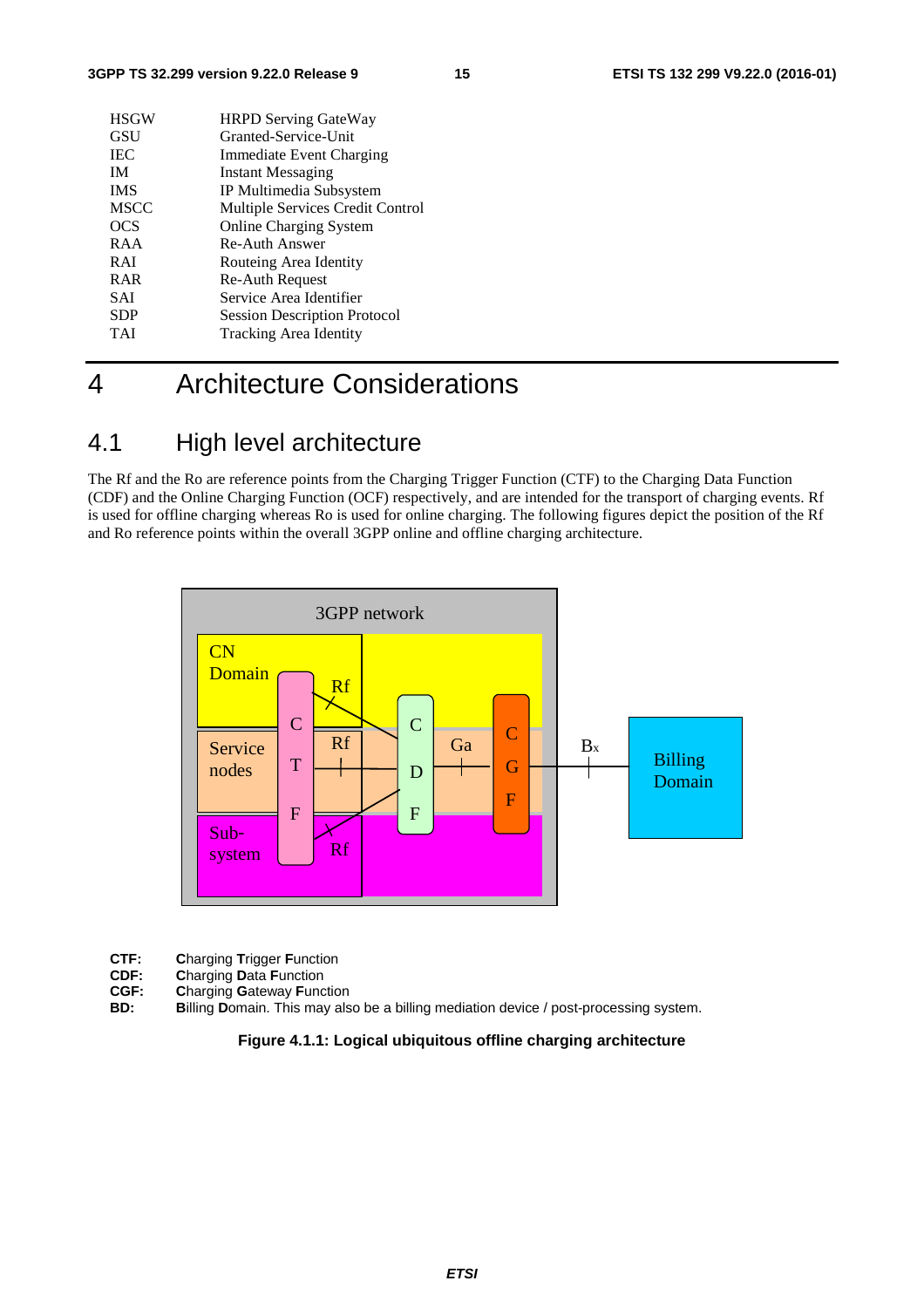

- 
- **CTF: Charging Trigger Function**<br>**OCF: Online Charging Function OCF:** Online Charging Function<br>**CGF:** Charging Gateway Function
- 
- **CGF: Charging Gateway Function**<br>**BD: Billing Domain.** This may als **Billing Domain.** This may also be a billing mediation device / post-processing system.

#### **Figure 4.1.2: Logical ubiquitous online charging architecture**

Different mappings of the ubiquitous offline charging functions, CTF, CDF and CGF, onto physical implementations are possible. Further details of the configuration refer toTS 32.240 [1]. Details of the implementation options per domain / subsystem / service (usually a subset of the overall possible variants described above) are specified in the respective middle tier TS.

# 4.1.1 Charging related transfer requirements

Each CTF would have CDF and OCF address list to which it can send its charging events and/or charging requests. The list will be organized in address priority order. If the primary charging function is not available (e.g., out of service) then the CTF shall send the charging information to the secondary charging function and so on.

Within the scope of this release, each network element that generates charging information will send the information only to the charging entities of the same PLMN, and not to charging entities in other PLMNs.

Each CDF in the PLMN may know of other CDFs' network addresses (e.g., for redundancy reasons, to be able to recommend another CDF address with the Redirection Request message). This is achieved by OAM&P configuration facilities that will enable each CDF to have a configurable list of peer CDF addresses.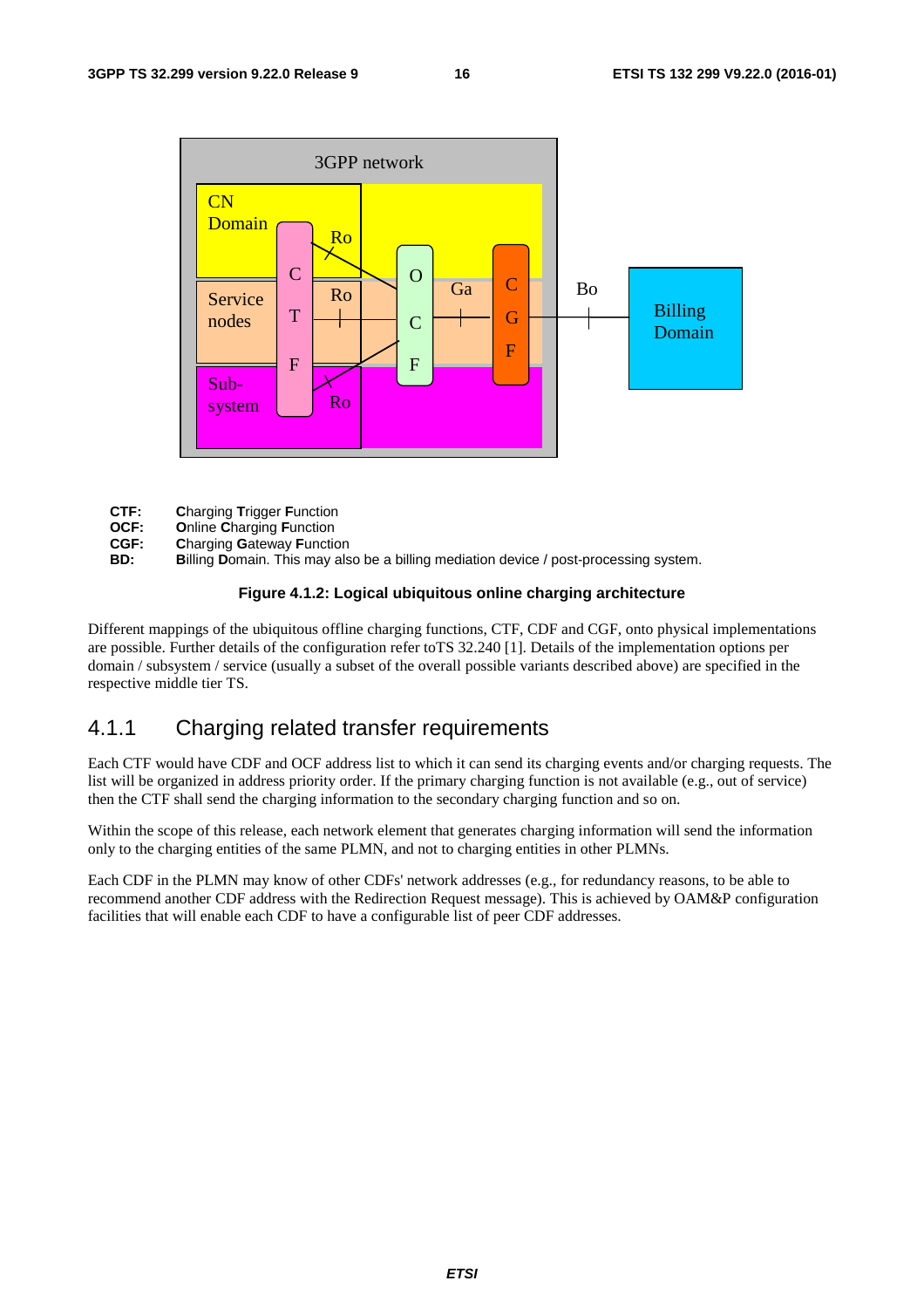# 5 3GPP charging applications requirements

# 5.1 Offline Charging Scenarios

# 5.1.1 Basic Principles

Offline charging for both events and sessions between CTF and the CDF is performed using the Rf reference point as defined in TS 32.240[1].

Two basic scenarios are used:

- Event based Charging;
- Session based Charging.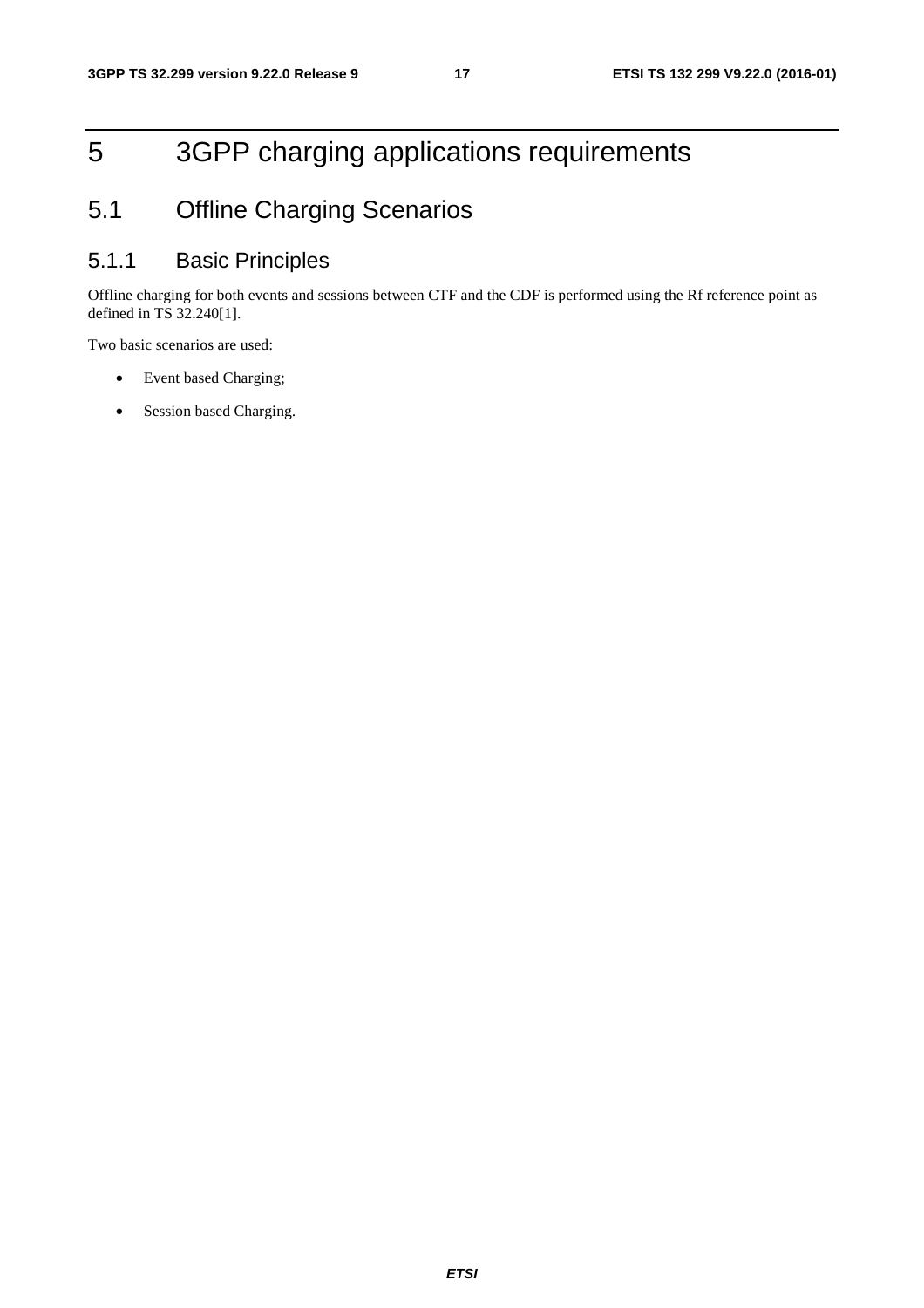# 5.1.1.1 Event based charging

In the following scenario, CTF asks the CDF to store event related charging data.



**Figure 5.1.1.1: Event Based Charging** 

- 1. **Request for resource usage:** UE-A requests the desired resource from the network element.
- 2. **Content/Service Delivery:** the network element delivers the content/service.
- 3. **Charging Data Generation:** the CTF generates charging data related to service delivery
- 4. **Record Charging Data Request:** the CTF requests the CDF to store event related charging data for CDR generation purposes.
- 5. **Process Request:** CDF stores received information. Whether the CDR is generated or not depends on CDR generation configuration.
- 6. **Record Charging Data Response:** the CDF informs the CTF that charging data was stored.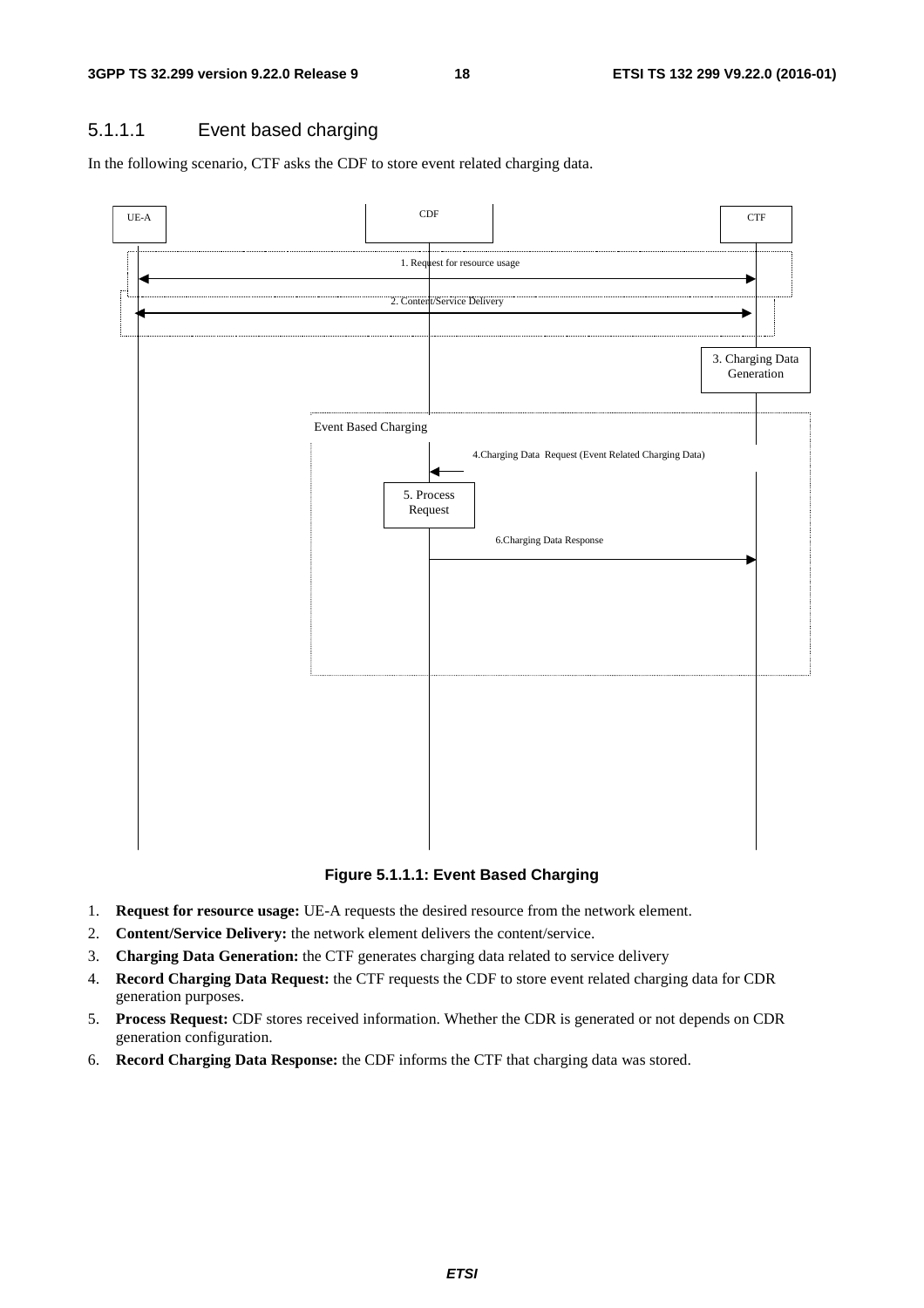## 5.1.1.2 Session based charging

In the following scenario, CTF asks the CDF to store session related charging data.



**Figure 5.1.1.2: Session based charging** 

- 1. **Request for resource usage:** UE-A requests the desired session from the network element.
- 2. **Session ongoing:** the network element establish the session
- 3. **Charging Data Generation:** the CTF generates charging data related to session.
- 4. **Record Charging Data Request:** the CTF requests the CDF to store session related charging data for CDR generation purposes.
- 5. **Process Request:** CDF stores received information. Whether the CDR is generated or not depends on CDR generation configuration.
- 6. **Record Charging Data Response:** the CDF informs the CTF that charging data was stored
- 7. **Charging Data Generation:** the CTF generates charging data related to session due of e.g. intermediate timer expiry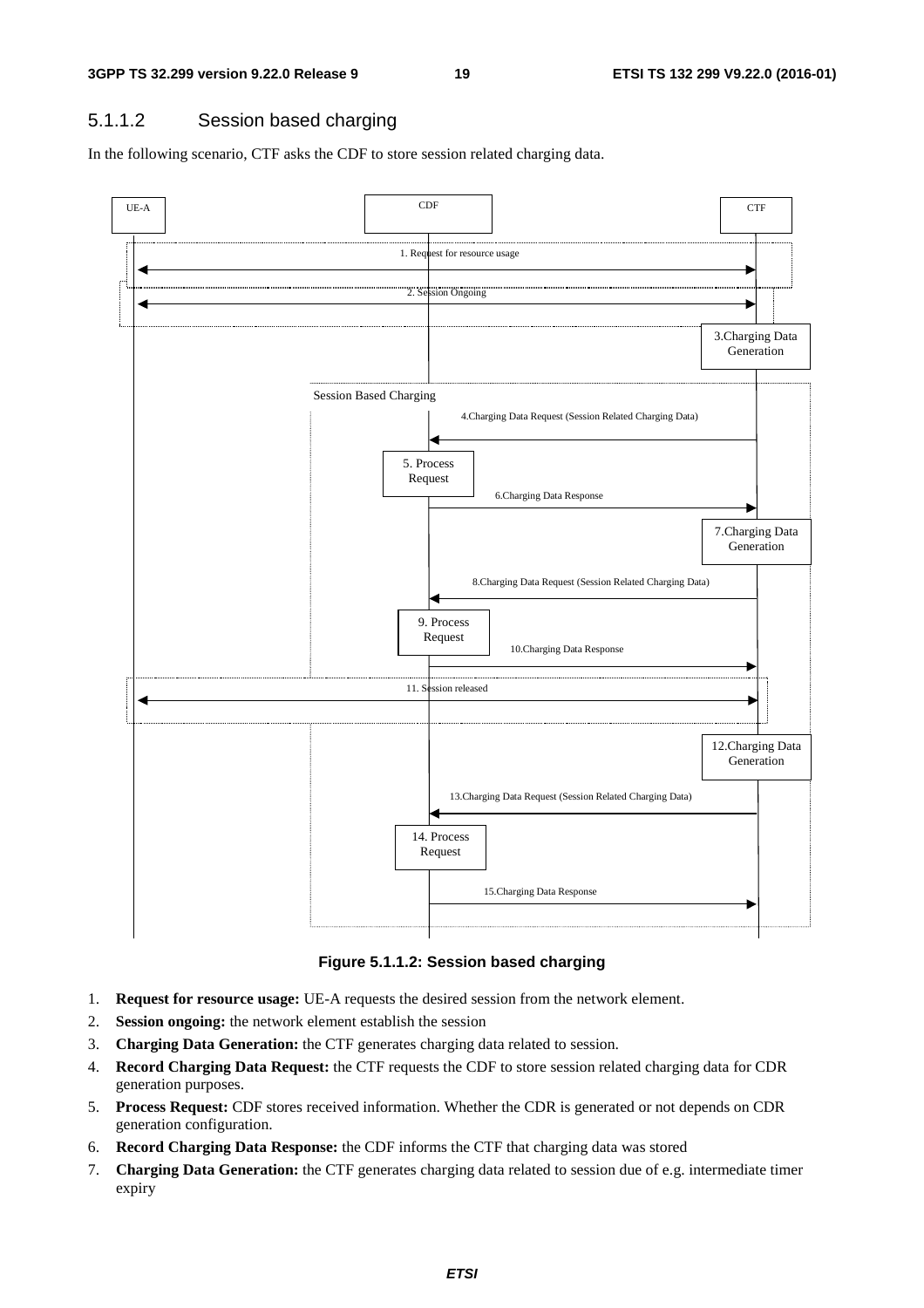- 8. **Record Charging Data Request:** the CTF requests the CDF to store session related charging data for CDR generation purposes.
- 9. **Process Request:** CDF stores received information. Whether the CDR is generated or not depends on CDR generation configuration.
- 10. **Record Charging Data Response:** the CDF informs the CTF that charging data was stored
- 11. **Session release:** the session is released
- 12. **Charging Data Generation:** the CTF generates charging data related to session due of session termination.
- 13. **Record Charging Data Request:** the CTF requests the CDF to store session related charging data for CDR generation purposes.
- 14. **Process Request:** CDF stores received information. Whether the CDR is generated or not depends on CDR generation configuration.
- 15. **Record Charging Data Response:** the CDF informs the CTF that charging data was stored.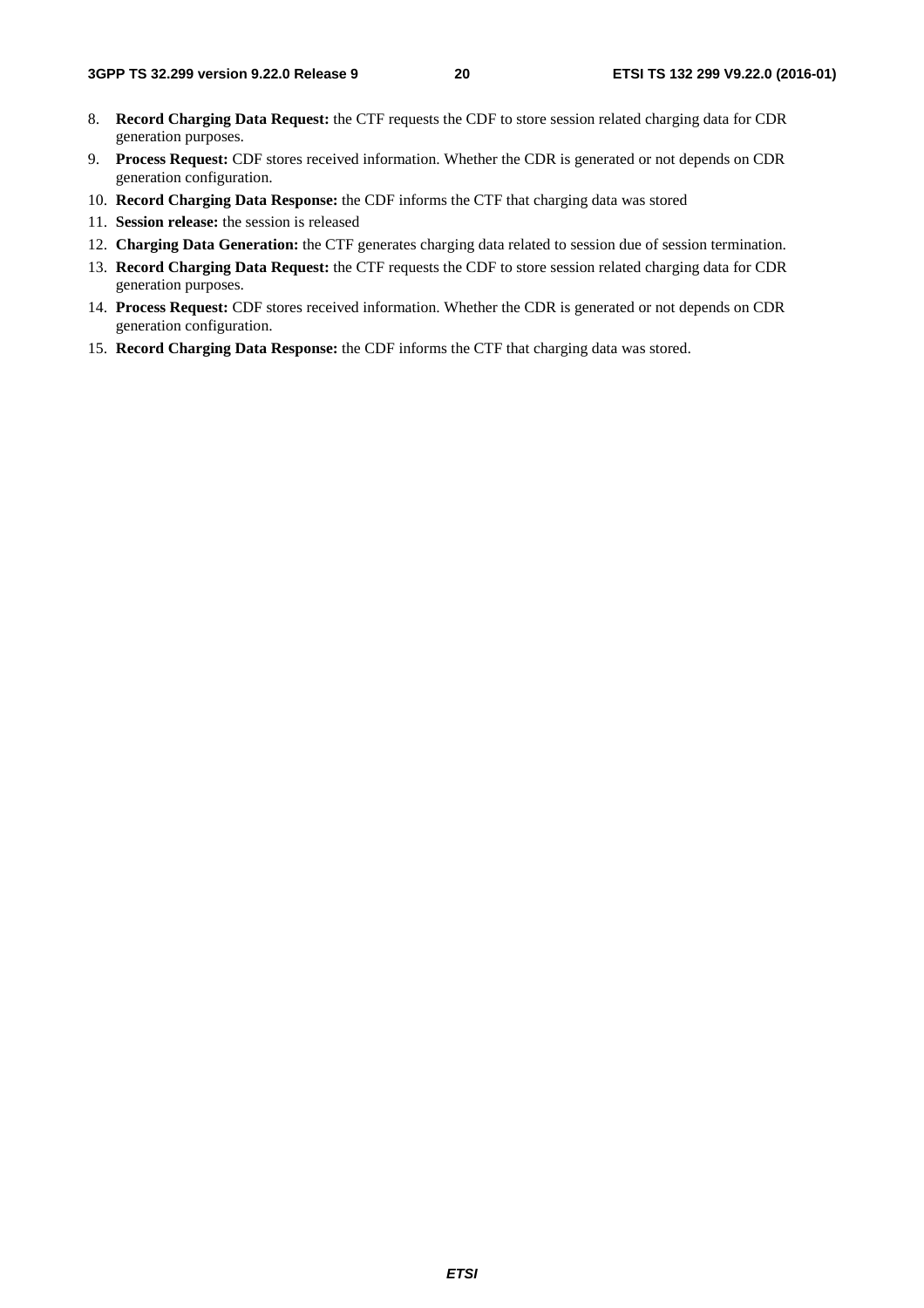# 5.1.2 Basic Operation

Event and session based Charging are performed by the use of the "*Charging Data Transfer*" operation:

- *"Charging Data Request"*; sent from  $CTF \rightarrow CDF$ After detecting a chargeable event, the CTF sends a Charging Data Request to the CDF.
- *"Charging Data Response"*; sent from  $CDF \rightarrow CTF$ The CDF replies with a Charging Data Response, which informs the CTF that charging data was received.

Table 5.1.2.1 and table 5.1.2.2 describe the content of these operations.

| <b>Charging Data Request</b> | Category                           | <b>Description</b>                                                                   |
|------------------------------|------------------------------------|--------------------------------------------------------------------------------------|
| <b>Session Identifier</b>    | M                                  | This field identifies the operation session.                                         |
| Originator Host              | M                                  | This field contains the identification of the source point of the                    |
|                              |                                    | operation and the realm of the operation originator.                                 |
| <b>Originator Domain</b>     | M                                  | This field contains the realm of the operation originator.                           |
| <b>Destination Domain</b>    | M                                  | This field contains the realm of the operation destination.                          |
| <b>Operation Type</b>        | M                                  | This field defines the transfer type: event for event based                          |
|                              |                                    | charging and start, interim, stop for session based charging.                        |
| <b>Operation Number</b>      | M                                  | This field contains the sequence number of the transferred                           |
|                              |                                    | messages.                                                                            |
| <b>Operation Identifier</b>  | $O_M$                              | The field corresponds to the unique operation identification.                        |
| <b>User Name</b>             | O <sub>c</sub>                     | The field contains the identification of the service user.                           |
| <b>Destination Host</b>      | O <sub>C</sub>                     | This field contains the identification of the destination point of<br>the operation. |
| Operation Interval           | O <sub>C</sub>                     |                                                                                      |
| <b>Origination State</b>     | $\overline{\mathrm{O}_\mathrm{C}}$ |                                                                                      |
| <b>Origination Timestamp</b> | O <sub>C</sub>                     | This field contains the time when the operation is requested.                        |
| <b>Proxy Information</b>     | $O_{\rm C}$                        | This field contains the parameter of the proxy.                                      |
| Route Information            | O <sub>C</sub>                     | This field contains the parameter of the route.                                      |
| <b>Operation Token</b>       | Oм                                 | This field identifies the domain, subsystem or service and<br>release.               |
| Service information          | $O_M$                              | This parameter holds the individual service specific parameters                      |
|                              |                                    | as defined in the corresponding "middle tier" TS.                                    |

**Table 5.1.2.1: Charging Data Request Content** 

#### **Table 5.1.2.2: Charging Data Response Content**

| <b>Charging Data Response</b> | <b>Category</b> | <b>Description</b>                                                                                                        |
|-------------------------------|-----------------|---------------------------------------------------------------------------------------------------------------------------|
| Session Identifier            | M               | This field identifies the operation session.                                                                              |
| <b>Operation Result</b>       | M               | This field identifies the result of the operation.                                                                        |
| Originator Host               | M               | This field contains the identification of the source point of the<br>operation and the realm of the operation originator. |
| Originator Domain             | M               | This field contains the realm of the operation originator.                                                                |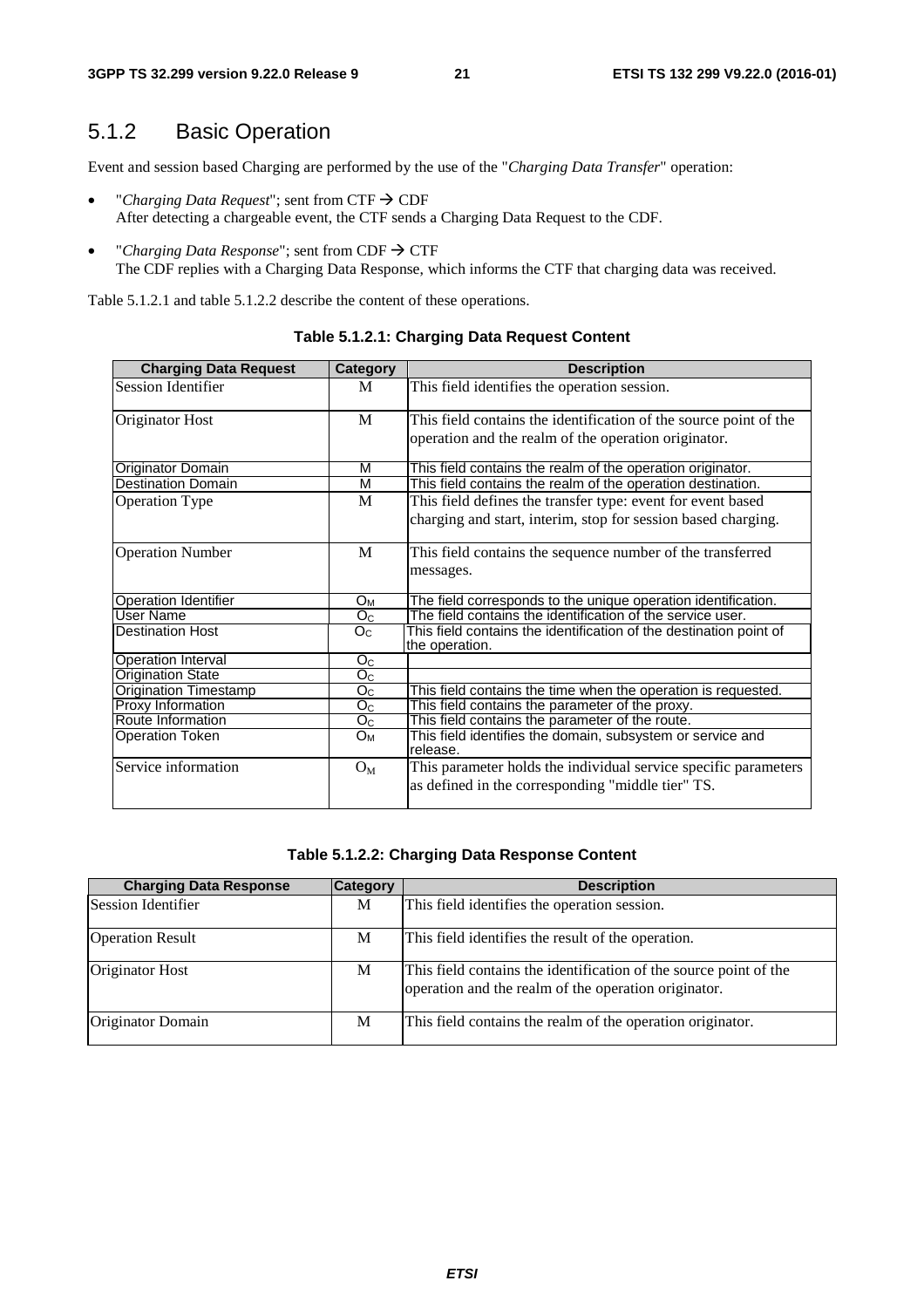| <b>Charging Data Response</b> | <b>Category</b> | <b>Description</b>                                                                                                                                                           |
|-------------------------------|-----------------|------------------------------------------------------------------------------------------------------------------------------------------------------------------------------|
| <b>Operation Type</b>         | M               | This field defines the transfer type: event for event based charging<br>and start, interim, stop for session based charging.                                                 |
| <b>Operation Number</b>       | М               | This field contains the sequence number of the transferred<br>messages.                                                                                                      |
| Operation Identifier          | O <sub>M</sub>  | The field corresponds to the unique operation identification.                                                                                                                |
| <b>Operation Interval</b>     | $O_{\rm C}$     |                                                                                                                                                                              |
| Error Reporting Host          | O <sub>C</sub>  | If proxies exist between the accounting client and the accounting<br>server this field contains the identity of the proxy that sent a<br>response other than 2001 (Success). |
| <b>Origination State</b>      | Oc.             |                                                                                                                                                                              |
| Origination Timestamp         | Oc.             | This field contains the time when the operation is requested.                                                                                                                |
| <b>Proxy Information</b>      | O <sub>C</sub>  | This field contains the parameter of the proxy.                                                                                                                              |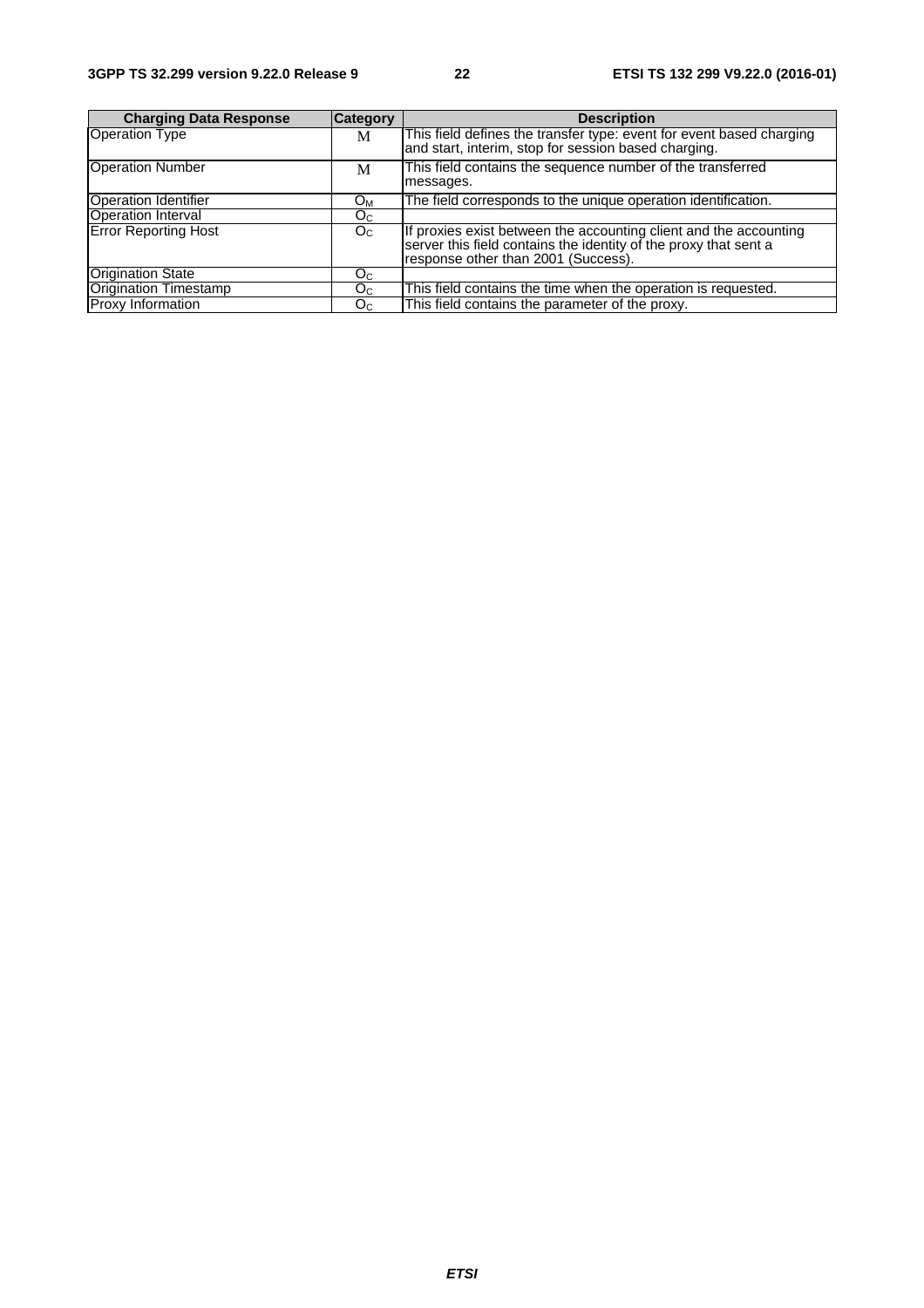# 5.2 Online Charging scenarios

Online charging for both events and sessions between CTF and the OCF is performed using the Ro reference point. The Ro reference point supports integrity protection and authentication for the case that the CTF is outside the operator domain.

# 5.2.1 Basic principles

There are two sub-functions for online charging that affect online charging principles and require a more detailed description: rating and unit determination. Both rating and unit determination can be implemented centralized, i.e. on the OCF, or decentralized, that is, on the CTF.

Unit determination refers to the calculation of the number of non-monetary units (service units, data volume, time and events) that shall be assigned prior to starting service delivery.

- With Centralized Unit Determination, the OCF determines the number of non-monetary units that a certain service user can consume based on a service identifier received from the CTF.
- With the Decentralized Unit Determination approach, the CTF determines itself how many units are required to start service delivery, and requests these units from the OCF.

After checking the service user's account balance, the OCF returns the number of granted units to the CTF. The CTF is then responsible for the supervision of service delivery. Particularly, the CTF shall limit service delivery to the corresponding number of granted units.

Rating refers to the calculation of a price out of the non-monetary units calculated by the unit determination function.

- With the Centralized Rating approach, the CTF and the OCF exchange information about non-monetary units. The OCF translates these units into monetary units.
- With the Decentralized Rating approach, the corresponding rating control is performed within the CTF. Consequently, CTF and OCF exchange information about monetary units.

Three cases for online charging can be distinguished: immediate event charging (IEC), event charging with unit reservation (ECUR) and session charging with unit reservation (SCUR). These cases are further described in TS 32.240 [1].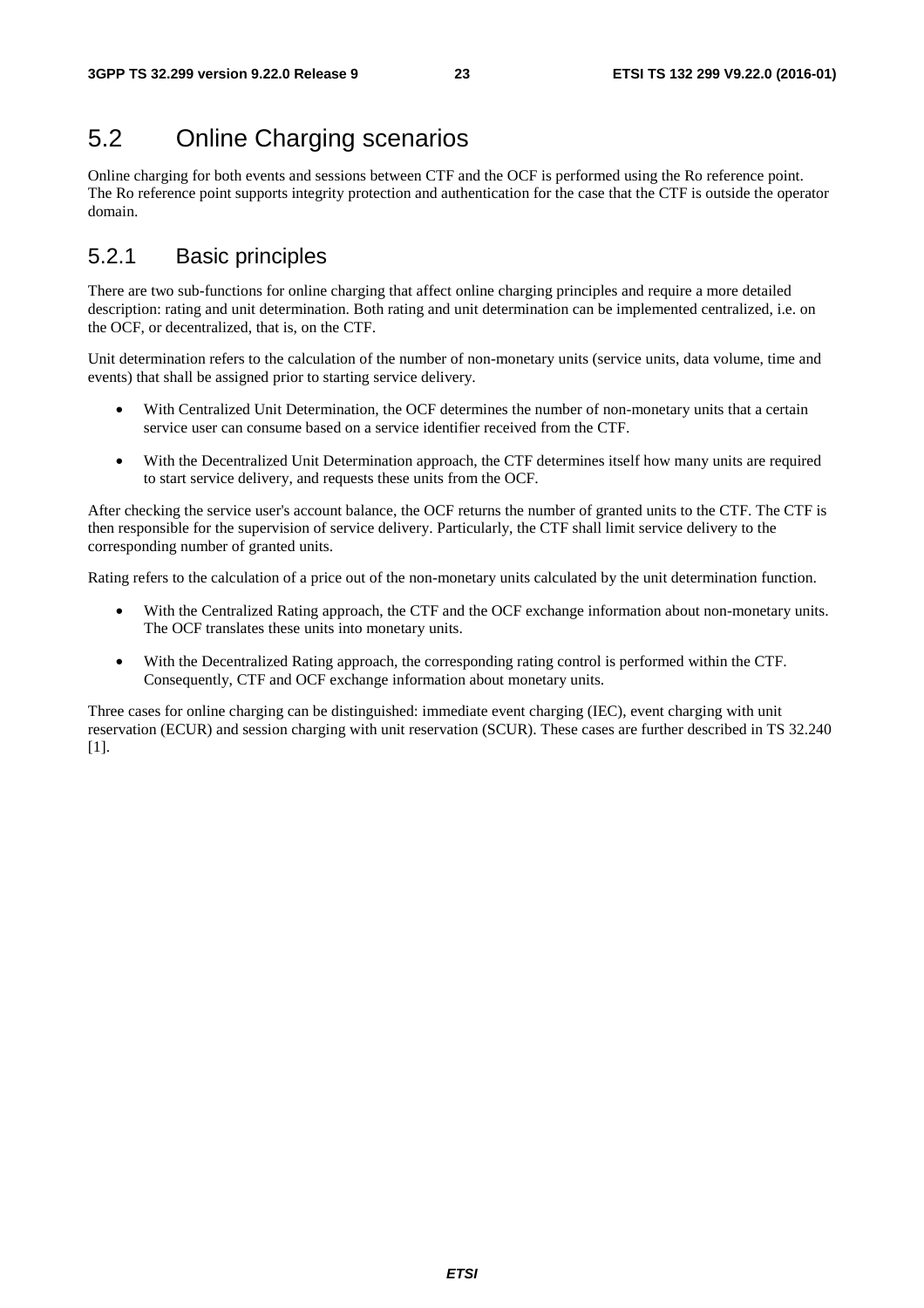# 5.2.2 Charging Scenarios

In order to perform event charging via Ro, the scenarios between the involved entities UE-A, OCF and CTF need to be defined. The charging flows shown in this subclause include scenarios with immediate event charging and event charging with reservation. In particular, the following cases are shown:

- 1 Immediate Event Charging
	- a) Decentralized Unit Determination and Centralized Rating
	- b) Centralized Unit Determination and Centralized Rating
	- c) Decentralized Unit Determination and Decentralized Rating
- 2 Event charging with Reservation
	- a) Decentralized Unit Determination and Centralized Rating
	- b) Centralized Unit Determination and Centralized Rating
	- c) Decentralized Unit Determination and Decentralized Rating
- 3 Session charging with Reservation
	- a) Decentralized Unit Determination and Centralized Rating
	- b) Centralized Unit Determination and Centralized Rating
	- c) Decentralized Unit Determination and Decentralized Rating

The combination of Centralized Unit Determination with Decentralized Rating is not possible.

### 5.2.2.1 Immediate Event Charging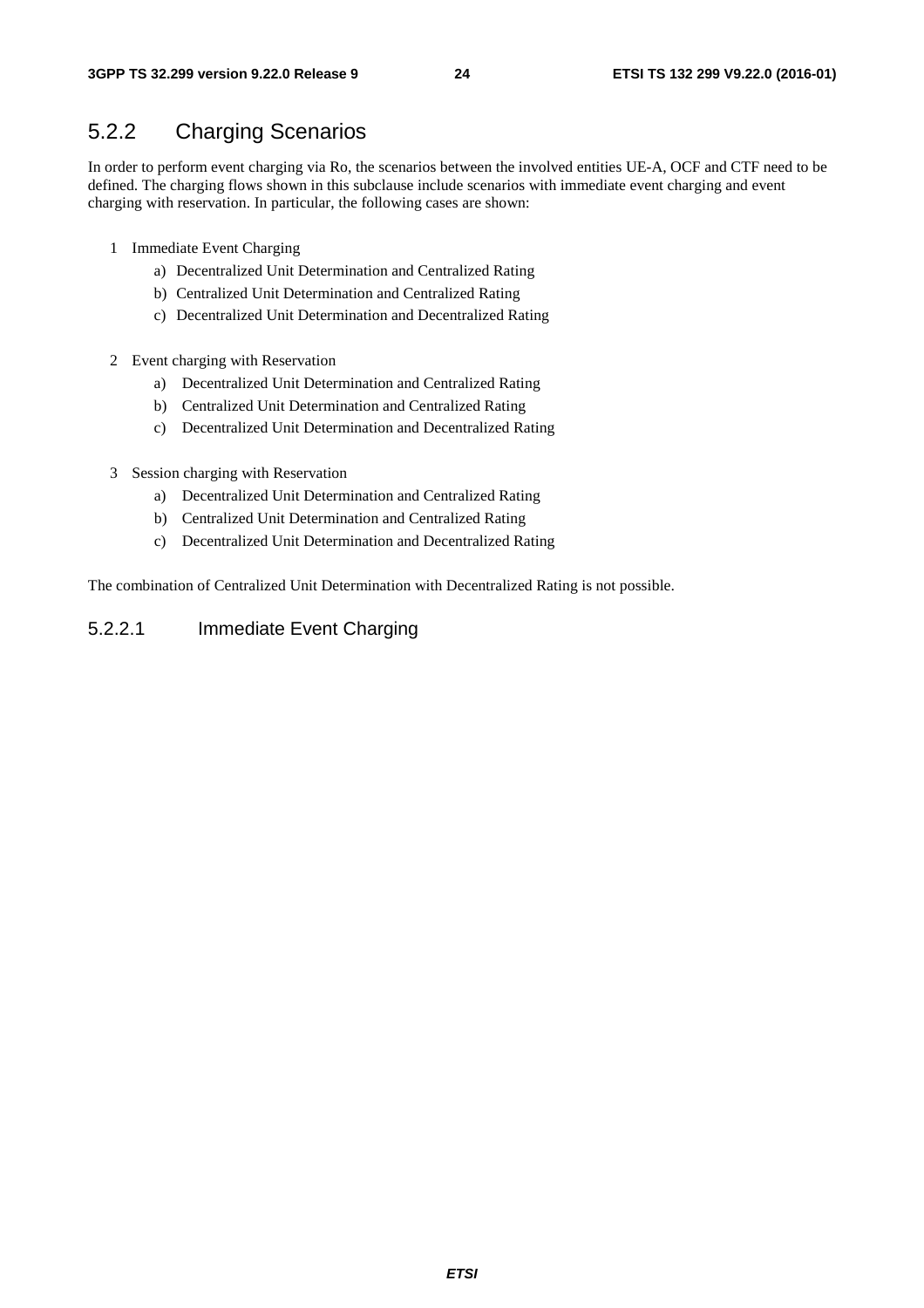### 5.2.2.1.1 Decentralized Unit Determination and Centralized Rating

In the following scenario, CTF asks the OCF to assign a defined number of units.



#### **Figure 5.2.2.1.1: Immediate Event Charging with Centralized Rating and Decentralized Unit Determination**

- 1. **Request for resource usage:** UE-A requests the desired resource from the network element.
- 2. **Units Determination:** depending on the requested service the CTF determines the number of units accordingly.
- 3. **Debit Units Request:** the CTF requests the OCF to assign the defined number of units.
- 4. **Rating Control:** assisted by the rating entity the OCF calculates the number of monetary units that represents the price for the number of units determined in item 2.
- 5. **Account Control:** provided that the user's credit balance is sufficient, the OCF triggers the deduction of the calculated amount from the subscriber's account.
- 6. **Debit Units Response:** the OCF informs the CTF of the number of granted units.
- 7. **Content/Service Delivery:** the CTF delivers the content/service at once, in fractions or in individually chargeable items, corresponding to the number of granted units.
- 8. **Credit Unit Control (cont.):** this function block is optional and a replication of items 2 to 6.
- 9. **Content/Service Delivery (cont.):** the continuation of content delivery occurs in correspondence with the occurrence of item 8.
- 10. **Session released:** Session is released.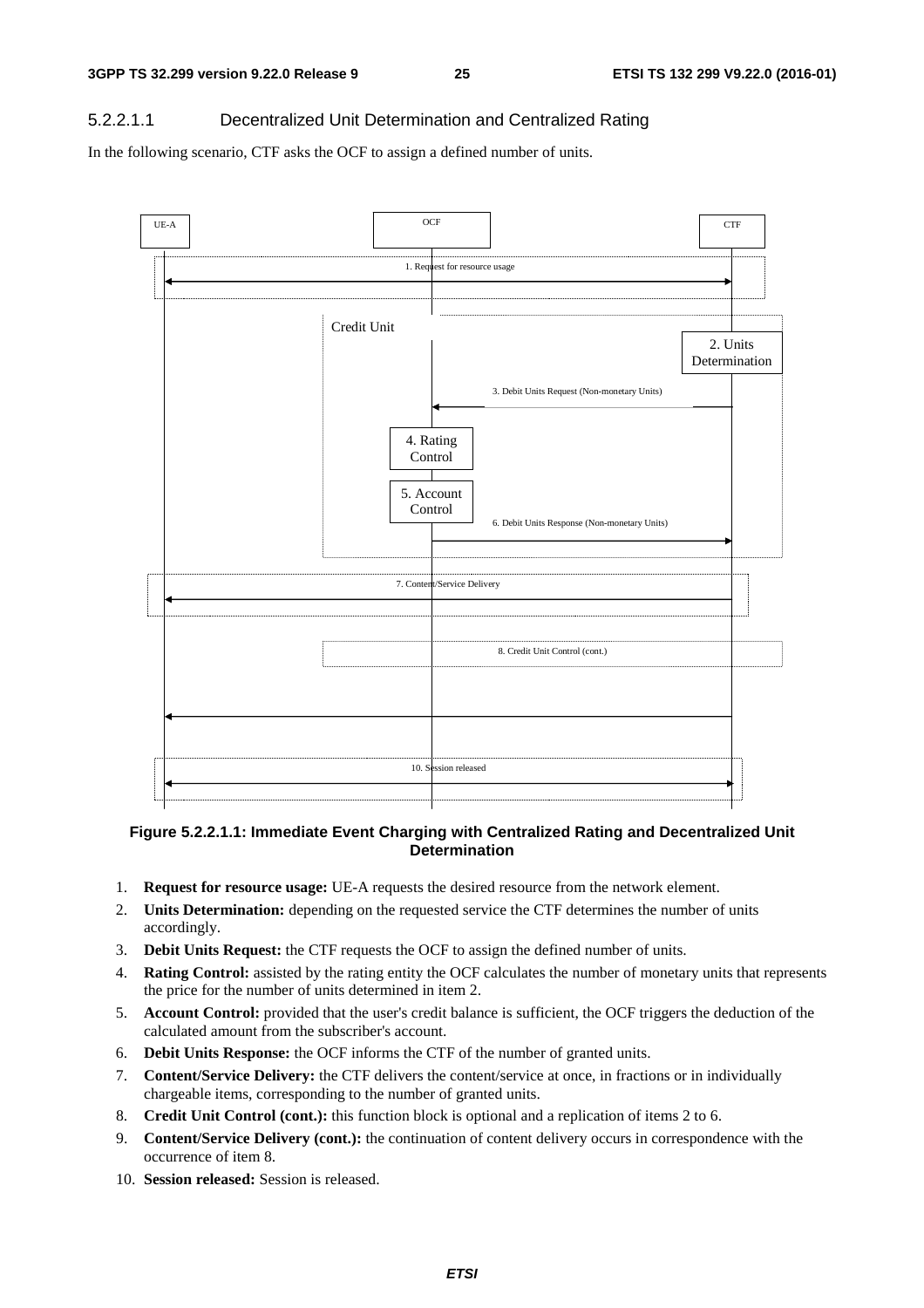### 5.2.2.1.2 Centralized Unit Determination and Centralized Rating

In the following scenario, CTF asks the OCF to assign units based on the service identifier specified by the CTF.



### **Figure 5.2.2.1.2: Immediate Event Charging with Centralized Rating and Centralized Unit Determination**

- 1. **Request for resource usage:** The UE-A requests the desired resource or content from the network element.
- 2. **Debit Units Request:** depending on the service requested by the UE-A, the CTF selects the service identifier and forwards the Debit Units Request to the OCF.
- 3. **Units Determination:** the OCF determines the number of non-monetary units needed for the content/service delivery, based on the received service key.
- 4. **Rating Control:** assisted by the rating entity the OCF calculates the number of monetary units that represent the price for the number of units determined in item 3.
- 5. **Account Control:** provided that the user's credit balance is sufficient, the OCF triggers the deduction of the calculated amount from the subscriber's account.
- 6. **Debit Units Response:** the OCF informs the CTF of the number of granted units. This includes the case where the number of units granted indicates the permission to render the service that was identified by the received service key.
- 7. **Content/Service Delivery:** the CTF delivers the content/service at once, in fractions or in individually chargeable items, corresponding to the number of granted units.
- 8. **Credit Service Control (cont.):** this function block is optional and a replication of items 2 to 6.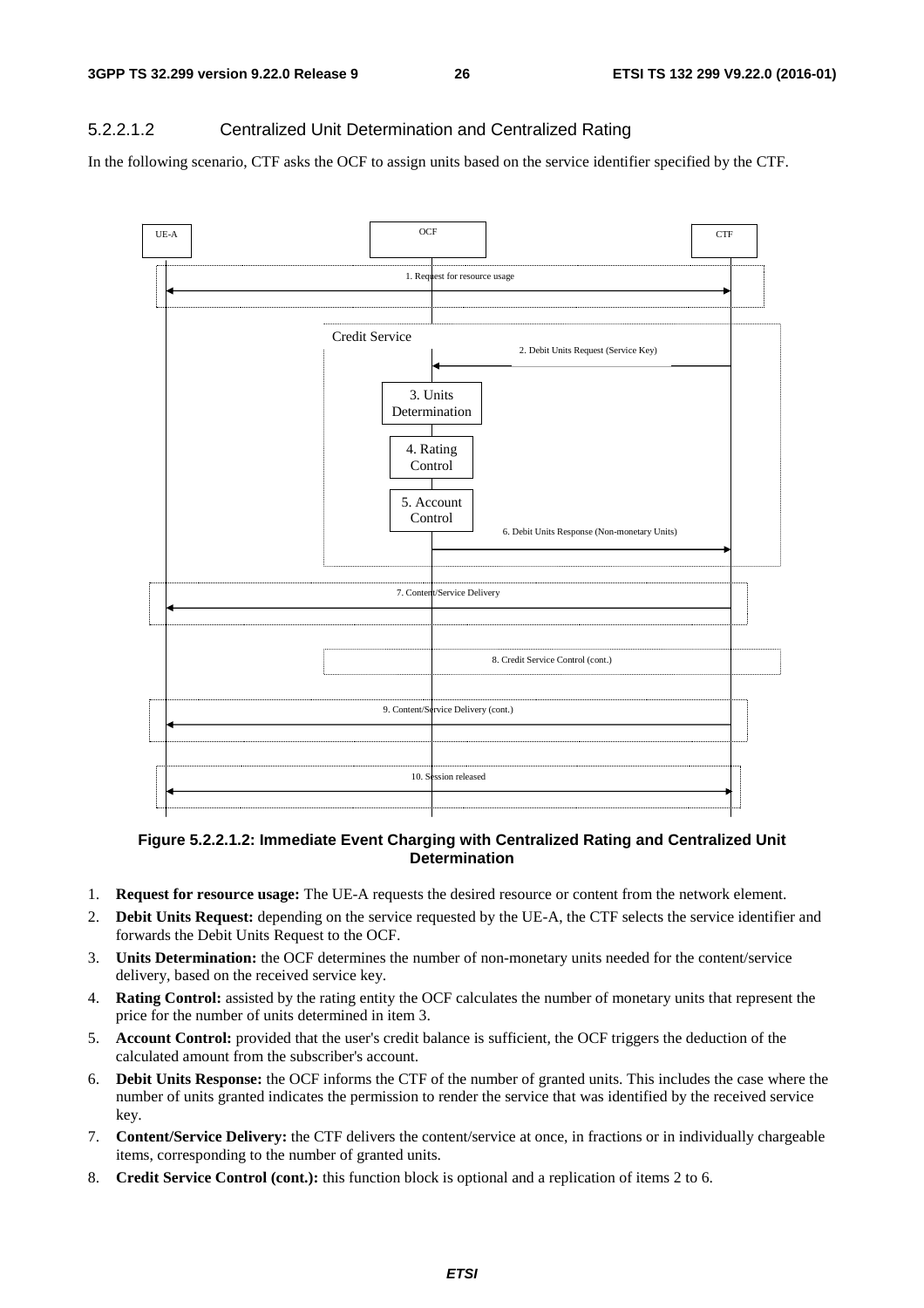- 9. **Content/Service Delivery (cont.):** the continuation of content delivery occurs in correspondence with the occurrence of item 8.
- 10. **Session released:** the session is released.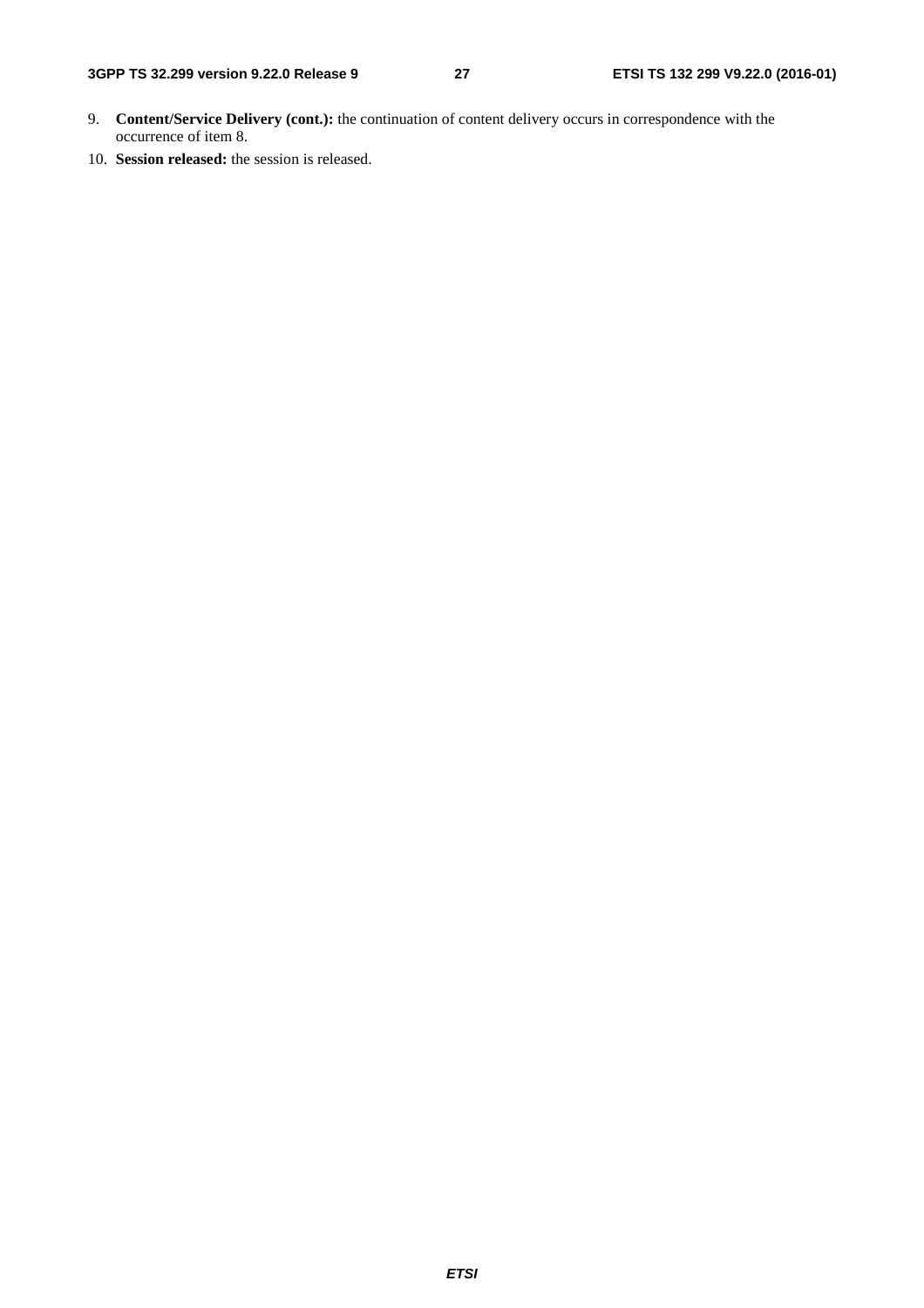### 5.2.2.1.3 Decentralized Unit Determination and Decentralized Rating

In the following scenario, the CTF asks the OCF to assure the deduction of an amount of the specified number of monetary units from the subscriber's account.



#### **Figure 5.2.2.1.3: Immediate Event Charging with Decentralized Rating and Decentralized Unit Determination**

- 1. **Request for resource usage:** The UE-A requests the desired content from the network element.
- 2. **Units Determination:** depending on the service requested by the UE-A, the CTF determines the number of units accordingly.
- 3. **Rating Control:** the CTF calculates the number of monetary units that represent the price for the number of units determined in item 2.
- 4. **Debit Units Request:** the CTF requests the OCF to assure the deduction of an amount corresponding to the calculated number of monetary units from the subscriber's account.
- 5. **Account Control:** provided that the user's credit balance is sufficient, the OCF triggers the deduction of the calculated amount from the subscriber's account.
- 6. **Debit Units Response:** the OCF indicates to the CTF the number of deducted monetary units.
- 7. **Content/Service Delivery:** the CTF delivers the content/service at once, in fractions or in individually chargeable items, corresponding to the number of units as specified in items 2 and 3.
- 8. **Credit Amount Control (cont.):** this function block is optional and a replication of items 2 to 6.
- 9. **Content/Service Delivery (cont.):** the continuation of content delivery occurs in correspondence with the occurrence of item 8.
- 10. **Session released:** the session is released.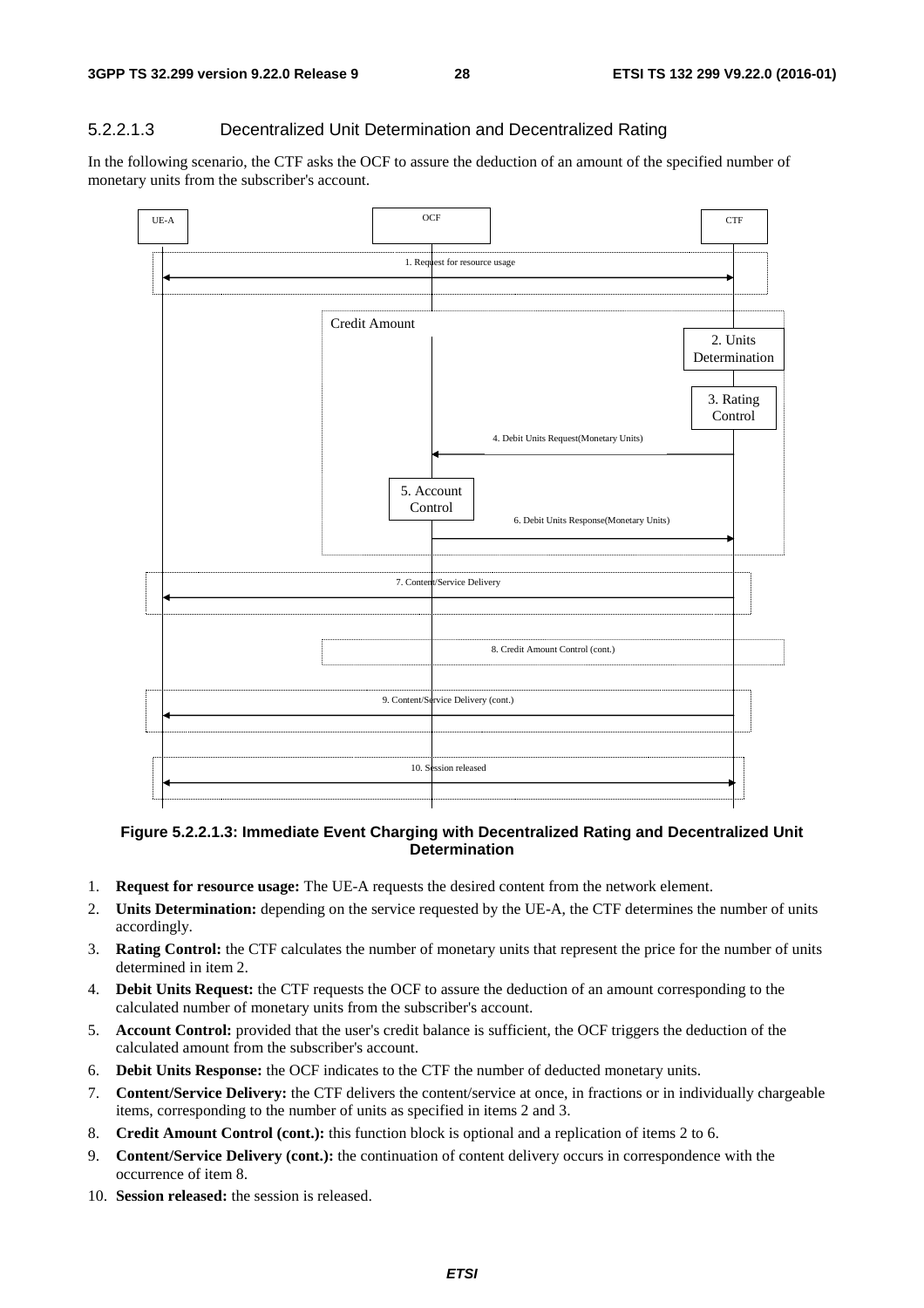### 5.2.2.1.4 Furter Options

In addition to the flows that are specified in the previous subclauses, the Debit Unit operation may alternatively be carried out concurrently with service delivery, or after completion of service delivery.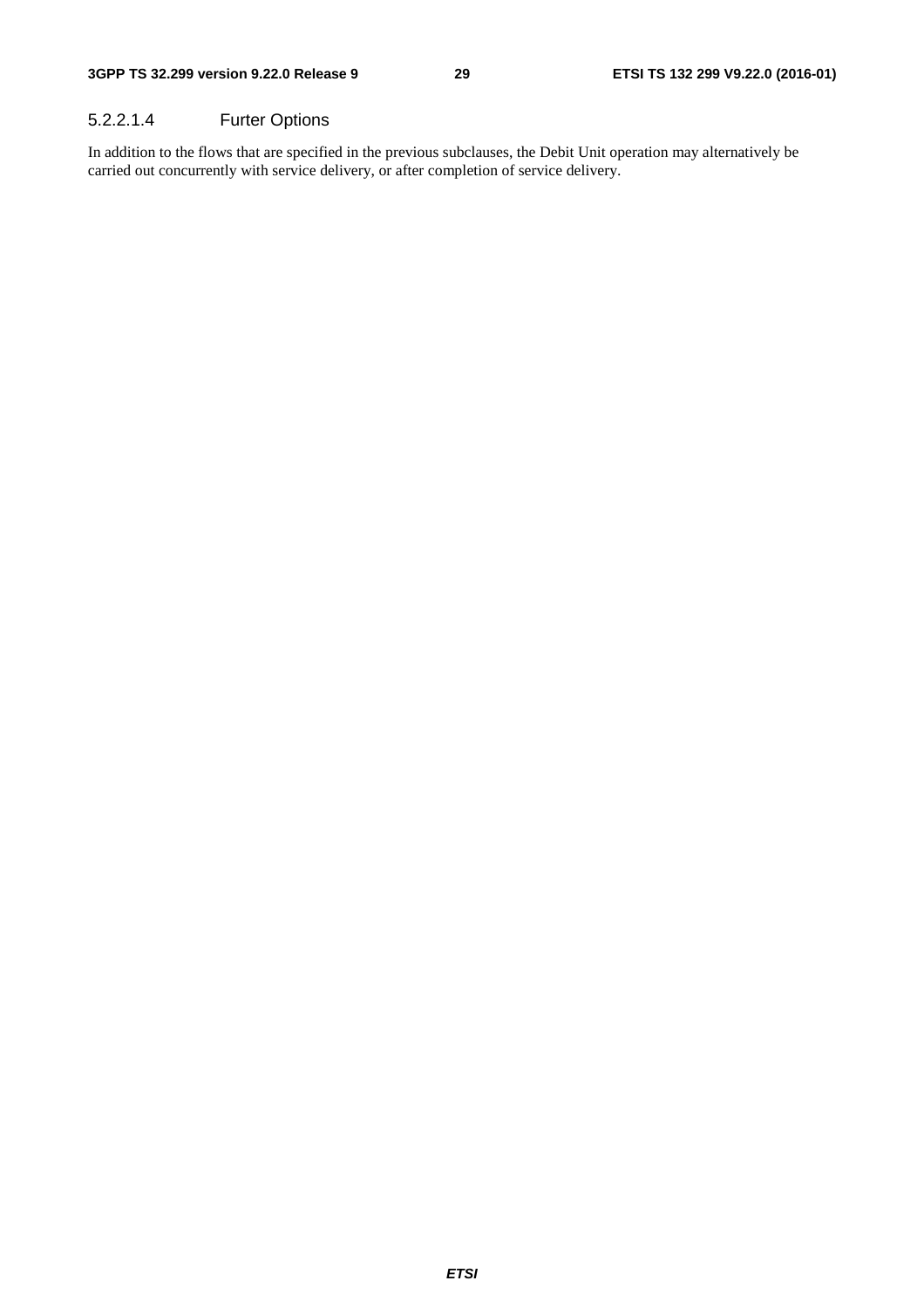### 5.2.2.2 Event charging with Reservation

### 5.2.2.2.1 Decentralized Unit Determination and Centralized Rating

In the following scenario, the CTF requests the reservation of units prior to service delivery. An account debit operation is carried out following the conclusion of service delivery.



### **Figure 5.2.2.2.1: Event Charging with Reservation / Decentralized Unit Determination and Centralized Rating**

- 1. **Request for resource usage:** The UE-A requests the desired content/service from the NE.
- 2. **Units Determination:** depending on the requested service the CTF determines the number of units accordingly.
- 3. **Reserve Units Request:** the CTF requests the OCF to reserve the number of units determined in item 2.
- 4. **Rating Control:** assisted by the rating entity the OCF calculates the number of monetary units that represents the price for the number of units determined in item 2.
- 5. **Account Control:** the OCF checks whether the user's account balance is sufficient for the requested reservation.
- 6. **Reservation Control:** if the user's account balance is sufficient then the corresponding reservation is made.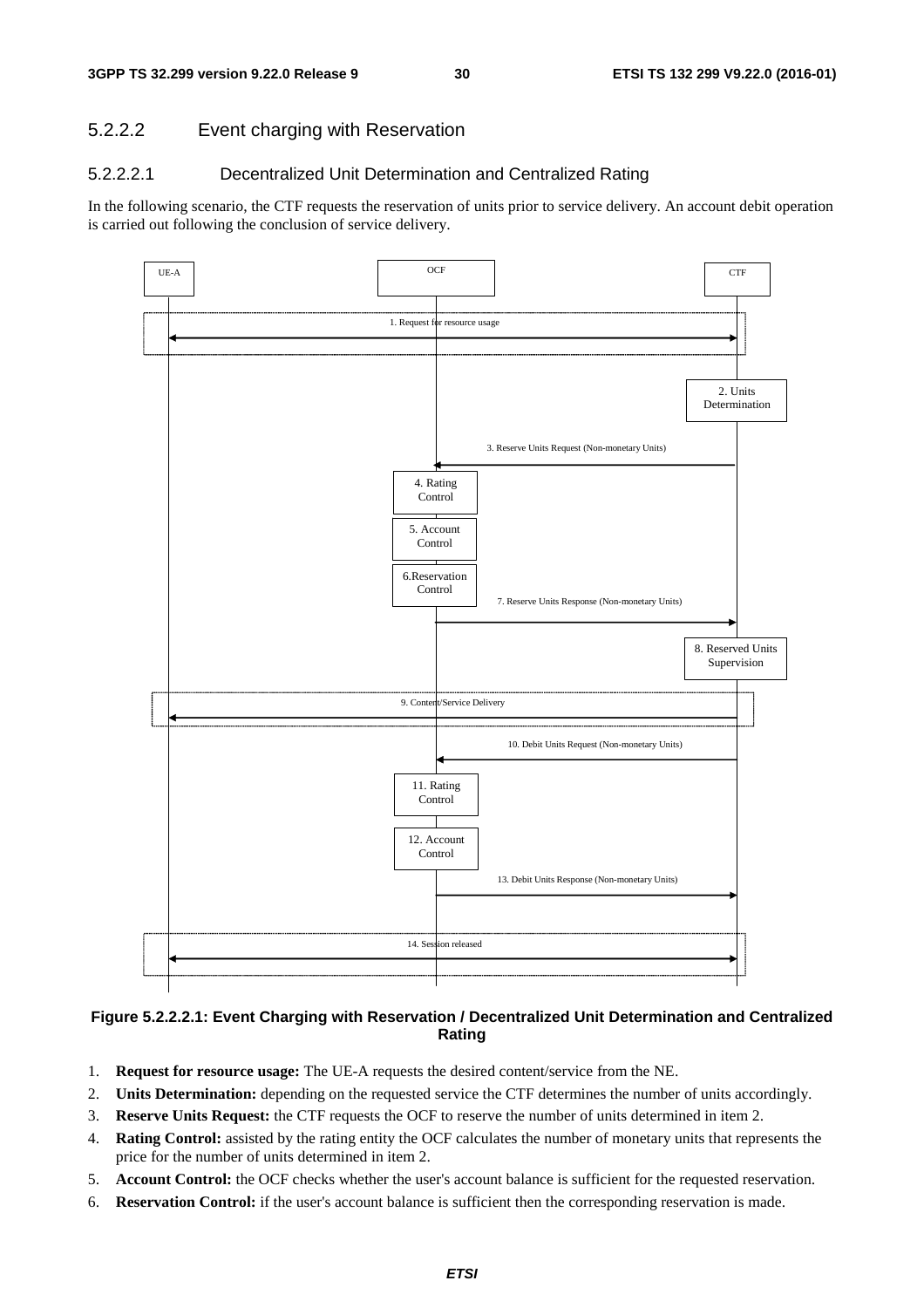- 7. **Reserve Units Response:** the OCF informs the CTF of the reserved number of units.
- 8. **Reserved Units Supervision:** simultaneously with the service delivery, the CTF monitors the consumption of the reserved units.
- 9. **Content/Service Delivery:** the CTF delivers the content/service at once, in fractions or in individually chargeable items, corresponding to the reserved number of units.
- 10. **Debit Units Request:** the CTF requests the OCF to assure the deduction of an amount corresponding to the consumed number of units from the subscriber's account. In the case that no further units are required for this service, an appropriate indication triggering the release of the remaining reservation is given.
- 11. **Rating Control:** assisted by the rating entity the OCF calculates the number of monetary units to deduct from the subscriber's account.
- 12. **Account Control:** the OCF triggers the deduction of the calculated amount from the subscriber's account.
- 13. **Debit Units Response:** the OCF informs the CTF of the actually deducted units.
- 14. **Session Release:** the session is released.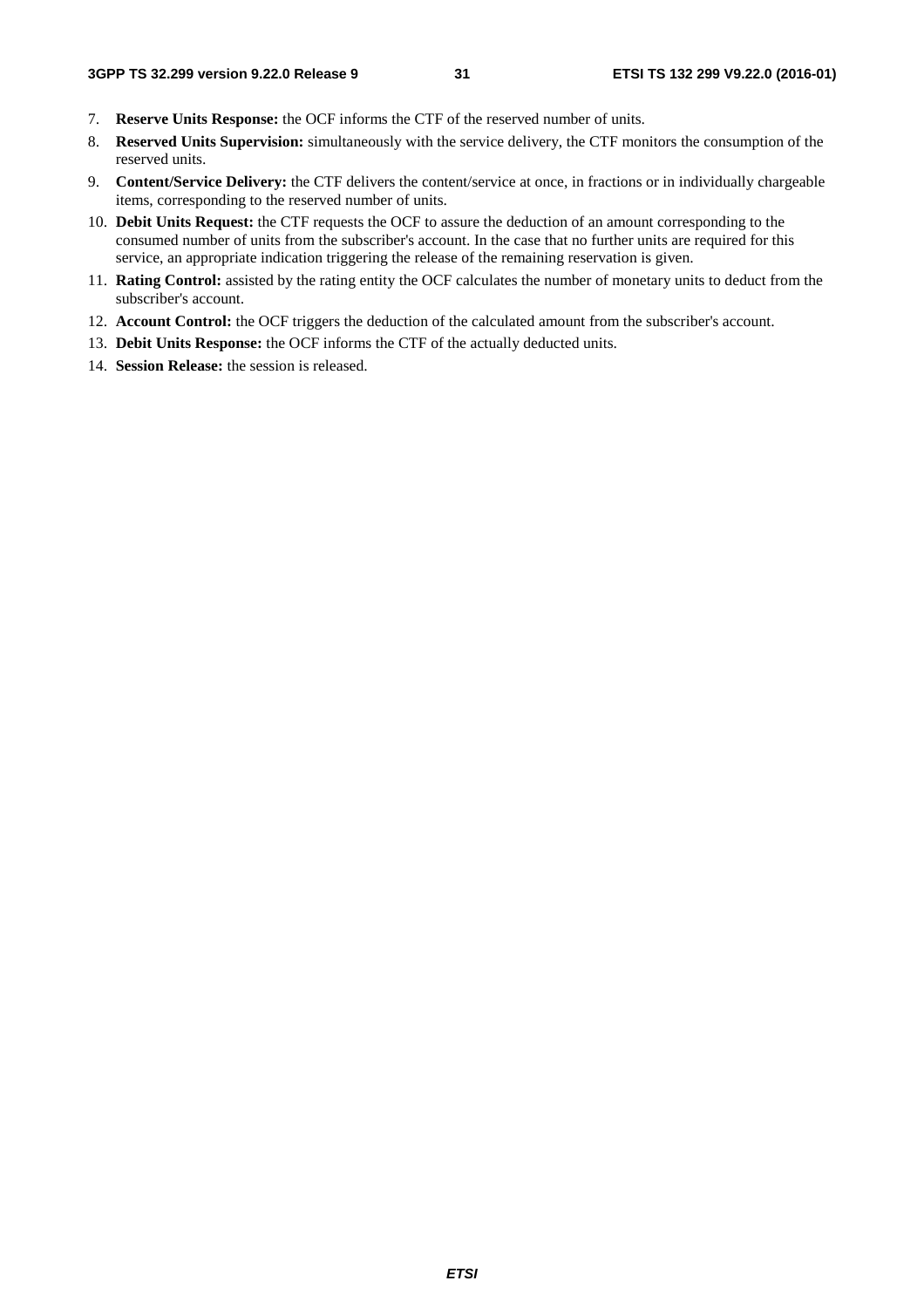## 5.2.2.2.2 Centralized Unit Determination and Centralized Rating

In the following scenario, the CTF requests the OCF to reserve units based on the service identifier specified by the CTF. An account debit operation is carried out following the conclusion of service delivery.



### **Figure 5.2.2.2.2: Event Charging with Reservation / Centralized Unit Determination and Centralized Rating**

- 1. **Request for resource usage:** The UE-A requests the desired content from the CTF.
- 2. **Reserve Units Request:** depending on the service requested by the UE-A, the CTF selects the service identifier and forwards the Reserve Units Request to the OCF.
- 3. **Units Determination:** the OCF determines the number of non-monetary units needed for the content/service delivery, based on the received service key.
- 4. **Rating Control:** assisted by the rating entity the OCF calculates the number of monetary units that represent the price for the number of units determined in item 3.
- 5. **Account Control:** the OCF checks whether the user's account balance is sufficient for the requested reservation.
- 6. **Reservation Control:** if the user's account balance is sufficient, then the corresponding reservation is made.
- 7. **Reserve Units Response:** the OCF informs the CTF of the reserved number of units. This includes the case where the number of units reserved indicates the permission to render the service that was identified by the received service key.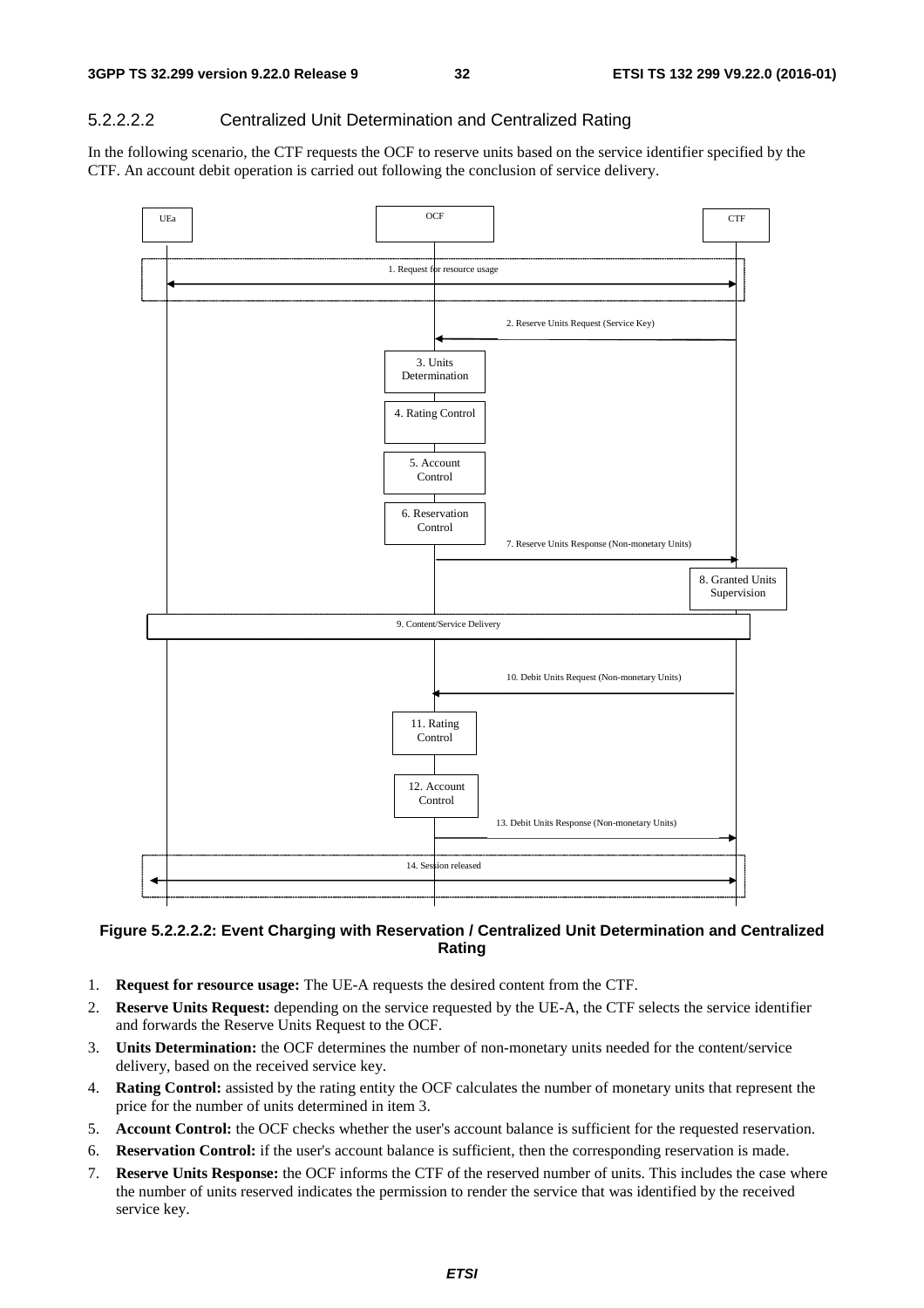- 8. **Granted Units** Supervision**:** simultaneously with the service delivery, the CTF monitors the consumption of the reserved units.
- 9. **Content/Service Delivery:** the CTF delivers the content/service at once, in fractions or in individually chargeable items, corresponding to the reserved number of units.
- 10. **Debit Units Request:** the CTF provides according to previous Reserve Units Response the request to deduct the amount of units corresponding to the consumed number of units.
- **11. Rating Control:** assisted by the rating entity the OCF calculates the number of monetary units to deduct from the subscriber's account.
- 12. **Account Control:** the OCF triggers the deduction of the calculated amount from the subscriber's account.
- **13. Debit Units Response:** the OCF informs the CTF of the actually deducted units.
- 14. **Session Released:** the session is released.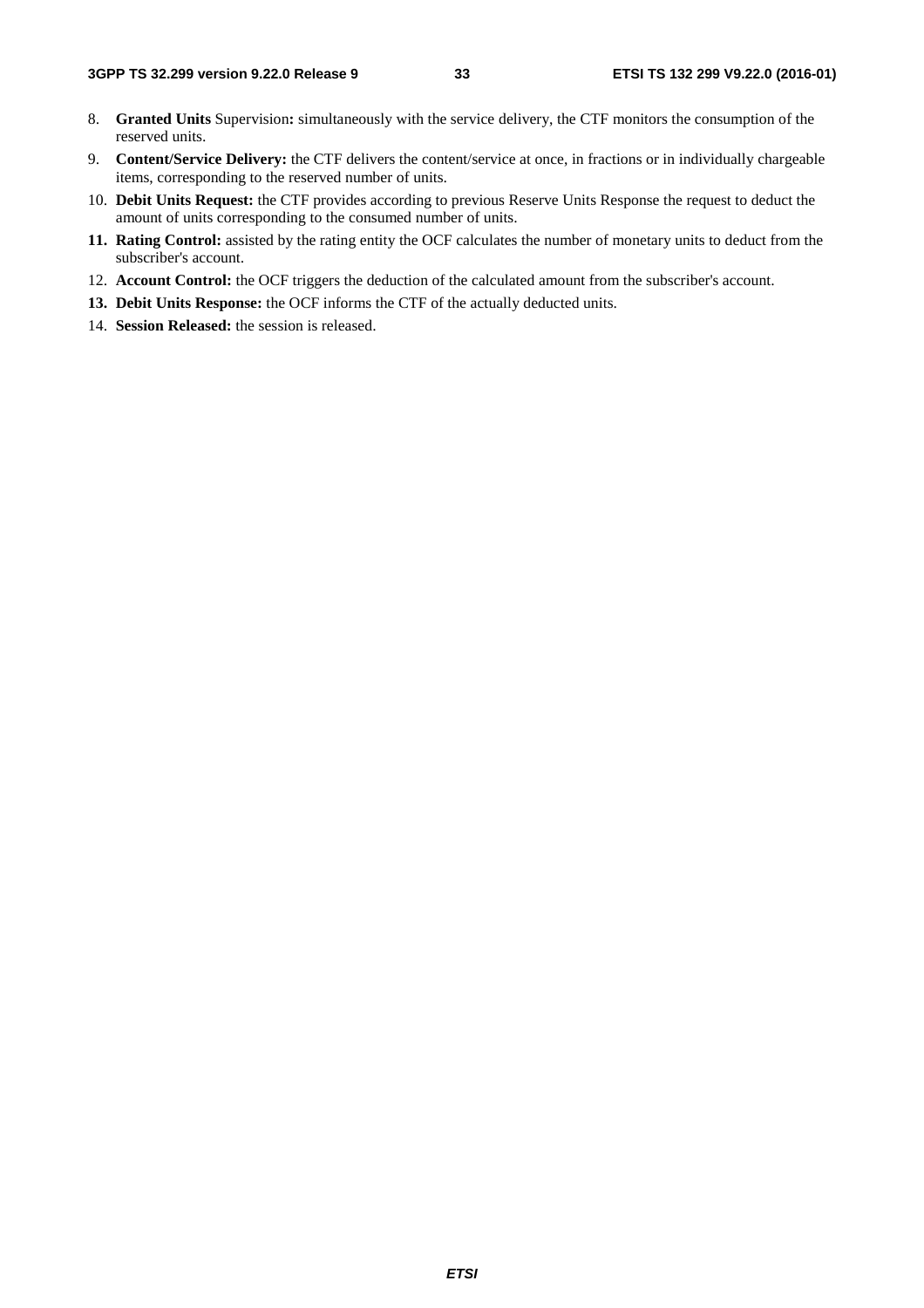### 5.2.2.2.3 Decentralized Unit Determination and Decentralized Rating

In the following scenario, the CTF request the OCF to assure the reservation of an amount of the specified number of monetary units from the subscriber's account. An account debit operation that triggers the deduction the amount from the subscriber's account is carried out following the conclusion of service delivery.



### **Figure 5.2.2.2.3: Event Charging with Reservation / Centralized Unit Determination and Centralized Rating**

- 1. **Request for resource usage:** The UE-A requests the desired content from the CTF.
- 2. **Units Determination:** depending on the service requested by the UE-A, the CTF determines the number of units accordingly.
- 3. **Rating Control:** the CTF calculates the number of monetary units that represent the price for the number of units determined in item 2.
- 4. **Reserve Units Request:** the CTF requests the OCF to assure the reservation of an amount corresponding to the calculated number of monetary units from the subscriber's account.
- 5. **Account Control:** the OCF checks whether the user's account balance is sufficient for the requested reservation.
- 6. **Reservation Control:** if the user's credit balance is sufficient, then the corresponding reservation is made.
- **7. Reserve Units Response:** the OCF informs the CTF of the reserved number of monetary units.
- 8. **Budget Control:** simultaneously with the service delivery, the CTF monitors the consumption of the granted amount.
- 9. **Content/Service Delivery:** the CTF delivers the content/service at once, in fractions or in individually chargeable items, corresponding to the number of units.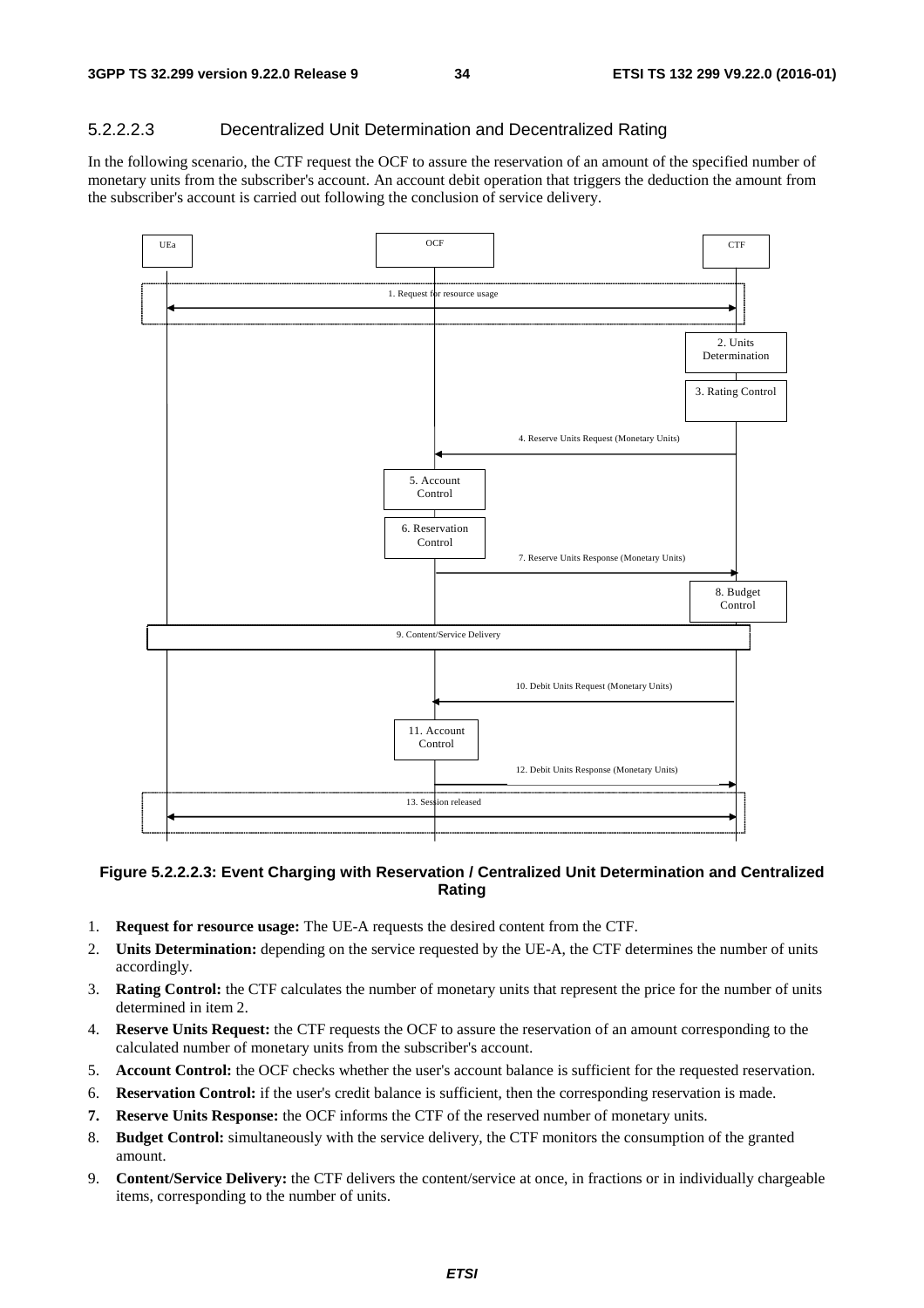- **10. Debit Units Request:** the CTF requests the OCF to assure the deduction of an amount corresponding to the consumed number of monetary units from the subscriber's account.
- 11. **Account Control:** the OCF triggers the deduction of the consumed amount from the subscriber's account.
- **12. Debit Units Response:** the OCF indicates to the CTF the number of deducted monetary units.
- 13. **Session Released:** the session is released.

### 5.2.2.3 Session charging with Reservation

#### 5.2.2.3.1 Decentralized Unit Determination and Centralized Rating

In the following scenario, the CTF requests the reservation of units prior to session supervision. An account debit operation is carried out following the conclusion of session termination.



#### **Figure 5.2.2.3.1: Session Charging with Reservation / Decentralized Unit Determination and Centralized Rating**

1. **Request for resource usage:** The UE-A requests session establishment from the CTF.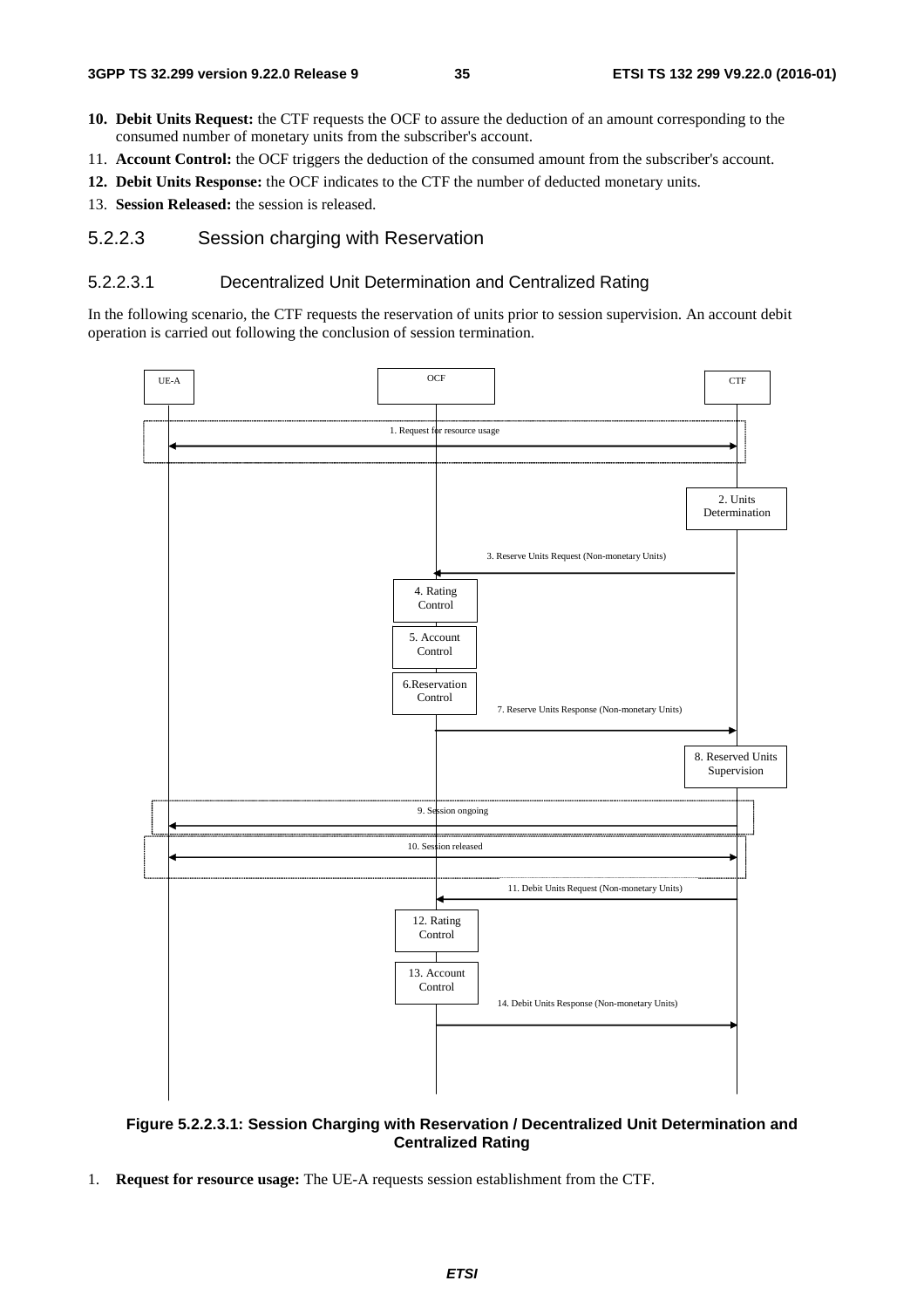- 2. **Units Determination:** depending on the requested type of the session the CTF determines the number of units accordingly.
- 3. **Reserve Units Request:** the CTF requests the OCF to reserve the number of units determined in item 2
- 4. **Rating Control:** assisted by the rating entity the OCF calculates the number of monetary units that represents the price for the number of units determined in item 2.
- 5. **Account Control:** the OCF checks whether the user's account balance is sufficient for the requested reservation.
- 6. **Reservation Control:** if the user's account balance is sufficient then the corresponding reservation is made.
- 7. **Reserve Units Response:** the OCF informs the CTF of the reserved number of units.
- 8. **Reserved Units Supervision:** simultaneously with the ongoing session, the CTF monitors the consumption of the reserved units.
- 9. **Session ongoing:** the CTF maintains the session. One or more debit and reserve operations may be performed when the session is ongoing.
- 10. **Session Release:** the session is released
- 11. **Debit Units Request:** the CTF requests the OCF to assure the deduction of an amount corresponding to the consumed number of units from the subscriber's account.
- 12. **Rating Control:** assisted by the rating entity the OCF calculates the number of monetary units to deduct from the subscriber's account.
- 13. **Account Control:** the OCF triggers the deduction of the calculated amount from the subscriber's account.
- 14. **Debit Units Response:** the OCF informs the CTF of the actually deducted units.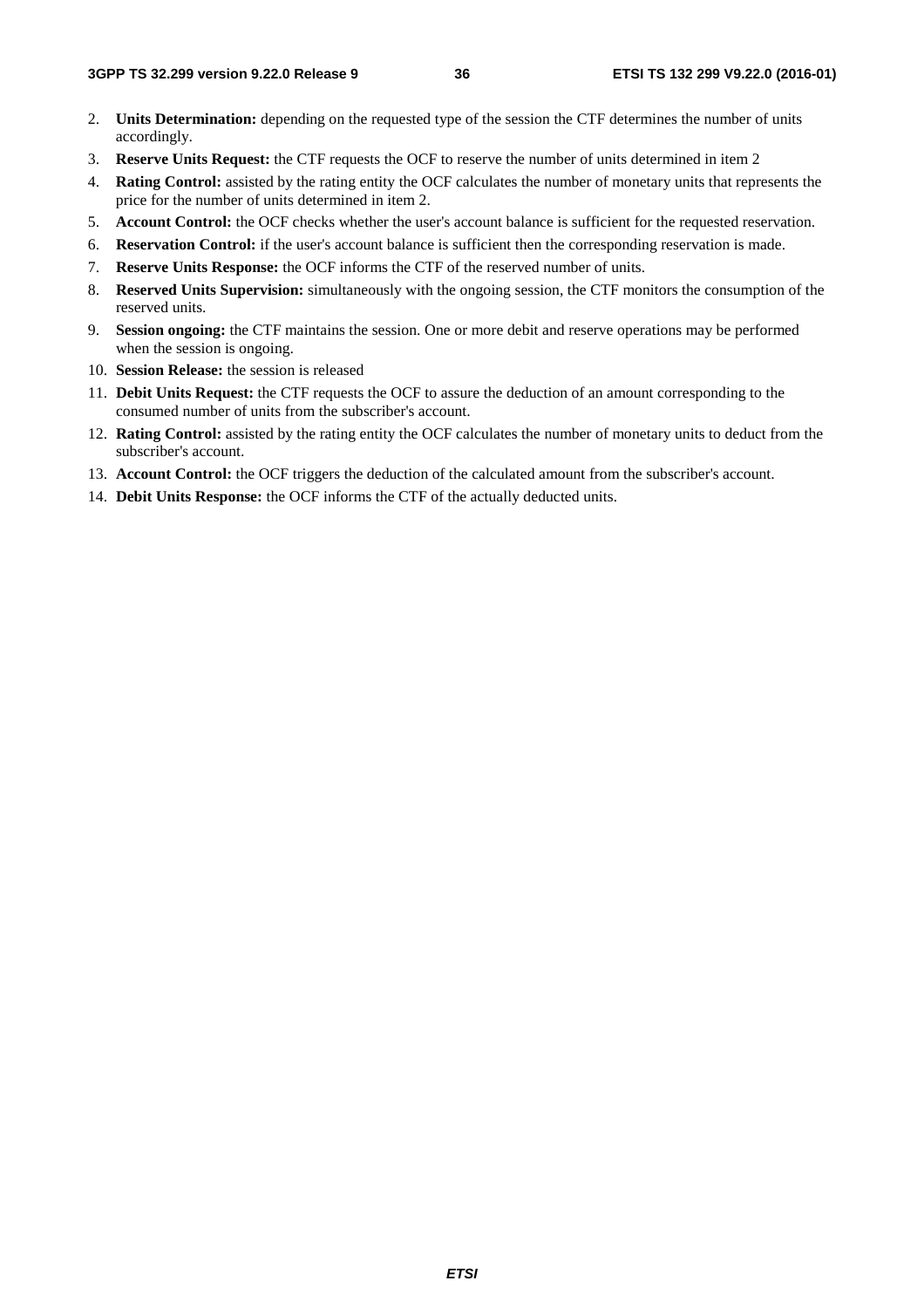#### 5.2.2.3.2 Centralized Unit Determination and Centralized Rating

In the following scenario, the CTF requests the OCF to reserve units based on the session identifiers specified by the CTF. An account debit operation is carried out following the conclusion of session.



#### **Figure 5.2.2.3.2: Session Charging with Reservation / Centralized Unit Determination and Centralized Rating**

- 1. **Request for resource usage:** The UE-A requests the session establishment from the CTF.
- 2. **Reserve Units Request:** depending on the requested type of the session by the UE-A, the CTF selects the service identifier and forwards the Reserve Units Request to the OCF.
- 3. **Units Determination:** the OCF determines the number of non-monetary units needed for the content/service delivery, based on the received service key.
- 4. **Rating Control:** assisted by the rating entity the OCF calculates the number of monetary units that represent the price for the number of units determined in item 3.
- 5. **Account Control:** the OCF checks whether the user's account balance is sufficient for the requested reservation.
- 6. **Reservation Control:** if the user's account balance is sufficient, then the corresponding reservation is made.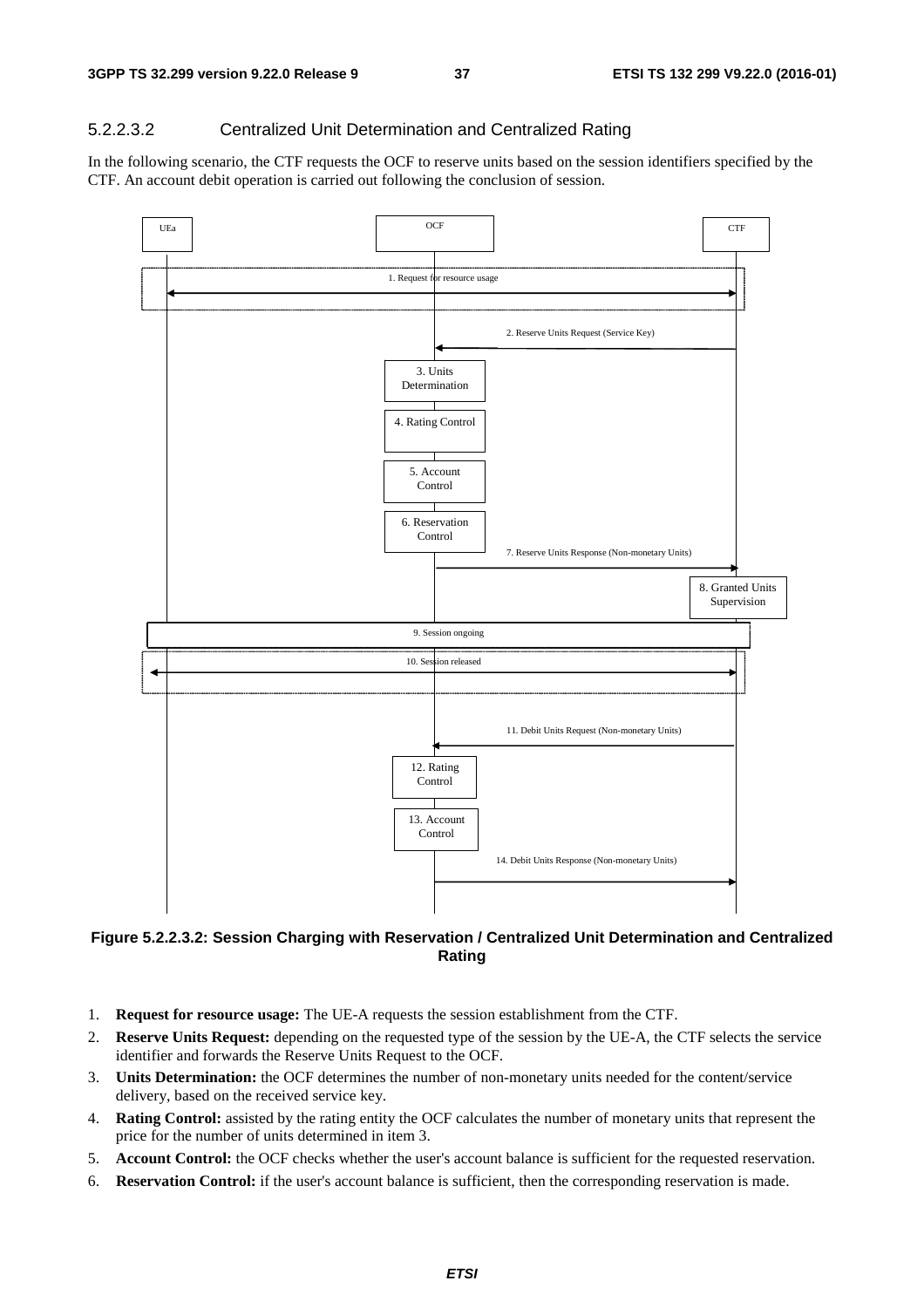- 7. **Reserve Units Response:** the OCF informs the CTF of the reserved number of units. This includes the case where the number of units reserved indicates the permission to render the service that was identified by the received service key.
- 8. **Granted Units** Supervision**:** simultaneously with the ongoing session, the CTF monitors the consumption of the reserved units.
- 9. **Session ongoing:** the CTF maintains the session. One or more debit and reserve operations may be performed when the session is ongoing.
- **10. Session Released:** the session is released.
- 11. **Debit Units Request:** the CTF requests the OCF to assure the deduction of an amount corresponding to the consumed number of units from the subscriber"s account
- 12. **Rating Control:** assisted by the rating entity the OCF calculates the number of monetary units to deduct from the subscriber's account.
- **13. Account Control:** the OCF triggers the deduction of the calculated amount from the subscriber's account.
- **14. Debit Units Response:** the OCF informs the CTF of the actually deducted units.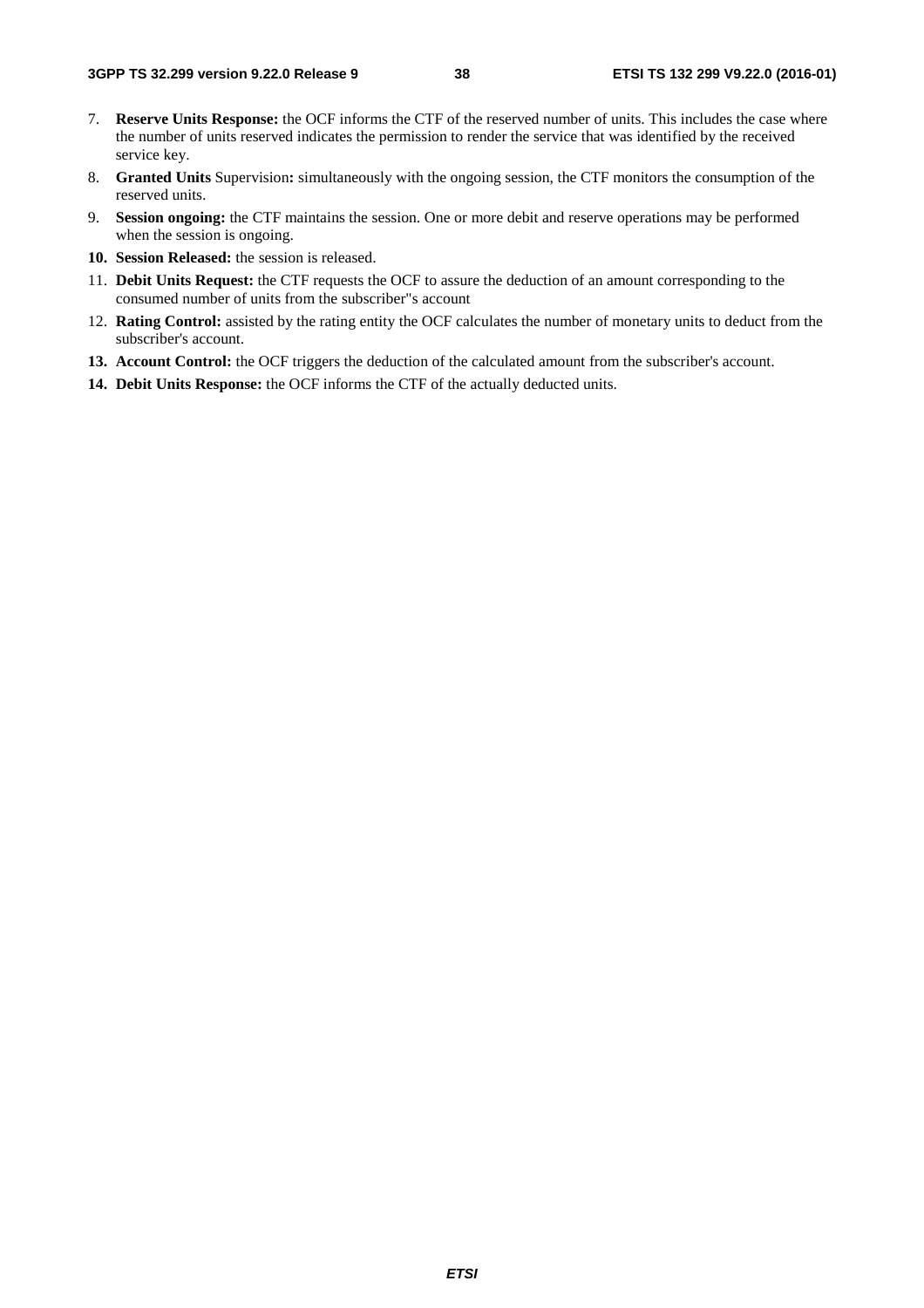#### 5.2.2.3.3 Decentralized Unit Determination and Decentralized Rating

In the following scenario, the CTF request the OCF to assure the reservation of an amount of the specified number of monetary units from the subscriber's account. An account debit operation that triggers the deduction the amount from the subscriber's account is carried out following the conclusion of session establishment.



#### **Figure 5.2.2.3.3: Session Charging with Reservation / Decentralized Unit Determination and Decentralized Rating**

- 1. **Request for resource usage:** The UE-A requests the session establishment from the CTF.
- 2. **Units Determination:** depending on the requested type of the session by the UE-A, the CTF determines the number of units accordingly.
- 3. **Rating Control:** the CTF calculates the number of monetary units that represent the price for the number of units determined in item 2.
- 4. **Reserve Units Request:** the CTF requests the OCF to assure the reservation of an amount corresponding to the calculated number of monetary units from the subscriber's account.
- 5. **Account Control:** the OCF checks whether the user's account balance is sufficient for the requested reservation.
- 6. **Reservation Control:** if the user's credit balance is sufficient, then the corresponding reservation is made.
- **7. Reserve Units Response:** the OCF informs the CTF of the reserved number of monetary units.
- 8. **Budget Control:** simultaneously with the ongoing session, the CTF monitors the consumption of the granted amount.
- 9. **Session ongoing:** the CTF maintains the session. One or more debit and reserve operations may be performed when the session is ongoing.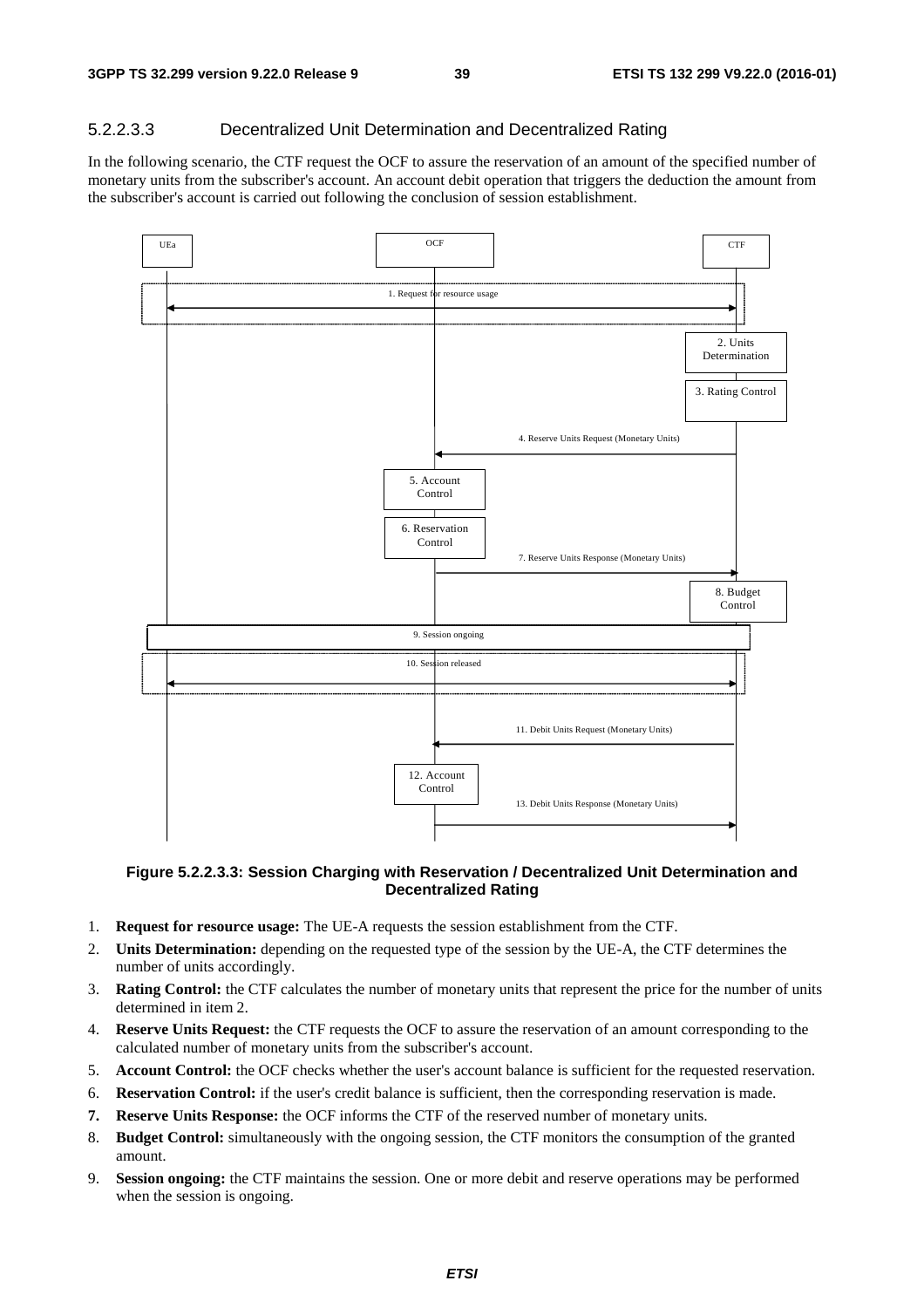- 10. **Session Released:** the session is released.
- **11. Debit Units Request:** the CTF requests the OCF to assure the deduction of an amount corresponding to the consumed number of monetary units from the subscriber's account.
- 12. **Account Control:** the OCF triggers the deduction of the consumed amount from the subscriber's account.
- 13. **Debit Units Response:** the OCF indicates to the CTF the number of deducted monetary units.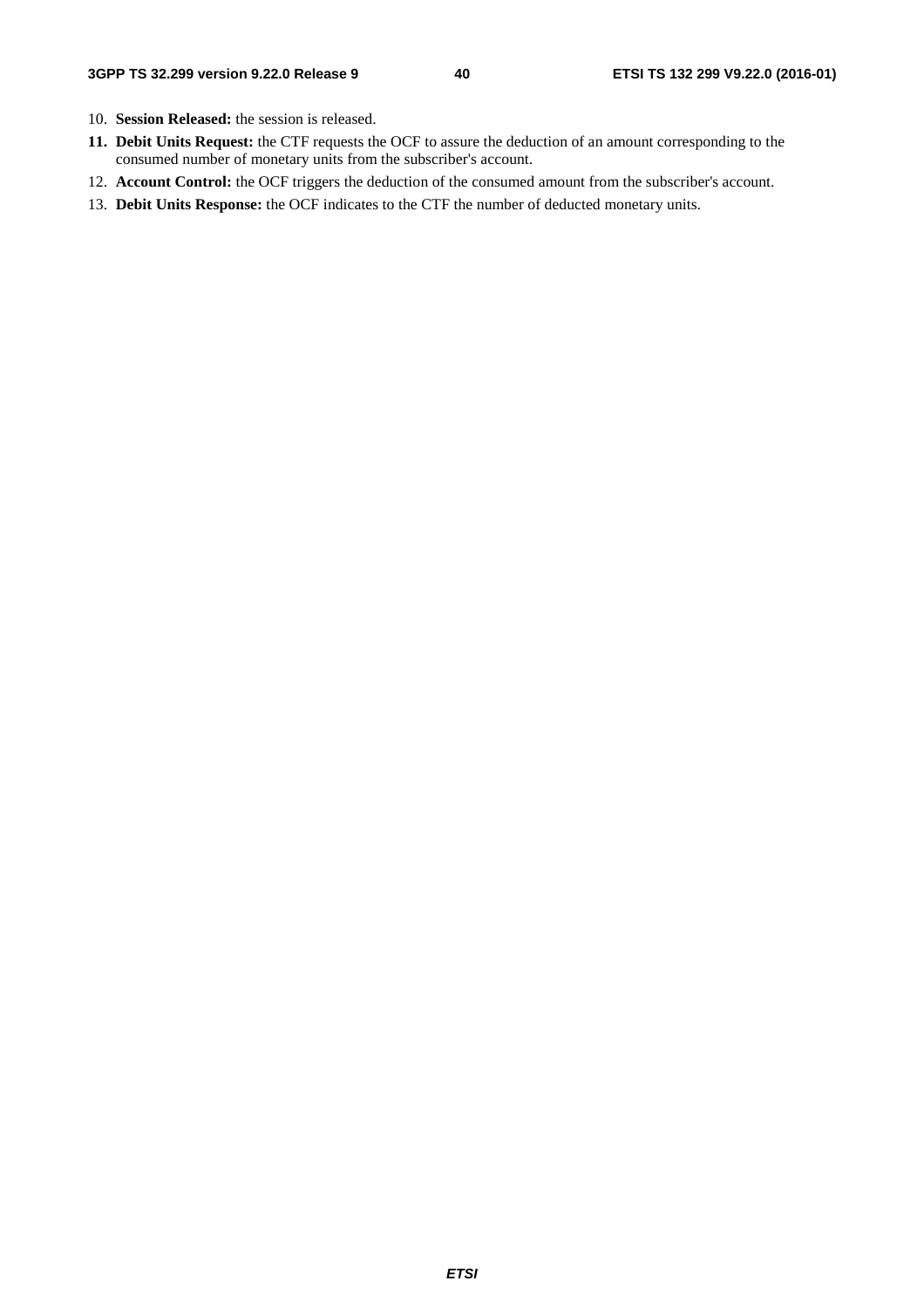## 5.2.3 Basic Operations

On-line credit control uses two basic logical operations: Debit Units and Reserve Units.

- "*Debit Units Request*"; sent from  $CTF \rightarrow OCF$ After receiving a service request from the subscriber, the CTF sends a *Debit Units Request* to the OCF. The CTF may either specify a service identifier (centralised unit determination) or the number of units requested (decentralised unit determination). For refund purpose, the CTF sends a *Debit Units Request* to the OCF as well.
- "*Debit Units Response*"; sent from OCF  $\rightarrow$  CTF The OCF replies with a *Debit Units Response*, which informs the CTF of the number of units granted as a result of the *Debit Units Request*. This includes the case where the number of units granted indicates the permission to render the requested service. For refund purpose, the OCF replies with a *Debit Units Response*.
- *"Reserve Units Request"*; sent from CTF  $\rightarrow$  OCF Request to reserve a number of units for the service to be provided by an CTF. In case of centralised unit determination, the CTF specifies a service identifier in the *Reserve Unit Request*, and the OCF determines the number of units requested. In case of decentralised unit determination, the number of units requested is specified by the CTF.
- "*Reserve Units Response*"; sent from OCF  $\rightarrow$  CTF Response from the OCF which informs the CTF of the number of units that were reserved as a result of the "*Reserve Units Request*".

IEC uses the Direct Debiting One Time Event procedure specified in RFC 4006 and therefore is performed by the use of the logical "Debit Units" operation, as specified in section 6.3.3.

SCUR and ECUR use both the "Debit Units" and "Reserve Units" operations.

SCUR uses the Session Based Credit Control procedure specified in RFC 4006. In session charging with unit reservation, when the "Debit Units" and "Reserve Units" operations are both needed, they shall be combined in one message, as specified in section 6.3.5.

For SCUR and ECUR the consumed units are deducted from the subscriber's account after service delivery. Thus, the reserved and consumed units are not necessarily the same. Using this operation, it is also possible for the CTF to modify the current reservation, including the return of previously reserved units.

Table 5.2.3.1 and table 5.2.3.2 describe the content of these operations.

| <b>Debit and Reserve Units</b><br><b>Request</b> | <b>Category</b> | <b>Description</b>                                                                                                           |
|--------------------------------------------------|-----------------|------------------------------------------------------------------------------------------------------------------------------|
| Session Identifier                               | M               | This field identifies the operation session.                                                                                 |
| Originator Host                                  | M               | This field contains the identification of the source point of the operation.                                                 |
| Originator Domain                                | M               | This field contains the realm of the operation originator.                                                                   |
| <b>Destination Domain</b>                        | M               | This field contains the realm of the operation destination.                                                                  |
| Operation Identifier                             | M               | This field is a unique operation identifier.                                                                                 |
| <b>Operation Token</b>                           | M               | This field contains the service identifier.                                                                                  |
| <b>Operation Type</b>                            | M               | This field defines the transfer type: event for event based charging and start,<br>interim, stop for session based charging. |
| <b>Operation Number</b>                          | M               | This field contains the sequence number of the transferred messages.                                                         |

#### **Table 5.2.3.1: Debit and Reserve Units Request Content**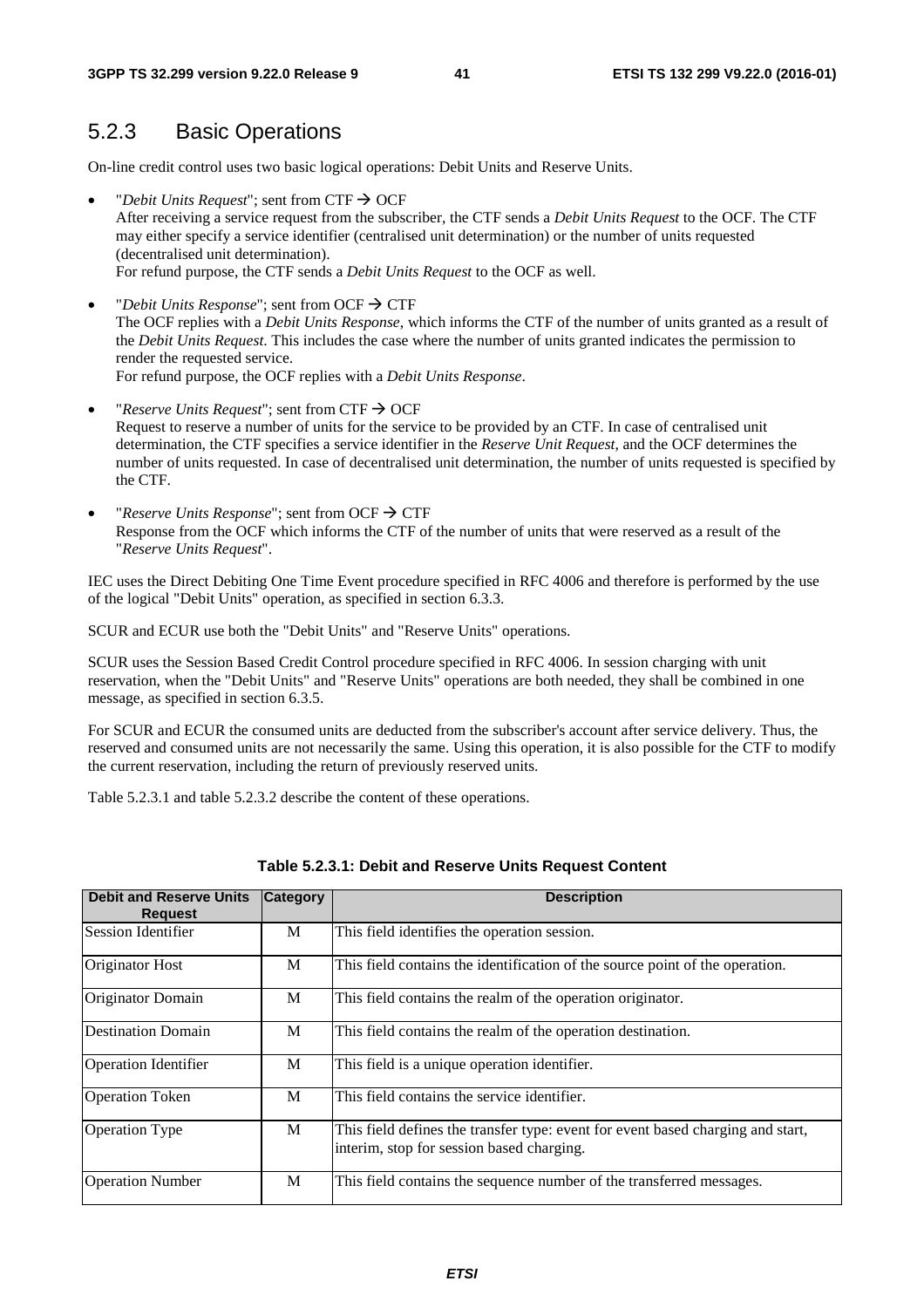| <b>Destination Host</b>        | O <sub>C</sub> | This field contains the identification of the destination point of the operation.                                    |  |  |
|--------------------------------|----------------|----------------------------------------------------------------------------------------------------------------------|--|--|
| <b>User Name</b>               | O <sub>C</sub> | This field contains the identification of the user.                                                                  |  |  |
| <b>Origination State</b>       | O <sub>C</sub> | Tbd.                                                                                                                 |  |  |
| <b>Origination Timestamp</b>   | O <sub>C</sub> | This field contains the time when the operation is requested.                                                        |  |  |
| Subscriber Identifier          | $O_{M}$        | This field contains the identification of the mobile subscriber (i.e. MSISDN)<br>that uses the requested service.    |  |  |
| <b>Termination Cause</b>       | $O_{C}$        | This field contains the termination reason of the service.                                                           |  |  |
| <b>Requested Action</b>        | O <sub>C</sub> | This field contains the requested action.                                                                            |  |  |
| <b>Multiple Operation</b>      | $O_{M}$        | This field indicate the occurrence of multiple operations.                                                           |  |  |
| Multiple Unit Operation        | O <sub>C</sub> | This field contains the parameter for the quota management.                                                          |  |  |
| Subscriber Equipment<br>Number | O <sub>C</sub> | This field contains the identification of the mobile device (i.e. IMEI) that uses<br>the subscriber.                 |  |  |
| Proxy Information              | O <sub>C</sub> | This field contains the parameter of the proxy.                                                                      |  |  |
| Route Information              | O <sub>C</sub> | This field contains the parameter of the route.                                                                      |  |  |
| Service Information            | $O_{M}$        | This parameter holds the individual service specific parameters as defined in<br>the corresponding "middle tier" TS. |  |  |

## **Table 5.2.3.2: Debit and Reserve Units Response Content**

| <b>Debit and Reserve Units Response</b> | <b>Category</b> | <b>Description</b>                                                                                                                                                                                                    |
|-----------------------------------------|-----------------|-----------------------------------------------------------------------------------------------------------------------------------------------------------------------------------------------------------------------|
| Session Identifier                      | M               | This field identifies the operation session.                                                                                                                                                                          |
| <b>Operation Result</b>                 | M               | This field identifies the result of the operation.                                                                                                                                                                    |
| Originator Host                         | M               | This field contains the identification of the source point of the<br>operation.                                                                                                                                       |
| Originator Domain                       | M               | This field contains the realm of the operation originator.                                                                                                                                                            |
| <b>Operation Identifier</b>             | M               | This field is a unique operation identifier.                                                                                                                                                                          |
| <b>Operation Type</b>                   | M               | This field defines the transfer type: event for event based charging<br>and start, interim, stop for session based charging.                                                                                          |
| <b>Operation Number</b>                 | M               | This field contains the sequence number of the transferred<br>messages.                                                                                                                                               |
| <b>Operation Failover</b>               | O <sub>C</sub>  | This field contains an indication to the CTF whether or not a<br>failover handling is to be used when necessary.                                                                                                      |
| Multiple Unit Operation                 | O <sub>C</sub>  | This field contains the parameter for the quota management.                                                                                                                                                           |
| <b>Operation Failure Action</b>         | O <sub>C</sub>  | For credit control sessions the content of this field enables the<br>credit-control client to decide what to do if sending credit-control<br>messages to the credit-control server has been temporarily<br>prevented. |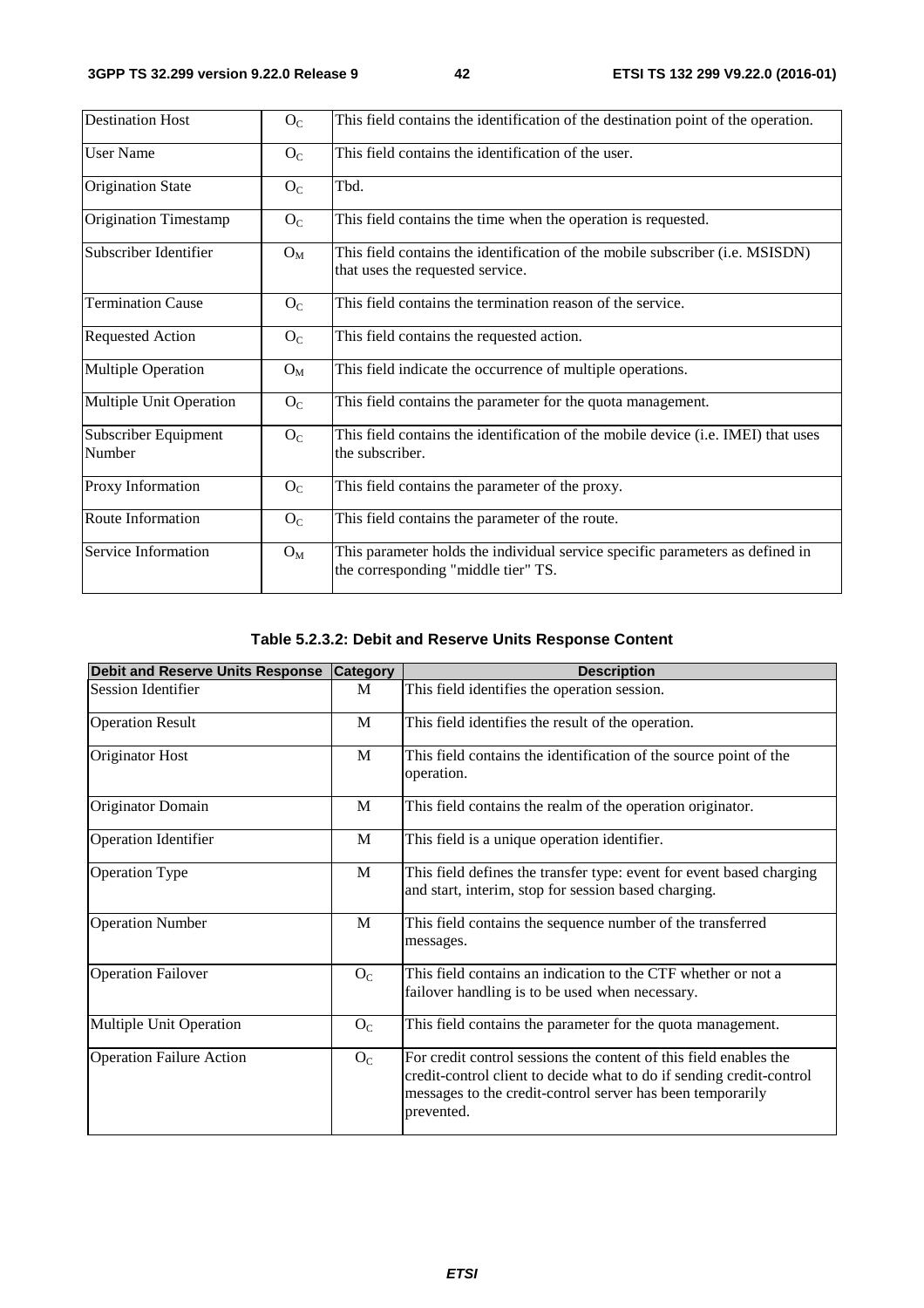| <b>Debit and Reserve Units Response</b> | <b>Category</b> | <b>Description</b>                                                                                                                                                                                                           |
|-----------------------------------------|-----------------|------------------------------------------------------------------------------------------------------------------------------------------------------------------------------------------------------------------------------|
| <b>Operation Event Failure Action</b>   | O <sub>C</sub>  | For one time event direct debiting the content of this field enables<br>the credit-control client to decide what to do if sending credit-control<br>messages to the credit-control server has been temporarily<br>prevented. |
| <b>Redirection Host</b>                 | O <sub>C</sub>  | Tbd.                                                                                                                                                                                                                         |
| <b>Redirection Host Usage</b>           | O <sub>C</sub>  | Tbd.                                                                                                                                                                                                                         |
| <b>Redirection Cache Time</b>           | O <sub>C</sub>  | Tbd.                                                                                                                                                                                                                         |
| Proxy Information                       | $O_{C}$         | This field contains the parameter of the proxy.                                                                                                                                                                              |
| Route Information                       | O <sub>C</sub>  | This field contains the parameter of the route.                                                                                                                                                                              |
| Failed parameter                        | $O_{C}$         | This field contains missing and/or unsupported parameter that<br>caused the failure.                                                                                                                                         |
| Service Information                     | O <sub>C</sub>  | This parameter holds the individual service specific parameters as<br>defined in the corresponding "middle tier" TS.                                                                                                         |

# 5.3 Other requirements

## 5.3.1 Re-authorization

The server may specify an idle timeout associated with a granted quota. Alternatively, the client may have a configurable default value. The expiry of that timer shall trigger a re-authorization request.

Mid-session service events (re-authorisation triggers) may affect the rating of the current service usage. The server may instruct the credit control client to re-authorize the quota upon a number of different session related triggers that can affect the rating conditions.

When a re-authorization is trigger, the client shall reports quota usage. The reason for the quota being reported shall be notified to the server.

# 5.3.2 Threshold based re-authorization triggers

The server may optionally include an indication to the client of the remaining quota threshold that shall trigger a quota re-authorization.

# 5.3.3 Termination action

The server may specify to the client the behaviour on consumption of the final granted units; this is known as termination action.

# 5.3.4 Account Expiration

The server may provide to the client the date and time of account expiration, which the client may use depending on operator policy.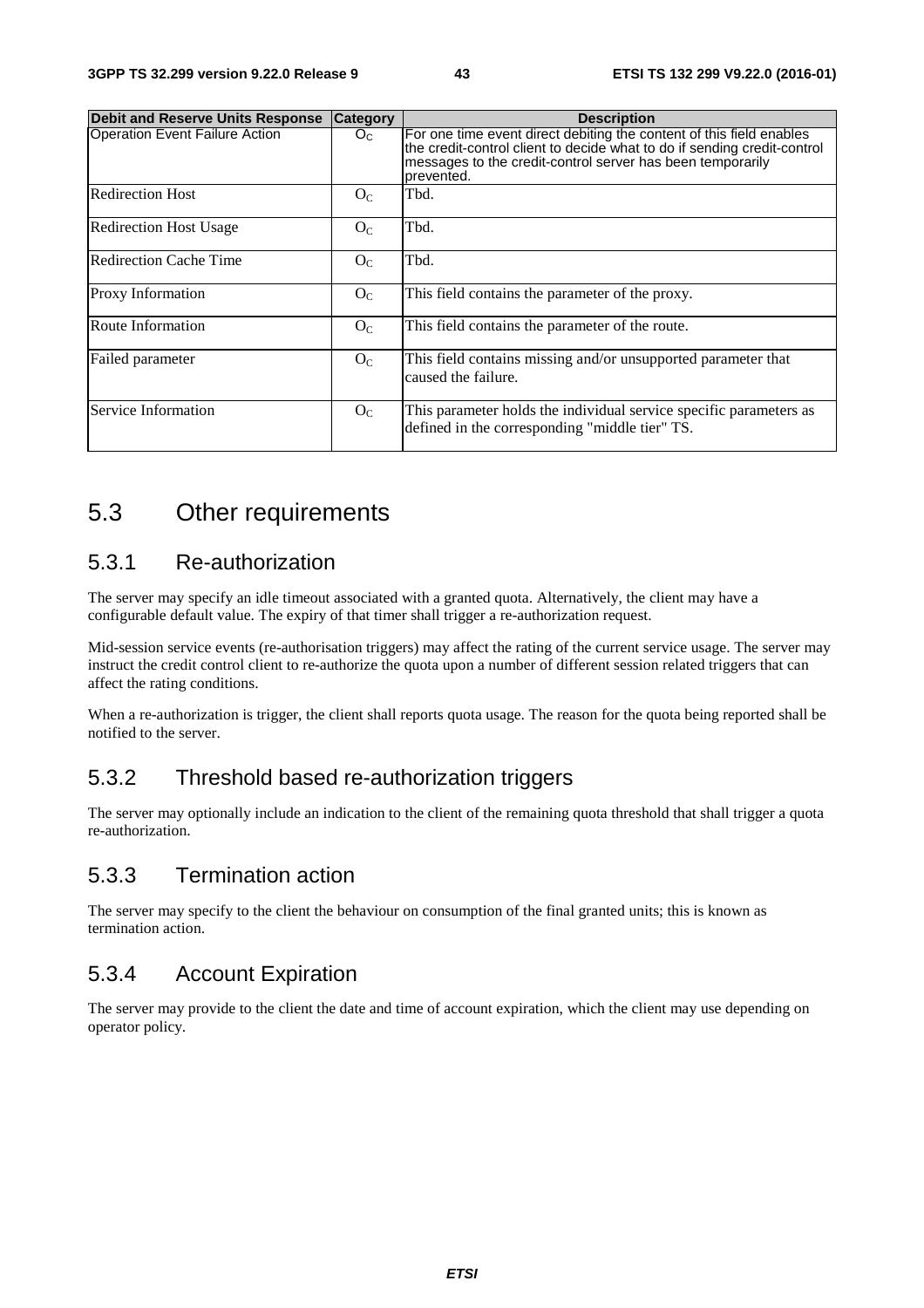# 6 3GPP Charging Applications – Protocol Aspects

# 6.1 Basic Principles for Diameter Offline Charging

In order to support the offline charging principles described in the present document, the Diameter client and server must implement at least the following Diameter options listed in RFC 3588 [401], i.e. the basic functionality of Diameter accounting, as defined by the Diameter Base Protocol (RFC 3588 [401]) is re-used..

The charging architecture implementing Diameter adheres to the structure where all communications for offline charging purposes between the CTF (Diameter client) and the CDF (Diameter server) are carried out on the Diameter Rf reference point, where the CTF reports charging information to the Charging Data Function (CDF). The CDF uses this information to construct and format CDRs. The above-mentioned reference points are defined in TS 32.240 [1].

A configurable timer is supported in the CDF to supervise the reception of the ACR [Interim] and/or ACR [Stop]. An instance of the "Timer" is started at the beginning of the accounting session, reset on the receipt of an ACR [Interim] and stopped at the reception of the ACR [Stop]. Upon expiration of the timer, the CDF stops the accounting session with the appropriate error indication.

For offline charging, the CTF implements the accounting state machine described in RFC 3588 [401]. The server (CDF) implements the accounting state machine "SERVER, STATELESS ACCOUNTING" as specified in RFC 3588 [401], i.e. there is no order in which the server expects to receive the accounting information.

The offline charging functionality is based on the network elements reporting accounting information upon reception of various messages which trigger charging generation, as most of the accounting relevant information is contained in these messages. This reporting is achieved by sending Diameter *Accounting Requests* (ACR) [Start, Interim, Stop and Event] from the network elements to the CDF.

Following the Diameter base protocol specification, the following "types" of accounting data may be sent with regard to offline charging:

- START session accounting data.
- INTERIM session accounting data.
- STOP session accounting data.
- EVENT accounting data.

Two cases are currently distinguished for offline charging purposes:

- Event based charging; and
- Session based charging.

ACR types START, INTERIM and STOP are used for accounting data related to successful sessions. In contrast, EVENT accounting data is unrelated to sessions, and is used e.g. for a simple registration or interrogation and successful service event triggered by a network element. In addition, EVENT accounting data is also used for unsuccessful session establishment attempts.

The flows and scenarios for the above two described cases are further detailed below.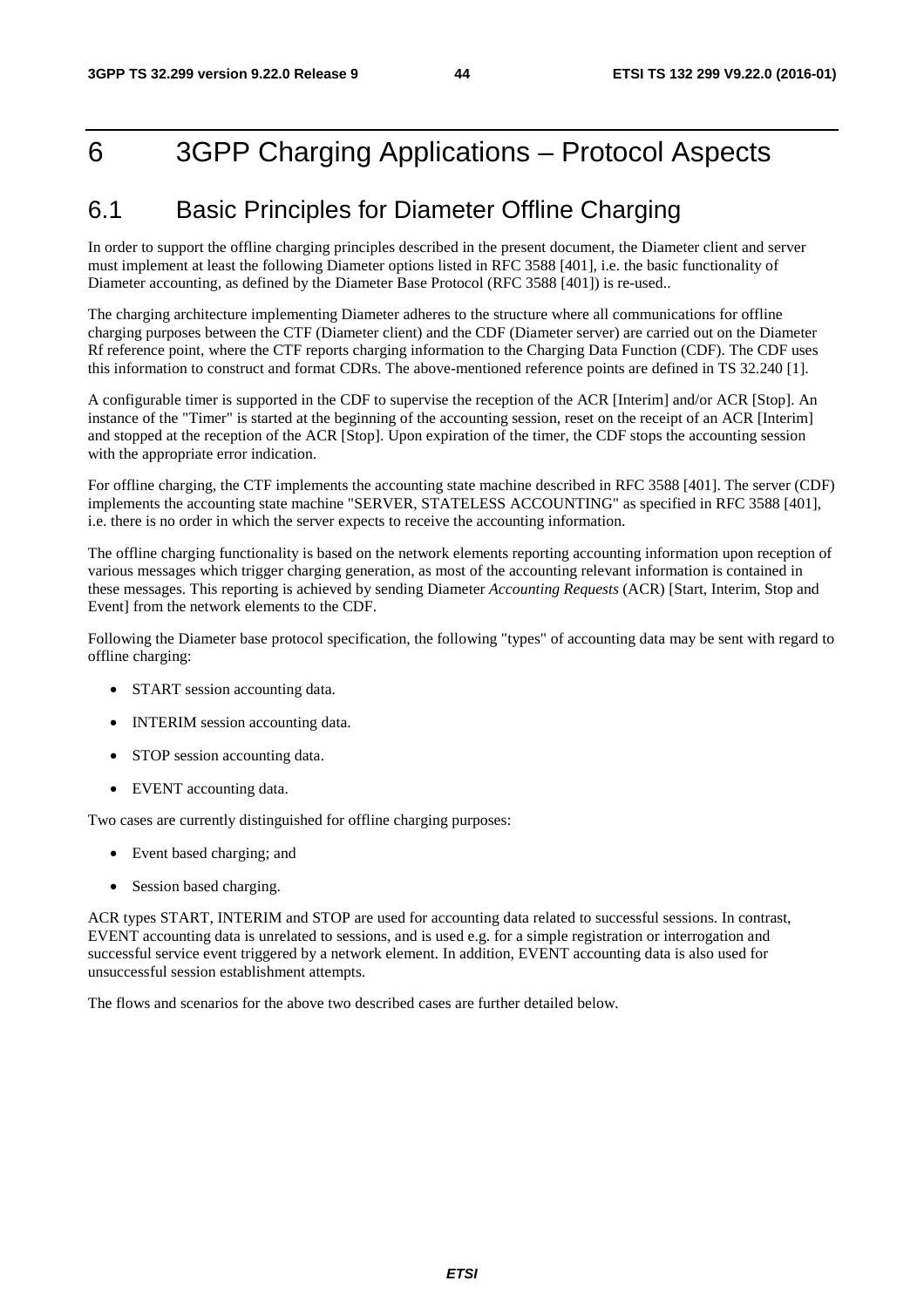# 6.1.1 Event based charging

In the case of event based charging, the network reports the usage or the service rendered where the service offering is rendered in a single operation. It is reported using the ACR EVENT.

The following figure shows the transactions that are required on the Diameter offline interface in order to perform event based charging. The operation may alternatively be carried out prior to, concurrently with or after service/content delivery.



**Figure 6.1.1: Event Based offline charging** 

- Step 1: The network element receives indication that service has been used/delivered.
- Step 2: The network element (acting as client) sends *Accounting-Request* (ACR) with *Accounting-Record-Type* AVP set to EVENT\_RECORD to indicate service specific information to the CDF (acting as server).
- Step 3: The CDF receives the relevant service charging parameters and processes accounting request.
- Step 4: The CDF returns *Accounting-Answer* message with *Accounting-Record-Type* AVP set to EVENT\_RECORD to the network element in order to inform that charging information was received.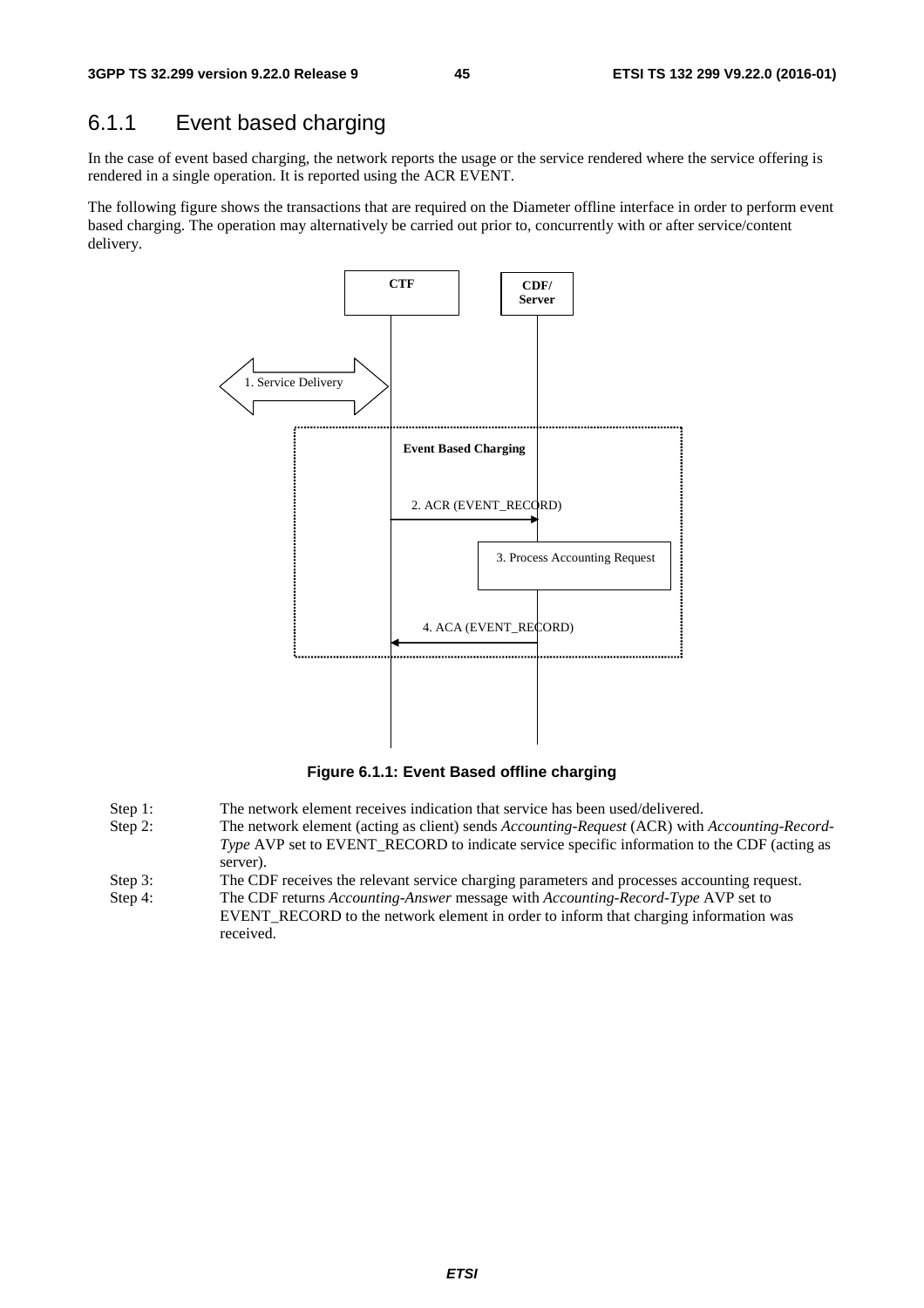# 6.1.2 Session based charging

Session based charging is the process of reporting usage reports for a session and uses the START, INTERIM & STOP accounting data. During a session, a network element may transmit multiple ACR Interims' depending on the proceeding of the session.

The following figure shows the transactions that are required on the Diameter offline interface in order to perform session based charging.



**Figure 6.1.2: Session based offline charging** 

- Step 1: The network element receives a service request. The service request may be initiated either by the user or the other network element.
- Step 2: In order to start accounting session, the network element sends a *Accounting-Request* (ACR) with *Accounting-Record-Type* AVP set to START\_RECORD to the CDF.
- Step 3: The CDF opens a CDR for current session.
- Step 4: The CDF returns *Accounting-Answer* (ACA) message with *Accounting-Record-Type* set to START\_RECORD to the network element and possibly *Acct-Interim-Interval AVP* (AII) set to non-zero value indicating the desired intermediate charging interval.
- Step 5: When either AII elapses or charging conditions changes are recognized at Network Element (NE), the NE sends an *Accounting-Request* (ACR) with *Accounting-Record-Type* AVP set to INTERIM\_RECORD to the CDF.
- Step 6: The CDF updates the CDR in question.
- Step 7: The CDF returns *Accounting-Answer* (ACA) message with *Accounting-Record-Type* set to INTERIM\_RECORD to the network element.
- Step 8: The service is terminated.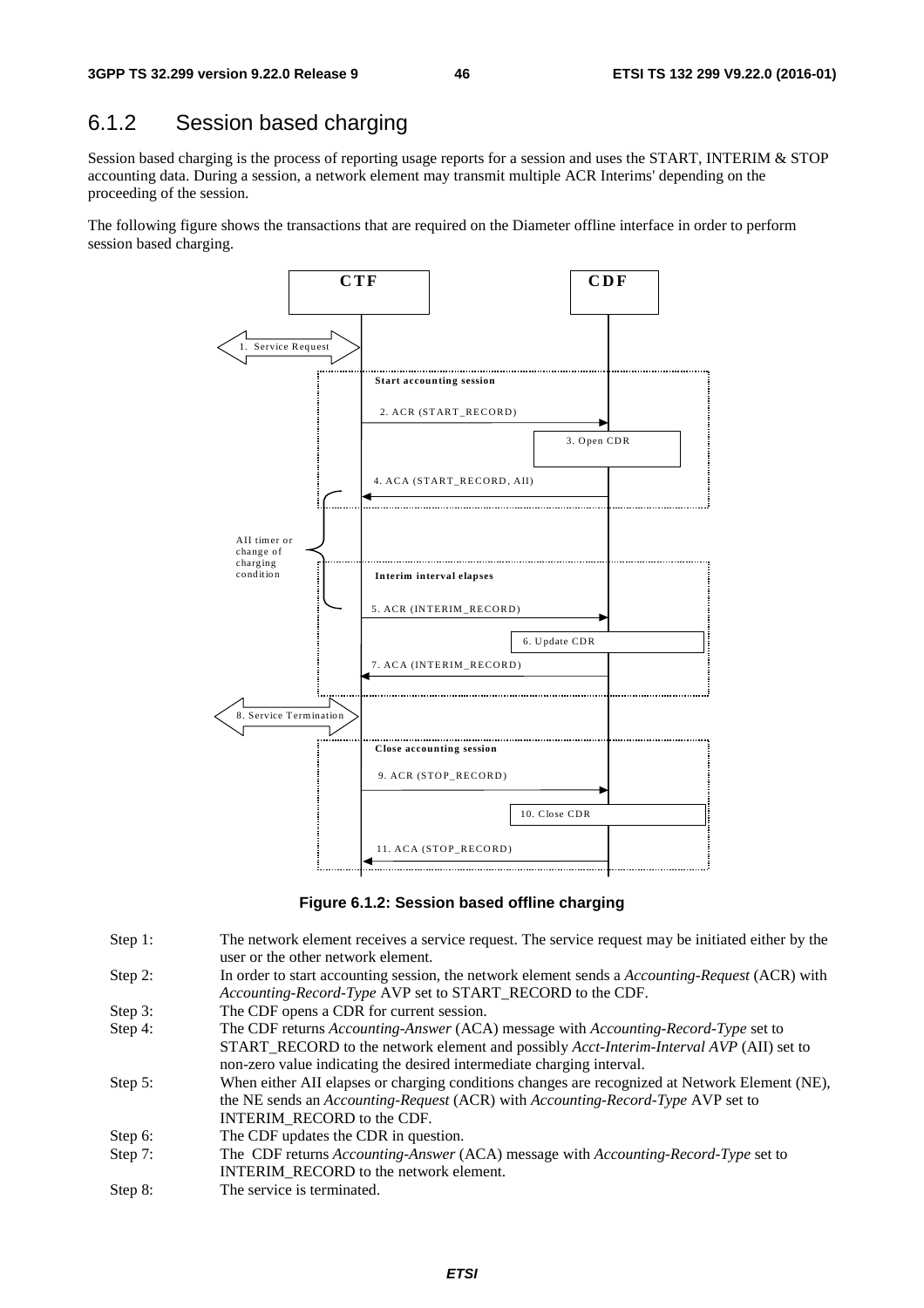#### **3GPP TS 32.299 version 9.22.0 Release 9 47 ETSI TS 132 299 V9.22.0 (2016-01)**

- Step 9: The network element sends a *Accounting-Request* (ACR) with *Accounting-Record-Type* AVP set to STOP\_RECORD to the CDF.
- Step 10: The CDF updates the CDR accordingly and closes the CDR.<br>Step 11: The CDF returns Accounting-Answer (ACA) message with A
- The CDF returns *Accounting-Answer* (ACA) message with *Accounting-Record-Type* set to STOP\_RECORD to the network element.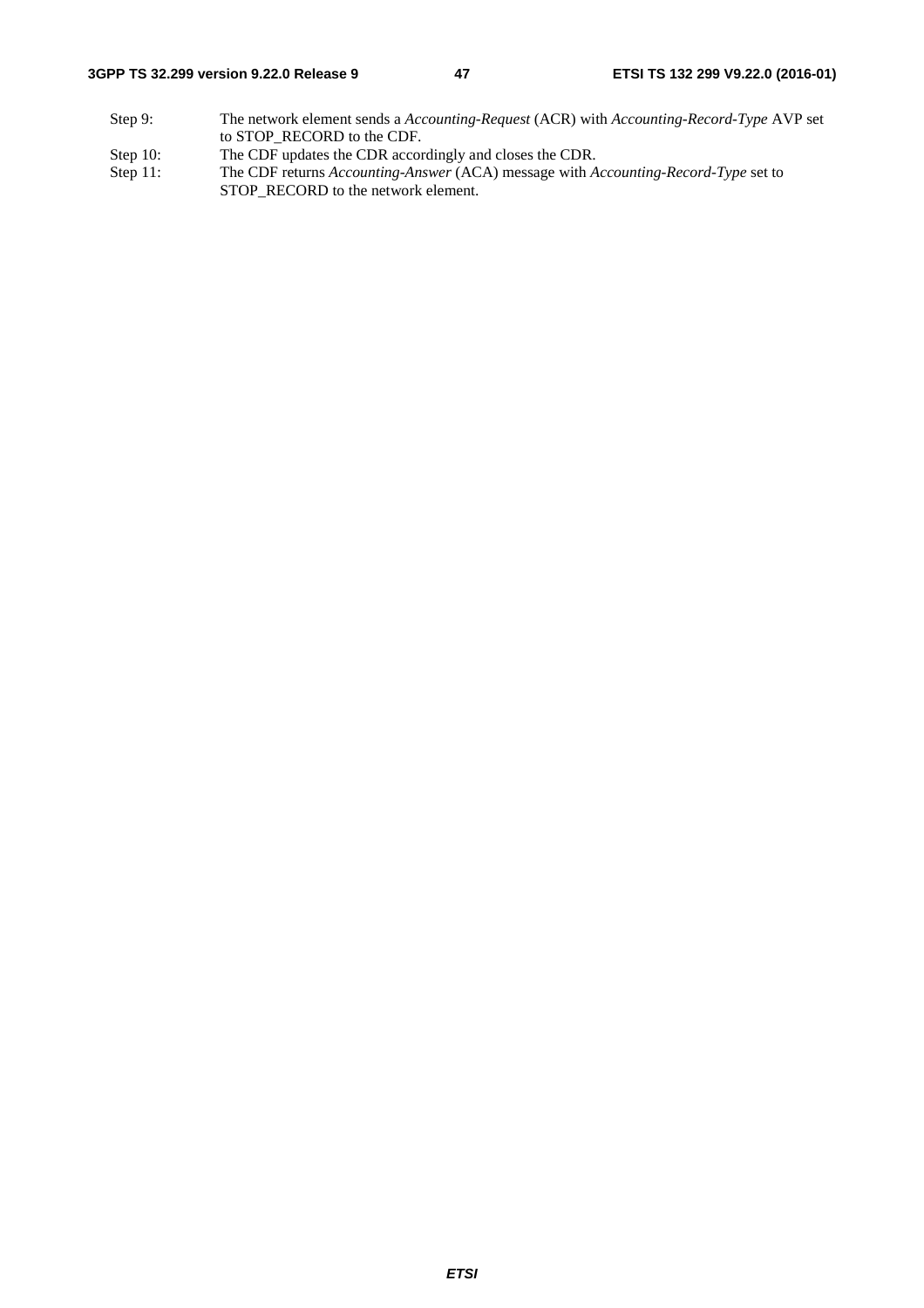# 6.1.3 Offline charging error cases - Diameter procedures

#### 6.1.3.1 CDF Connection Failure

When the connection towards the primary CDF is broken, the process of sending accounting information should continue towards a secondary CDF (if such a CDF is configured). For further CDF connection failure functionality, see subclause "*Transport Failure Detection*" in the RFC 3588 [401].

If no CDF is reachable the network element may buffer the generated accounting data in non-volatile memory. Once the CDF connection is working again, all accounting messages stored in the buffer is sent to the CDF, in the order they were stored in the buffer.

#### 6.1.3.2 No Reply from CDF

In case a network element does not receive an ACA in response to an ACR, it may retransmit the ACR message. The waiting time until a retransmission is sent, and the maximum number of repetitions are both configurable by the operator. When the maximum number of retransmissions is reached and still no ACA reply has been received, the network element executes the CDF connection failure procedure as specified above.

If retransmitted ACRs' are sent, they are marked with the T-flag as described in RFC 3588 [401], in order to allow duplicate detection in the CDF, as specified in the next subclause.

#### 6.1.3.3 Duplicate Detection

A Diameter client marks possible duplicate request messages (e.g. retransmission due to the link fail over process) with the T-flag as described in RFC 3588 [401].

If the CDF receives a message that is marked as retransmitted and this message was already received, then it discards the duplicate message. However, if the original of the re-transmitted message was not yet received, it is the information in the marked message that is taken into account when generating the CDR. The CDRs are marked if information from duplicated message(s) is used.

#### 6.1.3.4 CDF Detected Failure

The CDF closes a CDR when it detects that expected Diameter ACRs for a particular session have not been received for a period of time. The exact behaviour of the CDF is operator configurable.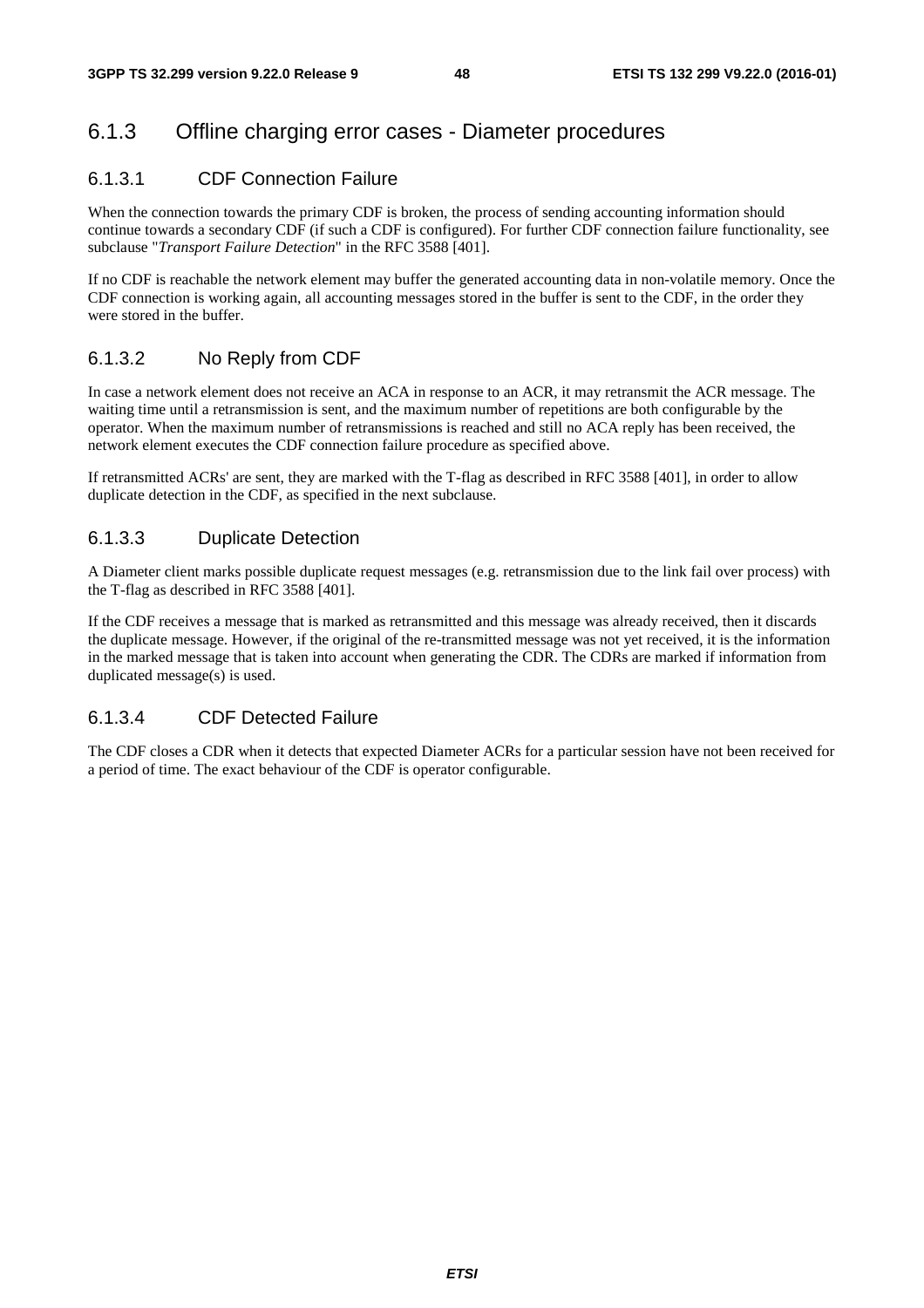# 6.2 Message Contents for Offline Charging

# 6.2.1 Summary of Offline Charging Message Formats

#### 6.2.1.1 General

The corresponding Diameter accounting application messages for the Charging Data Transfer operation is Accounting Request (ACR) and Accounting Answer (ACA) as specified in the Diameter Base Protocol Accounting (DBPA) application in RFC 3588 [401].

The following table describes the use of these messages which are adapted for 3GPP offline charging.

| <b>Command-Name</b>           |            |            | Source Destination Abbreviation |
|-------------------------------|------------|------------|---------------------------------|
| Accounting-Request            | <b>CTF</b> | CDF        | <b>ACR</b>                      |
| Accounting-Answer             | <b>CDF</b> | <b>CTF</b> | <b>ACA</b>                      |
| Capabilities-Exchange-Request | <b>CTF</b> | <b>CDF</b> | <b>CER</b>                      |
| Capabilities Exchange Answer  | CDF        | <b>CTF</b> | CEA                             |

**Table 6.2.1.1: Offline Charging Messages Reference Table** 

Additional Diameter messages (i.e. DPR/DPA, DWR/DWA)are used according to the Diameter Base Protocol Accounting (DBPA) specification in RFC 3588 [401].

#### 6.2.1.2 Structure for the Accounting Message Formats

The following is the basic structure shared by all offline charging messages. This is based directly on the format of the messages defined in the Diameter Base Protocol Application specification in RFC 3588 [401].

Those Diameter Accounting AVPs that are used for 3GPP Offline Charging are marked in the table 6.2.2 and table 6.2.3 with a category as specified in TS 32.240 [1].

An AVP in grey strikethrough in the message format (in grey in the tables) is not used by 3GPP.

The following symbols are used in the message format definition:

- $\bullet$  <AVP> indicates a mandatory AVP with a fixed position in the message.
- {AVP} indicates a mandatory AVP in the message.
- [AVP] indicates an optional AVP in the message.
- \*AVP indicates that multiple occurrences of an AVP is possible.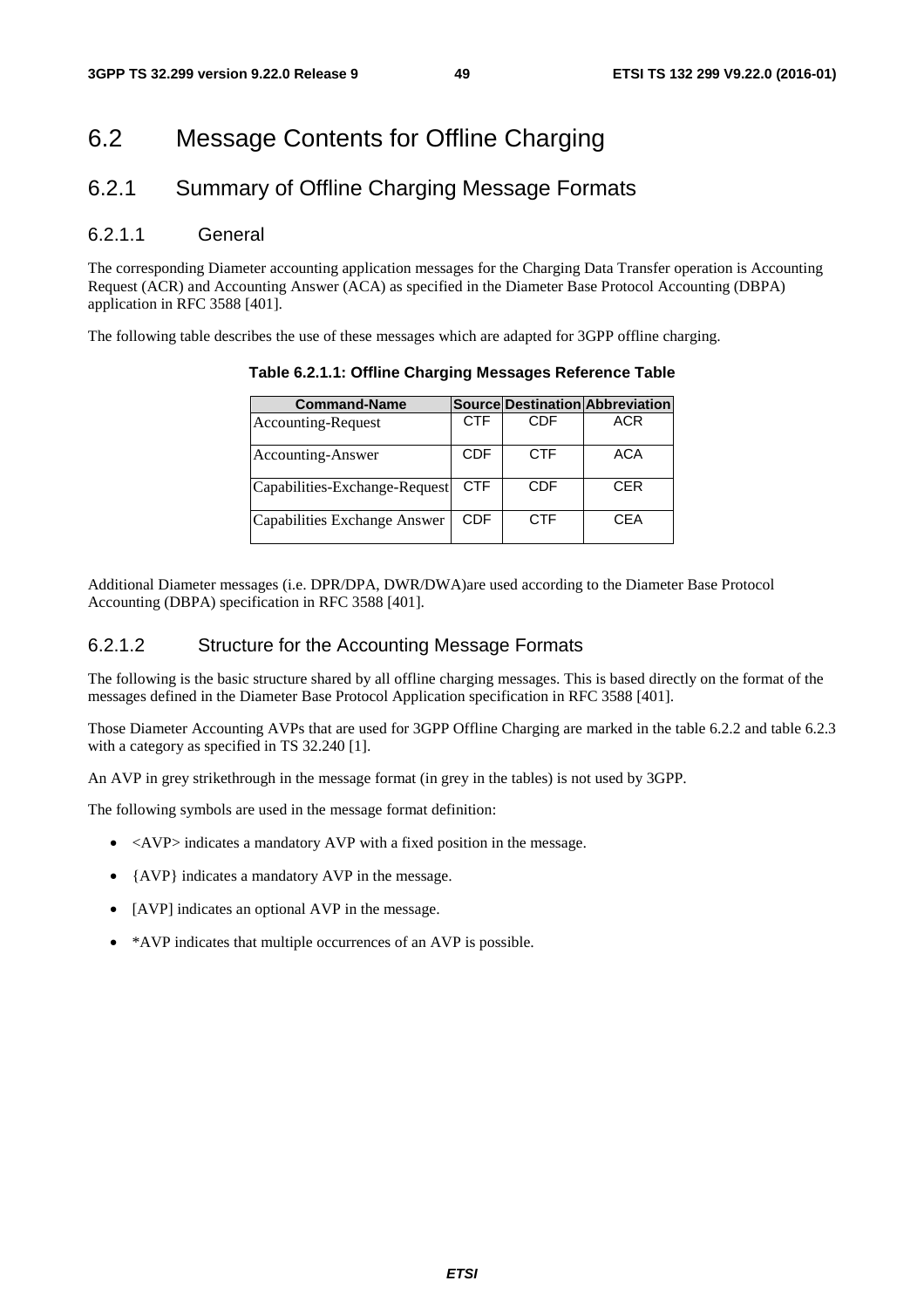# 6.2.2 Accounting-Request Message

The ACR messages, indicated by the Command-Code field set to 271 is sent by the CTF to the CDF in order to send charging information for the requested bearer / subsystem /service.

The ACR message format is defined according to the Diameter Base Protocol in RFC 3588 [401] as follows:

```
 <ACR> ::= < Diameter Header: 271, REQ, PXY > 
                < Session-Id > 
                { Origin-Host } 
                { Origin-Realm } 
                { Destination-Realm } 
{ Accounting-Record-Type } 
{ Accounting-Record-Number } 
                [ Acct-Application-Id ] 
                [ Vendor-Specific-Application-Id ]
               [ User-Name ] 
                [ Destination-Host ] 
                [ Accounting-Sub-Session-Id ]
                [ Acct-Session-Id ]
                [ Acct-Multi-Session-Id ]
                [ Acct-Interim-Interval ] 
                  ccounting-Realtime-Required ]
               [ Origin-State-Id ] 
               [ Event-Timestamp ] 
              * [ Proxy-Info ] 
              * [ Route-Record ] 
                [ Service-Context-Id ] 
                [ Service-Information ] 
              * [ AVP ]
```
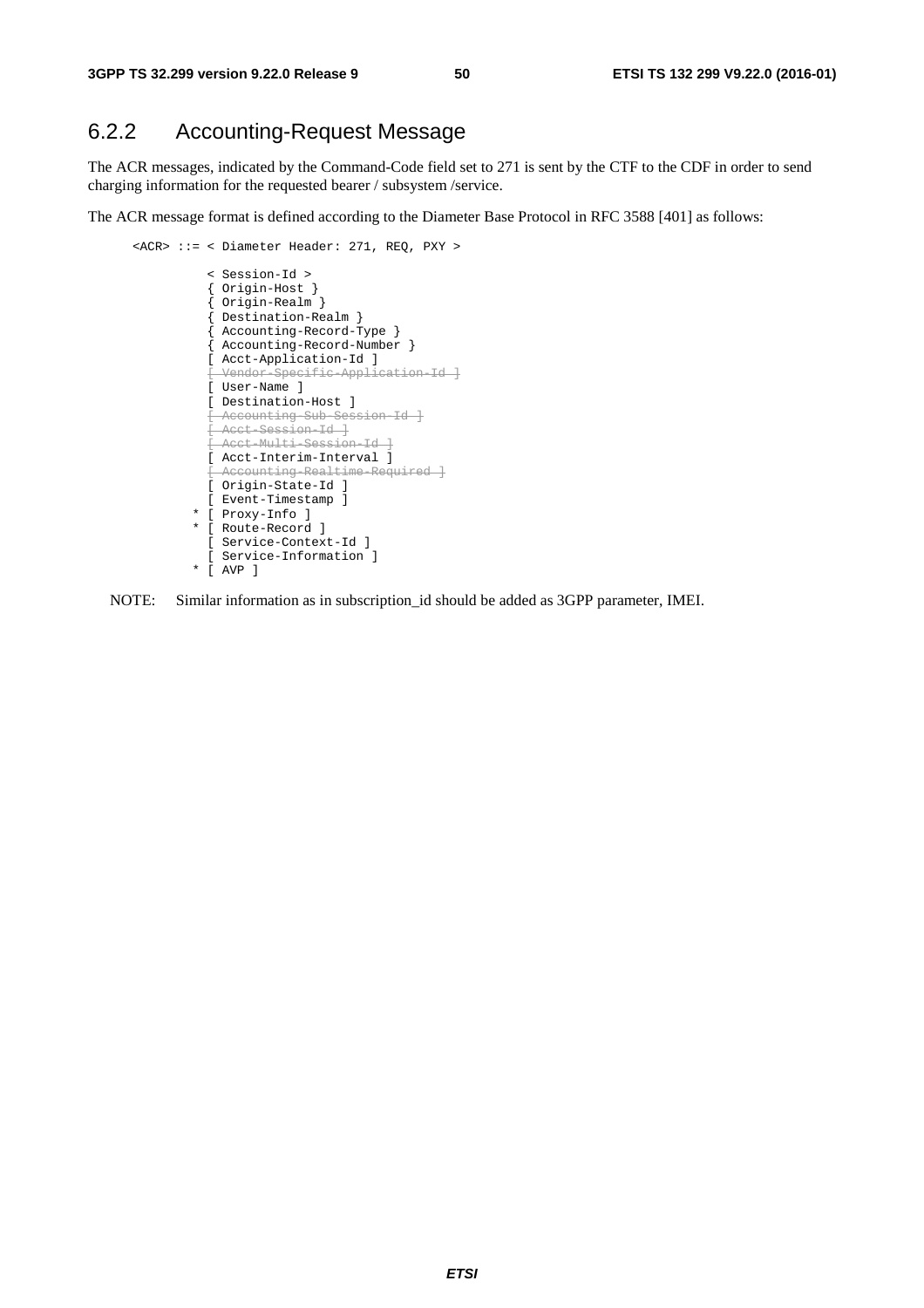Table 6.2.2 illustrates the basic structure of a 3GPP Diameter *Accounting-Request* message as used for 3GPP offline charging.

| <b>AVP</b>                     | <b>Category</b>          | <b>Description</b>                                                                                                                               |  |
|--------------------------------|--------------------------|--------------------------------------------------------------------------------------------------------------------------------------------------|--|
| Session-Id                     | м                        | This field identifies the operation session.                                                                                                     |  |
| Origin-Host                    | M                        | This field contains the identification of the source point of<br>the operation and the realm of the operation originator.                        |  |
| Origin-Realm                   | M                        | This field contains the realm of the operation originator.                                                                                       |  |
| Destination-Realm              | M                        | This field contains the realm of the operator domain. The<br>realm will be addressed with the domain address of the<br>corresponding public URI. |  |
| Accounting-Record-Type         | M                        | This field defines the transfer type: event for event based<br>charging and start, interim, stop for session based charging.                     |  |
| Accounting-Record-Number       | M                        | This field contains the sequence number of the transferred<br>messages.                                                                          |  |
| Acct-Application-Id            | O <sub>M</sub>           | The field corresponds to the application ID of the Diameter<br>Accounting Application and is defined with the value 3.                           |  |
| Vendor-Specific-Application-Id | $\overline{\phantom{a}}$ | Not used in 3GPP.                                                                                                                                |  |
| Vendor-Id                      |                          | Not used in 3GPP.                                                                                                                                |  |
| Auth-Application-Id            | $\overline{a}$           | Not used in 3GPP.                                                                                                                                |  |
| Acct-Application-Id            | $\bar{ }$                | Not used in 3GPP.                                                                                                                                |  |
| User-Name                      | O <sub>C</sub>           | Contains the user name determined by the domain: bearer,<br>sub-system or service as described in middle tier TS.                                |  |
| Destination-Host               | O <sub>C</sub>           | This field contains the destination address of the CDF.                                                                                          |  |
| Accounting-Sub-Session-Id      | $\overline{\phantom{0}}$ | Not used in 3GPP.                                                                                                                                |  |
| Accounting-Session-Id          | $\overline{\phantom{a}}$ | Not used in 3GPP.                                                                                                                                |  |
| Acct-Multi-Session-Id          | $\overline{\phantom{a}}$ | Not used in 3GPP.                                                                                                                                |  |
| Acct-Interim-Interval          | O <sub>C</sub>           |                                                                                                                                                  |  |
| Accounting-Realtime-Required   |                          | Not used in 3GPP.                                                                                                                                |  |
| Origin-State-Id                | O <sub>c</sub>           | This field contains the state associated to the CTF.                                                                                             |  |
| Event-Timestamp                | O <sub>C</sub>           | This field corresponds to the exact time the accounting is<br>requested.                                                                         |  |
| Proxy-Info                     | O <sub>C</sub>           | This field contains information of the host.                                                                                                     |  |
| Proxy-Host                     | M                        | This field contains the identity of the host that added the<br>Proxy-Info field.                                                                 |  |
| Proxy-State                    | M                        | This field contains state local information.                                                                                                     |  |
| Route-Record                   | Oc                       | This field contains an identifier inserted by a relaying or<br>proxying node to identify the node it received the message<br>from.               |  |

**Table 6.2.2: 3GPP Accounting-Request Message Contents**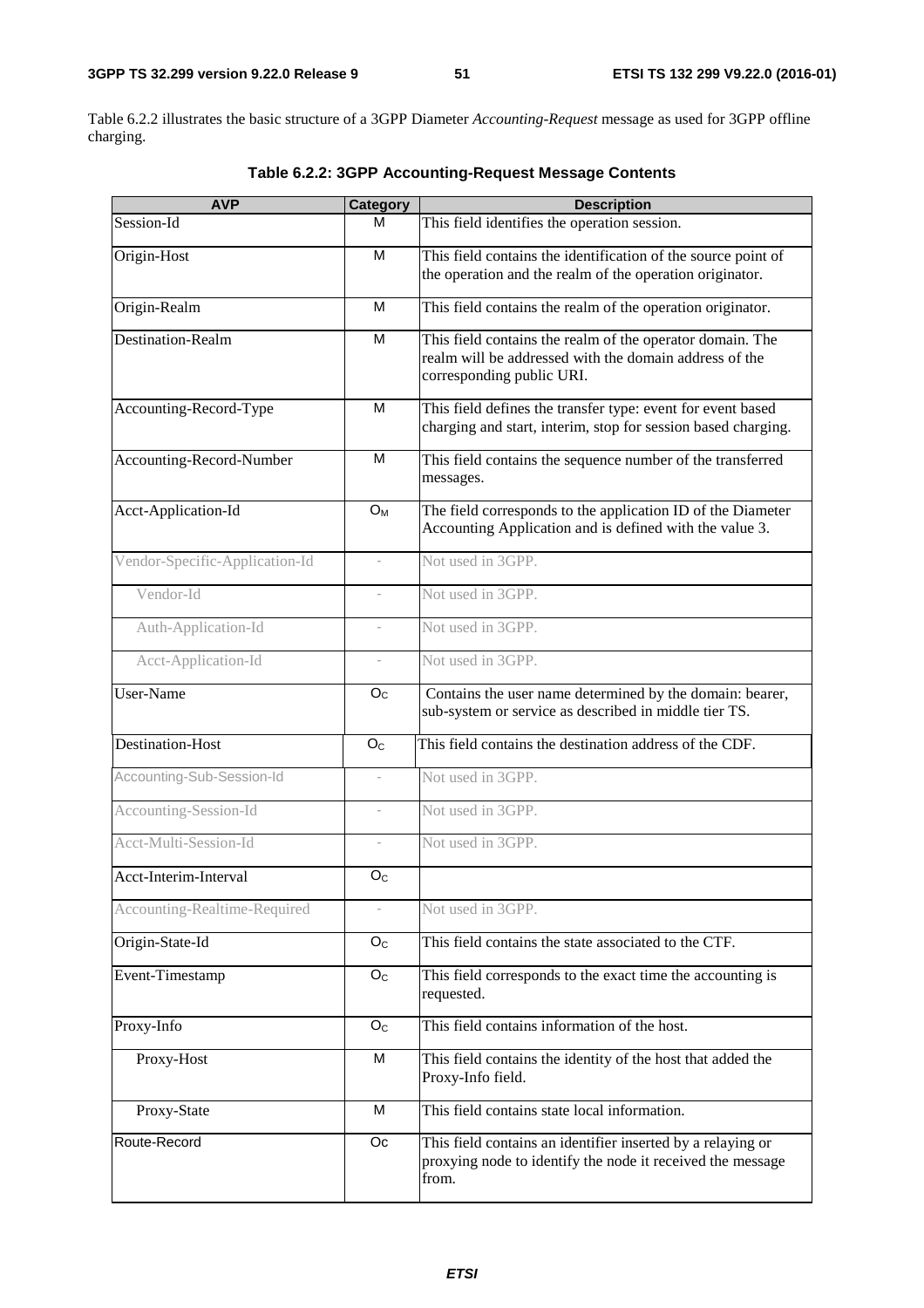| <b>AVP</b>          | Category | <b>Description</b>                                                                                                   |
|---------------------|----------|----------------------------------------------------------------------------------------------------------------------|
| lService-Context-Id | $O_{M}$  | This field indicates the service and the corresponding 'middle<br>tier' TS.                                          |
| Service-Information | $O_{M}$  | This parameter holds the individual service specific<br>parameters as defined in the corresponding "middle tier" TS. |
| <b>AVP</b>          | Oc       |                                                                                                                      |

NOTE: A detailed description of the AVPs is provided in clause 7.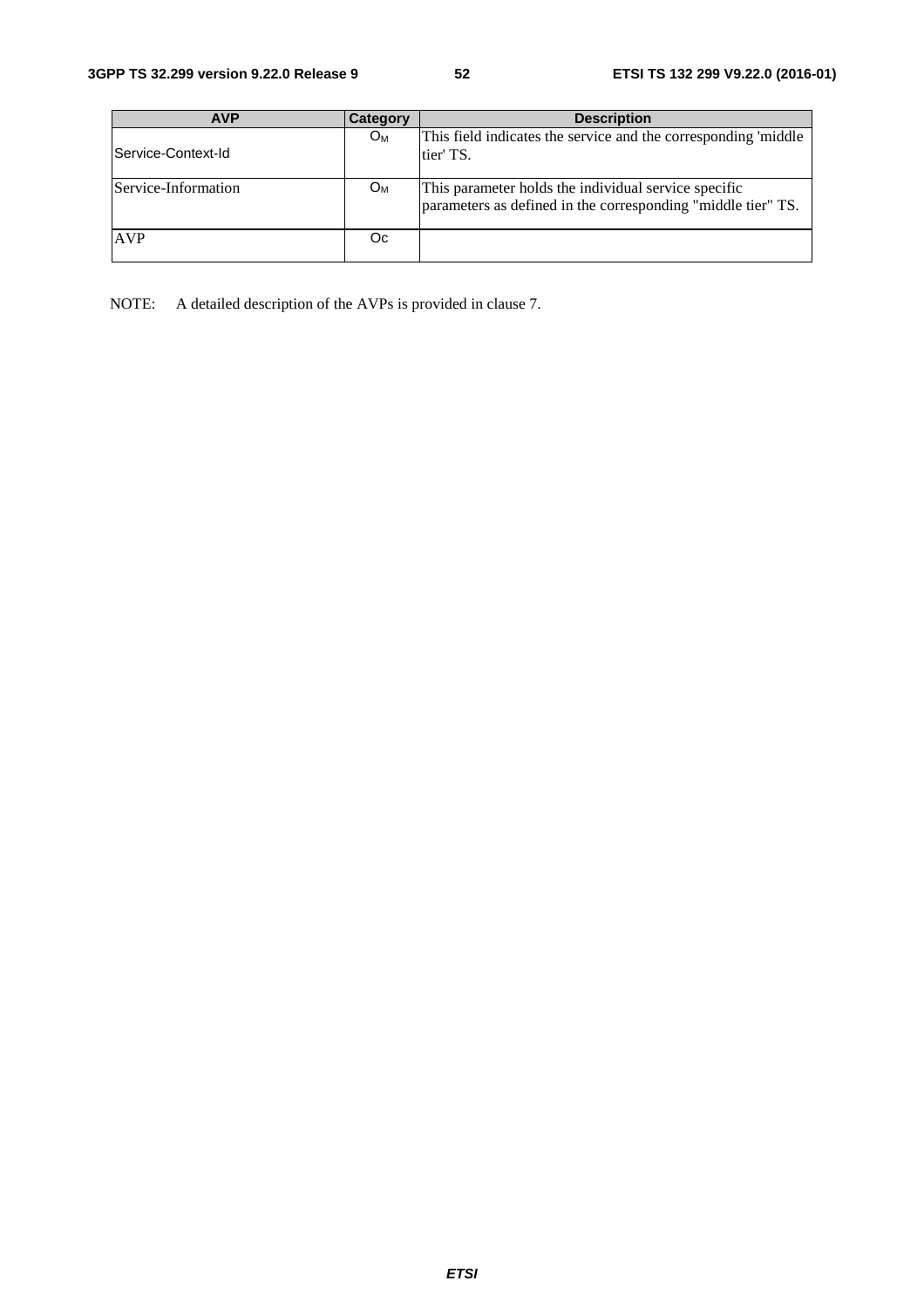# 6.2.3 Accounting-Answer Message

The Accounting Answer (ACA) messages, indicated by the Command-Code field set to 271 is sent by the CDF to the CTF in order to reply to the ACR.

The ACA message format is defined according to the Diameter Base Protocol in RFC 3588 [401] as follows:

```
 <ACA> ::= < Diameter Header: 271, PXY > 
                < Session-Id > 
                { Result-Code } 
                { Origin-Host } 
                { Origin-Realm } 
{ Accounting-Record-Type } 
{ Accounting-Record-Number } 
               [ Acct-Application-Id ] 
                [ Vendor-Specific-Application-Id ]
               [ User-Name ] 
                [ Accounting-Sub-Session-Id ]
                [ Acct-Session-Id ]
               [ Acct-Multi-Session-Id ]
               [ Error-Reporting-Host ] 
               [ Acct-Interim-Interval ] 
                  .<br>N Accounting-Realtime-Required
               [ Origin-State-Id ] 
               [ Event-Timestamp ] 
             * [ Proxy-Info ] 
              * [ AVP ]
```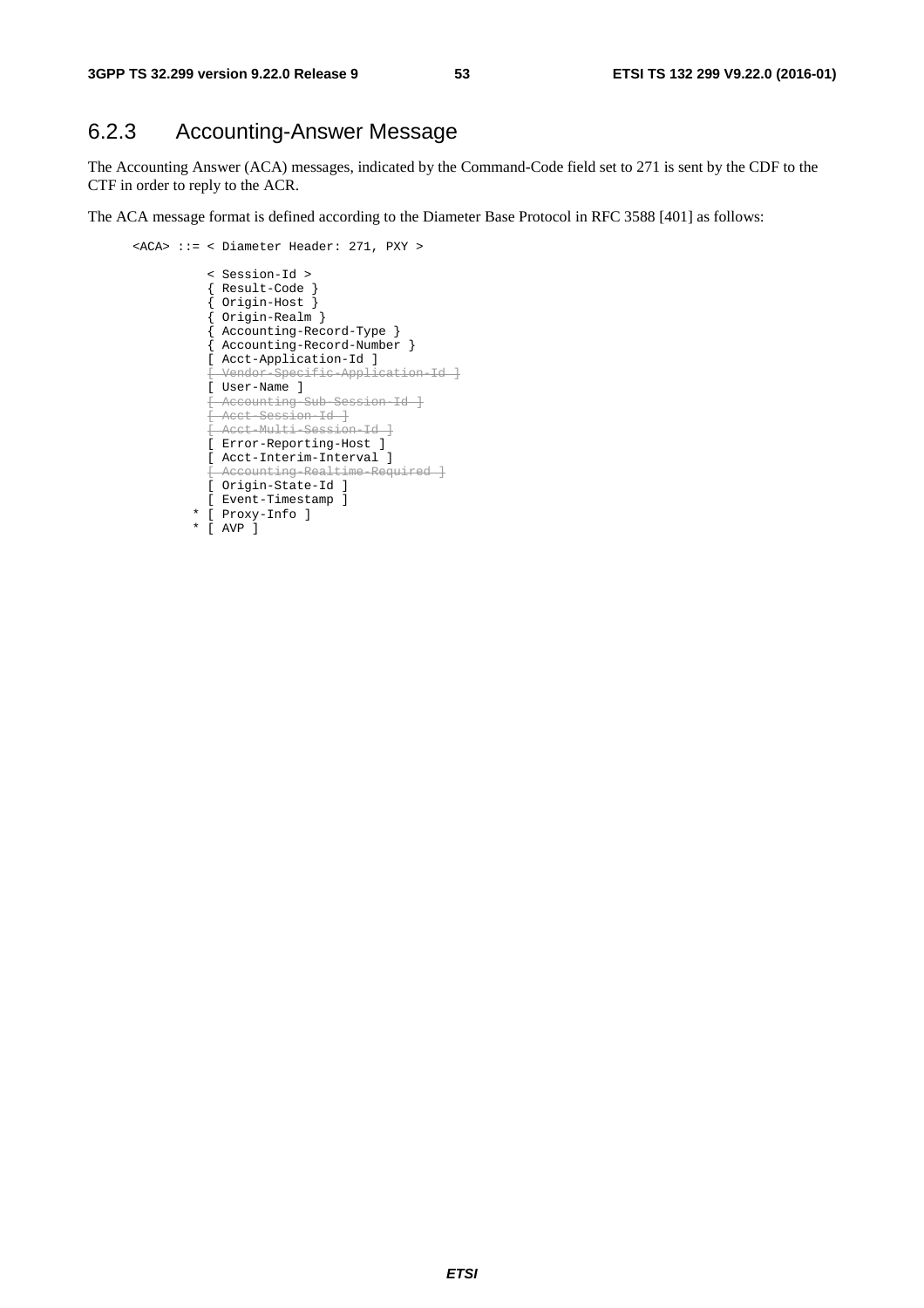Table 6.2.3 illustrates the basic structure of a 3GPP Diameter *Accounting-Answer* message as used for offline charging. This message is always used by the CDF as specified below, regardless of the CTF it is received from and the ACR record type that is being replied to.

| <b>AVP</b>                     | <b>Category</b>           | <b>Description</b>                                                                                                                                                                                                              |  |
|--------------------------------|---------------------------|---------------------------------------------------------------------------------------------------------------------------------------------------------------------------------------------------------------------------------|--|
| Session-Id                     | м                         | This field identifies the operation session.                                                                                                                                                                                    |  |
| Result-Code                    | M                         | This field contains the result of the specific query.                                                                                                                                                                           |  |
| Origin-Host                    | M                         | This field contains the identification of the source point of the<br>operation and the realm of the operation originator.                                                                                                       |  |
| Origin-Realm                   | M                         | This field contains the realm of the operation originator.                                                                                                                                                                      |  |
| Accounting-Record-Type         | M                         | This field defines the transfer type: event for event based charging<br>and start, interim, stop for session based charging.                                                                                                    |  |
| Accounting-Record-Number       | M                         | This field contains the sequence number of the transferred<br>messages.                                                                                                                                                         |  |
| Acct-Application-Id            | $O_{M}$                   | The field corresponds to the application ID of the Diameter<br>Accounting Application and is defined with the value 3.                                                                                                          |  |
| Vendor-Specific-Application-Id | $\bar{a}$                 | Not used in 3GPP                                                                                                                                                                                                                |  |
| Vendor-Id                      |                           | Not used in 3GPP                                                                                                                                                                                                                |  |
| Auth-Application-Id            |                           | Not used in 3GPP                                                                                                                                                                                                                |  |
| Acct-Application-Id            | ÷,                        | Not used in 3GPP                                                                                                                                                                                                                |  |
| User-Name                      | O <sub>c</sub>            | Contains the user name determined by the domain: bearer, sub-<br>system or service as described in middle tier TS.                                                                                                              |  |
| Accounting-Sub-Session-Id      | $\overline{\phantom{a}}$  | Not used in 3GPP                                                                                                                                                                                                                |  |
| Accounting-RADIUS-Session-Id   | $\overline{\phantom{m}}$  | Not used in 3GPP                                                                                                                                                                                                                |  |
| Acct-Multi-Session-Id          |                           | Not used in 3GPP                                                                                                                                                                                                                |  |
| Error-Reporting-Host           | O <sub>C</sub>            | This field contains the identity of the Diameter host that sent the<br>Result-Code AVP to a value other than 2001 (Success) if the host<br>setting the Result-Code is different from the one encoded in the<br>Origin-Host AVP. |  |
| Acct-Interim-Interval          | $\mathsf{O}_{\mathsf{C}}$ |                                                                                                                                                                                                                                 |  |
| Accounting-Realtime-Required   | $\overline{\phantom{m}}$  | Not used in 3GPP                                                                                                                                                                                                                |  |
| Origin-State-Id                | O <sub>C</sub>            |                                                                                                                                                                                                                                 |  |
| Event-Timestamp                | O <sub>C</sub>            | This field contains the time when the operation is requested.                                                                                                                                                                   |  |
| Proxy-Info                     | O <sub>c</sub>            | This field contains information of the host.                                                                                                                                                                                    |  |
| Proxy-Host                     | M                         | This field contains the identity of the host that added the Proxy-Info<br>field.                                                                                                                                                |  |
| Proxy-State                    | M                         | This field contains state local information.                                                                                                                                                                                    |  |
| <b>AVP</b>                     | O <sub>C</sub>            | Not used in 3GPP                                                                                                                                                                                                                |  |

**Table 6.2.3: 3GPP Accounting-Answer (ACA) Message Content**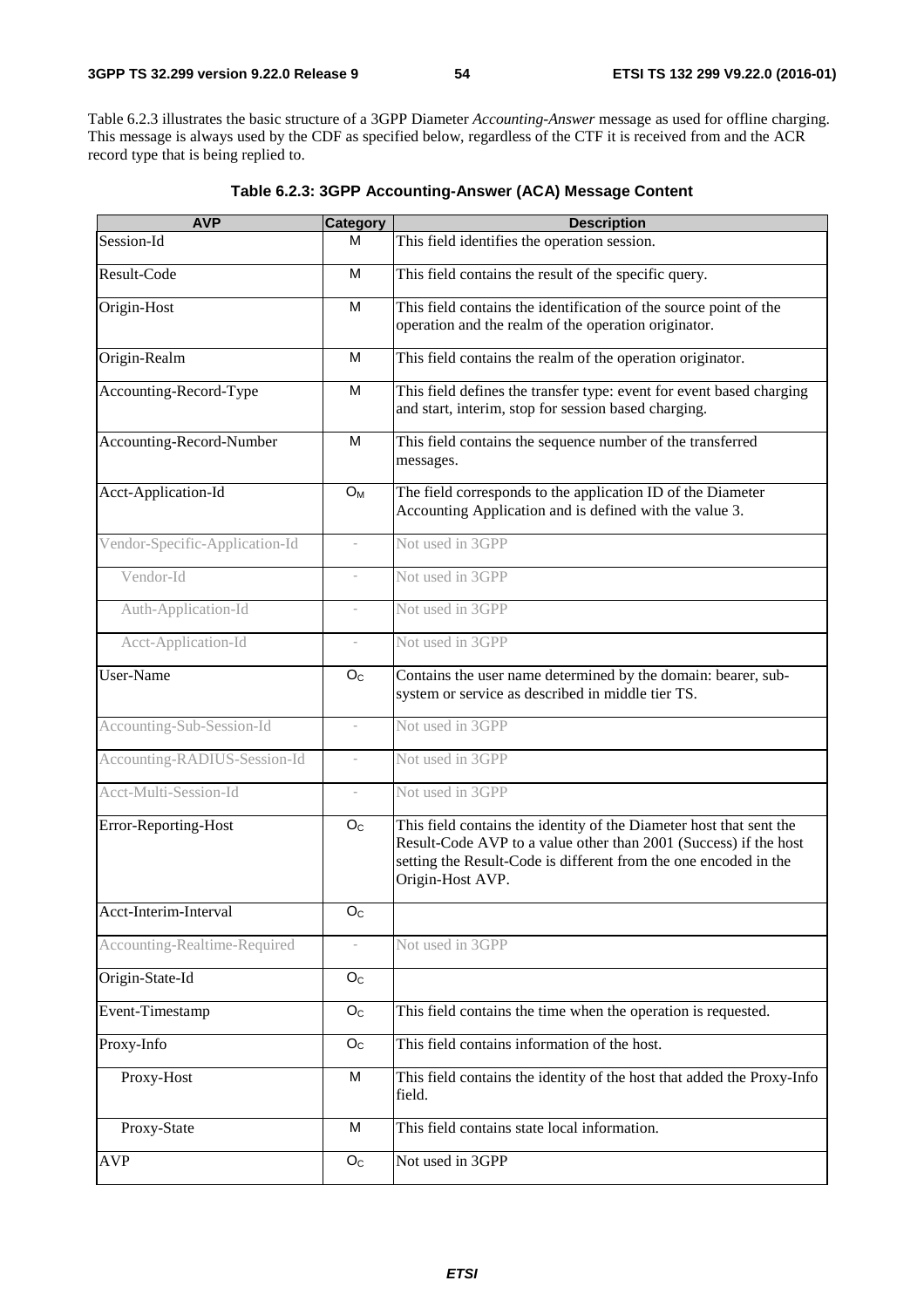# 6.3 Basic Principles for Diameter Online charging

### 6.3.1 Online Specific Credit Control Application Requirements

For online charging, the basic functionality as defined by the IETF Diameter Credit Control application is used. The basic structure follows a mechanism where the online client (CTF) requests resource allocation and reports credit control information to the Online Charging System (OCS).

The usage and values of *Validity-Time* AVP and the timer "Tcc" are under the sole control of the credit control server (OCS) and determined by operator configuration of the OCS.

Editor"s note: There may be a requirement to add a minimum value for the *Validity-Time* AVP. It may need to be moved the subsection where the *Validity-Time AVP* is handled.

The online client implements the state machine described in RFC 4006 [402] for "CLIENT, EVENT BASED" and/or "CLIENT, SESSION BASED". I.e. when the client applies IEC it uses the "CLIENT, EVENT BASED" state machine, and when the client applies ECUR defined in 3GPP it uses the "CLIENT, SESSION BASED" state machine for the first and final interrogations.

The OCS implements the state machine described in RFC 4006 [402] for the "SERVER, SESSION AND EVENT BASED" in order to support Immediate Event Charging and Event Charging with Unit Reservation.

## 6.3.2 Diameter Description on the Ro reference point

Editor"s note: Message flows and scenarios should be moved into clause 5.

#### 6.3.2.1 Basic Principles

For online charging the Diameter Credit Control Application (DCCA) defined in RFC 4006 [402] is used with additional AVPs defined in the present document.

Three cases for control of user credit for online charging are distinguished:

- Immediate Event Charging IEC; and
- Event Charging with Unit Reservation (ECUR).
- Session Charging with Unit Reservation (SCUR)

In the case of Immediate Event Charging (IEC),the credit control process for events is controlled by the corresponding *CC-Requested-Type* EVENT\_REQUEST that is sent with Credit*-Control-Request (*CCR) for a given credit control event.

In the case of Event Charging with Unit Reservation (ECUR) the *CC-Request-Type* INITIAL / TERMINATION\_REQUEST are used for charging for a given credit control event, however, where a reservation is made prior to service delivery and committed on execution of a successful delivery.

Session Charging with Unit Reservation is used for credit control of sessions and uses the *CC-Request-Type* INITIAL / UPDATE and TERMINATION\_REQUEST.

The network element may apply IEC, where CCR Event messages are generated, or ECUR, using CCR Initial and Termination. The decision whether to apply IEC or ECUR is based on the service and/or operator's policy.

# 6.3.3 Immediate Event Charging (IEC)

Figure 6.3.3 shows the transactions that are required on the Ro reference point in order to perform event based Direct Debiting operation. The Direct Debiting operation may alternatively be carried out prior to service/content delivery. The Network Element must ensure that the requested service execution is successful, when this scenario is used.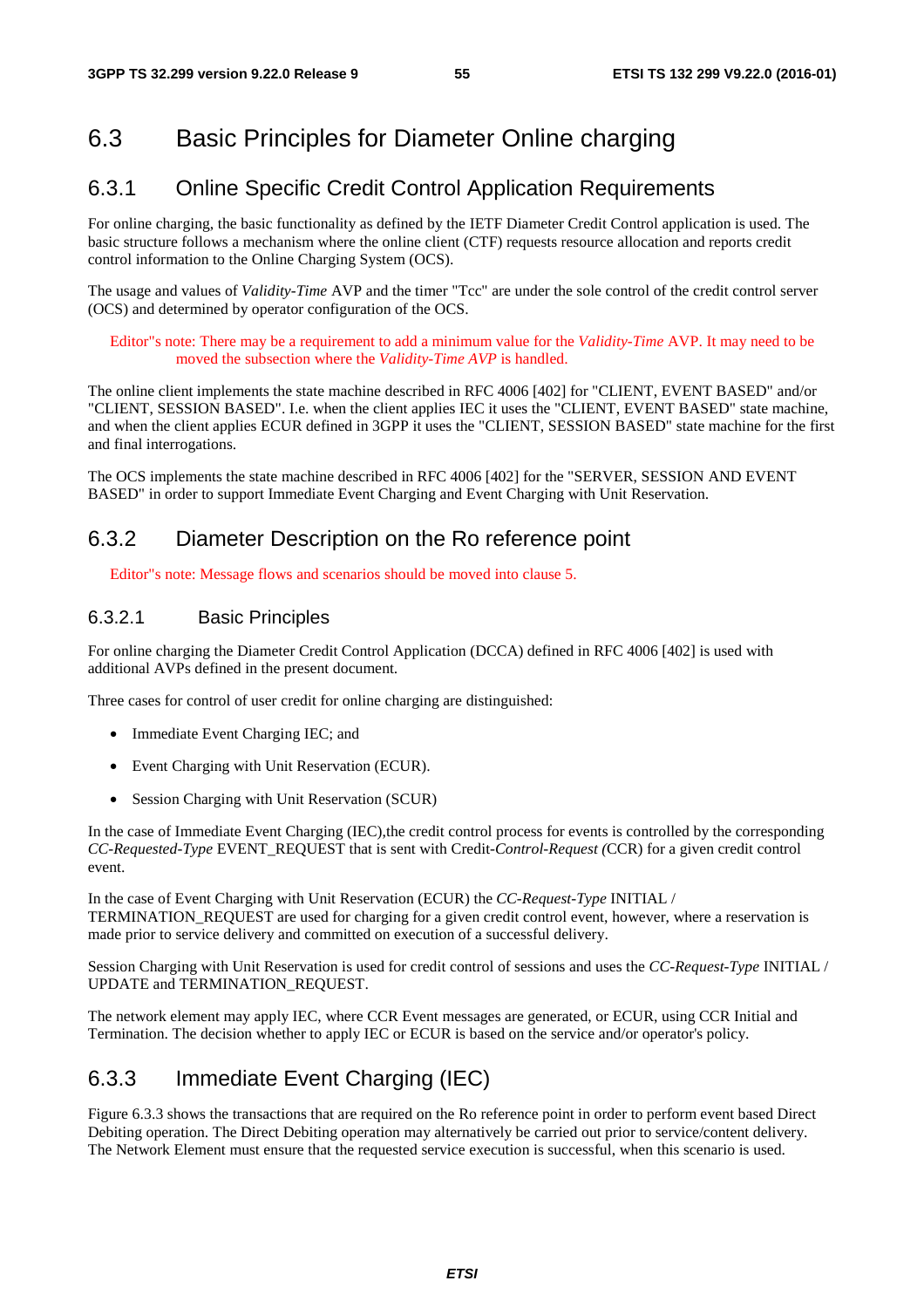



| Step 1. | The network element receives a service request. |  |
|---------|-------------------------------------------------|--|
|         |                                                 |  |

- The Direct Debiting Operation is performed as described in RFC 4006 [402].
- Step 2. The network element performs direct debiting prior to service execution. Network element (acting as DCCA client) sends *Credit-Control-Request* (CCR) with *CC-Request-Type* AVP set to EVENT\_REQUEST to indicate service specific information to the OCS (acting as DCCA server). The *Requested-Action* AVP (RA) is set to DIRECT\_DEBITING. If known, the network element may include *Requested-Service-Unit* AVP (RSU) (monetary or non-monetary units) in the request message.
- Step 3. Having transmitted the *Credit-Control-Request* message the network element starts the communication supervision timer 'Tx' (RFC 4006 [402]). Upon receipt of the *Credit-Control-Answer* (CCA) message the network element shall stop timer Tx.
- Step 4. The OCS determines the relevant service charging parameters.
- Step 5. The OCS returns *Credit-Control-Answer* message with *CC-Request-Type* AVP set to EVENT\_REQUEST to the network element in order to authorize the service execution (*Granted-Service-Unit* AVP (GSU) and possibly *Cost-Information* AVP (CI) indicating the cost of the service and *Remaining-Balance* AVP are included in the *Credit-Control-Answer* message). The *Credit-Control-Answer* message has to be checked by the network element accordingly and the requested service is controlled concurrently with service delivery. The *Refund-Information* AVP may be included in the *Credit-Control-Answer* message in order to be sent during the REFUND-ACCOUNT mechanism, see below scenario.
- Step 6. Service is being delivered.
- NOTE: It is possible to perform also, CHECK\_BALANCE and PRICE\_ENQUIRY using above described mechanism RFC 4006 [402].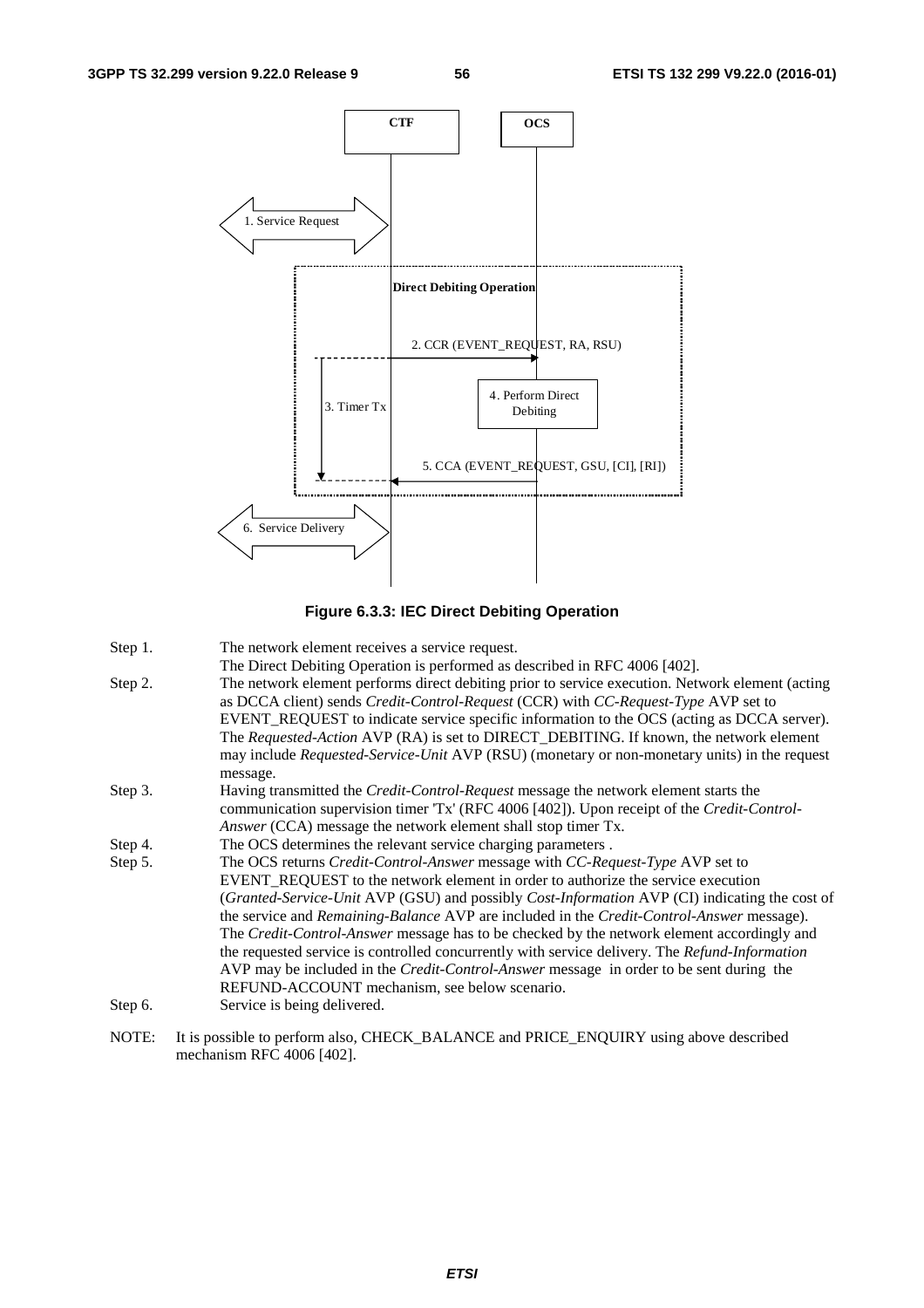Figure 6.3.3a shows the transactions for refund purpose.



**Figure 6.3.3a: IEC Direct Debiting Operation for refund purpose** 

The Direct debiting operation is performed, previously, as described in RFC 4006 [402].

| Step 1. | The service charged previously through Direct Debiting Operation is finally proved to be<br>unsuccessfully delivered.                                                                                                                                                                                                                                                                                                                                                                                        |
|---------|--------------------------------------------------------------------------------------------------------------------------------------------------------------------------------------------------------------------------------------------------------------------------------------------------------------------------------------------------------------------------------------------------------------------------------------------------------------------------------------------------------------|
| Step 2. | As a consequence, the network element performs direct debiting operation in order to perform the<br>related refund. Network element (acting as DCCA client) sends Credit-Control-Request (CCR)<br>with CC-Request-Type AVP set to EVENT_REQUEST to indicate service specific information to<br>the OCS (acting as DCCA server). The <i>Requested-Action</i> AVP (RA) is set to REFUND-<br>ACCOUNT. The network element includes <i>Refund-Information AVP</i> if received in the previous<br><b>IEC CCA.</b> |
| Step 3. | Having transmitted the <i>Credit-Control-Request</i> message the network element starts the<br>communication supervision timer 'Tx' (RFC 4006 [402]). Upon receipt of the Credit-Control-<br><i>Answer</i> (CCA) message the network element shall stop timer Tx.                                                                                                                                                                                                                                            |
| Step 4. | The OCS reads the AVPs included in the CCR and performs the refund accordingly.                                                                                                                                                                                                                                                                                                                                                                                                                              |
| Step 5. | The OCS returns <i>Credit-Control-Answer</i> message with <i>CC-Request-Type</i> AVP set to<br>EVENT REQUEST and the related result code.                                                                                                                                                                                                                                                                                                                                                                    |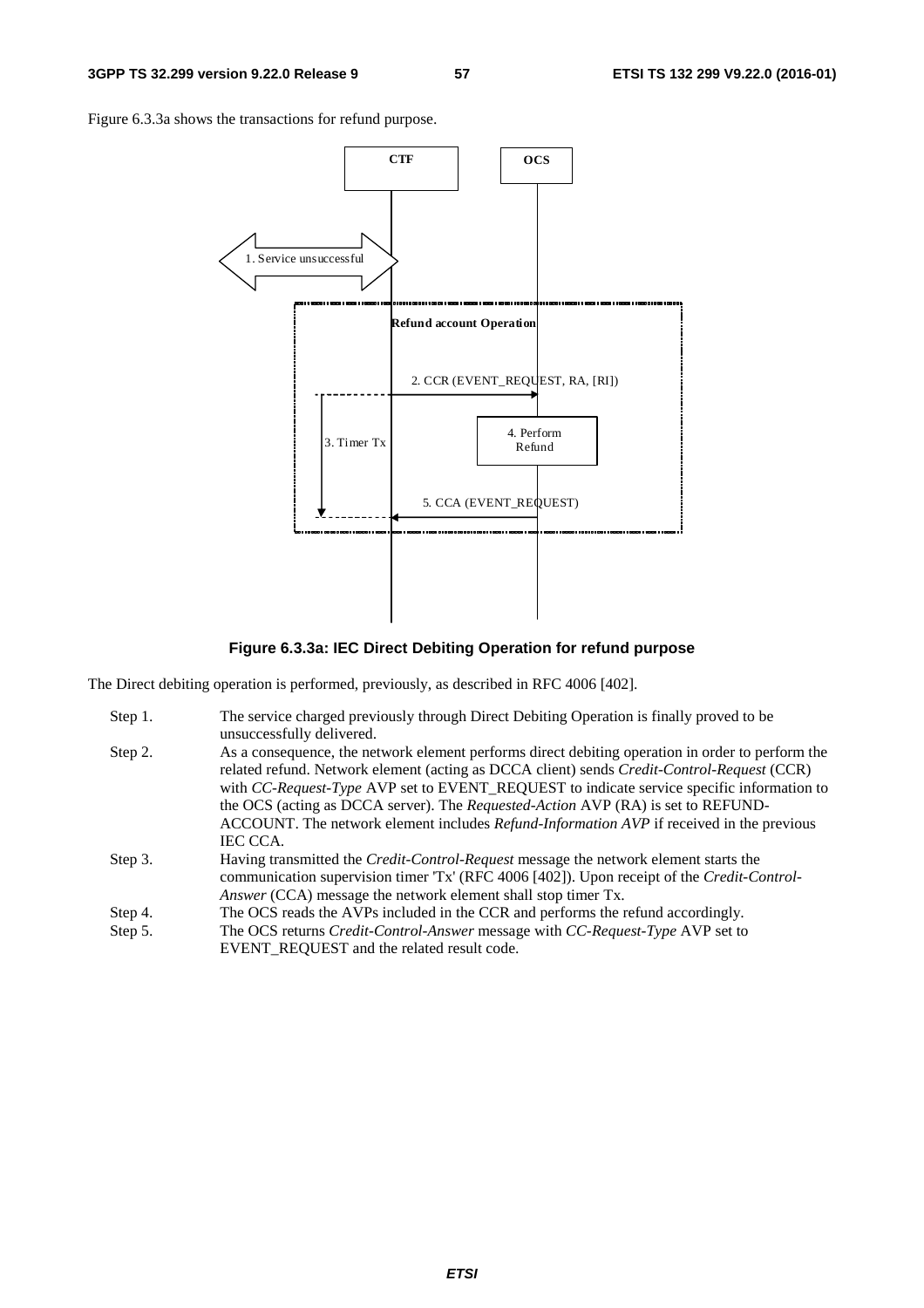# 6.3.4 Event Charging with Unit Reservation (ECUR)

Figure 6.3.4 shows the transactions that are required on the Ro reference point in order to perform the ECUR. ECUR is used when event charging needs separate reserve and commit actions.



#### **Figure 6.3.4: ECUR for session based credit control**

| Step 1. | The network element receives a service request. The service request may be initiated either by the      |
|---------|---------------------------------------------------------------------------------------------------------|
|         | user or the other network element.                                                                      |
| Step 2. | In order to perform Reserve Units operation for a number of units (monetary or non-monetary             |
|         | units), the network element sends a <i>Credit-Control-Request</i> (CCR) with <i>CC-Request-Type</i> AVP |
|         | set to INITIAL_REQUEST to the OCS. If known, the network element may include Requested-                 |
|         | Service-Unit (RSU) AVP (monetary or non monetary units) in the request message.                         |
| Step 3. | If the service cost information is not received by the OCS, the OCS determines the price of the         |
|         | desired service according to the service specific information received by issuing a rating request to   |
|         | the Rating Function. If the cost of the service is included in the request, the OCS directly reserves   |
|         | the specified monetary amount. If the credit balance is sufficient, the OCS reserves the                |
|         | corresponding amount from the users account.                                                            |
| Step 4. | Once the reservation has been made, the OCS returns <i>Credit-Control-Answer</i> (CCA) message with     |
|         | CC-Request-Type set to INITIAL_REQUEST to the network element in order to authorize the                 |
|         | service execution (Granted-Service-Unit and possibly Cost-Information indicating the cost of the        |
|         | service and <i>Remaining-Balance</i> AVP are included in the <i>Credit-Control-Answer</i> message). The |
|         | OCS may return the <i>Validity-Time</i> (VT) AVP with value field set to a non-zero value. The OCS      |
|         | may indicate in the <i>Low-Balance-Indication</i> AVP that the subscriber account balance has fallen    |
|         | below a predefined treshold of this account.                                                            |
| Step 5. | Content/service delivery starts and the reserved units are concurrently controlled.                     |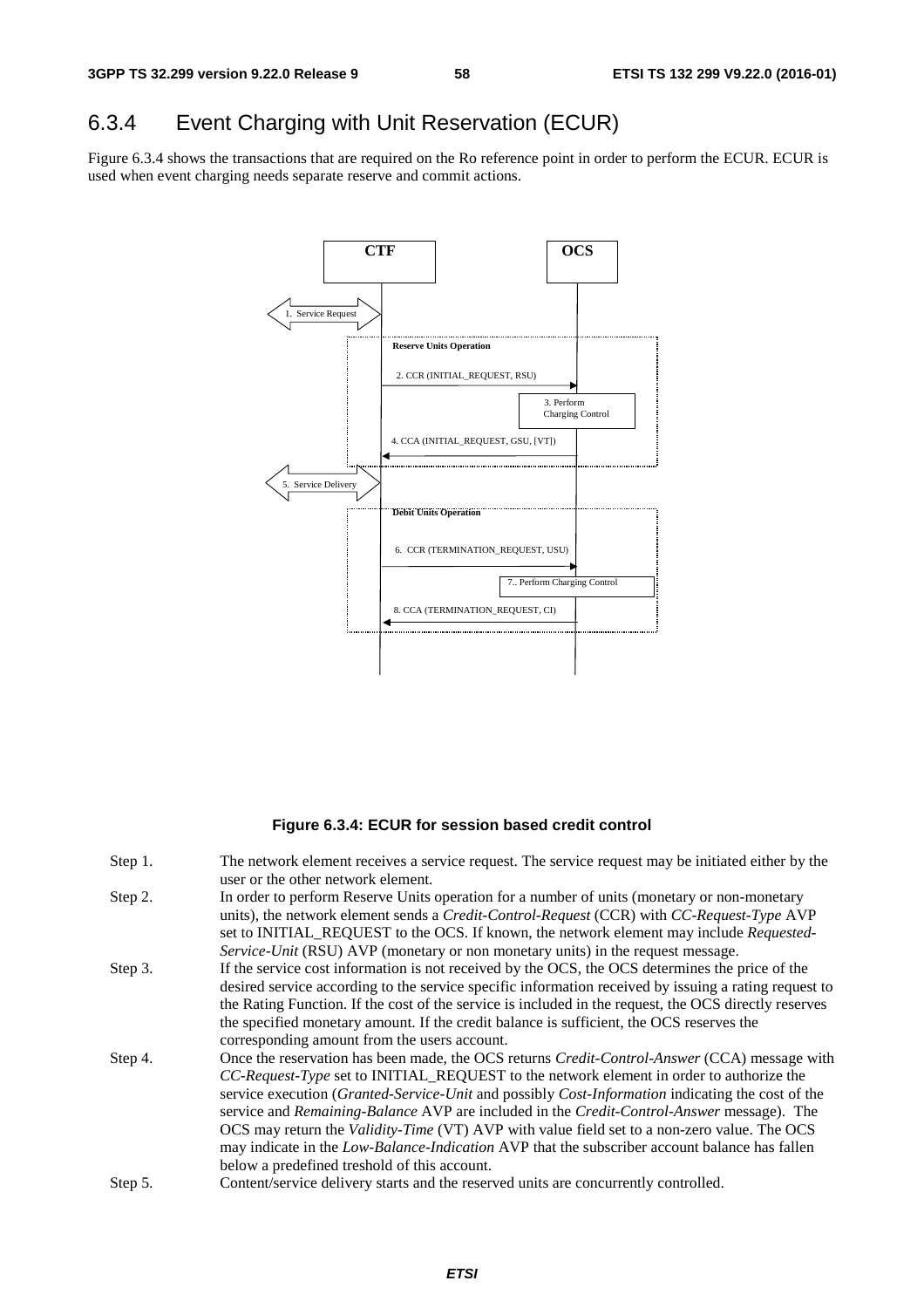- Step 6. When content/service delivery is completed, the network element sends CCR with *CC-Request-Type* AVP set to TERMINATION\_REQUEST to terminate the active credit control session and report the used units*.*
- Step 7. The OCS deducts the amount used from the account. Unused reserved units are released, if applicable.
- Step 8. The OCS acknowledges the reception of the CCR message by sending CCA message with *CC-Request-Type* AVP indicating TERMINATION\_REQUEST (possibly *Cost-Information* AVP indicating the cumulative cost of the service and *Remaining-Balance* AVP are included in the *Credit-Control-Answer* message).
- NOTE: This scenario is supervised by corresponding timers (e.g. validity time timer) that are not shown in the figure 6.3.4.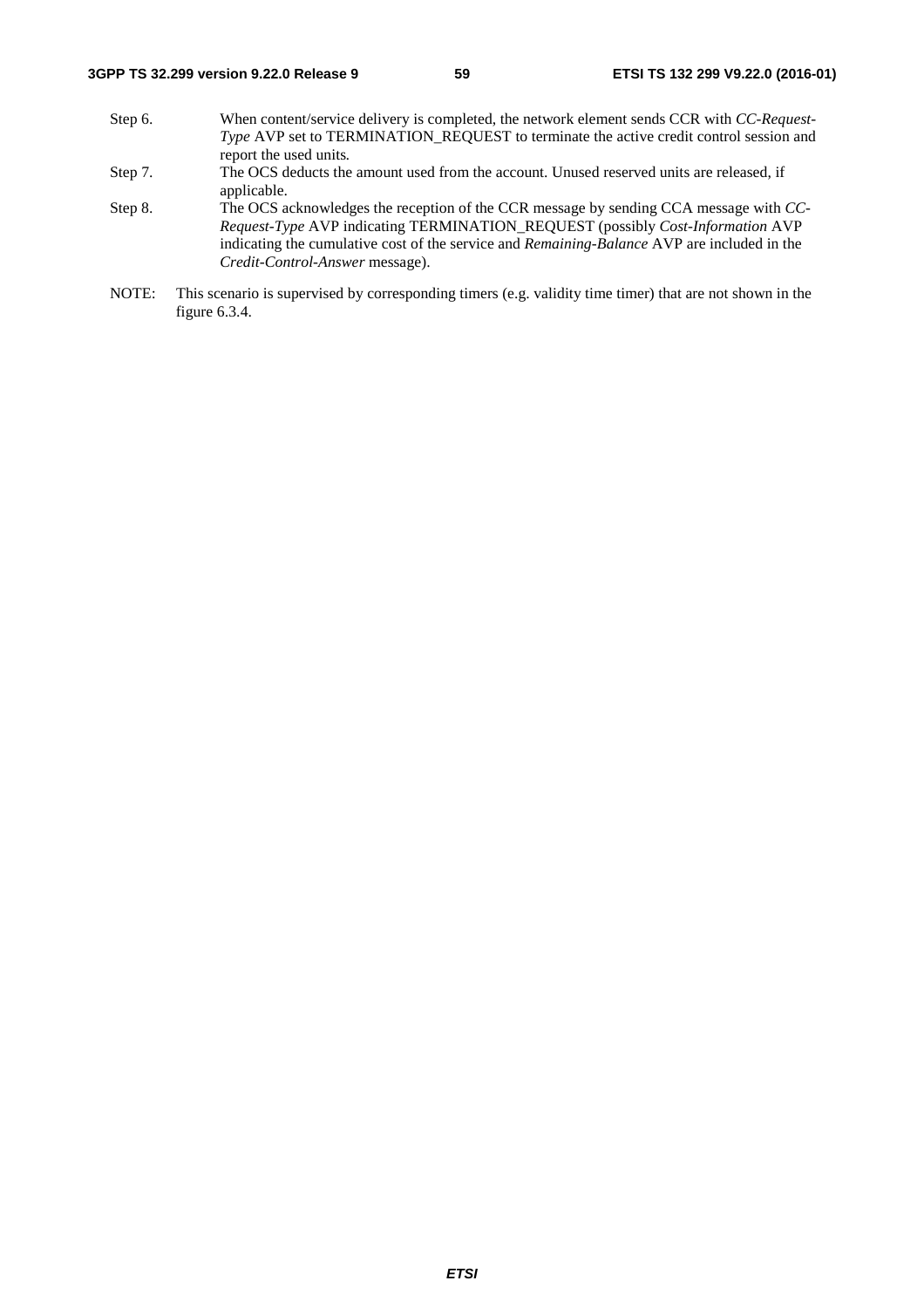## 6.3.5 Session Charging with Unit Reservation (SCUR)

Figure 6.3.5 shows the transactions that are required on the Ro reference point in order to perform the SCUR.



**Figure 6.3.5: SCUR for session based credit control** 

- Step 1. The network element receives a session initiation. The session initiation may be done either by the user or the other network element.
- Step 2. In order to perform Reserve Units operation for a number of units (monetary or non-monetary units), the network element sends a *Credit-Control-Request* (CCR) with *CC-Request-Type* AVP set to INITIAL\_REQUEST to the OCS. If known, the network element may include *Requested-Service-Unit* (RSU) AVP (monetary or non monetary units) in the request message.
- Step 3. If the service cost information is not received by the OCS, the OCS determines the price of the desired service according to the service specific information received by issuing a rating request to the Rating Function. If the cost of the service is included in the request, the OCS directly reserves the specified monetary amount. If the credit balance is sufficient, the OCS reserves the corresponding amount from the users account.
- Step 4. Once the reservation has been made, the OCS returns *Credit-Control-Answer* (CCA) message with *CC-Request-Type* set to INITIAL\_REQUEST to the network element in order to authorize the service execution (*Granted-Service-Unit* and possibly *Cost-Information* indicating the cost of the service and *Remaining-Balance* AVP are included in the *Credit-Control-Answer* message). The OCS may return the *Validity-Time* (VT) AVP with value field set to a non-zero value. The OCS may indicate in the *Low-Balance-Indication* AVP that the subscriber account balance has fallen below a predefined threshold of this account.
- Step 5. Content/service delivery starts and the reserved units are concurrently controlled.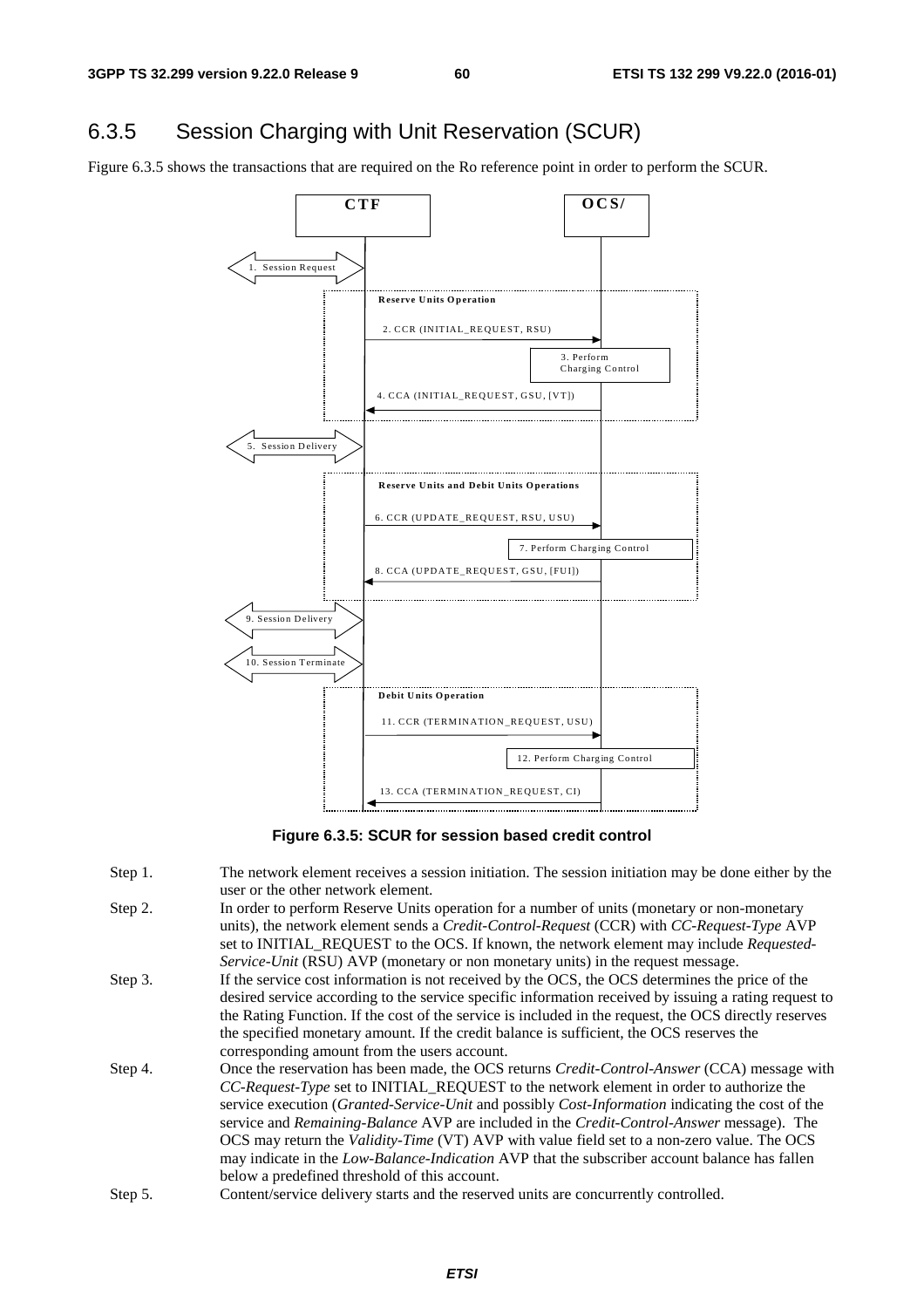#### **3GPP TS 32.299 version 9.22.0 Release 9 61 ETSI TS 132 299 V9.22.0 (2016-01)**

| During session delivery, in order to perform Debit Units and subsequent Reserve Units operations,<br>the network element sends a CCR with CC-Request-Type AVP set to UPDATE_REQUEST, to |
|-----------------------------------------------------------------------------------------------------------------------------------------------------------------------------------------|
| report the units used and request additional units, respectively. The CCR message with CC-                                                                                              |
| Request-Type AVP set to UPDATE_REQUEST must be sent by the network element between the                                                                                                  |
| INITIAL_REQUEST and TERMINATION_REQUEST either on request of the credit control                                                                                                         |
| application within the validity time or if the validity time is elapsed. If known, the network                                                                                          |
| element may include Requested-Service-Unit AVP (monetary or non monetary units) in the                                                                                                  |
| request message. The Used-Service-Unit (USU) AVP is complemented in the CCR message to                                                                                                  |
| deduct units from both the user's account and the reserved units, respectively.                                                                                                         |
| The OCS deducts the amount used from the account. If the service cost information is not received                                                                                       |
| by the OCS, the OCS determines the price of the desired service according to the service specific                                                                                       |
| information received by issuing a rating request to the Rating Function. If the cost of the service is                                                                                  |
| included in the request, the OCS directly reserves the specified monetary amount. If the credit                                                                                         |
| balance is sufficient, the OCS reserves the corresponding amount from the users account.                                                                                                |
| Once the deduction and reservation have been made, the OCS returns Credit-Control-Answer                                                                                                |
| message with <i>CC-Request-Type</i> set to UPDATE_REQUEST to the network element, in order to                                                                                           |
| allow the content/service delivery to continue (new Granted-Service-Unit (GSU) AVP and possibly                                                                                         |
| Cost-Information (CI) AVP indicating the cumulative cost of the service and Remaining-Balance                                                                                           |
| AVP are included in the <i>Credit-Control-Answer</i> message). The OCS may include in the CCA                                                                                           |
| message the <i>Final-Unit-Indication</i> (FUI) AVP to indicate the final granted units. The OCS may                                                                                     |
| indicate in the Low-Balance-Indication AVP that the subscriber account balance has fallen below a                                                                                       |
|                                                                                                                                                                                         |
| Session delivery continues and the reserved units are concurrently controlled.                                                                                                          |
| The session is terminated at the network element.                                                                                                                                       |
| The network element sends CCR with CC-Request-Type AVP set to TERMINATION_REQUEST                                                                                                       |
| to terminate the active credit control session and report the used units.                                                                                                               |
| The OCS deducts the amount used from the account. Unused reserved units are released, if                                                                                                |
|                                                                                                                                                                                         |

Step 13. The OCS acknowledges the reception of the CCR message by sending CCA message with *CC-Request-Type* AVP indicating TERMINATION\_REQUEST (possibly *Cost-Information* AVP indicating the cumulative cost of the service and *Remaining-Balance* AVP are included in the *Credit-Control-Answer* message).

NOTE: This scenario is supervised by corresponding timers (e.g. validity time timer) that are not shown in figure 6.3.5.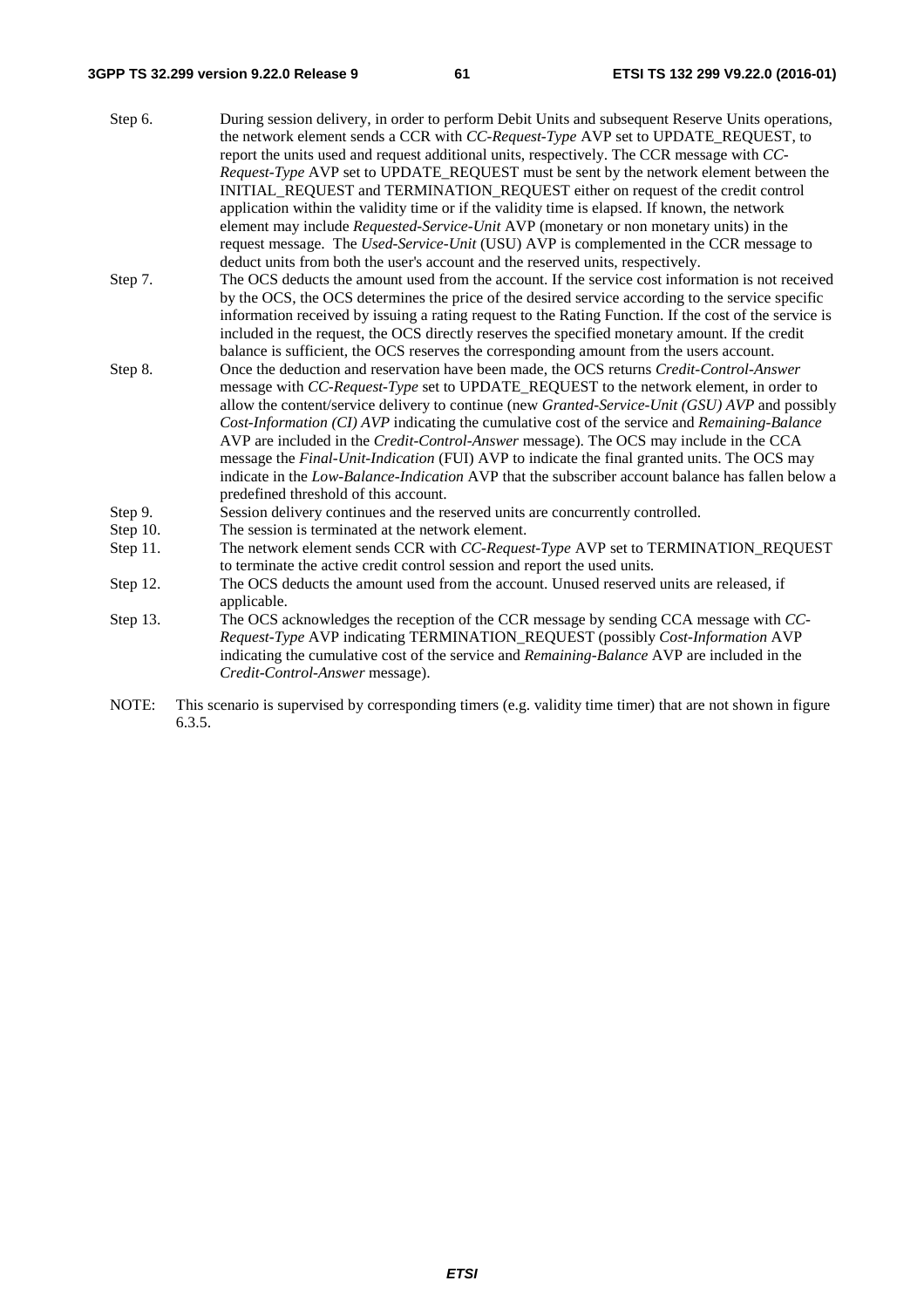# 6.3.6 Error Cases and Scenarios

This subclause describes various error cases and how these should be handled.

The failure handling behaviour is locally configurable in the network element. If the *Direct-Debiting-Failure-Handling* or *Credit-Control-Failure-Handling* AVP is not used, the locally configured values are used instead.

#### 6.3.6.1 Duplicate Detection

The detection of duplicate request is needed and must be enabled. To speed up and simplify as much as possible the duplicate detection, the all-against-all record checking should be avoided and just those records marked as potential duplicates need to be checked against other received requests (in real-time ) by the receiver entity.

The network element marks the request messages that are retransmitted after a link fail over as possible duplicates with the T-flag as described in RFC 3588 [401]. For optimized performance, uniqueness checking against other received requests is only necessary for those records marked with the T-flag received within a reasonable time window. This focused check is based on the inspection of the *Session-Id* and *CC-Request-Number* AVP pairs.

Note that for EBCC the duplicate detection is performed in the Correlation Function that is part of the OCS. The OCS that receives the possible duplicate request should mark as possible duplicate the corresponding request that is sent over the 'Rc' reference point. However, this assumption above is for further study and needs to be clarified.

For credit control duplicate detection, please refer to the Diameter Credit Control.

#### 6.3.6.2 Reserve Units and Debit Units Operation Failure

In the case of an OCS connection failure, and/or receiving error responses from the OCS, please refer to RFC 3588 [401] and RFC 4006 [402] for failure handling descriptions.

## 6.3.7 Support of Tariff Changes during an Active User Session

#### 6.3.7.1 Support of Tariff Changes using the Tariff Switch Mechanism

After a tariff switch has been reached, all the active user sessions shall report their session usage by the end of the validity period of the current request and receive new quota for resource usage for the new tariff period.

In order to avoid the need for mass simultaneous quota refresh, the traffic usage can be split into resource usage before a tariff switch and resources used after a tariff switch.

The Tariff-Time-Change AVP is used to determine the tariff switch time as described by RFC 4006 [402]. In addition to the scenarios described in RFC 4006 [402], the Tariff-Time-Change AVP may also be used in the context of continuously time-based charging.

The Tariff-Change-Usage AVP is used within the Used-Service-Units AVP to distinguish reported usage before and after the tariff time change.

The Tariff-Change-Usage AVP is not used directly within the Multiple-Services-Credit-Control AVP.

#### 6.3.7.2 Support of Tariff Changes using Validity Time AVP

Changes to the tariffs pertaining to the service during active user sessions may also be handled using the Validity Time AVP.

NOTE: RFC 4006 does not directly describe how tariff changes are handled with validity time. If validity time is used for tariff time changes it might overload the client and the server.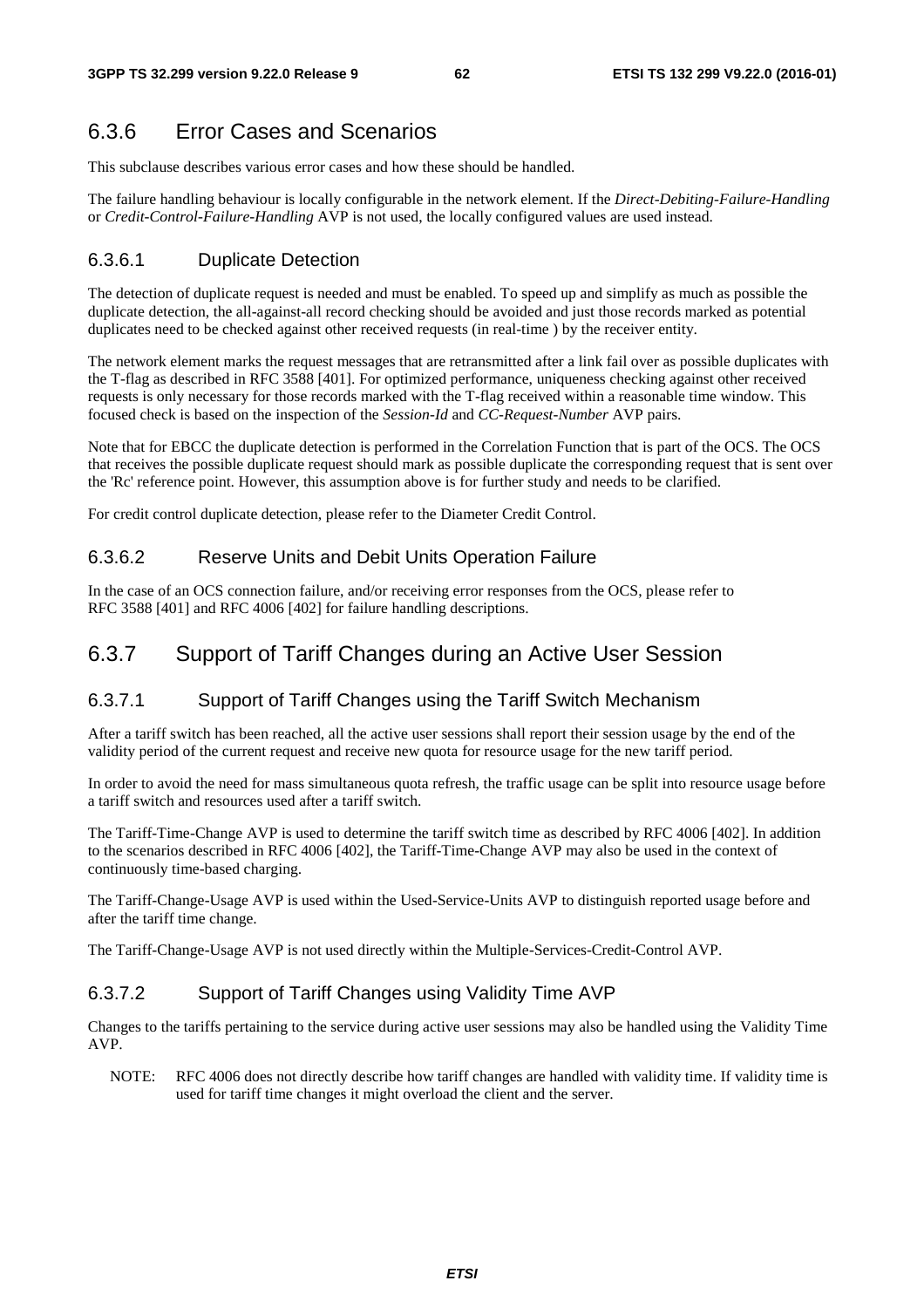## 6.3.8 Support of Re-authorisation

Mid Diameter CC session re-authorisations of multiple active resource quotas within a DCC session can be achieved using a single Diameter *Credit Control Request/Answer* message sequence.

The OCS may also re-authorise multiple active resource quotas within a DCC session by using a single Diameter *Re-Auth-Request/Answer* message sequence.

New quota allocations received by the Network Element override any remaining held quota resources after accounting for any resource usage while the re-authorisation was in progress.

## 6.3.9 Support of Failure Handling

The Credit-Control-Failure-Handling AVP as defined in RFC 4006 [402] determines what to do if the sending of Diameter credit-control messages to the OCS has been temporarily prevented. The usage of Credit-Control-Failure-Handling AVP gives flexibility to have different failure handling for credit-control session.

This AVP may be received from the OCS or may be locally configured. The value received from the OCS in the Diameter Credit-Control-Answer message always override any already existing value.

As defined in RFC 4006 [402], the Tx timer is introduced to limit the waiting time in the CTF for an answer to the credit control request sent to the OCS. When the Tx timer elapses the CTF takes an action to the end user according to the value of the Credit-Control-Failure-Handling AVP.

It is possible that several concurrent Credit Control Request messages are triggered for the same online charging session. In this case, each Credit Control Request message shall reset the Tx timer as defined in RFC 4006 [402].

# 6.3.10 Support of Failover

As defined in RFC 4006 [402] if a failure occurs during an ongoing credit-control session, the CTF may move the credit control message stream to an alternative OCS if the primary OCS indicated FAILOVER\_SUPPORTED in the CC-Session-Failover AVP. In case CC-Session-Failover AVP is set to FAILOVER\_NOT SUPPORTED the credit control message stream is not moved to a backup OCS.

For new credit control sessions, failover to an alternative OCS should be performed if possible. For instance, if an implementation of the CTF can determine primary OCS unavailability it can establish the new credit control sessions with a possibly available secondary OCS.

Since the OCS has to maintain session states, moving the credit-control message stream to a backup OCS requires a complex charging context transfer solution. This charging context transfer mechanism by OCS is out of the scope of the 3GPP standardization work.

# 6.3.11 Credit Pooling

Credit pooling shall be supported as described in TS 32.240 [1].

Note: Credit pooling is not applicable to IEC since there is no quota management between CTF and OCF.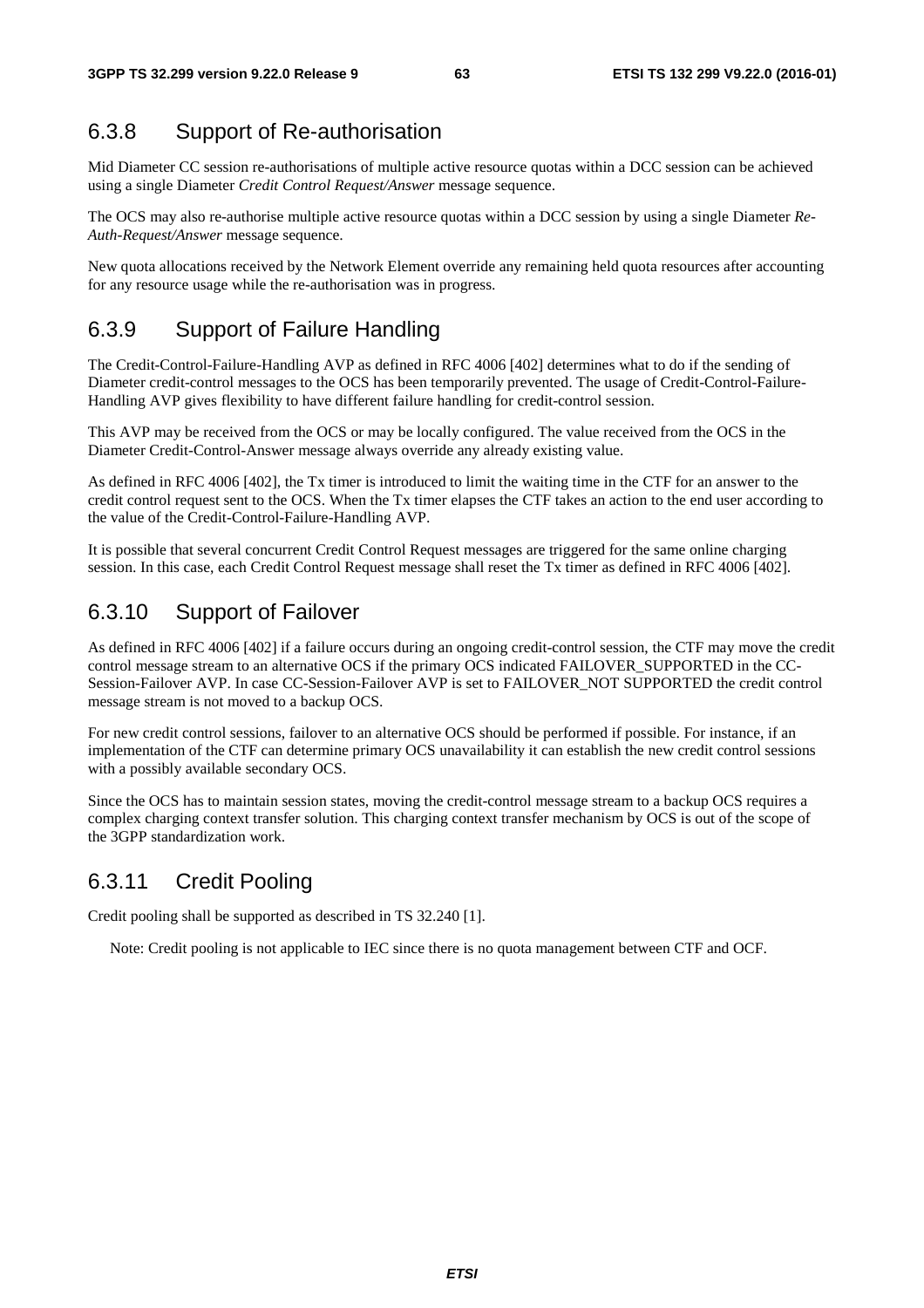# 6.4 Message formats for Online Charging

# 6.4.1 Summary of Online Charging Message Formats

#### 6.4.1.1 General

The corresponding Diameter credit control application messages for the Debit / Reserve Unit Request operation is Credit-Control-Request (CCR) and for the Debit / Reserve Unit Response operation is Credit-Control-Answer (CCA) as specified in RFC 4006 [402].

The Diameter Credit-Control Application (DCCA) specifies an approach based on a series of "interrogations":

- Initial interrogation.
- Zero, one or more interim interrogations.
- Final interrogation.

In addition to a series of interrogations, also a one time event (interrogation) can be used e.g. in the case when service execution is always successful.

All of these interrogations use Credit*-Control-Request* and *Credit-Control-Answer* messages. The *Credit-Control-Request* for the "interim interrogation" and "final interrogation" reports the actual number of "units" that were used, from what was previously reserved. This determines the actual amount debited from the subscriber's account.

Table 6.4.1.1 describes the use of these Diameter messages which are adapted for 3GPP online charging.

| <b>Command-Name</b>           | <b>Source</b> | <b>Destination</b> | <b>Abbreviation</b> |
|-------------------------------|---------------|--------------------|---------------------|
| Credit-Control-Request        | CTF           | OCS                | <b>CCR</b>          |
| Credit-Control-Answer         | <b>OCS</b>    | <b>CTF</b>         | CCA                 |
| Capabilities-Exchange-Request |               | OCS                | CER                 |
| Capabilities Exchange Answer  | DCS           | ∵⊤F                | CΕA                 |

#### **Table 6.4.1.1: Online Charging Messages Reference Table**

Additional Diameter messages (i.e. ASR/ASA, DPR/DPA, DWR/DWA, RAR/RAA) are used according to the Diameter Base Protocol Accounting (DBPA) specification in RFC 3588 [401] and to the DCCA specification in RFC 4006 [402].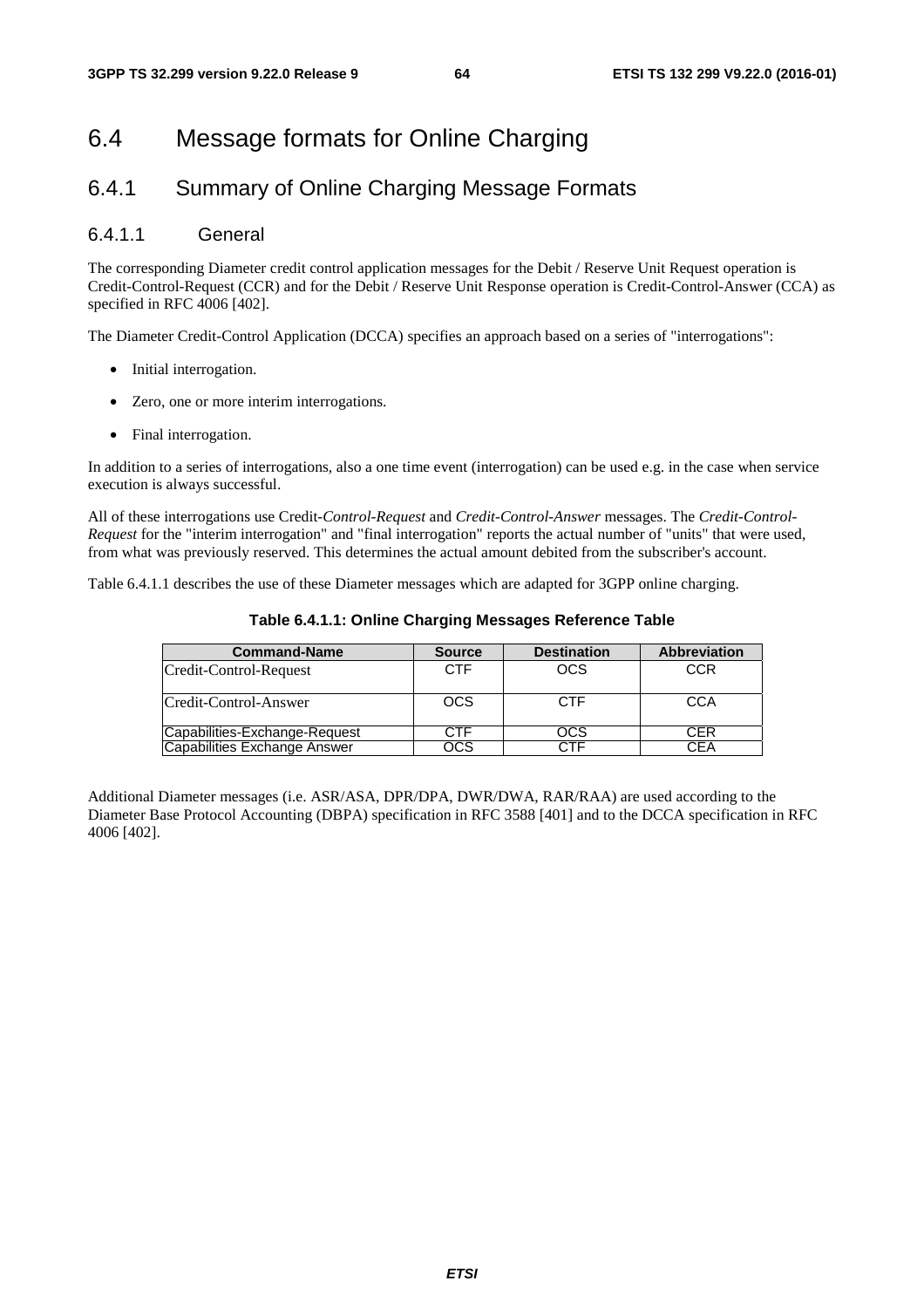#### 6.4.1.2 Structure for the Credit Control Message Formats

The following is the basic structure shared by all online charging messages. This is based directly on the format of the messages defined in RFC 4006 [402].

Those Diameter Accounting AVPs that are used for 3GPP online charging are marked in the table of contents 6.4.2 and 6.4.3 with a category as specified in TS 32.240 [1].

In the definition of the Diameter Commands, the AVPs that are specified in the referenced specifications but not used by the 3GPP charging specifications are marked with strikethrough, e.g. [Acct Multi-Session-Id ].

The following symbols are used in the message format definitions:

- <AVP> indicates a mandatory AVP with a fixed position in the message.
- {AVP} indicates a mandatory AVP in the message.
- [AVP] indicates an optional AVP in the message.
- \*AVP indicates that multiple occurrences of an AVP is possible.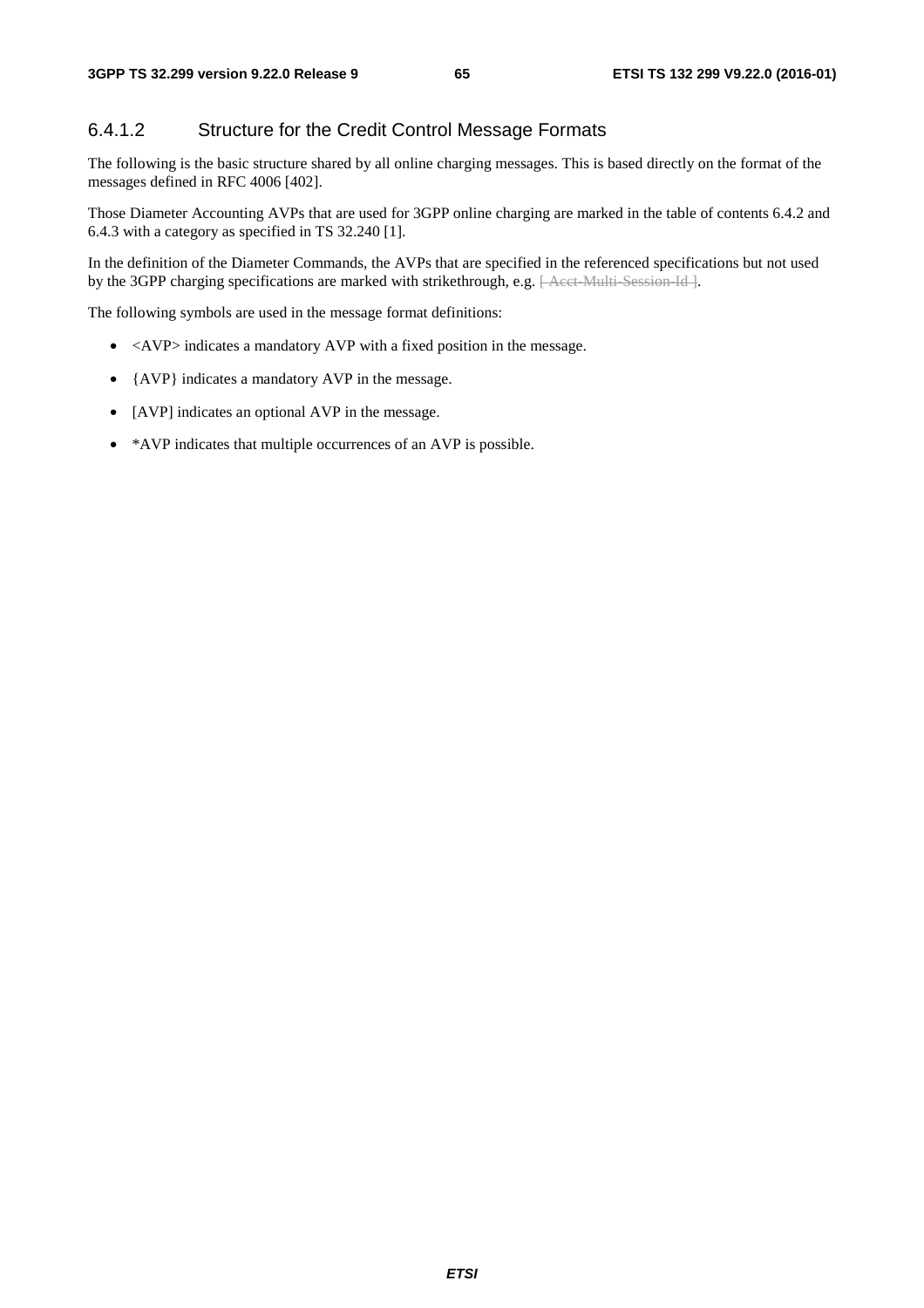# 6.4.2 Credit-Control-Request Message

The CCR messages, indicated by the Command-Code field set to 272 is sent by the CTF to the OCF in order to request credits for the request bearer / subsystem /service.

The CCR message format is defined according to RFC 4006 [402] as follows:

```
 <CCR> ::= < Diameter Header: 272, REQ, PXY > 
                 < Session-Id > 
                 { Origin-Host } 
                 { Origin-Realm } 
                 { Destination-Realm } 
                 { Auth-Application-Id } 
                 { Service-Context-Id } 
{ CC-Request-Type } 
{ CC-Request-Number } 
                 [ Destination-Host ] 
                 [ User-Name ] 
                   [ CC-Sub-Session-Id ] 
                 [ Acct-Multi-Session-Id ] 
                 [ Origin-State-Id ] 
                 [ Event-Timestamp ] 
                *[ Subscription-Id ] 
                f Service-Identifier
                 [ Termination-Cause ] 
                  Requested Service Unit ]
                [ Requested-Action ]
                *[ Used-Service-Unit ] 
                 [ AoC-Request-Type ] 
                [ Multiple-Services-Indicator ] 
                *[ Multiple-Services-Credit-Control ] 
               *f Service Parameter Inf
                [ CC-Correlation-Id ] 
                 [ User-Equipment-Info ] 
                *[ Proxy-Info ] 
                *[ Route-Record ] 
                 [ Service-Information ] 
                *[ AVP ]
```
Table 6.4.2 illustrates the basic structure of a 3GPP Diameter Credit Control *Credit-Control-Request* message as used for Online Charging.

| <b>AVP</b>          | <b>Category</b> | <b>Description</b>                                                                                                                               |
|---------------------|-----------------|--------------------------------------------------------------------------------------------------------------------------------------------------|
| Session-Id          | M               | This field identifies the operation session.                                                                                                     |
| Origin-Host         | M               | This field contains the identification of the source point of the<br>operation and the realm of the operation originator.                        |
| Origin-Realm        | M               | This field contains the realm of the operation originator.                                                                                       |
| Destination-Realm   | М               | This field contains the realm of the operator domain. The realm<br>will be addressed with the domain address of the corresponding<br>public URI. |
| Auth-Application-Id | M               | The field corresponds to the application ID of the Diameter<br>Credit Control Application and is defined with the value 4.                       |
| Service-Context-Id  | M               | This field indicates the supported protocol version.                                                                                             |
| CC-Request-Type     | M               | This field defines the transfer type: event for event based<br>charging and initial, update, terminate for session based<br>charging.            |
| CC-Request-Number   | M               | This field contains the sequence number of the transferred<br>messages.                                                                          |

**Table 6.4.2: 3GPP Credit-Control-Request Message Content**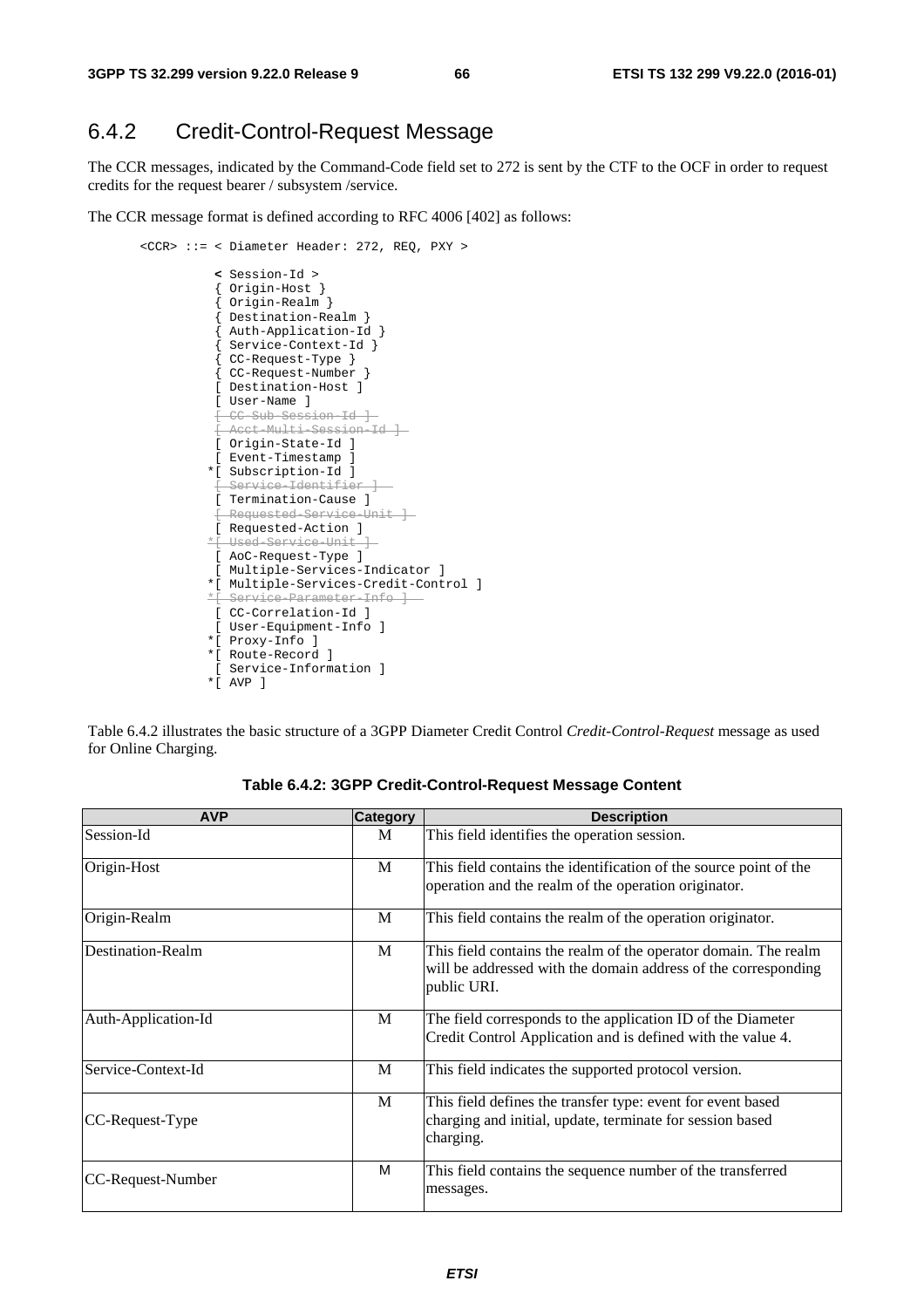| <b>Destination-Host</b>   | O <sub>C</sub>           | This field contains the destination peer address of the OCS<br>identity.                                                                                   |
|---------------------------|--------------------------|------------------------------------------------------------------------------------------------------------------------------------------------------------|
| User-Name                 | $\overline{O}_C$         | Contains the user name determined by the domain: bearer, sub-<br>system or service as described in middle tier TS.                                         |
| CC-Sub-Session-Id         | $\overline{\phantom{a}}$ | Not used in 3GPP.                                                                                                                                          |
| Acct-Multi-Session-Id     | $\sim$                   | Not used in 3GPP.                                                                                                                                          |
| Origin-State-Id           | O <sub>C</sub>           | This field contains the state associated to the CTF.                                                                                                       |
| Event-Timestamp           | O <sub>C</sub>           | This field corresponds to the exact time the quota is requested.                                                                                           |
| Subscription-Id           | $O_{M}$                  | This field contains the identification of the user that is going to<br>access the service in order to be identified by the OCS.                            |
| Subscription-Id-Type      | M                        | This field determines the type of the identifier, e.g. t value 0 is<br>used for the international E.164 format according to ITU-T<br>E.164 numbering plan. |
| Subscription-Id-Data      | M                        | This field contains the user data content e.g. the MSISDN.                                                                                                 |
| Service-Identifier        | $\overline{\phantom{a}}$ | Not used in 3GPP.                                                                                                                                          |
| <b>Termination-Cause</b>  | O <sub>C</sub>           | This field contains the reason the credit control session was<br>terminated.                                                                               |
| Requested-Service-Unit    | $\overline{\phantom{a}}$ | Not used in 3GPP, see Multiple-Services-Credit-Control.                                                                                                    |
| CC-Time                   |                          | Not used in 3GPP.                                                                                                                                          |
| CC-Money                  | $\overline{\phantom{a}}$ | Not used in 3GPP.                                                                                                                                          |
| Unit-Value                |                          | Not used in 3GPP.                                                                                                                                          |
| Value-Digits              | $\bar{ }$                | Not used in 3GPP.                                                                                                                                          |
| Exponent                  |                          | Not used in 3GPP.                                                                                                                                          |
| Currency-Code             |                          | Not used in 3GPP.                                                                                                                                          |
| <b>CC-Total-Octets</b>    |                          | Not used in 3GPP.                                                                                                                                          |
| CC-Input-Octets           |                          | Not used in 3GPP.                                                                                                                                          |
| CC-Output-Octets          |                          | Not used in 3GPP.                                                                                                                                          |
| CC-Service-Specific-Units | $\overline{\phantom{a}}$ | Not used in 3GPP.                                                                                                                                          |
| <b>AVP</b>                |                          | Not used in 3GPP.                                                                                                                                          |
| Requested-Action          | O <sub>C</sub>           | The field defines the type of action if the CC-Request-Type<br>indicates EVENT.                                                                            |
| AoC-Request-Type          | Oc                       | This field denotes if AoC Information is requested and what type<br>of information is needed.                                                              |
| Used-Service-Unit         | $\overline{\phantom{a}}$ | Not used in 3GPP, see Multiple-Services-Credit-Control.                                                                                                    |
| Tariff-Change-Usage       |                          | Not used in 3GPP.                                                                                                                                          |
| CC-Time                   | $\overline{\phantom{a}}$ | Not used in 3GPP.                                                                                                                                          |
| CC-Money                  |                          | Not used in 3GPP.                                                                                                                                          |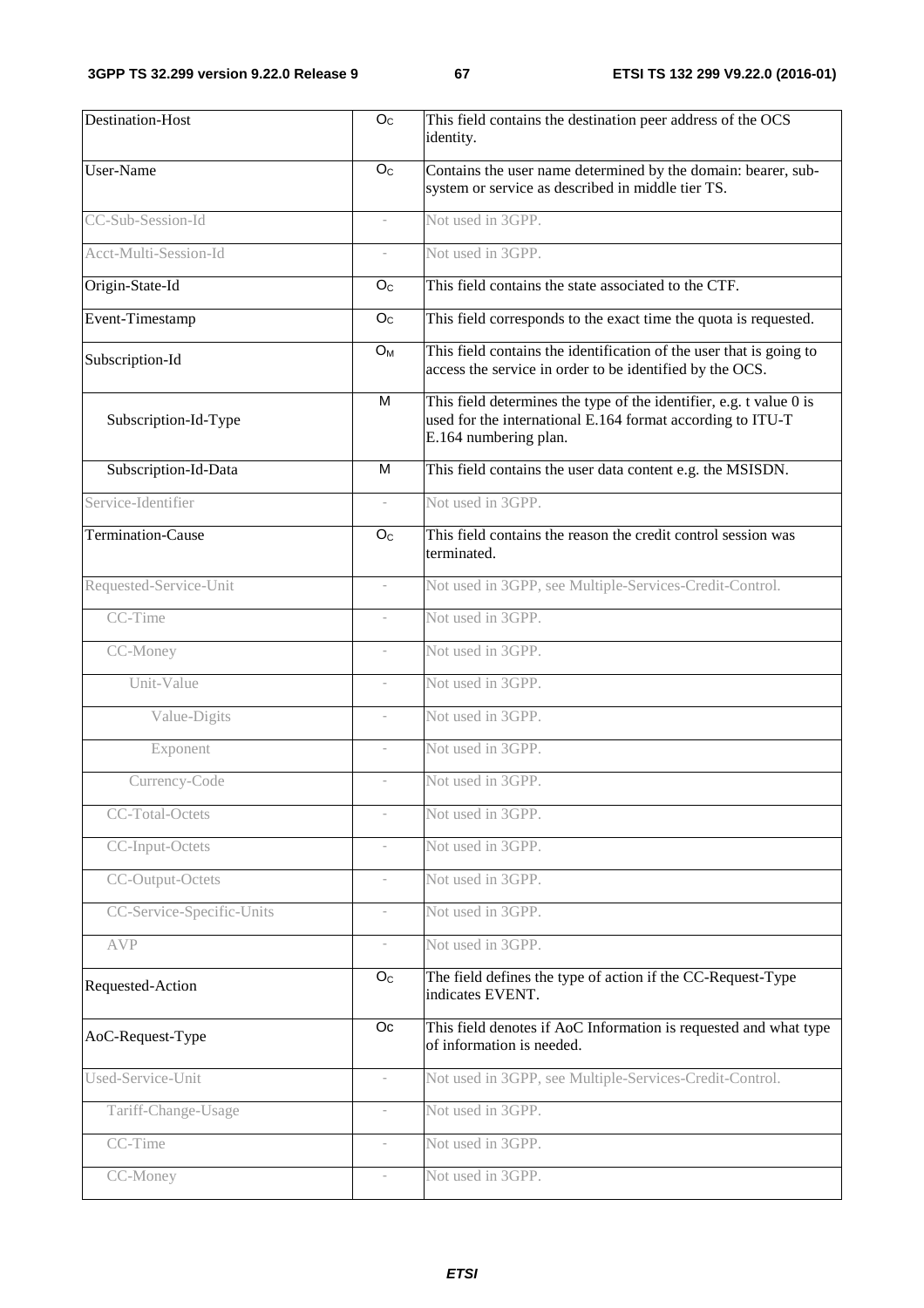|                          | Not used in 3GPP.                                                                                                                                                                     |
|--------------------------|---------------------------------------------------------------------------------------------------------------------------------------------------------------------------------------|
|                          | Not used in 3GPP.                                                                                                                                                                     |
| $\overline{\phantom{a}}$ | Not used in 3GPP.                                                                                                                                                                     |
|                          | Not used in 3GPP.                                                                                                                                                                     |
| $\overline{\phantom{a}}$ | Not used in 3GPP.                                                                                                                                                                     |
|                          | Not used in 3GPP.                                                                                                                                                                     |
| $\overline{\phantom{a}}$ | Not used in 3GPP.                                                                                                                                                                     |
|                          | Not used in 3GPP.                                                                                                                                                                     |
| $\overline{\phantom{a}}$ | Not used in 3GPP.                                                                                                                                                                     |
| $O_{M}$                  | This field indicates whether the CTF is capable of handling<br>multiple services independently.                                                                                       |
| O <sub>C</sub>           | This field contains all parameters for the CTF quota management<br>and defines the quotas to allow traffic to flow.                                                                   |
| $\overline{\phantom{a}}$ | Not used in CCR.                                                                                                                                                                      |
| $\overline{\phantom{a}}$ | Not used in CCR.                                                                                                                                                                      |
|                          | Not used in CCR.                                                                                                                                                                      |
| $\overline{\phantom{a}}$ | Not used in CCR.                                                                                                                                                                      |
| $\sim$                   | Not used in CCR.                                                                                                                                                                      |
| $\overline{\phantom{a}}$ | Not used in CCR.                                                                                                                                                                      |
|                          | Not used in CCR.                                                                                                                                                                      |
| $\overline{\phantom{a}}$ | Not used in CCR.                                                                                                                                                                      |
| $\overline{\phantom{a}}$ | Not used in CCR.                                                                                                                                                                      |
|                          | Not used in CCR.                                                                                                                                                                      |
|                          | Not used in CCR.                                                                                                                                                                      |
| $\overline{\phantom{a}}$ | Not used in CCR.                                                                                                                                                                      |
| $\overline{\phantom{a}}$ | Not used in 3GPP.                                                                                                                                                                     |
| O <sub>C</sub>           | This field contains the amount of requested service units for a<br>particular category or an indication that units are needed for a<br>particular category, as defined in DCCA [402]. |
| O <sub>C</sub>           | This field contains the amount of requested time.                                                                                                                                     |
| $\overline{\phantom{a}}$ | Not used in 3GPP.                                                                                                                                                                     |
| $\overline{\phantom{a}}$ | Not used in 3GPP.                                                                                                                                                                     |
| $\overline{\phantom{a}}$ | Not used in 3GPP.                                                                                                                                                                     |
| $\overline{\phantom{a}}$ | Not used in 3GPP.                                                                                                                                                                     |
| $\overline{\phantom{a}}$ | Not used in 3GPP.                                                                                                                                                                     |
|                          |                                                                                                                                                                                       |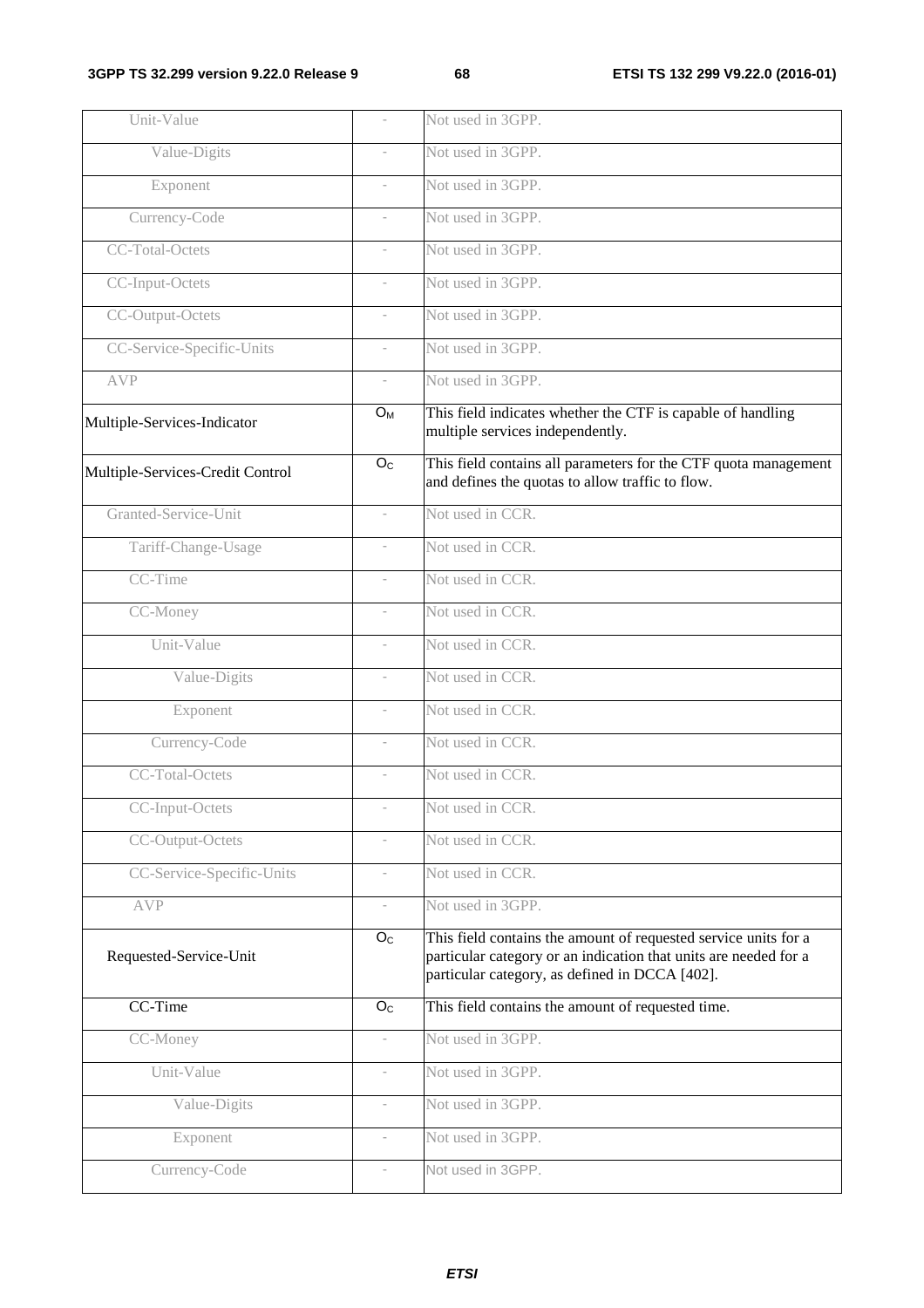| CC-Total-Octets           | O <sub>C</sub>           | This field contains the requested amount of octets to be sent and<br>received.                                                                      |
|---------------------------|--------------------------|-----------------------------------------------------------------------------------------------------------------------------------------------------|
| CC-Input-Octets           | O <sub>C</sub>           | This field contains the requested amount of octets to be received.                                                                                  |
| CC-Output-Octets          | O <sub>C</sub>           | This field contains the requested amount of octets to be sent.                                                                                      |
| CC-Service-Specific-Units | O <sub>C</sub>           | This field contains the requested amount of service specific units,<br>e.g. number of events.                                                       |
| <b>AVP</b>                |                          | Not used in 3GPP.                                                                                                                                   |
| Used-Service-Unit         | O <sub>C</sub>           | This field contains the amount of used non-monetary service<br>units measured for a particular category to a particular quota<br>type.              |
| Reporting-Reason          | O <sub>C</sub>           | Used as defined in clause 7.2.                                                                                                                      |
| Tariff-Change-Usage       | O <sub>C</sub>           | This field identifies the reporting period for the used service unit,<br>i.e. before, after or during tariff change.                                |
| CC-Time                   | O <sub>C</sub>           | This field contains the amount of used time.                                                                                                        |
| CC-Money                  |                          | Not used in 3GPP.                                                                                                                                   |
| Unit-Value                |                          | Not used in 3GPP.                                                                                                                                   |
| Value-Digits              |                          | Not used in 3GPP.                                                                                                                                   |
| Exponent                  |                          | Not used in 3GPP.                                                                                                                                   |
| Currency-Code             |                          | Not used in 3GPP.                                                                                                                                   |
| CC-Total-Octets           | O <sub>C</sub>           | This field contains the amount of sent and received octets.                                                                                         |
| CC-Input-Octets           | O <sub>c</sub>           | This field contains the amount of received octets.                                                                                                  |
| CC-Output-Octets          | O <sub>C</sub>           | This field contains the amount of sent octets.                                                                                                      |
| CC-Service-Specific-Units | O <sub>c</sub>           | This field contains the amount of service specific units, e.g.<br>number of events.                                                                 |
| Event-Charging-TimeStamp  | Oc                       | Used as defined in clause 7.2.                                                                                                                      |
| <b>AVP</b>                | $\overline{\phantom{0}}$ | Not used in 3GPP.                                                                                                                                   |
| Tariff-Change-Usage       | $\sim$                   | Not used in 3GPP.                                                                                                                                   |
| Service-Identifier        | O <sub>C</sub>           | This field contains identity of the used service. This ID with the<br>Service-Context-ID together forms an unique identification of<br>the service. |
| Rating-Group              | O <sub>C</sub>           | This field contains the identifier of a rating group.                                                                                               |
| G-S-U-Pool-Reference      | $\overline{\phantom{a}}$ | Not used in CCR.                                                                                                                                    |
| G-S-U-Pool-Identifier     | $\overline{\phantom{a}}$ | Not used in CCR.                                                                                                                                    |
| CC-Unit-Type              | $\overline{\phantom{a}}$ | Not used in CCR.                                                                                                                                    |
| Unit-Value                | ÷                        | Not used in CCR.                                                                                                                                    |
| Value-Digits              | $\overline{\phantom{a}}$ | Not used in CCR.                                                                                                                                    |
| Exponent                  | $\overline{\phantom{a}}$ | Not used in CCR.                                                                                                                                    |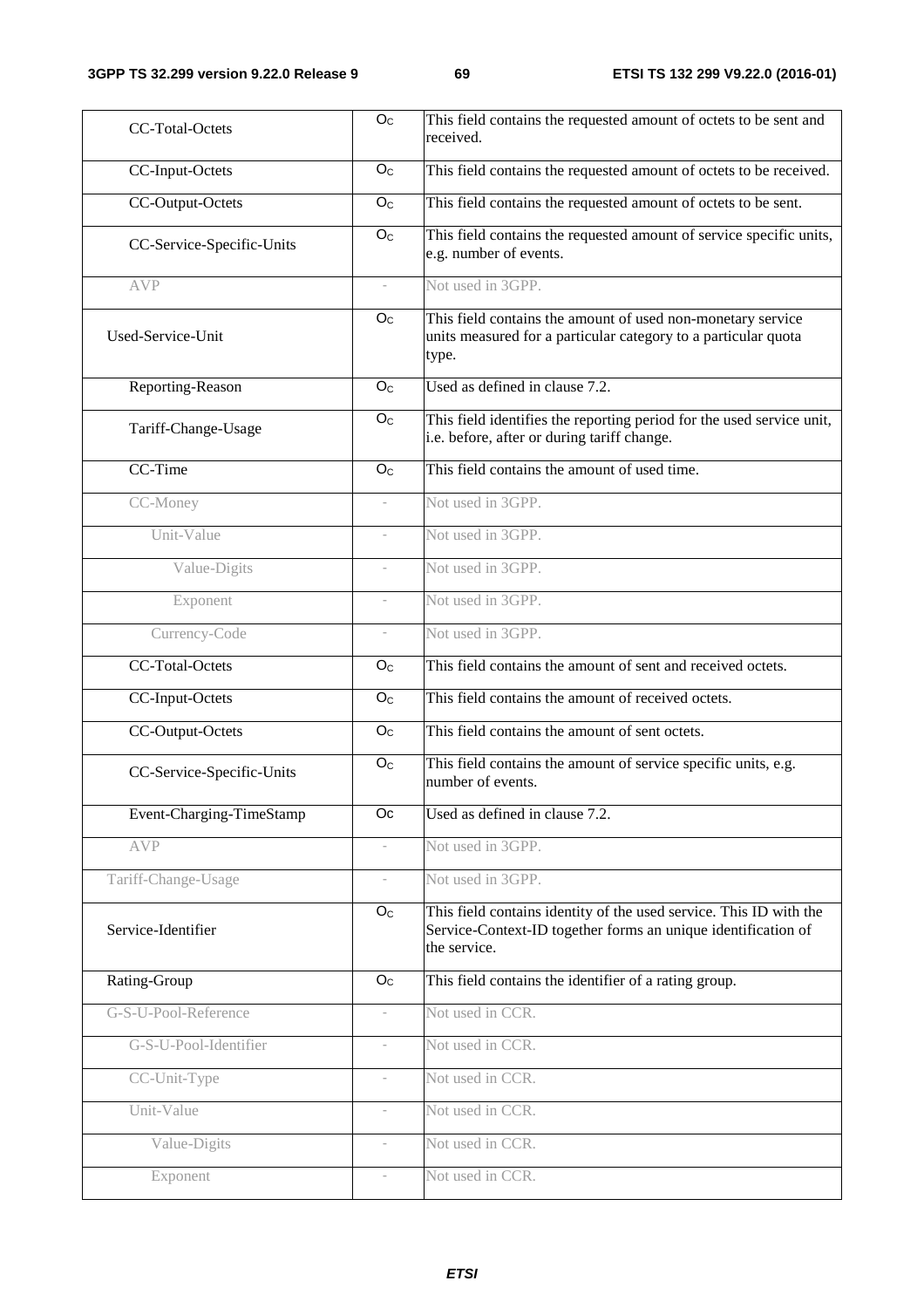| Validity-Time              |                           | Not used in CCR.                                                                                                                                                                                                                                                                                                                                                                         |
|----------------------------|---------------------------|------------------------------------------------------------------------------------------------------------------------------------------------------------------------------------------------------------------------------------------------------------------------------------------------------------------------------------------------------------------------------------------|
| Result-Code                |                           | Not used in CCR.                                                                                                                                                                                                                                                                                                                                                                         |
| Final-Unit-Indication      |                           | Not used in CCR.                                                                                                                                                                                                                                                                                                                                                                         |
| Final-Unit-Action          |                           | Not used in CCR.                                                                                                                                                                                                                                                                                                                                                                         |
| Restriction-Filter-Rule    |                           | Not used in CCR.                                                                                                                                                                                                                                                                                                                                                                         |
| Filter-Id                  |                           | Not used in CCR.                                                                                                                                                                                                                                                                                                                                                                         |
| Redirect-Server            |                           | Not used in CCR.                                                                                                                                                                                                                                                                                                                                                                         |
| Redirect-Address-Type      |                           | Not used in CCR.                                                                                                                                                                                                                                                                                                                                                                         |
| Redirect-Server-Address    |                           | Not used in CCR.                                                                                                                                                                                                                                                                                                                                                                         |
| Time-Quota-Threshold       |                           | Not used in CCR.                                                                                                                                                                                                                                                                                                                                                                         |
| Volume-Quota-Threshold     |                           | Not used in CCR.                                                                                                                                                                                                                                                                                                                                                                         |
| Quota-Holding-Time         |                           | Not used in CCR.                                                                                                                                                                                                                                                                                                                                                                         |
| Quota-Consumption-Time     | $\overline{\phantom{a}}$  | Not used in CCR.                                                                                                                                                                                                                                                                                                                                                                         |
| Reporting-Reason           | O <sub>c</sub>            | Used as defined in clause 7.2.                                                                                                                                                                                                                                                                                                                                                           |
| Trigger                    | $\mathsf{O}_\mathbb{C}$   | Used as defined in clause 7.2.                                                                                                                                                                                                                                                                                                                                                           |
| Trigger-Type               | O <sub>C</sub>            | Used as defined in clause 7.2.                                                                                                                                                                                                                                                                                                                                                           |
| Refund-Information         | O <sub>C</sub>            | Used as defined in clause 7.2.                                                                                                                                                                                                                                                                                                                                                           |
| Envelope                   | O <sub>C</sub>            | Used as defined in clause 7.2.                                                                                                                                                                                                                                                                                                                                                           |
| Envelope-Start-Time        | М                         | Used as defined in clause 7.2.                                                                                                                                                                                                                                                                                                                                                           |
| Envelope-End-Time          | O <sub>C</sub>            | Used as defined in clause 7.2.                                                                                                                                                                                                                                                                                                                                                           |
| CC-Total-Octets            | O <sub>C</sub>            | Used as defined in clause 7.2.                                                                                                                                                                                                                                                                                                                                                           |
| CC-Input-Octets            | $\overline{O_{C}}$        | Used as defined in clause 7.2.                                                                                                                                                                                                                                                                                                                                                           |
| CC-Output-Octets           | O <sub>C</sub>            | Used as defined in clause 7.2.                                                                                                                                                                                                                                                                                                                                                           |
| CC-Service-Specific-Units  | O <sub>C</sub>            | Used as defined in clause 7.2                                                                                                                                                                                                                                                                                                                                                            |
| <b>AVP</b>                 | O <sub>C</sub>            |                                                                                                                                                                                                                                                                                                                                                                                          |
| AF-Correlation-Information | O <sub>C</sub>            | Used as defined in clause 7.2.                                                                                                                                                                                                                                                                                                                                                           |
| Service-Specific-Info      | $\mathsf{O}_{\mathbb{C}}$ | Used as defined in clause 7.2.                                                                                                                                                                                                                                                                                                                                                           |
| Service-Specific-Type      | O <sub>C</sub>            | Used as defined in clause 7.2.                                                                                                                                                                                                                                                                                                                                                           |
| Service-Specific-Data      | O <sub>C</sub>            | Used as defined in clause 7.2.                                                                                                                                                                                                                                                                                                                                                           |
| QoS-Information            | O <sub>c</sub>            | This field contains authorized QoS applicable for service data<br>flow, which initially triggers the activation of this MSCC<br>instance. Included in first quota request to rating group if service<br>data flow specific QoS control is in use, see TS 29.212 [215] for<br>more information. For IP-CAN bearer specific Rating<br>Group/Service Identifier this field is not included. |
| QoS-Class-Identifier       | M                         | See TS 29.212 [215] for more information.                                                                                                                                                                                                                                                                                                                                                |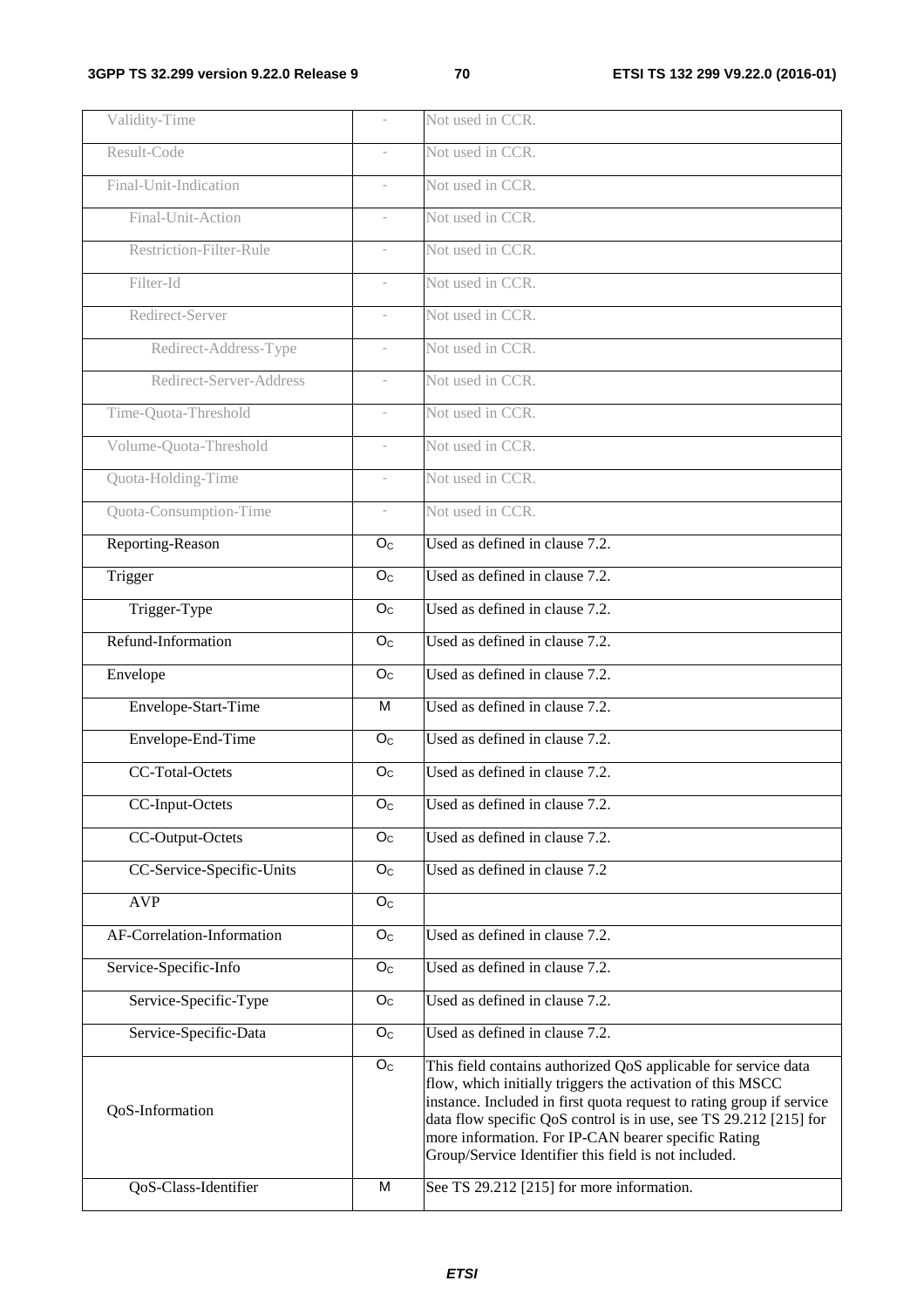| Max-Requested-Bandwidth-UL    | $\overline{O}_C$        | See TS 29.212 [215] for more information.                                                                                                                        |
|-------------------------------|-------------------------|------------------------------------------------------------------------------------------------------------------------------------------------------------------|
| Max-Requested-Bandwidth-DL    | O <sub>C</sub>          | See TS 29.212 [215] for more information.                                                                                                                        |
| Guaranteed-Bitrate-UL         | O <sub>C</sub>          | See TS 29.212 [215] for more information.                                                                                                                        |
| Guaranteed-Bitrate-DL         | O <sub>C</sub>          | See TS 29.212 [215] for more information.                                                                                                                        |
| Bearer-Identifier             | O <sub>C</sub>          | See TS 29.212 [215] for more information.                                                                                                                        |
| Allocation-Retention-Priority | O <sub>C</sub>          | See TS 29.212 [215] for more information.                                                                                                                        |
| Priority-Level                | O <sub>C</sub>          | See TS 29.212 [215] for more information.                                                                                                                        |
| Pre-emption-Capability        | O <sub>C</sub>          | See TS 29.212 [215] for more information.                                                                                                                        |
| Pre-emption-Vulnerability     | O <sub>C</sub>          | See TS 29.212 [215] for more information.                                                                                                                        |
| APN-Aggregate-Max-Bitrate-UL  | O <sub>C</sub>          | See TS 29.212 [215] for more information.                                                                                                                        |
| APN-Aggregate-Max-Bitrate-DL  | O <sub>C</sub>          | See TS 29.212 [215] for more information.                                                                                                                        |
| <b>AVP</b>                    | $\bar{a}$               | Not used in 3GPP.                                                                                                                                                |
| Service-Parameter-Info        |                         | Not used in 3GPP.                                                                                                                                                |
| Service-Parameter-Type        |                         | Not used in 3GPP.                                                                                                                                                |
| Service-Parameter-Value       |                         | Not used in 3GPP.                                                                                                                                                |
| CC-Correlation-Id             | $\mathsf{O}_\mathbb{C}$ | This field contains information to correlate credit-control<br>requests generated for different components of the service, e.g.,<br>transport and service level. |
| User-Equipment-Info           | O <sub>C</sub>          | This field contains the identification of the identity and terminal<br>capability the subscriber is using for the connection to mobile<br>network if available.  |
|                               | M                       | This field determines the type of the identifier. The used value is                                                                                              |
| User-Equipment-Info-Type      |                         | 0 for the international mobile equipment identifier and software<br>version according to TS 23.003[224].                                                         |
| User-Equipment-Info-Value     | M                       | This field contains the user IMEISV.                                                                                                                             |
| Proxy-Info                    | O <sub>C</sub>          | This field contains information of the host.                                                                                                                     |
| Proxy-Host                    | M                       | This field contains the identity of the host that added the Proxy-<br>Info field.                                                                                |
| Proxy-State                   | M                       | This field contains state local information.                                                                                                                     |
| Route-Record                  | O <sub>c</sub>          | This field contains an identifier inserted by a relaying or<br>proxying node to identify the node it received the message from.                                  |
| Service-Information           | O <sub>M</sub>          | This parameter holds the individual service specific parameters<br>as defined in the corresponding "middle tier" TS.                                             |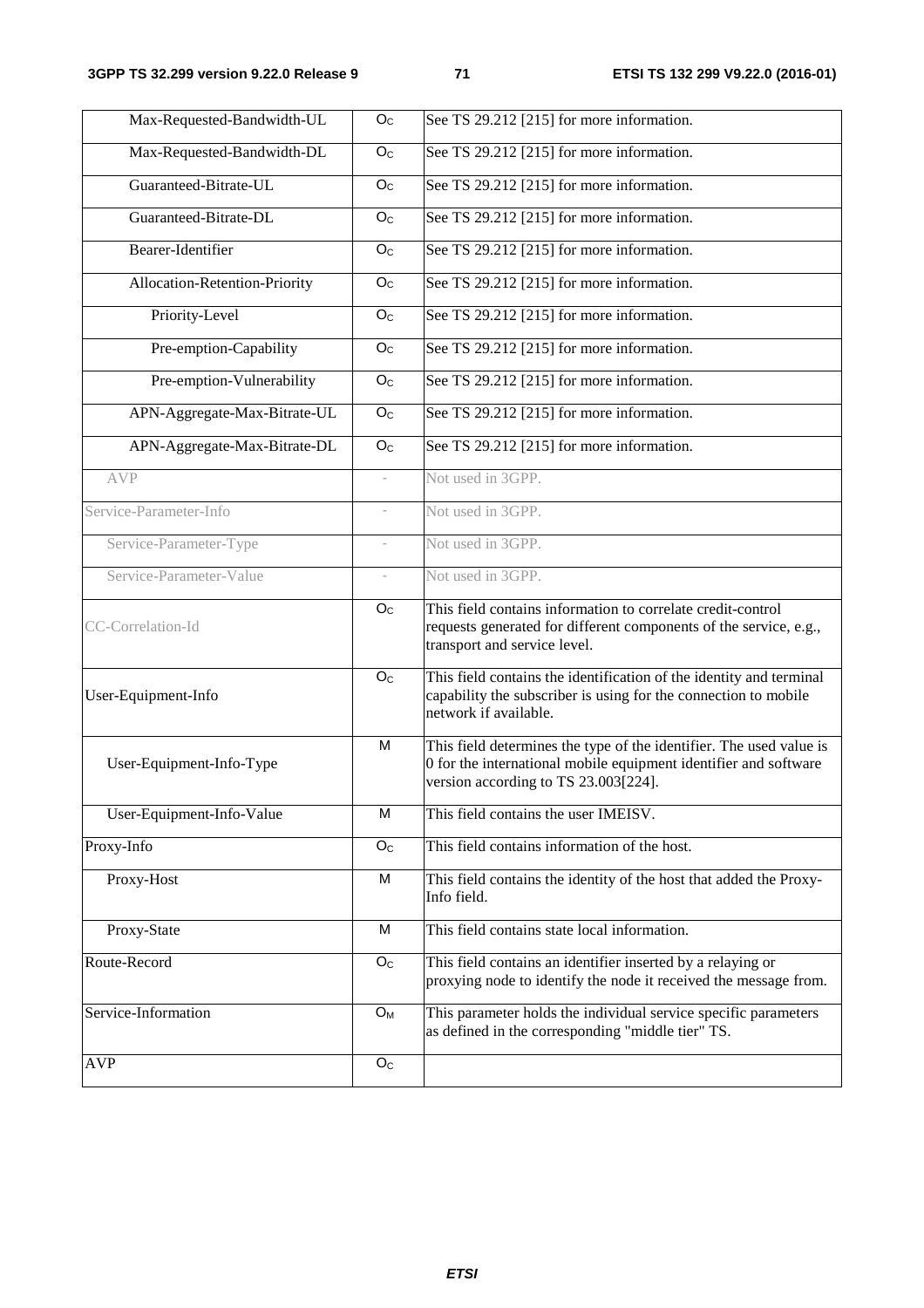### 6.4.3 Credit-Control-Answer Message

The Credit-Control-Answer (CCA) messages, indicated by the Command-Code field set to 272 is sent by the OCF to the CTF in order to reply to the CCR.

The CCA message format is defined according to RFC 4006 [402] as follows:

```
 <CCA> ::= < Diameter Header: 272, PXY > 
 < Session-Id > 
  { Result-Code } 
  { Origin-Host } 
  { Origin-Realm } 
  { Auth-Application-Id } 
  { CC-Request-Type } 
 { CC-Request-Number } 
   \Gamma \Gamma \alpha \alpha \gamma \sim \Gamma \gamma \gamma [ CC-Session-Failover ] 
    [ CC-Sub-Session-Id ] 
 [ Acct-Multi-Session-Id ] 
 [ Origin-State-Id ] 
 [ Event-Timestamp ] 
 [ Granted-Service-Unit ] 
*[ Multiple-Services-Credit-Control ] 
 [ Cost-Information] 
[ Low-Balance-Indication ] 
[ Remaining-Balance ] 
 [ Final-Unit-Indication ] 
[ Check-Balance-Result
 [ Credit-Control-Failure-Handling ] 
 [ Direct-Debiting-Failure-Handling ] 
    \lambdaalidity-Tim
*[ Redirect-Host] 
 [ Redirect-Host-Usage ] 
 [ Redirect-Max-Cache-Time ] 
*[ Proxy-Info ] 
*[ Route-Record ] 
*[ Failed-AVP ] 
 [ Service-Information ] 
*[ AVP ]
```
Table 6.4.3 illustrates the basic structure of a 3GPP Diameter Credit-Control *Credit-Control-Answer* message as used for online charging. This message is always used by the OCF as specified below, independent of the receiving CTF and the CCR record type that is being replied to.

| <b>AVP</b>           | <b>Category</b>          | <b>Description</b>                                                                                                                 |  |  |  |  |  |  |
|----------------------|--------------------------|------------------------------------------------------------------------------------------------------------------------------------|--|--|--|--|--|--|
| Session-Id           | м                        | This field identifies the operation session.                                                                                       |  |  |  |  |  |  |
| Result-Code          | M                        | This field contains the result of the specific query.                                                                              |  |  |  |  |  |  |
| Origin-Host          | м                        | This field contains the identification of the source point of the<br>operation and the realm of the operation originator.          |  |  |  |  |  |  |
| Origin-Realm         | M                        | This field contains the realm of the operation originator.                                                                         |  |  |  |  |  |  |
| Auth-Application-Id  | м                        | The field corresponds to the application ID of the Diameter Credit<br>Control Application and is defined with the value 4.         |  |  |  |  |  |  |
| $ CC$ -Request-Type  | M                        | This field defines the transfer type: initial, update, terminate for<br>session based charging and event for event based charging. |  |  |  |  |  |  |
| CC-Request-Number    | M                        | This field contains the sequence number of the transferred messages.                                                               |  |  |  |  |  |  |
| User-Name            | $\overline{\phantom{a}}$ | Not used in 3GPP.                                                                                                                  |  |  |  |  |  |  |
| ICC-Session Failover | O <sub>C</sub>           | This field contains an indication to the CTF whether or not a failover<br>handling is to be used when necessary.                   |  |  |  |  |  |  |

**Table 6.4.3: 3GPP Credit-Control-Answer Message Content**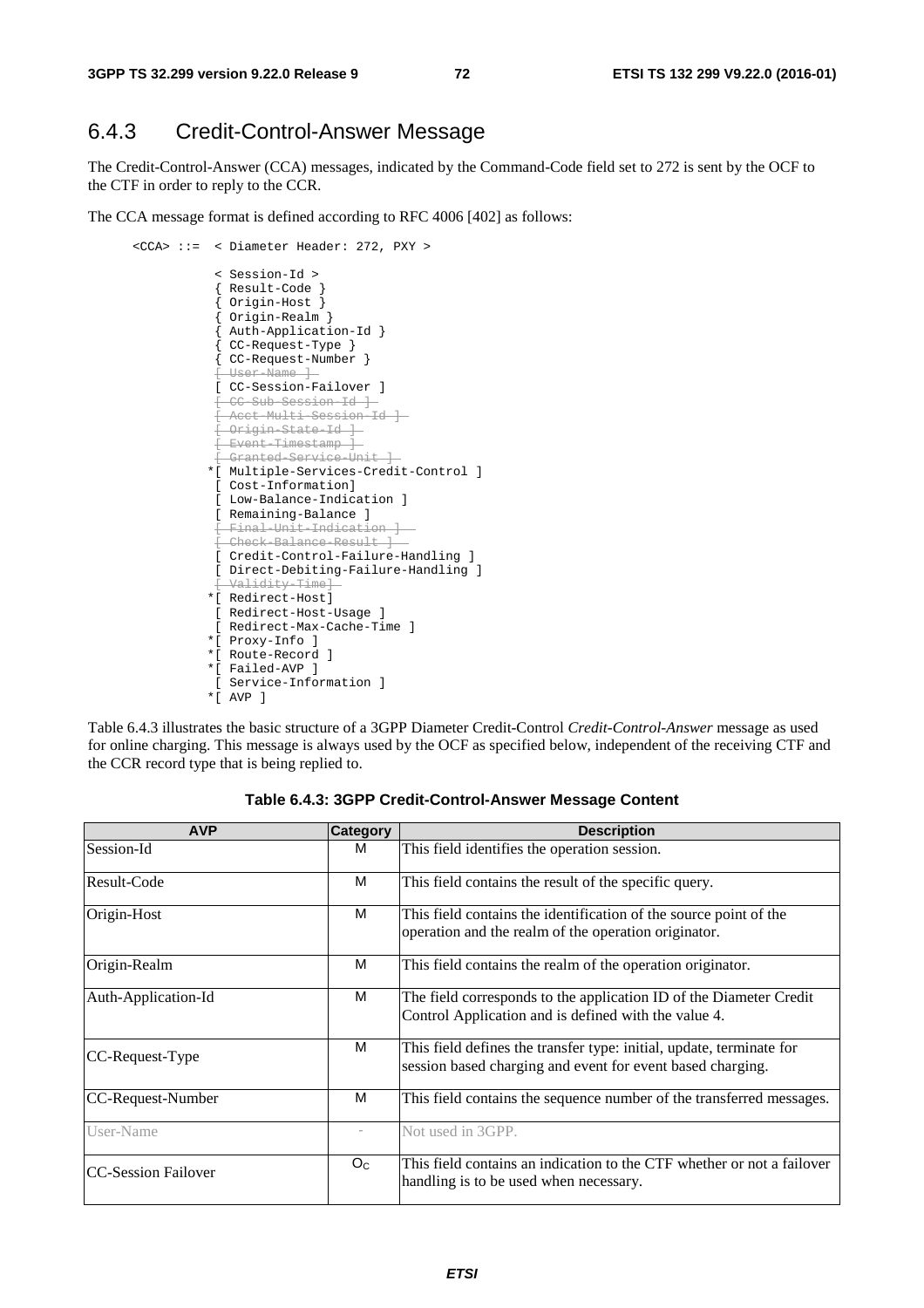| <b>AVP</b>                       | Category                 | <b>Description</b>                                                                                                       |
|----------------------------------|--------------------------|--------------------------------------------------------------------------------------------------------------------------|
| CC-Sub-session-Id                |                          | Not used in 3GPP.                                                                                                        |
| Acct-Multi-Session-Id            |                          | Not used in 3GPP.                                                                                                        |
| Origin-State-Id                  | $\overline{\phantom{a}}$ | Not used in 3GPP.                                                                                                        |
| Event-Timestamp                  | $\bar{a}$                | Not used in 3GPP.                                                                                                        |
| Granted-Service-Unit             | $\overline{\phantom{a}}$ | Not used in 3GPP, see Multiple-Services-Credit-Control.                                                                  |
| Tariff-Time-Change               |                          | Not used in 3GPP.                                                                                                        |
| CC-Time                          | $\overline{\phantom{a}}$ | Not used in 3GPP.                                                                                                        |
| CC-Money                         | $\bar{a}$                | Not used in 3GPP.                                                                                                        |
| Unit-Value                       | $\overline{\phantom{a}}$ | Not used in 3GPP.                                                                                                        |
| Value-Digits                     |                          | Not used in 3GPP.                                                                                                        |
| Exponent                         | $\overline{\phantom{a}}$ | Not used in 3GPP.                                                                                                        |
| Currency-Code                    | $\overline{\phantom{a}}$ | Not used in 3GPP.                                                                                                        |
| CC-Total-Octets                  | $\overline{\phantom{a}}$ | Not used in 3GPP.                                                                                                        |
| CC-Input-Octets                  |                          | Not used in 3GPP.                                                                                                        |
| CC-Output-Octets                 | $\overline{\phantom{a}}$ | Not used in 3GPP.                                                                                                        |
| CC-Service-Specific-Units        | $\overline{\phantom{a}}$ | Not used in 3GPP.                                                                                                        |
| <b>AVP</b>                       | $\overline{\phantom{a}}$ | Not used in 3GPP.                                                                                                        |
| Multiple-Services-Credit-Control | O <sub>C</sub>           | This field contains all parameters for the CTF quota management<br>and defines the quotas to allow traffic to flow.      |
| Granted-Service-Unit             | O <sub>C</sub>           | This field contains the amount of granted service units for a<br>particular category.                                    |
| Tariff-Time-Change               | $\overline{O}_C$         | This field identifies the reporting period for the granted service<br>units, i.e. before, after or during tariff change. |
| CC-Time                          | O <sub>C</sub>           | This field contains the amount of granted time.                                                                          |
| CC-Money                         | $\overline{\phantom{a}}$ | Not used in 3GPP.                                                                                                        |
| Unit-Value                       | $\overline{\phantom{a}}$ | Not used in 3GPP.                                                                                                        |
| Value-Digits                     | $\overline{\phantom{a}}$ | Not used in 3GPP.                                                                                                        |
| Exponent                         | $\overline{\phantom{a}}$ | Not used in 3GPP.                                                                                                        |
| Currency-Code                    | $\overline{\phantom{a}}$ | Not used in 3GPP.                                                                                                        |
| CC-Total-Octets                  | O <sub>C</sub>           | This field contains the amount for sent and received octets.                                                             |
| CC-Input-Octets                  | O <sub>C</sub>           | This field contains the amount for received octets.                                                                      |
| CC-Output-Octets                 | O <sub>C</sub>           | This field contains the amount for sent octets.                                                                          |
| CC-Service-Specific-Units        | O <sub>C</sub>           | This field contains the amount for service specific units, e.g. number<br>of events.                                     |
| <b>AVP</b>                       | $\overline{\phantom{a}}$ | Not used in CCA.                                                                                                         |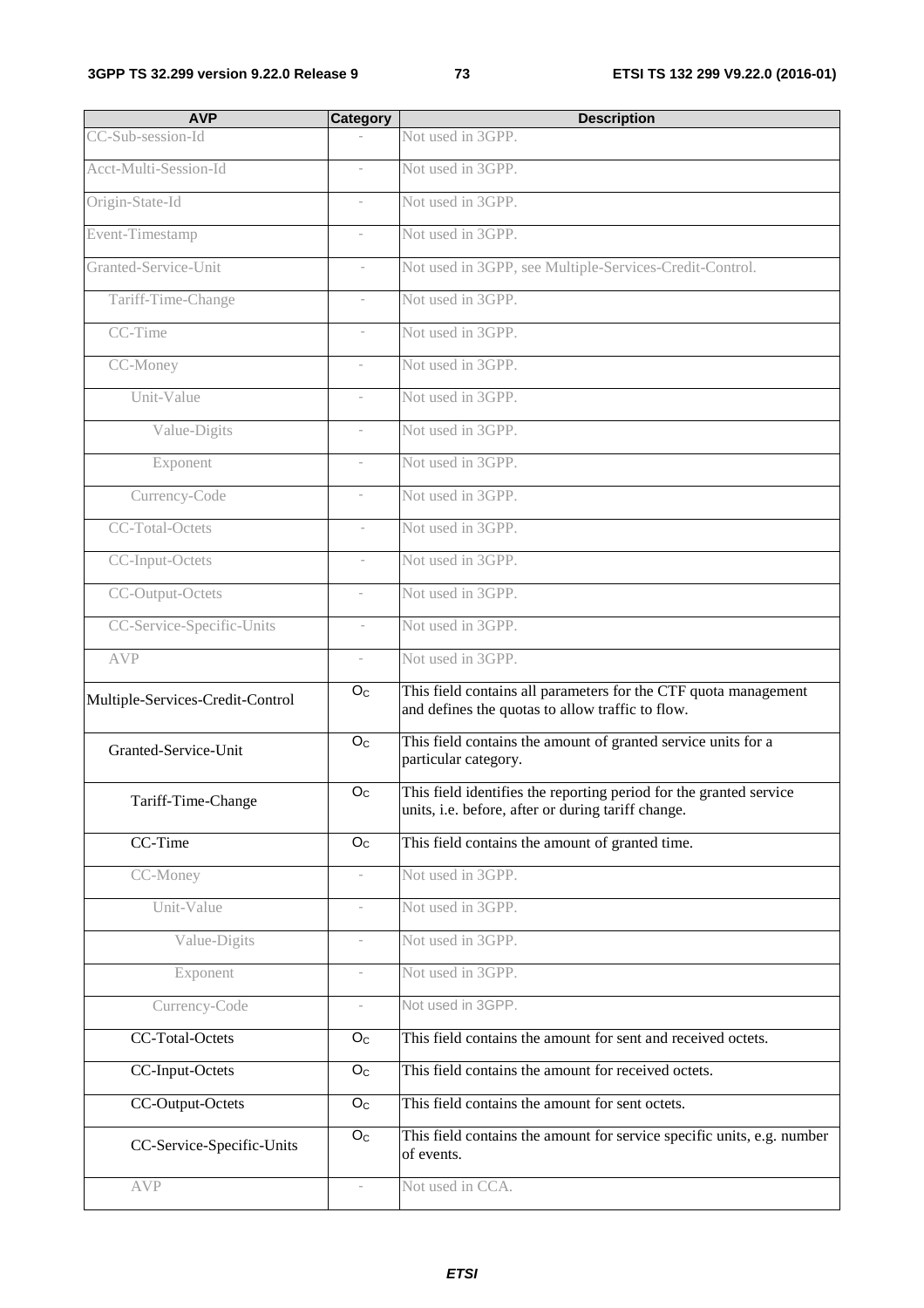| <b>AVP</b>                | <b>Category</b>          | <b>Description</b>                                                                                                                                  |
|---------------------------|--------------------------|-----------------------------------------------------------------------------------------------------------------------------------------------------|
| Requested-Service-Unit    |                          | Not used in CCA.                                                                                                                                    |
| Tariff-Time-Change        |                          | Not used in CCA.                                                                                                                                    |
| CC-Time                   | $\overline{\phantom{a}}$ | Not used in CCA.                                                                                                                                    |
| CC-Money                  |                          | Not used in CCA.                                                                                                                                    |
| Unit-Value                | $\overline{\phantom{a}}$ | Not used in CCA.                                                                                                                                    |
| Value-Digits              |                          | Not used in CCA.                                                                                                                                    |
| Exponent                  | $\overline{\phantom{a}}$ | Not used in CCA.                                                                                                                                    |
| Currency-Code             | $\overline{\phantom{a}}$ | Not used in CCA.                                                                                                                                    |
| CC-Total-Octets           | $\overline{\phantom{a}}$ | Not used in CCA.                                                                                                                                    |
| CC-Input-Octets           |                          | Not used in CCA.                                                                                                                                    |
| CC-Output-Octets          | $\overline{\phantom{a}}$ | Not used in CCA.                                                                                                                                    |
| CC-Service-Specific-Units | $\overline{\phantom{a}}$ | Not used in CCA.                                                                                                                                    |
| Used-Service-Unit         | $\overline{\phantom{a}}$ | Not used in CCA.                                                                                                                                    |
| Tariff-Time-Change        |                          | Not used in CCA.                                                                                                                                    |
| CC-Time                   | $\overline{\phantom{a}}$ | Not used in CCA.                                                                                                                                    |
| CC-Money                  | $\overline{\phantom{a}}$ | Not used in CCA.                                                                                                                                    |
| Unit-Value                | $\overline{\phantom{a}}$ | Not used in CCA.                                                                                                                                    |
| Value-Digits              |                          | Not used in CCA.                                                                                                                                    |
| Exponent                  | $\overline{\phantom{a}}$ | Not used in CCA.                                                                                                                                    |
| Currency-Code             | $\overline{\phantom{a}}$ | Not used in CCA.                                                                                                                                    |
| <b>CC-Total-Octets</b>    | $\overline{\phantom{a}}$ | Not used in CCA.                                                                                                                                    |
| CC-Input-Octets           |                          | Not used in CCA.                                                                                                                                    |
| CC-Output-Octets          | $\overline{\phantom{a}}$ | Not used in CCA.                                                                                                                                    |
| CC-Service-Specific-Units |                          | Not used in CCA.                                                                                                                                    |
| Tariff-Change-Usage       | $\overline{\phantom{a}}$ | Not used in 3GPP.                                                                                                                                   |
| Service-Identifier        | O <sub>C</sub>           | This field contains identity of the used service. This ID with the<br>Service-Context-ID together forms an unique identification of the<br>service. |
| Rating-Group              | O <sub>C</sub>           | This field contains the identifier of a rating group.                                                                                               |
| G-S-U-Pool-Reference      | $\overline{O_{C}}$       | Only used in ECUR and SCUR.                                                                                                                         |
| G-S-U-Pool-Identifier     | $\overline{M}$           |                                                                                                                                                     |
| CC-Unit-Type              | $\overline{M}$           |                                                                                                                                                     |
| Unit-Value                | M                        |                                                                                                                                                     |
| Value-Digits              | $\overline{M}$           |                                                                                                                                                     |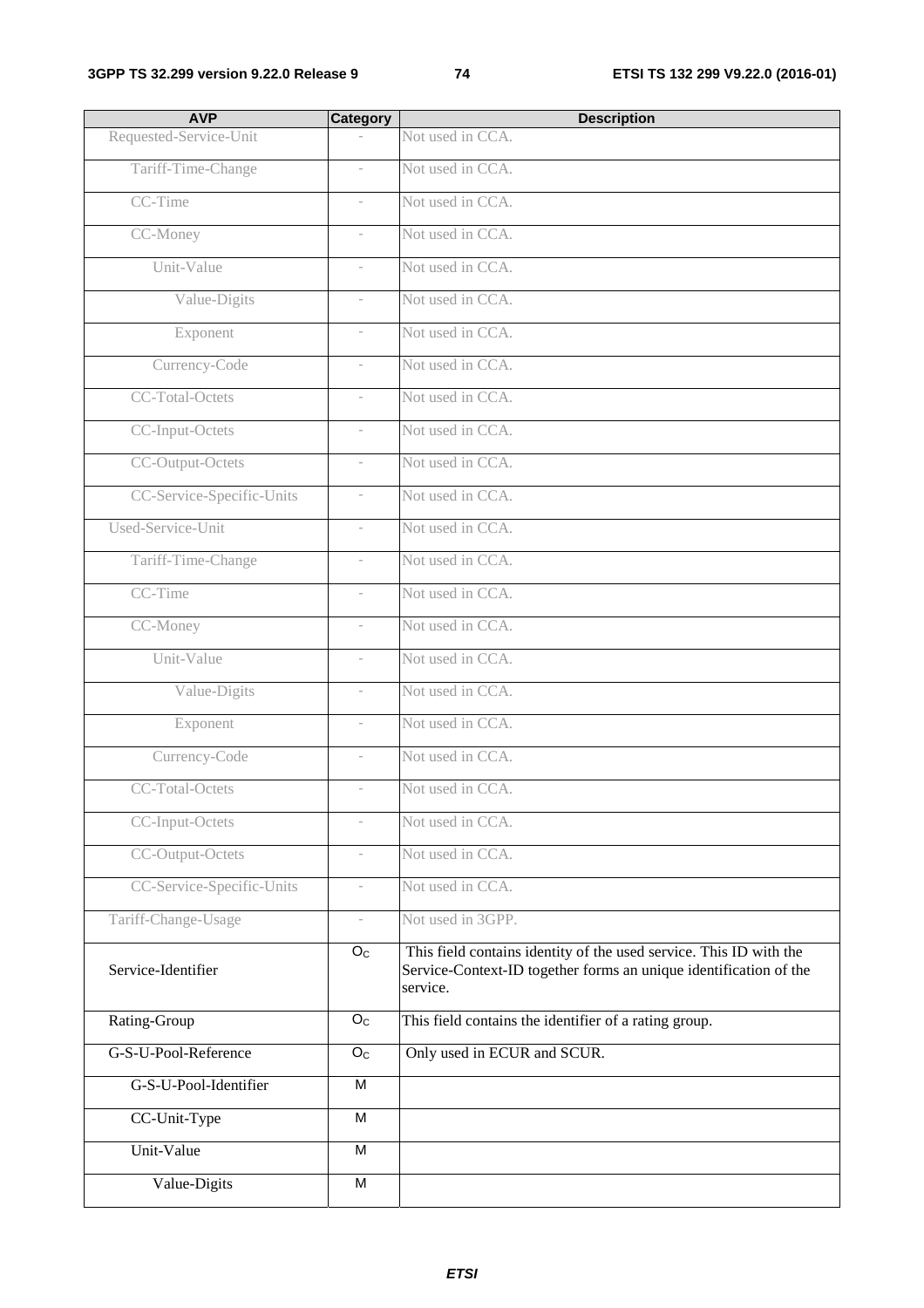| <b>AVP</b>                          | <b>Category</b>          | <b>Description</b>                                                                                                |
|-------------------------------------|--------------------------|-------------------------------------------------------------------------------------------------------------------|
| Exponent                            | O <sub>C</sub>           |                                                                                                                   |
| Validity-Time                       | O <sub>C</sub>           | This field defines the time in order to limit the validity of the granted<br>quota for a given category instance. |
| Result-Code                         | O <sub>C</sub>           | This field contains the result of the query.                                                                      |
| Final-Unit-Indication               | O <sub>C</sub>           | This field indicates that the Granted-Service-Unit containing the<br>final units for the service.                 |
| Final-Unit-Action                   | M                        |                                                                                                                   |
| Restriction-Filter-Rule             | O <sub>C</sub>           |                                                                                                                   |
| Filter-Id                           | O <sub>C</sub>           |                                                                                                                   |
| Redirect-Server                     | O <sub>c</sub>           |                                                                                                                   |
| Redirect-Address-Type               | M                        |                                                                                                                   |
| Redirect-Server-Address             | M                        |                                                                                                                   |
| Time-Quota-Threshold                | O <sub>C</sub>           | Used as defined in clause $7.2$ .                                                                                 |
| Volume-Quota-Threshold              | O <sub>C</sub>           | Used as defined in clause 7.2.                                                                                    |
| Unit-Quota-Threshold                | O <sub>c</sub>           | Used as defined in clause 7.2.                                                                                    |
| Quota-Holding-Time                  | O <sub>C</sub>           | Used as defined in clause 7.2.                                                                                    |
| Quota-Consumption-Time              | O <sub>C</sub>           | Used as defined in clause 7.2.                                                                                    |
| Reporting-Reason                    | $\overline{\phantom{a}}$ | Not used in CCA.                                                                                                  |
| Trigger                             | <b>Oc</b>                | Used as defined in clause 7.2.                                                                                    |
| Trigger-Type                        | O <sub>C</sub>           | Used as defined in clause 7.2.                                                                                    |
| PS-Furnish-Charging-<br>Information | O <sub>C</sub>           | Used as defined in clause 7.2.                                                                                    |
| Refund-Information                  | O <sub>C</sub>           | Used as defined in clause 7.2.                                                                                    |
| Envelope-Reporting                  | O <sub>C</sub>           | Used as defined in clause 7.2.                                                                                    |
| Time-Quota-Mechanism                | O <sub>C</sub>           | Used as defined in clause 7.2.                                                                                    |
| Time-Quota-Type                     | M                        | Used as defined in clause 7.2.                                                                                    |
| Base-Time-Interval                  | M                        | Used as defined in clause 7.2.                                                                                    |
| AF-Correlation-Information          | $\overline{\phantom{a}}$ | Not used in CCA.                                                                                                  |
| <b>AVP</b>                          | $\overline{\phantom{a}}$ | Not used in 3GPP.                                                                                                 |
| Cost-Information                    | O <sub>C</sub>           | Used as defined in DCCA [402].                                                                                    |
| Unit-Value                          | M                        | Used as defined in DCCA [402].                                                                                    |
| Value-Digits                        | $\overline{M}$           | Used as defined in DCCA [402].                                                                                    |
| Exponent                            | O <sub>C</sub>           | Used as defined in DCCA [402].                                                                                    |
| Currency-Code                       | M                        | Used as defined in DCCA [402].                                                                                    |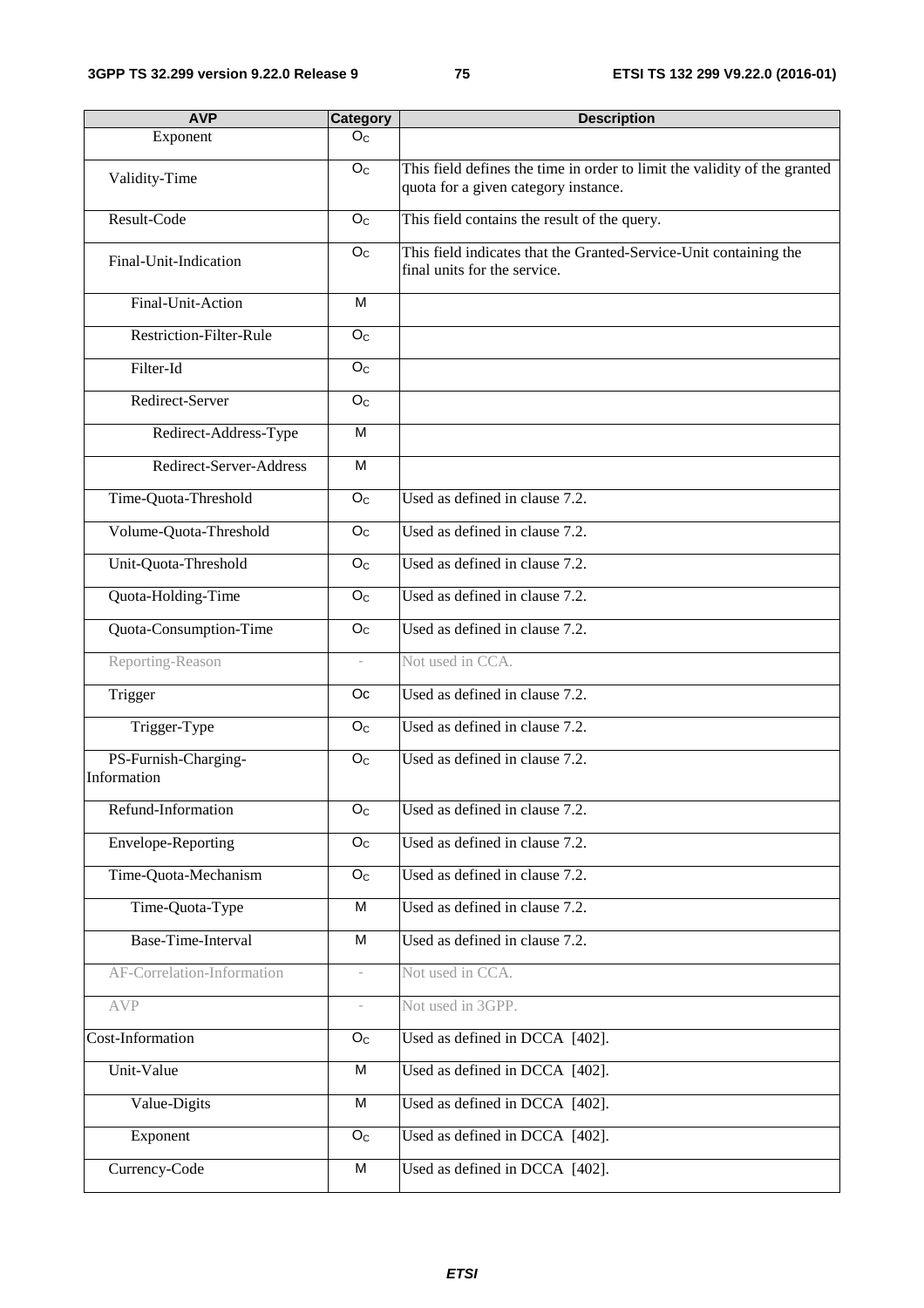| <b>AVP</b>                       | Category                 | <b>Description</b>                                                                                                              |  |  |  |  |  |
|----------------------------------|--------------------------|---------------------------------------------------------------------------------------------------------------------------------|--|--|--|--|--|
| Cost-Unit                        | O <sub>C</sub>           | Used as defined in DCCA [402].                                                                                                  |  |  |  |  |  |
| Low-Balance-Indication           | <b>Oc</b>                | This field indicates whether the subscriber account balance went<br>below a designated threshold set by his account.            |  |  |  |  |  |
| Remaining-Balance                | O <sub>C</sub>           | This field contains the remaining balance of the subscriber.                                                                    |  |  |  |  |  |
| Unit-Value                       | M                        | Used as defined in DCCA [402].                                                                                                  |  |  |  |  |  |
| Value-Digits                     | M                        | Used as defined in DCCA [402]                                                                                                   |  |  |  |  |  |
| Exponent                         | O <sub>C</sub>           | Used as defined in DCCA [402].                                                                                                  |  |  |  |  |  |
| Currency-Code                    | м                        | Used as defined in DCCA [402].                                                                                                  |  |  |  |  |  |
| Final-Unit-Indication            | ÷                        | Not used in 3GPP, see Multiple-Services-Credit-Control.                                                                         |  |  |  |  |  |
| Final-Unit-Action                | $\overline{\phantom{a}}$ | Not used in 3GPP.                                                                                                               |  |  |  |  |  |
| <b>Restriction-Filter-Rule</b>   | $\overline{\phantom{a}}$ | Not used in 3GPP.                                                                                                               |  |  |  |  |  |
| Filter-Id                        | $\overline{\phantom{a}}$ | Not used in 3GPP.                                                                                                               |  |  |  |  |  |
| Redirect-Server                  | $\overline{\phantom{a}}$ | Not used in 3GPP.                                                                                                               |  |  |  |  |  |
| Redirect-Address-Type            | $\overline{\phantom{a}}$ | Not used in 3GPP.                                                                                                               |  |  |  |  |  |
| Redirect-Server-Address          | $\overline{\phantom{a}}$ | Not used in 3GPP.                                                                                                               |  |  |  |  |  |
| Check-Balance-Result             | $\sim$                   | Not used in 3GPP.                                                                                                               |  |  |  |  |  |
| Credit-Control-Failure-Handling  | O <sub>C</sub>           | Used as defined in DCCA [402].                                                                                                  |  |  |  |  |  |
| Direct-Debiting-Failure-Handling | $O_{\rm C}$              | Used as defined in DCCA [402].                                                                                                  |  |  |  |  |  |
| Validity-Time                    | $\overline{\phantom{a}}$ | Not used in 3GPP.                                                                                                               |  |  |  |  |  |
| Redirect-Host                    | O <sub>C</sub>           |                                                                                                                                 |  |  |  |  |  |
| Redirect-Host-Usage              | O <sub>C</sub>           |                                                                                                                                 |  |  |  |  |  |
| Redirect-Max-Cache-Time          | O <sub>C</sub>           |                                                                                                                                 |  |  |  |  |  |
| Proxy-Info                       | O <sub>C</sub>           | This field contains information of the host.                                                                                    |  |  |  |  |  |
| Proxy-Host                       | M                        | This field contains the identity of the host that added the Proxy-Info<br>field.                                                |  |  |  |  |  |
| Proxy-State                      | M                        | This field contains state local information.                                                                                    |  |  |  |  |  |
| Route-Record                     | O <sub>C</sub>           | This field contains an identifier inserted by a relaying or proxying<br>node to identify the node it received the message from. |  |  |  |  |  |
| Failed-AVP                       | O <sub>C</sub>           |                                                                                                                                 |  |  |  |  |  |
| Service-Information              | O <sub>C</sub>           | This parameter holds the individual service specific parameters as<br>defined in the corresponding "middle tier" TS.            |  |  |  |  |  |
| <b>AVP</b>                       | O <sub>C</sub>           |                                                                                                                                 |  |  |  |  |  |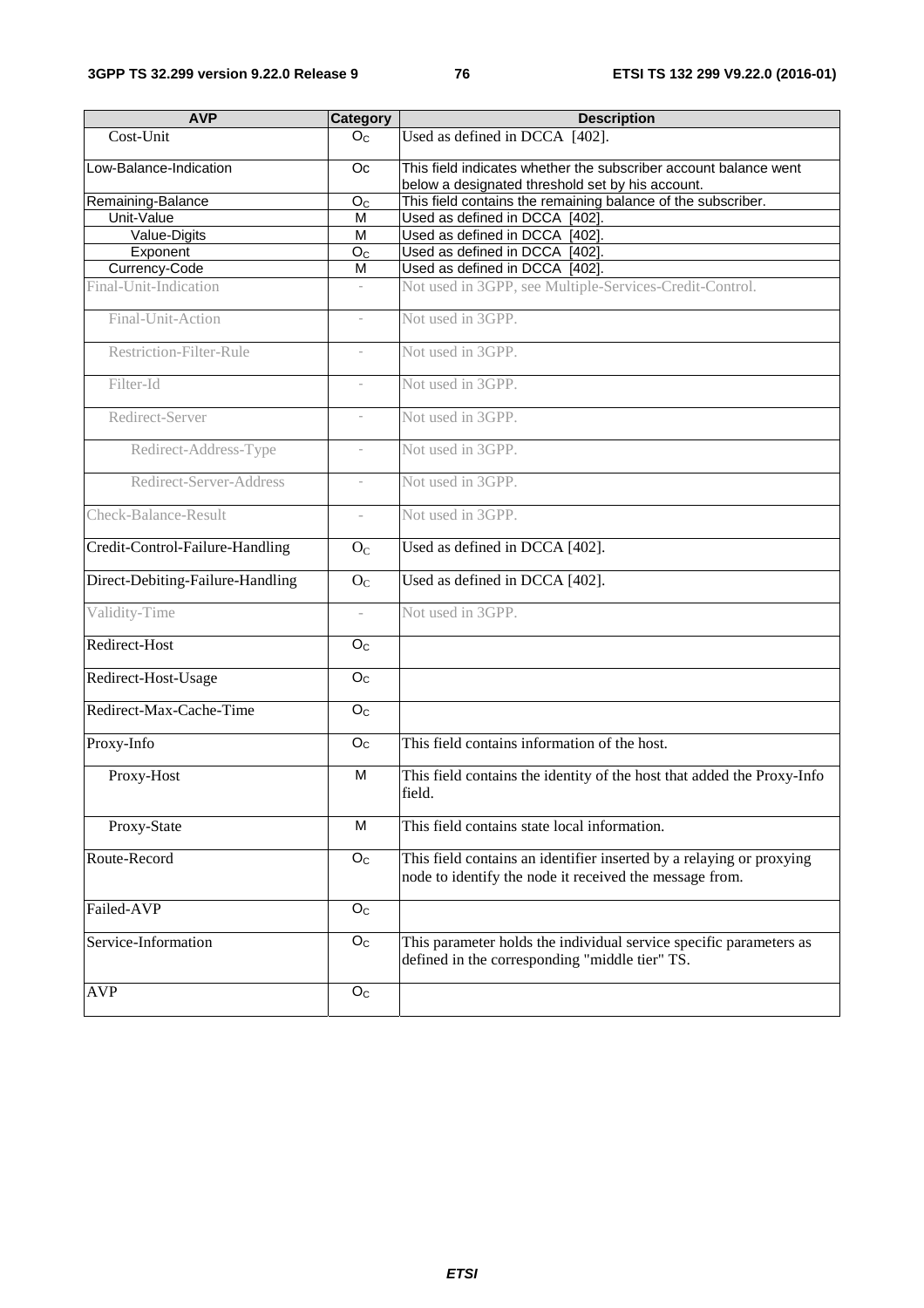# 6.4.4 Re-Auth-Request Message

Table 6.4.4 illustrates the basic structure of a Diameter Credit Control *Re-Auth-Request* message as used for online charging.

| <b>AVP</b>               | <b>Category</b>             | <b>Description</b>                                                                                                                               |
|--------------------------|-----------------------------|--------------------------------------------------------------------------------------------------------------------------------------------------|
| Session-Id               | M                           | This field identifies the operation session.                                                                                                     |
| Origin-Host              | $\mathbf{M}$                | This field contains the identification of the source point of the<br>operation and the realm of the operation originator.                        |
| Origin-Realm             | M                           | This field contains the realm of the operation originator.                                                                                       |
| <b>Destination-Realm</b> | M                           | This field contains the realm of the operator domain. The realm will<br>be addressed with the domain address of the corresponding public<br>URI. |
| Destination-Host         | $\mathbf{M}$                | This field contains the destination peer address of the OCS identity.                                                                            |
| Auth-Application-Id      | M                           | The field corresponds to the application ID of the Diameter Credit<br>Control Application and is defined with the value 4.                       |
| Re-Auth-Request-Type     | M                           | This field is used to inform the CTF of the action expected upon<br>expiration of the Authorization-Lifetime                                     |
| User-Name                | O <sub>C</sub>              | This field contains the username.                                                                                                                |
| Origin-State-Id          | O <sub>C</sub>              | This field contains the state associated to the CTF.                                                                                             |
| Proxy-Info               | O <sub>C</sub>              | This field contains information of the host.                                                                                                     |
| Proxy-Host               | M                           | This field contains the identity of the host that added the Proxy-Info<br>field.                                                                 |
| Proxy-State              | M                           | This field contains state local information.                                                                                                     |
| Route-Record             | $\mathcal{O}_{\mathcal{C}}$ | This field contains an identifier inserted by a relaying or proxying<br>node to identify the node it received the message from.                  |
| CC-Sub-Session-Id        | $\overline{\phantom{a}}$    | Not used in 3GPP.                                                                                                                                |
| G-S-U-Pool-Reference     | O <sub>C</sub>              |                                                                                                                                                  |
| Service-Identifier       | O <sub>C</sub>              |                                                                                                                                                  |
| Rating-Group             | O <sub>C</sub>              |                                                                                                                                                  |
| <b>AVP</b>               | O <sub>C</sub>              |                                                                                                                                                  |

**Table 6.4.4: Re-Auth-Request (RAR) Message Contents for Online Charging**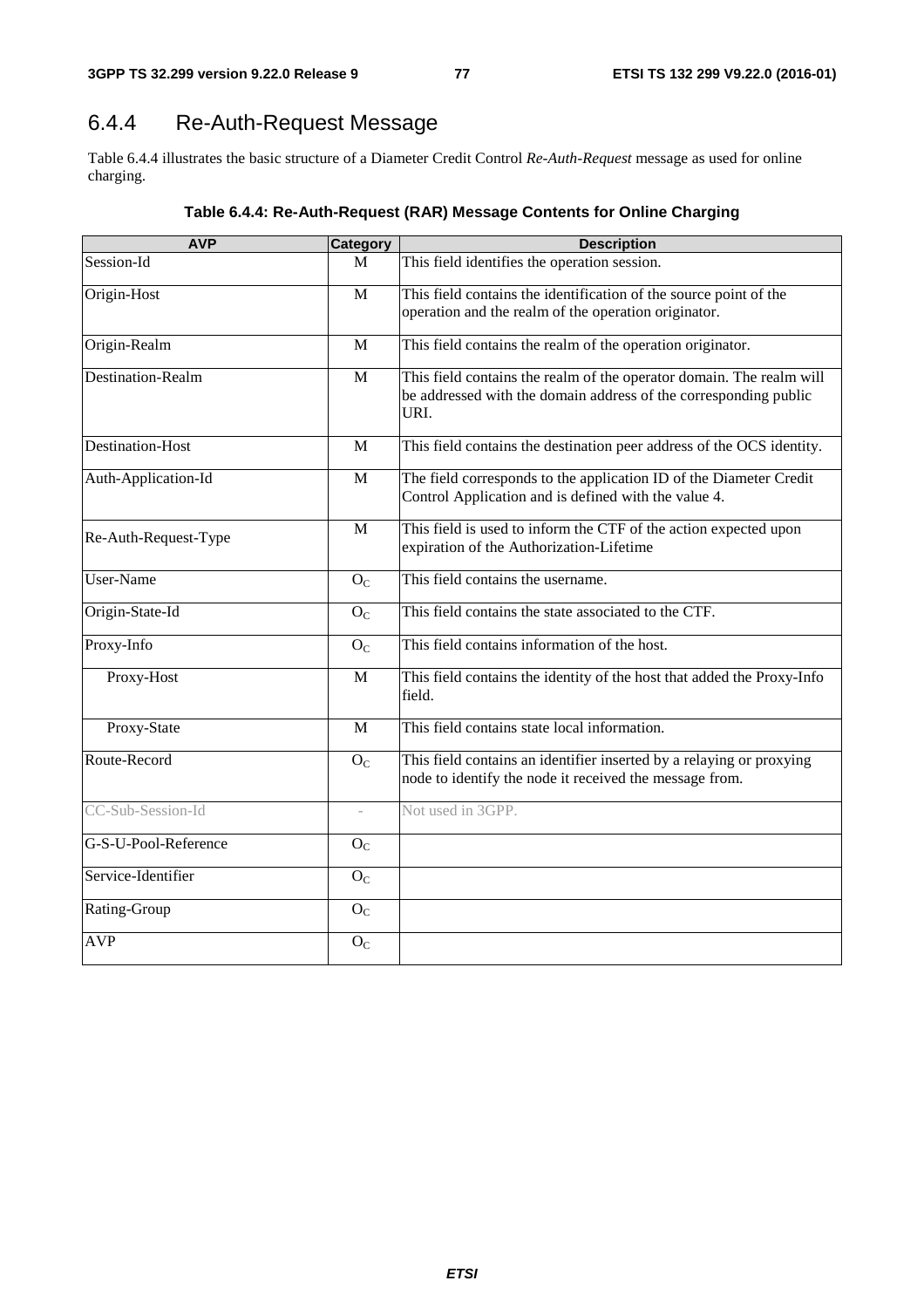# 6.4.5 Re-Auth-Answer Message

Table 6.4.5 illustrates the basic structure of a Diameter Credit Control *Re-Auth-Answer* message as used for online charging.

| <b>Diameter Credit Control Application AVPs</b> |                     |
|-------------------------------------------------|---------------------|
| <b>AVP</b>                                      | <b>Used in 3GPP</b> |
| <diameter 258,="" header:="" pxy=""></diameter> | Yes                 |
| <session-id></session-id>                       | Yes                 |
| {Result-Code}                                   | Yes                 |
| {Origin-Host}                                   | Yes                 |
| {Origin-Realm}                                  | Yes                 |
| [User-Name]                                     | Yes                 |
| [Origin-State-Id]                               | Yes                 |
| [Error-Message]                                 | Yes                 |
| [Error-Reporting-Host]                          | Yes                 |
| *[Failed-AVP]                                   | Yes                 |
| *[Redirect-Host]                                | Yes                 |
| [Redirect-Host-Usage]                           | Yes                 |
| [Redirect-Max-Cache-Time]                       | Yes                 |
| * [Proxy-Info]                                  | <b>No</b>           |
| { Proxy-Host }                                  | <b>No</b>           |
| { Proxy-State }                                 | No                  |
| $*$ [AVP]                                       | Yes                 |

**Table 6.4.5: Re-Auth-Answer (RAA) Message Contents for Online Charging** 

*Editor's note: The rationale for "NO" above should be provided. If the message is identical to the definition in DCC the table may be replaced by a reference to DCC.* 

### 6.4.6. Capabilities-Exchange-Request Message

The Capabilities-Exchange-Request message structure is described in RFC 3588 [401].

### 6.4.7 Capabilities-Exchange-Answer Message

The Capabilities-Exchange-Answer message structure is described in RFC 3588 [401].

### 6.4.8 Device-Watchdog-Request Message

The Device-Watchdog-Request message structure is described in RFC 3588 [401].

### 6.4.9 Device-Watchdog-Answer Message

The Device-Watchdog-Answer message structure is described in RFC 3588 [401].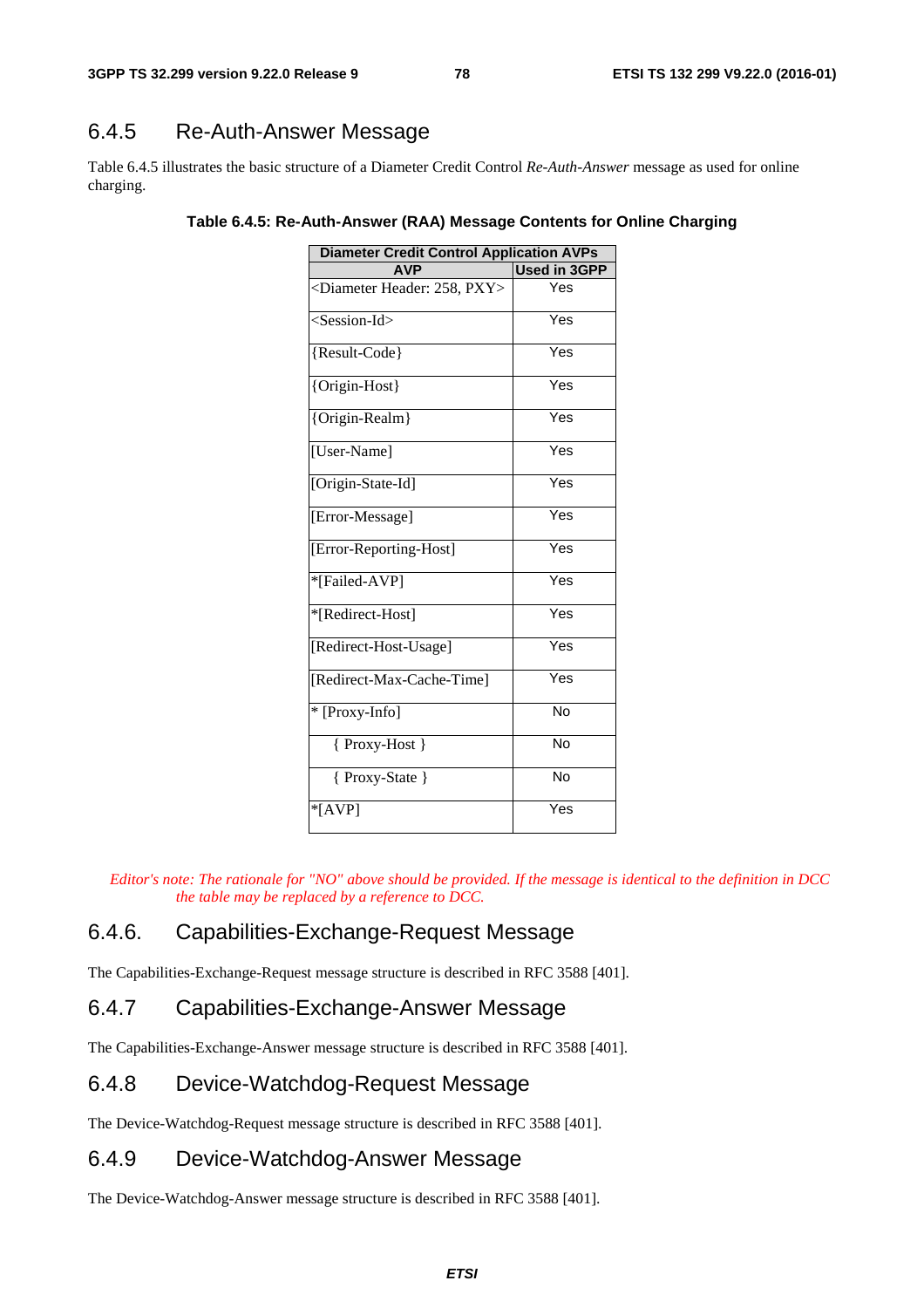### 6.4.10 Disconnect-Peer-Request Message

The Disconnect-Peer-Request message structure is described in RFC 3588 [401].

### 6.4.11 Disconnect-Peer-Answer Message

The Disconnect-Peer-Answer message structure is described in RFC 3588 [401].

### 6.4.12 Abort-Session-Request Message

The Abort-Session-Request message structure is described in RFC 3588 [401].

### 6.4.13 Abort-Session -Answer Message

The Abort-Session-Answer message structure is described in RFC 3588 [401].

# 6.5 Other procedural description of the 3GPP charging applications

### 6.5.1 Re-authorization

### 6.5.1.1 Idle timeout

The server may specify an idle timeout associated with a granted quota using the Quota-Holding-Time AVP. If no traffic associated with the quota is observed for this time, the client shall understand that the traffic has stopped and the quota is returned to the server. The client shall start the quota holding timer when quota consumption ceases. This is always when traffic ceases, i.e. the timer is re-started at the end of each packet. It applies equally to the granted time quota and to the granted volume quota. The timer is stopped on sending a CCR and re-initialised on receiving a CCA with the previous used value or a new value of Quota-Holding-Time if received.

Alternatively, if this AVP is not present, a locally configurable default value in the client shall be used. A Quota-Holding-Time value of zero indicates that this mechanism shall not be used.

### 6.5.1.2 Change of charging conditions

There are a number of mid-session service events (re-authorisation triggers), which could affect the rating of the current service usage, e.g. end user QoS changes or location updates. When allocating resources, the server may instruct the credit control client to re-authorize the quota upon a number of different session related triggers that can affect the rating conditions. The server instruct the Network Element to monitor for such events by using the Trigger AVP containing one or more Trigger-Type AVPs in the CCA command. These events are in addition to the static triggers defined in the service specific document (middle tier TS).

Once the OCS has armed one or more triggers using the Trigger AVP at the Network Element, these triggers shall remain in effect until another Trigger AVP is received for the same Rating Group, where the Network Element shall arm all triggers present in the Trigger AVP and reset all other triggers. The presence of the Trigger AVP without any Trigger-Type AVPs in a CCA allows OCS to disable all the triggers that were armed in a previous Trigger AVP.

NOTE: This removes the need for the OCS to send trigger information in every CCA message when they have not changed.

When one of the armed triggers happen, a credit re-authorization shall be sent to the server including information related to the service event even if all the granted service units have not been used. The quota is also being reported.

For example, if the Trigger AVP is used, then the client shall only re-authorise the quota for the service usage associated with events which were included in the last received Trigger AVP.

If the server does not control the events for re-authorisation using the Trigger AVP, the Network Element shall only monitor for default events defined in the relevant service specific document (middle tier TS).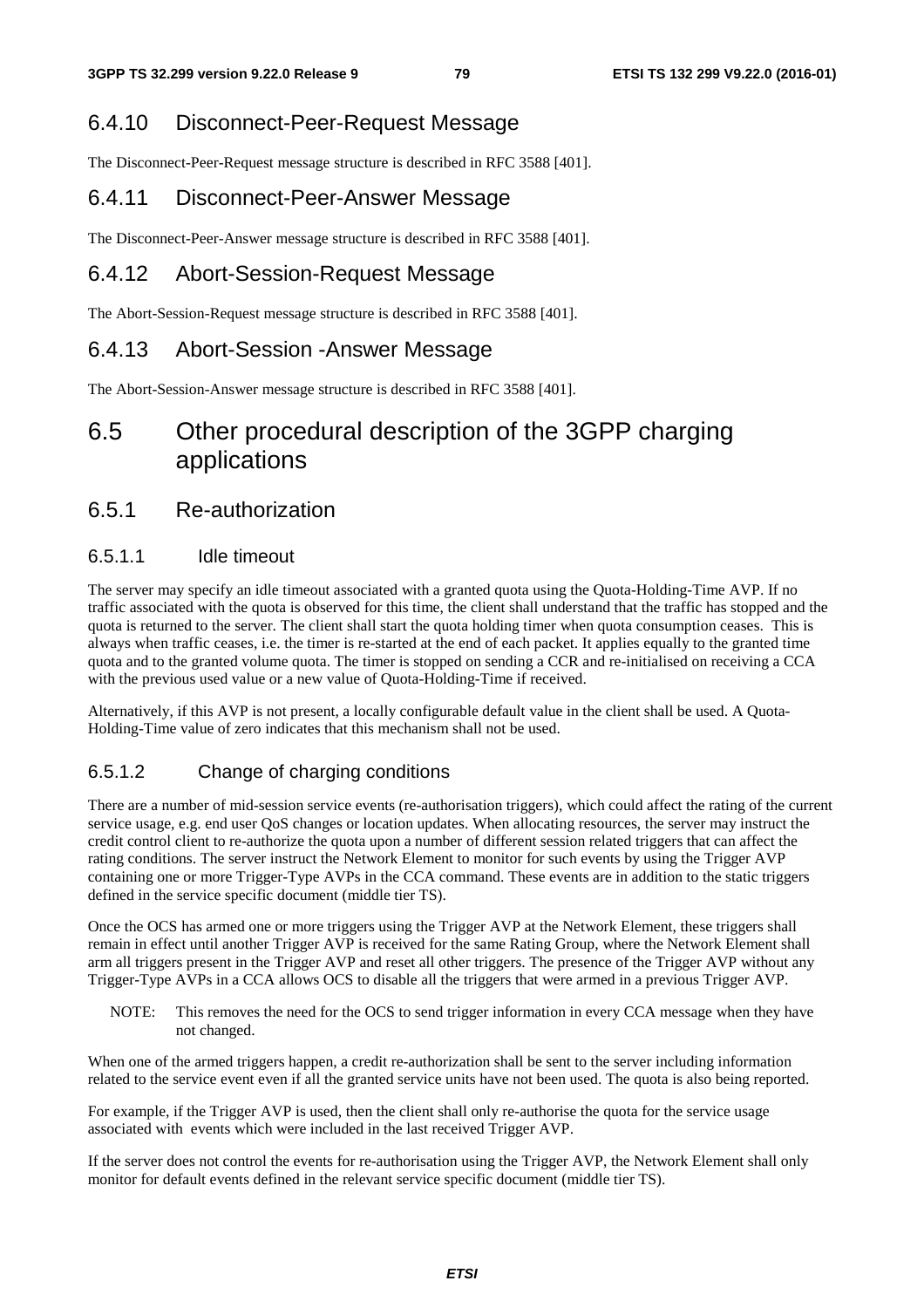### 6.5.1.3 Reporting quota usage

The credit control client shall report the quota usage under a number of circumstances. When this happens, the reason for the quota being reported is notified to the server through the use of the Reporting-Reason AVP in the CCR. The reason for reporting credit usage can occur directly in the Multiple-Services-Credit-Control AVP, or in the Used-Service-Units AVP, depending on whether it applies for all quota types or a particular quota type respectively. It shall not be used at command level. It shall always and shall only be sent when usage is being reported.

When the reason is RATING\_CONDITION\_CHANGE, the Trigger AVP shall also be included to indicate the specific armed trigger events which caused the reporting and re-authorisation request.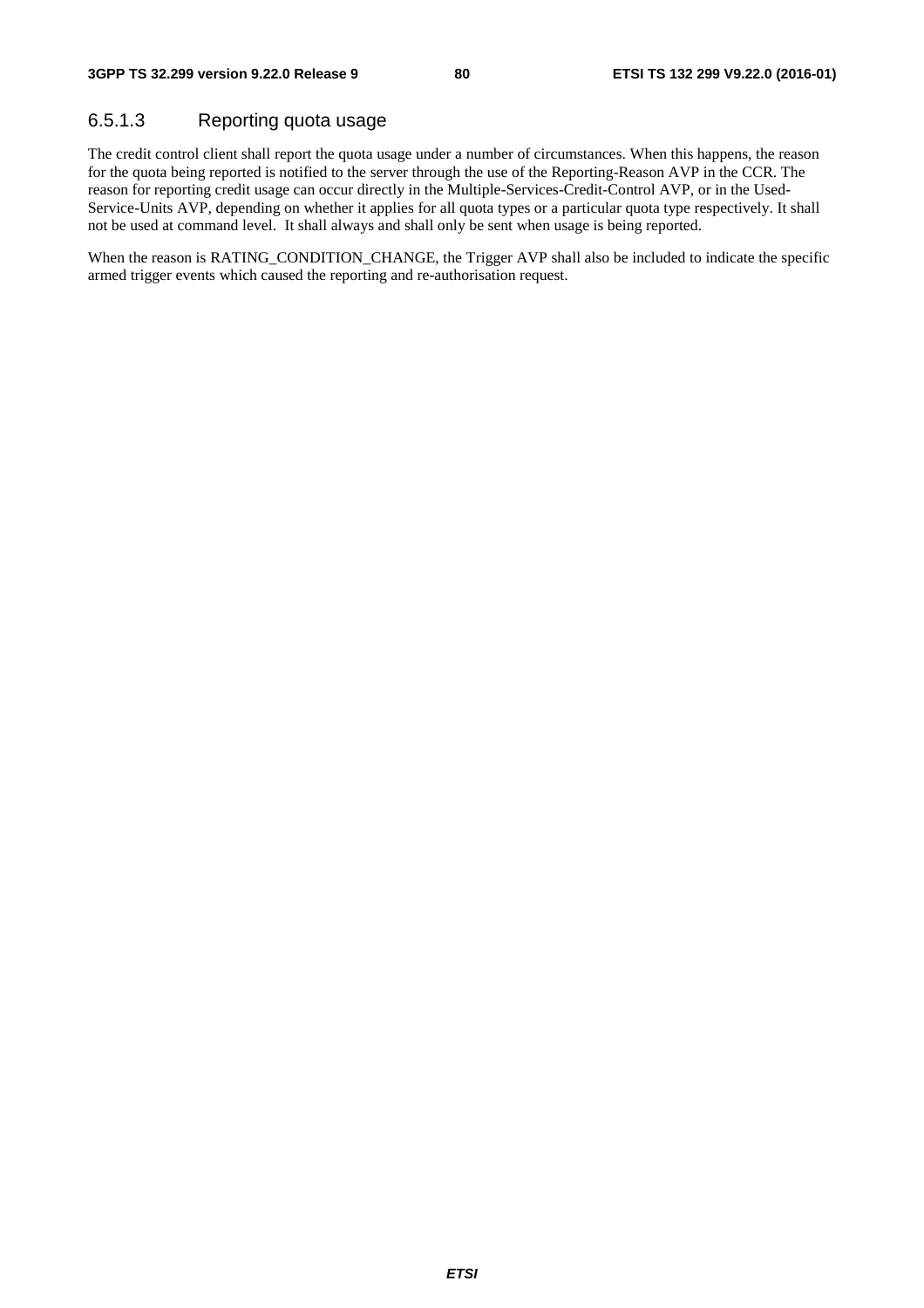### 6.5.1.4 Quota consumption

The consumption of quota is captured using mechanisms described in 6.5.1.3.

Volume quota is considered used or consumed in the normal way, corresponding to actual traffic.

The consumption of time quota may be controlled by Quota-Consumption-Time as described in clause 6.5.4, or by extended mechanisms as described in clause 6.5.7.

### 6.5.2 Threshold based re-authorization triggers

The server may optionally include as part of the Multiple-Services-Credit-Control AVP, when it is providing a quota, an indication to the client of the remaining quota threshold that shall trigger a quota re-authorization. The Time-Quota-Threshold AVP indicates the threshold in seconds when the granted quota is time, and the Volume-Quota-Threshold AVP indicates the threshold in octets when the granted quota is volume. The Unit-Quota-Threshold AVP indicates the threshold in service specific units, that are defined in the service specific documents, when the granted quota is service specific.

If the threshold triggers were included along with the quota granted, the Credit Control client, then, shall seek reauthorisation from the server for the quota when the quota contents fall below the supplied threshold. The client shall allow service to continue whilst the re-authorisation is progress, until the original quota had been consumed.

### 6.5.3 Termination action

The termination action is sent over the Ro reference point. Two different approaches are specified:

- The Final-Unit-Indication AVP with Final-Unit-Action TERMINATE does not include any other information. When the user has consumed the final granted units, the network element shall terminate the service. This is the default handling applicable whenever the client receives an unsupported Final-Unit-Action value. If the Final-Unit-Indication AVP is at Multiple-Services-Credit-Control level, the network element shall send Credit Control Request message with CC-Request-Type AVP set to the value UPDATE\_REQUEST and report the Used-Service-Unit AVP for the service that has terminated, as defined in RFC 4006 [402].
- Another termination action consists in re-directing packets corresponding to a terminated service (consumption of the final granted units) to an application server. This allows the client to redirect user originated requests to a top-up server so that network access can be re-instated. This functionality is achieved with the server returning a "REDIRECT" and redirect-to URL in the Final-Units-Action AVP of the Multiple-Services-Credit-Control AVP or at command level. Upon receiving this result code, the Network Element shall apply the redirection. The URL should be categorized so that the End-User"s ability to reach it is guaranteed.

### 6.5.4 Quota consumption time

The server may optionally indicate to the client that the quota consumption must be stopped after a period equal to the Quota Consumption Time in which no packets are received or at session termination, whichever is sooner. This is indicated by including the Quota-Consumption-Time AVP in the CCA. The idle period equal to the Quota Consumption Time is included in the reported usage. The quota is consumed normally during gaps in traffic of duration less than or equal to the Quota-Consumption-Time. Quota consumption resumes on receipt of a further packet belonging to the service data flow.

If packets are allowed to flow during a Credit Control Request (Update)/Credit Control Answer exchange, and the Quota-Consumption-Time AVP value in the provided quota is the same as in the previously provided quota, then the Quota-Consumption-Time runs normally through this procedure. For example, if 5 seconds of a 10 second QCT timer have passed when a CCR[Update] is triggered, and the CCA[Update] returns 2 seconds later, then the QCT timer will expire 3 seconds after the receipt of the CCA and the remaining unaccounted 5 seconds of usage will be recorded against the new quota even though no packets were transmitted with the new quota.

In the case of a new quota with the Quota-Consumption-Time AVP, or when packets are blocked during the CCR[Update]/CCA procedure then the Quota-Consumption-Time stops running (if it was running) and quota consumption begins again when the next service data flow packet matching the Charging Rule is received.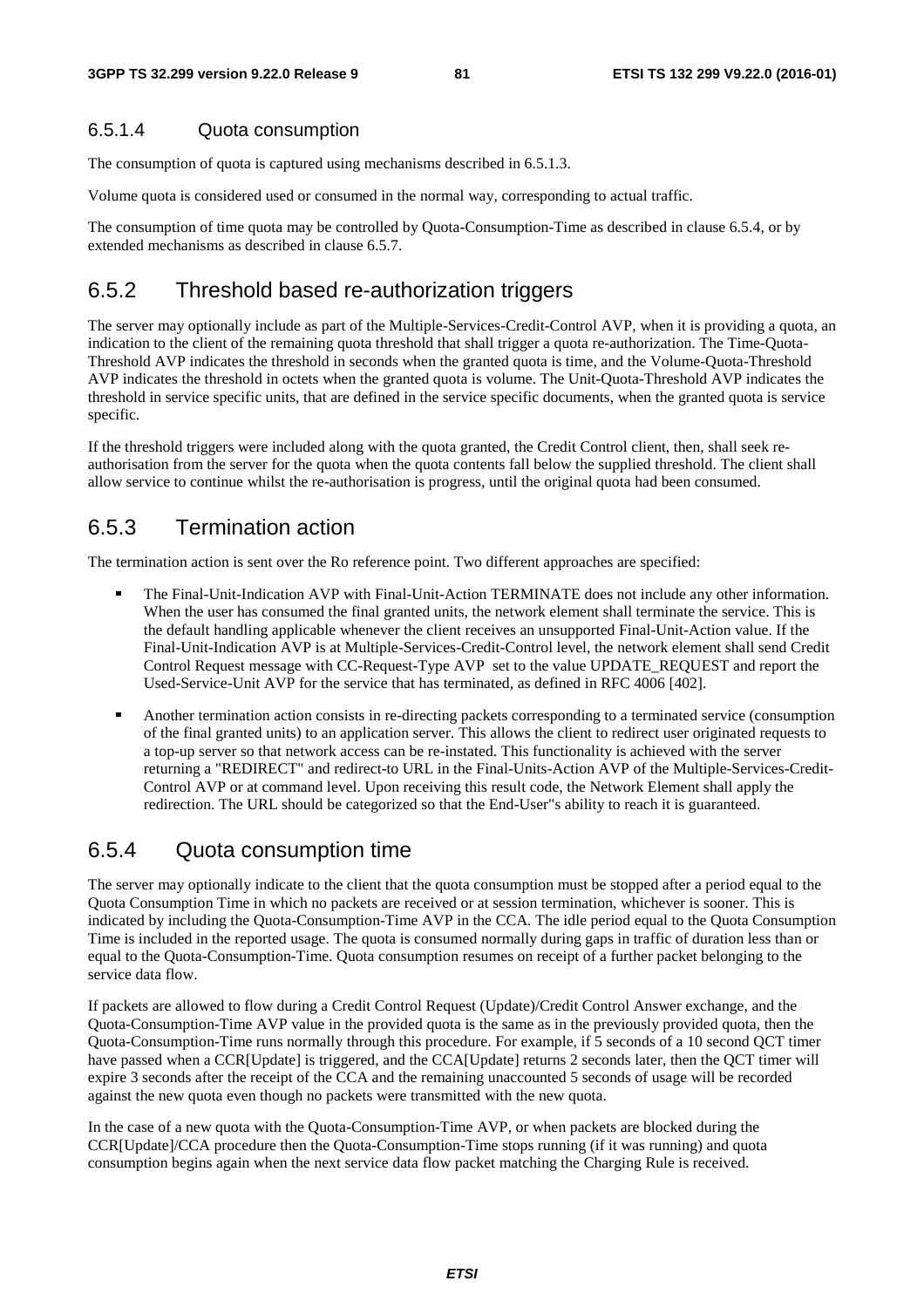If a Quota-Consumption-Time AVP value of zero is provided, or if no Quota-Consumption-Time AVP is present in the CCA, the quota is consumed continuously from the point at which it is granted.

### 6.5.5 Service Termination

The OCF may determine that a service requires termination. The OCF may perform this termination synchronously if it has a CCR pending processing by returning CCA with Result-Code AVP with value DIAMETER-AUTHORIZATION-REJECTED. If the OCF does not have a pending request (asynchronous), the OCF may trigger an ASR to terminate the Diameter session related to the service. On reception of an ASR, the CTF shall close the associated Credit-Control session by sending a CCR [TERMINATE]. The behaviour of the CTF, in relation to the user session, on reception of an ASR is detailed in the middle-tier TS. As an alternative to the ASR, the OCF may trigger a RAR to which the CTF behaves as described in RFC 4006 [402] and the OCF shall return a CCA with Result-Code AVP with value DIAMETER-AUTHORIZATION-REJECTED for the resulting CCR.

## 6.5.6 Envelope reporting

The OCF may determine the need for additional detailed reports identifying start time and end times of specific activity in addition to the standard quota management provided in RFC 4006 [402]. The OCF controls this by sending a CCA with Envelope-Report AVP with the appropriate values. The CTF, on receiving the command, will monitor for traffic for a period of time controlled by the Quota-Consumption-Time AVP and report each period as a single envelope for each Quota-Consumption-Time expiry where there was traffic. The OCF may request envelope reports for just time, time and volume, time and number of events, or time and volume and number of events.

NOTE: Envelope reporting is independent of quota management (i.e. there is no interaction).

### 6.5.7 Combinational quota

The Quota-Consumption-Time mechanism, described in clause 6.5.4, may be extended (and replaced) when granting time based quota to provide potentially more efficient use of the online charging interface, i.e. reduced traffic and the algorithms in the OCF are potentially simpler. The alternative handling mechanisms that are defined in this clause are:

- 1) Continuous Time Period (CTP)
- 2) Discrete Time Period (DTP)

Both DTP and CTP define time-envelopes in their own manner. The method of forming a time-envelope is controlled by the Time-Quota-Mechanism AVP, which selects the algorithm and the length of the base time interval.

The base time interval, specified by the Base-Time-Interval AVP, is a basic unit for consuming quota. Quota is deemed to be consumed at the start of each base time interval. The CTF shall allow traffic to pass for the duration of the base time interval.

For DTP, the base time interval defines the length of the discrete time period. A time envelope corresponds to exactly one DTP (and therefore to one base time interval). Quota consumption resumes only on the first traffic following the expiry of the DTP (or the closure of the envelope).

For CTP, the mechanism constructs a time-envelope out of consecutive base time intervals in which traffic has occurred up to and including the first base time interval which contains no traffic. Therefore quota consumption continues within the time envelope, if there was traffic in the previous base time interval. After an envelope has closed, then the quota consumption resumes only on the first traffic following the closure of the envelope. The envelope for CTP includes the last base time interval, i.e. the one which contained no traffic. The end of an envelope can only be determined "retrospectively".

If the CTF receives a Multiple-Services-Credit-Control AVP with both the Quota-Consumption-Time AVP and Time-Quota-Mechanism AVP, then the Time-Quota-Mechanism AVP takes precedence and the CTF shall behave accordingly.

If the server requires details of when the DTPs and CTPs occurred then it shall request the reporting of the corresponding time envelopes, by including the Envelope-Reporting AVP when granting quota in the CCA (INITIAL) to indicate whether the client shall report the start and end of each time envelope, in those cases in which quota is consumed in envelopes. The CTF generates envelopes according to the rules described above and carry each envelope in a separate instance of the Envelope AVP in the CCR.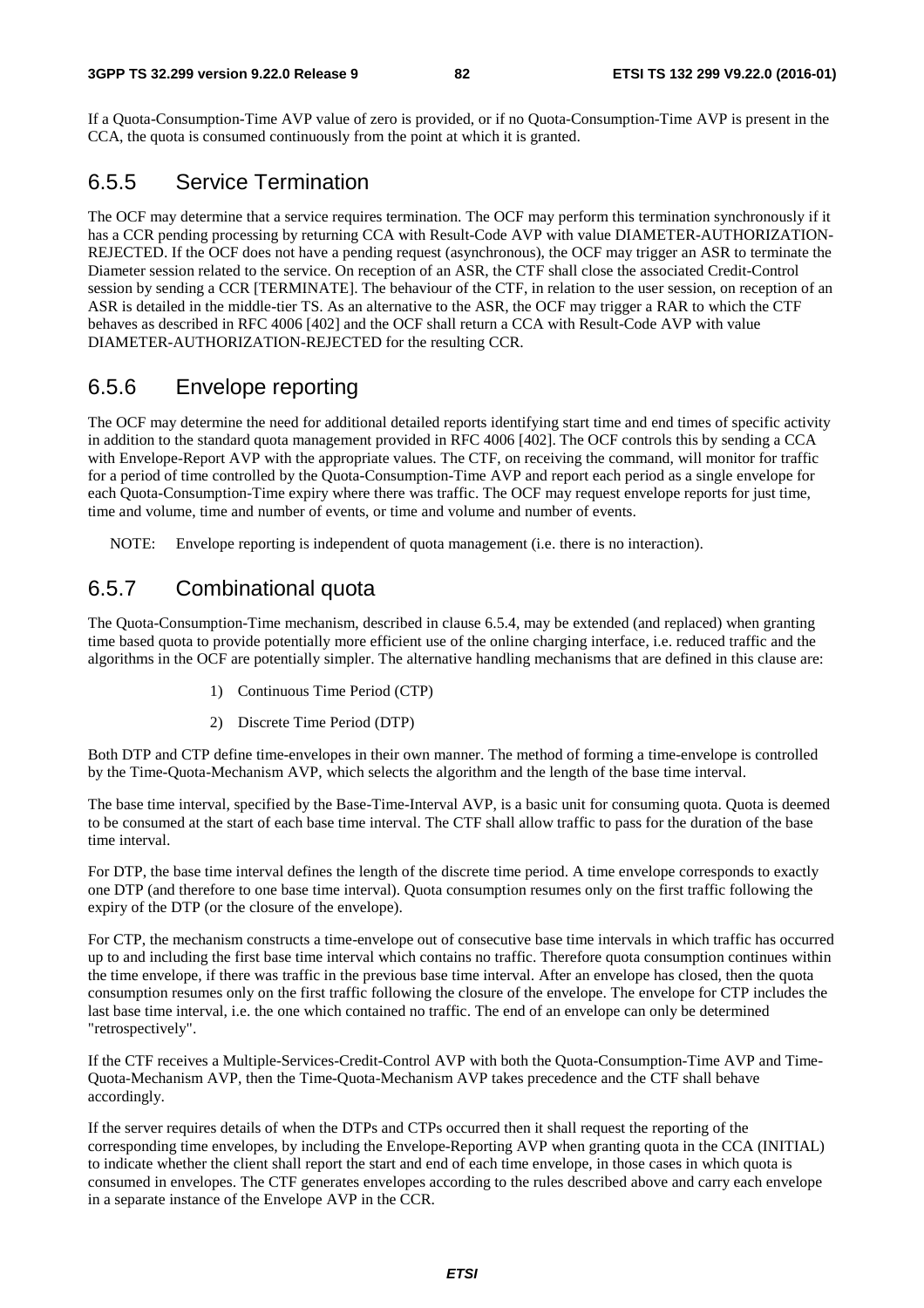# 6.5.8 Online control of offline charging information

The Offline-Charging AVP is used on the Ro interface by the OCS to control the CTF in relation to the mechanism by which the CTF generates offline charging information, e.g. for flow based charging controls the formation of service data containers. The information contained, within the Offline-Charging AVP, takes precedence over the default configuration at the CTF. If the Offline-Charging AVP is not sent in the CCA, the OCS does not control the offline charging mechanisms and therefore the default configuration at the CTF is employed.

Controls over time usage, defined in clause 6.5.6 and 6.5.7, are included.

# 6.6 Bindings of the operation to protocol application

This clause aims to describe the mapping between the protocol independent messages and parameter with the Diameter messages and AVP utilized on the 3GPP Offline and Online Charging.

# 6.6.1 Bindings of Charging Data Transfer to Accounting

Table 6.6.1 describes the bindings of the *Charging Data Transfer* operation parameter to the DBPA AVP for 3GPP Offline Charging.

| <b>Charging Data Transfer parameter</b> | <b>Diameter Accounting AVP</b> |
|-----------------------------------------|--------------------------------|
| <b>Operation Number</b>                 | Accounting-Record-Number       |
| <b>Operation Type</b>                   | Accounting-Record-Type         |
| <b>Operation Identifier</b>             | Acct-Application-Id            |
| <b>Operation Interval</b>               | Acct-Interim-Interval          |
| <b>Destination Domain</b>               | Destination-Realm              |
| <b>Origination Timestamp</b>            | Event-Timestamp                |
| Originator Host                         | Origin-Host                    |
| Originator Domain                       | Origin-Realm                   |
| <b>Origination State</b>                | Origin-State-Id                |
| Proxy Information                       | Proxy-Info                     |
| <b>Operation Result</b>                 | Result-Code                    |
| Route Information                       | Route-Record                   |
| Service Information                     | Service-Information            |
| <b>Session Identifier</b>               | Session-Id                     |
| <b>Operation Token</b>                  | Service-Context-Id             |
| <b>User Name</b>                        | User-Name                      |

### **Table 6.6.1: Bindings to Accounting**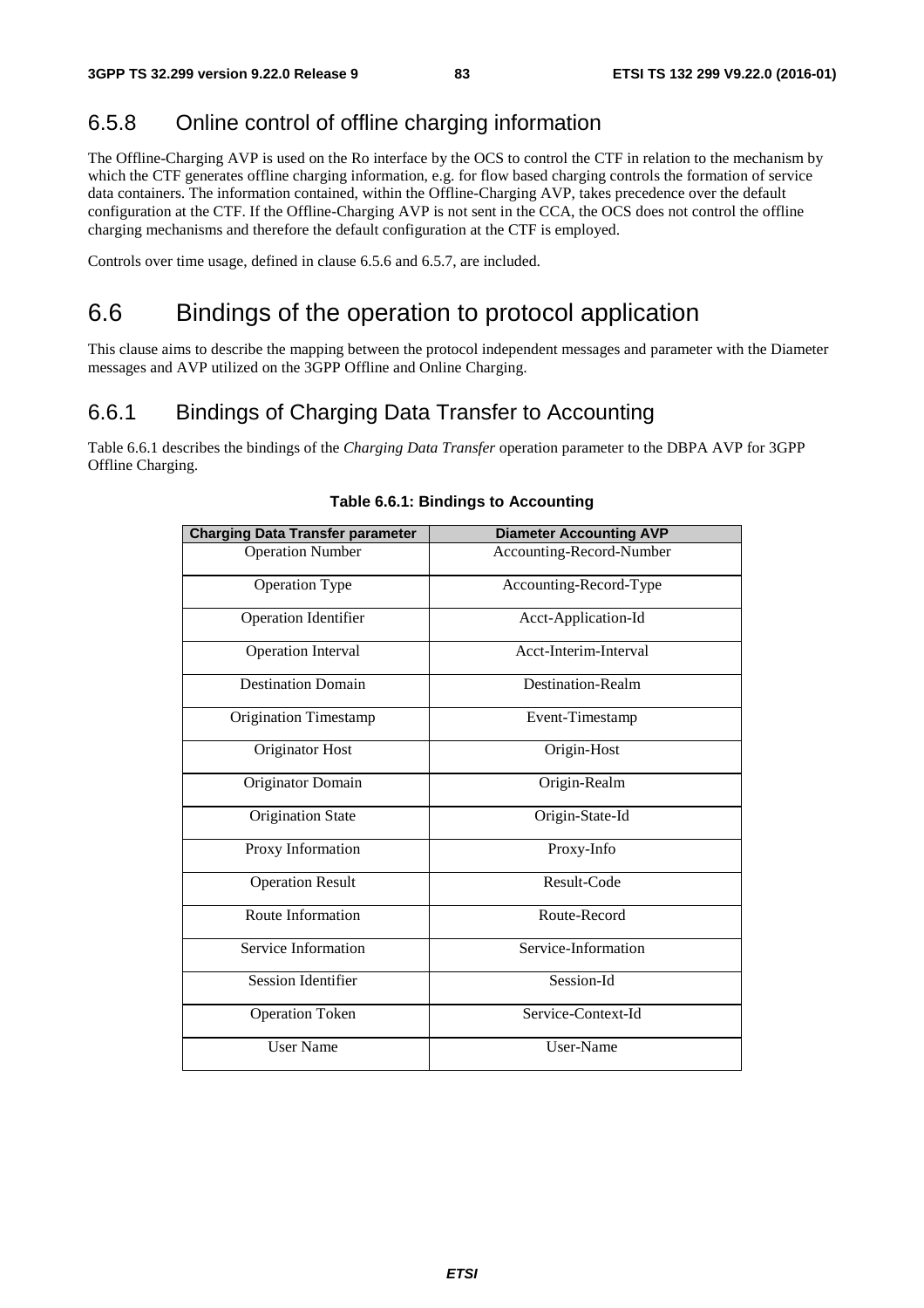# 6.6.2 Bindings of Debit / Reserve Units to Credit-Control

Table 6.6.2 describes the bindings of the *Debit / Reserve Units* operation parameter to the DCCA AVP for 3GPP Online Charging.

| Debit / Reserve Units parameter | <b>DCCA AVP</b>                  |
|---------------------------------|----------------------------------|
| <b>Destination Domain</b>       | Destination-Realm                |
| <b>Destination Host</b>         | <b>Destination-Host</b>          |
| <b>Failed parameter</b>         | Failed-AVP                       |
| Multiple Operation              | Multiple-Services-Indicator      |
| Multiple Unit Operation         | Multiple-Services-Credit Control |
| <b>Operation Failover</b>       | <b>CC-Session-Failover</b>       |
| <b>Operation Failure Action</b> | Credit-Control-Failure-Handling  |
| Operation Identifier            | Auth-Application-Id              |
| <b>Operation Number</b>         | CC-Request-Number                |
| <b>Operation Result</b>         | Result-Code                      |
| <b>Operation Token</b>          | Service-Context-Id               |
| <b>Operation Type</b>           | CC-Request-Type                  |
| <b>Origination State</b>        | Origin-State-Id                  |
| <b>Origination Timestamp</b>    | Event-Timestamp                  |
| Originator Domain               | Origin-Realm                     |
| Originator Host                 | Origin-Host                      |
| Proxy Information               | Proxy-Info                       |
| <b>Redirection Cache Time</b>   | Redirect-Max-Cache-Time          |
| <b>Redirection Host</b>         | Redirect-Host                    |
| <b>Redirection Host Usage</b>   | Redirect-Host-Usage              |
| Requested Action                | Requested-Action                 |
| Route Information               | Route-Record                     |
| Service Information             | Service-Information              |
| Session Identifier              | Session-Id                       |
| Subscriber Equipment Number     | User-Equipment-Info              |
| Subscriber Identifier           | Subscription-Id                  |
| <b>Termination Cause</b>        | <b>Termination-Cause</b>         |
| User Name                       | User-Name                        |

### **Table 6.6.2: Bindings to Credit-Control**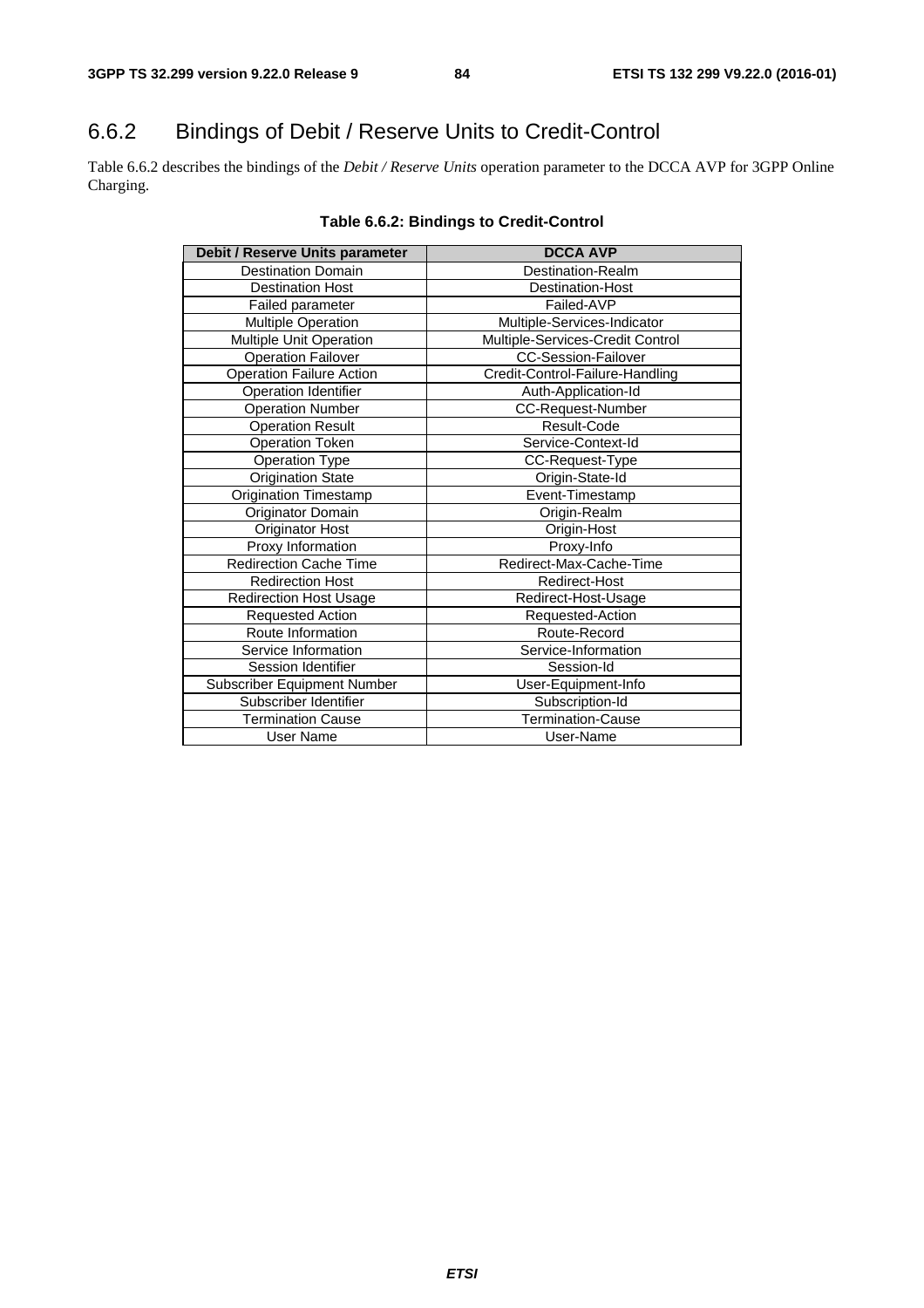# 7 Summary of used Attribute Value Pairs

# 7.1 Diameter AVPs

The use of the Attribute Value Pairs (AVPs) that are defined in the Diameter Protocol is specified in clause 6.2 for offline charging and in clause 6.4 for online charging. The information is summarized in the table 7.1 in alphabetical order. Detailed specification of some of these AVPs is available after the table and for the others can be found from RFC 3588 [401], RFC 4006 [402] and and RFC 4005 [407].

Those Diameter AVPs that are used are marked "M", " $O_M$ "or "Oc" in the following table. This implies that their content can be used by the CDF for offline and by the OCF for online charging purposes. Those Diameter AVPs that are not used are marked "-" in the following table.

|                                 | <b>AVP</b> | <b>Used in</b> |                          |                |                          | Value                    | <b>AVP Flag rules</b>    |                          |                          |                          |                          |
|---------------------------------|------------|----------------|--------------------------|----------------|--------------------------|--------------------------|--------------------------|--------------------------|--------------------------|--------------------------|--------------------------|
| <b>AVP Name</b>                 | Code       | <b>ACR</b>     |                          | ACA CCR        | <b>CCA</b>               | <b>Type</b>              | <b>Must</b>              | <b>May</b>               | <b>Should</b>            | <b>Must</b>              | May                      |
|                                 |            |                |                          |                |                          |                          |                          |                          | not                      | not                      | Encr.                    |
| Accounting-Input-Octets         | 363        | $O_{C}$        | $\overline{a}$           | $\overline{a}$ | $\mathbb{L}$             | Unsigned64               | M                        | $\mathbf{P}$             |                          | V                        | $\mathbf Y$              |
| Accounting-Output-Octets        | 364        | $O_{C}$        | $\overline{a}$           | $\overline{a}$ | $\blacksquare$           | Unsigned64               | M                        | $\overline{P}$           | $\overline{a}$           | $\overline{\mathbf{V}}$  | Y                        |
| Accounting-Realtime-Required    | 483        | $\overline{a}$ | $\overline{a}$           | $\overline{a}$ | $\overline{\phantom{a}}$ | Enumerated               | $\overline{a}$           | $\overline{\phantom{a}}$ | $\overline{\phantom{a}}$ | $\overline{\phantom{a}}$ | $\overline{\phantom{a}}$ |
| <b>Accounting-Record-Number</b> | 485        | M              | M                        | ÷,             | $\bar{\phantom{a}}$      | Unsigned32               | M                        | $\overline{P}$           | $\overline{a}$           | $\overline{\mathbf{V}}$  | Y                        |
| Accounting-Record-Type          | 480        | M              | $\mathbf M$              | $\overline{a}$ | $\overline{\phantom{a}}$ | Enumerated               | $\mathbf{M}$             | $\overline{P}$           | $\overline{a}$           | $\overline{\mathbf{V}}$  | Y                        |
| Accounting-Sub-Session-Id       | 287        | $\overline{a}$ | $\overline{a}$           | $\overline{a}$ | $\bar{\phantom{a}}$      | Unsigned64               | $\overline{a}$           | $\overline{\phantom{a}}$ | $\overline{a}$           | $\frac{1}{2}$            | $\blacksquare$           |
| Acct-Application-Id             | 259        | $O_{\rm C}$    | O <sub>C</sub>           | $\overline{a}$ | $\Box$                   | Unsigned32               | M                        | $\mathbf{P}$             | $\overline{a}$           | $\overline{\mathbf{V}}$  | $\mathbf N$              |
| Acct-Interim-Interval           | 85         | $O_{C}$        | O <sub>C</sub>           | $\overline{a}$ | $\frac{1}{2}$            | Unsigned32               | M                        | $\overline{P}$           | $\overline{a}$           | $\overline{\mathbf{V}}$  | Y                        |
| Acct-Multi-Session-Id           | 50         | $\overline{a}$ | $\blacksquare$           | $\blacksquare$ | $\blacksquare$           | Unsigned32               | $\overline{\phantom{a}}$ | $\overline{\phantom{a}}$ | $\overline{a}$           | $\overline{\phantom{a}}$ | $\overline{a}$           |
| Acct-Session-Id                 | 44         | $\overline{a}$ | $\overline{\phantom{a}}$ | $\frac{1}{2}$  | $\bar{\phantom{a}}$      | OctetString              | $\overline{a}$           | $\overline{\phantom{a}}$ | ÷,                       | ÷,                       | $\overline{\phantom{a}}$ |
| Auth-Application-Id             | 258        | $\overline{a}$ | $\overline{a}$           | M              | $\mathbf M$              | Unsigned <sub>32</sub>   | $\mathbf M$              | P                        | $\overline{a}$           | $\overline{\mathbf{V}}$  | ${\bf N}$                |
| <b>AVP</b>                      | $\ast$     | $\overline{a}$ | $\overline{a}$           | $\overline{a}$ | $\frac{1}{2}$            | Grouped                  | $\overline{a}$           | $\sim$                   | $\overline{a}$           | $\overline{\phantom{a}}$ | $\overline{a}$           |
| Called-Station-Id               | 30         | O <sub>C</sub> | $\overline{a}$           | O <sub>C</sub> | $\overline{\phantom{a}}$ | <b>UTF8String</b>        | M                        | $\overline{P}$           | $\overline{a}$           | V                        | N                        |
| CC-Correlation-Id               | 411        | ÷,             | $\overline{a}$           | $O_{\rm C}$    | $\Box$                   | OctetString              | $\overline{a}$           | P.M                      | $\overline{a}$           | $\overline{\mathbf{V}}$  | Y                        |
| CC-Input-Octets                 | 412        | $\overline{a}$ | $\overline{\phantom{a}}$ | $O_{C}$        | $O_{C}$                  | Unsigned64               | M                        | $\mathbf{P}$             | $\overline{a}$           | $\overline{V}$           | Y                        |
| CC-Money                        | 413        | $\overline{a}$ | $\blacksquare$           | ÷,             | $\overline{\phantom{a}}$ | Grouped                  | $\overline{a}$           | $\overline{\phantom{a}}$ | ÷,                       | $\overline{\phantom{a}}$ | $\overline{\phantom{a}}$ |
| CC-Output-Octets                | 414        | $\overline{a}$ | $\Box$                   | O <sub>C</sub> | $O_{C}$                  | $\overline{U}$ nsigned64 | M                        | $\mathbf{P}$             | $\overline{a}$           | $\overline{\mathbf{V}}$  | $\overline{Y}$           |
| CC-Request-Number               | 415        | $\overline{a}$ | $\overline{a}$           | $\mathbf{M}$   | $\mathbf{M}$             | Unsigned32               | M                        | $\mathbf{P}$             | $\overline{a}$           | $\overline{\mathbf{V}}$  | Y                        |
| CC-Request-Type                 | 416        | $\overline{a}$ | $\overline{a}$           | M              | M                        | Enumerated               | M                        | $\mathbf{P}$             | $\overline{a}$           | $\overline{\mathbf{V}}$  | Y                        |
| CC-Service-Specific-Units       | 417        | $\overline{a}$ | $\overline{\phantom{a}}$ | O <sub>C</sub> | $O_{C}$                  | Unsigned64               | M                        | P                        | $\overline{a}$           | $\overline{\mathbf{V}}$  | Y                        |
| <b>CC-Session-Failover</b>      | 418        | $\overline{a}$ | $\overline{\phantom{a}}$ | ÷,             | $\mathbf{O}_\mathrm{C}$  | Enumerated               | $\mathbf{M}$             | $\mathbf{P}$             | $\overline{a}$           | $\overline{\mathbf{V}}$  | Y                        |
| CC-Sub-Session-Id               | 419        | $\overline{a}$ | L.                       |                | ÷,                       | Unsigned64               | $\overline{a}$           | $\overline{\phantom{a}}$ |                          | L.                       | $\overline{a}$           |

### **Table 7.1: Use Of IETF Diameter AVPs**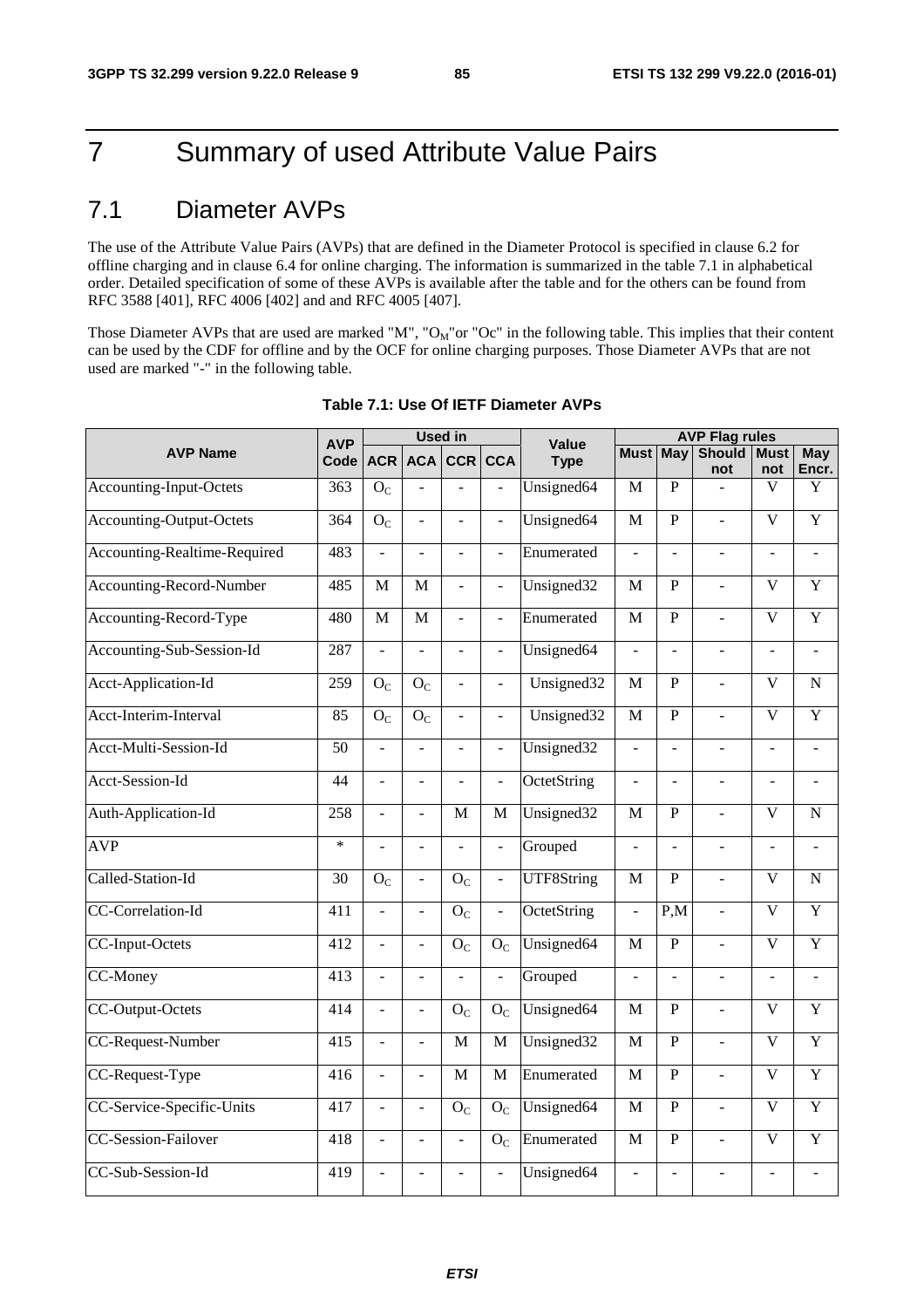|                                  |                    | <b>Used in</b>           |                             |                          |                             |                             | <b>AVP Flag rules</b> |                |                          |                          |                |  |
|----------------------------------|--------------------|--------------------------|-----------------------------|--------------------------|-----------------------------|-----------------------------|-----------------------|----------------|--------------------------|--------------------------|----------------|--|
| <b>AVP Name</b>                  | <b>AVP</b><br>Code | ACR                      | <b>ACA</b>                  | <b>CCR</b>               | <b>CCA</b>                  | <b>Value</b><br><b>Type</b> | <b>Must May</b>       |                | <b>Should</b><br>not     | <b>Must</b><br>not       | May<br>Encr.   |  |
| $\overline{CC}$ -Time            | 420                |                          | L                           | O <sub>C</sub>           | O <sub>C</sub>              | Unsigned32                  | M                     | $\mathbf{P}$   |                          | V                        | Y              |  |
| <b>CC-Total-Octets</b>           | 421                | $\overline{\phantom{a}}$ | $\overline{\phantom{a}}$    | $\mathcal{O}_{\text{C}}$ | O <sub>C</sub>              | Unsigned64                  | M                     | ${\bf P}$      | $\bar{\phantom{a}}$      | $\mathbf V$              | Y              |  |
| CC-Unit-Type                     | 454                | $\overline{a}$           |                             | $\overline{a}$           | M                           | Enumerated                  | M                     | $\mathbf{P}$   | ÷,                       | $\overline{\mathbf{V}}$  | $\overline{Y}$ |  |
| Check-Balance-Result             | 422                | $\overline{\phantom{a}}$ | $\overline{a}$              | $\blacksquare$           | $\overline{a}$              | Enumerated                  | $\overline{a}$        | $\overline{a}$ | $\frac{1}{2}$            | $\overline{\phantom{a}}$ | ÷              |  |
| Cost-Information                 | 423                | ÷,                       | $\overline{a}$              | $\blacksquare$           | $O_{C}$                     | Grouped                     | M                     | $\mathbf{P}$   | $\overline{a}$           | $\overline{V}$           | Y              |  |
| Cost-Unit                        | 424                | $\overline{a}$           | $\overline{a}$              | $\overline{\phantom{a}}$ | O <sub>C</sub>              | UTF8String                  | $\mathbf M$           | ${\bf P}$      | $\overline{a}$           | $\mathbf V$              | Y              |  |
| Credit-Control                   | 426                |                          |                             |                          | $\overline{a}$              | Enumerated                  |                       |                |                          |                          |                |  |
| Credit-Control-Failure-Handling  | 427                | $\overline{a}$           | ÷,                          | $\blacksquare$           | O <sub>C</sub>              | Enumerated                  | M                     | $\mathbf{P}$   | $\overline{\phantom{a}}$ | $\overline{V}$           | Y              |  |
| Currency-Code                    | 425                | $\overline{a}$           | ÷,                          | $\overline{a}$           | M                           | Unsigned32                  | M                     | $\mathbf P$    | $\overline{a}$           | $\overline{V}$           | Y              |  |
| <b>Destination-Host</b>          | 293                | $O_{\rm C}$              | $\overline{a}$              | O <sub>C</sub>           | $\overline{a}$              | DiamIdent                   | $\mathbf M$           | $\mathbf P$    | $\bar{\phantom{a}}$      | $\mathbf V$              | $\mathbf N$    |  |
| Destination-Realm                | 283                | M                        | $\overline{a}$              | $\mathbf M$              | $\overline{a}$              | DiamIdent                   | M                     | $\overline{P}$ | $\overline{a}$           | $\mathbf{V}$             | $\mathbf N$    |  |
| Direct-Debiting-Failure-Handling | 428                | $\overline{\phantom{a}}$ | $\overline{\phantom{a}}$    | $\overline{\phantom{a}}$ | $\overline{O_{C}}$          | Enumerated                  | M                     | ${\bf P}$      | $\blacksquare$           | $\overline{\mathsf{V}}$  | Y              |  |
| Error-Message                    | 281                | ÷,                       | L                           | $\overline{\phantom{a}}$ | $\bar{\phantom{a}}$         | UTF8String                  | $\overline{a}$        | ÷,             | $\overline{a}$           | $\blacksquare$           |                |  |
| Error-Reporting-Host             | 294                | $\overline{\phantom{a}}$ | $O_{\rm C}$                 | $\overline{\phantom{a}}$ | $\overline{\phantom{a}}$    | DiamIdent                   | ÷,                    | $\mathbf P$    | ÷,                       | V, M                     | $\mathbf N$    |  |
| Event-Timestamp                  | 55                 | O <sub>C</sub>           | O <sub>C</sub>              | O <sub>C</sub>           | ÷,                          | Time                        | M                     | $\mathbf{P}$   | $\overline{a}$           | $\mathbf{V}$             | $\mathbf N$    |  |
| Exponent                         | 429                | $\overline{a}$           | $\overline{a}$              | $\overline{\phantom{a}}$ | O <sub>C</sub>              | Integer32                   | M                     | ${\bf P}$      | ÷,                       | $\mathbf V$              | Y              |  |
| Failed-AVP                       | 279                |                          |                             | $\blacksquare$           | $O_{C}$                     | Grouped                     | M                     | $\mathbf P$    | $\overline{a}$           | $\overline{V}$           | $\mathbf N$    |  |
| Filter-Id                        | 11                 | $\overline{a}$           | $\overline{\phantom{a}}$    | $\blacksquare$           | O <sub>C</sub>              | UTF8String                  | M                     | ${\bf P}$      | ÷,                       | V                        | Y              |  |
| Final-Unit-Action                | 449                | L.                       |                             | $\overline{\phantom{a}}$ | O <sub>C</sub>              | Enumerated                  | M                     | $\mathbf P$    | $\overline{a}$           | $\mathbf{V}$             | $\overline{Y}$ |  |
| Final-Unit-Indication            | 430                | $\overline{\phantom{a}}$ | $\overline{\phantom{a}}$    | $\frac{1}{2}$            | $\mathcal{O}_{\mathcal{C}}$ | Grouped                     | $\mathbf M$           | $\mathbf P$    | $\overline{\phantom{0}}$ | $\mathbf V$              | Y              |  |
| Granted-Service-Unit             | 431                |                          |                             |                          | $O_{C}$                     | Grouped                     | M                     | $\mathbf P$    |                          | $\mathbf{V}$             | $\mathbf Y$    |  |
| G-S-U-Pool-Identifier            | 453                | $\overline{\phantom{0}}$ | ÷,                          | $\bar{\phantom{a}}$      | O <sub>C</sub>              | Unsigned32                  | $\mathbf M$           | ${\bf P}$      | $\blacksquare$           | $\mathbf V$              | $\mathbf Y$    |  |
| G-S-U-Pool-Reference             | 457                |                          |                             |                          | $O_{C}$                     | Grouped                     | $\mathbf M$           | $\, {\bf P}$   | $\overline{a}$           | $\overline{\mathbf{V}}$  | $\overline{Y}$ |  |
| Location-Data                    | 128                | $O_{C}$                  | $\overline{a}$              | O <sub>C</sub>           | $\bar{\phantom{a}}$         | refer [403]                 |                       |                |                          |                          |                |  |
| Location-Information             | 127                | $\overline{O}_C$         | $\overline{a}$              | O <sub>C</sub>           |                             | refer [403]                 |                       |                |                          |                          |                |  |
| Multiple-Services-Credit-Control | 456                | $\overline{a}$           | $\blacksquare$              | O <sub>C</sub>           | $O_{C}$                     | Grouped                     | $\mathbf M$           | ${\bf P}$      | $\blacksquare$           | $\mathbf V$              | $\mathbf Y$    |  |
| Multiple-Services-Indicator      | 455                |                          | $\overline{a}$              | $O_{M}$                  | $\overline{a}$              | Enumerated                  | $\mathbf M$           | ${\bf P}$      | $\overline{a}$           | $\overline{\mathbf{V}}$  | $\overline{Y}$ |  |
| Operator-Name                    | 126                | O <sub>C</sub>           | $\blacksquare$              | O <sub>C</sub>           | $\frac{1}{2}$               | refer [403]                 |                       |                |                          |                          |                |  |
| Origin-Host                      | 264                | $\mathbf M$              | $\mathbf M$                 | $\overline{M}$           | $\mathbf M$                 | DiamIdent                   | $\mathbf M$           | $\overline{P}$ | $\overline{a}$           | $\overline{\mathsf{V}}$  | $\mathbf N$    |  |
| Origin-Realm                     | 296                | $\mathbf M$              | $\mathbf M$                 | $\mathbf{M}$             | $\mathbf M$                 | DiamIdent                   | $\mathbf M$           | ${\bf P}$      | $\Box$                   | $\mathbf V$              | ${\bf N}$      |  |
| Origin-State-Id                  | 278                | O <sub>C</sub>           | O <sub>C</sub>              | O <sub>C</sub>           |                             | Unsigned32                  | M                     | ${\bf P}$      | $\overline{\phantom{a}}$ | $\overline{\mathsf{V}}$  | ${\bf N}$      |  |
| Proxy-Info                       | 284                | O <sub>C</sub>           | $\mathcal{O}_{\mathcal{C}}$ | ${\mathcal O}_C$         | $O_{C}$                     | Grouped                     | $\mathbf M$           | ÷,             | $\overline{a}$           | P, V                     | ${\bf N}$      |  |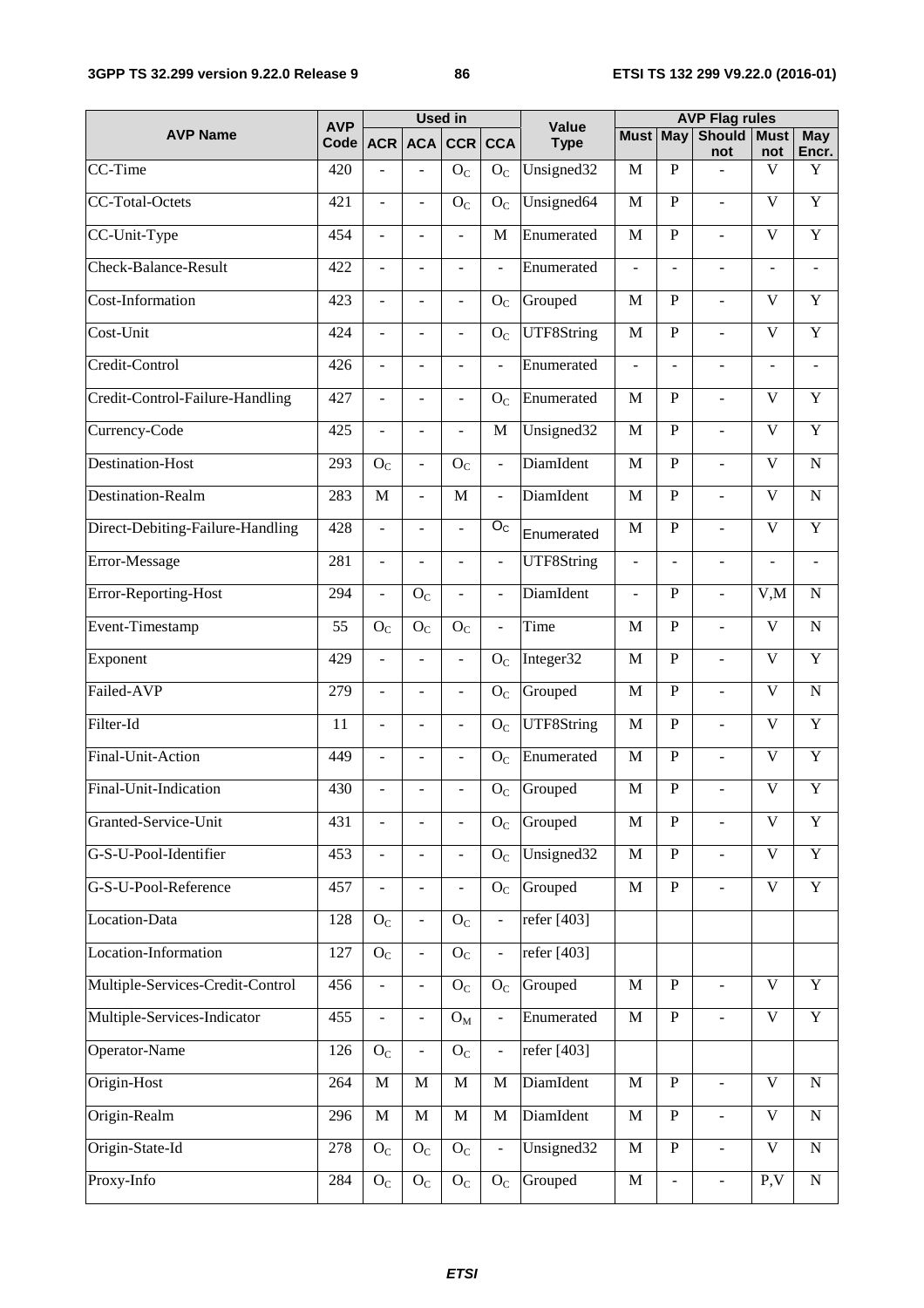### **3GPP TS 32.299 version 9.22.0 Release 9 87 ETSI TS 132 299 V9.22.0 (2016-01)**

|                                |                    | <b>Used in</b>              |                          |                             |                              |                             | <b>AVP Flag rules</b>    |                 |                          |                         |                          |  |
|--------------------------------|--------------------|-----------------------------|--------------------------|-----------------------------|------------------------------|-----------------------------|--------------------------|-----------------|--------------------------|-------------------------|--------------------------|--|
| <b>AVP Name</b>                | <b>AVP</b><br>Code | <b>ACR</b>                  | ACA                      | <b>CCR</b>                  | <b>CCA</b>                   | <b>Value</b><br><b>Type</b> |                          | <b>Must May</b> | <b>Should</b><br>not     | <b>Must</b><br>not      | <b>May</b><br>Encr.      |  |
| Proxy-Host                     | 280                | M                           | M                        | M                           | M                            | DiamIdent                   | M                        |                 | $\mathbf{r}$             | P, V                    | $\mathbf N$              |  |
| Proxy-State                    | 33                 | M                           | M                        | M                           | M                            | OctetString                 | $\mathbf{M}$             | $\blacksquare$  | $\overline{\phantom{a}}$ | P, V                    | $\mathbf N$              |  |
| Rating-Group                   | 432                | O <sub>C</sub>              | $\overline{\phantom{a}}$ | $O_{C}$                     | O <sub>C</sub>               | Unsigned32                  | M                        | P               | $\overline{\phantom{a}}$ | V                       | Y                        |  |
| Redirect-Address-Type          | 433                | $\overline{a}$              | $\overline{a}$           | M                           | M                            | Enumerated                  | M                        | $\mathbf P$     | $\overline{\phantom{a}}$ | $\mathbf V$             | Y                        |  |
| Redirect-Host                  | 292                |                             | L,                       | $\overline{\phantom{0}}$    | $O_{C}$                      | DiamURI                     | M                        | $\mathbf P$     | $\blacksquare$           | V                       | N                        |  |
| Redirect-Host-Usage            | 261                | $\overline{a}$              | $\overline{\phantom{a}}$ | $\blacksquare$              | O <sub>C</sub>               | Enumerated                  | $\mathbf M$              | $\mathbf P$     | $\blacksquare$           | V                       | $\mathbf N$              |  |
| Redirect-Max-Cache-Time        | 262                |                             |                          | $\blacksquare$              | O <sub>C</sub>               | Unsigned32                  | M                        | $\mathbf P$     | $\overline{\phantom{a}}$ | V                       | N                        |  |
| Redirect-Server                | 434                | $\overline{a}$              | $\overline{a}$           | $\overline{\phantom{a}}$    | O <sub>C</sub>               | Grouped                     | M                        | $\mathbf{P}$    | $\blacksquare$           | V                       | Y                        |  |
| Redirect-Server-Address        | 435                | ÷,                          | ÷,                       | $\blacksquare$              | M                            | <b>UTF8String</b>           | M                        | $\mathbf P$     | $\overline{\phantom{a}}$ | V                       | Y                        |  |
| Requested-Action               | 436                | $\overline{\phantom{a}}$    | $\overline{a}$           | O <sub>C</sub>              | $\blacksquare$               | Enumerated                  | $\mathbf M$              | $\mathbf P$     | $\blacksquare$           | V                       | $\mathbf Y$              |  |
| Requested-Service-Unit         | 437                |                             | $\overline{\phantom{a}}$ | $\mathcal{O}_{\mathcal{C}}$ | ÷,                           | Grouped                     | M                        | $\mathbf P$     | $\overline{a}$           | V                       | Y                        |  |
| <b>Restriction-Filter-Rule</b> | 438                | $\overline{a}$              | $\overline{a}$           | $\blacksquare$              | O <sub>C</sub>               | <b>IPFilterRule</b>         | M                        | $\mathbf{P}$    | $\overline{\phantom{a}}$ | V                       | Y                        |  |
| Result-Code                    | 268                |                             | M                        | $\blacksquare$              | M                            | Unsigned32                  | M                        | $\mathbf P$     | $\blacksquare$           | $\mathbf{V}$            | $\mathbf N$              |  |
| Route-Record                   | 282                | O <sub>C</sub>              | $\blacksquare$           | $O_{C}$                     | O <sub>C</sub>               | DiamIdent                   | $\mathbf{M}$             | $\blacksquare$  | $\overline{\phantom{a}}$ | P, V                    | N                        |  |
| Service-Context-Id             | 461                | $O_M$                       | $\overline{a}$           | M                           | $\bar{\phantom{a}}$          | UTF8String                  | M                        | $\mathbf P$     | $\overline{\phantom{a}}$ | V                       | Y                        |  |
| Service-Identifier             | 439                | $O_{\rm C}$                 | $\frac{1}{2}$            | $O_{\rm C}$                 | O <sub>C</sub>               | Unsigned32                  | $\mathbf M$              | $\mathbf P$     | $\blacksquare$           | $\mathbf V$             | Y                        |  |
| Service-Parameter-Info         | 440                |                             | $\overline{\phantom{a}}$ | $\overline{\phantom{a}}$    | $\frac{1}{2}$                | Grouped                     | $\overline{\phantom{a}}$ | ÷               | $\blacksquare$           | $\sim$                  |                          |  |
| Service-Parameter-Type         | 441                | $\overline{a}$              | $\blacksquare$           | $\blacksquare$              | $\qquad \qquad \blacksquare$ | Unsigned32                  | $\overline{\phantom{a}}$ | $\overline{a}$  | $\blacksquare$           | $\blacksquare$          | $\overline{\phantom{a}}$ |  |
| Service-Parameter-Value        | 442                |                             |                          | $\overline{\phantom{a}}$    | $\qquad \qquad \blacksquare$ | OctetString                 | $\overline{a}$           |                 | $\overline{\phantom{a}}$ | $\overline{a}$          |                          |  |
| Session-Id                     | 263                | M                           | M                        | M                           | M                            | UTF8String                  | $\mathbf M$              | $\mathbf P$     | $\overline{\phantom{a}}$ | $\mathbf V$             | Y                        |  |
| Subscription-Id                | 443                | $\mathcal{O}_{\text{C}}$    |                          | $O_{M}$                     |                              | Grouped                     | M                        | $\mathbf P$     |                          | $\mathbf V$             | Y                        |  |
| Subscription-Id-Data           | 444                | $\mathbf M$                 | $\overline{a}$           | $\mathbf M$                 | $\frac{1}{2}$                | UTF8String                  | $\mathbf M$              | ${\bf P}$       | $\blacksquare$           | $\mathbf V$             | $\mathbf Y$              |  |
| Subscription-Id-Type           | 450                | $\mathbf M$                 | ÷,                       | $\mathbf M$                 | $\overline{a}$               | Enumerated                  | $\mathbf{M}$             | ${\bf P}$       | $\overline{\phantom{a}}$ | $\mathbf V$             | $\overline{Y}$           |  |
| Tariff-Change-Usage            | 452                | $\overline{a}$              | $\overline{a}$           | O <sub>C</sub>              | ÷,                           | Enumerated                  | $\mathbf M$              | ${\bf P}$       | $\overline{\phantom{a}}$ | $\mathbf V$             | $\mathbf Y$              |  |
| Tariff-Time-Change             | 451                |                             |                          | $\overline{\phantom{a}}$    | O <sub>C</sub>               | Time                        | $\mathbf{M}$             | ${\bf P}$       |                          | $\mathbf V$             | $\overline{Y}$           |  |
| Termination-Cause              | 295                | $\overline{\phantom{a}}$    | $\overline{\phantom{a}}$ | O <sub>C</sub>              |                              | Enumerated                  | $\mathbf M$              | ${\bf P}$       |                          | $\mathbf V$             | $\mathbf Y$              |  |
| Unit-Value                     | 445                |                             |                          |                             | M                            | Grouped                     | $\mathbf M$              | ${\bf P}$       | $\overline{a}$           | $\mathbf V$             | $\overline{Y}$           |  |
| Used-Service-Unit              | 446                | $\overline{a}$              | $\overline{\phantom{0}}$ | O <sub>C</sub>              | ÷,                           | Grouped                     | $\mathbf M$              | ${\bf P}$       | $\blacksquare$           | $\mathbf V$             | $\overline{Y}$           |  |
| User-Equipment-Info            | 458                | O <sub>C</sub>              |                          | $\overline{O}_C$            | ÷,                           | Grouped                     | $\Box$                   | P,M             | $\bar{\phantom{a}}$      | $\overline{\mathsf{V}}$ | $\overline{Y}$           |  |
| User-Equipment-Info-Type       | 459                | $O_M$                       | $\overline{a}$           | $\mathbf M$                 | $\qquad \qquad \Box$         | Enumerated                  | $\blacksquare$           | P,M             | $\blacksquare$           | $\overline{\mathsf{V}}$ | $\overline{Y}$           |  |
| User-Equipment-Info-Value      | 460                | $O_M$                       |                          | $\mathbf M$                 | $\qquad \qquad \Box$         | OctetString                 | $\blacksquare$           | P,M             | $\blacksquare$           | $\overline{V}$          | $\overline{Y}$           |  |
| <b>User-Name</b>               | $\mathbf{1}$       | $\mathcal{O}_{\mathcal{C}}$ | O <sub>C</sub>           | O <sub>C</sub>              | $\overline{\phantom{0}}$     | UTF8String                  | $\mathbf M$              | ${\bf P}$       | $\blacksquare$           | $\mathbf V$             | $\overline{Y}$           |  |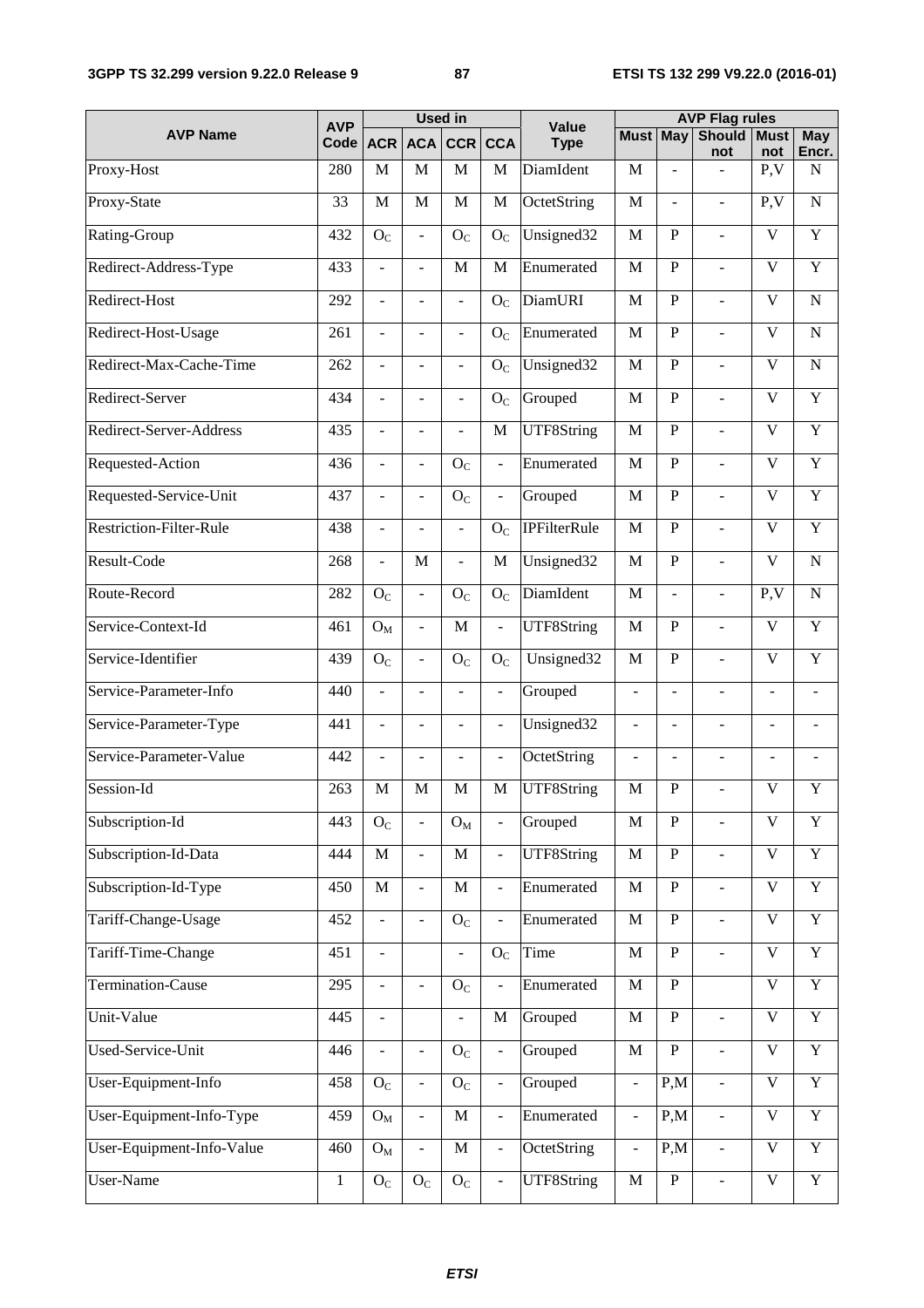|                                | <b>AVP</b>                   |                          |   | <b>Used in</b> |         | Value                  | <b>AVP Flag rules</b> |   |                             |     |              |  |  |
|--------------------------------|------------------------------|--------------------------|---|----------------|---------|------------------------|-----------------------|---|-----------------------------|-----|--------------|--|--|
| <b>AVP Name</b>                | Code   ACR   ACA   CCR   CCA |                          |   |                |         | <b>Type</b>            |                       |   | Must May Should Must<br>not | not | May<br>Encr. |  |  |
| Value-Digits                   | 447                          | $\overline{\phantom{a}}$ |   |                | М       | Integer <sub>64</sub>  | M                     | P |                             | V   | $\mathbf v$  |  |  |
| Validity-Time                  | 448                          | -                        | - |                | $O_{C}$ | Unsigned <sub>32</sub> | M                     | P |                             | v   | $\mathbf v$  |  |  |
| Vendor-Id                      | 266                          | $\overline{\phantom{a}}$ | ۰ |                | ۰       | Unsigned <sub>32</sub> | -                     | - |                             | -   |              |  |  |
| Vendor-Specific-Application-Id | 260                          | ۰                        | ۳ |                |         | Grouped                |                       | ۰ |                             | -   |              |  |  |

NOTE: *Result-Code* AVP is defined in Diameter Base Protocol in RFC 3588 [401]. However, new values are used in offline and online charging applications. These additional values are defined below.

### 7.1.1 Accounting-Input-Octets

The *Accounting-Input-Octets* AVP (AVP code 363) contains the number of octets transmitted during the data container recording interval, reflecting the volume counts for uplink traffic for a data flow.

### 7.1.2 void

## 7.1.3 Accounting-Output-Octets

The *Accounting-Output-Octets* AVP (AVP code 364) contains the number of octets transmitted during the data container recording interval, reflecting the volume count for downlink traffic for a data flow.

### 7.1.4 void

## 7.1.5 Acct-Application-Id AVP

The *Acct-Application-Id* AVP (AVP code 259) shall contain the value of 3 as defined in RFC 3588 [401] according TS 29.230 [206].

### 7.1.6 Auth-Application-Id AVP

The *Auth-Application-Id* AVP (AVP code 258) shall contain the value of 4 as defined in RFC 4006 [402] according TS 29.230 [206].

### 7.1.7 Called-Station-Id

The *Called-Station-Id* AVP (AVP code 30) shall contain the Access Point Name (APN) the user is connected to.

### 7.1.8 Event-Timestamp AVP

The *Event-Timestamp* AVP (AVP code 55) shall contain the time when the chargeable event is received in the CTF.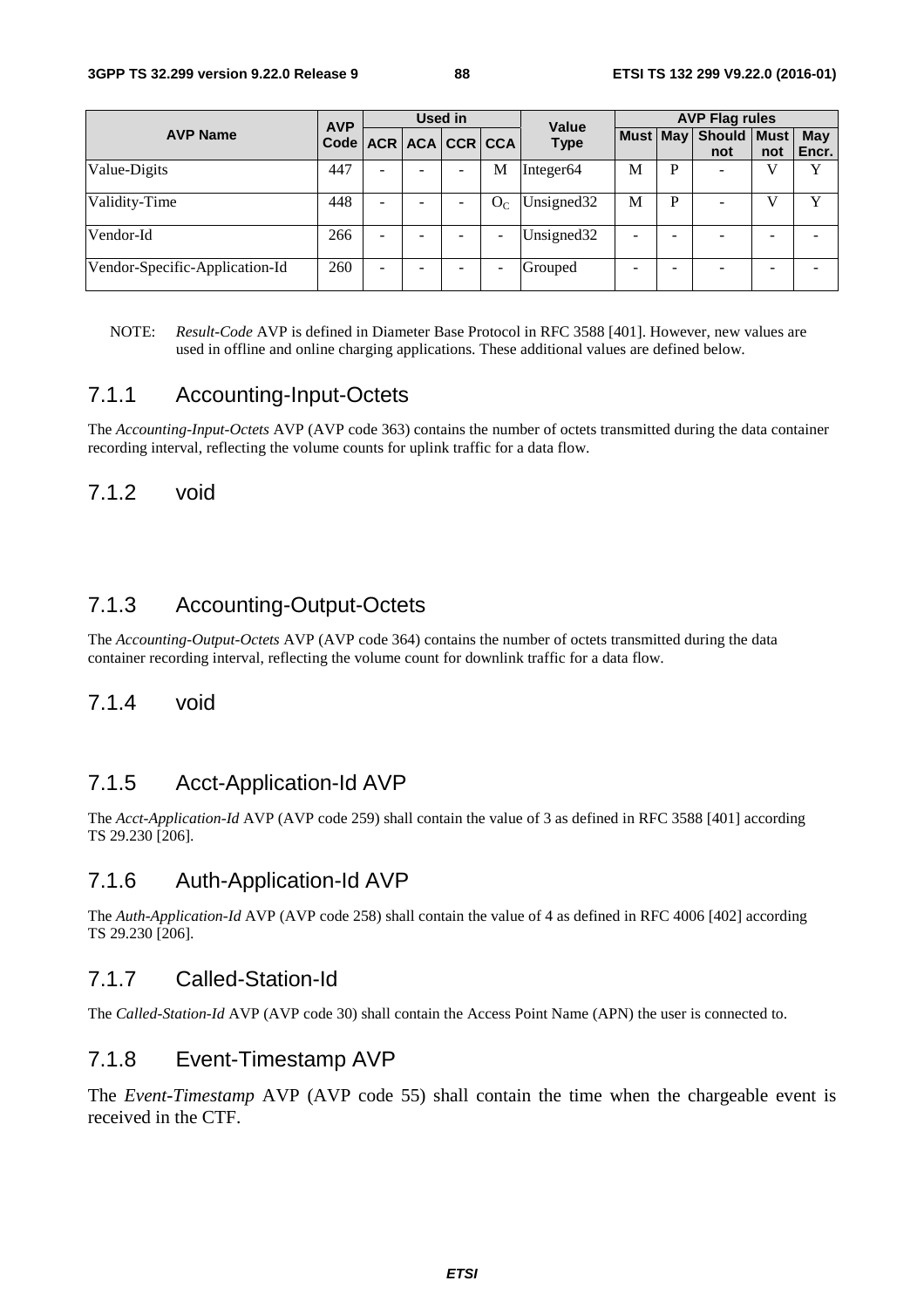## 7.1.9 Multiple-Services-Credit-Control

The *Multiple-Services-Credit-Control* AVP (AVP code 456) is of type grouped as specified in RFC 4006 [402]. It contains additional 3GPP specific charging parameters.

It has the following ABNF grammar:

<Multiple-Services-Credit-Control> ::= < AVP Header: 456 >

- [ Granted-Service-Unit ]
- [ Requested-Service-Unit ]
- \* [ Used-Service-Unit ]
- [ Tariff-Change-Usage ]
- \* [ Service-Identifier ]
- [ Rating-Group ]
- \* [ G-S-U-Pool-Reference ]
	- [ Validity-Time ]
- [ Result-Code ]
- [ Final-Unit-Indication ]
- [ Time-Quota-Threshold ] [ Volume-Quota-Threshold ]
- [ Unit-Quota-Threshold ]
- [ Quota-Holding-Time ]
- [ Quota-Consumption-Time ]
- \* [ Reporting-Reason ]
	- [ Trigger ]
	- [ PS-Furnish-Charging-Information ]
- [ Refund-Information ]
- \* [ AF-Correlation-Information]
- \* [ Envelope ]
- [ Envelope-Reporting ]
- [ Time-Quota-Mechanism ]
- \* [ Service-Specific-Info ]
- [ QoS-Information ]

 $*$   $AVP$ 

### 7.1.10 Rating-Group AVP

The *Rating-Group* AVP (AVP code 432), is defined in RFC 4006 [402]. It contains the charging key (defined in TS 23.203 [218]). Each quota allocated to a Diameter CC session has a unique Rating Group value as specified in RFC 4006 [402].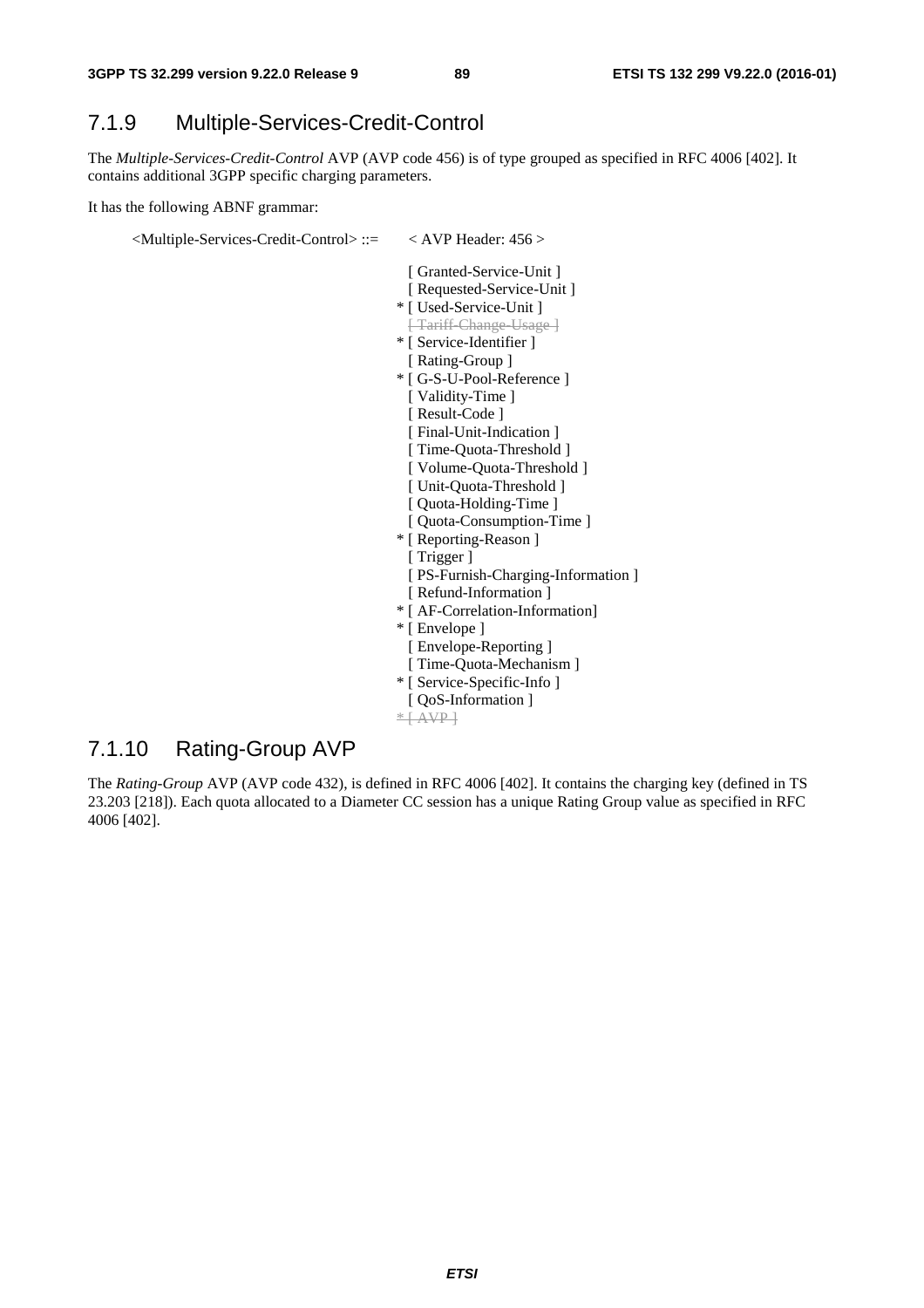### 7.1.11 Result-Code AVP

This subclause defines new *Result-Code* AVP (AVP code 268) values that must be supported by all Diameter implementations that conform to the present document. The Result-Code AVP operates as described in RFC 3588 [401] and RFC 4006 [402].

The following result code descriptions are examples of the possible uses for the code:

### **Transient Failures (4xxx):**

DIAMETER\_END\_USER\_SERVICE\_DENIED 4010

The OCF denies the service request due to service restrictions (e.g. terminate rating group) or limitations related to the end-user, for example the end-user's account could not cover the requested service.

DIAMETER\_CREDIT\_CONTROL\_NOT\_APPLICABLE 4011

The OCF determines that the service can be granted to the end user but no further credit control needed for the service (e.g. service is free of charge or is treated for offline charging). DIAMETER\_CREDIT\_LIMIT\_REACHED 4012

The OCF denies the service request since the end- user's account could not cover the requested service. If the CCR contained used-service-units they are deducted, if possible.

### **Permanent Failures (5xxx):**

| DIAMETER AUTHORIZATION REJECTED | 5003 |
|---------------------------------|------|
|---------------------------------|------|

The OCF denies the service request in order to terminate the service for which credit is requested. For example this error code is used to inform IP CAN bearer has to be terminated in the CCR message or to inform blacklist the rating group in the Multiple-Service-Credit-Control AVP.

| DIAMETER USER UNKNOWN | 5030 |
|-----------------------|------|
|                       |      |

The specified end user could not be found in the OCF.

### DIAMETER\_RATING\_FAILED 5031

This error code is used to inform the CTF that the OCF cannot rate the service request due to insufficient rating input, incorrect AVP combination or due to an AVP or an AVP value that is not recognized or supported in the rating. For Flow Based Charging this error code is used if the Rating group is not recognized. The Failed-AVP AVP MUST be included and contain a copy of the entire AVP(s) that could not be processed successfully or an example of the missing AVP complete with the Vendor-Id if applicable. The value field of the missing AVP should be of correct minimum length and contain zeroes.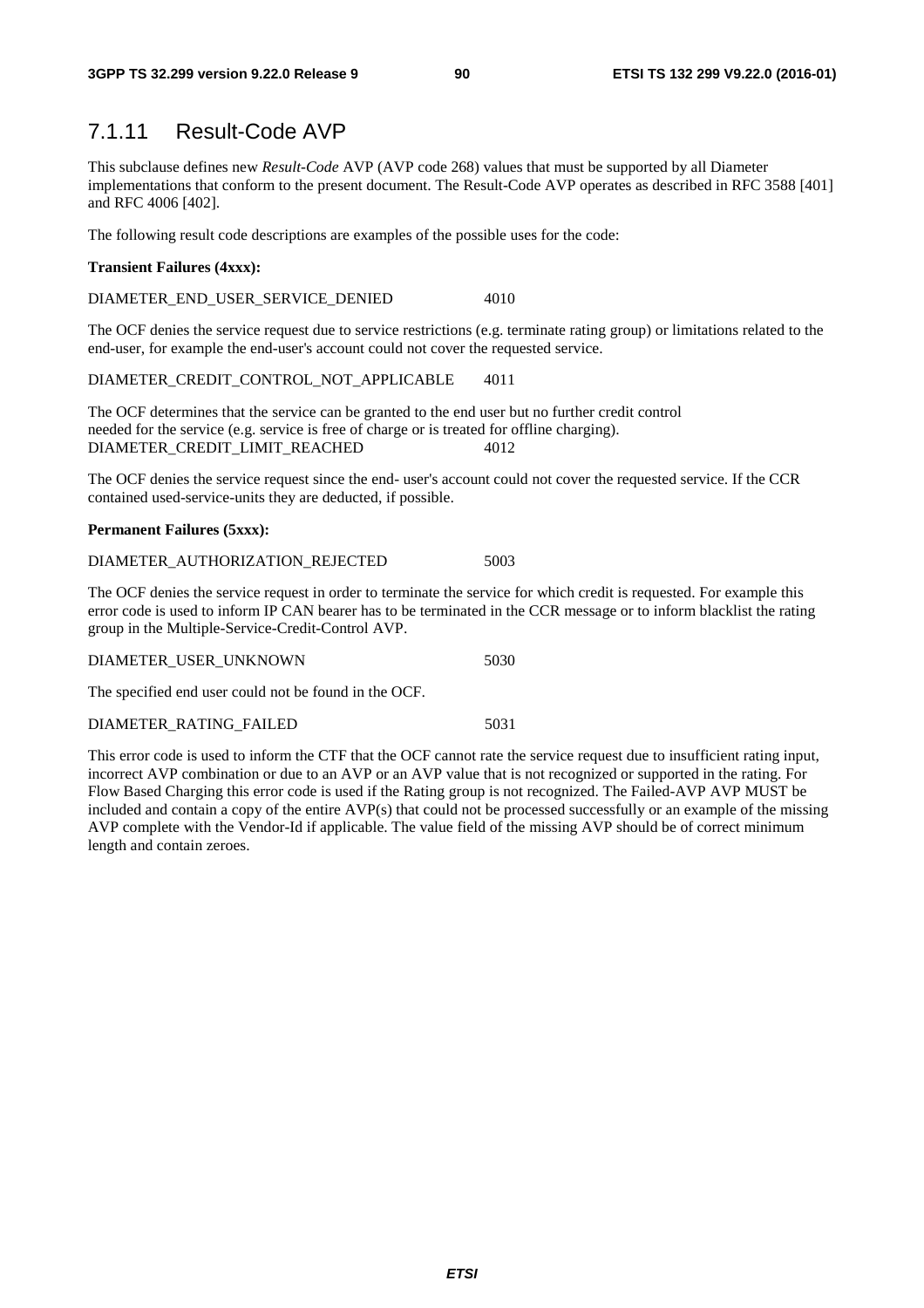### 7.1.12 Service-Context-Id AVP

The *Service-Context-Id* AVP is defined in RFC 4006 [402]. It is of type UTF8String and contains a unique identifier of the Diameter Credit Control service specific document that applies to the request. This is an identifier allocated by the service provider/operator, by the service element manufacturer or by a standardization body and MUST uniquely identify a given Diameter Credit Control service specific document. For offline charging, this identifies the service specific document ('middle tier' TS) on which associated CDRs should based. The format of the Service-Context-Id is:

"extensions".MNC.MCC."Release"."service-context" "@" "domain"

The 3GPP specific values for "service-context" "@" "domain" are:

- For PS charging: 32251@3gpp.org
- For WLAN charging: 32252@3gpp.org
- For IMS charging: 32260@3gpp.org
- For MMS service charging: 32270@3gpp.org
- For LCS service charging: 32271@3gpp.org
- For PoC service charging: 32272@3gpp.org
- For MBMS service charging: 32273@3gpp.org
- For SMS service charging: 32274@3gpp.org
- For MMTel service charging: [32275@3gpp.org](mailto:32275@3gpp.org)
- For AoC Service Information: 32280@3gpp.org

The "Release" indicates the 3GPP Release the service specific document is based upon e.g. 6 for Release 6.

As a minimum, Release "service-context" "@" "domain" shall be used. If the minimum is used all operator configurable parameters (Oc and Om) are optional.

The MNC.MCC identifies the operator implementing the service specific document, which is used to determine the specific requirements for the operator configurable parameters.

The "extensions" is operator specific information to any extensions in a service specific document.

### 7.1.13 Service-Identifier AVP

The *Service-Identifier* AVP (AVP code 439), is defined in RFC 4006 [402]. For further details, please refer the middletier specification.

### 7.1.14 Used-Service-Unit AVP

The *Used-Service-Unit* AVP (AVP code 446) is of type grouped as specified in RFC 4006 [402]. It contains additional 3GPP specific charging parameters.

It has the following ABNF grammar:

```
 <Used-Service-Unit> ::= < AVP Header: 446 >
```
[ Reporting-Reason ] [ Tariff-Change-Usage ] [ CC-Time ] [ CC Money ] [ CC-Total-Octets ] [ CC-Input-Octets ] [ CC-Output-Octets ]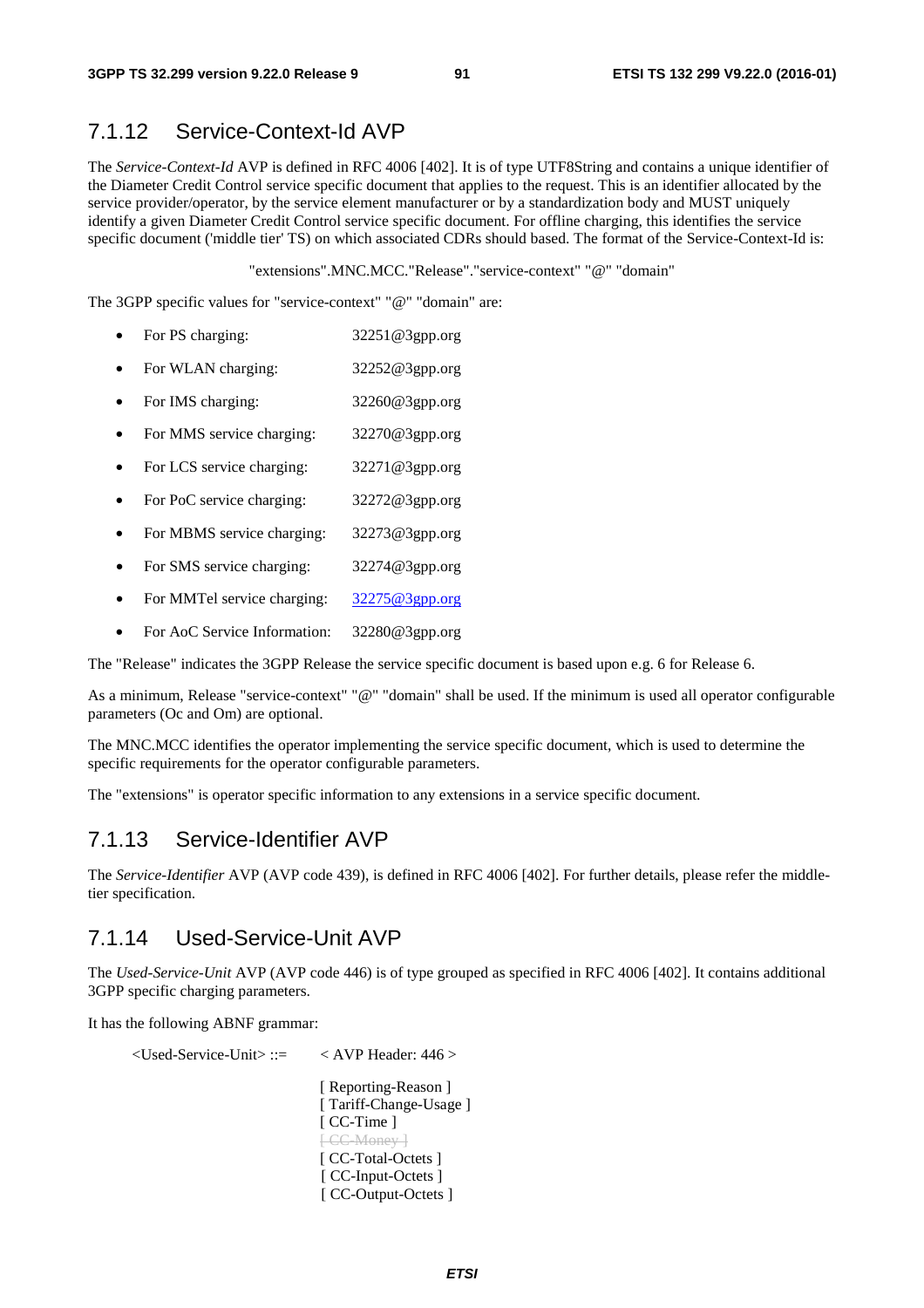[ CC-Service-Specific-Units ] \*[ Event-Charging-TimeStamp ] \*[ AVP ]

### 7.1.15 User-Name AVP

The *User-Name* AVP (AVP code 1) contains the user name in the format of a NAI according to RFC 3588 [401].

### 7.1.16 Vendor-Id AVP

The *Vendor-Id* AVP (AVP code 266), as part of the *Vendor-Specific-Application-Id* grouped AVP, shall contain the value of 10415, which is the IANA registered value for '3GPP' in TS 29.230 [206].

### 7.1.17 User-Equipment-Info AVP

The *User-Equipment-Info* AVP (AVP code 458) is of type grouped and contains the identity and capability of the terminal the subscriber is using for the connection to network according to IETF RFC 4006 [402] with the following ABNF grammar:

User-Equipment-Info ::= < AVP Header: 458 >

{ User-Equipment-Info-Type }

{ User-Equipment-Info-Value }.

When the User-Equipment-Info-Type AVP (AVP code 459) is set to IMEISV (0), the value within the User-Equipment-Info-Value AVP (AVP code 460) is of type OctetString and shall be a UTF-8 encoded decimal.

The composition of the IMEISV follows the IMEI definition in TS 23.003 [224].

# 7.2 3GPP specific AVPs

For the purpose of offline charging additional AVPs are used in ACR / ACA and for online charging additional AVPs are used in CCR / CCA. All 3GPP specific AVPs mentioned are relevant for both offline and online charging unless specifically excluded. The information is summarized in the following table along with the AVP flag rules.

The 3GPP Charging Application uses the value 10415 (3GPP) as *Vendor-Id.*

Detailed descriptions of AVPs that are used specifically for 3GPP charging are provided in the subclauses below the table. However, for AVPs that are just borrowed from other applications only the reference (e.g. TS 29.229 [204]), is provided in the following table and the detailed description is not repeated.

Where 3GPP RADIUS VSAs are re-used, they shall be translated to Diameter AVPs as described in RFC 4005 [407] with the exception that the 'M' flag shall be set and the ''P' flag may be set.

|                               | <b>AVP</b>   |            |            | Used in    |                          | Value       | <b>AVP Flag rules</b> |     |                      |                    |                     |  |
|-------------------------------|--------------|------------|------------|------------|--------------------------|-------------|-----------------------|-----|----------------------|--------------------|---------------------|--|
| <b>AVP Name</b>               | Code         | <b>ACR</b> | <b>ACA</b> | <b>CCR</b> | <b>CCA</b>               | <b>Type</b> | <b>Must</b>           | May | <b>Should</b><br>not | <b>Must</b><br>not | <b>May</b><br>Encr. |  |
| 3GPP-Charging-Characteristics | 13           | X          | ۰          | X          | $\overline{\phantom{a}}$ | refer [207] |                       |     |                      |                    |                     |  |
| 3GPP-Charging-Id              |              | X          |            | X          | $\overline{\phantom{a}}$ | refer [207] |                       |     |                      |                    |                     |  |
| 3GPP-GGSN-MCC-MNC             | Q            | X          |            | X          | $\overline{\phantom{a}}$ | refer [207] |                       |     |                      |                    |                     |  |
| 3GPP-IMSI                     |              |            |            | X          | $\overline{\phantom{a}}$ | refer [207] |                       |     |                      |                    |                     |  |
| 3GPP-IMSI-MCC-MNC             | $\mathbf{8}$ | X          | ۰          | X          | $\overline{\phantom{a}}$ | refer [207] |                       |     |                      |                    |                     |  |
| 3GPP-MS-TimeZone              | 23           | X          |            | X          | $\overline{\phantom{a}}$ | refer [207] |                       |     |                      |                    |                     |  |

**Table 7.2: 3GPP specific AVPs**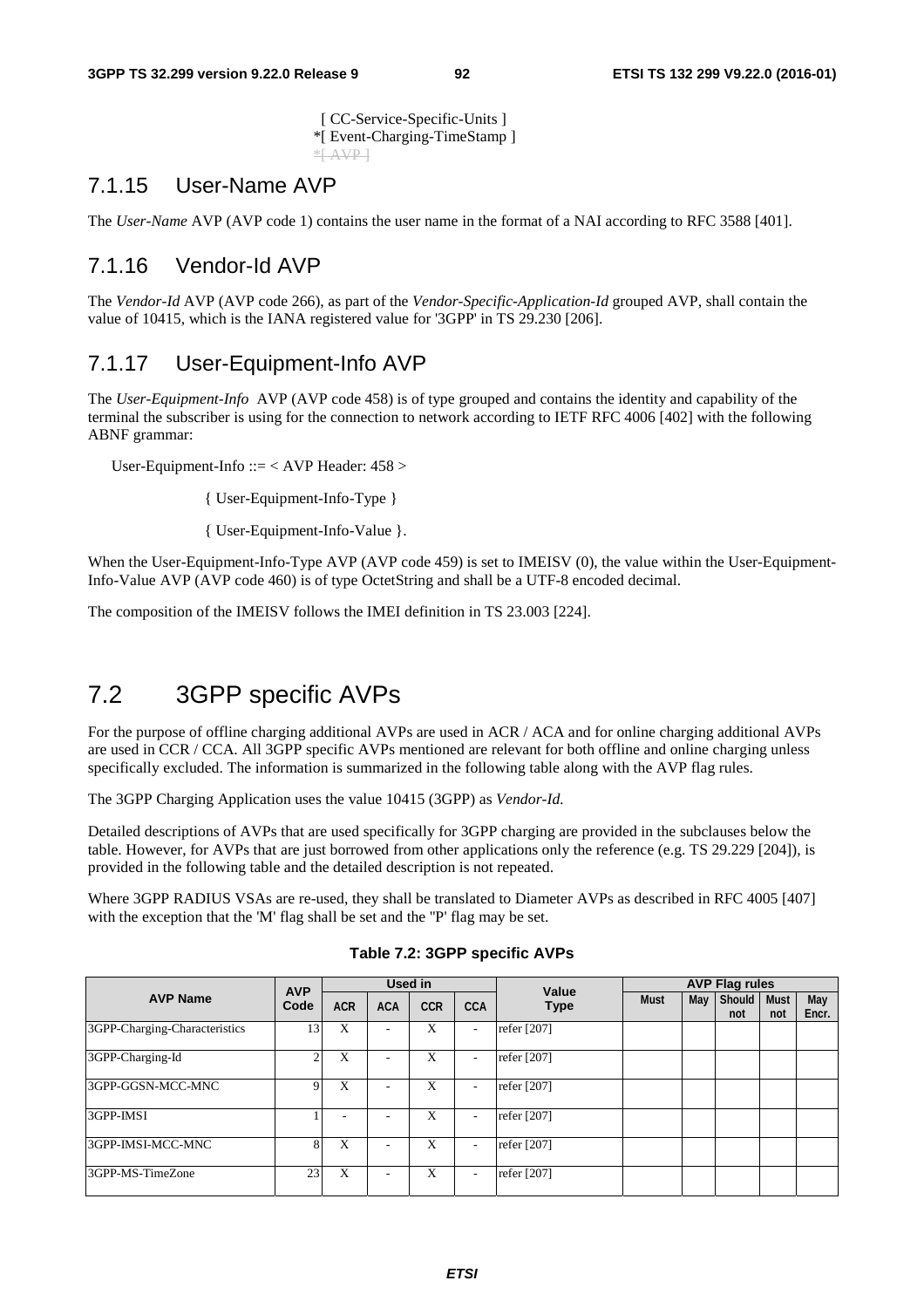### **3GPP TS 32.299 version 9.22.0 Release 9 93 ETSI TS 132 299 V9.22.0 (2016-01)**

|                                               |                    |                             |                              | <b>Used in</b>            |                          |                      |             |                | <b>AVP Flag rules</b> |                    |                |
|-----------------------------------------------|--------------------|-----------------------------|------------------------------|---------------------------|--------------------------|----------------------|-------------|----------------|-----------------------|--------------------|----------------|
| <b>AVP Name</b>                               | <b>AVP</b><br>Code | <b>ACR</b>                  | <b>ACA</b>                   | <b>CCR</b>                | <b>CCA</b>               | Value<br><b>Type</b> | <b>Must</b> | May            | Should<br>not         | <b>Must</b><br>not | May<br>Encr.   |
| 3GPP-NSAPI                                    | 10                 | X                           | $\overline{a}$               | $\mathbf X$               | $\overline{\phantom{a}}$ | refer [207]          |             |                |                       |                    |                |
| 3GPP-PDP-Type                                 | 3                  | $\overline{X}$              | $\overline{\phantom{a}}$     | $\overline{X}$            | $\overline{a}$           | refer [207]          |             |                |                       |                    |                |
| 3GPP-RAT-Type                                 | 21                 | $\overline{X}$              | $\blacksquare$               | $\overline{X}$            | $\overline{\phantom{a}}$ | refer [207]          |             |                |                       |                    |                |
| 3GPP-Selection-Mode                           | 12                 | $\overline{X}$              | $\blacksquare$               | $\overline{X}$            | $\overline{\phantom{a}}$ | refer [207]          |             |                |                       |                    |                |
| 3GPP-Session-Stop-Indicator                   | $\overline{11}$    | $\overline{a}$              | $\mathcal{L}$                | $\overline{X}$            | $\blacksquare$           | refer [207]          |             |                |                       |                    |                |
| 3GPP-SGSN-MCC-MNC                             | 18                 | $\overline{X}$              | $\blacksquare$               | $\overline{X}$            | $\overline{a}$           | refer [207]          |             |                |                       |                    |                |
| 3GPP-User-Location-Info                       | $\overline{22}$    | $\overline{X}$              | $\mathbf{r}$                 | $\overline{X}$            | $\overline{\phantom{a}}$ | refer [207]          |             |                |                       |                    |                |
| Access-Network-Charging-<br>Identifier-Value  | 503                | X                           | $\qquad \qquad \blacksquare$ | X                         | $\overline{\phantom{a}}$ | refer [214]          |             |                |                       |                    |                |
| Access-Network-Information                    | 1263               | $\overline{X}$              | $\overline{\phantom{a}}$     | $\overline{X}$            | $\bar{\phantom{a}}$      | OctetString          | V.M         | $\overline{P}$ |                       |                    | N              |
| Account-Expiration                            | 2309               | $\mathcal{L}$               | $\overline{\phantom{a}}$     | $\overline{a}$            | $\overline{X}$           | Time                 | V, M        | $\overline{P}$ |                       |                    | $\mathbf N$    |
| Accumulated-Cost                              | 2052               | $\overline{\phantom{a}}$    | $\sim$                       | $\overline{a}$            | $\mathbf X$              | Grouped              | V, M        | P              |                       |                    | N              |
| <b>Adaptations</b>                            | 1217               | $\mathcal{L}^{\mathcal{A}}$ | $\mathcal{L}$                | X                         | $\overline{a}$           | Enumerated           | V, M        | $\mathbf{P}$   |                       |                    | N              |
| Additional-Content-Information                | 1207               | $\overline{\phantom{a}}$    | $\mathbf{r}$                 | $\mathbf X$               | $\overline{a}$           | Grouped              | V, M        | $\mathbf{P}$   |                       |                    | N              |
| Additional-Type-Information                   | 1205               | $\mathcal{L}$               | $\overline{\phantom{a}}$     | $\overline{X}$            | $\blacksquare$           | UTF8String           | V, M        | $\mathbf{P}$   |                       |                    | N              |
| Address-Data                                  | 897                | $\mathcal{L}$               | $\mathcal{L}$                | $\overline{X}$            | $\overline{a}$           | UTF8String           | V, M        | P              |                       |                    | N              |
| Address-Domain                                | 898                | $\mathcal{L}$               | $\mathcal{L}^{\mathcal{A}}$  | $\mathbf X$               | $\mathbb{L}$             | Grouped              | V, M        | $\mathbf{P}$   |                       |                    | ${\bf N}$      |
| Addressee-Type                                | 1208               | $\mathbb{L}$                | $\mathcal{L}$                | $\overline{X}$            | $\mathcal{L}$            | Enumerated           | V,M         | $\mathbf{P}$   |                       |                    | ${\bf N}$      |
| Address-Type                                  | 899                | $\overline{a}$              | $\overline{\phantom{a}}$     | $\overline{X}$            | $\omega$                 | Enumerated           | V, M        | $\overline{P}$ |                       |                    | ${\bf N}$      |
| AF-Charging-Identifier                        | 505                | $\overline{X}$              | $\overline{\phantom{a}}$     | $\overline{X}$            | $\overline{a}$           | refer [214]          |             |                |                       |                    |                |
| AF-Correlation-Information                    | 1276               | $\overline{X}$              | $\mathcal{L}$                | $\overline{X}$            | $\overline{\phantom{0}}$ | Grouped              | V, M        | $\overline{P}$ |                       |                    | $\mathbf N$    |
| Allocation-Retention-Priority                 | 1034               | $\overline{X}$              | $\overline{\phantom{a}}$     | $\overline{X}$            | $\overline{\phantom{a}}$ | refer [215]          |             |                |                       |                    |                |
| Alternate-Charged-Party-Address               | 1280               | $\overline{X}$              | $\overline{\phantom{a}}$     | $\overline{\phantom{a}}$  | $\overline{\phantom{a}}$ | UTF8string           | V.M         | $\overline{P}$ |                       |                    | ${\bf N}$      |
| AoC-Cost-Information                          | 2053               |                             | $\overline{a}$               | $\overline{X}$            | $\overline{\mathbf{X}}$  | Grouped              | V,M         | $\mathbf{P}$   |                       |                    | $\mathbf N$    |
| AoC-Format                                    | 2310               | $\omega$                    | $\overline{\phantom{a}}$     | $\boldsymbol{\mathrm{X}}$ | $\overline{\phantom{a}}$ | Enumerated           | V, M        | $\overline{P}$ |                       |                    | $\overline{N}$ |
| AoC-Information                               | 2054               | $\mathbb{L}$                | $\overline{\phantom{a}}$     | $\omega$                  | $\overline{X}$           | Grouped              | V.M         | $\overline{P}$ |                       |                    | $\overline{N}$ |
| AoC-Request-Type                              | 2055               | $\blacksquare$              | $\overline{\phantom{a}}$     | $\overline{\text{X}}$     | $\overline{\phantom{a}}$ | Enumerated           | V.M         | $\overline{P}$ |                       |                    | $\overline{N}$ |
| AoC-Service                                   | 2311               | $\overline{\phantom{a}}$    | $\overline{\phantom{a}}$     | $\overline{X}$            | ÷,                       | Grouped              | V, M        | $\overline{P}$ |                       |                    | ${\bf N}$      |
| AoC-Service-Obligatory-Type                   | 2312               |                             | $\overline{\phantom{a}}$     | $\overline{\textbf{X}}$   | $\overline{\phantom{a}}$ | Enumerated           | V,M         | $\mathbf{P}$   |                       |                    | N              |
| AoC-Service-Type                              | 2313               | $\overline{\phantom{a}}$    | $\overline{\phantom{a}}$     | $\mathbf X$               | $\overline{\phantom{a}}$ | Enumerated           | V,M         | $\, {\bf P}$   |                       |                    | N              |
| AoC-Subscription-Information                  | 2314               | $\overline{\phantom{a}}$    | $\overline{\phantom{a}}$     | $\mathbf X$               | $\overline{\phantom{a}}$ | Grouped              | V,M         | $\, {\bf P}$   |                       |                    | ${\bf N}$      |
| Application-provided-called-party-<br>address | 837                | $\mathbf X$                 | $\qquad \qquad \blacksquare$ | $\mathbf X$               | $\overline{\phantom{a}}$ | UTF8String           | V, M        | $\, {\bf P}$   |                       |                    | N              |
| Application-Server                            | 836                | $\bold{X}$                  | $\overline{\phantom{a}}$     | $\overline{\textbf{X}}$   | $\overline{\phantom{a}}$ | UTF8String           | V, M        | $\overline{P}$ |                       |                    | N              |
| Application-Server-ID                         | 2101               | $\overline{\textbf{X}}$     | $\overline{\phantom{a}}$     | $\overline{\textbf{X}}$   | $\overline{\phantom{a}}$ | refer[223]           |             |                |                       |                    |                |
| Application-Server-Information                | 850                | $\overline{\textbf{X}}$     | $\overline{\phantom{a}}$     | $\mathbf X$               | $\overline{\phantom{a}}$ | Grouped              | V, M        | $\mathbf{P}$   |                       |                    | N              |
| Application-Service-Type                      | 2102               | $\mathbf X$                 | $\overline{\phantom{a}}$     | $\overline{\textbf{X}}$   | $\overline{\phantom{a}}$ | refer[223]           |             |                |                       |                    |                |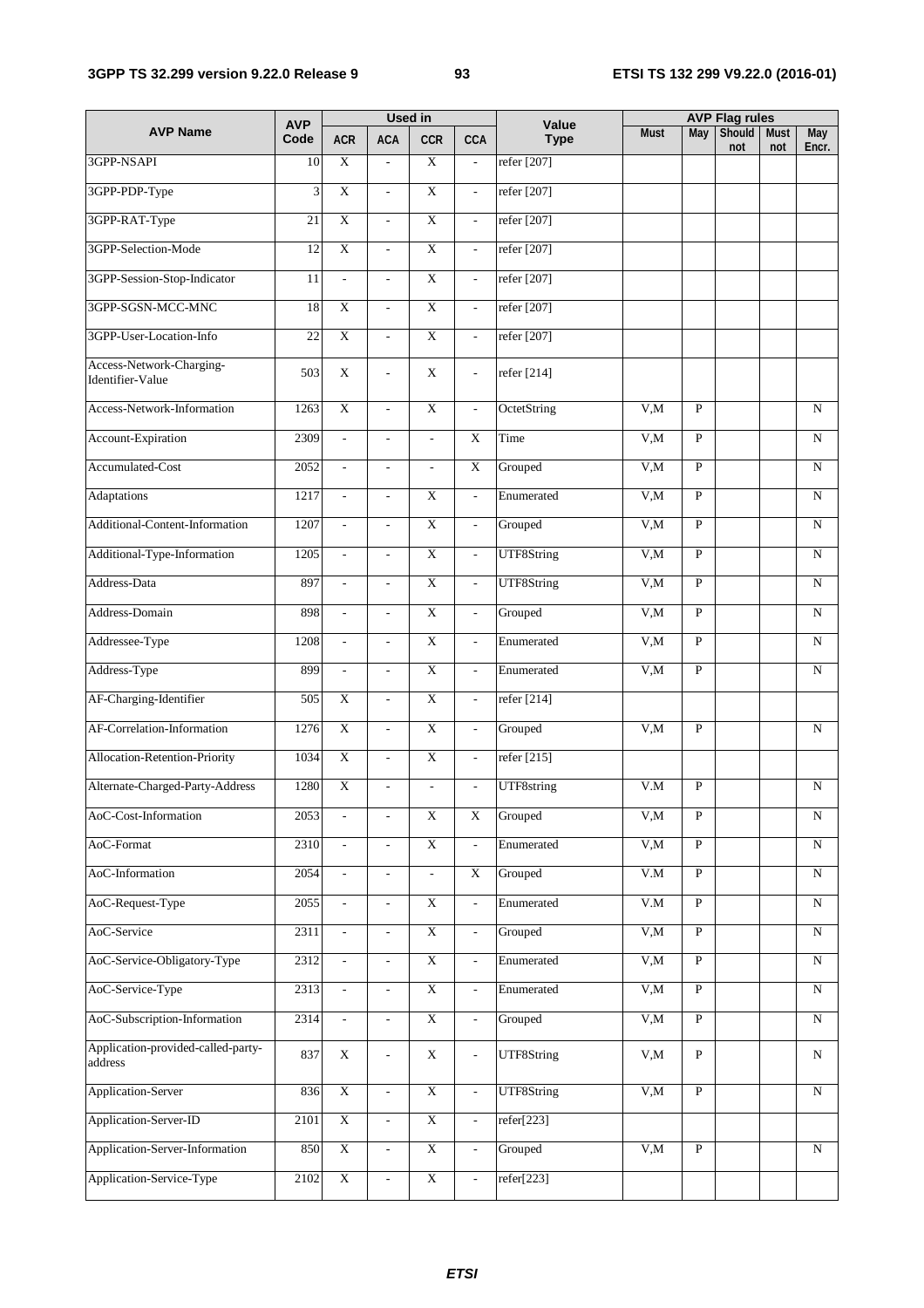|                                             |                    |                             |                          | <b>Used in</b>           |                             |                      |             |                | <b>AVP Flag rules</b> |                    |                         |
|---------------------------------------------|--------------------|-----------------------------|--------------------------|--------------------------|-----------------------------|----------------------|-------------|----------------|-----------------------|--------------------|-------------------------|
| <b>AVP Name</b>                             | <b>AVP</b><br>Code | <b>ACR</b>                  | <b>ACA</b>               | <b>CCR</b>               | <b>CCA</b>                  | Value<br><b>Type</b> | <b>Must</b> | May            | <b>Should</b><br>not  | <b>Must</b><br>not | May<br>Encr.            |
| Application-Session-ID                      | 2103               | $\mathbf X$                 | $\overline{\phantom{a}}$ | $\overline{\mathbf{X}}$  | $\frac{1}{2}$               | refer[223]           |             |                |                       |                    |                         |
| Applic-ID                                   | 1218               | $\mathcal{L}^{\pm}$         | $\mathbb{L}$             | $\overline{X}$           | $\mathcal{L}^{\pm}$         | UTF8String           | V.M         | $\mathbf{P}$   |                       |                    | N                       |
| Associated-Party-Address                    | 2035               | Χ                           | $\blacksquare$           | χ                        | $\blacksquare$              | UTF8String           | V, M        | P              |                       |                    | $\overline{\mathsf{N}}$ |
| Associated-URI                              | 856                | $\overline{X}$              | $\overline{\phantom{a}}$ | $\overline{\text{X}}$    | $\overline{\phantom{a}}$    | UTF8String           | V, M        | $\mathbf{P}$   |                       |                    | ${\bf N}$               |
| Authorized-QoS                              | 849                | $\overline{\phantom{a}}$    | $\overline{\phantom{a}}$ | ÷,                       | $\overline{\phantom{a}}$    | UTF8String           | V, M        | P              |                       |                    | $\mathbf N$             |
| Aux-Applic-Info                             | 1219               | $\mathbb{L}$                | $\mathbb{L}$             | $\overline{X}$           | $\Box$                      | UTF8String           | V, M        | $\overline{P}$ |                       |                    | $\mathbf N$             |
| Base-Time-Interval                          | 1265               | $\overline{a}$              | $\mathbb{L}$             | $\overline{\phantom{a}}$ | $\overline{X}$              | Unsigned32           | V, M        | $\mathbf{P}$   |                       |                    | $\mathbf N$             |
| <b>Bearer-Service</b>                       | 854                | $\overline{X}$              | $\overline{\phantom{a}}$ | $\overline{\phantom{a}}$ | $\overline{\phantom{0}}$    | OctetString          | V, M        | $\mathbf{P}$   |                       |                    | N                       |
| Called-Asserted-Identity                    | 1250               | $\overline{X}$              | $\overline{\phantom{a}}$ | $\overline{X}$           | ÷,                          | UTF8String           | V, M        | $\mathbf{P}$   |                       |                    | N                       |
| Called-Party-Address                        | 832                | $\overline{X}$              | $\overline{\phantom{a}}$ | $\overline{X}$           | $\overline{\phantom{a}}$    | UTF8String           | V, M        | $\mathbf{P}$   |                       |                    | N                       |
| Calling-Party-Address                       | 831                | $\overline{X}$              | $\overline{\phantom{a}}$ | $\overline{X}$           | $\mathcal{L}_{\mathcal{A}}$ | UTF8String           | V, M        | $\overline{P}$ |                       |                    | N                       |
| Carrier-Select-Routing-Information          | 2023               | $\mathbf X$                 | $\overline{\phantom{a}}$ | $\mathbf X$              | $\overline{\phantom{a}}$    | UTF8String           | V, M        | $\mathbf{P}$   |                       |                    | N                       |
| Cause-Code                                  | 861                | $\overline{X}$              | $\overline{\phantom{a}}$ | $\overline{X}$           | $\overline{\phantom{a}}$    | Integer32            | V, M        | $\mathbf{P}$   |                       |                    | N                       |
| <b>CG-Address</b>                           | 846                | $\overline{X}$              | $\overline{\phantom{a}}$ | $\overline{X}$           | $\overline{\phantom{a}}$    | <b>Address</b>       | V, M        | P              |                       |                    | Y                       |
| Change-Condition                            | 2037               | $\overline{X}$              | $\mathbb{L}$             | $\overline{\phantom{a}}$ | $\overline{\phantom{a}}$    | Integer32            | V, M        | $\overline{P}$ |                       |                    | N                       |
| Charge-Reason-Code                          | 2118               | $\mathcal{L}_{\mathcal{A}}$ | $\overline{\phantom{a}}$ | X                        | X                           | Enumerated           | V, M        | $\overline{P}$ |                       |                    | N                       |
| Change-Time                                 | 2038               | $\overline{X}$              | $\overline{\phantom{a}}$ | $\overline{\phantom{a}}$ | $\overline{\phantom{a}}$    | Time                 | V, M        | $\overline{P}$ |                       |                    | N                       |
| Charged-Party                               | 857                | $\overline{X}$              | $\overline{\phantom{a}}$ | $\frac{1}{2}$            | $\overline{\phantom{a}}$    | UTF8String           | V, M        | $\mathbf{P}$   |                       |                    | N                       |
| Charging-Characteristics-Selection-<br>Mode | 2066               | $\mathbf X$                 | $\blacksquare$           | $\mathbf X$              | $\overline{\phantom{a}}$    | Enumerated           | V, M        | $\overline{P}$ |                       |                    | $\mathbf N$             |
| Charging-Rule-Base-Name                     | 1004               | $\overline{X}$              | $\overline{\phantom{a}}$ | X                        | $\overline{\phantom{a}}$    | refer [215]          |             |                |                       |                    |                         |
| Class-Identifier                            | 1214               | $\overline{\phantom{a}}$    | $\overline{\phantom{a}}$ | $\overline{X}$           | $\overline{a}$              | Enumerated           | V,M         | $\overline{P}$ |                       |                    | N                       |
| <b>Client-Address</b>                       | 2018               |                             |                          | $\overline{\mathbf{X}}$  |                             | Address              | V,M         | $\mathbf{P}$   |                       |                    | $\mathbf N$             |
| CN-IP-Multicast-Distribution                | 921                | $\overline{\textbf{X}}$     |                          |                          |                             | refer [207]          |             |                |                       |                    |                         |
| Content-Class                               | 1220               | $\overline{\phantom{a}}$    | $\overline{\phantom{a}}$ | $\mathbf X$              | $\overline{\phantom{a}}$    | Enumerated           | V,M         | $\overline{P}$ |                       |                    | ${\bf N}$               |
| Content-Disposition                         | 828                | $\mathbf X$                 | $\overline{\phantom{a}}$ | $\mathbf X$              | $\overline{\phantom{a}}$    | UTF8String           | V, M        | $\, {\bf P}$   |                       |                    | ${\bf N}$               |
| Content-ID                                  | 2116               | $\overline{X}$              | $\overline{\phantom{a}}$ | $\overline{X}$           | $\blacksquare$              | refer[223]           |             |                |                       |                    |                         |
| Content-Provider-ID                         | 2117               | $\bold{X}$                  | $\overline{\phantom{a}}$ | $\bold{X}$               | $\overline{\phantom{a}}$    | refer[223]           |             |                |                       |                    |                         |
| Content-Length                              | 827                | $\overline{X}$              | $\overline{\phantom{a}}$ | $\overline{\textbf{X}}$  | $\overline{\phantom{a}}$    | Unsigned32           | V, M        | $\overline{P}$ |                       |                    | ${\bf N}$               |
| Content-Size                                | 1206               |                             | $\overline{\phantom{a}}$ | $\overline{X}$           | $\overline{\phantom{a}}$    | Unsigned32           | V, M        | $\overline{P}$ |                       |                    | N                       |
| CSG-Access-Mode                             | 2317               | $\overline{X}$              | $\overline{\phantom{a}}$ | $\overline{X}$           | ÷,                          | Enumerated           | V,M         | $\overline{P}$ |                       |                    | N                       |
| CSG-Id                                      | 1437               | $\overline{\textbf{X}}$     | $\Box$                   | $\overline{\textbf{X}}$  | $\overline{\phantom{a}}$    | refer[219]           |             |                |                       |                    |                         |
| CSG-Membership-Indication                   | 2318               | $\overline{\textbf{X}}$     | $\overline{\phantom{a}}$ | $\mathbf X$              | $\overline{\phantom{a}}$    | Enumerated           | V, M        | $\overline{P}$ |                       |                    | N                       |
| Content-Type                                | 826                | $\mathbf X$                 | $\overline{\phantom{a}}$ | $\mathbf X$              | $\overline{\phantom{a}}$    | UTF8String           | V.M         | $\, {\bf P}$   |                       |                    | ${\bf N}$               |
| Current-Tariff                              | 2056               | $\overline{\phantom{a}}$    | $\overline{\phantom{a}}$ | $\mathbf X$              | X                           | Grouped              | V,M         | $\mathbf{P}$   |                       |                    | N                       |
| <b>CUG-Information</b>                      | 2304               | $\mathbf X$                 | $\overline{\phantom{a}}$ | $\overline{\textbf{X}}$  | $\overline{\phantom{a}}$    | OctetString          | V, M        | $\mathbf{P}$   |                       |                    | ${\bf N}$               |
| Data-Coding-Scheme                          | 2001               | $\overline{\phantom{a}}$    | $\overline{\phantom{a}}$ | $\bold{X}$               | $\overline{\phantom{a}}$    | Integer32            | V, M        | $\overline{P}$ |                       |                    | N                       |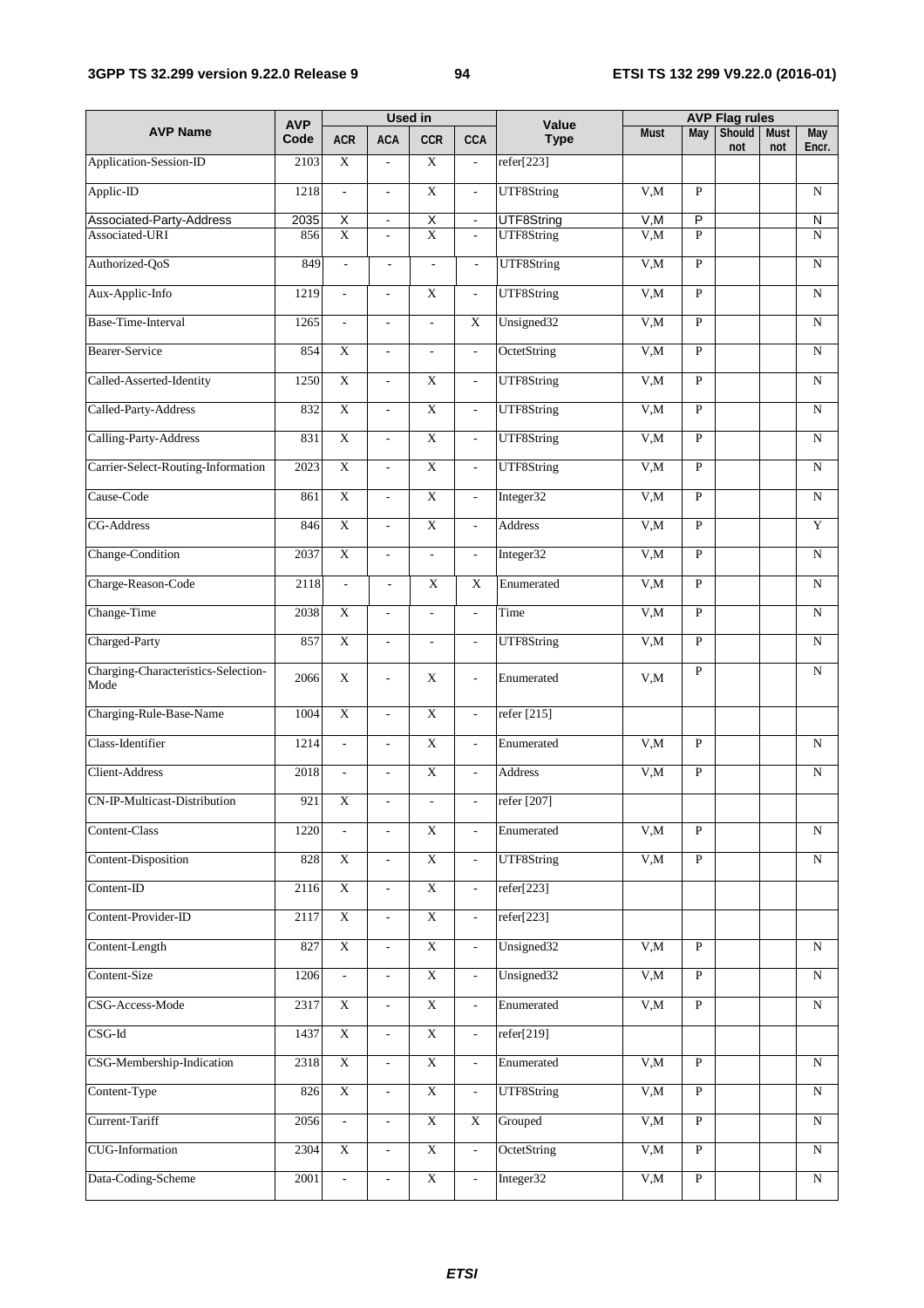### **3GPP TS 32.299 version 9.22.0 Release 9 95 ETSI TS 132 299 V9.22.0 (2016-01)**

|                                                 | <b>AVP</b> |                          |                          | <b>Used in</b>            |                          | Value       |             |                | <b>AVP Flag rules</b> |                    |                         |
|-------------------------------------------------|------------|--------------------------|--------------------------|---------------------------|--------------------------|-------------|-------------|----------------|-----------------------|--------------------|-------------------------|
| <b>AVP Name</b>                                 | Code       | <b>ACR</b>               | <b>ACA</b>               | <b>CCR</b>                | <b>CCA</b>               | <b>Type</b> | <b>Must</b> | May            | Should<br>not         | <b>Must</b><br>not | <b>May</b><br>Encr.     |
| DCD-Information                                 | 2115       | $\overline{X}$           | $\overline{\phantom{a}}$ | $\overline{\mathbf{X}}$   | $\overline{\phantom{a}}$ | refer[223]  |             |                |                       |                    |                         |
| Deferred-Location-Event-Type                    | 1230       | $\omega$                 | $\overline{\phantom{a}}$ | $\overline{X}$            | $\overline{\phantom{a}}$ | UTF8String  | V, M        | $\overline{P}$ |                       |                    | $\mathbf N$             |
| Delivery-Report-Requested                       | 1216       | $\mathbb{L}$             | $\blacksquare$           | $\overline{X}$            | $\overline{\phantom{a}}$ | Enumerated  | V, M        | $\overline{P}$ |                       |                    | N                       |
| Delivery-Status                                 | 2104       | $\overline{X}$           | $\blacksquare$           | $\overline{X}$            | $\overline{\phantom{a}}$ | refer[223]  |             |                |                       |                    |                         |
| Destination-Interface                           | 2002       | $\overline{\phantom{a}}$ | $\overline{\phantom{a}}$ | $\overline{X}$            | $\overline{\phantom{a}}$ | Grouped     | V, M        | $\overline{P}$ |                       |                    | $\mathbf N$             |
| Diagnostics                                     | 2039       | X                        | $\blacksquare$           | X                         |                          | Integer32   | V, M        | $\overline{P}$ |                       |                    | N                       |
| Domain-Name                                     | 1200       | $\overline{\phantom{a}}$ | $\overline{\phantom{a}}$ | $\overline{X}$            | $\overline{\phantom{a}}$ | UTF8String  | V, M        | $\mathbf{P}$   |                       |                    | N                       |
| DRM-Content                                     | 1221       | $\overline{\phantom{a}}$ | $\overline{\phantom{a}}$ | $\mathbf X$               | $\overline{\phantom{a}}$ | Enumerated  | V, M        | $\mathbf P$    |                       |                    | N                       |
| Dynamic-Address-Flag                            | 2051       | X                        | $\blacksquare$           | X                         | ä,                       | Enumerated  | V, M        | $\overline{P}$ |                       |                    | N                       |
| Dynamic-Address-Flag-Extension                  | 2068       | $\mathsf X$              | $\blacksquare$           | X                         | $\blacksquare$           | Enumerated  | V, M        | $\overline{P}$ |                       |                    | $\overline{\mathsf{N}}$ |
| Early-Media-Description                         | 1272       | $\overline{X}$           | $\blacksquare$           | $\overline{\phantom{a}}$  | $\overline{\phantom{a}}$ | Grouped     | V, M        | $\overline{P}$ |                       |                    | $\mathbf N$             |
| Envelope                                        | 1266       | $\overline{\phantom{a}}$ | $\overline{\phantom{a}}$ | $\mathbf X$               | $\overline{\phantom{a}}$ | Grouped     | V, M        | $\mathbf{P}$   |                       |                    | N                       |
| Envelope-End-Time                               | 1267       | $\overline{\phantom{a}}$ | $\overline{\phantom{a}}$ | $\overline{X}$            | $\overline{a}$           | Time        | V, M        | $\mathbf{P}$   |                       |                    | N                       |
| <b>Envelope-Reporting</b>                       | 1268       | $\overline{\phantom{a}}$ | $\overline{\phantom{a}}$ | $\overline{a}$            | $\overline{X}$           | Enumerated  | V,M         | $\mathbf{P}$   |                       |                    | $\mathbf N$             |
| Envelope-Start-Time                             | 1269       | $\overline{\phantom{a}}$ | $\overline{\phantom{a}}$ | $\overline{X}$            | $\overline{\phantom{a}}$ | Time        | V, M        | $\overline{P}$ |                       |                    | $\mathbf N$             |
| Event                                           | 825        | $\mathbf X$              | $\overline{\phantom{a}}$ | $\mathbf X$               | $\overline{\phantom{a}}$ | UTF8String  | V, M        | $\overline{P}$ |                       |                    | $\mathbf N$             |
| Event-Charging-TimeStamp                        | 1258       | $\overline{\phantom{a}}$ | $\overline{\phantom{a}}$ | $\mathbf X$               | $\blacksquare$           | Time        | V, M        | $\mathbf{P}$   |                       |                    | N                       |
| Event-Type                                      | 823        | $\overline{X}$           | $\overline{\phantom{a}}$ | $\overline{\mathbf{X}}$   | $\blacksquare$           | Grouped     | V, M        | P              |                       |                    | $\mathbf N$             |
| <b>Expires</b>                                  | 888        | $\overline{X}$           | $\overline{\phantom{a}}$ | $\overline{\text{X}}$     | $\overline{\phantom{a}}$ | Unsigned32  | V,M         | $\overline{P}$ |                       |                    | N                       |
| File-Repair-Supported                           | 1224       | $\overline{X}$           | $\blacksquare$           | $\overline{X}$            | $\overline{\phantom{a}}$ | Enumerated  | V, M        | $\overline{P}$ |                       |                    | $\overline{Y}$          |
| Flows                                           | 510        | $\bar{\phantom{a}}$      | $\overline{\phantom{a}}$ | $\overline{X}$            | $\overline{\phantom{a}}$ | refer [214] |             |                |                       |                    |                         |
| GGSN-Address                                    | 847        | $\overline{X}$           | $\overline{\phantom{a}}$ | $\mathbf X$               | $\overline{\phantom{a}}$ | Address     | V, M        | $\mathbf P$    |                       |                    | N                       |
| Guaranteed-Bitrate-UL                           | 1026       | $\overline{\text{X}}$    |                          | $\overline{\text{X}}$     |                          | refer[215]  |             |                |                       |                    |                         |
| IM-Information                                  | 2110       | $\mathbf X$              | $\overline{\phantom{a}}$ | $\mathbf X$               | $\overline{\phantom{a}}$ | refer[223]  |             |                |                       |                    |                         |
| <b>IMS-Charging-Identifier</b>                  | 841        | $\mathbf X$              | $\overline{\phantom{a}}$ | $\mathbf X$               | $\overline{\phantom{a}}$ | UTF8String  | V, M        | $\mathbf{P}$   |                       |                    | ${\bf N}$               |
| <b>IMS-Communication-Service-</b><br>Identifier | 1281       | $\mathbf X$              | $\blacksquare$           | X                         | $\overline{\phantom{a}}$ | UTF8String  | V, M        | $\mathbf{P}$   |                       |                    | N                       |
| IMS-Emergency-Indicator                         | 2322       | $\overline{\textbf{X}}$  | $\overline{\phantom{a}}$ |                           | $\overline{\phantom{a}}$ | Enumerated  | V,M         | $\overline{P}$ |                       |                    | N                       |
| <b>IMS-Information</b>                          | 876        | $\mathbf X$              | $\overline{\phantom{a}}$ | $\mathbf X$               | $\overline{\phantom{a}}$ | Grouped     | V, M        | $\mathbf{P}$   |                       |                    | N                       |
| <b>IMSI-Unauthenticated-Flag</b>                | 2308       | $\mathbf X$              | $\overline{\phantom{a}}$ | $\mathbf X$               | $\overline{\phantom{a}}$ | Enumerated  | V, M        | $\, {\bf P}$   |                       |                    | ${\bf N}$               |
| Incoming-Trunk-Group-Id                         | 852        | $\mathbf X$              | $\overline{\phantom{a}}$ | $\blacksquare$            | $\overline{\phantom{a}}$ | UTF8String  | V.M         | $\overline{P}$ |                       |                    | ${\bf N}$               |
| Incremental-Cost                                | 2062       | $\overline{\phantom{a}}$ | $\overline{\phantom{a}}$ | $\mathbf X$               | $\mathbf X$              | Grouped     | V, M        | $\overline{P}$ |                       |                    | N                       |
| Initial-IMS-Charging-Identifier                 | 2321       | $\overline{X}$           | $\overline{\phantom{a}}$ | $\boldsymbol{\mathrm{X}}$ | $\overline{\phantom{a}}$ | UTF8String  | V, M        | $\overline{P}$ |                       |                    | N                       |
| Interface-Id                                    | 2003       | $\blacksquare$           | $\overline{\phantom{a}}$ | $\overline{\textbf{X}}$   | $\overline{\phantom{a}}$ | UTF8String  | V, M        | $\overline{P}$ |                       |                    | N                       |
| Interface-Port                                  | 2004       | $\overline{\phantom{a}}$ | $\overline{\phantom{a}}$ | $\mathbf X$               | $\overline{\phantom{a}}$ | UTF8String  | V,M         | $\overline{P}$ |                       |                    | N                       |
| Interface-Text                                  | 2005       |                          | $\overline{\phantom{a}}$ | $\overline{X}$            | $\Box$                   | UTF8String  | V, M        | $\overline{P}$ |                       |                    | ${\bf N}$               |
| Interface-Type                                  | 2006       |                          | $\overline{\phantom{a}}$ | $\mathbf X$               | $\frac{1}{2}$            | Enumerated  | V.M         | $\overline{P}$ |                       |                    | ${\bf N}$               |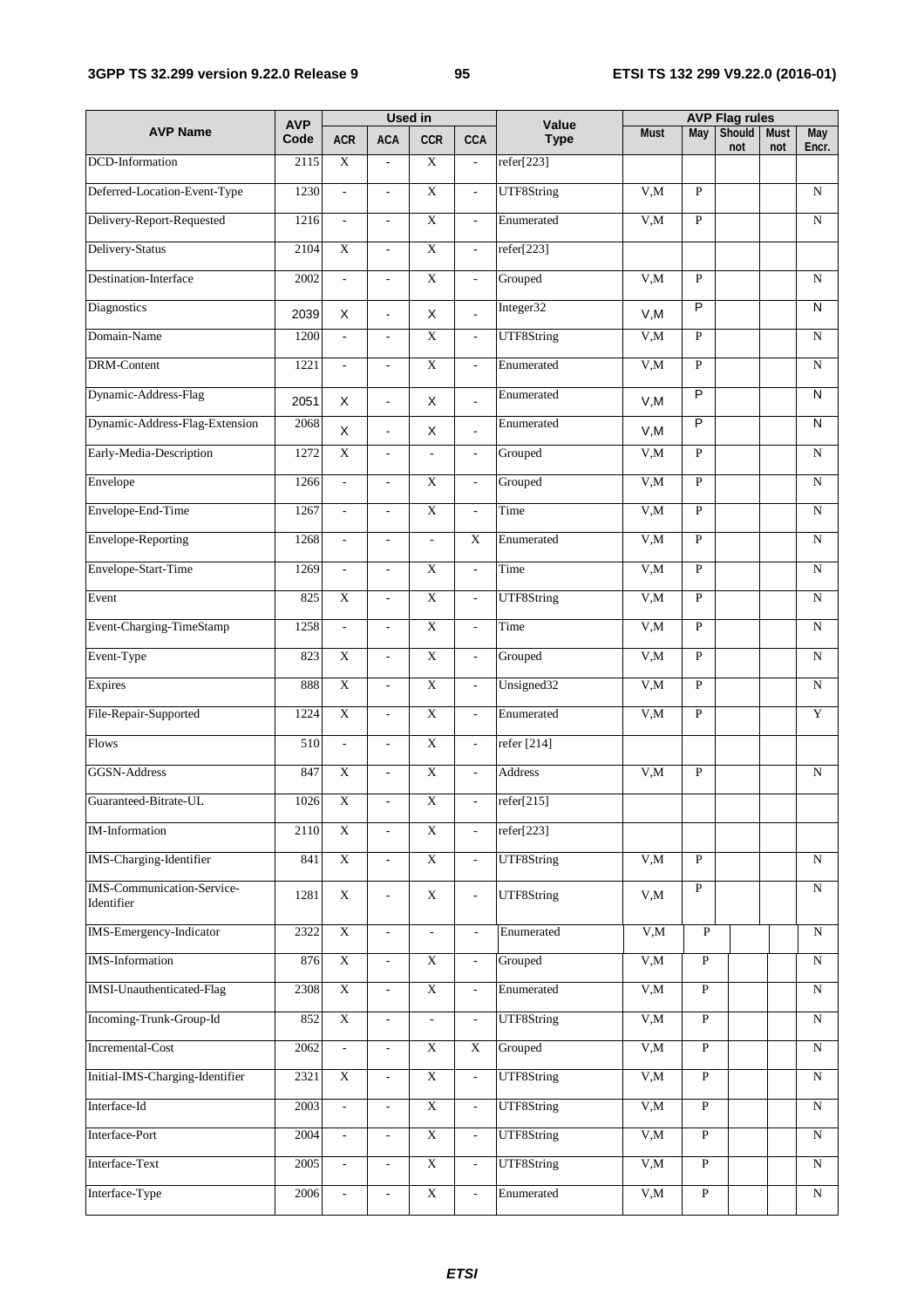### **3GPP TS 32.299 version 9.22.0 Release 9 96 ETSI TS 132 299 V9.22.0 (2016-01)**

|                              |                    |                          |                          | <b>Used in</b>            |                             |                      |             | <b>AVP Flag rules</b> |               |                    |                     |
|------------------------------|--------------------|--------------------------|--------------------------|---------------------------|-----------------------------|----------------------|-------------|-----------------------|---------------|--------------------|---------------------|
| <b>AVP Name</b>              | <b>AVP</b><br>Code | <b>ACR</b>               | <b>ACA</b>               | <b>CCR</b>                | <b>CCA</b>                  | Value<br><b>Type</b> | <b>Must</b> | May                   | Should<br>not | <b>Must</b><br>not | <b>May</b><br>Encr. |
| Inter-Operator-Identifier    | 838                | $\mathbf X$              | $\overline{\phantom{a}}$ | $\mathbf X$               | $\overline{\phantom{a}}$    | Grouped              | V, M        | $\mathbf{P}$          |               |                    | N                   |
| LCS-Client-Dialed-By-MS      | 1233               | $\overline{\phantom{a}}$ | $\overline{\phantom{a}}$ | $\overline{X}$            | $\overline{\phantom{a}}$    | UTF8String           | V, M        | $\mathbf{P}$          |               |                    | N                   |
| LCS-Client-External-ID       | 1234               | $\overline{\phantom{a}}$ | $\overline{\phantom{a}}$ | $\overline{X}$            | $\overline{\phantom{a}}$    | UTF8String           | V, M        | $\overline{P}$        |               |                    | N                   |
| LCS-Client-Id                | 1232               | $\Box$                   | $\blacksquare$           | $\overline{X}$            | $\overline{\phantom{a}}$    | Grouped              | V, M        | $\overline{P}$        |               |                    | N                   |
| LCS-Client-Name              | 1231               | $\overline{\phantom{a}}$ | $\mathbf{r}$             | $\overline{X}$            | $\overline{\phantom{a}}$    | UTF8String           | V,M         | $\overline{P}$        |               |                    | N                   |
| LCS-Client-Name              | 1235               | $\overline{\phantom{a}}$ | $\blacksquare$           | $\overline{X}$            | $\overline{\phantom{a}}$    | Grouped              | V, M        | $\overline{P}$        |               |                    | N                   |
| LCS-Client-Type              | 1241               | $\overline{\phantom{a}}$ | $\overline{\phantom{a}}$ | $\overline{X}$            | $\overline{a}$              | Enumerated           | V, M        | $\mathbf{P}$          |               |                    | N                   |
| LCS-Data-Coding-Scheme       | 1236               | $\overline{\phantom{a}}$ | $\overline{\phantom{a}}$ | $\mathbf X$               | $\mathcal{L}_{\mathcal{A}}$ | UTF8String           | V, M        | $\mathbf{P}$          |               |                    | N                   |
| LCS-Format-Indicator         | 1237               | $\overline{\phantom{a}}$ | $\overline{\phantom{a}}$ | $\mathbf X$               | $\overline{\phantom{a}}$    | Enumerated           | V, M        | $\mathbf{P}$          |               |                    | N                   |
| LCS-Information              | 878                | $\overline{\phantom{a}}$ | $\overline{\phantom{a}}$ | $\mathbf X$               | $\overline{\phantom{a}}$    | Grouped              | V, M        | $\mathbf{P}$          |               |                    | N                   |
| <b>LCS-Name-String</b>       | 1238               | $\overline{\phantom{a}}$ | $\overline{\phantom{a}}$ | $\overline{X}$            | $\overline{\phantom{a}}$    | UTF8String           | V, M        | $\overline{P}$        |               |                    | N                   |
| LCS-Requestor-Id             | 1239               | $\mathbb{L}$             | $\omega$                 | $\overline{X}$            | $\overline{\phantom{a}}$    | Grouped              | V.M         | $\overline{P}$        |               |                    | N                   |
| LCS-Requestor-Id-String      | 1240               | $\mathbb{L}$             | $\overline{\phantom{a}}$ | $\overline{\text{X}}$     | ä,                          | UTF8String           | V, M        | $\overline{P}$        |               |                    | $\mathbf N$         |
| Local-Sequence-Number        | 2063               | $\overline{X}$           | $\Box$                   |                           | $\Box$                      | Unsigned32           | V, M        | P                     |               |                    | N                   |
| Location-Estimate            | 1242               | $\overline{\phantom{a}}$ | $\overline{\phantom{a}}$ | $\overline{X}$            | $\overline{\phantom{a}}$    | OctetString          | V, M        | $\overline{P}$        |               |                    | $\mathbf N$         |
| Location-Estimate-Type       | 1243               | $\omega$                 | $\blacksquare$           | $\overline{X}$            | $\overline{\phantom{a}}$    | Enumerated           | V,M         | $\overline{P}$        |               |                    | $\mathbf N$         |
| Location-Type                | 1244               | $\overline{\phantom{a}}$ | $\mathcal{L}$            | $\overline{X}$            | $\mathcal{L}_{\mathcal{A}}$ | Grouped              | V,M         | $\overline{P}$        |               |                    | $\mathbf N$         |
| .ow-Balance-Indication       | 2020               |                          | $\blacksquare$           | $\Box$                    | $\overline{\mathsf{x}}$     | Enumerated           | V, M        | $\overline{P}$        |               |                    | N                   |
| Mandatory-Capability         | 604                | X                        | $\overline{\phantom{a}}$ | $\overline{\phantom{a}}$  | $\blacksquare$              | refer [204]          |             |                       |               |                    |                     |
| Max-Requested-Bandwidth-DL   | 515                | $\overline{X}$           | $\overline{\phantom{a}}$ | $\overline{X}$            | $\overline{\phantom{a}}$    | refer [214]          |             |                       |               |                    |                     |
| Max-Requested-Bandwidth-UL   | 516                | $\overline{X}$           | $\omega$                 | $\overline{X}$            | $\overline{\phantom{a}}$    | refer [214]          |             |                       |               |                    |                     |
| MBMS-2G-3G-Indicator         | 907                | $\overline{X}$           | $\overline{\phantom{a}}$ | $\mathbf X$               | $\blacksquare$              | refer [207]          |             |                       |               |                    |                     |
| MBMS-Charged-Party           | 2323               | $\overline{X}$           | $\overline{\phantom{a}}$ |                           | $\overline{\phantom{a}}$    | Enumerated           | V, M        | $\overline{P}$        |               |                    | N                   |
| MBMS-GW-Address              | 2307               | $\overline{\text{X}}$    |                          |                           |                             | Address              | V,M         | ${\bf P}$             |               |                    | ${\bf N}$           |
| MBMS-Information             | 880                | $\mathbf X$              | $\overline{\phantom{a}}$ | $\mathbf X$               | $\mathbf{r}$                | Grouped              | V, M        | $\mathbf P$           |               |                    | N                   |
| MBMS-Service-Area            | 903                | $\mathbf X$              | $\overline{\phantom{a}}$ | $\mathbf X$               |                             | refer [207]          |             |                       |               |                    |                     |
| MBMS-Service-Type            | 906                | $\mathbf X$              | $\overline{\phantom{a}}$ | $\mathbf X$               | $\overline{\phantom{a}}$    | refer [207]          |             |                       |               |                    |                     |
| <b>MBMS-Session-Identity</b> | 908                | $\mathbf X$              | $\overline{\phantom{a}}$ | $\mathbf X$               | $\blacksquare$              | refer [207]          |             |                       |               |                    |                     |
| MBMS-User-Service-Type       | 1225               | $\overline{\textbf{X}}$  | $\overline{\phantom{a}}$ | $\overline{\textbf{X}}$   | $\overline{\phantom{a}}$    | Enumerated           | V,M         | $\overline{P}$        |               |                    | $\mathbf Y$         |
| Media-Initiator-Flag         | 882                | $\overline{X}$           | $\mathbb{Z}^2$           | $\overline{\textbf{X}}$   | $\overline{\phantom{a}}$    | Enumerated           | V,M         | $\overline{P}$        |               |                    | $\mathbf N$         |
| Media-Initiator-Party        | 1288               | $\overline{X}$           | $\overline{\phantom{a}}$ | $\overline{X}$            | $\overline{\phantom{a}}$    | UTF8String           | V,M         | $\overline{P}$        |               |                    | N                   |
| Message-Body                 | 889                | $\overline{X}$           |                          | $\overline{X}$            | $\overline{a}$              | Grouped              | V, M        | $\overline{P}$        |               |                    | ${\bf N}$           |
| Message-Class                | 1213               | $\overline{\phantom{a}}$ | $\overline{\phantom{a}}$ | $\overline{\textbf{X}}$   | $\blacksquare$              | Grouped              | V, M        | $\overline{P}$        |               |                    | N                   |
| Message-ID                   | 1210               | $\overline{\phantom{a}}$ | $\overline{\phantom{a}}$ | $\mathbf X$               | $\overline{\phantom{a}}$    | UTF8String           | V, M        | $\overline{P}$        |               |                    | N                   |
| Message-Size                 | 1212               | $\overline{\phantom{a}}$ | $\overline{\phantom{a}}$ | $\mathbf X$               | $\overline{\phantom{a}}$    | Unsigned32           | V, M        | $\overline{P}$        |               |                    | ${\bf N}$           |
| Message-Type                 | 1211               | $\overline{\phantom{a}}$ | $\overline{\phantom{a}}$ | $\overline{\textbf{X}}$   | $\overline{\phantom{a}}$    | Enumerated           | V,M         | $\overline{P}$        |               |                    | $\mathbf N$         |
| MMBox-Storage-Requested      | 1248               | $\overline{\phantom{a}}$ | $\Box$                   | $\boldsymbol{\mathrm{X}}$ | $\blacksquare$              | Enumerated           | V,M         | $\overline{P}$        |               |                    | ${\bf N}$           |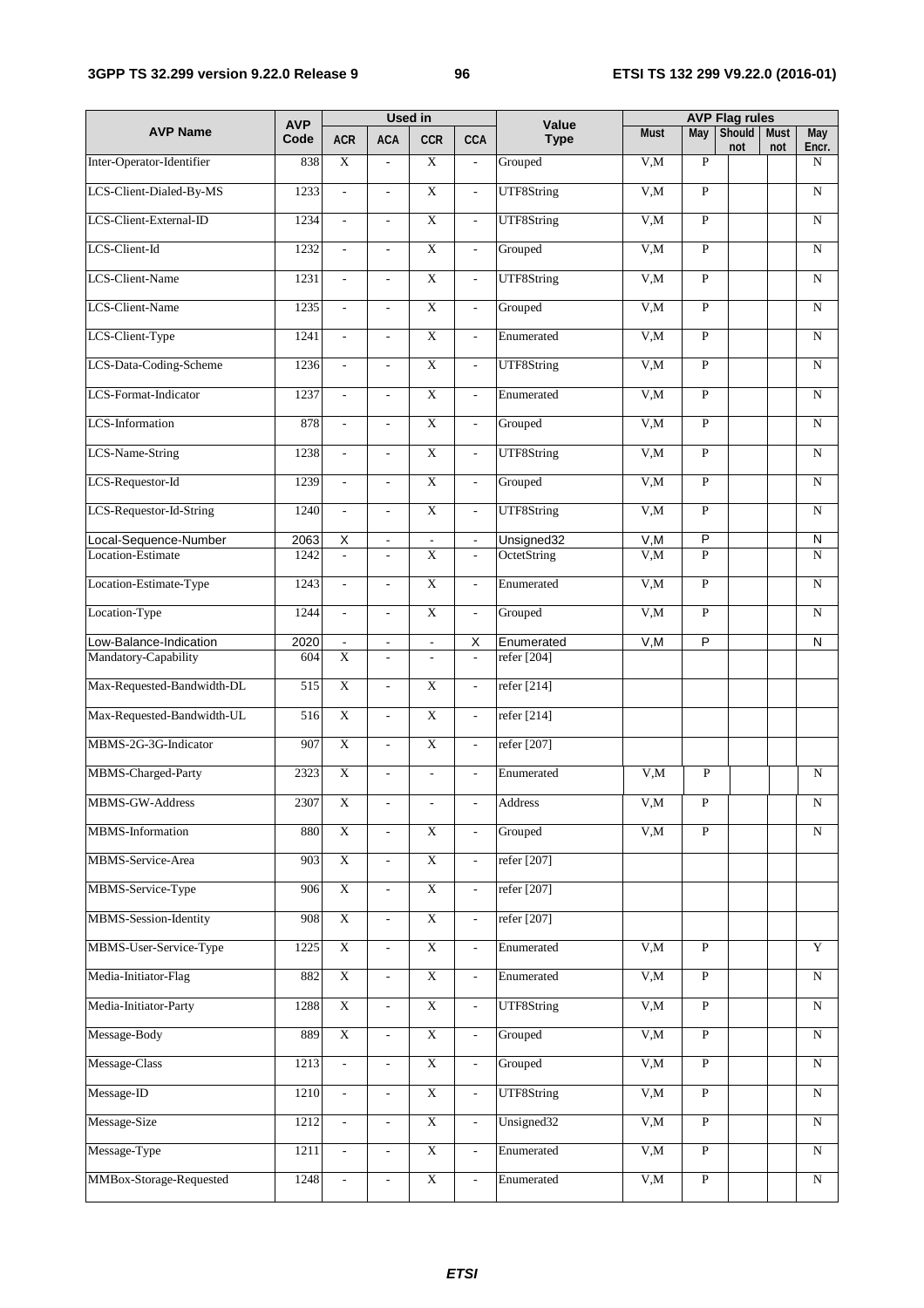### **3GPP TS 32.299 version 9.22.0 Release 9 97 ETSI TS 132 299 V9.22.0 (2016-01)**

|                                                 | <b>AVP</b>   |                           |                                            | <b>Used in</b>            |                                            | Value                    |              | <b>AVP Flag rules</b>   |                      |                    |                  |
|-------------------------------------------------|--------------|---------------------------|--------------------------------------------|---------------------------|--------------------------------------------|--------------------------|--------------|-------------------------|----------------------|--------------------|------------------|
| <b>AVP Name</b>                                 | Code         | <b>ACR</b>                | <b>ACA</b>                                 | <b>CCR</b>                | CCA                                        | <b>Type</b>              | <b>Must</b>  | May                     | <b>Should</b><br>not | <b>Must</b><br>not | May<br>Encr.     |
| MM-Content-Type                                 | 1203         | $\overline{\phantom{a}}$  | $\sim$                                     | $\mathbf X$               | $\overline{\phantom{a}}$                   | Grouped                  | V, M         | $\mathbf P$             |                      |                    | N                |
| MMS-Information                                 | 877          | $\overline{\phantom{a}}$  | $\sim$                                     | $\mathbf X$               | $\overline{\phantom{a}}$                   | Grouped                  | V, M         | $\mathbf P$             |                      |                    | N                |
| MMTel-SService-Type                             | 2031         | X                         | $\blacksquare$                             | Χ                         | $\blacksquare$                             | Unsigned32               | V, M         | P                       |                      |                    | N                |
| MMTel-Information                               | 2030         | $\overline{\mathsf{X}}$   | $\overline{\phantom{a}}$                   | $\overline{\mathsf{x}}$   | $\blacksquare$                             | Grouped                  | V, M         | $\overline{\mathsf{P}}$ |                      |                    | N                |
| <b>MSISDN</b>                                   | 701          | $\overline{\mathsf{X}}$   | $\blacksquare$                             | $\overline{\mathsf{x}}$   | $\blacksquare$                             | refer [221]              |              |                         |                      |                    |                  |
| <b>Next-Tariff</b>                              | 2057         |                           |                                            | $\overline{\mathsf{x}}$   | Х                                          | Grouped                  | V/M          | P                       |                      |                    | N                |
| Node-Functionality                              | 862          | Χ                         | $\mathcal{L}_\mathbf{a}$                   | Χ                         | $\blacksquare$                             | Enumerated               | V, M         | $\overline{\mathsf{P}}$ |                      |                    | $\overline{N}$   |
| Node-Id                                         | 2064         | $\overline{\mathsf{X}}$   | $\blacksquare$                             | $\overline{\mathsf{x}}$   | $\blacksquare$                             | UTF8String               | V, M         | P                       |                      |                    | N                |
| Number-Of-Diversions<br>Number-Of-Messages-Sent | 2034<br>2019 | Χ<br>$\overline{X}$       | $\blacksquare$<br>$\overline{\phantom{a}}$ | Χ<br>$\overline{X}$       | $\blacksquare$<br>$\overline{\phantom{a}}$ | Unsigned32<br>Unsigned32 | V, M<br>V, M | P<br>$\overline{P}$     |                      |                    | N<br>$\mathbf N$ |
| Number-Of-Messages-Successfully-                |              |                           |                                            |                           |                                            |                          |              |                         |                      |                    |                  |
| Exploded                                        | 2111         | $\mathbf X$               | L,                                         | $\mathbf X$               | $\overline{\phantom{a}}$                   | refer[223]               |              |                         |                      |                    |                  |
| Number-Of-Messages-Successfully-<br>Sent        | 2112         | $\mathbf X$               | $\overline{\phantom{a}}$                   | X                         | $\overline{\phantom{a}}$                   | refer[223]               |              |                         |                      |                    |                  |
| Number-Of-Participants                          | 885          | $\overline{X}$            | $\overline{\phantom{a}}$                   | X                         | $\overline{\phantom{a}}$                   | Unsigned32               | V,M          | $\overline{P}$          |                      |                    | N                |
| Number-Of-Received-Talk-Bursts                  | 1282         | $\overline{X}$            | $\overline{\phantom{a}}$                   | L,                        | $\frac{1}{2}$                              | Unsigned32               | V, M         | $\mathbf{P}$            |                      |                    | N                |
| Number-Of-Talk-Bursts                           | 1283         | $\overline{X}$            | $\overline{\phantom{a}}$                   | $\overline{\phantom{a}}$  | $\overline{\phantom{a}}$                   | Unsigned32               | V,M          | $\mathbf P$             |                      |                    | N                |
| Number-Portability-Routing-<br>Information      | 2024         | $\mathbf X$               | $\overline{a}$                             | X                         | $\overline{\phantom{a}}$                   | UTF8String               | V, M         | $\mathbf P$             |                      |                    | N                |
| Offline-Charging                                | 1278         | $\overline{\phantom{a}}$  | $\overline{\phantom{a}}$                   | $\frac{1}{2}$             | X                                          | Grouped                  | V, M         | $\overline{P}$          |                      |                    | N                |
| Online-Charging-Flag                            | 2303         | $\overline{X}$            | $\overline{\phantom{a}}$                   | $\overline{a}$            | $\overline{a}$                             | Enumerated               | V, M         | $\mathbf P$             |                      |                    | N                |
| Optional-Capability                             | 605          | $\overline{X}$            | $\overline{\phantom{a}}$                   | $\overline{\phantom{a}}$  | $\overline{\phantom{a}}$                   | refer [204]              |              |                         |                      |                    |                  |
| Originating-IOI                                 | 839          | $\overline{X}$            | $\overline{\phantom{a}}$                   | X                         | $\mathbb{L}$                               | UTF8String               | V, M         | $\overline{P}$          |                      |                    | N                |
| Originator-SCCP-Address                         | 2008         | $\overline{a}$            | $\sim$                                     | $\overline{X}$            | $\overline{\phantom{a}}$                   | Address                  | V, M         | $\mathbf{P}$            |                      |                    | N                |
| Originator                                      | 864          | $\overline{X}$            | $\overline{a}$                             | $\overline{X}$            | $\overline{a}$                             | Enumerated               | V, M         | $\overline{P}$          |                      |                    | N                |
| Originator-Address                              | 886          | $\bar{\phantom{a}}$       | $\overline{\phantom{a}}$                   | $\overline{X}$            | $\overline{\phantom{a}}$                   | Grouped                  | V, M         | $\mathbf{P}$            |                      |                    | N                |
| Originator-Received-Address                     | 2027         | $\blacksquare$            | $\omega$                                   | X                         | $\blacksquare$                             | Grouped                  | V, M         | $\overline{P}$          |                      |                    | N                |
| Originator-Interface                            | 2009         | $\overline{\phantom{a}}$  | $\overline{\phantom{a}}$                   | $\overline{X}$            | $\overline{\phantom{a}}$                   | Grouped                  | V, M         | $\mathbf{P}$            |                      |                    | N                |
| Outgoing-Session-Id                             | 2320         | X                         |                                            | $\overline{\mathsf{X}}$   | $\qquad \qquad \blacksquare$               | UTF8String               | V,M          | P                       |                      |                    | N                |
| Outgoing-Trunk-Group-Id                         | 853          | $\overline{X}$            |                                            |                           |                                            | UTF8String               | V,M          | P                       |                      |                    | N                |
|                                                 |              |                           |                                            |                           |                                            |                          |              |                         |                      |                    |                  |
| Participant-Access-Priority                     | 1259         | $\overline{\textbf{X}}$   | $\overline{\phantom{a}}$                   | $\mathbf X$               | $\overline{\phantom{a}}$                   | Enumerated               | V, M         | $\overline{P}$          |                      |                    | N                |
| Participant-Action-Type                         | 2049         | $\mathbf X$               | $\overline{\phantom{a}}$                   | $\mathbf X$               | $\frac{1}{2}$                              | Enumerated               | V, M         | $\, {\bf P}$            |                      |                    | ${\bf N}$        |
| Participant-Group                               | 1260         | $\mathbf X$               | $\overline{\phantom{a}}$                   | $\overline{\textbf{X}}$   | $\overline{\phantom{a}}$                   | Grouped                  | V.M          | $\overline{P}$          |                      |                    | ${\bf N}$        |
| Participants-Involved                           | 887          | $\overline{X}$            | $\overline{\phantom{a}}$                   | $\overline{X}$            | $\overline{\phantom{a}}$                   | UTF8String               | V, M         | $\overline{P}$          |                      |                    | N                |
| PDG-Address                                     | 895          | $\boldsymbol{\mathrm{X}}$ | $\overline{\phantom{a}}$                   | $\boldsymbol{\mathrm{X}}$ | $\overline{\phantom{a}}$                   | Address                  | V,M          | $\overline{P}$          |                      |                    | N                |
| PDG-Charging-Id                                 | 896          | $\overline{X}$            | $\mathbb{L}$                               | $\overline{X}$            | $\overline{a}$                             | Unsigned32               | V, M         | $\overline{P}$          |                      |                    | ${\bf N}$        |
| PDN-Connection-Charging-ID                      | 2050         | $\overline{X}$            | $\mathbb{Z}^2$                             | $\overline{X}$            | $\Box$                                     | Unsigned32               | V, M         | $\overline{P}$          |                      |                    | ${\bf N}$        |
| PDP-Address                                     | 1227         | $\overline{X}$            | $\overline{a}$                             | $\overline{\text{X}}$     | $\overline{a}$                             | Address                  | V, M         | $\overline{P}$          |                      |                    | Y                |
| PDP-Context-Type                                | 1247         | $\overline{\textbf{X}}$   | $\overline{\phantom{a}}$                   | $\overline{X}$            | $\overline{\phantom{a}}$                   | Enumerated               | V, M         | $\overline{P}$          |                      |                    | ${\bf N}$        |
| PoC-Change-Condition                            | 1261         | $\overline{\textbf{X}}$   | $\bar{\phantom{a}}$                        | $\overline{\phantom{a}}$  | $\mathcal{L}$                              | Enumerated               | V,M          | $\overline{P}$          |                      |                    | N                |
| PoC-Change-Time                                 | 1262         | $\overline{\textbf{X}}$   | $\overline{\phantom{a}}$                   | $\overline{\phantom{a}}$  | $\overline{\phantom{a}}$                   | Time                     | V.M          | $\overline{P}$          |                      |                    | N                |
| PoC-Controlling-Address                         | 858          | $\overline{\textbf{X}}$   | $\overline{\phantom{a}}$                   | $\mathbf X$               |                                            | UTF8String               | V,M          | $\overline{P}$          |                      |                    | ${\bf N}$        |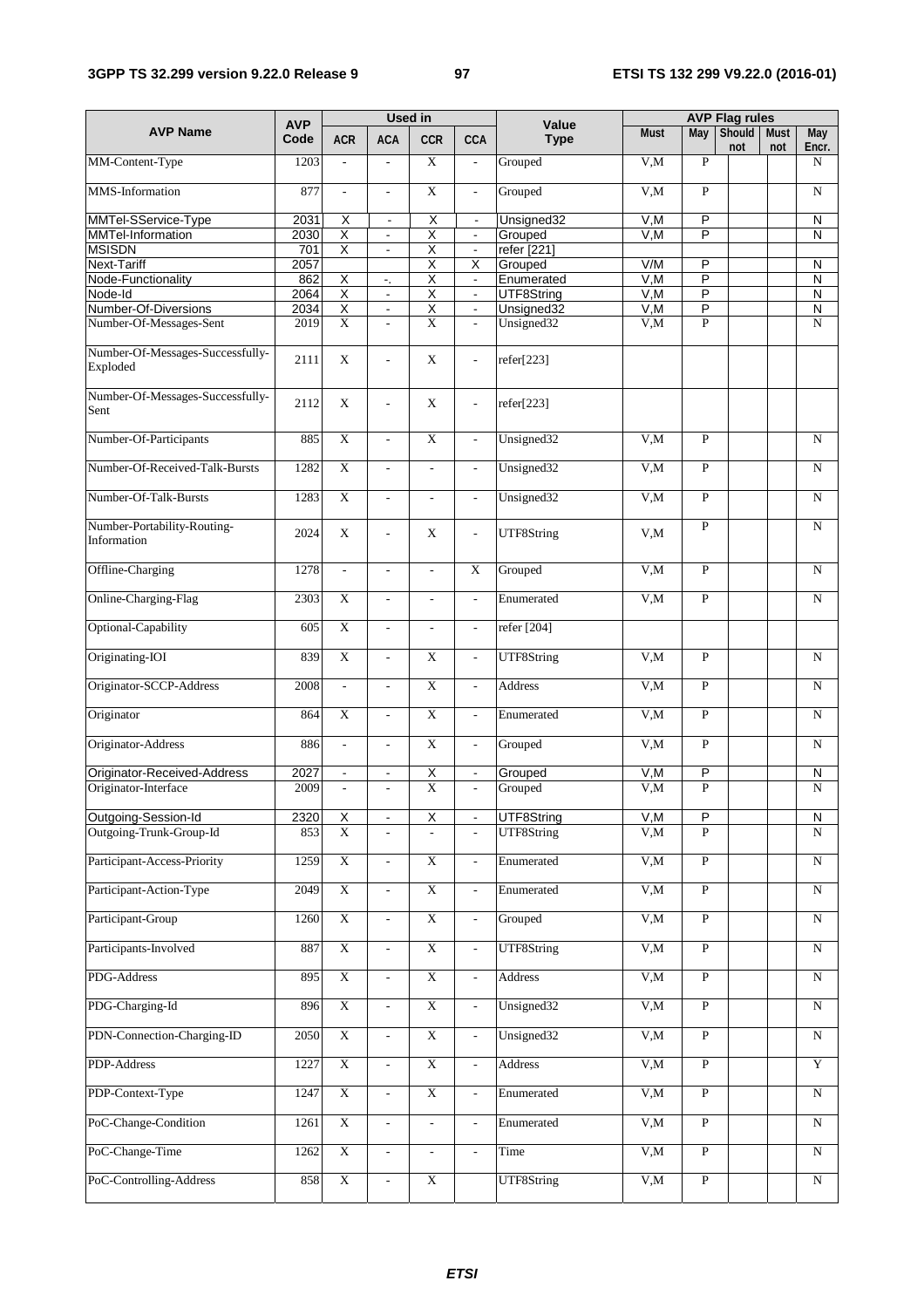### **3GPP TS 32.299 version 9.22.0 Release 9 98 ETSI TS 132 299 V9.22.0 (2016-01)**

|                                      | <b>AVP</b>   |                             |                                            | <b>Used in</b>                |                                                     | Value                  |             |                | <b>AVP Flag rules</b> |                    |                     |
|--------------------------------------|--------------|-----------------------------|--------------------------------------------|-------------------------------|-----------------------------------------------------|------------------------|-------------|----------------|-----------------------|--------------------|---------------------|
| <b>AVP Name</b>                      | Code         | <b>ACR</b>                  | <b>ACA</b>                                 | <b>CCR</b>                    | <b>CCA</b>                                          | <b>Type</b>            | <b>Must</b> | May            | <b>Should</b><br>not  | <b>Must</b><br>not | <b>May</b><br>Encr. |
| PoC-Event-Type                       | 2025         | $\mathbf X$                 | $\frac{1}{2}$                              | $\mathbf X$                   |                                                     | Enumerated             | V, M        | $\mathbf{P}$   |                       |                    | N                   |
| PoC-Group-Name                       | 859          | $\overline{X}$              | $\overline{\phantom{a}}$                   | $\overline{X}$                |                                                     | UTF8String             | V, M        | $\mathbf{P}$   |                       |                    | $\mathbf N$         |
| PoC-Information                      | 879          | $\overline{X}$              | $\overline{\phantom{a}}$                   | $\overline{X}$                | $\overline{\phantom{a}}$                            | Grouped                | V, M        | $\overline{P}$ |                       |                    | N                   |
| PoC-Server-Role                      | 883          | $\overline{X}$              | $\bar{\phantom{a}}$                        | $\overline{X}$                | $\mathbb{L}$                                        | Enumerated             | V, M        | $\overline{P}$ |                       |                    | N                   |
| PoC-Session-Id                       | 1229         | $\overline{X}$              | $\overline{\phantom{a}}$                   | $\overline{X}$                | $\mathbb{L}$                                        | UTF8String             | V,M         | $\overline{P}$ |                       |                    | N                   |
| PoC-Session-Initiation-type          | 1277         | $\overline{X}$              | $\overline{\phantom{a}}$                   | $\overline{X}$                | $\overline{\phantom{a}}$                            | Enumerated             | V,M         | $\overline{P}$ |                       |                    | N                   |
| PoC-Session-Type                     | 884          | $\overline{\text{X}}$       | $\overline{\phantom{a}}$                   | $\overline{X}$                | $\overline{\phantom{a}}$                            | Enumerated             | V, M        | $\mathbf{P}$   |                       |                    | N                   |
| PoC-User-Role                        | 1252         | $\overline{X}$              | $\overline{\phantom{a}}$                   | $\mathbf X$                   | $\mathcal{L}^{\pm}$                                 | Grouped                | V, M        | $\mathbf P$    |                       |                    | N                   |
| PoC-User-Role-IDs                    | 1253         | $\mathbf X$                 | $\overline{\phantom{a}}$                   | $\mathbf X$                   | $\overline{a}$                                      | UTF8String             | V, M        | $\overline{P}$ |                       |                    | N                   |
| PoC-User-Role-info-Units             | 1254         | $\overline{X}$              | $\overline{\phantom{a}}$                   | $\overline{X}$                | $\overline{\phantom{a}}$                            | Enumerated             | V, M        | $\mathbf{P}$   |                       |                    | N                   |
| Positioning-Data                     | 1245         | $\overline{\phantom{a}}$    | $\overline{\phantom{a}}$                   | $\overline{X}$                | $\overline{a}$                                      | UTF8String             | V, M        | $\overline{P}$ |                       |                    | N                   |
| Preferred-AoC-Currency               | 2315         | $\mathcal{L}^{\mathcal{A}}$ | $\bar{\phantom{a}}$                        | $\overline{X}$                | $\mathbb{Z}^{\mathbb{Z}}$                           | Unsigned32             | V,M         | $\overline{P}$ |                       |                    | N                   |
| Priority                             | 1209         | $\overline{a}$              | $\overline{a}$                             | $\overline{X}$                | ä,                                                  | Enumerated             | V,M         | $\mathbf{P}$   |                       |                    | ${\bf N}$           |
| Priority-Level                       | 1046         | $\overline{X}$              | $\overline{a}$                             | $\overline{X}$                | L.                                                  | refer [215]            |             |                |                       |                    |                     |
| PS-Append-Free-Format-Data           | 867          | $\overline{X}$              | $\overline{a}$                             | $\overline{a}$                | $\overline{X}$                                      | Enumerated             | V,M         | $\mathbf{P}$   |                       |                    | $\mathbf N$         |
| PS-Free-Format-Data                  | 866          | $\overline{X}$              | $\blacksquare$                             | $\overline{a}$                | $\mathbf X$                                         | OctetString            | V,M         | $\mathbf{P}$   |                       |                    | N                   |
| PS-Furnish-Charging-Information      | 865          | $\overline{X}$              | $\mathbf{r}$                               | $\overline{a}$                | X                                                   | Grouped                | V, M        | $\overline{P}$ |                       |                    | N                   |
| PS-Information                       | 874          | $\overline{X}$              | $\overline{\phantom{a}}$                   | $\overline{X}$                | X                                                   | Grouped                | V,M         | $\overline{P}$ |                       |                    | N                   |
| QoS-Information                      | 1016         | $\overline{X}$              | $\overline{\phantom{a}}$                   | $\overline{X}$                | $\overline{a}$                                      | refer [215]            |             |                |                       |                    |                     |
| QoS-Class-Identifier                 | 1028         | $\overline{X}$              | $\overline{a}$                             | $\overline{X}$                | $\overline{a}$                                      | refer [215]            |             |                |                       |                    |                     |
| Quota-Consumption-Time               | 881          | $\mathcal{L}$               | $\mathbb{L}$                               | $\overline{\phantom{a}}$      | $\overline{X}$                                      | Unsigned32             | V, M        | $\overline{P}$ |                       |                    | $\mathbf N$         |
| Quota-Holding-Time                   | 871          | $\overline{a}$              | $\overline{\phantom{a}}$                   | $\overline{a}$                | $\mathbf X$                                         | Unsigned <sub>32</sub> | V,M         | $\overline{P}$ |                       |                    | N                   |
| RAI                                  | 909          | $\overline{\text{X}}$       |                                            | $\overline{\mathrm{X}}$       |                                                     | refer [207]            |             |                |                       |                    |                     |
| Rate-Element                         | 2058         |                             | $\overline{\phantom{a}}$                   | $\overline{X}$                | $\overline{X}$                                      | Grouped                | V,M         | $\mathbf{P}$   |                       |                    | N                   |
| Read-Reply-Report-Requested          | 1222         | $\overline{\phantom{a}}$    | $\overline{\phantom{a}}$                   | $\mathbf X$                   | $\overline{\phantom{a}}$                            | Enumerated             | V, M        | $\, {\bf P}$   |                       |                    | N                   |
| Real-Time-Tariff-Information         | 2305         | $\mathbf X$                 | $\overline{\phantom{a}}$                   | $\mathbf X$                   | $\overline{\phantom{a}}$                            | Grouped                | V,M         | $\, {\bf P}$   |                       |                    | ${\bf N}$           |
| Received-Talk-Burst-Time             | 1284         | $\mathbf X$                 | $\overline{\phantom{a}}$                   | $\overline{\phantom{a}}$      | $\overline{\phantom{a}}$                            | Unsigned32             | V,M         | $\, {\bf P}$   |                       |                    | N                   |
| Received-Talk-Burst-Volume           | 1285         | $\mathbf X$                 | $\Box$                                     | $\overline{\phantom{a}}$      | $\overline{\phantom{a}}$                            | Unsigned32             | V, M        | $\overline{P}$ |                       |                    | $\mathbf N$         |
| Recipient-Address                    | 1201         | $\overline{\phantom{a}}$    | $\sim$                                     | $\mathbf X$                   | $\overline{\phantom{a}}$                            | Grouped                | V,M         | $\overline{P}$ |                       |                    | N                   |
| Recipient-Info                       | 2026         | $\blacksquare$              | $\blacksquare$                             | $\overline{\mathsf{X}}$       | $\blacksquare$                                      | Grouped                | V, M        | $\overline{P}$ |                       |                    | N                   |
| Recipient-Received-Address           | 2028         |                             | $\blacksquare$                             | $\overline{X}$                | $\blacksquare$                                      | Grouped                | V,M         | $\overline{P}$ |                       |                    | N                   |
| Recipient-SCCP-Address               | 2010         |                             | $\overline{\phantom{a}}$                   | $\overline{X}$                | $\overline{\phantom{a}}$                            | Address                | V, M        | P              |                       |                    | N                   |
| Refund-Information                   | 2022         | $\overline{\phantom{a}}$    | $\overline{\phantom{a}}$                   | $\mathbf X$                   | $\mathbf X$                                         | OctetString            | V, M        | $\overline{P}$ |                       |                    | N                   |
| Remaining-Balance<br>Reply-Applic-ID | 2021<br>1223 | $\blacksquare$              | $\blacksquare$<br>$\overline{\phantom{a}}$ | $\blacksquare$<br>$\mathbf X$ | $\overline{\mathsf{x}}$<br>$\overline{\phantom{a}}$ | Grouped<br>UTF8String  | V,M<br>V, M | P<br>P         |                       |                    | N<br>N              |
|                                      |              |                             |                                            |                               |                                                     |                        |             |                |                       |                    |                     |
| Reply-Path-Requested                 | 2011         | $\overline{a}$              | $\overline{\phantom{a}}$                   | $\overline{X}$                | ÷,                                                  | Enumerated             | V, M        | $\overline{P}$ |                       |                    | N                   |
| Reporting-Reason                     | 872          |                             | $\overline{\phantom{a}}$                   | $\overline{X}$                | $\overline{a}$                                      | Enumerated             | V,M         | $\overline{P}$ |                       |                    | N                   |
| Requested-Party-Address              | 1251         | $\mathbf X$                 | $\overline{\phantom{a}}$                   | $\mathbf X$                   | $\overline{a}$                                      | UTF8String             | V, M        | $\mathbf{P}$   |                       |                    | N                   |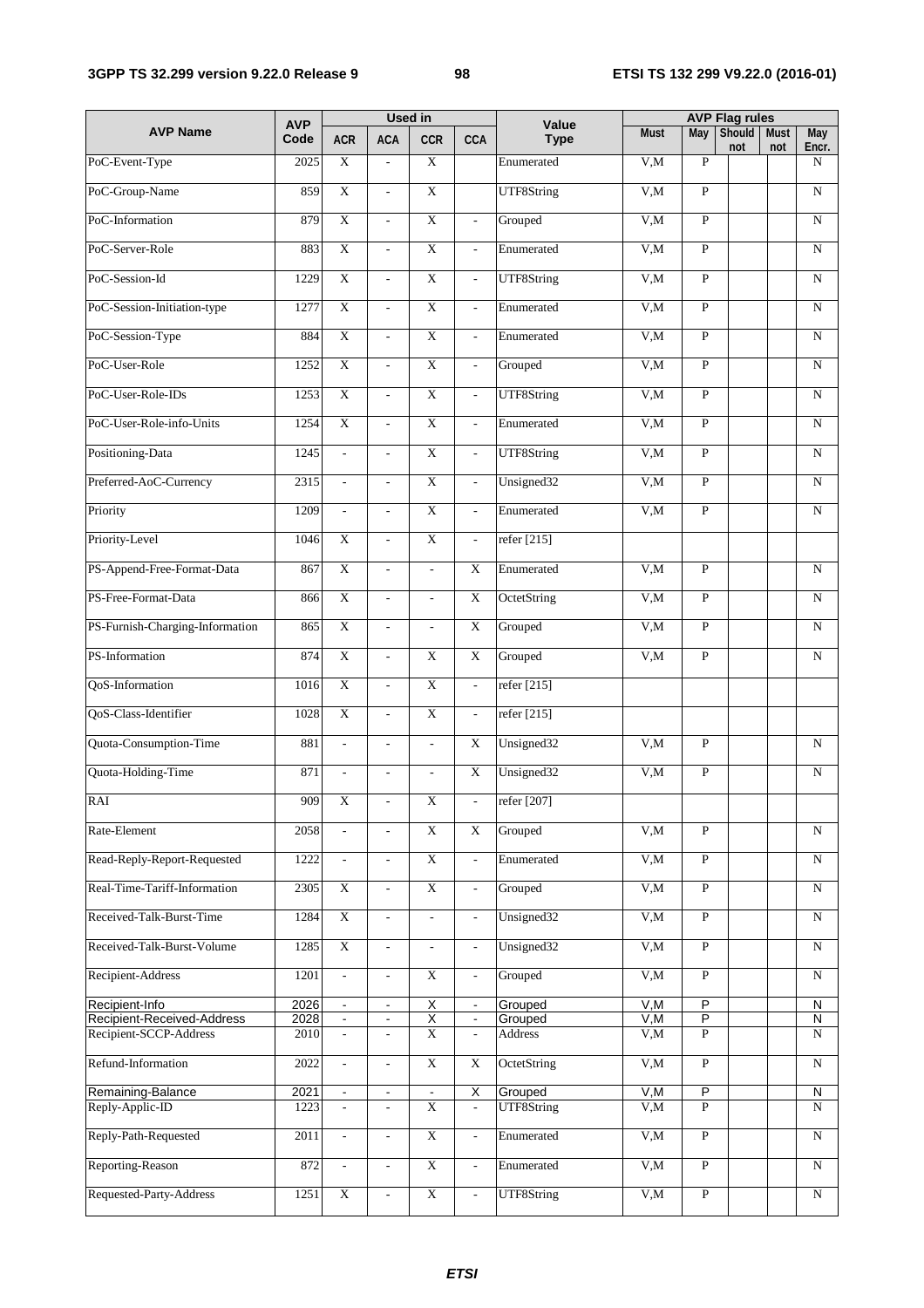### **3GPP TS 32.299 version 9.22.0 Release 9 99 ETSI TS 132 299 V9.22.0 (2016-01)**

|                                       |                    |                             |                          | <b>Used in</b>            |                             |                      |             | <b>AVP Flag rules</b>   |                      |                    |                |
|---------------------------------------|--------------------|-----------------------------|--------------------------|---------------------------|-----------------------------|----------------------|-------------|-------------------------|----------------------|--------------------|----------------|
| <b>AVP Name</b>                       | <b>AVP</b><br>Code | <b>ACR</b>                  | <b>ACA</b>               | <b>CCR</b>                | <b>CCA</b>                  | Value<br><b>Type</b> | <b>Must</b> | May                     | <b>Should</b><br>not | <b>Must</b><br>not | May<br>Encr.   |
| Required-MBMS-Bearer-<br>Capabilities | 901                | X                           | $\overline{a}$           | $\mathbf X$               | $\overline{a}$              | refer [207]          |             |                         |                      |                    |                |
| Role-Of-Node                          | 829                | $\overline{X}$              | $\blacksquare$           | $\overline{X}$            | $\overline{\phantom{a}}$    | Enumerated           | V,M         | $\mathbf{P}$            |                      |                    | N              |
| Scale-Factor                          | 2059               | $\overline{\phantom{a}}$    | $\overline{\phantom{a}}$ | $\mathbf X$               | X                           | Grouped              | V, M        | $\overline{P}$          |                      |                    | N              |
| SDP-Answer-Timestamp                  | 1275               | X                           | $\overline{\phantom{a}}$ | $\overline{\phantom{a}}$  | $\overline{\phantom{a}}$    | Time                 | V, M        | $\overline{P}$          |                      |                    | N              |
| SDP-Media-Component                   | 843                | $\overline{X}$              | $\overline{\phantom{a}}$ | $\mathbf X$               | ÷,                          | Grouped              | V, M        | $\overline{P}$          |                      |                    | ${\bf N}$      |
| SDP-Media-Description                 | 845                | $\overline{X}$              | $\mathbb{L}$             | $\overline{X}$            | $\mathbb{Z}^{\mathbb{Z}}$   | UTF8String           | V, M        | $\overline{P}$          |                      |                    | ${\bf N}$      |
| SDP-Media-Name                        | 844                | $\overline{X}$              | $\overline{\phantom{a}}$ | $\mathbf X$               | $\overline{\phantom{0}}$    | UTF8String           | V,M         | $\overline{P}$          |                      |                    | N              |
| SDP-Offer-Timestamp                   | 1274               | $\overline{X}$              | $\overline{\phantom{a}}$ | $\overline{a}$            | $\overline{\phantom{a}}$    | Time                 | V, M        | $\overline{P}$          |                      |                    | N              |
| SDP-Session-Description               | 842                | $\overline{X}$              | $\overline{a}$           | $\overline{X}$            | $\overline{a}$              | UTF8String           | V,M         | $\overline{P}$          |                      |                    | $\mathbf N$    |
| SDP-TimeStamps                        | 1273               | $\overline{X}$              | $\overline{\phantom{a}}$ | $\overline{\phantom{a}}$  | $\overline{\phantom{a}}$    | Grouped              | V,M         | $\overline{P}$          |                      |                    | N              |
| SDP-Type                              | 2036               | $\overline{X}$              | $\overline{\phantom{a}}$ | $\overline{X}$            | $\overline{a}$              | Enumerated           | V,M         | $\overline{P}$          |                      |                    | $\mathbf N$    |
| Served-Party-IP-Address               | 848                | $\overline{X}$              | $\mathcal{L}$            | $\overline{a}$            | $\mathbf{r}$                | Address              | V, M        | $\overline{P}$          |                      |                    | N              |
| Server-Capabilities                   | 603                | $\overline{X}$              | $\mathcal{L}$            | $\overline{a}$            | $\overline{a}$              | refer [204]          |             |                         |                      |                    |                |
| Server-Name                           | 602                | $\overline{X}$              | $\bar{\phantom{a}}$      | $\overline{\phantom{a}}$  | $\overline{\phantom{a}}$    | refer [204]          |             |                         |                      |                    |                |
| Service-Data-Container                | 2040               | $\overline{X}$              | $\mathbb{L}$             | $\overline{a}$            | $\mathcal{L}_{\mathcal{A}}$ | Grouped              | V, M        | $\overline{P}$          |                      |                    | N              |
| Service-Generic-Information           | 1256               | $\mathbf X$                 | $\overline{\phantom{a}}$ | $\mathbf X$               | $\overline{\phantom{0}}$    | Refer[223]           |             |                         |                      |                    |                |
| Service-Id                            | 855                | $\overline{X}$              | $\overline{\phantom{a}}$ | $\overline{X}$            | $\overline{\phantom{a}}$    | UTF8String           | V,M         | $\overline{P}$          |                      |                    | N              |
| Service-Information                   | 873                | $\overline{X}$              | $\overline{\phantom{a}}$ | $\overline{X}$            | $\mathbf X$                 | Grouped              | V, M        | $\overline{P}$          |                      |                    | N              |
| Service-Mode                          | 2032               | $\overline{X}$              | $\blacksquare$           | $\overline{\mathsf{X}}$   | $\blacksquare$              | Unsigned32           | V,M         | $\overline{P}$          |                      |                    | N              |
| Service-Specific-Data                 | 863                | $\overline{X}$              | $\overline{\phantom{a}}$ | $\overline{X}$            | $\overline{\phantom{0}}$    | UTF8String           | V.M         | $\overline{P}$          |                      |                    | N              |
| Service-Specific-Info                 | 1249               | $\overline{X}$              | $\blacksquare$           | $\overline{X}$            | ÷,                          | Grouped              | V.M         | $\overline{P}$          |                      |                    | $\overline{N}$ |
| Service-Specific-Type                 | 1257               | $\overline{X}$              | $\frac{1}{2}$            | $\overline{X}$            |                             | Unsigned32           | V, M        | $\mathbf{P}$            |                      |                    | $\mathbf N$    |
| Serving-Node-Type                     | 2047               | χ                           | $\blacksquare$           | $\overline{X}$            |                             | Enumerated           | V, M        | $\overline{P}$          |                      |                    | $\overline{N}$ |
| Session-Priority                      | 650                | $\overline{\mathsf{X}}$     | $\blacksquare$           | Χ                         | $\blacksquare$              | <b>Refer</b> [204]   |             |                         |                      |                    |                |
| SGSN-Address                          | 1228               | X                           | $\overline{\phantom{a}}$ | X                         | $\overline{\phantom{a}}$    | Address              | V, M        | $\mathbf{P}$            |                      |                    | N              |
| SGW-Address                           | 2067               | $\mathbf X$                 | $\overline{\phantom{a}}$ | $\overline{\phantom{a}}$  | $\overline{\phantom{a}}$    | Address              | V, M        | $\overline{P}$          |                      |                    | N              |
| SGW-Change                            | 2065               | $\mathbf X$                 | $\overline{\phantom{a}}$ | $\blacksquare$            | $\overline{\phantom{a}}$    | Enumerated           | V,M         | $\overline{P}$          |                      |                    | $\, {\rm N}$   |
| SIP-Method                            | 824                | $\mathbf X$                 | $\overline{\phantom{a}}$ | $\mathbf X$               | $\overline{\phantom{a}}$    | UTF8String           | V,M         | ${\bf P}$               |                      |                    | $\mathbf N$    |
| SIP-Request-Timestamp-Fraction        | 2301               | $\overline{\text{X}}$       | $\mathbb{L}$             | $\overline{X}$            | ÷.                          | Unsigned32           | V, M        | $\overline{P}$          |                      |                    | ${\bf N}$      |
| SIP-Request-Timestamp                 | 834                | $\overline{X}$              | $\overline{\phantom{a}}$ | $\overline{X}$            | $\overline{a}$              | Time                 | V,M         | $\overline{P}$          |                      |                    | $_{\rm N}$     |
| SIP-Response-Timestamp-Fraction       | 2302               | $\overline{\text{X}}$       | $\overline{\phantom{a}}$ | $\overline{\text{X}}$     | L.                          | Unsigned32           | V, M        | $\overline{P}$          |                      |                    | $_{\rm N}$     |
| SIP-Response-Timestamp                | 835                | $\overline{\textbf{X}}$     | $\overline{\phantom{a}}$ | $\overline{X}$            | $\overline{\phantom{a}}$    | Time                 | V, M        | $\overline{P}$          |                      |                    | N              |
| SM-Discharge-Time                     | 2012               | $\mathcal{L}^{\mathcal{A}}$ | $\overline{\phantom{a}}$ | $\mathbf X$               | $\bar{\phantom{a}}$         | Time                 | V, M        | $\overline{P}$          |                      |                    | N              |
| SM-Message-Type                       | 2007               | $\bar{\phantom{a}}$         | $\overline{\phantom{a}}$ | $\mathbf X$               | $\overline{a}$              | Enumerated           | V, M        | $\overline{P}$          |                      |                    | $_{\rm N}$     |
| SM-Protocol-ID                        | 2013               | $\mathcal{L}$               | $\overline{\phantom{a}}$ | $\overline{X}$            | $\bar{\phantom{a}}$         | OctetString          | V, M        | $\overline{P}$          |                      |                    | ${\rm N}$      |
| SMSC-Address                          | 2017               | $\overline{\phantom{a}}$    | $\overline{\phantom{a}}$ | $\overline{\text{X}}$     | $\overline{\phantom{a}}$    | Address              | V,M         | $\overline{P}$          |                      |                    | $\overline{N}$ |
| SMS-Information                       | 2000               | $\mathbb{L}$                | $\overline{\phantom{a}}$ | $\boldsymbol{\mathrm{X}}$ | $\overline{\phantom{a}}$    | Grouped              | V, M        | $\overline{\mathbf{P}}$ |                      |                    | $\overline{N}$ |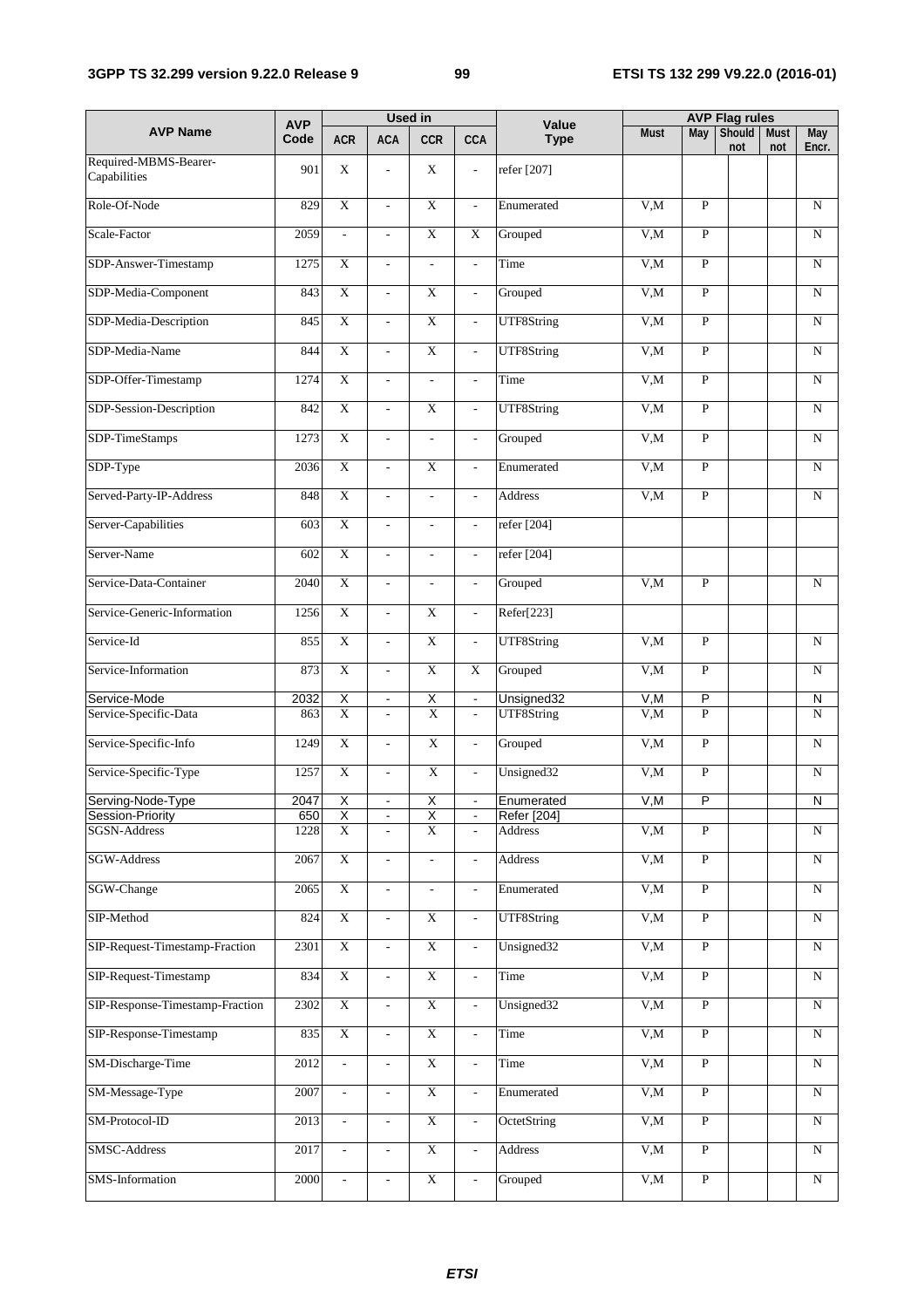### **3GPP TS 32.299 version 9.22.0 Release 9 100 ETSI TS 132 299 V9.22.0 (2016-01)**

|                                       |                    |                           |                             | <b>Used in</b>           |                          |                      |             | <b>AVP Flag rules</b>   |                      |                    |                     |
|---------------------------------------|--------------------|---------------------------|-----------------------------|--------------------------|--------------------------|----------------------|-------------|-------------------------|----------------------|--------------------|---------------------|
| <b>AVP Name</b>                       | <b>AVP</b><br>Code | <b>ACR</b>                | <b>ACA</b>                  | <b>CCR</b>               | <b>CCA</b>               | Value<br><b>Type</b> | <b>Must</b> | May                     | <b>Should</b><br>not | <b>Must</b><br>not | <b>May</b><br>Encr. |
| SMS-Node                              | 2016               | $\overline{\phantom{a}}$  | $\overline{a}$              | $\mathbf X$              | $\overline{\phantom{a}}$ | Enumerated           | V, M        | $\overline{P}$          |                      |                    | $\mathbf N$         |
| SM-Service-Type                       | 2029               | $\mathcal{L}$             | $\overline{\phantom{a}}$    | $\overline{X}$           | $\overline{a}$           | Enumerated           | V,M         | $\mathbf{P}$            |                      |                    | $\mathbf N$         |
| SM-Status                             | 2014               | $\mathcal{L}$             | $\mathcal{L}$               | $\overline{X}$           | $\overline{\phantom{a}}$ | OctetString          | V, M        | $\overline{P}$          |                      |                    | N                   |
| SM-User-Data-Header                   | 2015               | $\overline{a}$            | $\mathcal{L}_{\mathcal{A}}$ | $\overline{X}$           | $\mathbb{L}^2$           | OctetString          | V, M        | $\overline{P}$          |                      |                    | $\mathbf N$         |
| Start-Time                            | 2041               | $\overline{X}$            | $\overline{a}$              | $\overline{a}$           | $\overline{\phantom{a}}$ | Time                 | V, M        | $\overline{P}$          |                      |                    | N                   |
| Stop-Time                             | 2042               | $\overline{X}$            | $\overline{\phantom{a}}$    | $\overline{a}$           | $\overline{a}$           | Time                 | V, M        | $\mathbf{P}$            |                      |                    | N                   |
| Submission-Time                       | 1202               | $\overline{a}$            | $\overline{\phantom{a}}$    | $\overline{X}$           | $\overline{a}$           | Time                 | V, M        | $\overline{P}$          |                      |                    | N                   |
| Subscriber-Role                       | 2033               | $\overline{\mathsf{x}}$   | $\blacksquare$              | $\overline{\mathsf{x}}$  | $\blacksquare$           | Enumerated           | V,M         | $\overline{P}$          |                      |                    | N                   |
| Supplementary-Service                 | 2048               | Χ                         | $\blacksquare$              | $\overline{\mathsf{X}}$  | $\blacksquare$           | Grouped              | V, M        | $\overline{\mathsf{P}}$ |                      |                    | $\overline{N}$      |
| Talk-Burst-Exchange                   | 1255               | $\overline{X}$            | $\mathcal{L}$               | $\overline{\phantom{a}}$ | $\overline{\phantom{a}}$ | Grouped              | V,M         | $\overline{P}$          |                      |                    | ${\bf N}$           |
| Talk-Burst-Time                       | 1286               | $\overline{X}$            | $\overline{a}$              | $\overline{a}$           | $\overline{a}$           | Unsigned32           | V, M        | $\mathbf{P}$            |                      |                    | $\mathbf N$         |
| Talk-Burst-Volume                     | 1287               | $\overline{X}$            | $\overline{\phantom{a}}$    | $\overline{\phantom{a}}$ | $\overline{a}$           | Unsigned32           | V, M        | $\mathbf{P}$            |                      |                    | $\mathbf N$         |
| Tariff-Information                    | 2060               | $\overline{X}$            | $\blacksquare$              | Χ                        | $\overline{\mathsf{x}}$  | Grouped              | V, M        | $\overline{P}$          |                      |                    | N                   |
| Tariff-XML                            | 2306               | $\overline{\mathsf{X}}$   | $\blacksquare$              | $\blacksquare$           | $\blacksquare$           | UTF8String           | V, M        | $\overline{P}$          |                      |                    | N                   |
| Terminal-Information                  | 1401               | Χ                         | $\Box$                      | Χ                        | $\blacksquare$           | refer [219]          |             |                         |                      |                    |                     |
| Terminating-IOI                       | 840                | $\overline{X}$            | $\overline{\phantom{a}}$    | $\overline{X}$           | $\overline{\phantom{0}}$ | UTF8String           | V,M         | $\overline{P}$          |                      |                    | $\mathbf N$         |
| Time-First-Usage                      | 2043               | $\overline{X}$            | $\overline{\phantom{a}}$    | $\overline{\phantom{a}}$ | $\overline{\phantom{a}}$ | Time                 | V, M        | $\overline{P}$          |                      |                    | $\mathbf N$         |
| Time-Last-Usage                       | 2044               | $\overline{X}$            | $\bar{\phantom{a}}$         | $\omega$                 | $\mathbb{L}$             | Time                 | V, M        | $\mathbf{P}$            |                      |                    | N                   |
| Time-Quota-Mechanism                  | 1270               | $\overline{a}$            | $\overline{\phantom{a}}$    | $\overline{\phantom{a}}$ | $\mathbf X$              | Grouped              | V, M        | $\mathbf{P}$            |                      |                    | N                   |
| Time-Quota-Threshold                  | 868                | $\overline{a}$            | $\overline{\phantom{a}}$    | $\overline{\phantom{a}}$ | $\overline{X}$           | Unsigned32           | V, M        | $\mathbf{P}$            |                      |                    | N                   |
| Time-Quota-Type                       | 1271               |                           | $\overline{\phantom{a}}$    |                          | X                        | Enumerated           | V, M        | $\mathbf{P}$            |                      |                    | N                   |
| Time-Stamps                           | 833                | $\overline{X}$            | $\overline{\phantom{a}}$    | X                        | $\overline{\phantom{0}}$ | Grouped              | V, M        | $\mathbf{P}$            |                      |                    | N                   |
| Time-Usage                            | 2045               | $\overline{X}$            | $\overline{\phantom{a}}$    | $\overline{\phantom{a}}$ | $\overline{\phantom{a}}$ | Unsigned32           | V, M        | $\mathbf{P}$            |                      |                    | $\mathbf N$         |
| <b>TMGI</b>                           | 900                | $\mathbf X$               | $\overline{\phantom{a}}$    | $\mathbf X$              | $\overline{\phantom{a}}$ | refer [207]          |             |                         |                      |                    |                     |
| Token-Text                            | 1215               | $\overline{\phantom{a}}$  | $\overline{a}$              | $\overline{\mathbf{X}}$  | $\overline{\phantom{a}}$ | UTF8String           | V, M        | $\overline{P}$          |                      |                    | $\mathbf N$         |
| Total-Number-Of-Messages-<br>Exploded | 2113               | X                         | $\blacksquare$              | X                        | $\overline{\phantom{0}}$ | refer[223]           |             |                         |                      |                    |                     |
| Total-Number-Of-Messages-Sent         | 2114               | $\overline{\mathsf{X}}$   | $\blacksquare$              | $\overline{\mathsf{X}}$  |                          | refer[223]           |             |                         |                      |                    |                     |
| Traffic-Data-Volumes                  | 2046               | $\overline{\mathsf{X}}$   | $\blacksquare$              |                          | $\blacksquare$           | Grouped              | V, M        | $\overline{P}$          |                      |                    | N                   |
| Trigger                               | 1264               |                           |                             | $\overline{X}$           | $\mathbf X$              | Grouped              | V, M        | $\overline{P}$          |                      |                    | N                   |
| Trigger-Type                          | 870                | $\overline{\phantom{a}}$  | $\overline{\phantom{a}}$    | $\overline{\textbf{X}}$  | $\overline{\textbf{X}}$  | Enumerated           | V,M         | $\overline{P}$          |                      |                    | N                   |
| Trunk-Group-Id                        | 851                | $\mathbf X$               | $\overline{\phantom{a}}$    | $\overline{\phantom{a}}$ | $\overline{\phantom{a}}$ | Grouped              | V, M        | $\overline{P}$          |                      |                    | ${\bf N}$           |
| Type-Number                           | 1204               | ÷,                        | $\blacksquare$              | $\mathbf X$              | $\overline{\phantom{a}}$ | Enumerated           | V.M         | $\overline{P}$          |                      |                    | ${\bf N}$           |
| Unit-Cost                             | 2061               | $\mathbf{r}$              | $\overline{\phantom{a}}$    | $\overline{\textbf{X}}$  | $\mathbf X$              | Grouped              | V, M        | $\overline{P}$          |                      |                    | ${\bf N}$           |
| Unit-Quota-Threshold                  | 1226               | $\overline{\phantom{a}}$  | $\overline{\phantom{a}}$    | $\overline{\phantom{a}}$ | $\overline{X}$           | Unsigned32           | V,M         | $\overline{P}$          |                      |                    | ${\bf N}$           |
| User-CSG-Information                  | 2319               | X                         | $\blacksquare$              | Χ                        | $\overline{\mathsf{X}}$  | Grouped              | V, M        | $\overline{P}$          |                      |                    | ${\sf N}$           |
| User-Data                             | 606                | $\overline{X}$            | $\overline{\phantom{a}}$    |                          | $\overline{\phantom{a}}$ | refer [204]          | V, M        | $\overline{P}$          |                      |                    | N                   |
| User-Participating-Type               | 1279               | $\boldsymbol{\mathrm{X}}$ | $\overline{\phantom{a}}$    | $\mathbf X$              | $\overline{\phantom{a}}$ | Enumerated           | V,M         | $\overline{P}$          |                      |                    | $\overline{N}$      |
| User-Session-Id                       | 830                | $\overline{\textbf{X}}$   | $\overline{\phantom{a}}$    | $\overline{\textbf{X}}$  | $\overline{\phantom{a}}$ | UTF8String           | V, M        | $\overline{P}$          |                      |                    | ${\bf N}$           |
| VAS-Id                                | 1102               | $\mathbb{Z}^{\mathbb{Z}}$ | $\mathcal{L}^{\pm}$         | $\overline{\textbf{X}}$  | $\sim$                   | refer [213]          |             |                         |                      |                    |                     |
| VASP-Id                               | 1101               | $\overline{a}$            | $\overline{\phantom{a}}$    | $\overline{\textbf{X}}$  | $\overline{\phantom{a}}$ | refer [213]          |             |                         |                      |                    |                     |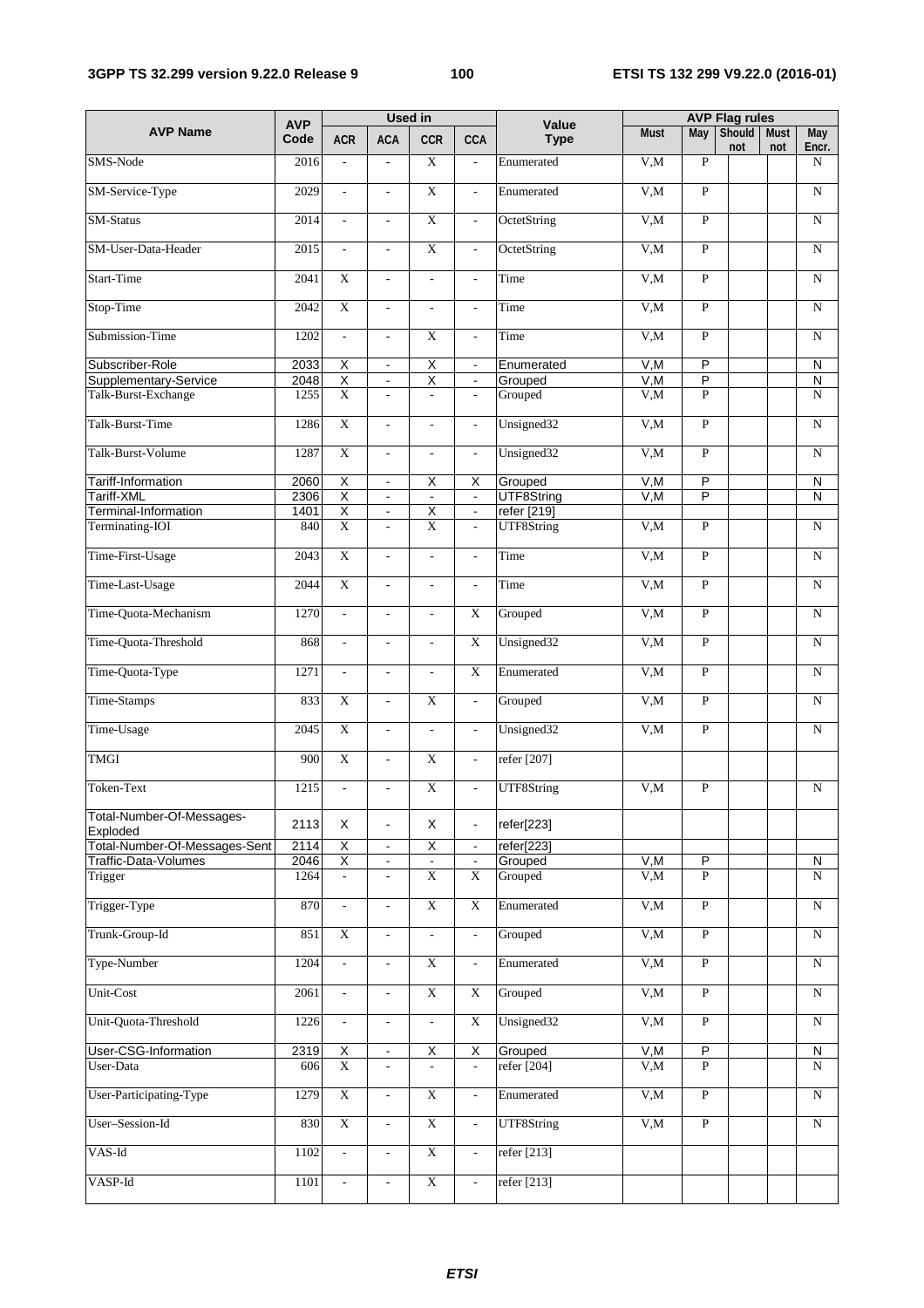| <b>AVP Name</b>                | <b>AVP</b><br>Code | Used in    |                          |            |                          | Value          | <b>AVP Flag rules</b> |              |                 |                    |              |
|--------------------------------|--------------------|------------|--------------------------|------------|--------------------------|----------------|-----------------------|--------------|-----------------|--------------------|--------------|
|                                |                    | <b>ACR</b> | <b>ACA</b>               | <b>CCR</b> | <b>CCA</b>               | <b>Type</b>    | <b>Must</b>           | May          | Should  <br>not | <b>Must</b><br>not | May<br>Encr. |
| Volume-Quota-Threshold         | 869                |            | ٠                        | ۰          | X                        | Unsigned32     | V,M                   | $\mathbf{P}$ |                 |                    | N            |
| <b>WAG-Address</b>             | 890                | X          | ٠                        | X          | $\overline{\phantom{0}}$ | <b>Address</b> | V.M                   | P            |                 |                    | N            |
| WAG-PLMN-Id                    | 891                | X          | ٠                        | X          | $\overline{\phantom{0}}$ | OctetString    | V,M                   | P            |                 |                    | N            |
| WLAN-Information               | 875                | X          |                          | X          | $\overline{\phantom{0}}$ | Grouped        | V.M                   | P            |                 |                    | N            |
| WLAN-Radio-Container           | 892                | X          | ٠                        | X          | $\overline{\phantom{0}}$ | Grouped        | V.M                   | P            |                 |                    | N            |
| WLAN-Session-Id                | 1246               | X          | ٠                        | X          | $\overline{\phantom{0}}$ | UTF8String     | V.M                   | P            |                 |                    | N            |
| WLAN-Technology                | 893                | X          | $\overline{\phantom{a}}$ | X          | $\overline{\phantom{0}}$ | Unsigned32     | V.M                   | $\mathbf{P}$ |                 |                    | N            |
| <b>WLAN-UE-Local-IPAddress</b> | 894                | X          | ٠                        | X          | $\overline{\phantom{0}}$ | <b>Address</b> | V.M                   | P            |                 |                    | N            |

### 7.2.1 Access-Network-Information AVP

The *Access-Network-Information* AVP (AVP code 1263) is of type OctetString and indicates the SIP P-header "P-Access-Network-Information".

### 7.2.2 Account-Expiration AVP

The *Account-Expiration* AVP (AVP code 2309) is of type Time and indicates the subscriber account expiration date and time of day.

### 7.2.3 Accumulated-Cost AVP

The *Accumulated-Cost* AVP (AVP code 2052) is of type Grouped and holds the accumulated cost for the ongoing session.

It has the following ABNF grammar:

Accumulated-Cost::  $=$  < AVP Header: 2052 >

{ Value-Digits } [ Exponent ]

### 7.2.4 Adaptations AVP

The *Adaptations* AVP (AVP code 1217) is of type Enumerated and indicates whether the originator allows adaptation of the content (default Yes).

The values indicating whether adaptations are allowed are:

- 0 Yes
- 1 No

## 7.2.5 Additional-Content-Information AVP

The *Additional-Content-Information* AVP (AVPcode 1207) is of type Grouped and identifies any subsequent content types. It is used to identify each content (including re-occurences) within an MM when the Type-Number AVP or Additional-Type-Information AVP from the Content-Type AVP indicate a multi-part content.

It has the following ABNF grammar:

Additional-Content-Information:: = < AVP Header: 1207 >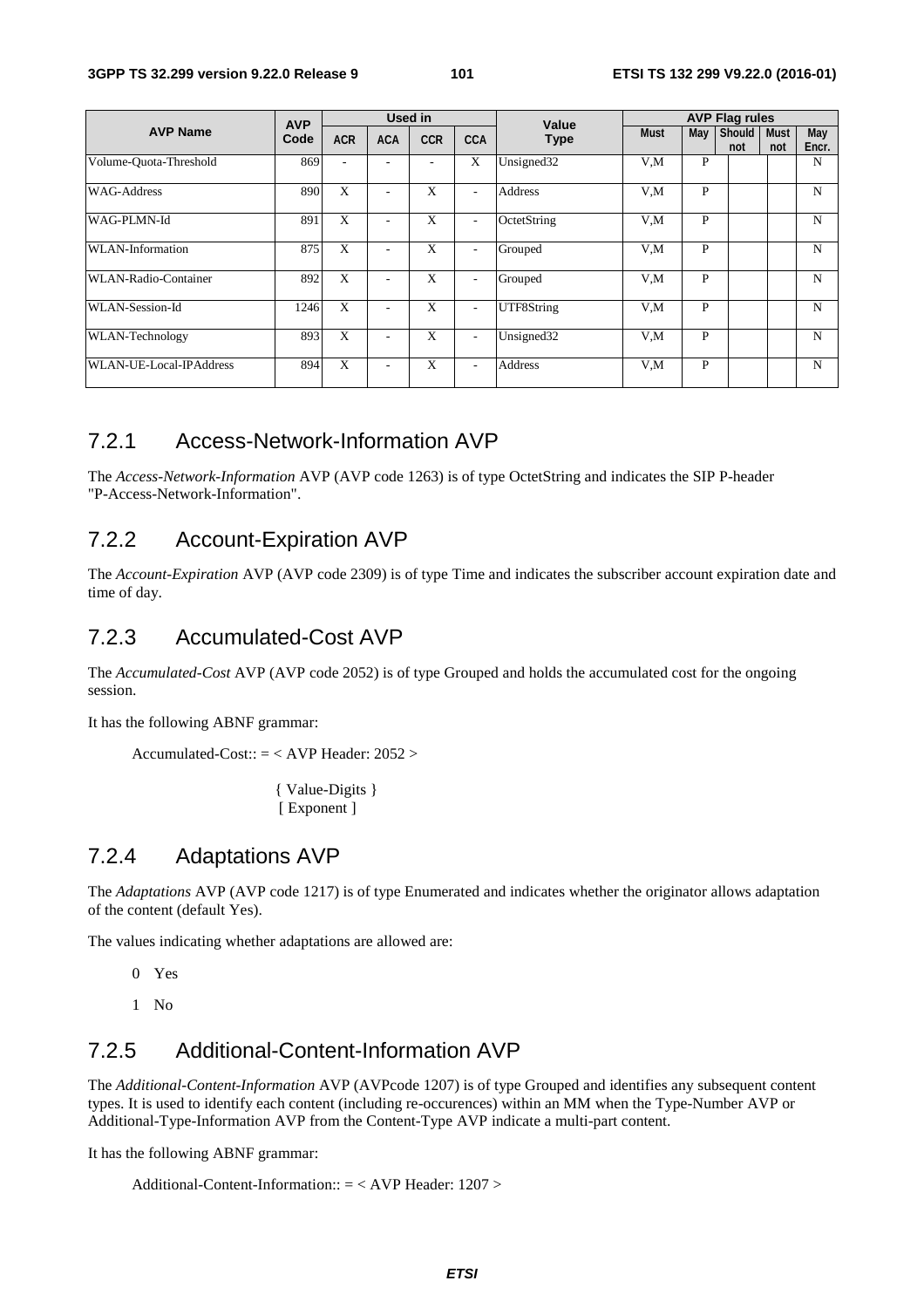[ Type-Number ] [ Additional-Type-Information ] [ Content-Size ]

## 7.2.6 Additional-Type-Information AVP

The *Additional-Type-Information* AVP (AVP code 1205) is of type UTF8String and identifies any additional information beyond well-known media types or non-well-known media types.

### 7.2.7 Address-Data AVP

The *Address-Data* AVP (AVP code 897) is of type UTF8String and indicates the address information and formatted according type of address indicated in the Address-Type AVP and according to MMS encapsulation [209].

### 7.2.8 Address-Domain AVP

The *Address-Domain* AVP (AVP code 898) is of type Grouped and indicates the domain/network to which the associated address resides. If this AVP is present, at least one of the AVPs described within the grouping must be included.

It has the following ABNF:

Address-Domain :: = < AVP Header: 898 >

[ Domain-Name ] [ 3GPP-IMSI-MCC-MNC ]

### 7.2.9 Address-Type AVP

The *Address-Type* AVP (AVP code 899) is of type Enumerated and indicates the type of address carried within the Address-Information AVP.

It has the following values:

- 0 e-mail address
- 1 MSISDN
- 2 IPv4 Address
- 3 IPv6 Address
- 4 Numeric Shortcode
- 5 Alphanumeric Shortcode
- 6 Other
- 7 IMSI

### 7.2.10 Addressee-Type AVP

The Addressee-Type AVP (AVP code 1208) is of type Enumerated and identifies the how the recipient is addressed in the header of an MM.

The following values are defined:

- $0$  TO :
- 1 CC ;
- 2 BCC.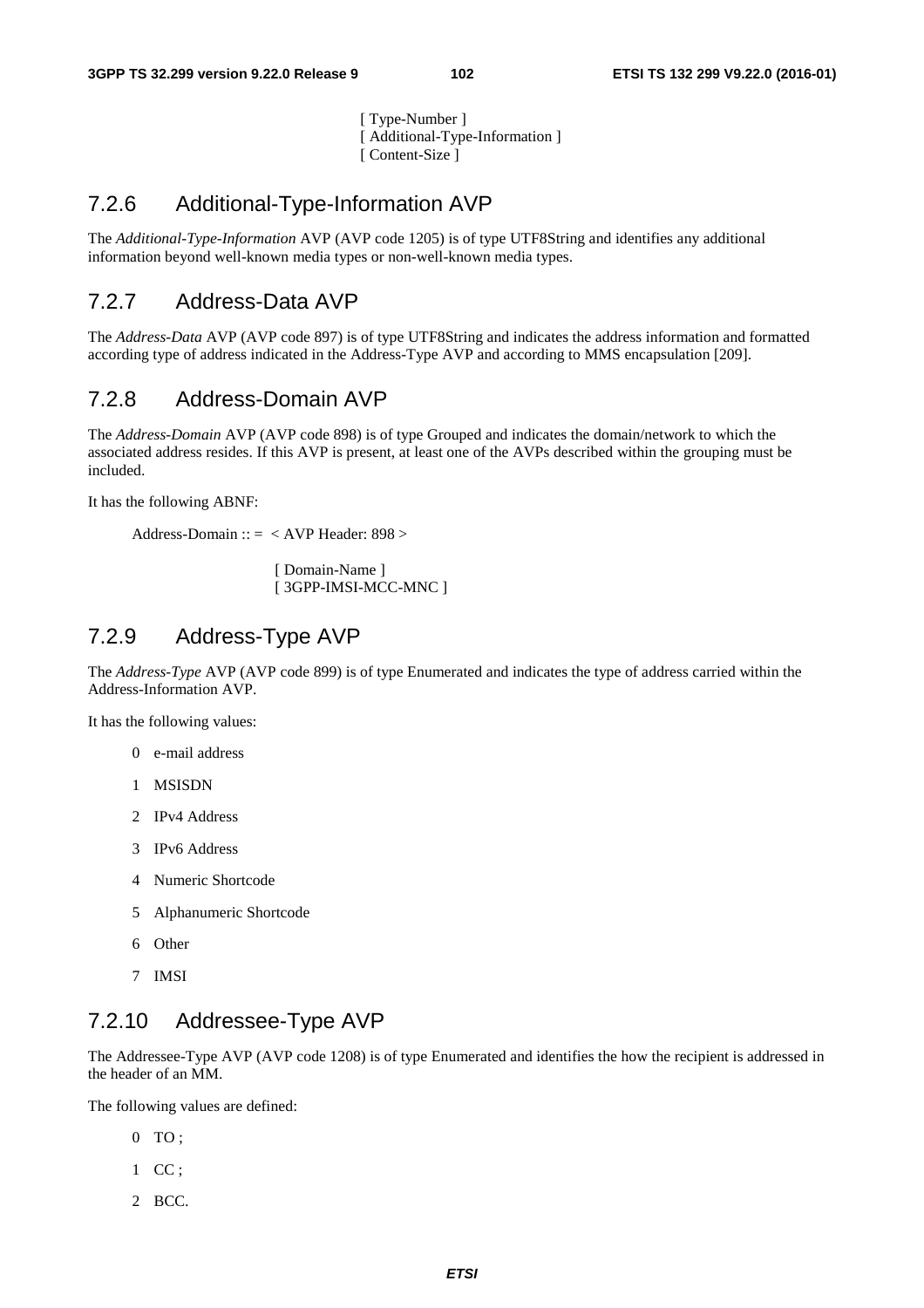## 7.2.11 AF-Correlation-Information AVP

The *AF-Correlation-Information* AVP (AVPcode 1276) is of type Grouped and includes the "AF Charging Identifier" (ICID for IMS) and associated flow identifiers generated by the AF and received by P-GW over Rx/Gx as defined in TS 29.214 [214] and TS 29.212 [215]. The AF-Correlation-Information is defined per Rating Group or per Rating Group and Service Identifier when Service Identifier level reporting applies.

When several AF sessions (refer to TS 29.214 [214]) are conveyed over the same bearer, this AVP may appear several times per MSCC instance.

It has the following ABNF grammar:

AF-Correlation-Information:: = < AVP Header: 1276 >

 { AF-Charging-Identifier } \* [ Flows ]

### 7.2.12 Alternate-Charged-Party-Address AVP

The *Alternate-Charged-Party-Address* AVP (AVP code 1280) is of type UTF8String and holds the address of the alternate charged party determined by an AS at IMS session initiation.

### 7.2.13 AoC-Cost-Information AVP

The *AoC-Cost-Information* AVP (AVP code 2053) is of type Grouped and holds accumulated and incremental cost infromation for the AoC service

It has the following ABNF grammar:

AoC-Cost-Information:: = < AVP Header: 2053 >

[ Accumulated-Cost ] \* [ Incremental-Cost ] [ Currency-Code ]

### 7.2.14 AoC-Format AVP

The *AoC-Format* AVP (AVP code 2310) is of type Enumerated and holds the format on how the AoC information shall be sent to the UE.

It can be one of the following values:

 MONETARY 0 NON\_MONETARY 1 CAI 2

### 7.2.15 AoC-Information AVP

The *AoC-Information* AVP (AVP code 2054) is of type Grouped that includes the information required for advice of charge.

It has the following ABNF grammar:

AoC-Information:: = < AVP Header: 2054 >

[ AoC-Cost-Information ] [ Tariff-Information ] [ AoC-Subscription-Information ]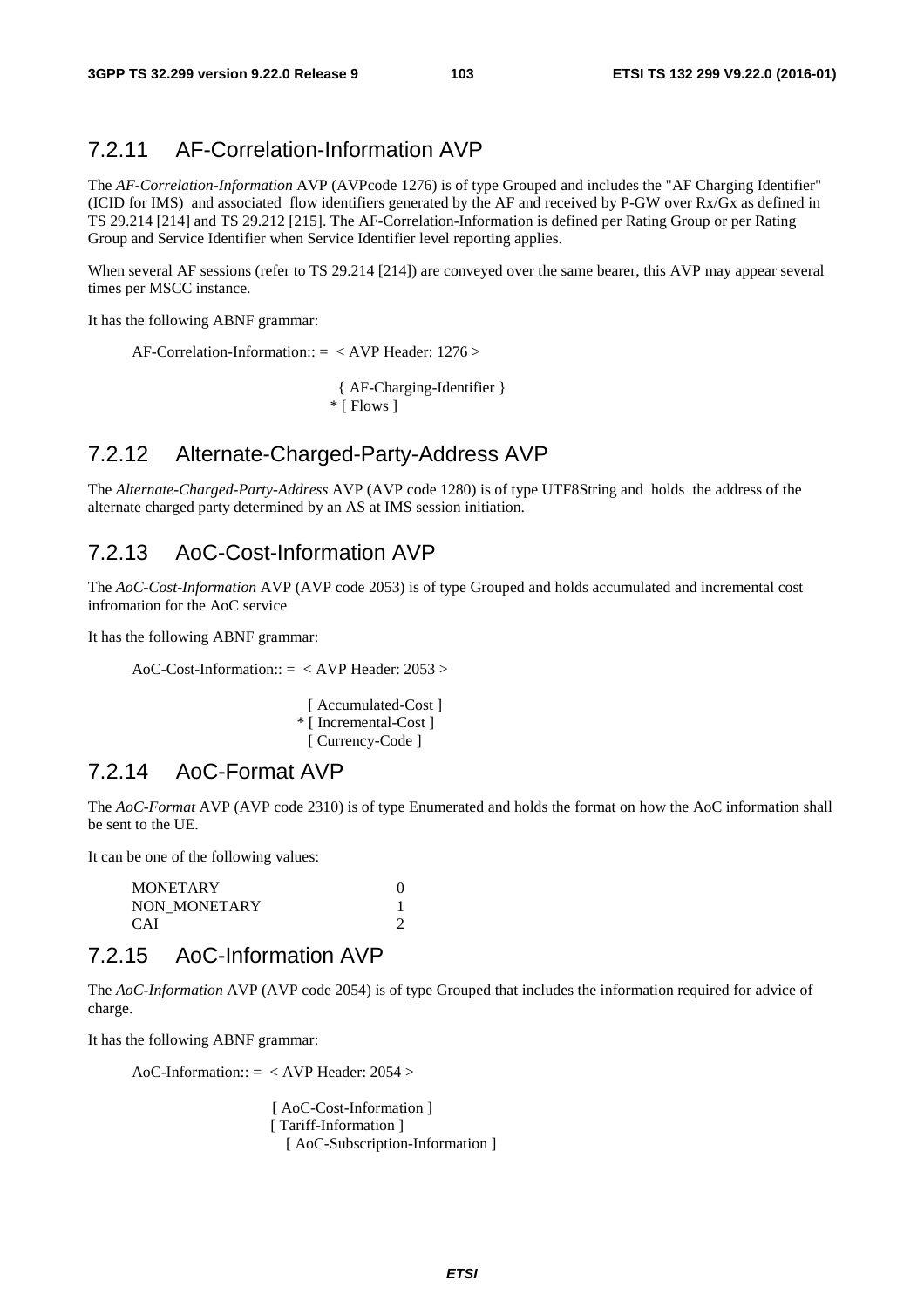### 7.2.16 AoC-Request-Type AVP

The *AoC-Request-Type* AVP (AVP code 2055) is of type enumerated and tags if the client is looking for AoCI in conjunction to the Request-Type and Request-Action AVPs.

It can be one of the following values:

| AoC_NOT_REQUESTED |  |
|-------------------|--|
| AoC FULL          |  |
| AoC_COST_ONLY     |  |
| AOC TARIFF ONLY   |  |

### 7.2.17 AoC-Service AVP

The *AoC-Service* AVP (AVP code 2311) is of type Grouped and holds the pair of AoC Service type and AoC Service obligatory type.

It has the following ABNF grammar:

AoC-Service ::  $=$  < AVP Header: 2311 >

[ AoC-Service-Obligatory-Type ] [ AoC-Service-Type ]

## 7.2.18 AoC-Service-Obligatory-Type AVP

The *AoC-Service-Obligatory-Type* AVP (AVP code 2312) is of type Enumerated and holds the information if the AoC information is binding or not.

It can be one of the following values:

NON BINDING 0 BINDING 1

### 7.2.19 AoC-Service-Type AVP

The *AoC-Service-Type* AVP (AVP code 2313) is of type Enumerated and defines the type of AoC information to be provided to the subscriber.

It can be one of the following values:

| <b>NONE</b> |  |
|-------------|--|
| AOC-S       |  |
| $AOC-D$     |  |
| AOC-E       |  |

## 7.2.20 AoC-Subscription-Information AVP

The *AoC-Subscription-Information* AVP (AVP code 2314) is of type Grouped and holds the subscription and formatting parameters received from HSS.

It has the following ABNF grammar:

```
AoC-Subscription-Information:: = < AVP Header: 2314 > 
                     * [ AoC-Service ] 
                      [ AoC-Format ]
                       [ Preferred-AoC-Currency ]
```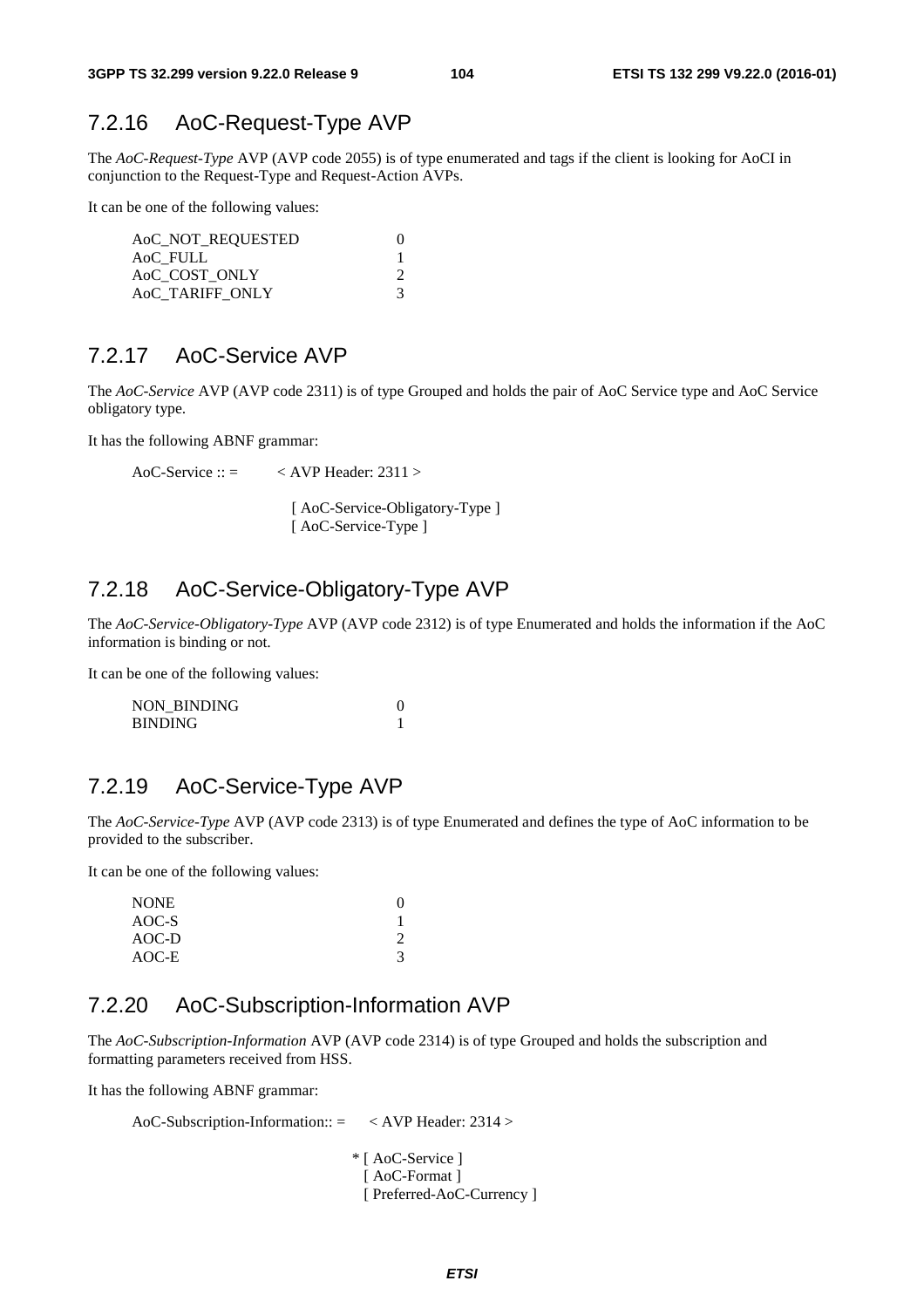## 7.2.21 Applic-ID AVP

The *Applic-ID* AVP (AVP code 1218) is of type UTF8String and holds the identification of the destination application that the underlying MMS abstract message was addressed to.

## 7.2.22 Application-provided-Called-Party-Address AVP

The *Application-Provided-Called-Party-Address* AVP (AVP code 837) is of type UTF8String and holds the called party number (SIP URI, E.164), if it is determined by an application server.

## 7.2.23 Application-Server AVP

The *Application-Server* AVP (AVP code 836) is of type UTF8String and holds the SIP URL(s) of the AS(s) addressed during the session.

### 7.2.24 Application-Server-Information AVP

The *Application-Server-Information* AVP (AVP code 850) is of type Grouped and contains information about application servers visited through ISC interface.

It has the following ABNF grammar:

<Application-Server-Information>::= <AVP Header: 850 >

[ Application-Server ]

\* [ Application-Provided-Called-Party-Address ]

### 7.2.25 Associated-Party-Address AVP

The *Associated-Party-Address* AVP (AVP code 2035) is of type UTF8String and is used for MMTel supplementary service. It holds the address (SIP URI or TEL URI) of the user, the MMTel supplementary service is provided to : the "forwarding party" for CDIV, the "transferor" for ECT, the "Pilot Identity" for Flexible Alerting (FA), the "Initiator party" for 3PTY.

## 7.2.26 Associated-URI AVP

The Associated-URI AVP (AVP code 856) is of type UTF8String and holds a non-barred public user identity (SIP URI or TEL URI) associated to the the public user identity under registration. This identity is obtained from the P-Associated-URI header of a 200 OK SIP response to a REGISTER request. This AVP may appear several times when the P-Associated-URI header contains more than one public user identity.

## 7.2.27 Authorised-QoS AVP

The *Authorised-QoS* AVP (AVP code 849) is of type UTF8String and holds the Authorised QoS as defined in TS 23.207 [200] / TS 29.207 [203] and applied via the Go reference point.

This AVP is not used.

## 7.2.28 Aux-Applic-Info AVP

The *Aux-Applic-Info* AVP (AVP code 1219) is of type UTF8String and holds additional application/implementation specific control information.

## 7.2.29 Base-Time-Interval AVP

The *Base-Time-Interval* AVP (AVP code 1265) is of type Unsigned32. It contains the length of the base time interval, for controlling the consumption of time quota, in seconds.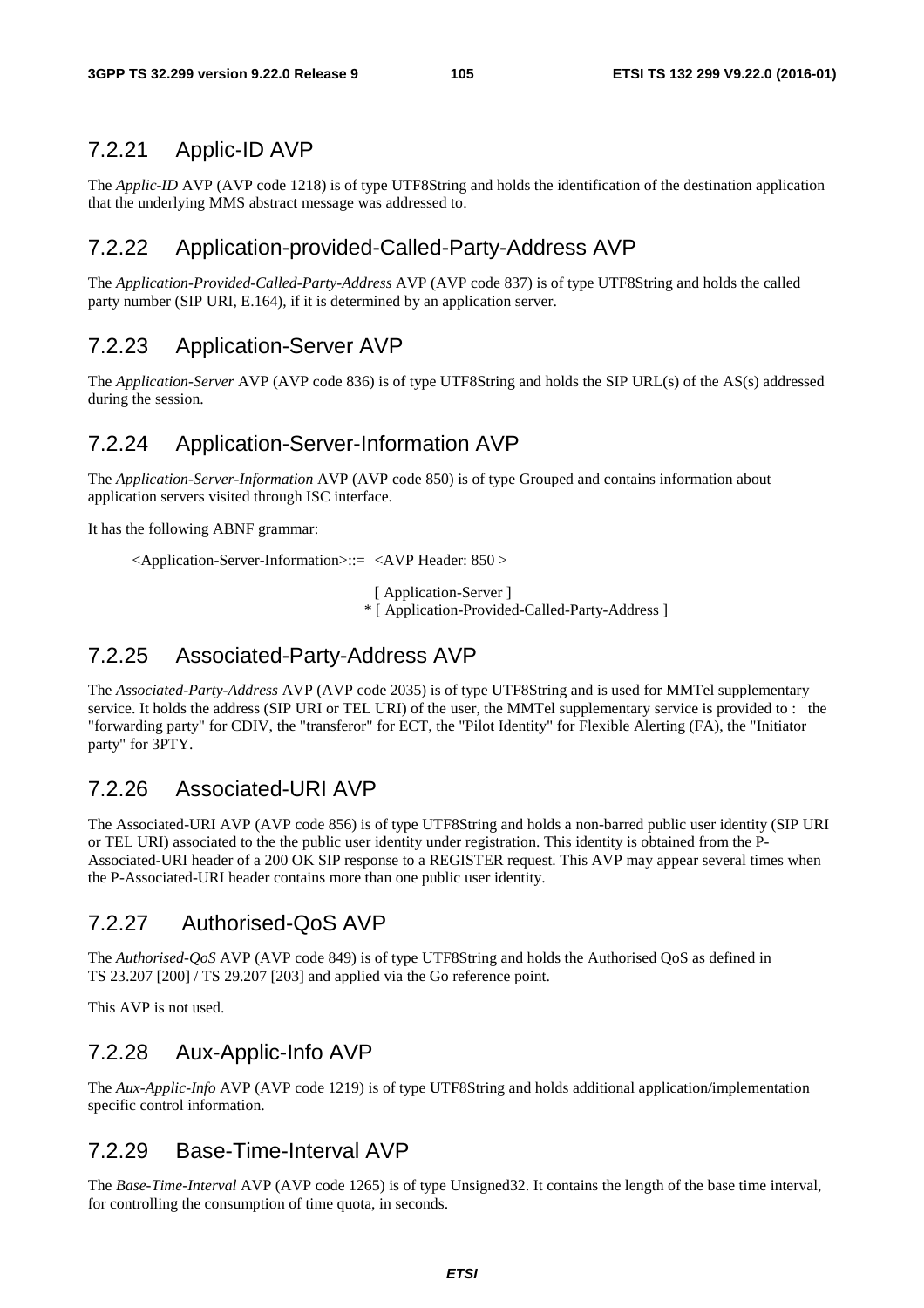# 7.2.30 Bearer-Service AVP

The *Bearer-Service* AVP (AVP code 854) is of type OctetString and holds the used bearer service for the PSTN leg.

# 7.2.31 Called-Asserted-Identity AVP

The *Called-Asserted-Identity* AVP (AVP code 1250) is of type UTF8String and holds the address (Public User ID: SIP URI, E.164, etc.) of the finally asserted called party.

The address is obtained from the P-Asserted-Identity SIP header field of the 2xx responses corresponding to a SIP request either initiating a dialog or a standalone transaction. This field may appear several times in the request when the P-Asserted-Identity contains both a SIP URI and a TEL URI.

This field shall be present when the P-Asserted-Identity SIP header field is available in the SIP 2xx response.

# 7.2.32 Called-Party-Address AVP

The *Called-Party-Address* AVP (AVP code 832) is of type UTF8String. In IMS charging (except for SIP Register and SIP Subscription transactions), it holds the address (SIP URI, TEL URI or URN) of the party (Public User ID or Public Service ID) to whom the SIP transaction is posted. The Called Party Address shall be populated with the SIP URI or TEL URI contained in the Request-URI of the outgoing request.

The URN format is used for emergency services.

For a registration procedure, this field holds the party (Public User ID) to be registered. In this case, the Called Party Address field is obtained from the "To" SIP header of the SIP Request. For a subscription procedure this field holds the address of the resource for which the originator wants to receive notifications of change of states. In this case, the Called Party Address field is obtained from the outgoing Request-URI of the SIP Request.

## 7.2.33 Calling-Party-Address AVP

The *Calling-Party-Address* AVP (AVP code 831) is of type UTF8String and holds the address (SIP URI or TEL URI) which identifies the party (Public User Identity or Public Service Identity) initiating a SIP transaction. . It is obtained from the P-Asserted-Identity header of any non-REGISTER SIP Request, either initiating a dialog or a standalone transaction. This AVP may appear several times when the P-Asserted-Identity header contains both a SIP URI and a TEL URI.

## 7.2.34 Carrier-Select-Routing-Information AVP

The *Carrier-Select-Routing-Information* AVP (AVP code 2023) is of type UTF8String. This AVP holds information on carrier selection performed by S-CSCF/AS. This information is sent over SIP in the Requested URI header.

## 7.2.35 Cause-Code AVP

The *Cause-Code* AVP (AVP code 861) is of type Integer32 and includes the cause code value from IMS node. It is used in ACR [Stop] and/or ACR [Event] messages. It is also used in the CCR [Terminate] and/or CCR [Event] messages.

Within the cause codes, values  $\leq 0$  are reserved for successful causes while values  $\geq 1$  are used for failure causes. In case of errors where the session has been terminated as a result of a specific known SIP error code, then the SIP error code is also used as the cause code.

### **Successful cause code values.**

"Normal end of session" 0

The cause "Normal end of session" is used in Accounting-request[stop] message to indicate that an ongoing SIP session has been normally released either by the user or by the network (SIP BYE message initiated by the user or initiated by the network has been received by the IMS node after the reception of the SIP ACK message).

"Successful transaction" -1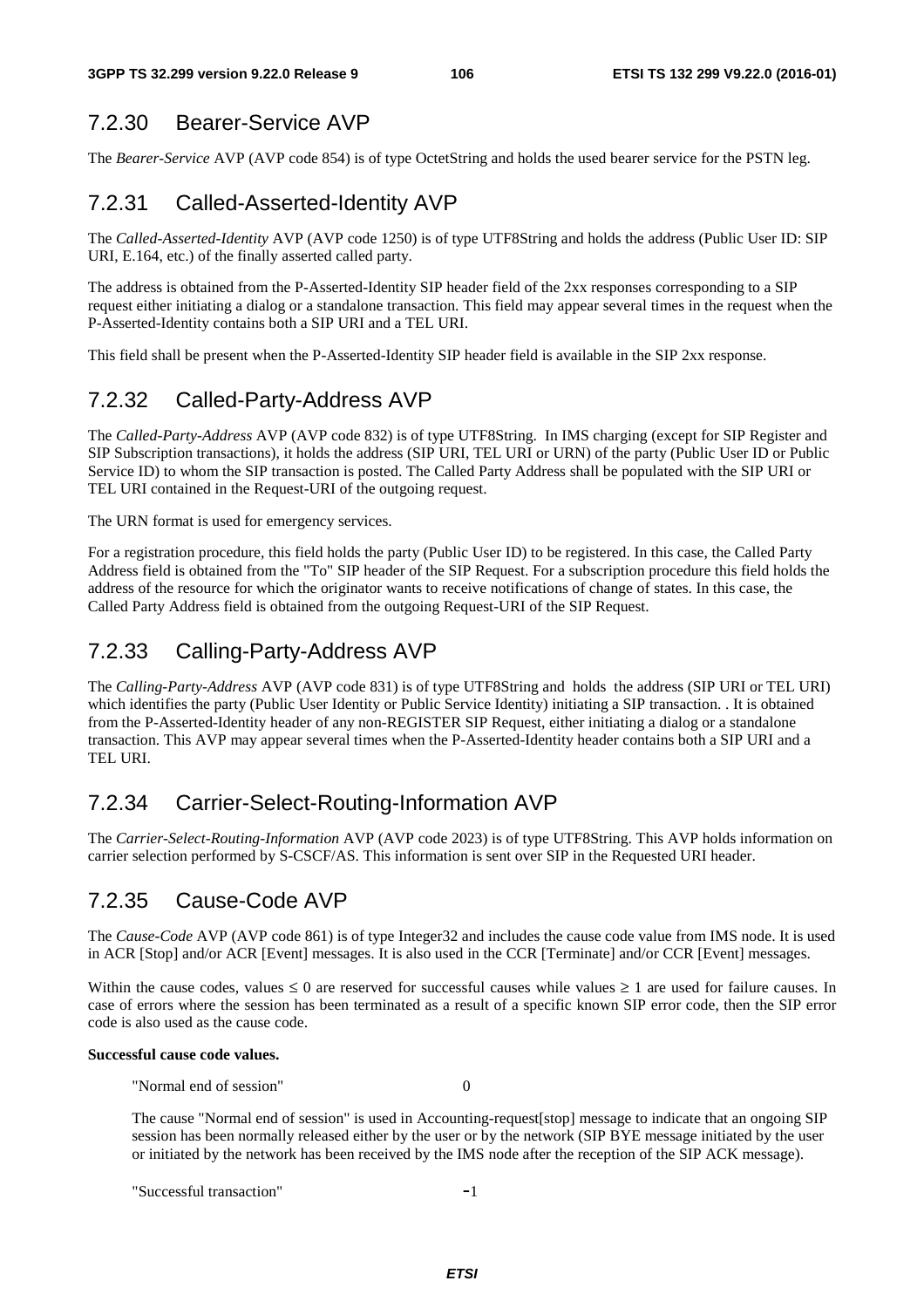The cause "Successful transaction" is used in Accounting-request[event] message to indicate a successful SIP transaction (e.g. REGISTER, MESSAGE, NOTIFY, SUBSCRIBE). It may also be used by an Application Server to indicate successful service event execution.

"End of SUBSCRIBE dialog" -2

The cause "End of SUBSCRIBE dialog" is used to indicate the closure of a SIP SUBSCRIBE dialog . For instance a successful SIP SUBSCRIBE transaction terminating the dialog has been detected by the IMS node (i.e. SUBSCRIBE with expire time set to 0).

"2xx Final Response"  $-2xx$ 

The cause-code "2xx Final Response"(except 200) is used when the SIP transaction is terminated due to an IMS node receiving/initiating a 2xx Final response as described in RFC 3261 [405].

" $3xx$  Redirection"  $-3xx$ 

The cause "3xx Redirection" is used when the SIP transaction is terminated due to an IMS node receiving/initiating a 3xx response as described in RFC 3261 [405].

"End of REGISTER dialog" -3

The cause "End of REGISTER dialog" is used to indicate the closure of a SIP REGISTER dialog. For instance a successful SIP REGISTER transaction terminating the dialog has been detected by the IMS node (i.e. REGISTER with expire time set to 0).

### **Failure cause code values.**

"Unspecified error" 1

The cause "Unspecified error" is used when the SIP transaction is terminated due to an unknown error.

" 4xx Request failure" 4xx

The cause "4xx Request failure" is used when the SIP transaction is terminated due to an IMS node receiving/initiating a 4xx error response as described in RFC 3261 [405].

"5xx Server failure" 5xx

The cause "5xx Server failure" is used when the SIP transaction is terminated due to an IMS node receiving/initiating a 5xx error response as described in RFC 3261 [405].

"6xx Global failure" 6xx

The cause "6xx Global failure" is used when the SIP transaction is terminated due to an IMS node receiving/initiating a 6xx error response as described in RFC 3261 [405].

"Unsuccessful session setup" 2

The cause "Unsuccessful session setup" is used in the Accounting-request[stop] when the SIP session has not been successfully established (i.e. Timer H expires and SIP ACK is not received or SIP BYE is received after reception of the 200OK final response and SIP ACK is not received) as described in TS 24.229 [202] and in RFC 3261 [405].

"Internal error" 3

The cause "Internal error" is used when the SIP transaction is terminated due to an IMS node internal error (e.g. error in processing a request/response).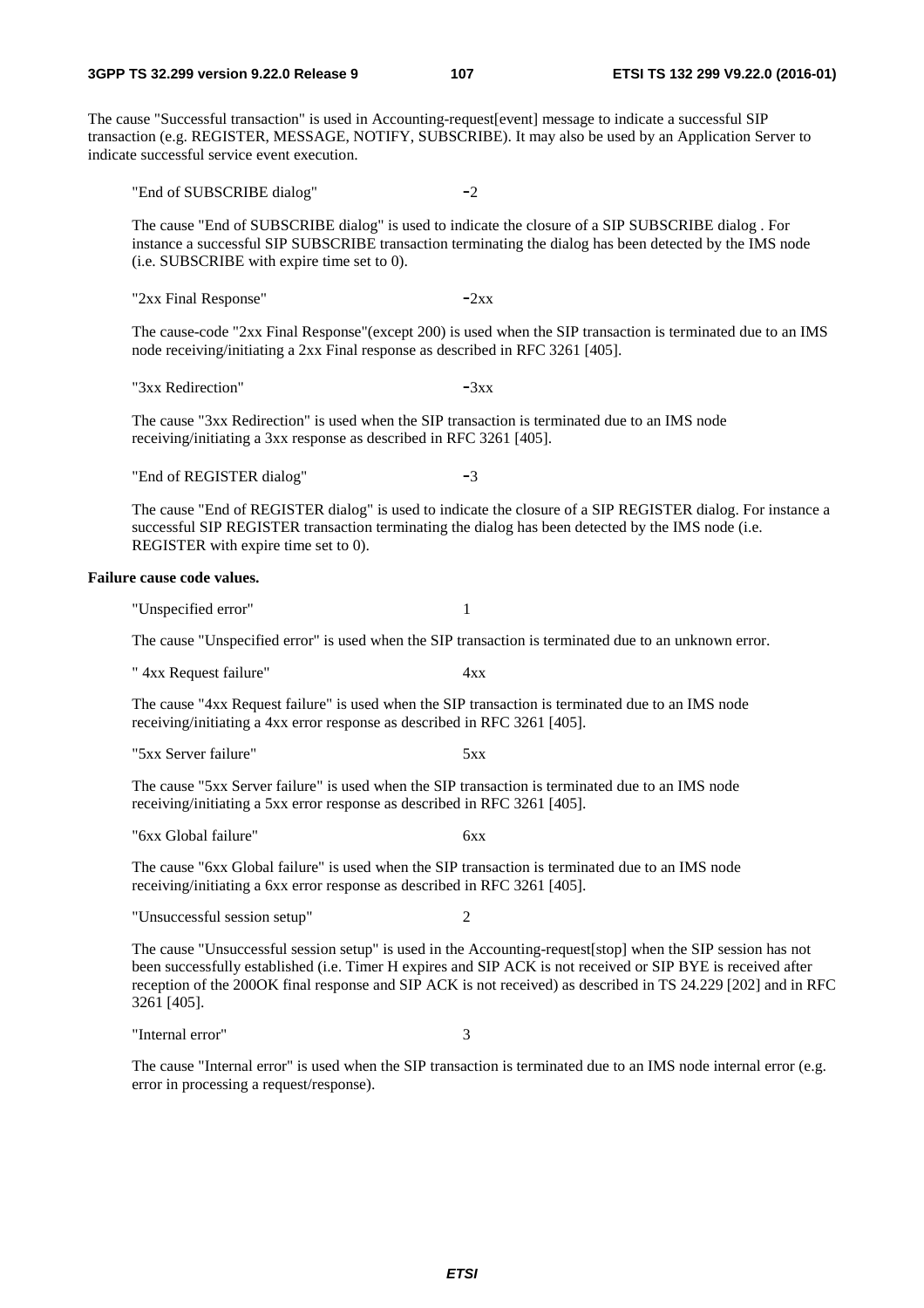## 7.2.36 CG-Address AVP

The *CG-Address* AVP (AVP code 846) is of type Address and holds the IP-address of the charging gateway.

## 7.2.37 Change-Condition AVP

The *Change-Condition* AVP (AVP code 2037) is of type Integer32, and indicates the change in charging condition: (Qos change, tariff time change …) which causes:

- sending of Accounting-request from PCN node
- volume counts container closing for an IP-CAN bearer.
- service data container closing.
- record closing.

The following values are defined :

"Normal Release" 0

The "Normal Release" value is used to indicate IP-CAN session termination , IP-CAN bearer release or Service Data Flow Termination

| " Abnormal Release "                            |    | 1              |
|-------------------------------------------------|----|----------------|
| " Qos Change "                                  |    | $\overline{2}$ |
| "Volume Limit"                                  |    | 3              |
| "Time Limit                                     |    | $\overline{4}$ |
| "Serving Node Change"                           |    | 5              |
| "Serving Node PLMN Change""                     |    | 6              |
| "User Location Change""                         |    | 7              |
| "RAT Change"                                    |    | 8              |
| "UE TimeZone Change"                            | 9  |                |
| "Tariff Time Change""                           |    | 10             |
| "Service Idled Ou"                              |    | 11             |
| "serviceSpecificUnitLimit"                      |    | 12             |
| "Max Number of Changes in Charging conditions"" |    | 13             |
| " CGI-SAI Change "                              | 14 |                |
| " RAI Change "                                  | 15 |                |
| " ECGI Change "                                 | 16 |                |
| " TAI Change "                                  | 17 |                |
| " Service Data Volume Limit "                   | 18 |                |
| " Service Data Time Limit "                     | 19 |                |
| "Management Intervention"                       | 20 |                |
| "Service Stop"                                  |    | 21             |
| "User CSG Information Change"                   | 22 |                |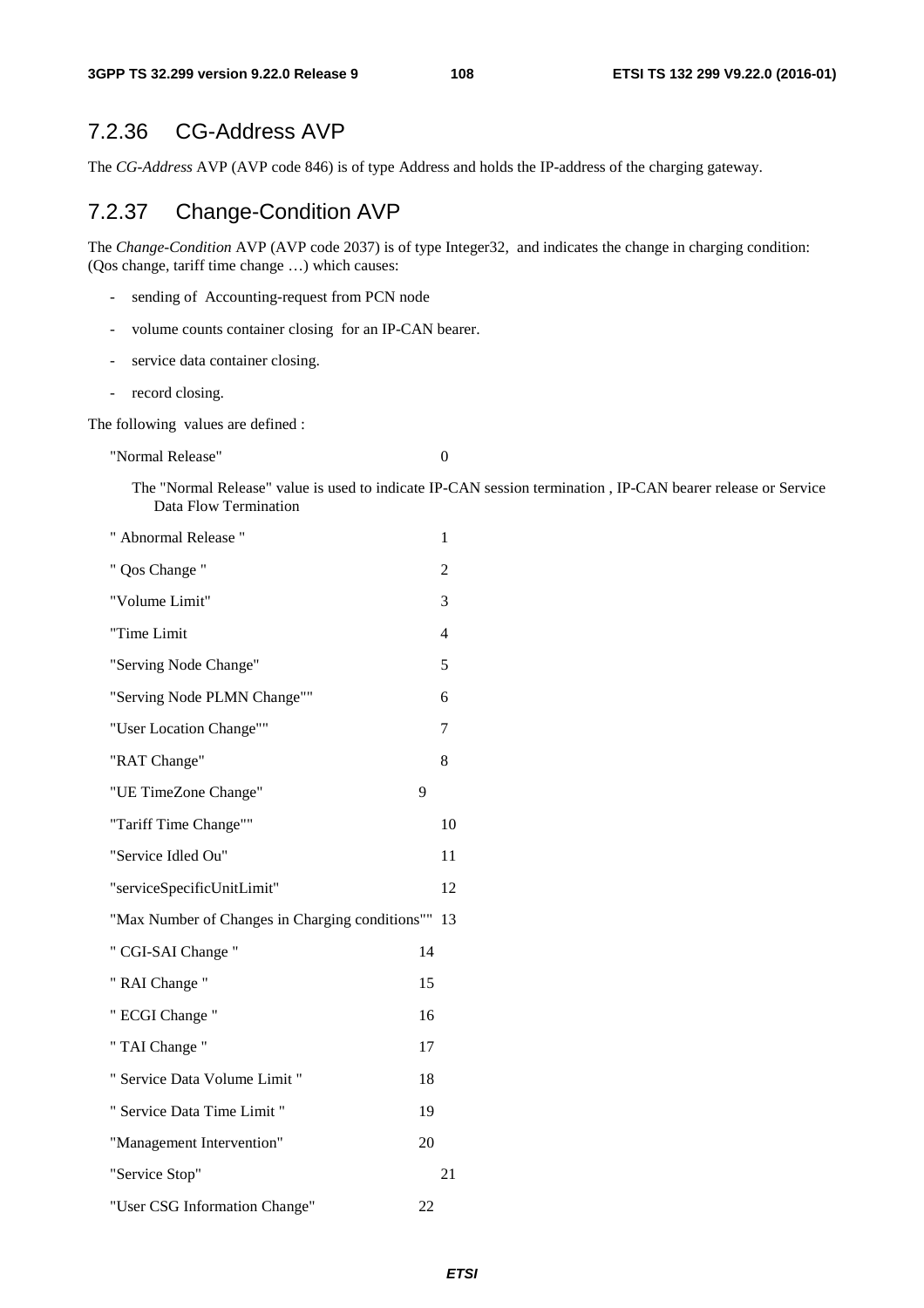"S-GW Change" 23

## 7.2.38 Change-Time AVP

The *Change-Time* AVP (AVP code 2038) is of type Time.

In EPC Charging, it holds the time in UTC format when the volume counts associated to the IP-CAN bearer, or the service data container, is closed and reported due to Charging condition change.

For MMTel Charging, it holds the time in UTC format and it is a time stamp that defines the moment when the conference participant has an action (e.g. creating the conference, joining in the conference, being invited into the conference and quiting the conference) triggering the Accounting Request message to CDF

## 7.2.38A Charge-Reason-Code AVP

The *Charge-Reason-Code* AVP (AVP code 2118) is of type Enumerated and identifies if the Rate-Element corresponds to a specific charge type.

It can be one of the following values:

| <b>UNKNOWN</b>               |  |
|------------------------------|--|
| <b>USAGE</b>                 |  |
| COMMUNICATION-ATTEMPT-CHARGE |  |
| SETUP-CHARGE                 |  |
| ADD-ON-CHARGE                |  |

## 7.2.39 Charged-Party AVP

The Charged-Party AVP (AVP code 857) is of type UTF8String and holds the address (Public User ID: SIP URI, TEL URI, etc.) of the party to be charged.

### 7.2.39A Charging-Characteristics-Selection-Mode AVP

The *Charging-Characteristics-Selection-Mode* AVP (AVP code 2066) is of type Enumerated and indicates how the applied Charging-Characteristics was selected.

It may take following values:

- 0 Serving-Node-Supplied
- 1 Subscription-specific
- 2 APN-specific
- 3 Home-Default
- 4 Roaming-Default
- 5 Visiting-Default

## 7.2.39B Dynamic-Address-Flag-Extension AVP

The *Dynamic-Address-Flag*-*Extension* AVP (AVP code 2068) is of type Enumerated, and indicates that the IPv4 PDN address has been dynamically allocated for that particular IP CAN bearer (PDN connection) of PDN type IPv4v6, and the dynamic IPv6 address is indicated in Dynamic Address Flag. If this AVP is not present, this means that the address is statically allocated.The following values are defined:

0 Static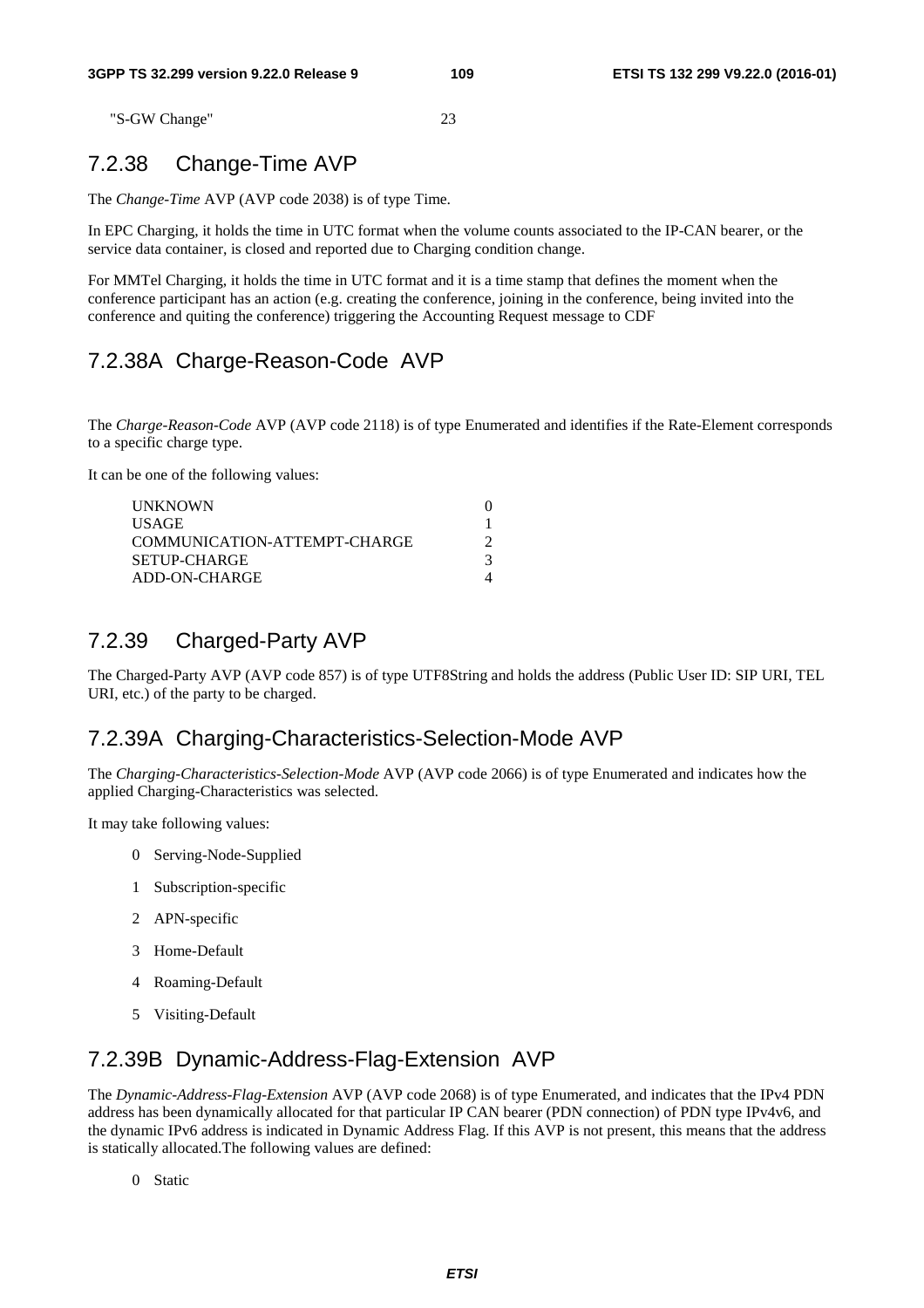1 Dynamic

## 7.2.40 Class-Identifier AVP

The *Class-Identifier* AVP (AVP code 1214) is of type Enumerated and

The values are:

- 0 Personal
- 1 Advertisement
- 2 Informational
- 3 Auto

## 7.2.41 Client-Address

The *Client-Address* AVP (AVP code 2018) is of type Address and is the address of the messaging Node which the OCS is connected to.

## 7.2.42 Content-Class AVP

The *Content-Class* AVP (AVP code 1220) is of type Enumerated and classifies the content of the MM to the highest content class to which the MM belongs, as defined in MMS Encapsulation [209].

The classes can be one of the following:

- 0 text
- 1 image-basic
- 2 image-rich
- 3 video-basic
- 4 video-rich
- 5 megapixel
- 6 content-basic
- 7 content-rich

## 7.2.43 Content-Disposition AVP

The *Content-Disposition* AVP (AVP code 828) is of type UTF8String and indicates how the message body or a message body part is to be interpreted (e.g. session, render), as described in RFC 3261 [405].

#### 7.2.44 Content-Length AVP

The *Content-Length* AVP (AVP code 827) is of type Unsigned32 and holds the size of the message-body, as described in RFC 3261 [405].

#### 7.2.45 Content-Size AVP

The *Content-Size* AVP (AVP code 1206) is of type Unsigned32 and indicates the size in bytes of the specified content type.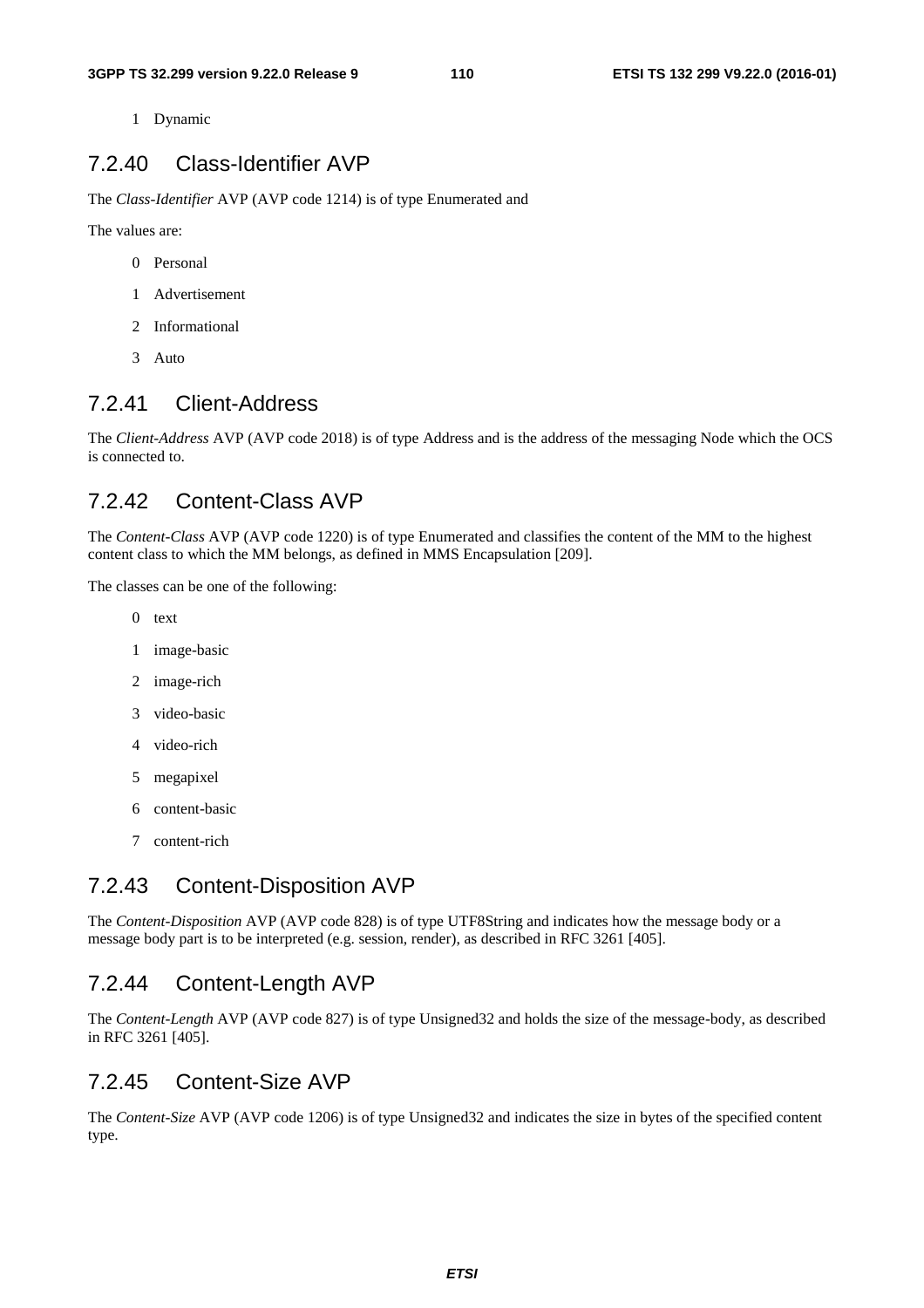# 7.2.46 Content-Type AVP

The *Content-Type* AVP (AVP code 826) is of type UTF8String and holds the media type (e.g. application/sdp, text/html) of the message-body, as described in RFC 3261 [405].

## 7.2.46A CSG-Access-Mode AVP

The *CSG-Access-Mode* AVP (AVP code 2317) is of type Enumerated and holds the mode in which the CSG cell User is accessing to, operates.

It has the following values:

- 0 Closed mode
- 1 Hybrid Mode

## 7.2.46B CSG-Membership-Indication AVP

The *CSG-Membership-Indication* AVP (AVP code 2318) is of type Enumerated, and indicates the UE is a member of the accessing CSG cell, if the access mode is Hybrid, as described in TS 29.060 [225], and in TS 29.274 [226]. If this indication is not present, this means the UE is a Not member of the CSG cell for hybrid access mode.

The following values are defined:

- 0 Not CSG member
- 1 CSG Member

## 7.2.47 Current-Tariff AVP

The *Current-Tariff* AVP (AVP code 2056) is of type Grouped and holds tariff information. The Tariff is a formula for cost calculation given the *Used-Service-Unit* AVP. The calculated cost is given in the *Currency-Code* AVP. The formula sums all the rating elements and multiplies the sum by the *Scale-Factor* AVP.

It has the following ABNF grammar:

Current-Tariff::  $=$  < AVP Header: 2056 >

[ Currency-Code ] [ Scale-Factor ] \* [ Rate-Element ]

## 7.2.48 CUG-Information

The *CUG-Information* AVP (AVP code 2304) is of type OctetString and holds the "CUG Interlock Code" which identifies CUG membership within the Network for "Closed User Group" MMTel supplementary service.

### 7.2.49 Data-Coding-Scheme AVP

The *Data-Coding-Scheme* AVP (AVP code 2001) is of type Integer 32 and contains the data coding scheme of the message. For SM applications the specific coding is as described in TS 23.040 [216].

### 7.2.50 DCD-Information AVP

The *DCD-Information* AVP (AVP code 2115) is of type Grouped. Its purpose is to allow the transmission of service information elements used for DCD services.

The AVP is defined in OMA-DDS-Charging\_Data [223].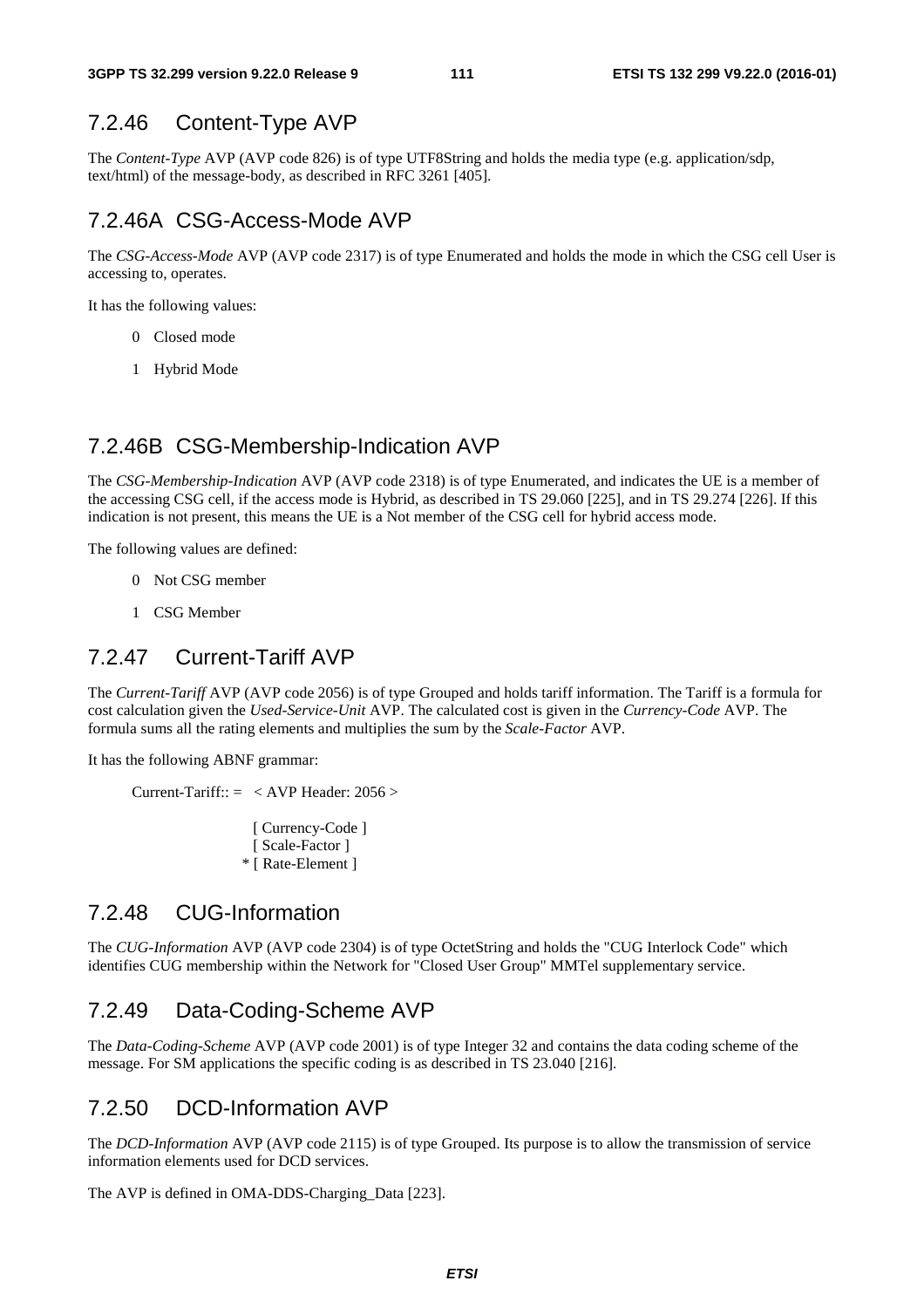# 7.2.51 Deferred-Location-Event-Type AVP

The *Deferred-Location-Even-Type* AVP (AVP code 1230) is of type UTF8String and holds information related to a deferred location request.

## 7.2.52 Delivery-Report-Requested AVP

The *Delivery-Report-Requested* AVP (AVP code 1216) is of type Enumerated and indicates whether a delivery report has been requested by the originator or not.

The values for whether a report was requested are:

- $0$  No
- 1 Yes

#### 7.2.53 Destination-Interface AVP

The *Destination-Interface* AVP (AVP code 2002) is type Grouped, which contains information related to the Interface on which the message is to be delivered.

Destination-Interface ::= < AVP Header: 2002 >

 [ Interface-Id ] [ Interface-Text ] [ Interface-Port ] [ Interface-Type ]

## 7.2.54 Diagnostics AVP

The *Diagnostics* AVP (AVP code 2039) is of type Integer32 and provides a more detailed cause value from PCN node. It complements the *Change-Condition* AVP for Offline Charging.

#### 7.2.55 Domain-Name AVP

The *Domain-Name* AVP (AVP code 1200) is of type UTF8String and represents a fully qualified domain name (FQDN).

### 7.2.56 DRM-Content AVP

The *DRM-Content* AVP (AVP code 1221) is of type Enumerated and indicates if the MM contains DRM-protected content.

The values are:

- 0 No
- 1 Yes

## 7.2.57 Dynamic-Address-Flag AVP

The *Dynamic-Address-Flag* AVP(AVP code 2051) is of type Enumerated, and indicates whether the PDP context/PDN address is statically or dynamically allocated. If this AVP is not present, this means that the address is statically allocated. The following values are defined:

0 Static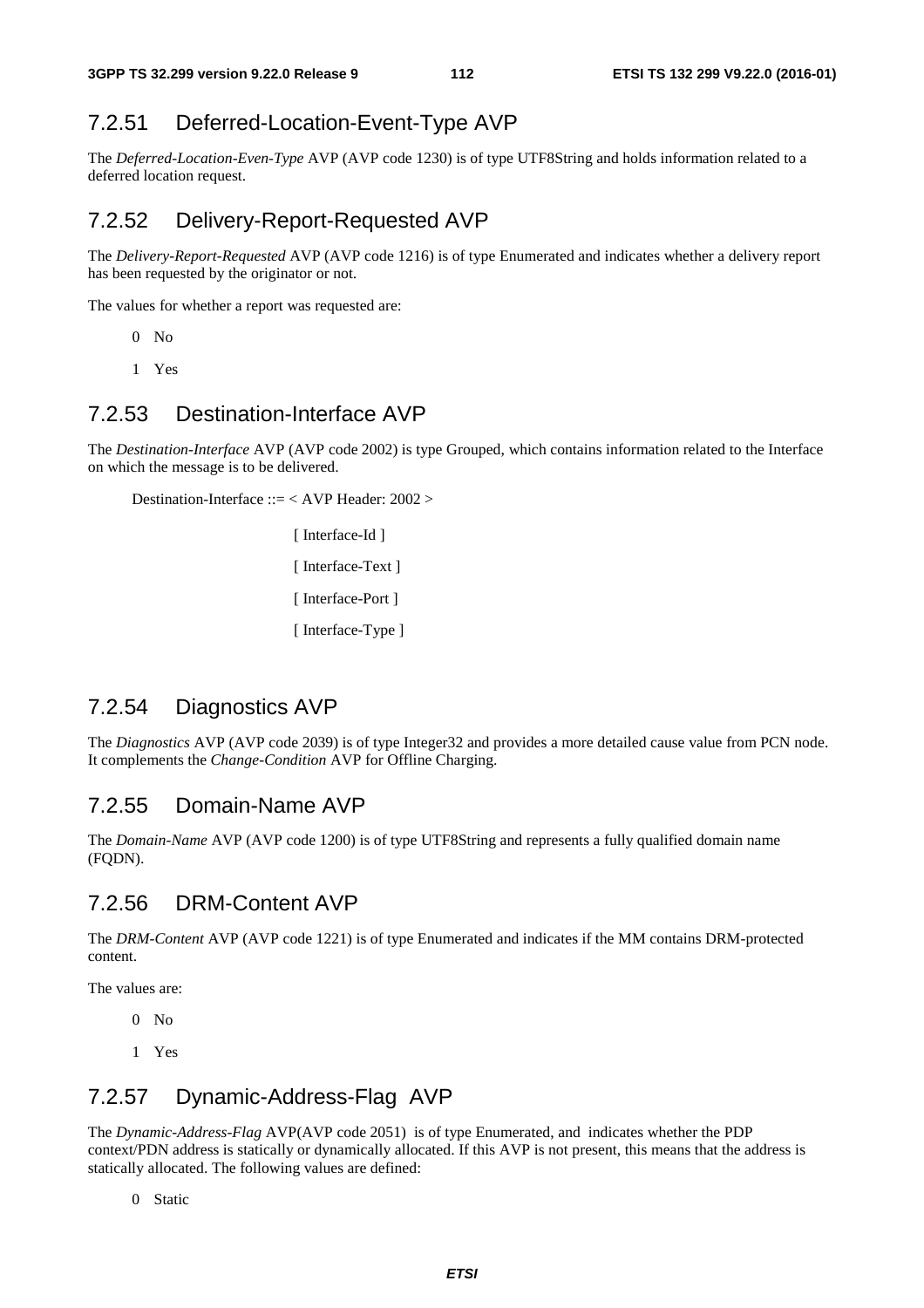1 Dynamic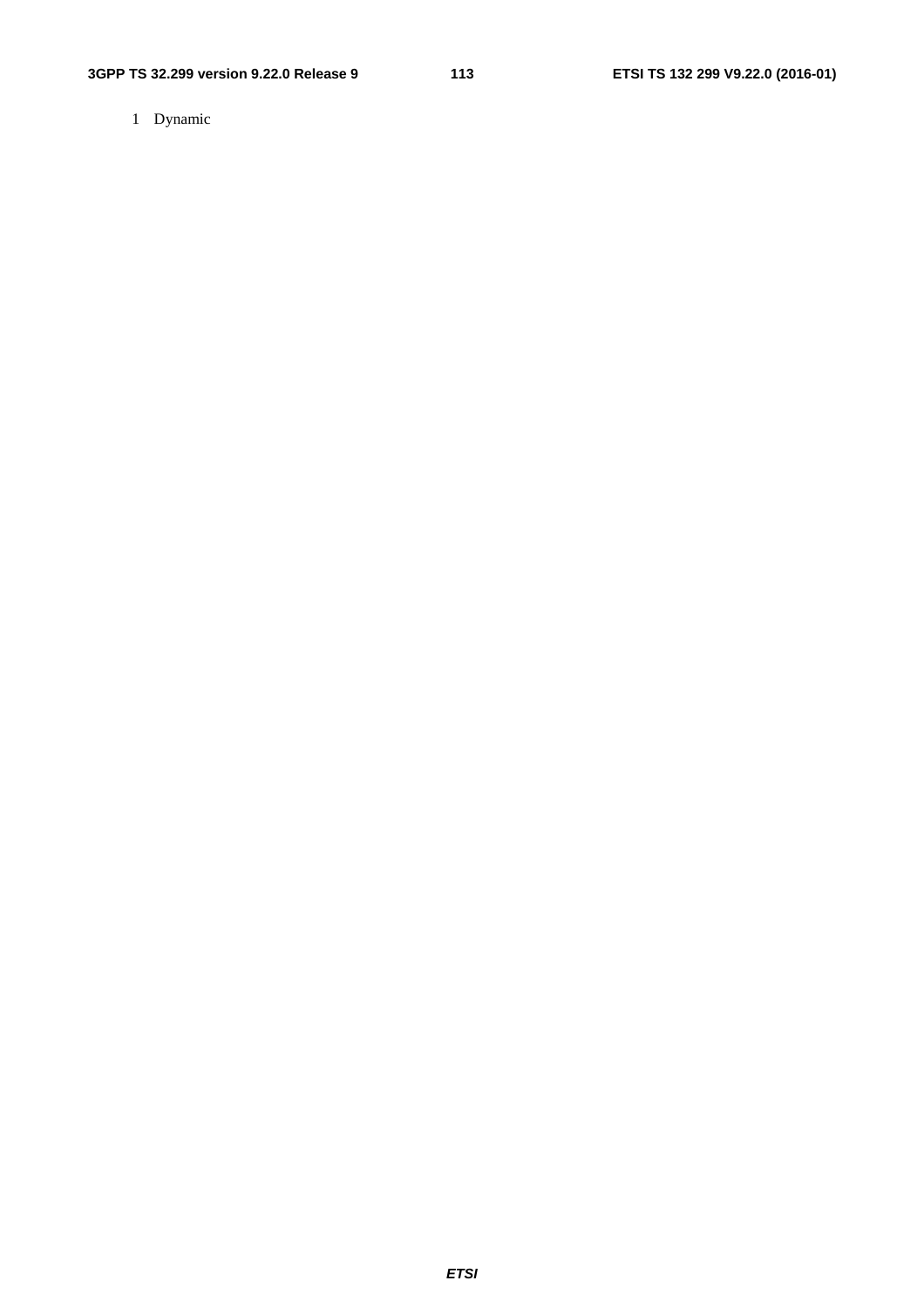## 7.2.58 Early-Media-Description AVP

The *Early-Media-Description* AVP (AVP code 1272) is of type grouped and describes the SDP session, media parameters and timestamps related to media components set to active according to SDP signalling exchanged during a SIP session establishment before the final successful or unsuccessful SIP answer to the initial SIP INVITE message is received. Once a media component has been set to active, subsequent status changes shall also be registered.

It has the following ABNF grammar:

<Early-Media-Description>:: = <AVP Header: 1272>

[ SDP-TimeStamps ]

\* [ SDP-Media-Component ]

\* [ SDP-Session-Description ]

Media can be considered as inactive in range of situations, such as the listed below according to RFC 3264 [408]:

- Media marked with "a=inactive" attribute.
- Media offered with zero bandwith.

In contrast, media with directionality marked as "a=recvonly", "a=sendonly", "a=sendrecv" shall be considered in state "active" and thus, it may be exchanged in one or both directions.

#### 7.2.59 Envelope AVP

The *Envelope* AVP (AVP code 1266) is a grouped AVP which reports the start and end time of one time envelope using the Envelope-Start-Time and Envelope-End-Time AVPs. Further details of its usage are described in clause 6.5.6 and 6.5.7.

Envelope ::  $=$  < AVP Header: 1266>

{ Envelope-Start-Time } [ Envelope-End-Time ] [ CC-Total-Octets ] [ CC-Input-Octets ] [ CC-Output-Octets ] [ CC-Service-Specific-Units ]  $*$  [ AVP ]

If an envelope has not been closed at the time of the usage report, then the Envelope-End-Time AVP shall be absent. If an envelope was started before the reporting interval then the Envelope-Start-Time is nevertheless present and contains the same time as previously reported, i.e. the actual time of the start of the envelope. The client shall include the volume reports (the CC-xxxxx-Octets AVPs) or events (CC-Service-Specific-Units) if these were requested in the corresponding Envelope-Reporting AVP. The reported volume is always the volume from the beginning of the time envelope.

In circumstances, in which an envelope is retrospectively deemed to have been closed, e.g. with Quota-Consumption-Time changes in a CCA, then the client shall include the Envelope-AVP for the envelope in the next usage report.

Multiple occurrences of this AVP shall be in chronological order, i.e. the first envelope is listed first in CCR.

#### 7.2.60 Envelope-End-Time AVP

This *Envelope-End-Time* AVP (AVP code 1267) is of type Time. It is set to the time of the end of the time envelope.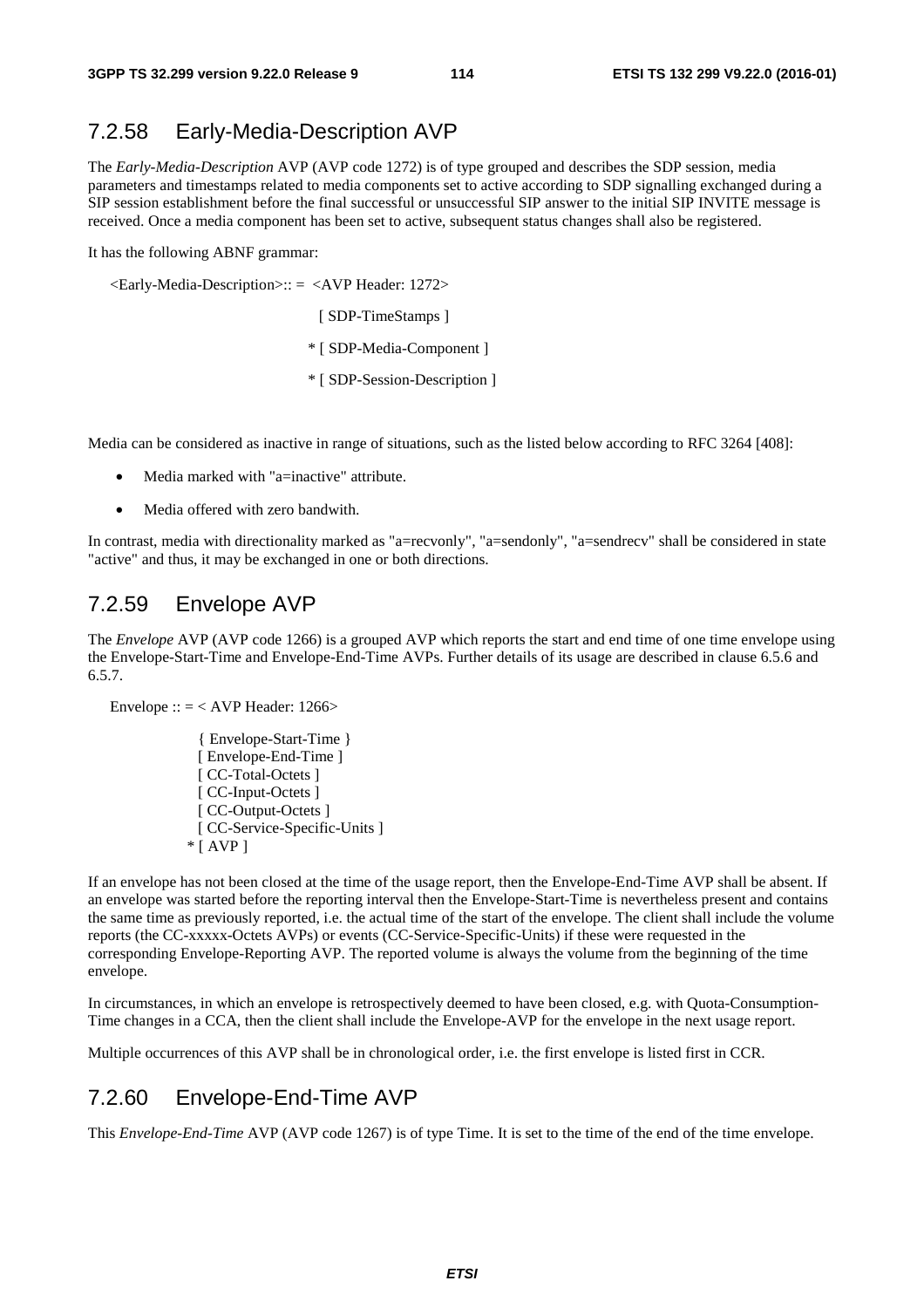## 7.2.61 Envelope-Reporting AVP

This *Envelope-Reporting* AVP (AVP code 1268) is of type Enumerated and is used in the CCA (INITIAL) to indicate whether the client shall report the start and end of each time envelope, in those cases in which quota is consumed in envelopes.

It can take the values:

| DO NOT REPORT ENVELOPES                     | (0) |
|---------------------------------------------|-----|
| <b>REPORT ENVELOPES</b>                     | (1) |
| REPORT ENVELOPES WITH VOLUME                | (2) |
| REPORT ENVELOPES WITH EVENTS                | (3) |
| REPORT ENVELOPES WITH VOLUME AND EVENTS (4) |     |

If this AVP is not included in the CCA (INITIAL) then the client shall not report the individual envelopes. If this AVP is included within the Offline-Charging AVP, the value shall dictate the mechanism by which offline charging information is generated.

## 7.2.62 Envelope-Start-Time AVP

The *Envelope-Start-Time* AVP (AVP code 1269) is of type Time. It is set to the time of the packet of user data which caused the time envelope to start.

## 7.2.63 Event AVP

The *Event* AVP (AVP code 825) is of type UTF8String and holds the content of the "Event" header.

## 7.2.64 Event-Charging-TimeStamp AVP

The *Event-Charging-TimeStamps* AVP (AVP code 1258) is of type Time, and it holds the timestamp of the event reported in the CC-Service-Specific-Units AVP when event based charging applies.

## 7.2.65 Event-Type AVP

The *Event-Type* AVP (AVP code 823) is of type Grouped and contains information about the type of chargeable telecommunication service/event for which the accounting-request and/or credit control request message(s) is generated.

It has the following ABNF grammar:

 $\leq$ Event-Type $\geq$ :: =  $\leq$ AVP Header: 823  $>$ [ SIP-Method ] [ Event ] [ Expires ]

### 7.2.66 Expires AVP

The *Expires* AVP (AVP code 888) is of type Unsigned32 and holds the content of the "Expires" header.

Editor"s note: to be clarified.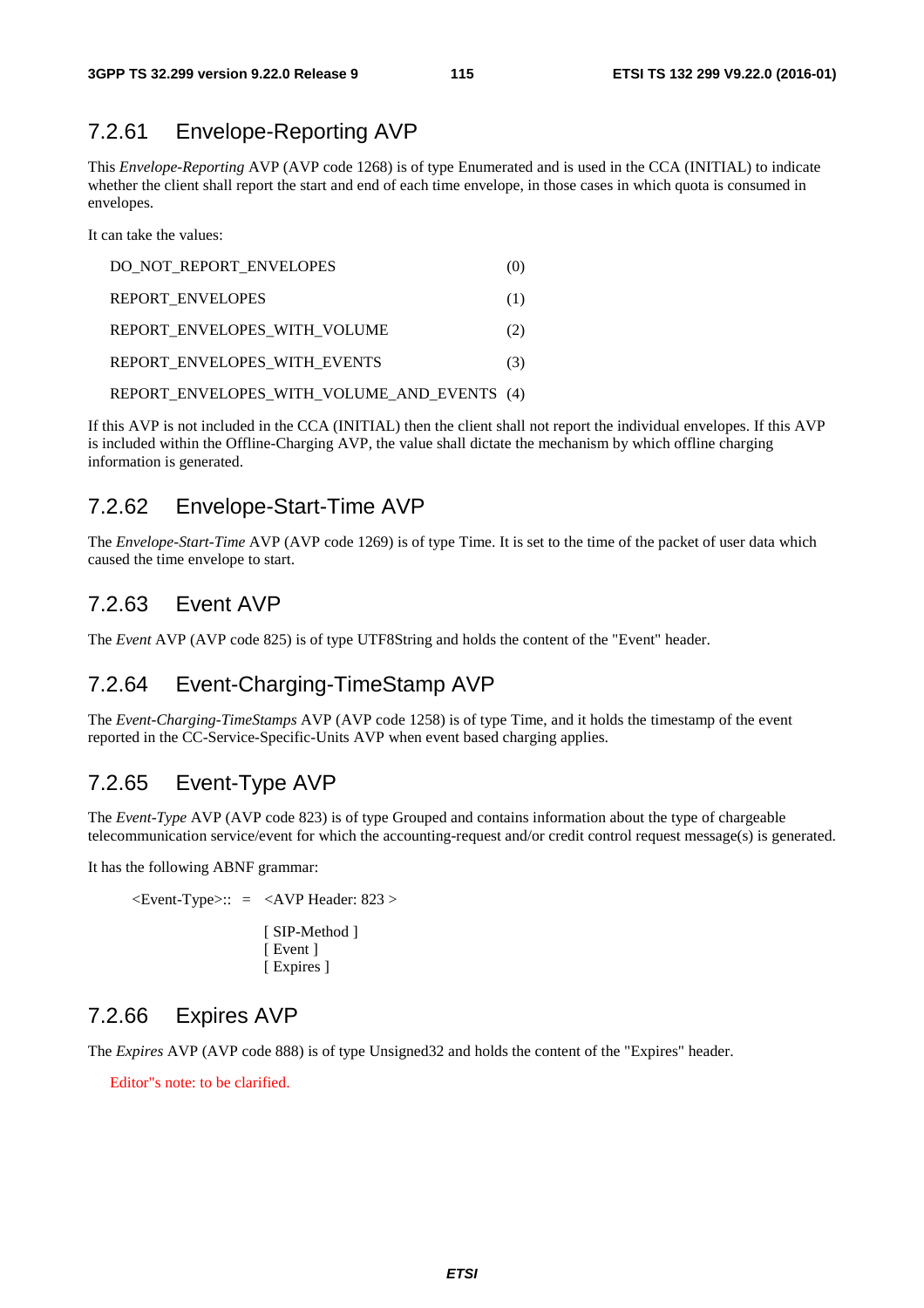## 7.2.67 File-Repair-Supported AVP

The File-Repair-Supported AVP (AVP code 1224) is of type Enumerated and indicates whether the MBMS user service supports point-to-point file repair. The following values are supported:

SUPPORTED (1)

The MBMS user service does support point-to-point file repair.

NOT SUPPORTED (2)

The MBMS user service does not support point-to-point file repair.

## 7.2.68 GGSN-Address AVP

The *GGSN-Address* AVP (AVP code 847) is of type Address and holds the IP-address of the P-GW that generated the GPRS/EPC Charging ID, as described in [1].

#### 7.2.69 IM-Information AVP

The *IM-Information* AVP (AVP code 2110) is of type Grouped. Its purpose is to allow the transmission of service information elements used for IM services.

The AVP is defined in OMA-DDS-Charging\_Data [223].

#### 7.2.70 Incremental-Cost AVP

The *Incremental-Cost* AVP (AVP code 2062) is of type Grouped and holds the incremental cost since last AoC interaction for the ongoing session.

It has the following ABNF grammar:

Incremental-Cost::  $=$  < AVP Header: 2062 >

 { Value-Digits } [ Exponent ]

#### 7.2.71 Interface-Id AVP

The *Interface-Id* AVP (AVP code 2003) is of type UTF8String and holds the interface identification provided by the messaging node (originator/destination).

#### 7.2.72 Interface-Port AVP

The *Interface-Port* AVP (AVP code 2004) is of type UTF8String and holds the port-identification or contains information about the transport layer port used by the application associated with the charging event.

#### 7.2.73 Interface-Text AVP

The *Interface-Text* AVP (AVP code 2005) is of type UTF8String and is the consolidation information about the application associated with the charging event.

### 7.2.74 Interface-Type AVP

The *Interface-Type* AVP (AVP code 2006) is of type Enumerated and contains information about type of interface / nature of the transaction in the messaging node for which the charging event occurs. The AVP can take the following values:

0 Unknown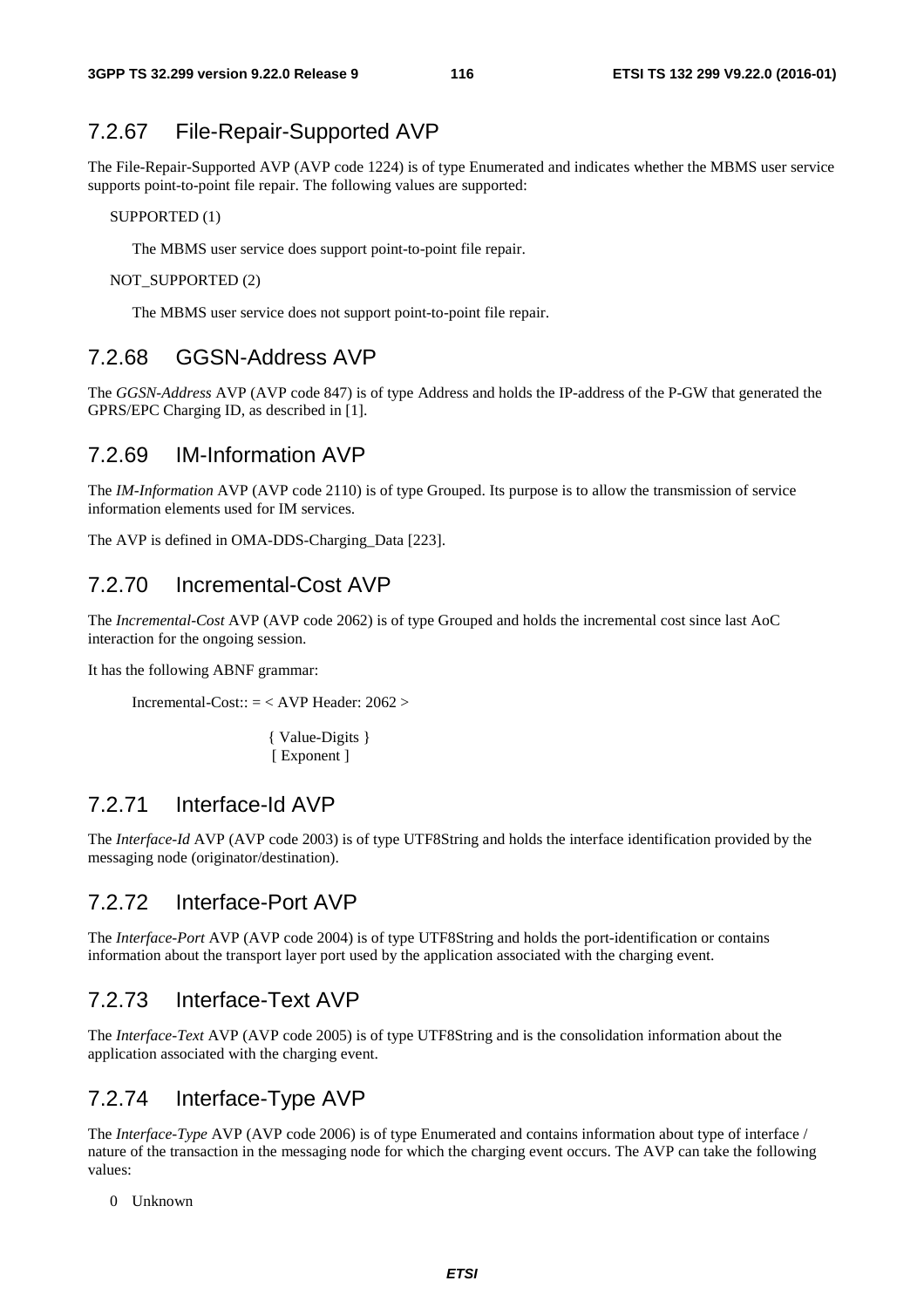- 1 MOBILE\_ORIGINATING
- 2 MOBILE\_TERMINATING
- 3 APPLICATION\_ORIGINATING
- 4 APPLICATION TERMINATION

## 7.2.75 IMS-Charging-Identifier AVP

The *IMS-Charging-Identifier* AVP (AVP code 841) is of type UTF8String and holds the IMS Charging Identifier (ICID) as generated by a IMS node for a SIP session and described in TS 24.229 [204].

## 7.2.76 IMS-Communication-Service-Identifier AVP

The *IMS-Communication-Service-Identifier* AVP (AVP code 1281) is of type UTF8String and holds the IMS Communication Service Identifier (ICSI) as contained in the P-Asserted-Service header of a SIP request to identify an IMS Communication Service as defined in TS 24.229 [202].

## 7.2.76A IMS-Emergency-Indicator AVP

The *IMS-Emergency-Indicator* AVP (AVP code 2322) is of type Enumerated, and indicates the IMS session is an IMS emergency session or IMS registration. If this AVP is not present, this means the IMS session or registration is not detected as an emergency session or registration. The following values are defined:

- 0 Non Emergency
- 1 Emergency

#### 7.2.77 IMS-Information AVP

The *IMS-Information* AVP (AVP code 876) is of type Grouped. Its purpose is to allow the transmission of additional IMS service specific information elements.

It has the following ABNF grammar:

```
IMS-Information :: = < AVP Header: 876>
                         [ Event-Type ]
                         [ Role-Of-Node ]
                          { Node-Functionality } 
                         [ User-Session-Id ]
                          [ Outgoing-Session-Id ] 
                         [ Session-Priority ]
                        * [ Calling-Party-Address ] 
                         [ Called-Party-Address ]
                        * [ Called-Asserted-Identity ] 
                          [ Number-Portability-Routing-Information ] 
                         [ Carrier-Select-Routing-Information ]
                         [ Alternate-Charged-Party-Address ]
                         [ Requested-Party-Address ]
                        * [ Associated-URI ] 
                         [ Time-Stamps ]
                        * [ Application-Server-Information ] 
                        * [ Inter-Operator-Identifier ] 
                         [ IMS-Charging-Identifier ]
                        * [ SDP-Session-Description ] 
                        * [ SDP-Media-Component ] 
                          [ Served-Party-IP-Address ] 
                         [ Server-Capabilities ]
                          [ Trunk-Group-ID ]
```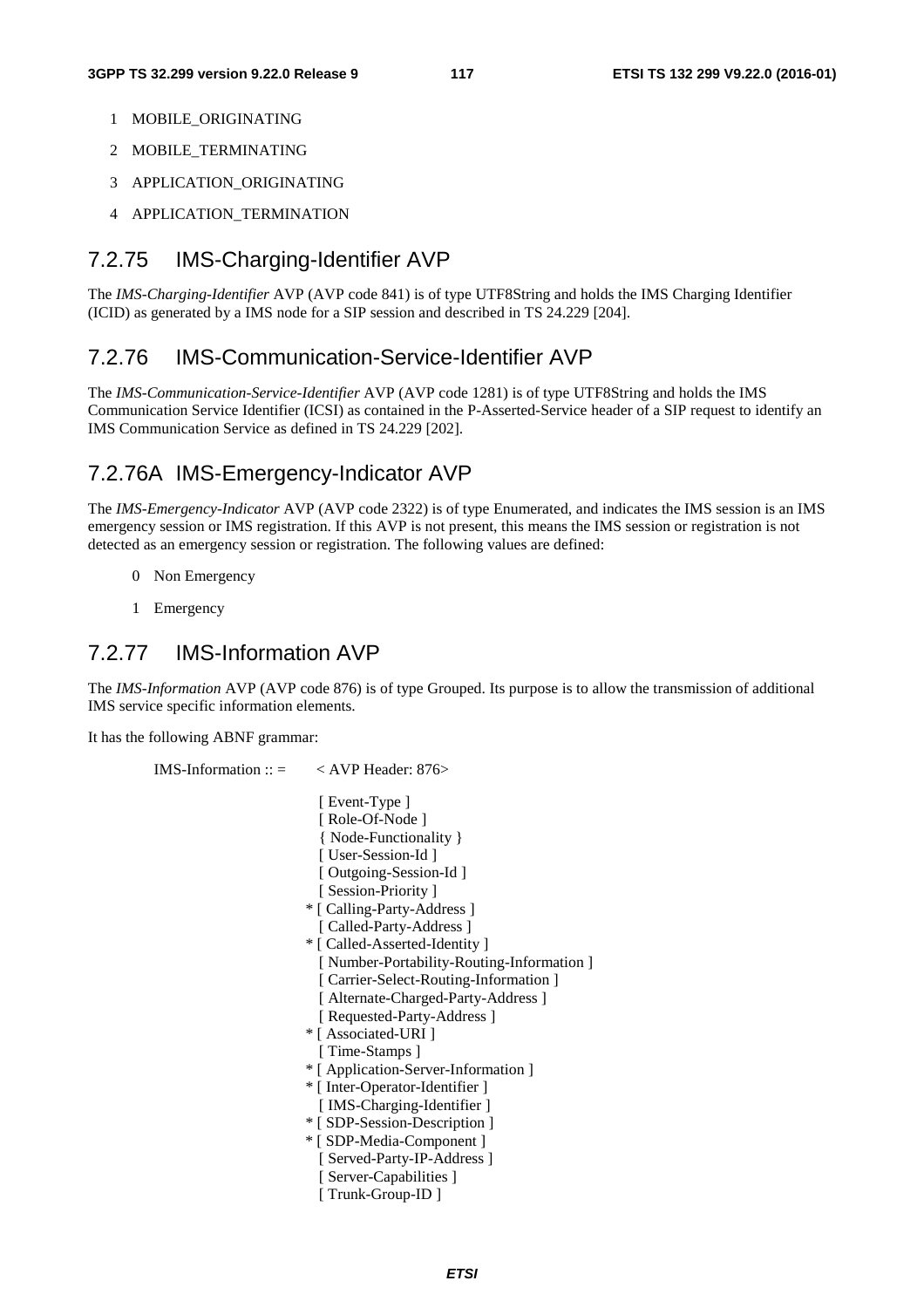#### 7.2.78 IMSI-Unauthenticated-Flag AVP

The *IMSI-Unauthenticated-Flag* AVP (AVP code 2308) is of type Enumerated, and indicates the served IMSI is not authenticated. This may occur when emergency bearer service is provided (refer to TS 23.060 [74] and TS 29.274 [91]). If this flag is not present, this means the served IMSI is authenticated.

The following values are defined:

- 0 Authenticated
- 1 Unauthenticated

#### 7.2.79 Incoming-Trunk-Group-ID AVP

The *Incoming-Trunk-Group-ID* AVP (AVP code 852) is of type UTF8String and identifies the incoming PSTN leg.

#### 7.2.80 Inter-Operator-Identifier AVP

The *Inter-Operator-Identifier* AVP (AVP code 838) is of type Grouped and holds the identification of the network neighbours (originating and terminating) as exchanged via SIP signalling and described in [404].

It has the following ABNF grammar:

```
\langleInter-Operator-Identifier>:: = \langle AVP Header: 838 >
```
[ Originating-IOI ] [ Terminating-IOI ]

#### 7.2.81 LCS-APN AVP

The *LCS-Client-Name* AVP (AVP code 1231) is of type UTF8String and contains the APN of the LCS Client.

#### 7.2.82 LCS-Client-Dialed-By-MS AVP

The *LCS-Client-Dialed-By-MS* AVP (AVP code 1233) is of type UTF8String and holds the number of the LCS Client dialled by the UE.

#### 7.2.83 LCS-Client-External-ID AVP

The *LCS-Client-External-ID* AVP (AVP code 1234) is of type UTF8String and holds the identification of the external LCS Client.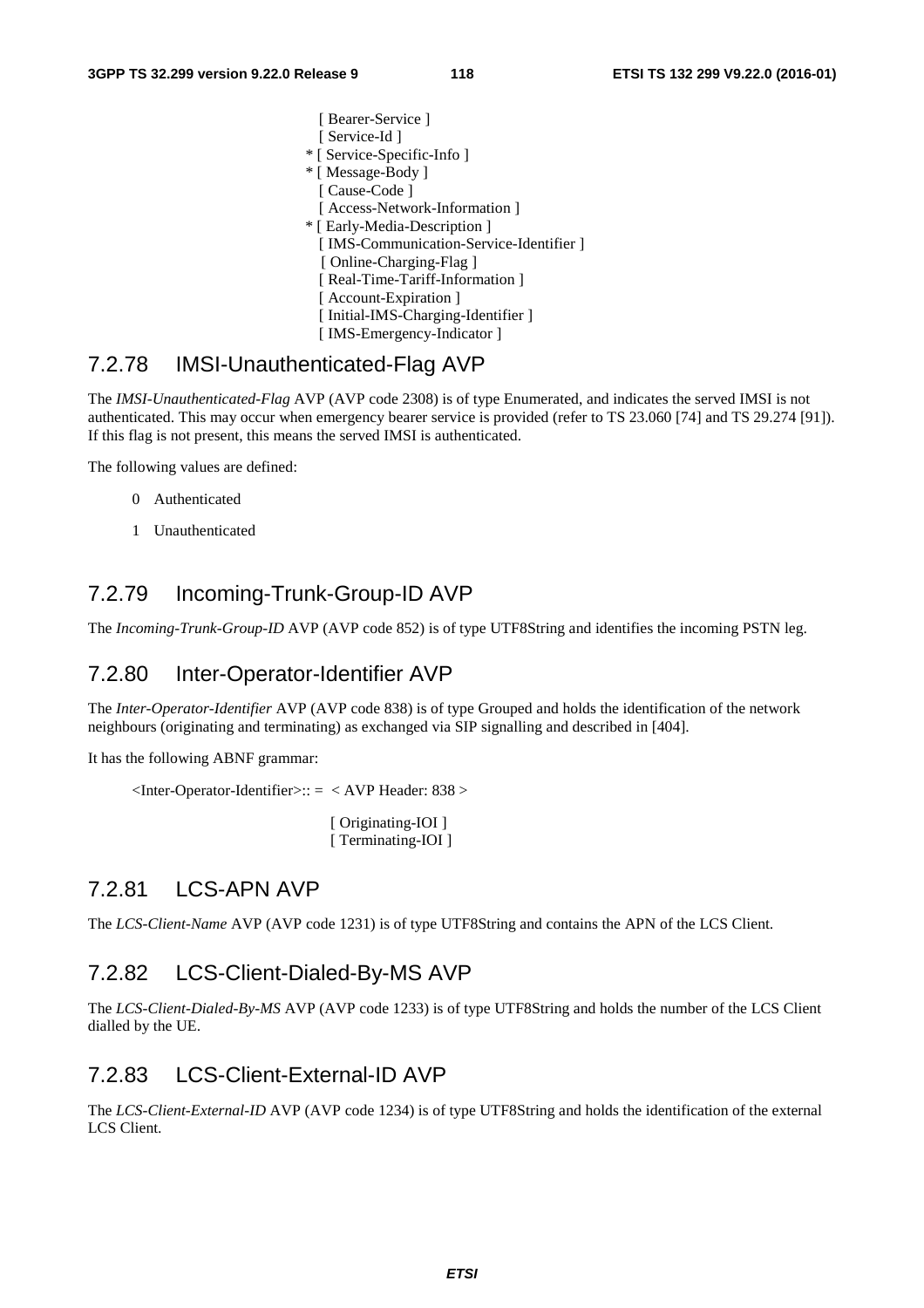## 7.2.84 LCS-Client-ID AVP

The *LCS-Client-Id* AVP (AVP code 1232) is of type Grouped and holds information related to the identity of an LCS client.

It has the following ABNF grammar:

 $\langle$ LCS-Client-ID>:: =  $\langle$  AVP Header: 1232 >

[ LCS-Client-Type ] [ LCS-Client-External-ID ] [ LCS-Client-Dialed-By-MS ] [ LCS-Client-Name ] [ LCS-APN ] [ LCS-Requestor-ID ]

## 7.2.85 LCS-Client-Name AVP

The *LCS-Client-Name* AVP (AVP code 1235) is of type Grouped and contains the information related to the name of the LCS Client.

It has the following ABNF grammar:

<LCS-Client-Name>:: = < AVP Header: 1235>

[ LCS-Data-Coding-Scheme ] [ LCS-Name-String ] [ LCS-Format-Indicator ]

#### 7.2.86 LCS-Client-Type AVP

The *LCS-Client-Type* AVP (AVP code 1241) is of type Enumerated and contains an estimate of the location of an MS in universal coordinates and the accuracy of the estimate.

It can be one of the following values:

| $\mathcal{D}$ |
|---------------|
| $\mathcal{E}$ |
|               |

#### 7.2.87 LCS-Data-Coding-Scheme AVP

The *LCS-Data-Coding-Scheme* AVP (AVP code 1236) is of type UTF8String and contains the information of the alphabet and the language used.

#### 7.2.88 LCS-Format-Indicator AVP

The *LCS-Format-Indicator* AVP (AVP code 1237) is of type Enumerated and contains the format of the LCS Client name.

It can be one of the following values:

| LOGICAL NAME         |   |
|----------------------|---|
| <b>EMAIL ADDRESS</b> |   |
| <b>MSISDN</b>        |   |
| URL                  | 3 |
| SIP URL              |   |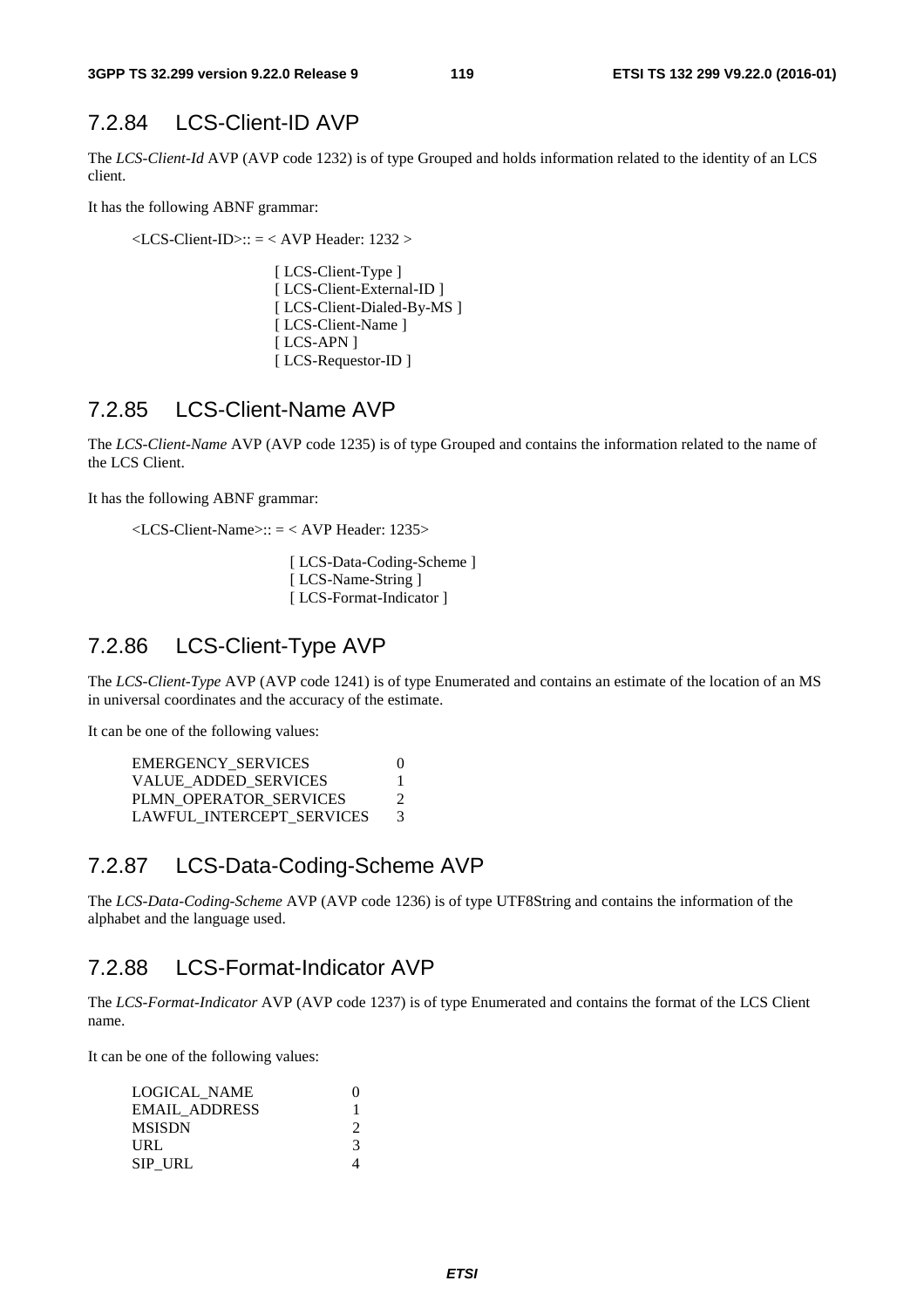## 7.2.89 LCS-Information AVP

The LC*S-Information* AVP (AVP code 878) is of type Grouped. Its purpose is to allow the transmission of additional LCS service specific information elements.

It has the following ABNF grammar:

LCS-Information ::  $=$  < AVP Header: 878>

[ LCS-Client-ID ] [Location-Type ] [Location-Estimate] [ Positioning-Data ] [ 3GPP-IMSI ] [ MSISDN ]

### 7.2.90 LCS-Name-String AVP

The *LCS-Name-String* AVP (AVP code 1238) is of type UTF8String and contains the LCS Client name.

### 7.2.91 LCS-Requestor-ID AVP

The *LCS-Requestor-Id* AVP (AVP code 1239) is of type Grouped and contains information related to the identification of the Requestor.

It has the following ABNF grammar:

 $\angle$ LCS-Requestor-ID $>$ :: =  $\angle$  AVP Header: 1239  $>$  [ LCS-Data-Coding-Scheme ] [ LCS-Requestor-ID-String ]

### 7.2.92 LCS-Requestor-ID-String AVP

The *LCS-Requestor-Id-String* AVP (AVP code 1240) is of type UTF8String and contains the identification of the Requestor and can be e.g. MSISDN or logical name.

### 7.2.93 Local-Sequence-Number AVP

The *Local-Sequence-Number* AVP (AVP code 2063) is of type Unsigned32 and holds the service data container sequence number : increased by 1 for each service data container closed.

### 7.2.94 Location-Estimate AVP

The *Location-Estimate* AVP (AVP code 1242) is of type OctetString and contains an estimate of the location of an MS in universal coordinates and the accuracy of the estimate. Refers to geographical area descriptions in 3GPP TS 23.032 [227] for the internal structure and encoding of this AVP.

## 7.2.95 Location-Estimate-Type AVP

The *Location-Estimate-Type* AVP (AVP code 1243) is of type Enumerated and contains one of the following values:

| <b>CURRENT LOCATION</b>           |               |
|-----------------------------------|---------------|
| CURRENT_LAST_KNOWN_LOCATION       |               |
| INITIAL LOCATION                  |               |
| <b>ACTIVATE DEFERRED LOCATION</b> | $\mathcal{R}$ |
| CANCEL DEFERRED LOCATION          |               |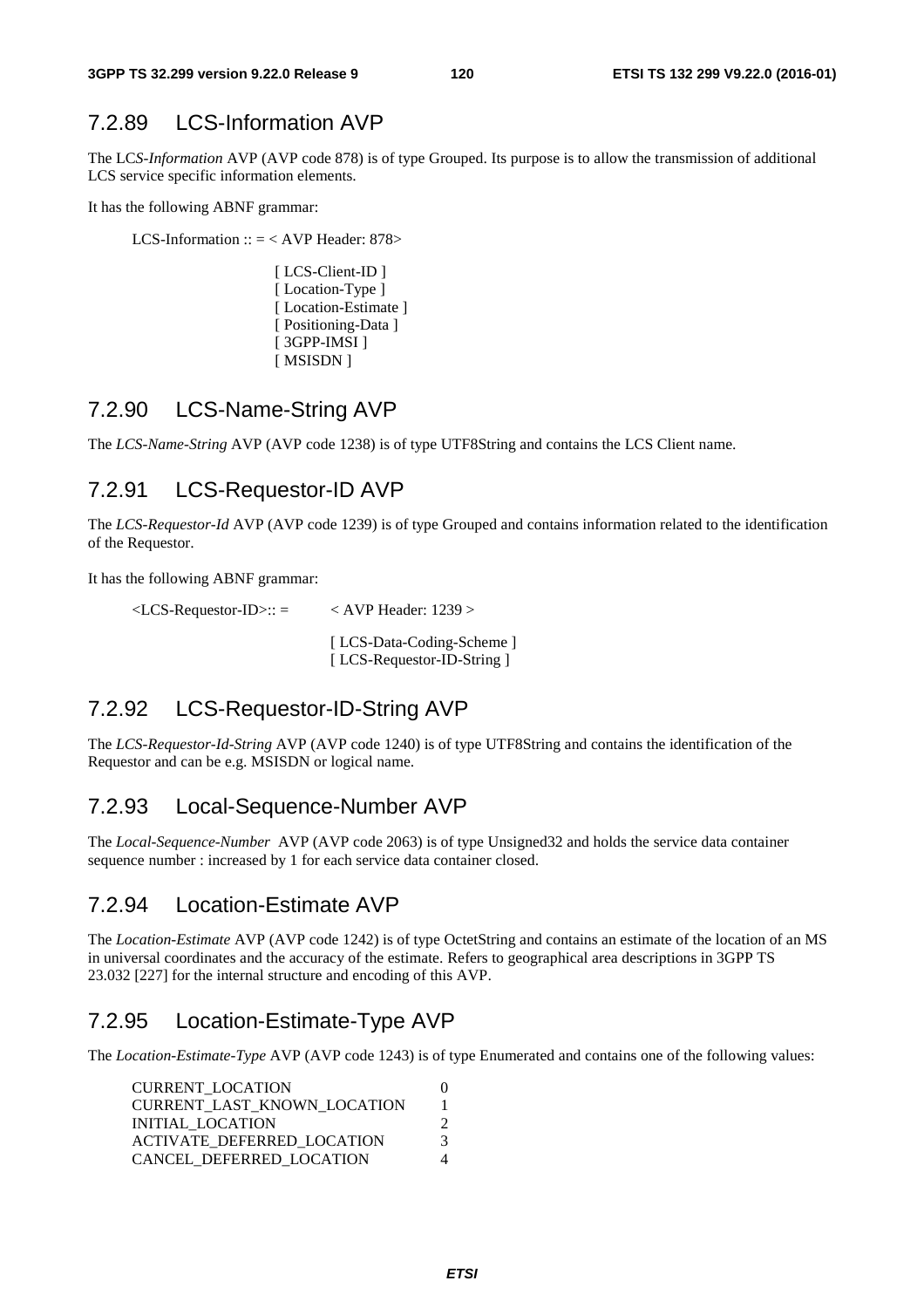## 7.2.96 Location-Type AVP

The *Location-Type* AVP (AVP code 1244) is of type Grouped and indicates the type of location estimate required by the LCS client.

It has the following ABNF grammar:

Location-Type:: = < AVP Header: 1244> [Location-Estimate-Type ]

[ Deferred-Location-Event-Type ]

## 7.2.97 Low-Balance-Indication AVP

The *Low-Balance-Indication* AVP (AVP code 2020) is of type Enumerated and indicates if the subscriber balance went below a designated threshold by its account.

This indication can be used to advise the end user about the need to replenish his balance.

It can be one of the following values:

| NOT-APPLICABLE |  |
|----------------|--|
| YES.           |  |

## 7.2.97A Void

Not specified in the present document.

## 7.2.97B MBMS-Charged-Party AVP

The *MBMS-Charged-Party* AVP (AVP code 2323) is of type Enumerated indicates which party is being charged by the CDR to be generated. The following values are supported:

Content Provider 0 Subscriber 1

## 7.2.98 MBMS-GW-Address AVP

The *MBMS-GW-Address* AVP (AVP code 2307) is of type Address and holds the IP-address of the MBMS-GW that generated the MBMS Charging ID when MBMS-GW is stand-alone.

### 7.2.99 MBMS-Information AVP

The *MBMS-Information* AVP (AVP code 880) is of type Grouped. Its purpose is to allow the transmission of additional MBMS service specific information elements.

It has the following ABNF grammar:

MBMS-Information :: = < AVP Header: 880>

[ TMGI ] [ MBMS-Service-Type ] [ MBMS-User-Service-Type ] [ File-Repair-Supported ] [ Required-MBMS-Bearer-Capabilities ] [ MBMS-2G-3G-Indicator ]  $[RAI]$  \* [ MBMS-Service-Area ] [ MBMS-Session-Identity ] [ CN-IP-Multicast-Distribution ] [ MBMS-GW-Address ]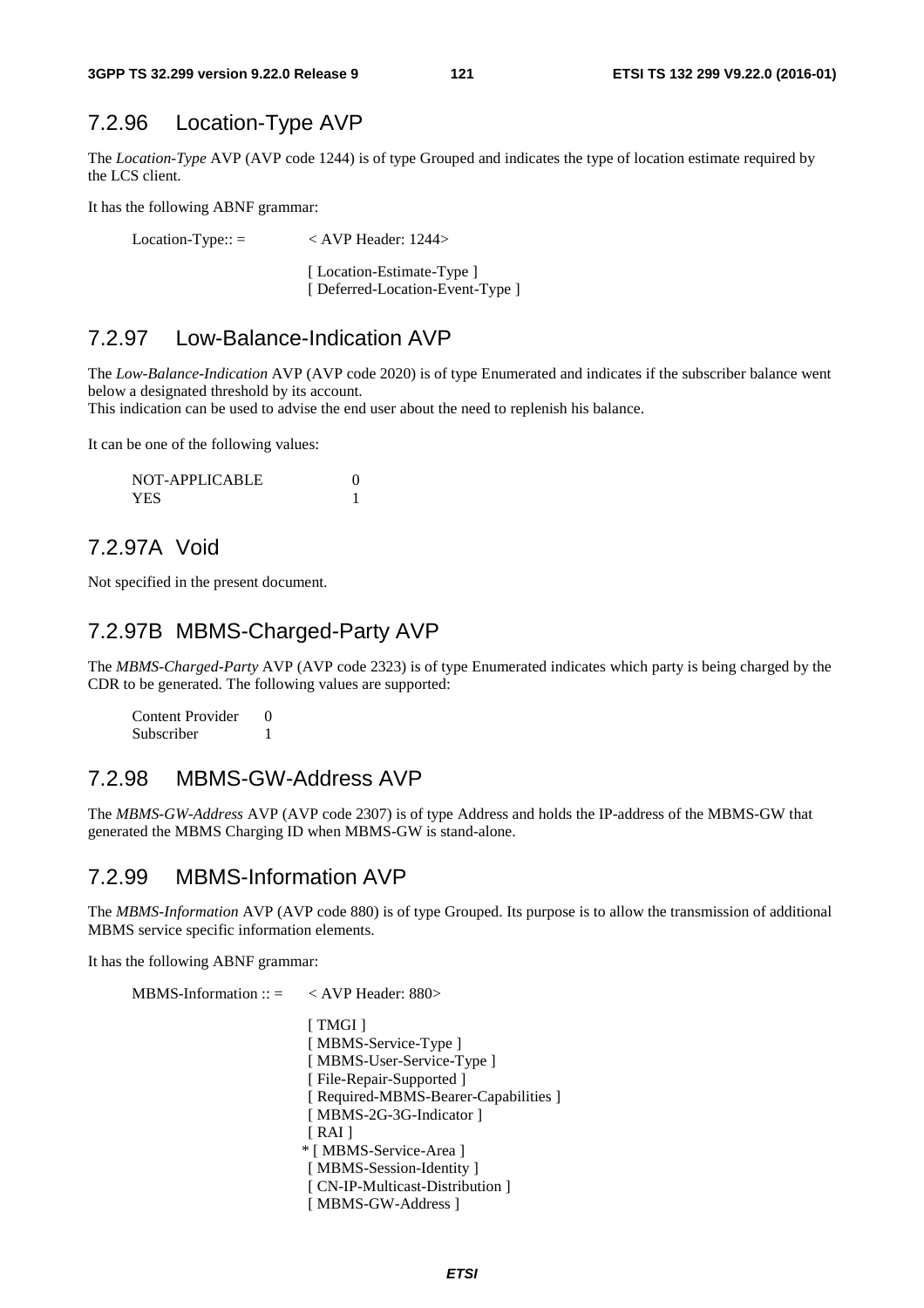[ MBMS-Charged-Party ] \* [ MSISDN ]

## 7.2.79A Initial-IMS-Charging-Identifier AVP

The *Initial-IMS-Charging-Identifier* AVP (AVP code 2321) is of type UTF8String and holds the Initial IMS Charging Identifier (ICID) as generated by a IMS node for the initial SIP session created for IMS service continuity.

## 7.2.100 MBMS-User-Service-Type AVP

The *MBMS-User-Service-Type* AVP (AVP code 1225) is of type Enumerated indicates type of service the the MBMS user service that is being delivered. The following values are supported:

#### DOWNLOAD (1)

The MBMS user service of type: download.

STREAMING (2)

The MBMS user service is of type: streaming.

## 7.2.101 Media-Initiator-Flag AVP

The *Media-Initiator-Flag* AVP (AVP code 882) is of type Enumerated and indicates which party has requested the session modification. The default value is "0" indicating the called party initiated the modification.

- [0] called party
- [1] calling party
- [2] unknown

#### 7.2.102 Media-Initiator-Party AVP

The *Media-Initiator-Party* AVP (AVP code 1288) is of type UTF8String. Enumerated in IMS charging, it holds the address (SIP URI or TEL URI) of the party (Public User ID or Public Service ID) who initiates the media action, like adding/removing, connecting/disconnecting the media. The Media Initiator Party shall be populated with the SIP URI or TEL URI contained in the Request-URI of the outgoing request. It is use for PoC charging.

## 7.2.103 Message-Body AVP

The *Message-Body* AVP (AVP Code 889) is of type Grouped AVP and holds information about the message bodies including user-to-user data.

It has the following ABNF grammar:

<Message-Body>::= < AVP Header: 889 >

{ Content-Type } { Content-Length } [ Content-Disposition ] [ Originator ]

The message bodies shall not include the bodies' of Content-Type = "application-sdp" as these are captured in other AVPs.

### 7.2.104 Message-Class AVP

The *Message-Class* AVP (AVP code 1213) is of type Grouped.

It has the following ABNF grammar: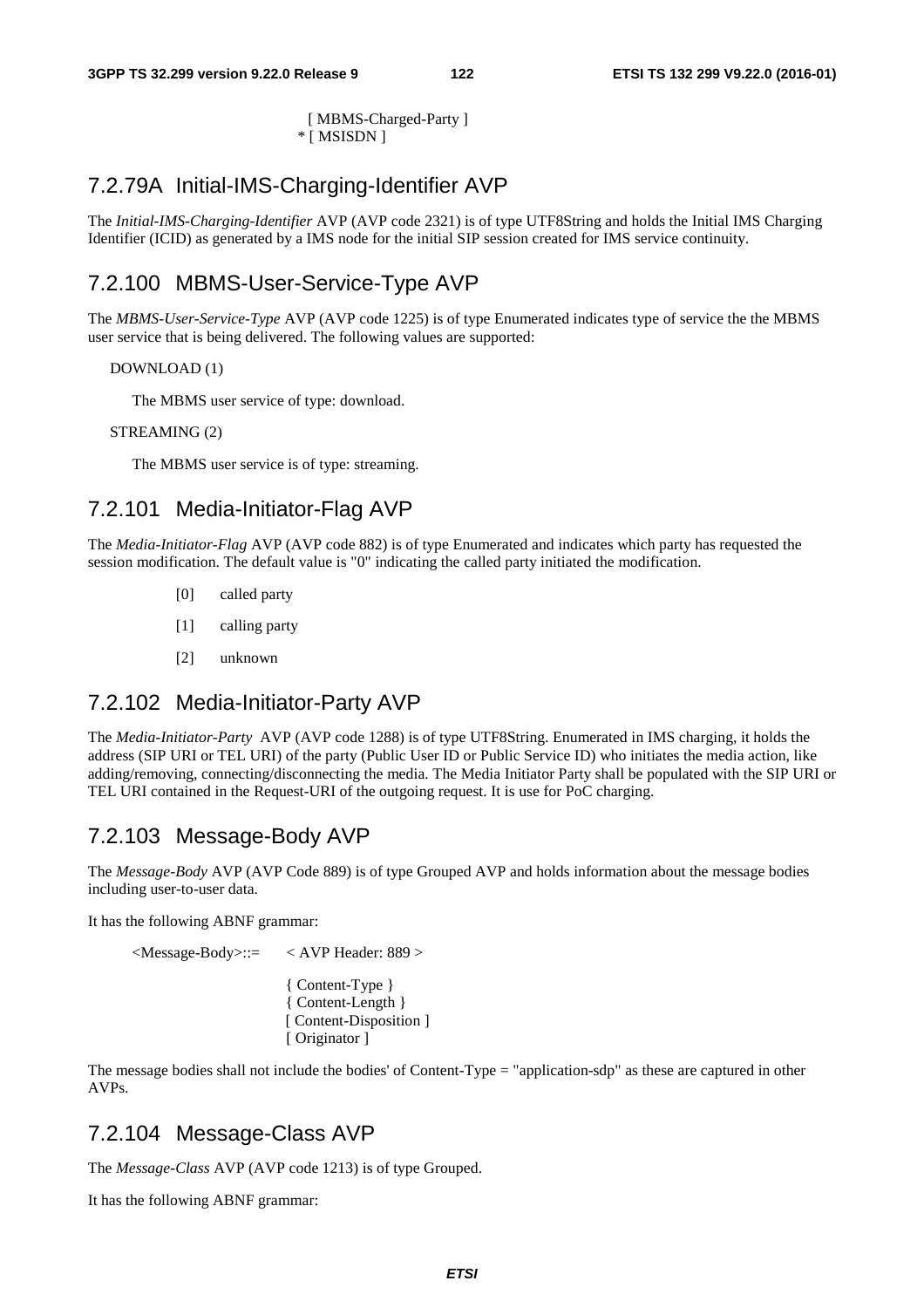Message-Class :: = < AVP Header: 1213 >

[ Class-Identifier ] [ Token-Text ]

#### 7.2.105 Message-ID AVP

The *Message-ID* AVP (AVP code 1210) is of type UTF8String and holds the identification of the message being charged.

## 7.2.106 Message-Size AVP

The *Message-Size* AVP (AVP code 1212) is of type Unsigned32. For MMS, it holds the total size in bytes of the MM calculated according to TS 23.140 [208]. For SMS, it holds the total size in octets of SM including any user data header.

#### 7.2.107 Message-Type AVP

The *Message-Type* AVP (AVP code 1211) is of type Enumerated and holds the type of the message according to the MMS transactions e.g. submission, delivery.

The following values are defined and are as specified in MMS Encapsulation [209]:

- 1 m-send-req
- 2 m-send-conf
- 3 m-notification-ind
- 4 m-notifyresp-ind
- 5 m-retrieve-conf
- 6 m-acknowledge-ind
- 7 m-delivery-ind
- 8 m-read-rec-ind
- 9 m-read-orig-ind
- 10 m-forward-req
- 11 m-forward-conf
- 12 m-mbox-store-conf
- 13 m-mbox-view-conf
- 14 m-mbox-upload-conf
- 15 m-mbox-delete-conf

## 7.2.108 MM-Content-Type AVP

The *MM-Content-Type* AVP (AVP code 1203) is of type Grouped and indicates the overall content type of the MM content and includes information about all the contents of an MM.

It has the following ABNF grammar:

MM-Content-Type ::  $=$  < AVP Header: 1203 >

[ Type-Number ] [ Additional-Type-Information ]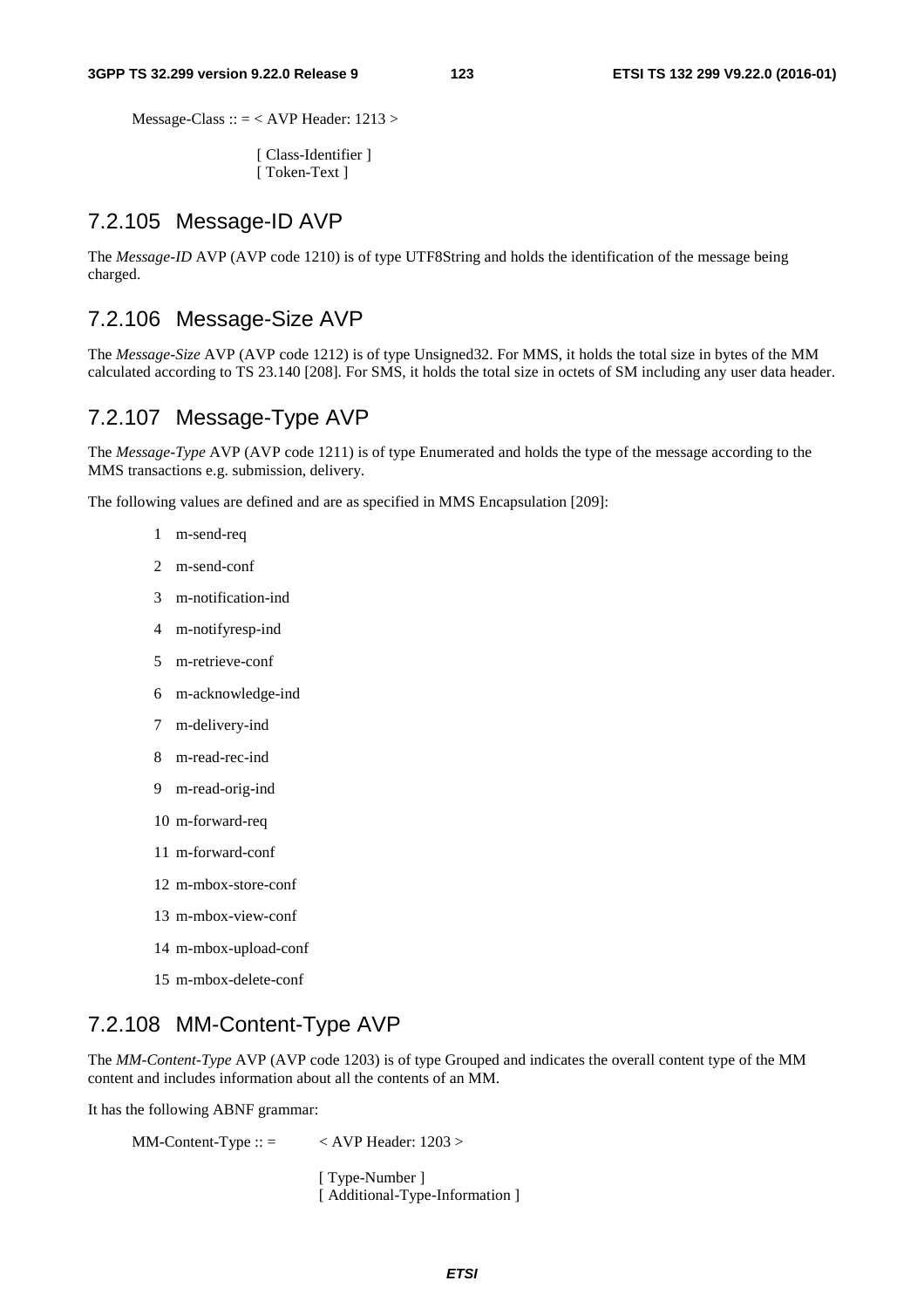[ Content-Size ]

\* [ Additional-Content-Information ]

## 7.2.109 MMBox-Storage-Requested AVP

The *MMBox-Storage-Requested* AVP (AVP code 1248) is of type Enumerated and indicates whether an MMBoxstorage has been requested by the originator MMS User Agent or not. The values for whether an MMBox Storage was requested are:

 $0$  No

1 Yes

## 7.2.110 MMS-Information AVP

The MM*S-Information* AVP (AVP code 877) is of type Grouped. Its purpose is to allow the transmission of additional MMS service specific information elements.

It has the following ABNF grammar:

```
MMS-Information :: = < AVP Header: 877>
                             [ Originator-Address ] 
                          * [ Recipient-Address ] 
                            [ Submission-Time ]
                            [ MM-Content-Type ]
                            [ Priority ]
                            [ Message-ID ] 
                            [ Message-Type ] 
                            [ Message-Size ]
                            [ Message-Class ] 
                            [ Delivery-Report-Requested ] 
                            [ Read-Reply-Report-Requested ]
                            [ MMBox-Storage-Requested ] 
                            [ Applic-ID ]
                            [ Reply-Applic-ID ] 
                            [ Aux-Applic-Info ] 
                            [ Content-Class ]
                            [ DRM-Content ] 
                            [ Adaptations ] 
                            [ VASP-Id ] 
                            [ VAS-Id ]
```
#### 7.2.111 MMTel-Information AVP

The MMTel*-Information* AVP (AVP code 2030) is of type Grouped. Its purpose is to allow the transmission of additional MMtel service specific information elements. It holds MMTel supplementary services invoked during MMTel service.

It has the following ABNF grammar:

MMTel-Information  $:: = <$  AVP Header: 2030>

\* [ Supplementary-Service] [ Subscriber-Role ]

## 7.2.111A MMTel-SService-Type AVP

The *MMTel-SService-Type* AVP (AVP Code 2031) is of type Unsigned32 and identifies the type of MMTel supplementary service.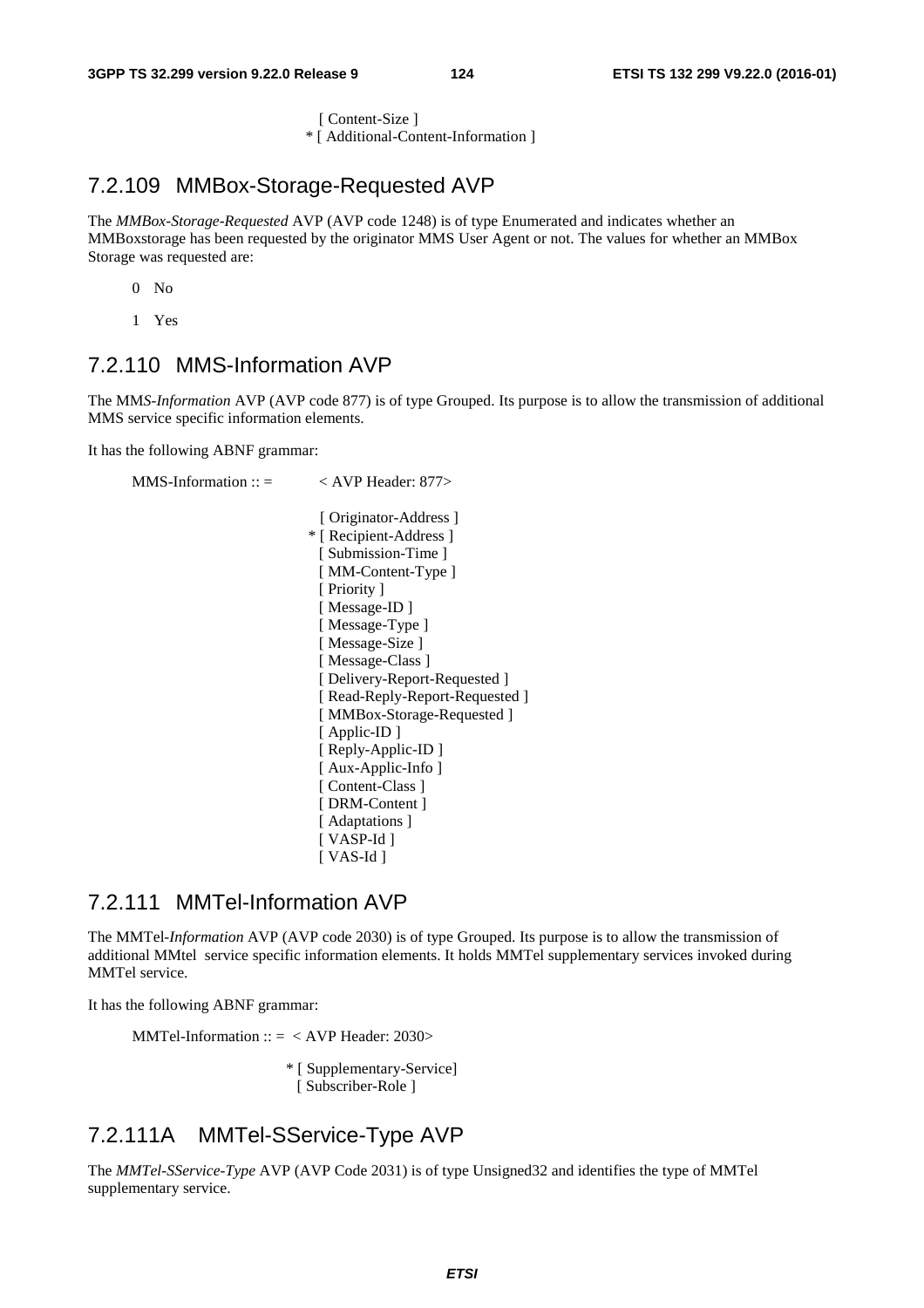| "Originating Identification Presentation (OIP)"         |    | $\theta$       |
|---------------------------------------------------------|----|----------------|
| "Originating Identification Restriction (OIR)"          |    | $\mathbf{1}$   |
| "Terminating Identification Presentation (TIP)"         |    | 2              |
| "Terminating Identification Restriction (TIR)"          |    | 3              |
| "Communication HOLD (HOLD)"                             |    | $\overline{4}$ |
| "Communications Barring (CB)"                           |    | 5              |
| "Communication Diversion (CDIV)"                        |    | 6              |
| "Communication Waiting (CW)"                            |    | 8              |
| "Message Waiting Indication (MWI)"                      |    | 9              |
| "Conference (CONF)"                                     |    | 10             |
| "Flexible Alerting (FA)"                                | 11 |                |
| "Completion of Communication to Busy Subscriber (CCBS)" |    | 12             |
| "Completion of Communications on No Reply (CCNR)"       | 13 |                |
| "Malicious Communication Identification (MCID)          |    | 14             |
| "Customized Alerting Tone" (CAT)                        |    | 15             |
| "Closed User Group" (CUG)                               |    | 16             |
|                                                         |    |                |
| "Personal Network management" (PNM)                     |    | 17             |
| "Customized Ringing Signal" (CRS)                       |    | 18             |
| "Explicit Communication Transfer (ECT)"                 |    | 20             |

The following values are defined:

Values  $\geq 1024$  are reserved for specific Network/Manufacturer supplementary services variants

#### 7.2.112 Next-Tariff AVP

The *Next-Tariff* AVP (AVP code 2057) is of type Grouped and holds tariff information. The Tariff is a formula for cost calculation given the *Used-Service-Unit* AVP. The calculated cost is given in the *Currency-Code* AVP. The formula sums all the rating elements and multiplies the sum by the *Scale-Factor* AVP.

It has the following ABNF grammar:

Next-Tariff ::  $=$  < AVP Header: 2057 >

[ Currency-Code ] [ Scale-Factor ] \* [ Rate-Element ]

## 7.2.113 Node-Functionality AVP

The *Node-Functionality* AVP (AVP code 862) is of type Enumerated and includes the *functionality* identifier of the *node*.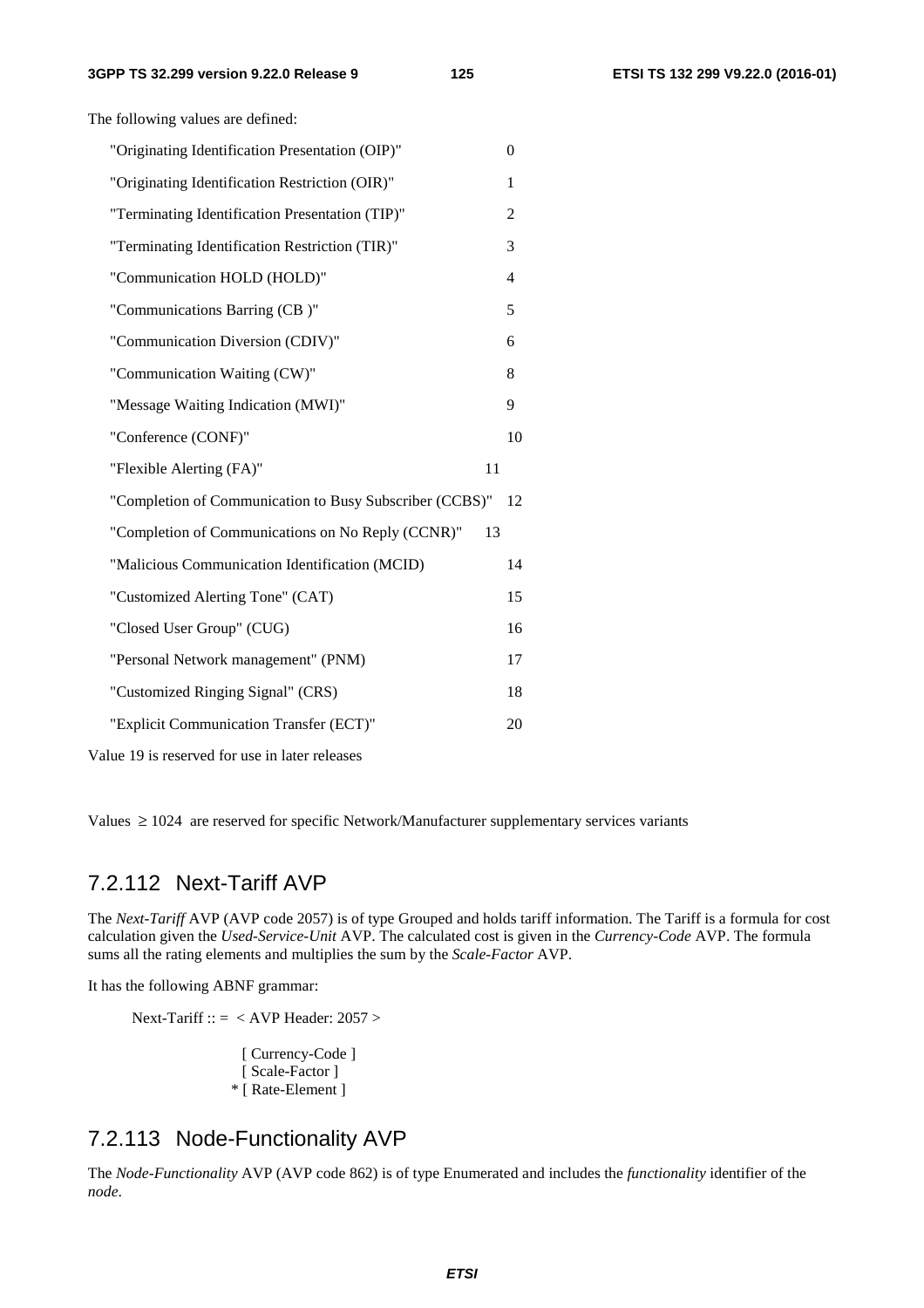The functionality identifier can be one of the following:

S-CSCF 0 P-CSCF 1 I-CSCF 2 MRFC 3 MGCF 4 BGCF 5  $AS$  6 IBCF 7  $S-GW = 8$  $P-GW = 9$ HSGW 10 E-CSCF 11

## 7.2.114 Node-Id AVP

The *Node-Id* AVP (AVP code 2064) is of type UTF8String and includes an optional, operator configurable identifier string for the node.

#### 7.2.115 Number-Of-Diversions AVP

The *Number-of-Diversions* AVP (AVP Code 2034) is of type Unsigned32 and holds the number of diversions related to a CDIV service. When counting the number of diversions, all types of diversion are included.

#### 7.2.116 Number-Of-Messages-Sent AVP

The *Number-Of-Messages-Sent* AVP (AVP code 2019) is of type Unsigned32 and indicates the number of SMSs sent by the IMS application if applicable.

### 7.2.117 Number-Of-Participants AVP

The *Number-Of-Participants* AVP (AVP code 885) is of type Unsigned32 and holds the number of invited parties of the multi-party session when included in the initial charging request message, e.g. in PoC, CONFerence and SIMPLE IM. When included in interim / update charging messages, it indicates the number of parties who are currently attached in the session at the time the interim / update messages are sent.

NOTE: The information to populate this field may be obtained from the TBCP-Talk-Burst-Grant message in PoC case. The information to populate this field may be obtained from the Diameter Accounting Request message in MMTel CONF Charging.

### 7.2.118 Number-Of-Received-Talk-Bursts AVP

The *Number-Of-Received-Talk-Bursts* AVP (AVP code 1282) is of type Unsigned32 and holds the number of the received talk bursts.

## 7.2.119 Number-Of-Talk-Bursts AVP

The *Number-Of-Talk-Bursts* AVP (AVP code 1283) is of type Unsigned32 and holds the number of the sent talk bursts.

### 7.2.120 Number-Portability-Routing-Information AVP

The *Number-Portability-Routing-Information* AVP (AVP code 2024) is of type UTF8String and holds information on routing number received by S-CSCF during number portability look-up (ENUM/DNS). This information is sent over SIP in the Requested URI header.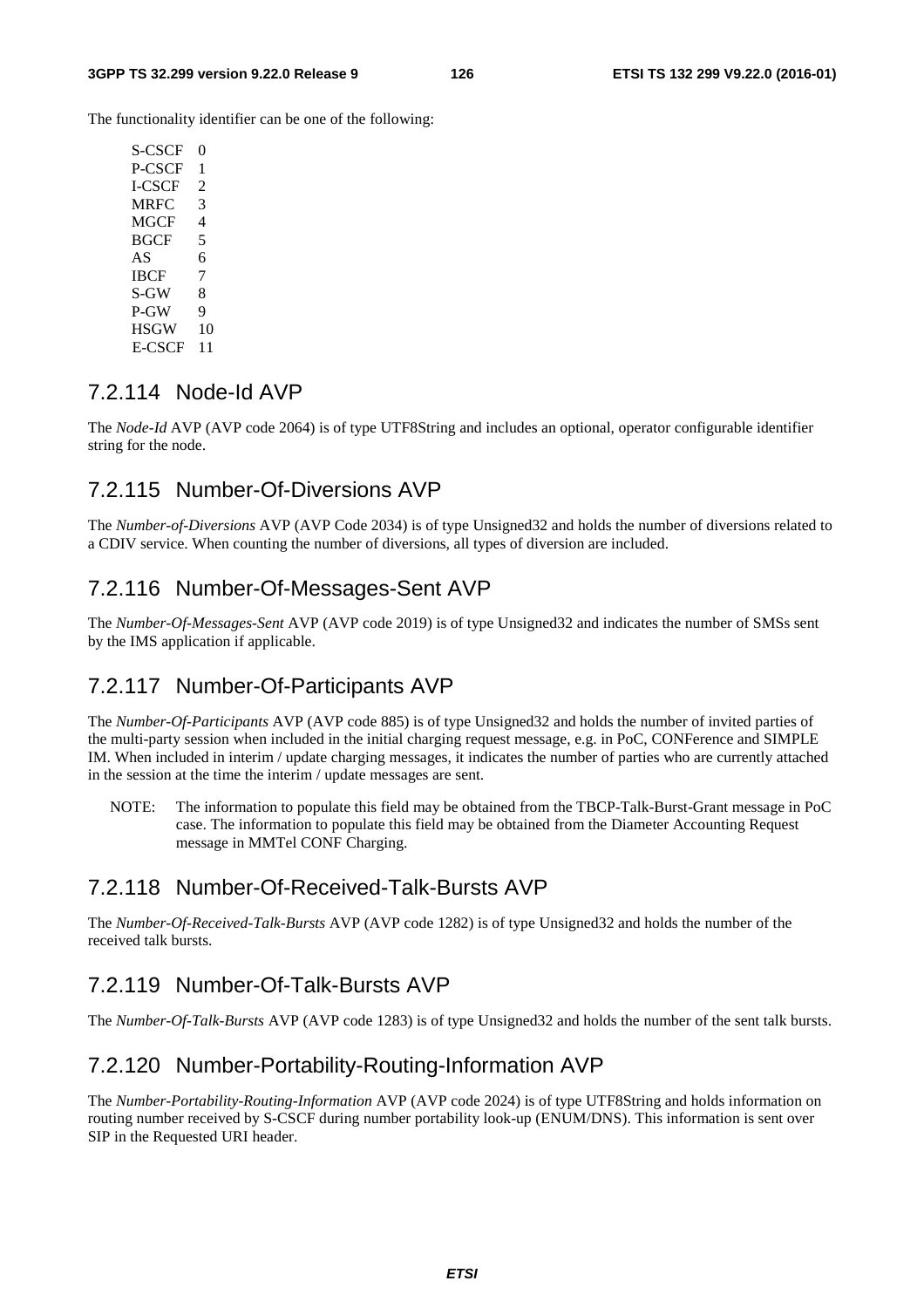## 7.2.121 Offline-Charging AVP

The *Offline-Charging* AVP (AVP code 1278) is a grouped AVP, which is used to set the parameters required to control offline charging.

It has the following ABNF grammar:

Offline-Charging ::= < AVP Header:1278 > [ Quota-Consumption-Time ] [ Time-Quota-Mechanism ] [ Envelope-Reporting ] \* [ Multiple-Services-Credit-Control ]  $*$  [ AVP ]

At most one of Quota-Consumption-Time AVP or Time-Quota-Mechanism AVP shall be present, if individual instances are not included within the Multiple-Services-Credit-Control AVP.

The Multiple-Services-Credit-Control AVPs, if present, shall contain the Rating-Group AVP to identify the category, optionally one of Quota-Consumption-Time AVP and Time-Quota-Mechanism AVP, and optionally the Envelope-Reporting AVP.

Any values specified in the Offline-Charging AVP take precedence over the configured defaults. The values of the parameters specified at Multiple-Services-Credit-Control level take precedence over the values specified directly at Offline-Charging level. If neither Quota-Consumption-Time AVP nor Time-Quota-Mechanism AVP is included in the Multiple-Services-Credit-Control AVP, then the general reporting requirements dictated by the Quota-Consumption-Time AVP or Time-Quota-Mechanism AVP and Envelope-Reporting AVP directly within the Offline-Charging AVP shall apply.

## 7.2.122 Online-Charging-Flag AVP

The *Online-Charging-Flag* AVP (AVP code 2303) is of type Enumerated and indicates the Online Charging Request was sent based on the provided ECF address from the SIP P-header "P-Charging-Function-Addresses".

It has the following values:

- 0 ECF address not provided
- 1 ECF address provided

## 7.2.123 Originating-IOI AVP

The *Originating-IOI* AVP (AVP code 839) is of type UTF8String (alphanumeric string) and holds the Inter Operator Identifier (IOI) for the originating network as generated by the IMS network element which takes responsibility for populating this parameter [404] in a SIP request as described in TS 24.229 [202].

The Originating IOI contains the following values:

- Type 1 IOI: IOI of the visited network where the P-CSCF is located.
- Type 2 IOI:
	- IOI of the home network of the originating end user where the S-CSCF is located in case a session is initiated from the IMS. In case of redirection by the S-CSCF, *Originating-IOI* AVP indicates the terminating party's network operator from which the session is redirected.
	- IOI of the originating network where the MGCF is located in case a session is initiated from the PSTN toward the IMS.
- Type 3 IOI: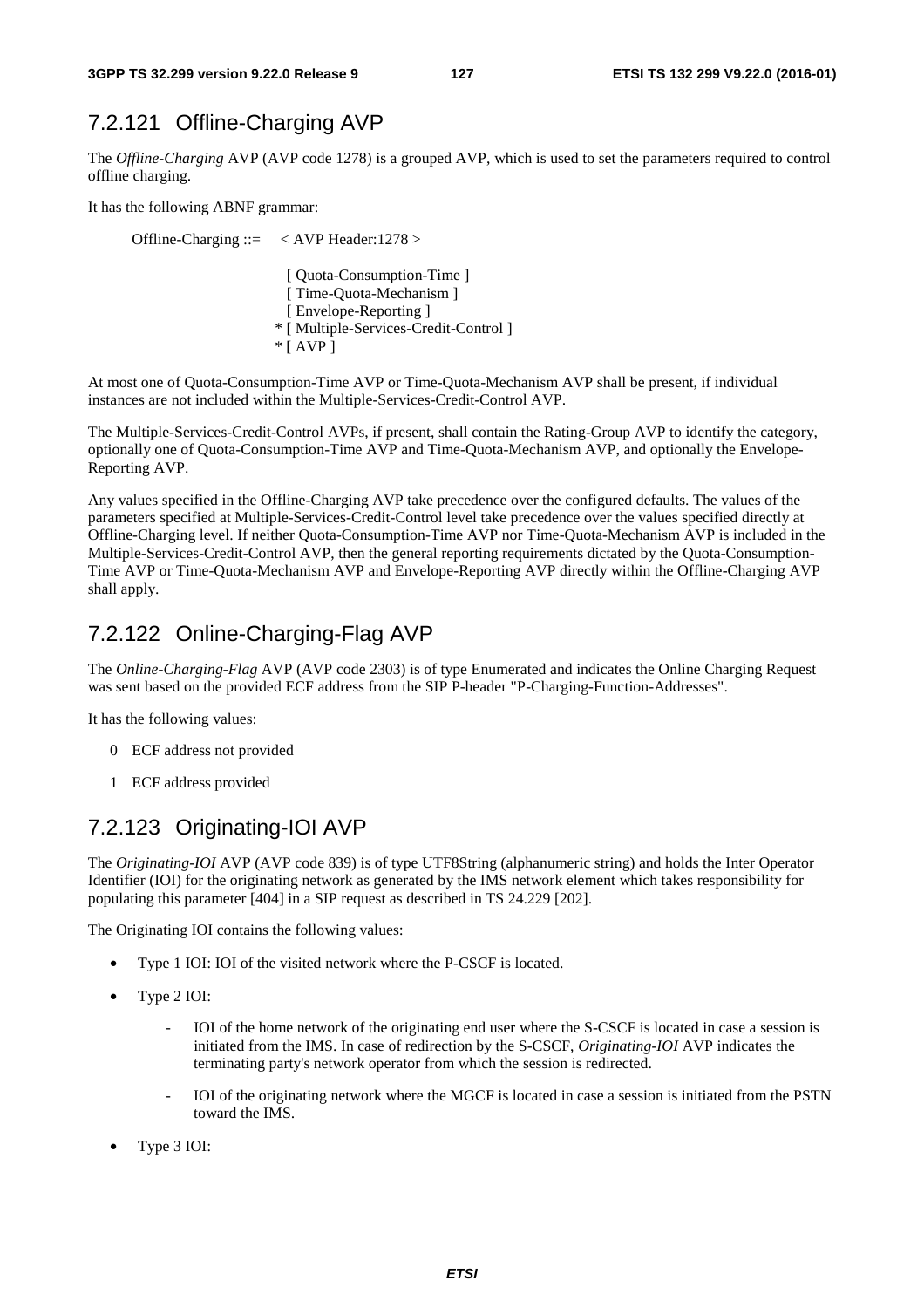- IOI of the home network (originating side or terminating side) where the S-CSCF is located when forwarding a SIP request as described in TS 24.229 [202] to an AS (proxy, terminating UA or redirect server or B2BUA).
- IOI of the service provider network where the AS is located when an AS (originating UA or B2BUA) initiates a SIP request as described in TS 24.229 [202].

For further details on the Type 1, Type 2 and Type 3 IOIs, please refer to TS 32.240 [1].

#### 7.2.124 Originator AVP

 The *Originator* AVP (AVP code 864) is of type Enumerated and indicates the originating party of the message body. The following values are defined:

Calling Party 0

Called Party 1

#### 7.2.125 Originator-Address AVP

The *Originator-Address* AVP (AVP code 886) is of type Grouped. Its purpose is to identify the originator of a message.

It has the following ABNF grammar:

Originator-Address :: = < AVP Header: 886 >

[ Address-Type ] [ Address-Data ] [ Address-Domain ]

#### 7.2.126 Originator-Interface AVP

The *Originator-Interface* AVP (AVP code 2009) is the group AVP which contains information related to the Interface on which the message originated.

Originator-Interface ::= < AVP Header: 2009 >

[ Interface-Id ] [ Interface-Text ] [ Interface-Port ] [ Interface-Type ]

## 7.2.127 Originator-Received-Address AVP

The *Originator-Received-Address* AVP (AVP code 2027) is of type Grouped. Its purpose is to identify the originator of a message with the original, unmodified address information as received before any address manipulations has taken place in the entity generating the charging information. This field allows correlation of address information with information generated by other nodes in the message flow.

It has the following ABNF grammar:

Originator-Received-Address :: = < AVP Header: 2027>

[ Address-Type ] [ Address-Data ] [ Address-Domain ]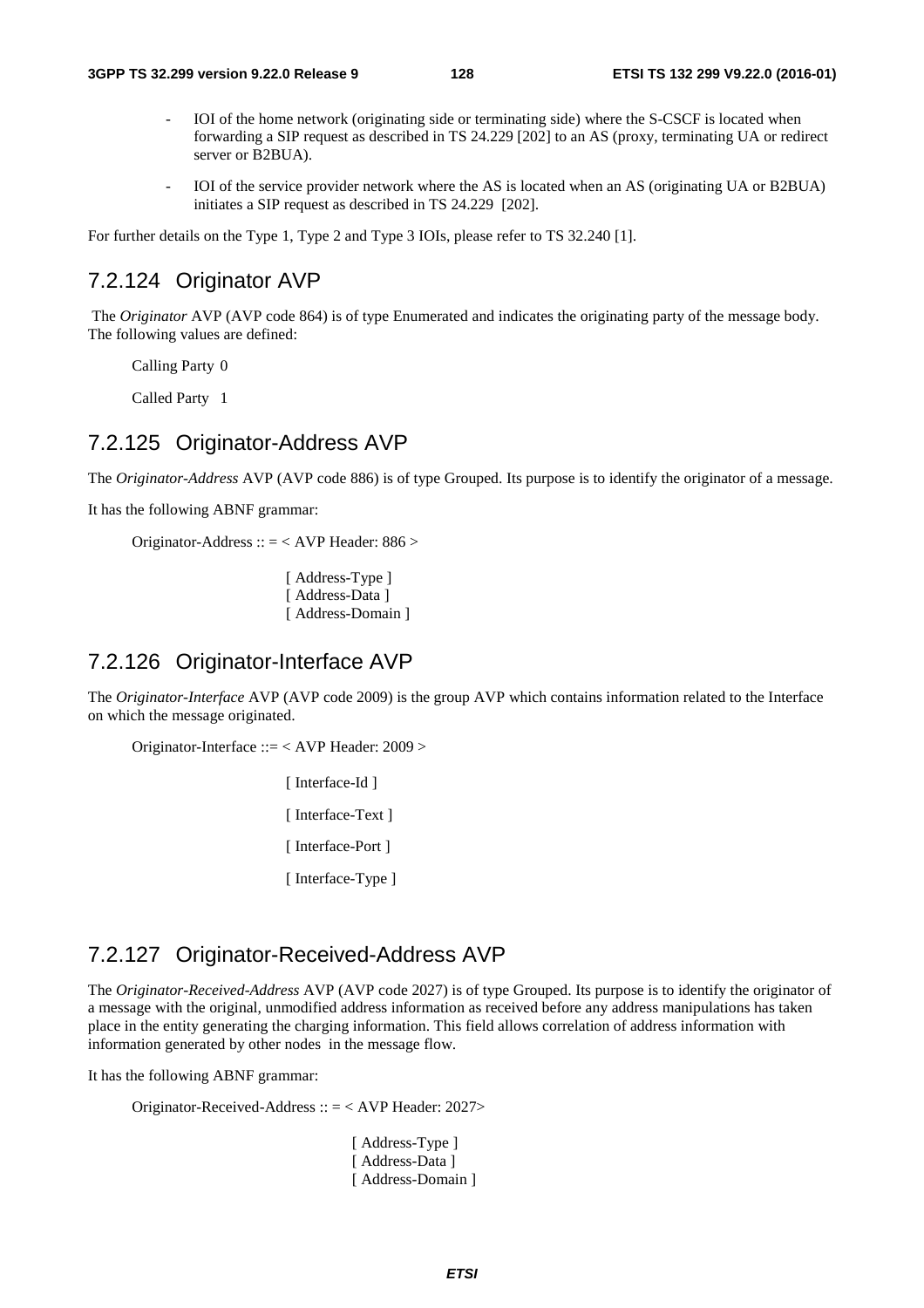## 7.2.128 Originator-SCCP-Address

The *Originator-SCCP-Address* AVP (AVP code 2008) is of type Address. It is the "SCCP calling address" used by the messaging node when receiving a message. This is usually the address of the MSC or SGSN/Serving Node that was serving the UE when it submitted the SM. It contains either a Point Code (ISPC) or a Global Title, where Global Title represents an E.164 number. The Address Type discriminator in RFC 3588 [401] is set to value 8, E.164, and the address information is UTF8 encoded.

#### 7.2.128A Outgoing-Session-Id AVP

The *Outgoing-Session-Id* AVP (AVP code 2320) is of type UTF8String and holds the outgoing session identifier for an AS acting as B2BUA. For a SIP session the Outgoing-Session-Id AVP contains the SIP Call ID of the outgoing leg, as defined in RFC 3261 [405].

### 7.2.129 Outgoing-Trunk-Group-ID AVP

The *Outgoing-Trunk-Group-ID* AVP (AVP code 853) is of type UTF8String and identifies the outgoing PSTN leg.

#### 7.2.130 Participants-Involved AVP

The *Participants-Involved* AVP (AVP code 887) is of type UTF8String and holds the list of address (Public User ID: SIP URI, TEL URI, MSISDN) of the parties who are involved into the PoC session.

#### 7.2.131 Participant-Group AVP

The *Participant-Group* AVP (AVP code 1260) is of type Grouped and holds detailed information, e.g. the address (Public User ID: SIP URI, TEL URI, MSISDN), the access priority parameters, etc, of the party who is involved into the PoC session.

It has the following ABNF grammar:

 $\langle$  Participant-Group  $>$  :: =  $\langle$  AVP Header: 1260 $>$ 

[ Called-Party-Address ] [ Participant-Access-Priority ] [ User-Participating-Type ]

#### 7.2.132 Participant-Access-Priority AVP

Participant-Access-Priority AVP (AVP code 1259) is of type Enumerated. It is a subfield of Participants-Group AVP to indicate the priority level for users when initiating a new PoC session or participating in a PoC session.

The AVP may take the values as follows:

- 1 Pre-emptive priority: The highest level priority. A request with pre-emptive priority SHALL cause the current other requests to be revoked immediately, unless they are also with pre-emptive priority.
- 2 High priority: Lower than Pre-emptive priority.
- 3 Normal priority: Normal level. Lower than High priority.
- 4 Low priority: Lowest level priority.

#### 7.2.133 Participant-Action-Type AVP

The *Participant-Action-Type* AVP (AVP code 2049) is of type Enumerated and holds the participant"s action type during the conference for Billing Domain"s information.

The following values are defined according to TS 24.605 [219]: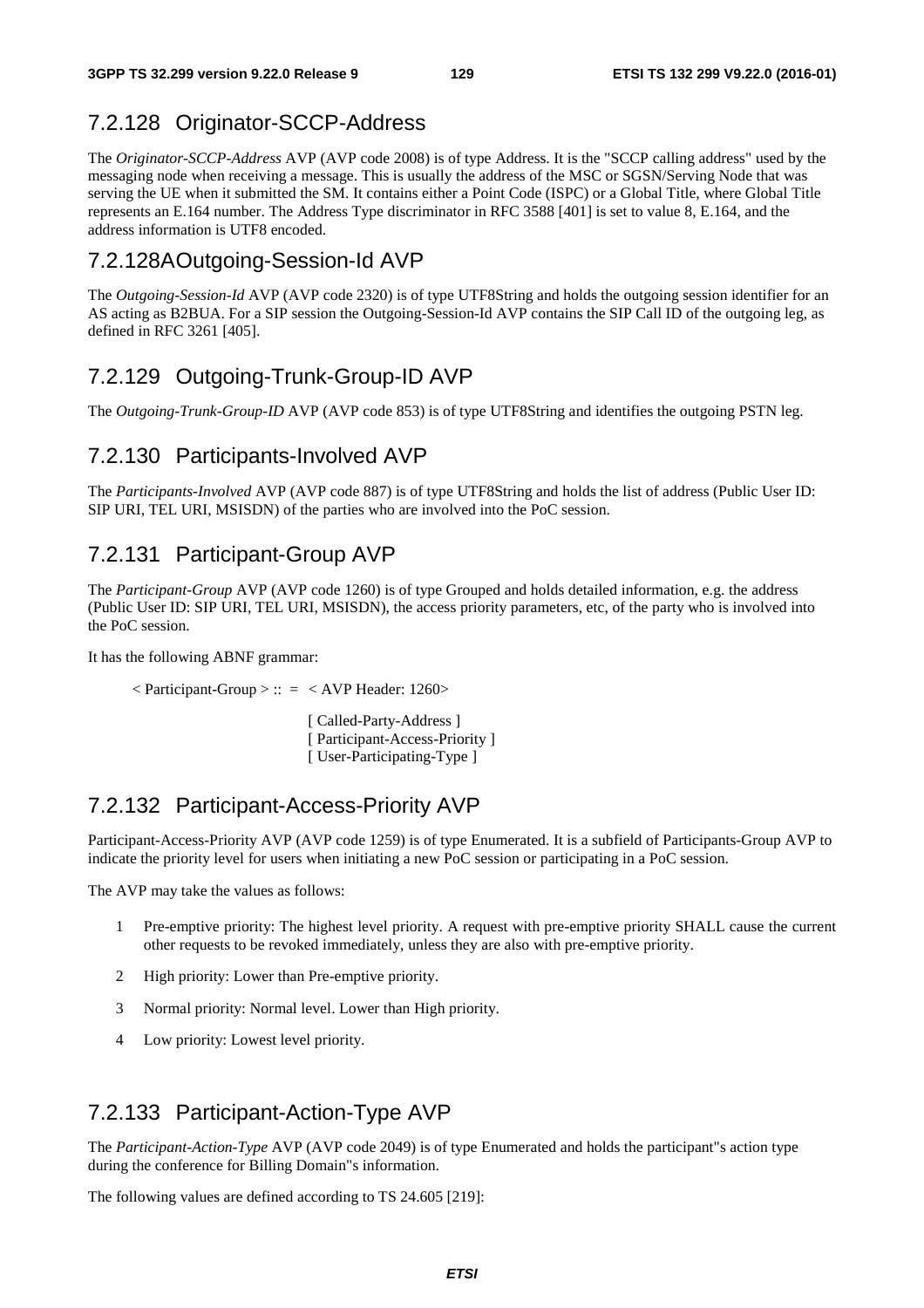| <b>CREATE CONF</b> |                             |
|--------------------|-----------------------------|
| <b>JOIN CONF</b>   |                             |
| INVITE_INTO_CONF   | $\mathcal{D}_{\mathcal{A}}$ |
| <b>QUIT_CONF</b>   |                             |

#### 7.2.134 PDG-Address AVP

The *PDG-Address* AVP (AVP code 895) is of type Address and contains the PDG IP address.

#### 7.2.135 PDG-Charging-Id AVP

The *PDG-Charging-Id* AVP (AVP code 896) is of type Unsigned32 and contains the charging identifier generated by the PDG for the tunnel. Charging identifier is generated at tunnel establishment and transferred to 3GPP AAA Server.

Different PDGs allocate the charging identifier independently of each other and may allocate the same numbers. PDG-Charging-Id together with PDG-Address constitutes a unique identifier for the tunnel.

Coding of this AVP is same as 3GPP-Charging-Id coding described in TS 29.061 [207].

#### 7.2.136 PDN-Connection-Charging-ID AVP

The *PDN-Connection-Charging-ID* AVP (AVP code 2050) is of type Unsigned32 and contains the charging identifier to identify different records belonging to same PDN connection. This field includes Charging Id of first IP-CAN bearer activated within the PDN connection. Together with P-GW address this uniquely identifies the PDN connection for charging.

Coding of this AVP is same as 3GPP-Charging-Id coding described in TS 29.061 [207].

## 7.2.137 PDP-Address AVP

The *PDP-Address* AVP (AVP code 1227) is of type Address and holds the IP-address associated with the IP CAN bearer session ( PDP context / PDN connection)..

#### 7.2.138 PDP-Context-Type AVP

The *PDP-Context-Type* AVP (AVP code 1247) is of type Enumerated and indicates the type of a PDP context.

The values for requested are:

- 0 PRIMARY
- 1 SECONDARY

This AVP shall only be present in the CCR Initial.

#### 7.2.139 PoC-Change-Condition AVP

The *PoC-Change-Condition* AVP (AVP code 1261) is of type Enumerated and contains the reason for closing a container and the addition of a new container. The AVP may take the following values:

| (Q) |
|-----|
| (1) |
| (2) |
| (3) |
| (4) |
| (5) |
|     |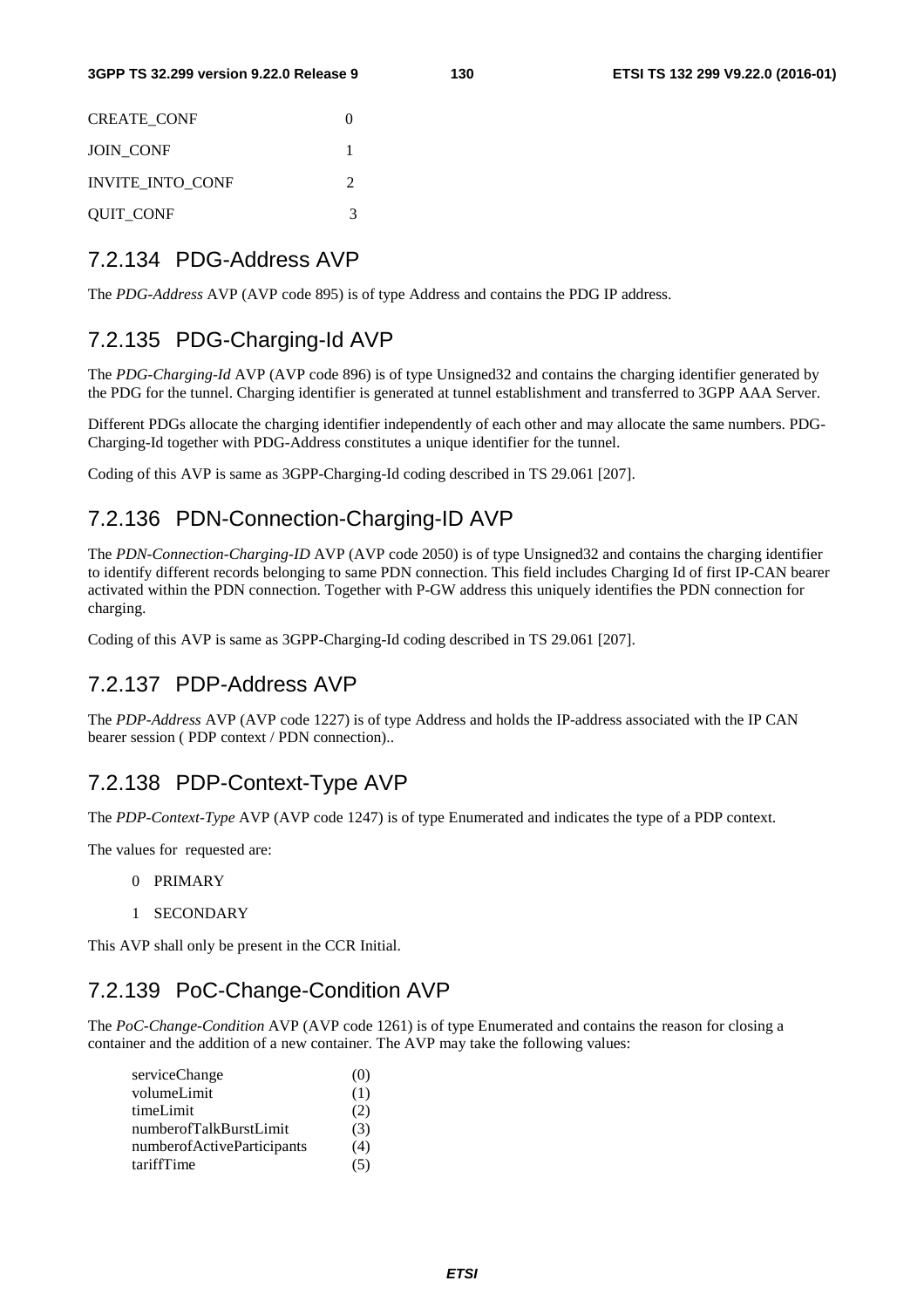# 7.2.140 PoC-Change-Time AVP

The *PoC-Change-Time* AVP (AVP code 1262) is of type Time and is a time stamp that defines the moment when a container is closed or the CDR is closed.

## 7.2.141 PoC-Controlling-Address AVP

The *PoC-Controlling-Address* AVP (AVP code 858) is of type UTF8String and identifies the PoC server performing the controlling function for the associated PoC session.

# 7.2.142 PoC-Event-Type AVP

The *PoC-Event-Type* AVP (AVP code 2025) is of type Enumerated and indicates PoC session unrelated charging event.

The AVP may take the values as follows:

- 0 Normal;
- 1 Instant Ppersonal Aalert event;
- 2 PoC Group Advertisement event;
- 3 Early Ssession Setting-up event;
- 4 PoC Talk Burst

# 7.2.143 PoC-Group-Name AVP

The *PoC-Group-Name* AVP (AVP code 859) is of type UTF8String and identifies a group. Included if the session is a pre-arranged group session or a chat group session. It can be used for PoC and OMA SIMPE IM Charging, or other applications.

# 7.2.144 PoC-Information AVP

The PoC*-Information* AVP (AVP code 879) is of type Grouped. Its purpose is to allow the transmission of additional PoC service specific information elements.

It has the following ABNF grammar:

```
PoC-Information :: = < AVP Header: 879>
                            [ PoC-Server-Role ] 
                            [ PoC-Session-Type ]
                            [ PoC-User-Role ] 
                            [ PoC-Session-Initiation-type ] 
                            [ PoC-Event-Type ]
                           [ Number-Of-Participants ]
                           * [ Participants-Involved ] 
                          * [ Participant-Group ] 
                           * [ Talk-Burst-Exchange ] 
                           [ PoC-Controlling-Address ]
                            [ PoC-Group-Name ]
                           [ PoC-Session-Id ]
                           [ Charged-Party ]
```
NOTE: In the ABNF definition of PoC-Information AVP, the Participants-Involved AVP is kept only for backward compatibility with Releases before the 3GPP Release 7.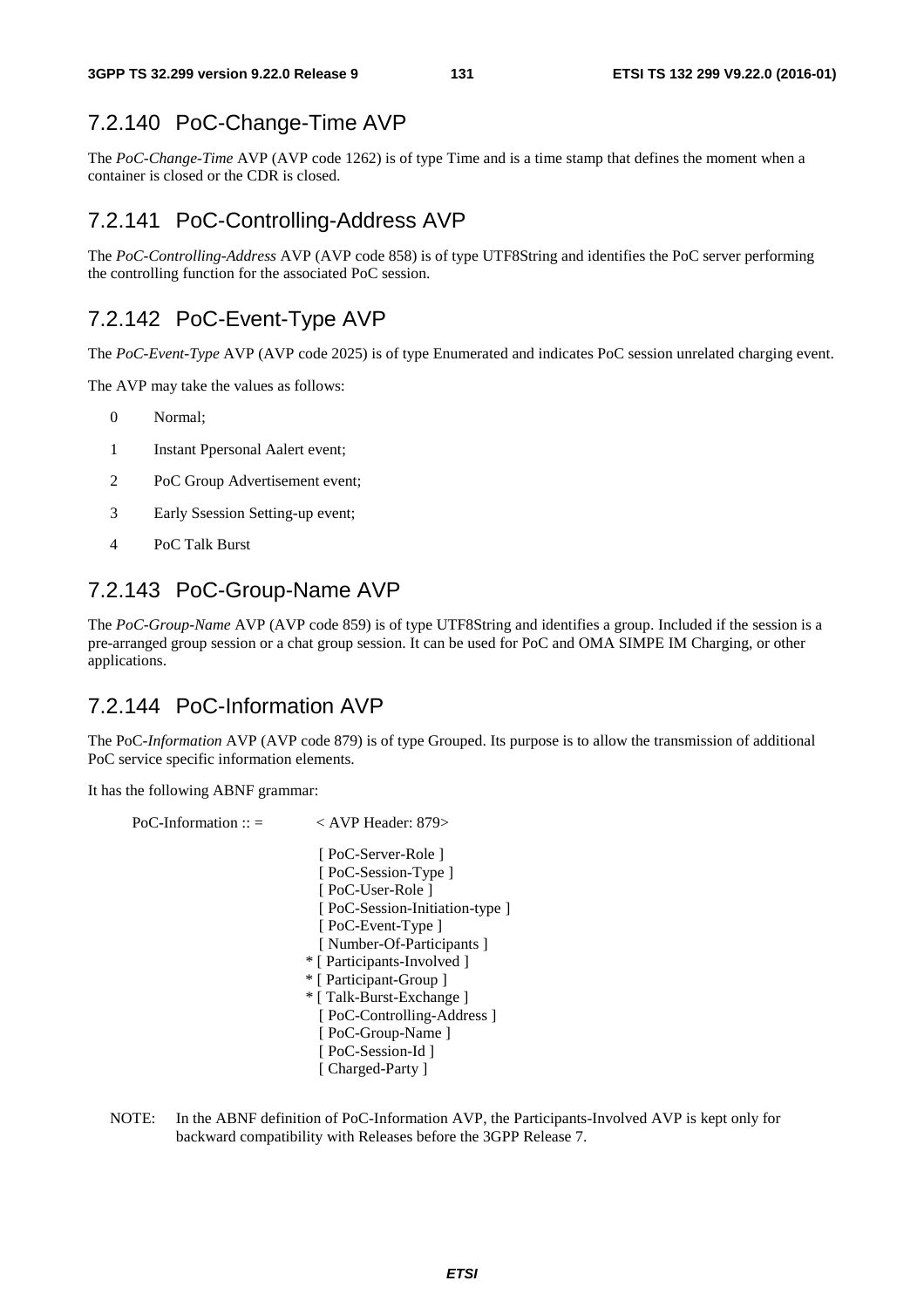## 7.2.145 PoC-Server-Role AVP

The *PoC-Server-Role* AVP (AVP code 883) is of type Enumerated and specifies the role of the PoC server.

The identifier can be one of the following:

- 0 Participating PoC Server
- 1 Controlling PoC Server

#### 7.2.146 PoC-Session-Id AVP

The *PoC-Session-Id* AVP (AVP code 1229) is of type UTF8String. It uniquely identifies an end-to-end PoC session and may be used for correlation between charging information generated by participating and controlling PoC functions. This information is obtained from the "Contact" header of the SIP message received from the controlling PoC function.

NOTE: The PoC-Session-Id may not be available in the initial charging interactions for the PoC session.

### 7.2.147 PoC-Session-Initiation-Type AVP

The PoC-Session-Initiation-Type AVP (AVP code 1277) is of type Enumerated and specifi or AoC service es the type of the PoC session initiation.

The identifier can be one of the following:

- 0 Pre-established
- 1 On-demand

#### 7.2.148 PoC-Session-Type AVP

The *PoC-Session-Type* AVP (AVP code 884) is of type Enumerated and specifies the type of the PoC session.

The identifier can be one of the following, refer Appendix C.5.1 in OMA PoC Control Plane specification [211]:

- 0 1 to 1 PoC session
- 1 chat PoC group session
- 2 pre-arranged PoC group session
- 3 ad-hoc PoC group session

#### 7.2.149 PoC-User-Role AVP

The *PoC-User-Role* AVP (AVP code 1252) is of type Grouped. It specifies the role(s) related information of the PoC User that participating in the PoC Session.

It has the following grammar:

PoC-User-Role  $:: = \langle AVP \text{ header}: 1252 \rangle$ 

 [ PoC-User-Role-Ids ] [ PoC-User-Role-info-Units ]

## 7.2.150 PoC-User-Role-IDs AVP

The *PoC-User-Role-IDs* AVP (AVP code 1253) is of type UTF8String and identifies the PoC user role.

### 7.2.151 PoC-User-Role-info-Units AVP

The *Poc-User-Role-info-Units* (AVP code 1254) is of type Enumerated and specify the role type details of PoC users.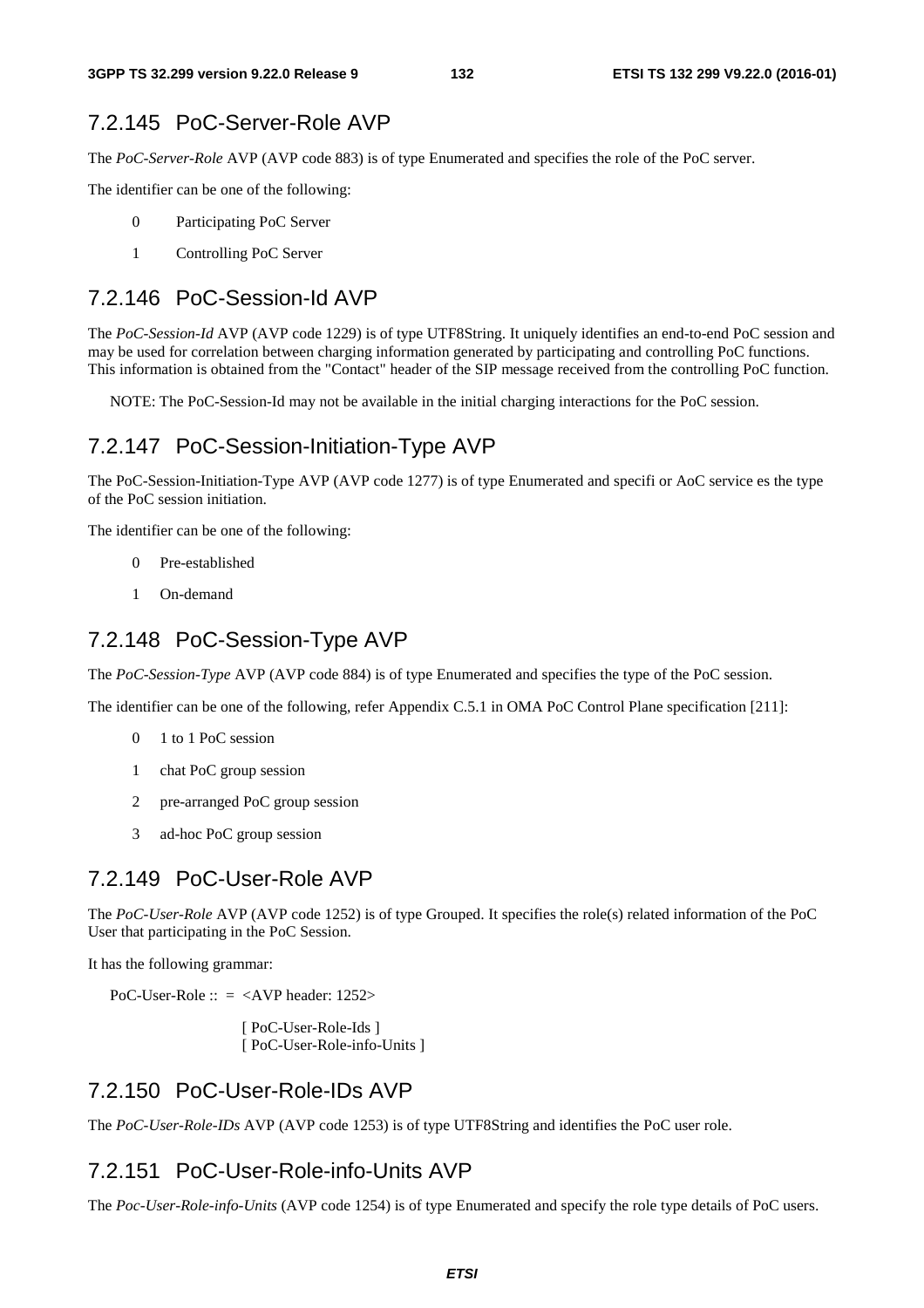The identifier can be one of the following:

- 1. Moderator
- 2. Dispatcher
- 3. Session-Owner
- 4. Session-Participant

## 7.2.152 Positioning-Data AVP

The *Positioning-Data* AVP (AVP code 1245) is of type UTF8String and indicates the usage of each positioning method that was attempted to determine the location estimate either successfully or unsuccessfully.

#### 7.2.153 Preferred-AoC-Currency AVP

The *Preferred-AoC-Currency* AVP (AVP code 2315) is of type Unsigned32 and indicates the preferred currency code that the AoC function would like to get the AoC information. It is specified by using the numeric values defined in the ISO 4217 standard, refer RFC 4006 [402].

#### 7.2.154 Priority AVP

The *Priority* AVP (AVP code 1209) is of type Enumerated and the priority (importance) of the message if specified. For SMS Charging the value "low" is not applicable.

The values are:

- $0$  Low
- 1 Normal
- 2 High

#### 7.2.155 PS-Append-Free-Format-Data AVP

The *PS-Append-Free-Format-Data* AVP (AVP code 867) is of type enumerated and indicates if the information sent in the PS-Free-Format-Data AVP must be appended to the PS-free-format-data stored for the online-session.

The following values are defined:

- 0 "Append": If this AVP is present and indicates "Append", the P-GW shall append the received PS free format data to the PS free format data stored for the online charging session.
- 1 "Overwrite": If this AVP is absent or in value "Overwrite", the P-GW shall overwrite all PS free format data already stored for the online charging session.

The P-GW shall ignore this AVP if no PS free format data is stored for the online charging session.

### 7.2.156 PS-Free-Format-Data AVP

The *PS-Free-Format-Data* AVP (AVP code 866) is of type OctectString and holds online charging session specific data.

## 7.2.157 PS-Furnish-Charging-Information AVP

The *PS-Furnish-Charging-Information* AVP (AVP code 865) is of type Grouped. Its purpose is to add online charging session specific information, received via the Ro reference point, onto the Rf reference point in order to facilitate its inclusion in CDRs. This information element may be received in a CCA message via the Ro reference point. In situations where online and offline charging are active in parallel, the information element is transparently copied into an ACR to be sent on the Rf reference point.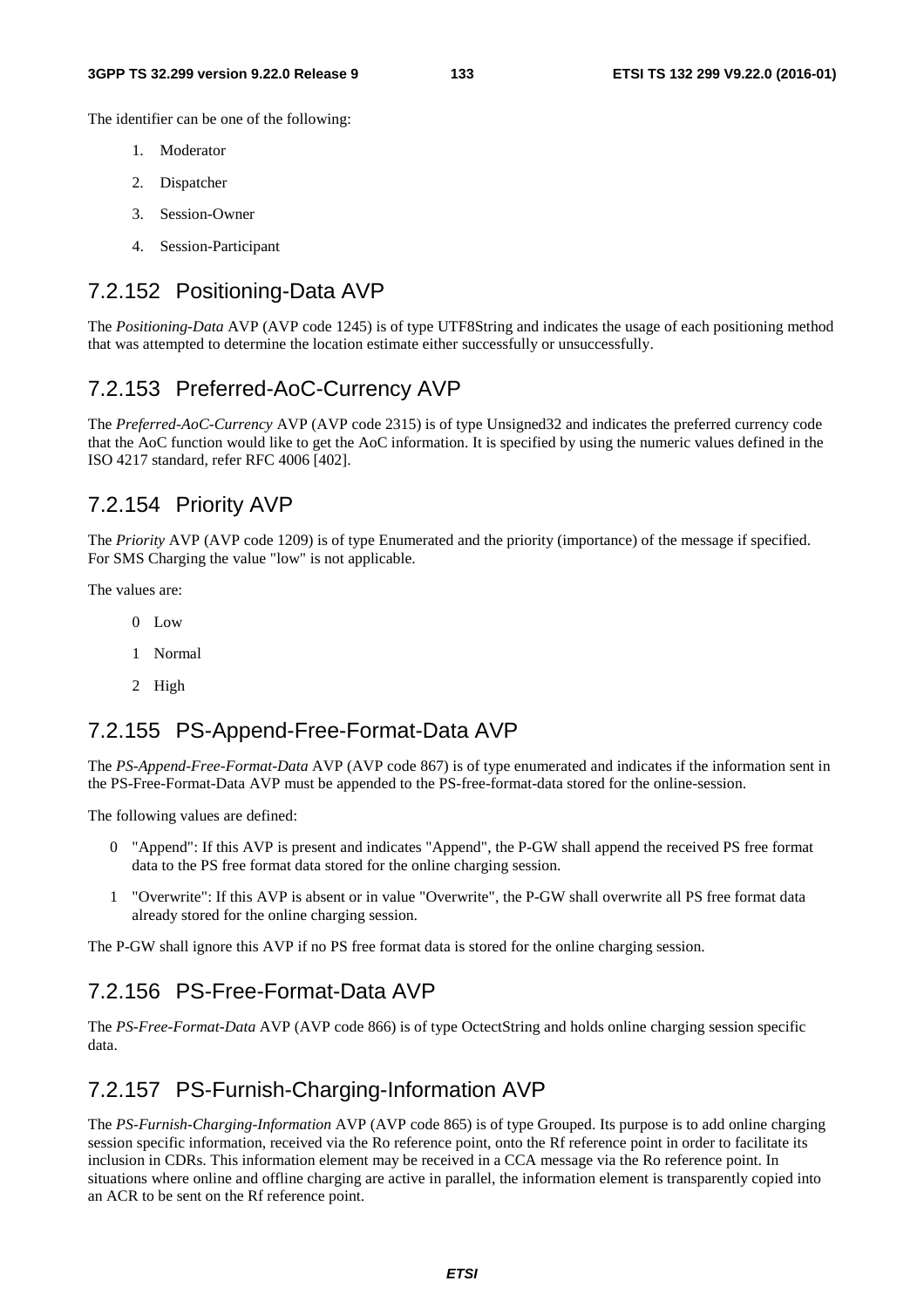It has the following ABNF grammar:

PS-Furnish-Charging-Information :: = < AVP Header: 865>

{ 3GPP-Charging-Id } { PS-Free-Format-Data } [ PS-Append-Free-Format-Data ]

#### 7.2.158 PS-Information AVP

The *PS-Information* AVP (AVP code 874) is of type Grouped. Its purpose is to allow the transmission of additional PS service specific information elements.

It has the following ABNF grammar:

PS-Information ::  $=$  < AVP Header: 874>

[ 3GPP-Charging-Id ] [ PDN-Connection-Charging-ID ] [ Node-Id ] [ 3GPP-PDP-Type ] \* [ PDP-Address ] [ Dynamic-Address-Flag ] [ Dynamic-Address-Flag-Extension ] [  $OoS$ -Information ] [ SGSN-Address ] [ GGSN-Address ] [ SGW-Address ] [ CG-Address ] [ Serving-Node-Type ] [ SGW-Change ] [ 3GPP-IMSI-MCC-MNC ] [ IMSI-Unauthenticated-Flag ] [ 3GPP-GGSN-MCC-MNC ] [ 3GPP-NSAPI ] [ Called-Station-Id ] [ 3GPP-Session-Stop-Indicator ] [ 3GPP-Selection-Mode ] [ 3GPP-Charging-Characteristics ] [ Charging-Characteristics-Selection-Mode ] [ 3GPP-SGSN-MCC-MNC ] [ 3GPP-MS-TimeZone ] [ Charging-Rule-Base-Name ] [ 3GPP-User-Location-Info ] [ User-CSG-Information ] [ 3GPP2-BSID ] [ 3GPP-RAT-Type ] [ PS-Furnish-Charging-Information ] [ PDP-Context-Type ] [ Offline-Charging ] \* [ Traffic-Data-Volumes ] \* [ Service-Data-Container ] [ User-Equipment-Info ] [ Terminal-Information ] [ Start-Time ] [ Stop-Time ] [ Change-Condition ] [ Diagnostics ]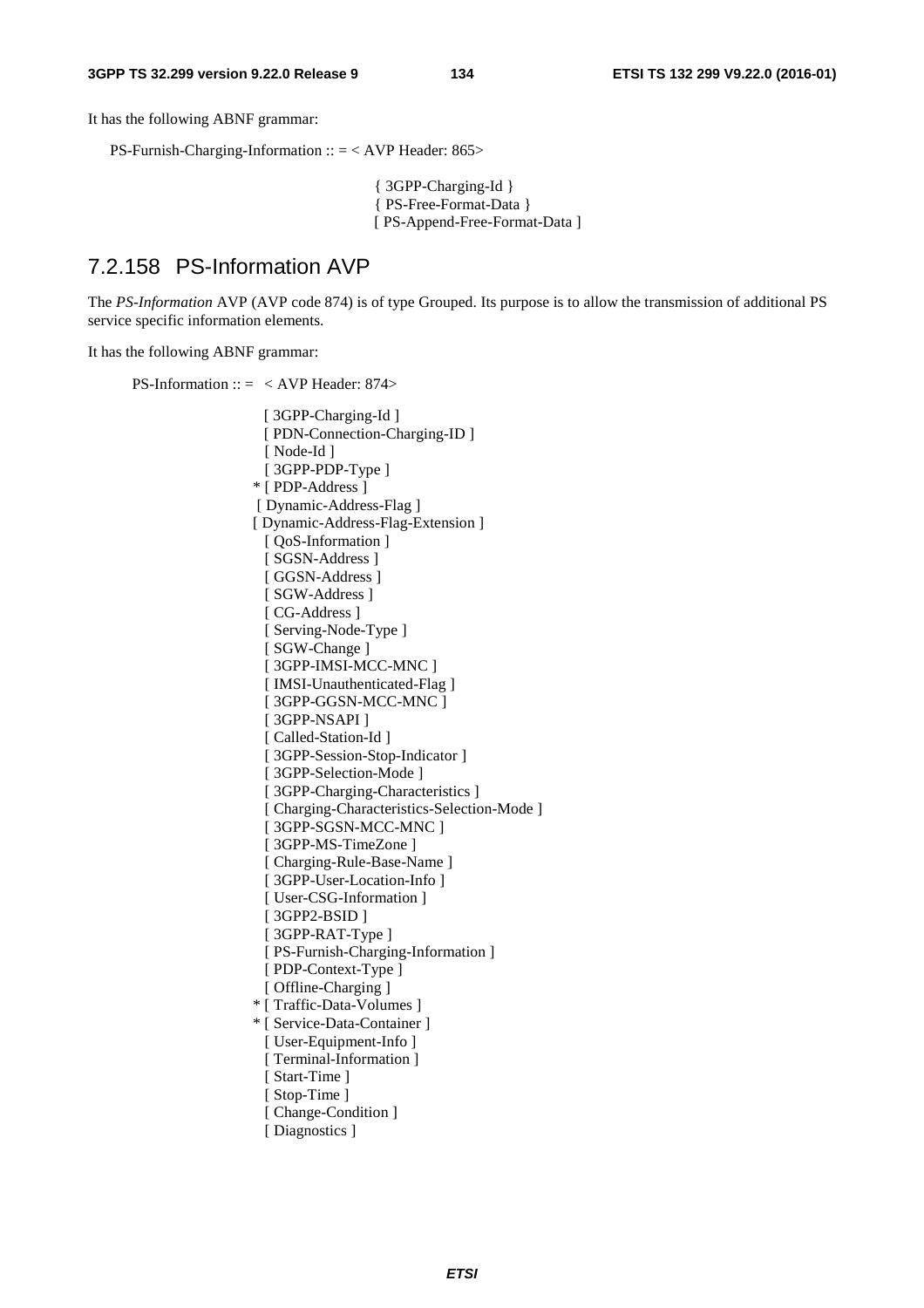# 7.2.159 Quota-Consumption-Time AVP

The *Quota-Consumption-Time* AVP (AVP code 881) is of type Unsigned32 and contains an idle traffic threshold time in seconds. This AVP may be included within the Multiple-Services-Credit-Control AVP when this AVP also contains a Granted-Service-Units AVP containing a CC-Time AVP (i.e. when the granted quota is a time quota).

# 7.2.160 Quota-Holding-Time AVP

The *Quota-Holding-Time* AVP (AVP code 871) is of type Unsigned32 and contains the quota holding time in seconds. The client shall start the quota holding timer when quota consumption ceases. This is always when traffic ceases, i.e. the timer is re-started at the end of each packet. The Credit Control Client shall deem a quota to have expired when no traffic associated with the quota is observed for the value indicated by this AVP. The timer is stopped on sending a CCR and re-initialised on receiving a CCA with the previous used value or a new value of Quota-Holding-Time if received.

This optional AVP may only occur in a CCA command. It is contained in the Multiple-Services-Credit-Control AVP. It applies equally to the granted time quota and to the granted volume quota.

A Quota-Holding-Time value of zero indicates that this mechanism shall not be used. If the Quota-Holding-Time AVP is not present, then a locally configurable default value in the client shall be used.

## 7.2.161 Rate-Element AVP

The *Rate-Element* AVP (AVP code 2058) is of type Grouped and holds simple rate element of one dimension.

Possible dimentions are the CC-Unit-Type.

Example: *CC-Unit-Type* AVP TIME, *Unit-Value* AVP 6 and *Unit-Cost* AVP 10 with *Exponent* AVP 2 should read:

10 cents per 6 seconds time. The currency is context dependent.

IF *CC-Unit-Type* AVP is MONEY, this is a fixed fee and Unit-Value is ignored.

It has the following ABNF grammar:

Rate-Element ::  $=$  < AVP Header: 2058 >

{ CC-Unit-Type } [Charge-Reason-Code ] [ Unit-Value ] [ Unit-Cost ] [ Unit-Quota-Threshold ]

## 7.2.162 Read-Reply-Report-Requested AVP

The *Read-Reply-Report-Requested* AVP (AVP code 1222) is of type Enumerated and indicates whether a read reply report has been requested by the originator MMS User Agent or not.

The values for whether a report was requested are:

- 0 No
- 1 Yes

## 7.2.163 Void

## 7.2.164 Real-Time-Tariff-Information AVP

The *Real-Time-Tariff-Information* AVP (AVP code 2305) is of type Grouped and holds the tariff information received in real time according to TS 29.658 [222] in the SIP signalling.

It has the following ABNF grammar: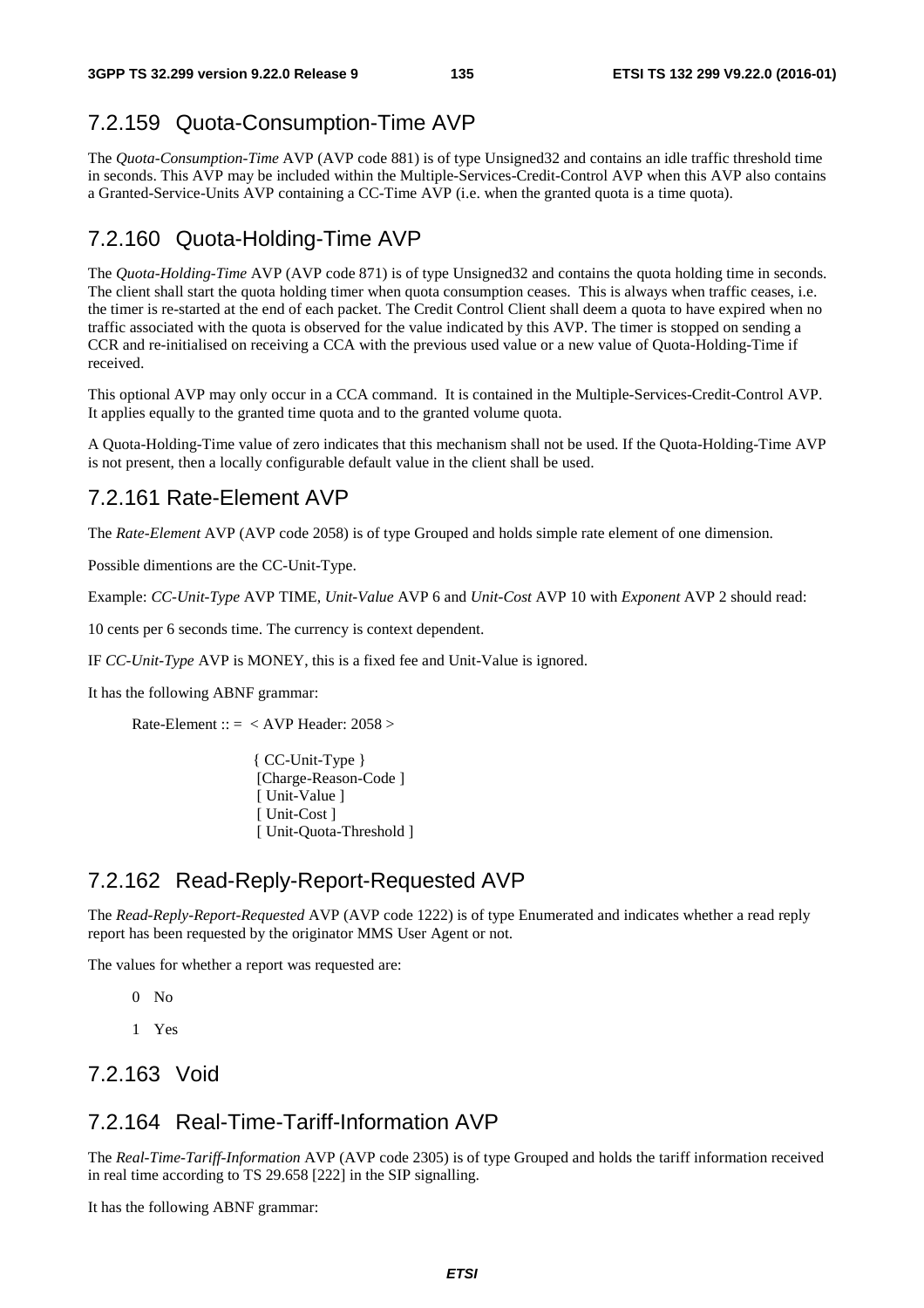$\langle$  Real-Time-Tariff-Information  $\langle$  :: =  $\langle$  AVP Header: 2305  $\rangle$ 

[ Tariff-Information ] [ Tariff-XML ]

#### 7.2.165 Received-Talk-Burst-Time AVP

The *Received-Talk-Burst-Time* AVP (AVP code 1284) is of type Unsigned32 and holds the duration in seconds of the received talk bursts.

#### 7.2.166 Received-Talk-Burst-Volume AVP

The *Received-Talk-Burst-Volume* AVP (AVP code 1285) is of type Unsigned32 and holds the volume in bytes of the received talk bursts.

#### 7.2.167 Recipient-Address AVP

The *Recipient-Address* AVP (AVP code 1201) is of type Grouped. Its purpose is to identify the recipient of a message.

It has the following ABNF grammar:

Recipient-Address ::  $=$  < AVP Header: 1201 >

[ Address-Type ] [ Address-Data ] [ Address-Domain ] [ Addressee-Type ]

#### 7.2.168 Recipient-Info AVP

The *Recipient-Info* AVP (AVP code 2026) is of type Grouped. Its purpose is to group information associated with a recipient. and contains the list of Recipient addresses of the message.

It has the following ABNF grammar:

Recipient-Info ::  $=$  < AVP Header: 2026 >

- [ Destination-Interface ] \* [ Recipient-Address ] \* [ Recipient-Received-Address ] [ Recipient-SCCP-Address ] [ SM-Protocol-ID ]
- NOTE 1: This Recipient-Info AVP allows charging for messages with multiple recipients by repeating this AVP for every recipient. The Recipient-Info AVP unambigiously associates the grouped information to one specific recipient.
- NOTE 2: The SM-Protocol-ID AVP only relates to the recipient when charging MT SMS messages as specified in TS 23.040 [216].

#### 7.2.169 Recipient-Received-Address AVP

The *Recipient-Received-Address* AVP (AVP code 2028) is of type Grouped. Its purpose is to identify the recipient of a message with the original, unmodified address information as received before any address manipulations has taken place in the entity generating the charging information. This field allows correlation of address information with information generated by other nodes in the message flow.

It has the following ABNF grammar:

Recipient-Received-Address :: = < AVP Header: 2028>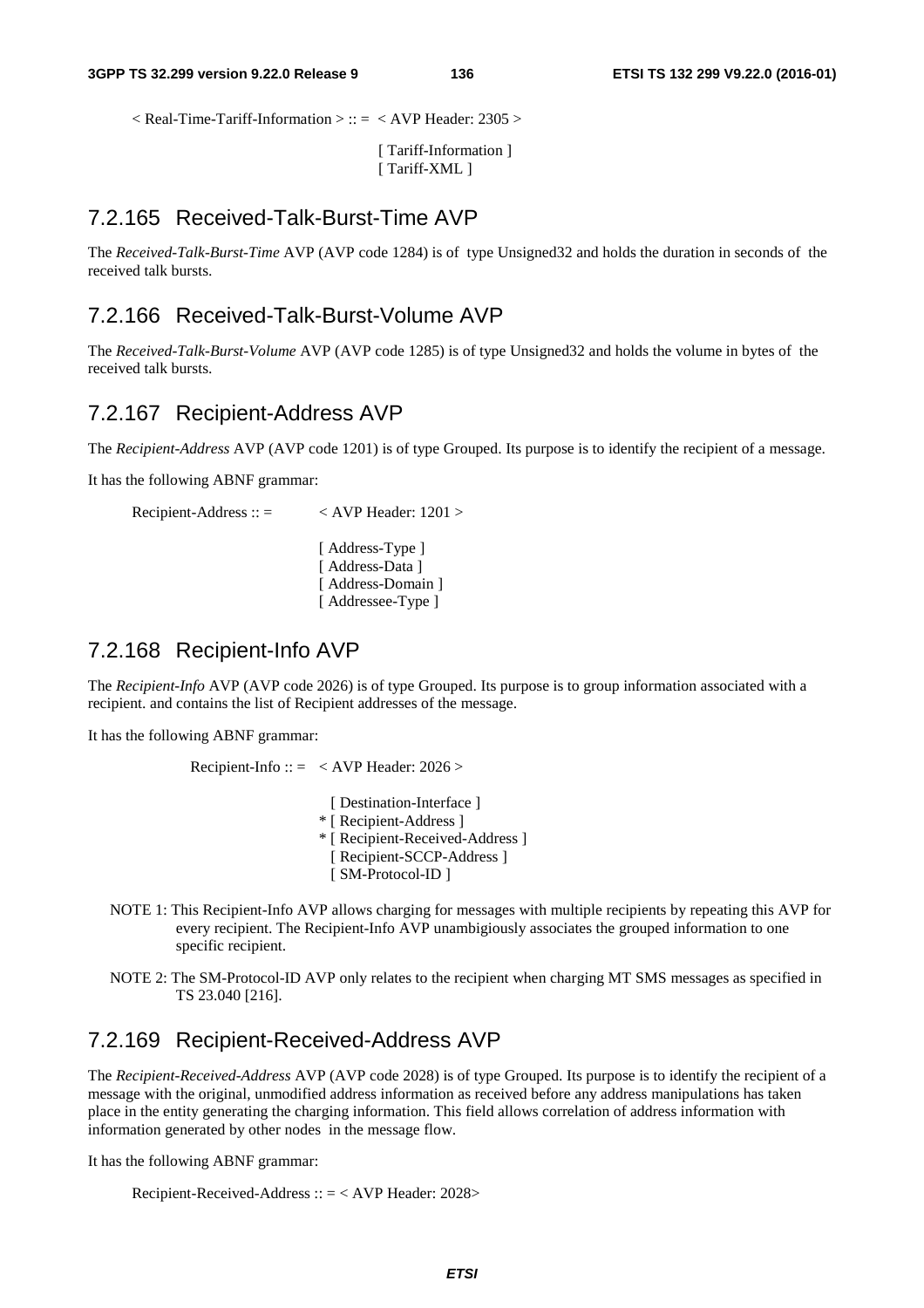[ Address-Type ] [ Address-Data ] [ Address-Domain ]

## 7.2.170 Recipient-SCCP-Address

The *Recipient-SCCP-Address* AVP (AVP code 2010) is of type Address. It is the "SCCP called address" used by the messaging node when delivering the message. This is usually the address of the MSC or SGSN/Serving Node that is serving the UE when it delivers the SM. It contains a Global Title, where Global Title represents an E.164 number, and possibly a Point Code (ISPC). The AddressType discriminator in RFC 3588 [401] is set to value 8, E.164, and the address information is UTF8 encoded.

## 7.2.171 Refund-Information AVP

The *Refund-Information* AVP (AVP code 2022) is of type OctetString and it conveys relevant information for the OCS application relative to refund mechanism. When refund mechanism is implemented in the OCS this AVP may be included in the CCA of the previous IEC. This AVP must be used by the CTF in case of a refund scenario and thus must be included in the CCR for refund if previously received in CCA for IEC.

# 7.2.172 Remaining-Balance AVP

The *Remaining-Balance* AVP (AVP code 2021) is of type Grouped and provides information about the remaining account balance of the subscriber.

It has the following ABNF grammar:

Remaining-Balance :: = < AVP Header: 2021 >

{ Unit-Value } { Currency-Code }

## 7.2.173 Reply-Applic-ID AVP

The *Reply-Applic-ID* AVP (AVP code 1223) is of type UTF8String and holds the identifier of a "reply path", i.e. the identifier of the application to which delivery reports, read-reply reports and reply-MMs are addressed.

### 7.2.174 Reply-Path-Requested AVP

The *Reply-Path-Requested* AVP (AVP code 2011) is of type Enumerated. The possible values are:

- 0 No Reply Path Set
- 1 Reply path Set

### 7.2.175 Reporting-Reason AVP

The *Reporting-Reason* AVP (AVP code 872) is of type Enumerated and specifies the reason for usage reporting for one or more types of quota for a particular category. It can occur directly in the Multiple-Services-Credit-Control AVP, or in the Used-Service-Units AVP within a Credit Control Request command reporting credit usage. It shall not be used at command level. It shall always and shall only be sent when usage is being reported.

The following values are defined for the Reporting-Reason AVP:

#### THRESHOLD (0)

• This value is used to indicate that the reason for usage reporting of the particular quota type indicated in the Used-Service-Units AVP where it appears is that the threshold has been reached.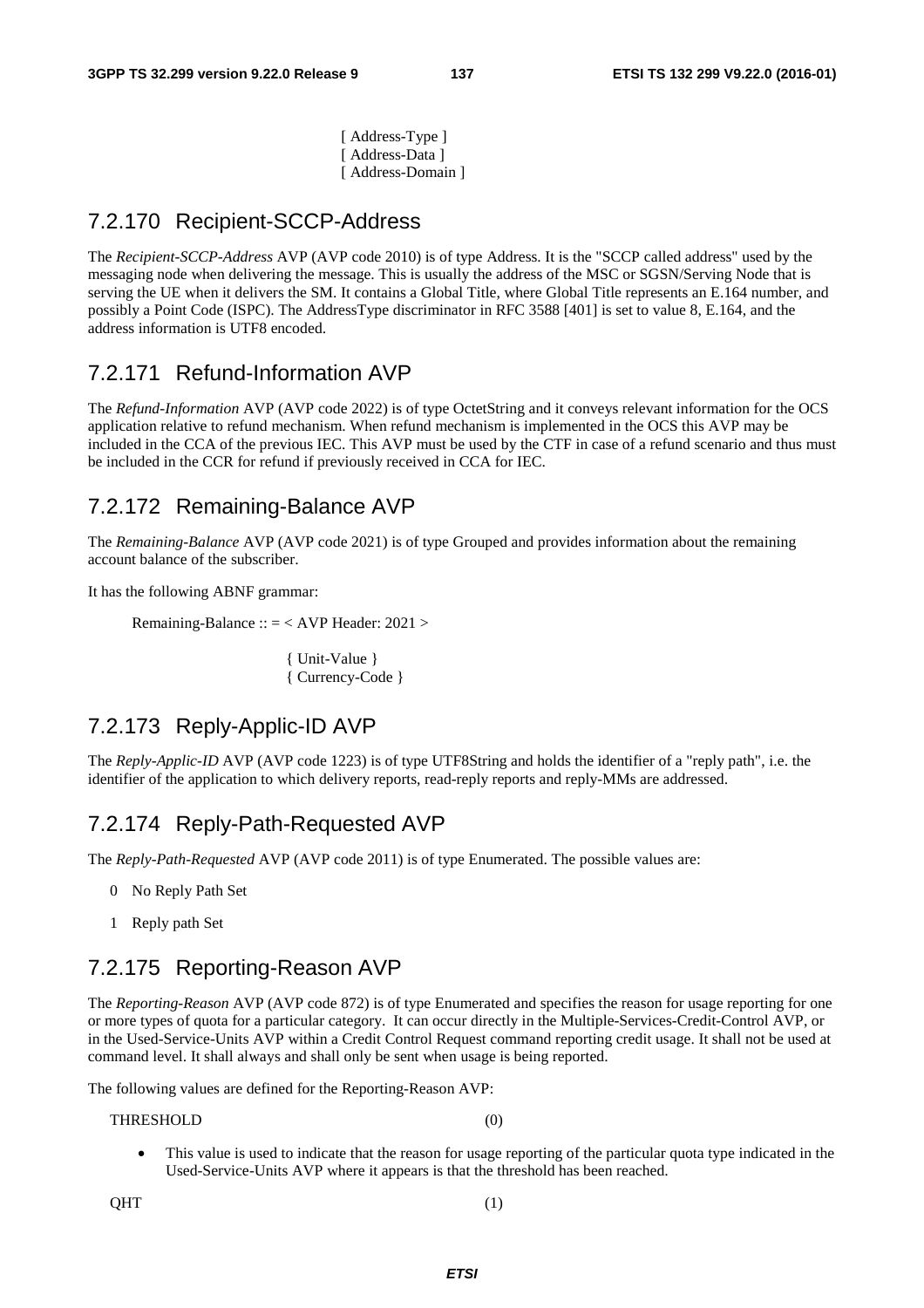• This value is used to indicate that the reason for usage reporting of all quota types of the Multiple-Service-Credit-Control AVP where its appears is that the quota holding time specified in a previous CCA command has been hit (i.e. the quota has been unused for that period of time).

#### FINAL (2)

• This value is used to indicate that the reason for usage reporting of all quota types of the Multiple-Service-Credit-Control AVP where its appears is that a service termination has happened, e.g. PDP context or IP CAN bearer termination.

#### QUOTA\_EXHAUSTED (3)

• This value is used to indicate that the reason for usage reporting of the particular quota type indicated in the Used-Service-Units AVP where it appears is that the quota has been exhausted.

#### VALIDITY TIME (4)

• This value is used to indicate that the reason for usage reporting of all quota types of the Multiple-Service-Credit-Control AVP where its appears is that the credit authorization lifetime provided in the Validity-Time AVP has expired.

#### OTHER QUOTA TYPE (5)

• This value is used to indicate that the reason for usage reporting of the particular quota type indicated in the Used-Service-Units AVP where it appears is that, for a multi-dimensional quota, one reached a trigger condition and the other quota is being reported.

#### RATING CONDITION CHANGE (6)

• This value is used to indicate that the reason for usage reporting of all quota types of the Multiple-Service-Credit-Control AVP where its appears is that a change has happened in some of the rating conditions that were previously armed (through the Trigger AVP, e.g. QoS, Radio Access Technology,…). The specific conditions that have changed are indicated in an associated Trigger AVP.

#### FORCED REAUTHORISATION (7)

• This value is used to indicate that the reason for usage reporting of all quota types of the Multiple-Service-Credit-Control AVP where its appears is that it is there has been a Server initiated re-authorisation procedure, i.e. receipt of RAR command

#### POOL EXHAUSTED (8)

• This value is used to indicate that the reason for usage reporting of the particular quota type indicated in the Used-Service-Units AVP where it appears is that granted units are still available in the pool but are not sufficient for a rating group using the pool.

The values QHT, FINAL, VALIDITY\_TIME, FORCED\_REAUTHORISATION, RATING\_CONDITION\_CHANGE apply for all quota types and are used directly in the Multiple-Services-Credit-Control AVP, whereas the values THRESHOLD, QUOTA\_EXHAUSTED and OTHER\_QUOTA\_TYPE apply to one particular quota type and shall occur only in the Used-Service-Units AVP. The value POOL\_EXHAUSTED apply to all quota types using the credit pool and occurs in the Used-Service-Units AVP. It may optionally occur in the Multiple-Services-Credit-Control AVP if all quota types use the same pool.

When the value RATING CONDITION CHANGE is used, the Trigger AVP shall also be included to indicate the specific events which caused the re-authorisation request.

### 7.2.176 Requested-Party-Address AVP

The *Requested-Party-Address* AVP (AVP code 1251) is of type UTF8 String. In IMS it holds the address (SIP URI or TEL URI) of the party (Public User ID or Public Service ID) to whom the SIP transaction was originally posted. The Requested Party Address shall be populated with the SIP URI or TEL URI contained in the Request-URI of the incoming request. This field is only present if different from the Called Party Address parameter.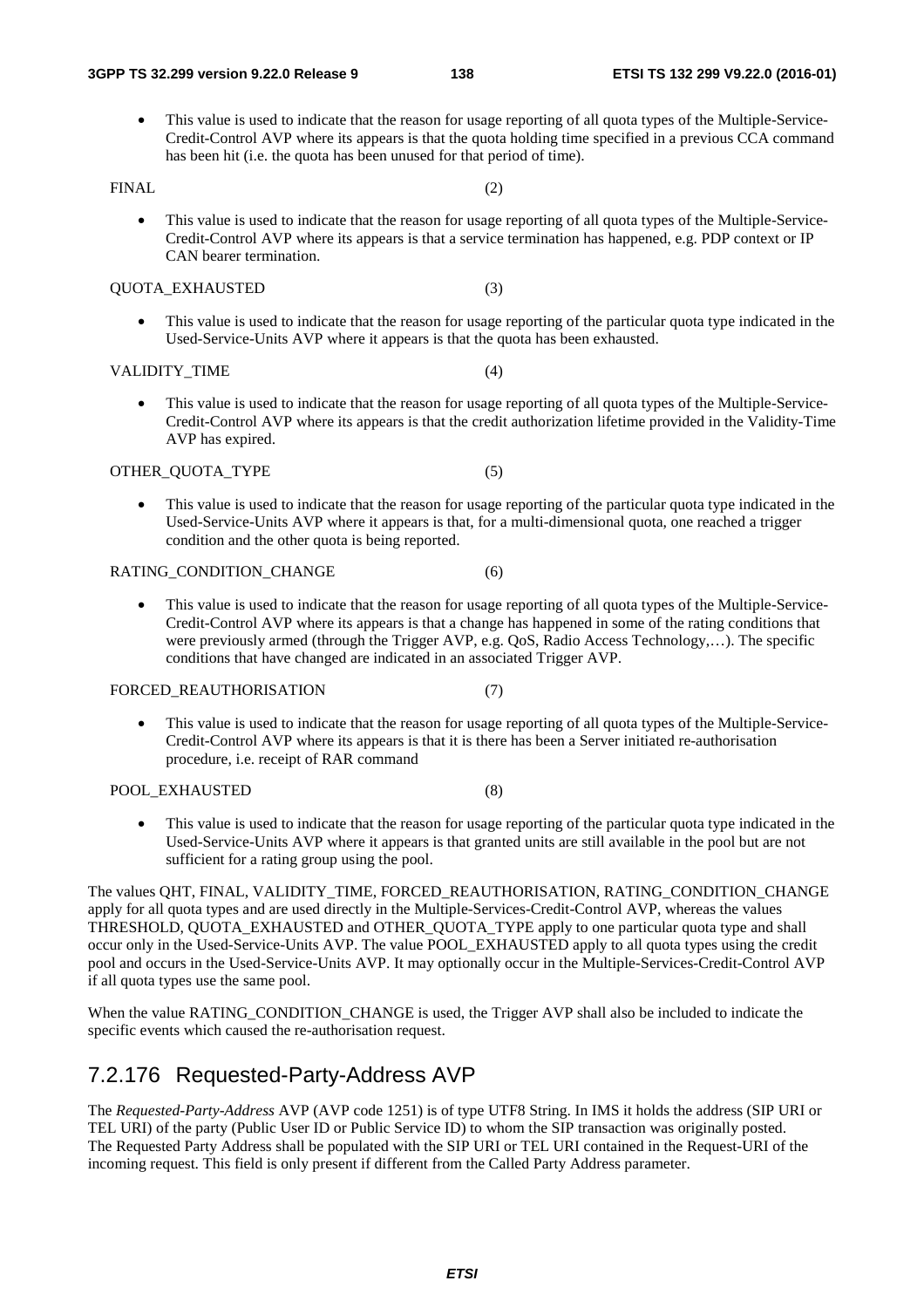## 7.2.177 Role-Of-Node AVP

The *Role-Of-Node* AVP (AVP code 829) is of type Enumerated and specifies whether the IMS node (except the MRFC) is serving the calling or the called party.

The identifier can be one of the following:

ORIGINATING ROLE 0 The IMS node is applying an originating role, serving the calling party.

TERMINATING\_ROLE 1 The IMS node is applying a terminating role, serving the called party.

#### 7.2.178 Scale-Factor AVP

The *Scale-Factor* AVP (AVP code 2059) is of type Grouped and holds simple multiplication factor in the same format as Unit-Value.

It has the following ABNF grammar:

Scale-Factor :: = < AVP Header: 2059 >

{ Value-Digits } [ Exponent ]

#### 7.2.179 SDP-Answer-Timestamp AVP

The *SDP-Answer-Timestamp* AVP (AVP code 1275) is of type Time and holds the time in UTC format of the response to the SDP offer.

#### 7.2.180 SDP-Media-Component AVP

The *SDP-Media-Component* AVP (AVP code 843) is of type Grouped and contains information about media used for a IMS session.

It has the following ABNF grammar:

SDP-Media-Component ::= < AVP Header: 843 >

```
[ SDP-Media-Name ]
* [ SDP-Media-Description ] 
 [ Media-Initiator-Flag ] 
[ Media-Initiator-Party ]
[ 3GPP-Charging-Id ]
[ Access-Network-Charging-Identifier-Value ] 
[ SDP-Type ]
```
NOTE: When populating the SDP-Media-Component, either the 3GPP-Charging-ID or the Access-Network-Charging-Identifier-Value should be present but not both. The 3GPP-Charging-ID is expected to be used for 3GPP defined IP-CANS (e.g. GPRS) while the Access-Network-Charging-Identifier-Value is used for non-3GPP defined IP-CANs.

#### 7.2.181 SDP-Media-Description AVP

The *SDP-Media-Description* AVP (AVP code 845) is of type UTF8String and holds the content of SDP lines (i=, c=,  $b=$ ,  $k=$ ,  $a=$ , etc.) related to a media description, as described in RFC 4566 [406]. The attributes are specifying the media described in the SDP-Media-Name AVP.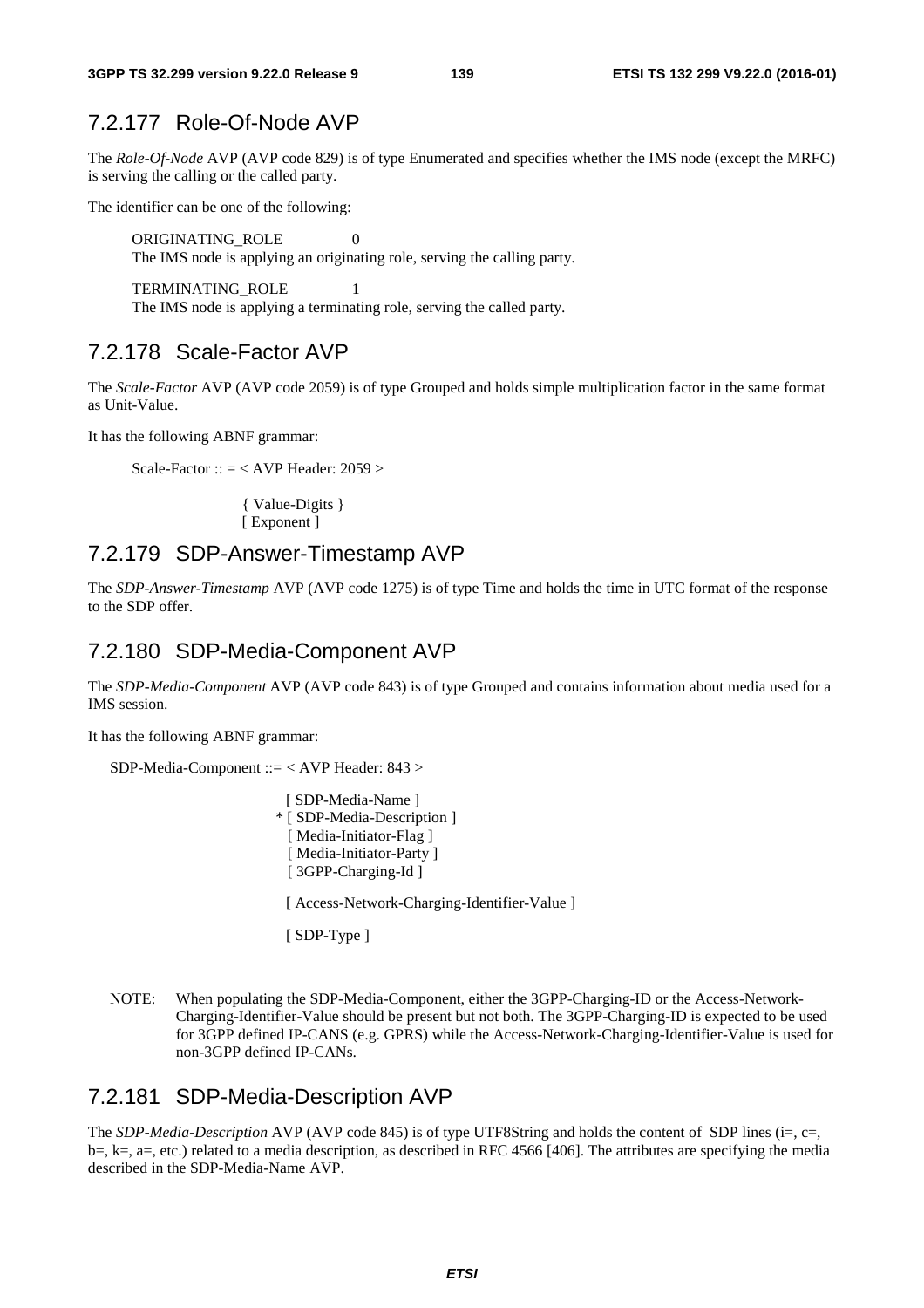## 7.2.182 SDP-Media-Name AVP

The *SDP-Media-Name* AVP (AVP code 844) is of type UTF8String and holds the content of the SDP "m=" line in a media description, as described in RFC 4566 [406].

## 7.2.183 SDP-Offer-Timestamp AVP

The *SDP-Offer-Timestamp* AVP (AVP code 1274) is of type Time and holds the time in UTC format of the SDP offer.

## 7.2.184 SDP-Session-Description AVP

The *SDP-Session-Description* AVP (AVP code 842) is of type UTF8String and holds the content of the SDP line (i=,  $c=$ ,  $b=$ ,  $k=$ ,  $a=$ , etc.) in the session description, as described in RFC 4566 [406].

# 7.2.185 SDP-TimeStamps AVP

The *SDP-TimeStamps* AVP (AVP code 1273) is of type Grouped and holds the time of the SDP offer and the SDP answer.

It has the following ABNF grammar:

SDP-TimeStamps ::  $=$  < AVP Header: 1273 >

 [ SDP-Offer-Timestamp ] [ SDP-Answer-Timestamp ]

## 7.2.186 SDP-Type AVP

The *SDP-Type* AVP (AVP code 2036) is of type Enumerated and holds information if the SDP media component was of type SDP offer or SDP answer.

The values are:

- 0 SDP Offer
- 1 SDP Answer

## 7.2.187 Served-Party-IP-Address AVP

The *Served-Party-IP-Address* AVP (AVP code 848) is of type Address and holds the IP address of either the calling or called party, depending on whether the P-CSCF is in touch with the calling or the called party. This AVP is only provided by the P-CSCF.

## 7.2.188 Void

### 7.2.189 Service-Data-Container AVP

The *Service-Data-Container* AVP (AVP code 2040) is of type Grouped. Its purpose is to allow the transmission of the container to be reported for Flow based Charging. On encountering change on charging condition, this container identifies the volume count (separated for uplink and downlink), elapsed time or number of events, per service data flow identified per rating group or combination of the rating group and service id within an IP-CAN bearer.

It has the following ABNF grammar:

Service-Data-Container  $\therefore$  = < AVP Header: 2040>

[ AF-Correlation-Information ] [ Charging-Rule-Base-Name ] [ Accounting-Input-Octets ] [ Accounting-Output-Octets ] [Local-Sequence-Number]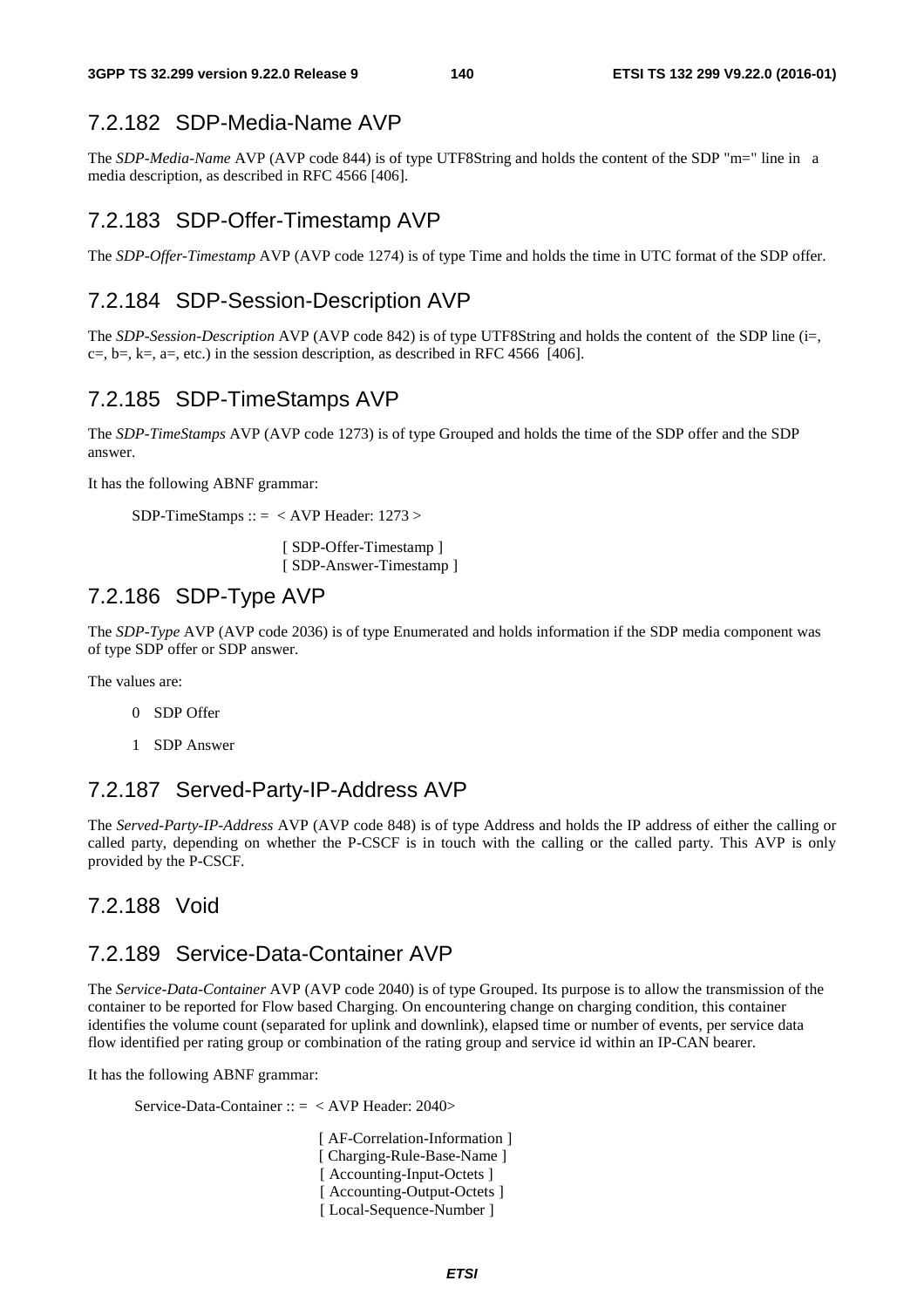[  $QoS$ -Information ] [ Rating-Group ] [ Change-Time ] [ Service-Identifier ] [ Service-Specific-Info ] [ SGSN-Address ] [ Time-First-Usage ] [ Time-Last-Usage ] [ Time-Usage ] \*[ Change-Condition] [ 3GPP-User-Location-Info ] [ 3GPP2-BSID ] [ User-CSG-Information ]

#### 7.2.190 Service-ID AVP

The *Service-ID* AVP (AVP code 855) is of type UTF8String and identifies the service the MRFC is hosting. For conferences the conference ID is used as the value of this parameter.

#### 7.2.191 Service-Generic-Information AVP

The *Service-Generic-Information* AVP (AVP code 1256) is of type Grouped. Its purpose is to allow the transmission of service information elements used for all services.

The AVP is defined in OMA-DDS-Charging\_Data [223].

## 7.2.192 Service-Information AVP

The *Service-Information* AVP (AVP code 873) is of type Grouped. Its purpose is to allow the transmission of additional 3GPP service specific information elements which are not described in this document.

It has the following ABNF grammar:

Service-Information ::  $=$  < AVP Header: 873> \* [ Subscription-Id ] [ AoC-Information ] [ PS-Information ] [ WLAN-Information ] [ IMS-Information ] [ MMS-Information ] [ LCS-Information ] [ PoC-Information ] [ MBMS-Information ] [ SMS-Information ] [ MMTel-Information ] [ Service-Generic-Information ] [ IM-Information ] [ DCD-Information ]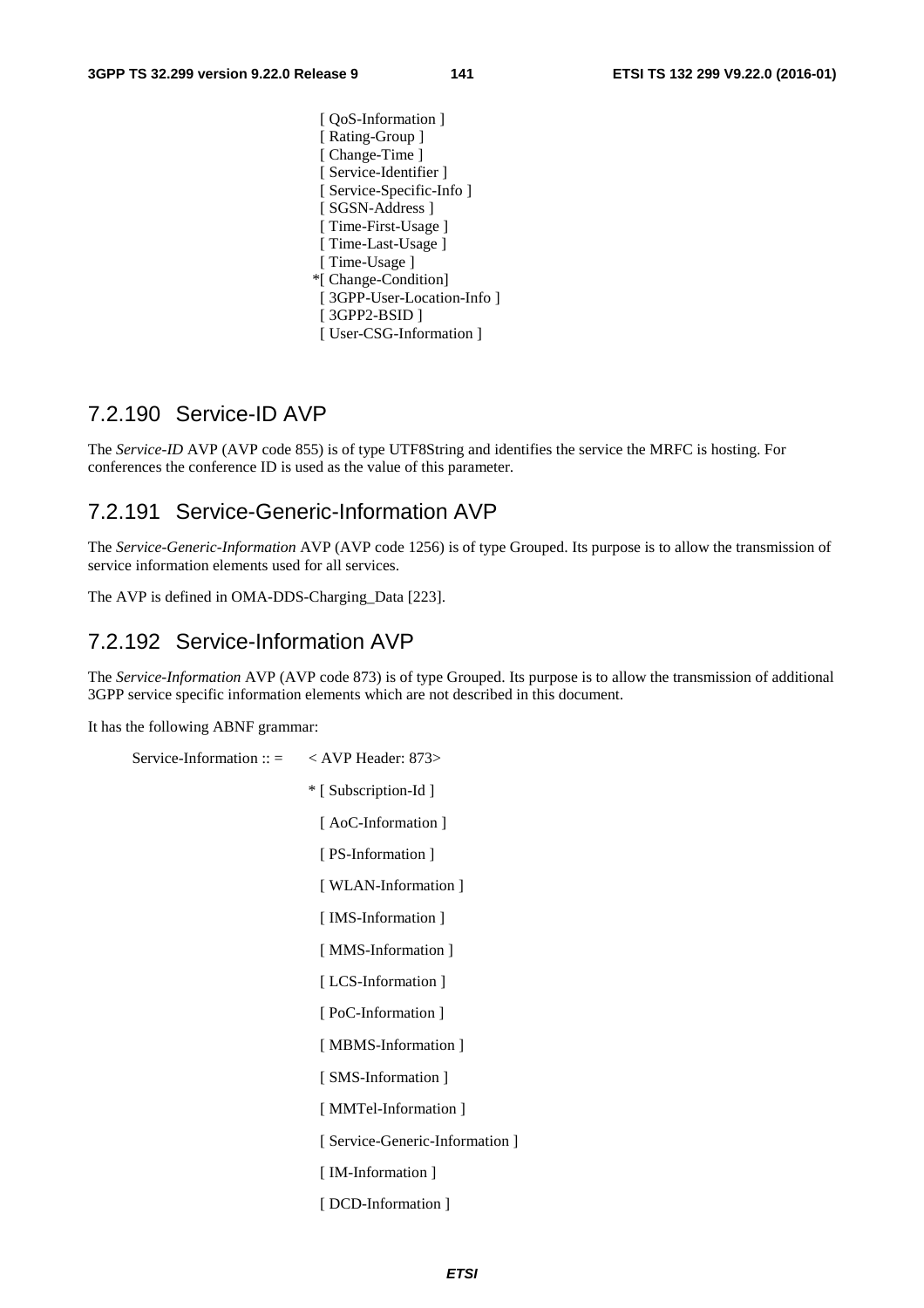The format and the contents of the fields inside the Service-Information AVP are specified in the middle-tier documents which are applicable for the specific service. Note that the formats of the fields are service-specific, i.e. the format will be different for the various services.

The Subscription-Id AVP in Service-Information AVP is only used on the Rf interface.

Further fields may be included in the Service-Information AVP when new services are introduced.

## 7.2.193 Service-Mode AVP

The *Service-Mode* AVP (AVP Code 2032) is of type Unsigned32 and provides the mode for CDIV, CB and ECT MMTel supplementary services.

The following values are defined:

| "Communication Forwarding Unconditional (CFU)"                 | $\overline{0}$ |
|----------------------------------------------------------------|----------------|
| "Communication Forwarding Busy (CFB)"                          | 1              |
| "Communication Forwarding No Reply (CRNR)"                     | 2              |
| "Communication Forwarding on Not Logged-In (CFNL)"             | 3              |
| "Communication Deflection (CD)"                                | 4              |
| "Communication Forwarding on Subscriber Not Reachable (CFNRc)" | 5              |
| "Incoming Call Barring (ICB)"                                  | 6              |
| "Outgoing Call Barring (OCB)"                                  | 7              |
| "Anonymous Communication Rejection (ACR)"                      | 8              |
| "Blind Transfer"                                               | 9              |
| "Consultative Transfer"                                        | 10             |
| "Three-Party (3PTY)"                                           | 11             |
|                                                                |                |

Values ≥ 1024 are reserved for specific Network/Manufacturer variants

#### 7.2.194 Service-Specific-Data AVP

The *Service-Specific-Data* AVP (AVP Code 863) is of type UTF8String and holds the value of the Service-Specific-Data.

#### 7.2.195 Service-Specific-Info AVP

The *Service-Specific-Info* AVP (AVP Code 1249) is of type Grouped and holds service specific data if and as provided by an Application Server or a PCEF only for pre-defined PCC rules.

It has the following ABNF grammar:

Service-Specific-Info ::= < AVP Header: 1249 >

 [ Service-Specific-Data ] [ Service-Specific-Type ]

## 7.2.196 Service-Specific-Type AVP

The *Service-Specific-Type* AVP (AVP Code 1257) is of type Unsigned32 and holds the type of the Service-Specific-Data.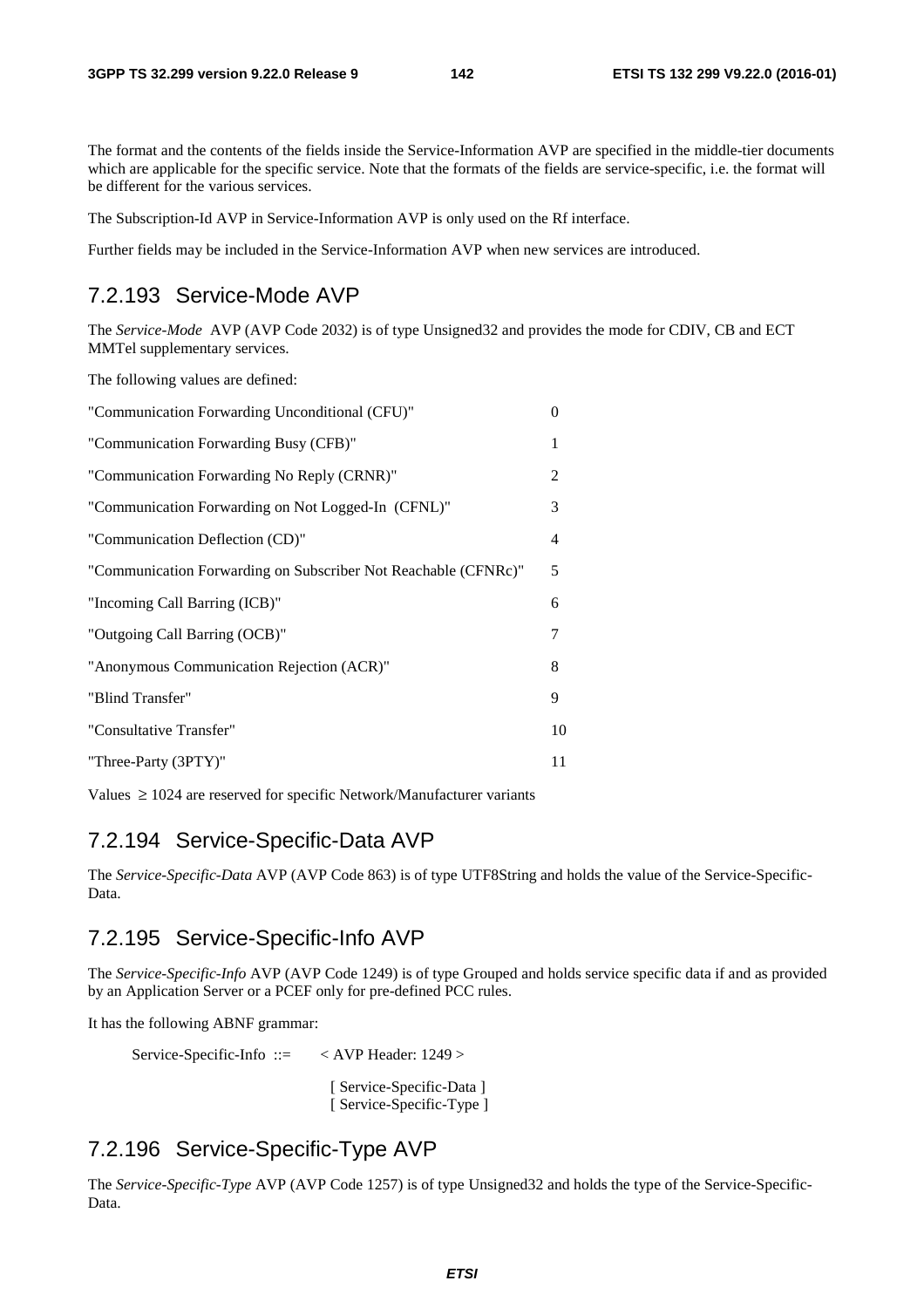## 7.2.197 Void

#### 7.2.198 Serving-Node-Type AVP

The *Serving-Node-Type* AVP (AVP Code 2047) is of type Enumerated and identifies the type of Serving Node.

It may take the following values:

- 0 SGSN
- 1 PMIPSGW
- 2 GTPSGW
- 3 ePDG
- 4 hSGW
- 5 MME

## 7.2.199 SGSN-Address AVP

The *SGSN-Address* AVP (AVP code 1228) is of type Address and holds the IP-address of the SGSN/Serving Node (e.g. S-GW, AGW, ePDG from the P-GW and S4-SGSN, MME from the S-GW) that was used during a report.

#### 7.2.199A SGW-Address AVP

The *SGW-Address* AVP (AVP code 2067) is of type Address and holds the IP-address of the SGW Node.

#### 7.2.200 SGW-Change AVP

The *SGW-Change* AVP (AVP Code 2065) is of type Enumerated, and indicates this is the first Accounting Request (ACR)[Start] due to S-GW change. If this AVP is not present, this means this ACR [Start] is not due to SGW change.

The following values are defined:

- 0 ACR\_Start\_NOT\_due\_to\_SGW\_Change
- 1 ACR\_Start\_due\_to\_SGW\_Change

#### 7.2.201 SIP-Method AVP

The *SIP-Method* AVP (AVP code 824) is of type UTF8String and holds the name of the SIP Method (INVITE, UPDATE etc.) causing a accounting request to be sent to the CDF or credit control request to be sent to the OCF.

#### 7.2.202 SIP-Request-Timestamp AVP

The *SIP-Request-Timestamp* AVP (AVP code 834) is of type Time and holds the time in UTC format of the SIP request (e.g. Invite, Update).

### 7.2.203 SIP-Request-Timestamp-Fraction AVP

The *SIP-Request-Timestamp-Fraction* AVP (AVP code 2301) is of type Unsigned32 and holds the miliseconds fraction in relation to SIP-Request-Timestamp.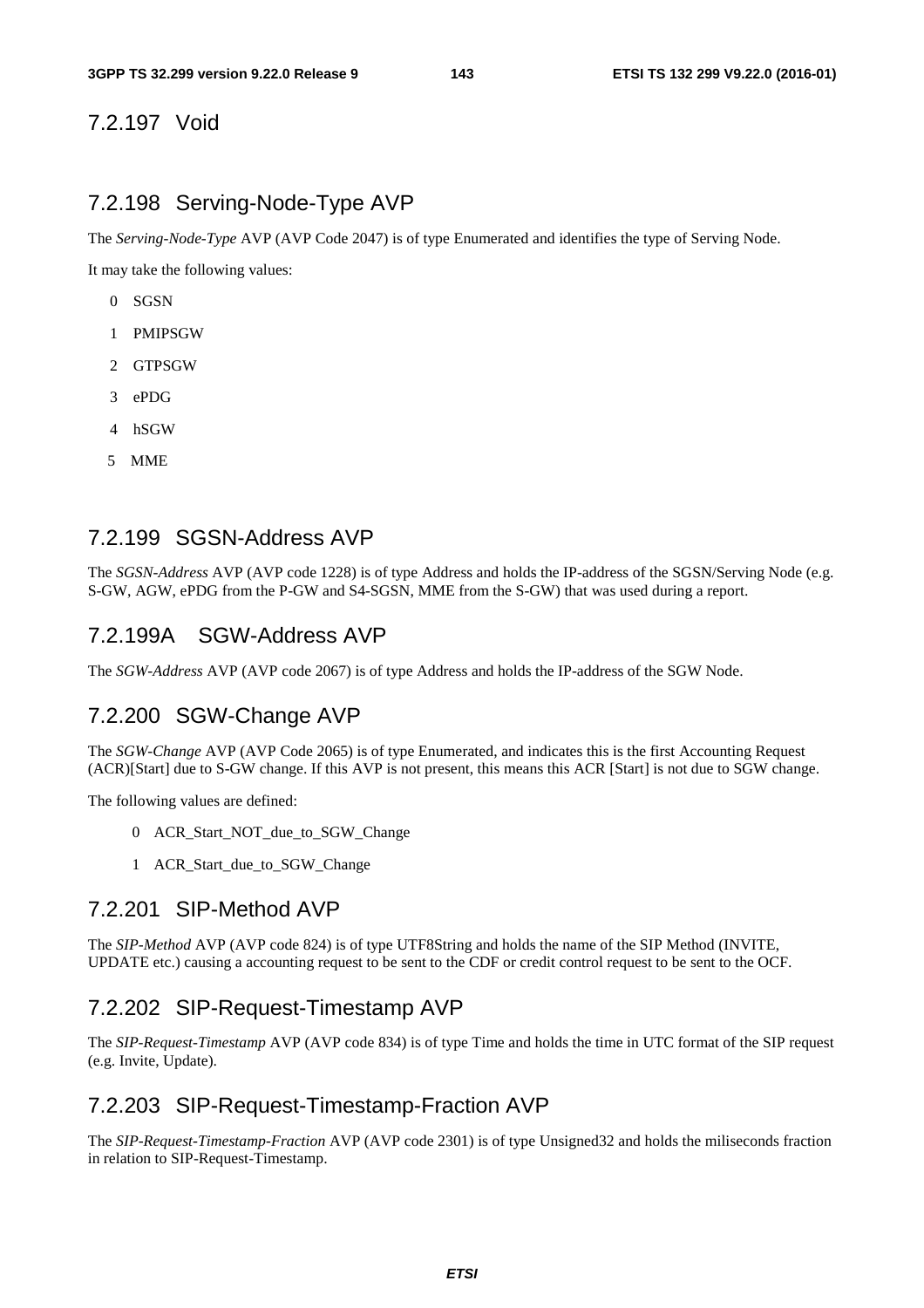## 7.2.204 SIP-Response-Timestamp AVP

The *SIP-Response-Timestamp* AVP (AVP code 835) is of type Time and holds the time in UTC format of the response to the SIP request (e.g. 200 OK).

## 7.2.205 SIP-Response-Timestamp-Fraction AVP

The *SIP-Response-Timestamp-Fraction* AVP (AVP code 2302) is of type Unsigned32 and holds the miliseconds fraction in relation to SIP-Response-Timestamp.

## 7.2.206 SM-Discharge-Time AVP

The *SM-Discharge-Time* AVP (AVP code 2012) is of type Time. It indicates the time associated with the event being reported in the SM-Status AVP. It is only used in scenarios in which the delivery of the Delivery-Report (more properly the Status-Report) is being charged.

For example, if SM-Status has the value 0x00, then the SM-Discharge-Time indicates the time of the delivery of the original Short Message.

NOTE: The SMS Node must ensure the correct encoding of this, as the other AVPs using the type Time, since the SMS messages use different formats.

## 7.2.207 SM-Message-Type AVP

The *SM*-*Message-Type* AVP (AVP code 2007) is of type Enumerated and indicates the type of the message which caused the charging interaction. The values are given below:

- 0. SUBMISSION
- 1. DELIVERY\_REPORT
- 2. SM Service Request

## 7.2.208 SM-Protocol-Id AVP

The *SM-Protocol-ID* AVP (AVP code 2013) is of type OctetString and holds an indication of the protocol used for the SM.

## 7.2.209 SM-Status AVP

The *SM-Status* AVP (AVP code 2014) is of type OctetString. The OctetString is of length 1 octet and contains status information about the delivery of an SM.

## 7.2.210 SM-User-Data-Header AVP

The *SM-User-Data-Header* AVP (AVP code 2015) is of type OctetString and contains any user data header extracted from the user data part of the SM. Encoding is as described in TS 23.040 [216]. Any padding bits are not considered part of the header and are omitted.

## 7.2.211 SMS-Information AVP

The *SMS-Information* AVP (AVP code 2000) is of type Grouped. Its purpose is to allow the transmission of additional SMS service specific information elements.

It has the following ABNF grammar:

SMS-Information ::  $=$  < AVP Header: 2000>

[ SMS-Node ]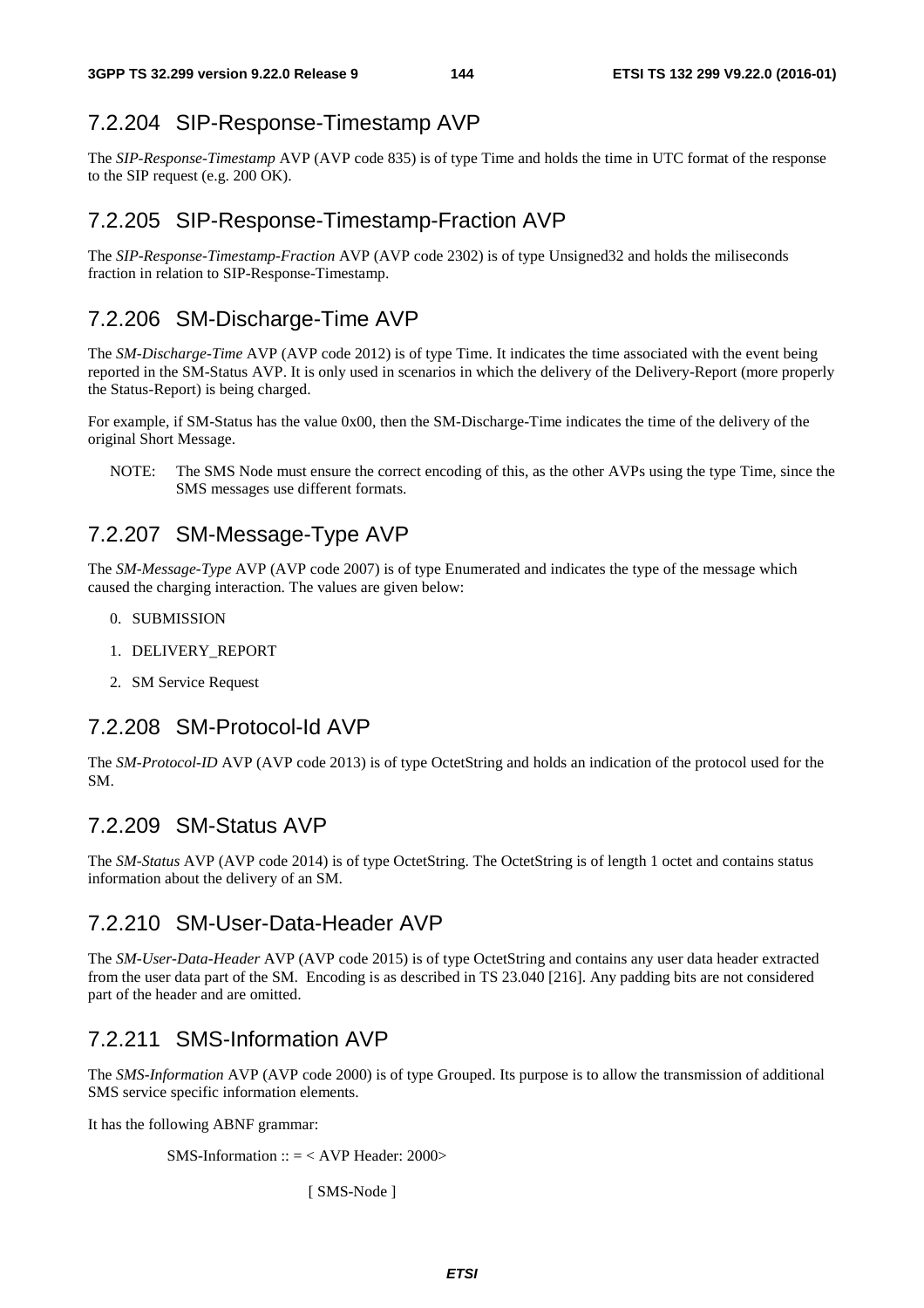[ Client-Address ] [ Originator-SCCP-Address ] [ SMSC-Address ]

[ Data-Coding-Scheme ]

[ SM-Discharge-Time ]

[ SM-Message-Type ]

[ Originator-Interface ]

[ SM-Protocol-ID ]

[ Reply-Path-Requested ]

[ SM-Status ]

[ SM-User-Data-Header ]

[ Number-Of-Messages-Sent ]

\* [ Recipient-Info ]

[ Originator-Received-Address ]

[ SM-Service-Type ]

## 7.2.212 SMS-Node AVP

The *SMS-Node* AVP (AVP code 2016) is of type Enumerated and identifies the role which the SMS node performs in relation to the charging event. It takes the following values:

- 0 SMS Router
- 1 IP-SM-GW
- 2 SMS Router and IP-SM-GW
- 3 SMS-SC

## 7.2.213 SM-Service-Type AVP

The *SM-Service-Type* AVP (AVP code 2029) is of type Enumerated and indicates the type of SM service that caused the charging interaction. The values are given below:

- 0 VAS4SMS Short Message content processing (as defined in TS 22.142 [217]
- 1 VAS4SMS Short Message forwarding (as defined in TS 22.142 [217]
- 2 VAS4SMS Short Message Forwarding multiple subscriptions (as defined in TS 22.142 [217]
- 3 VAS4SMS Short Message filtering (as defined in TS 22.142 [217]
- 4 VAS4SMS Short Message receipt (as defined in TS 22.142 [217]
- 5 VAS4SMS Short Message Network Storage (as defined in TS 22.142 [217]
- 6 VAS4SMS Short Message to multiple destinations (as defined in TS 22.142 [217]
- 7 VAS4SMS Short Message Virtual Private Network (VPN) (as defined in TS 22.142 [217]
- 8 VAS4SMS Short Message Auto Reply (as defined in TS 22.142 [217]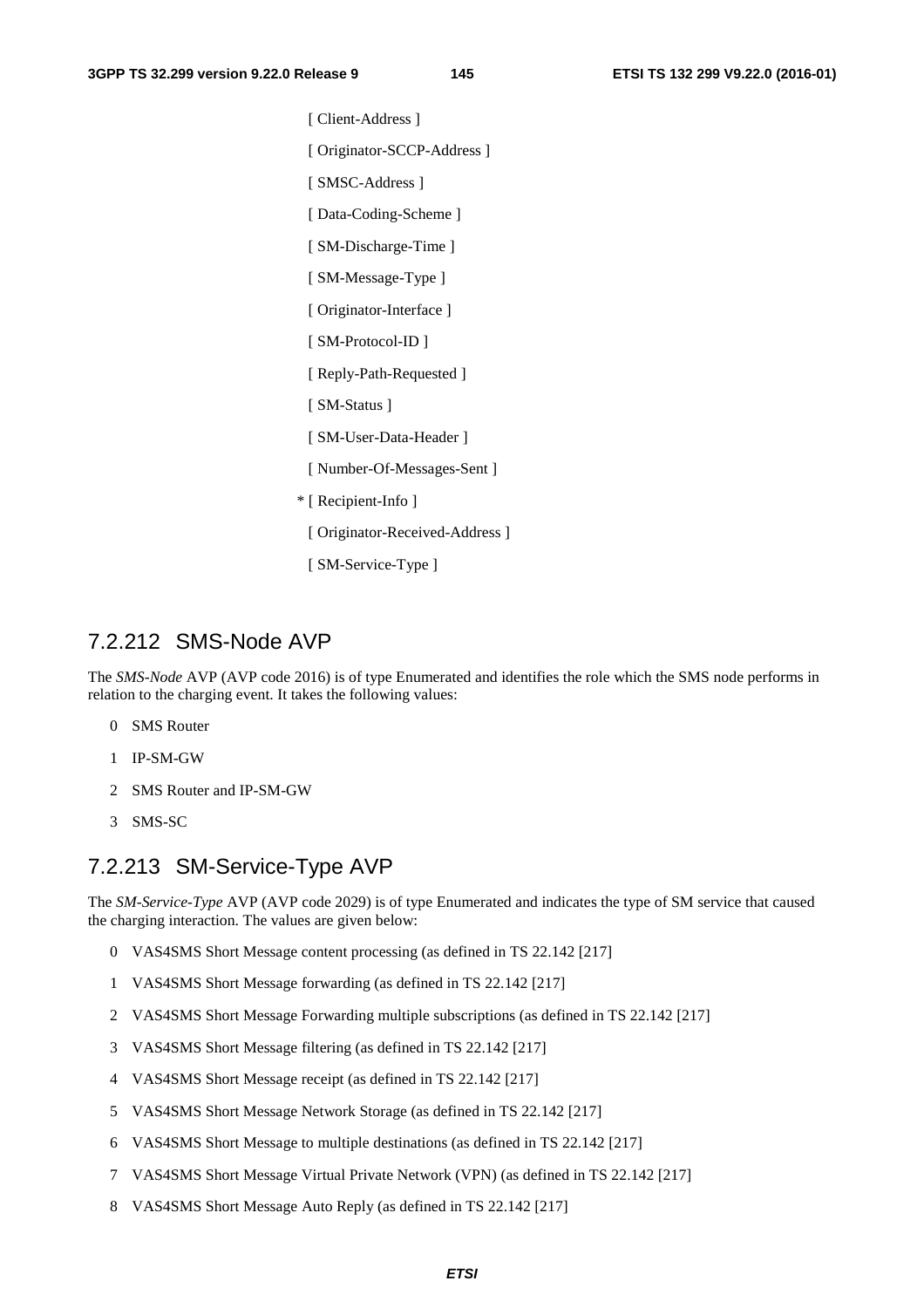- 9 VAS4SMS Short Message Personal Signature (as defined in TS 22.142 [217]
- 10 VAS4SMS Short Message Deferred Delivery (as defined in TS 22.142 [217]
- 11 .. 99 Reserved for 3GPP defined SM services
- 100 199 Vendor specific SM services

The SM-Service-Type AVP must be present if the SM-Message-Type AVP has value 2, SM Service Request.

## 7.2.214 SMSC-Address AVP

The *SMSC-Address* AVP (AVP code 2017) is of type Address and carries the address of the SMSC, as contained in the SM.

## 7.2.215 Start-Time AVP

The S*tart-Time* AVP (AVP Code 2041) is of type Time and holds the time in UTC format which represents the start of a user session at the S-GW/P-GW.

## 7.2.216 Stop-Time AVP

The S*top-Time* AVP (AVP Code 2042) is of type Time and holds the time in UTC format which represents the termination of a user session at the S-GW/P-GW.

## 7.2.217 Submission-Time AVP

The *Submission-Time* AVP (AVP code 1202) is of type Time and indicates the time at which the message was submitted.

## 7.2.218 Subscriber-Role AVP

The *Subscriber-Role* AVP (AVP code 2033) is of type Enumerated and indicates the role of the subscriber (originating party or terminating party) in MMTel supplementary services.

The role can be one of the following:

- 0. ORIGINATING
- 1. TERMINATING

## 7.2.219 Supplementary-Service AVP

The *Supplementary-Service* AVP (AVP code 2048) is of type Grouped and holds the specific supplementary service details for one MMTel supplementary service.

It has the following ABNF grammar:

Supplementary-Service  $\therefore$  = < AVP Header: 2048>

 [MMTel-SService-Type ] [ Service-Mode ] [ Number-Of-Diversions ] [ Associated-Party-Address ] [ Service-ID ] [ Change-Time ] [ Number-Of-Participants ] [ Participant-Action-Type ] [ CUG-Information ]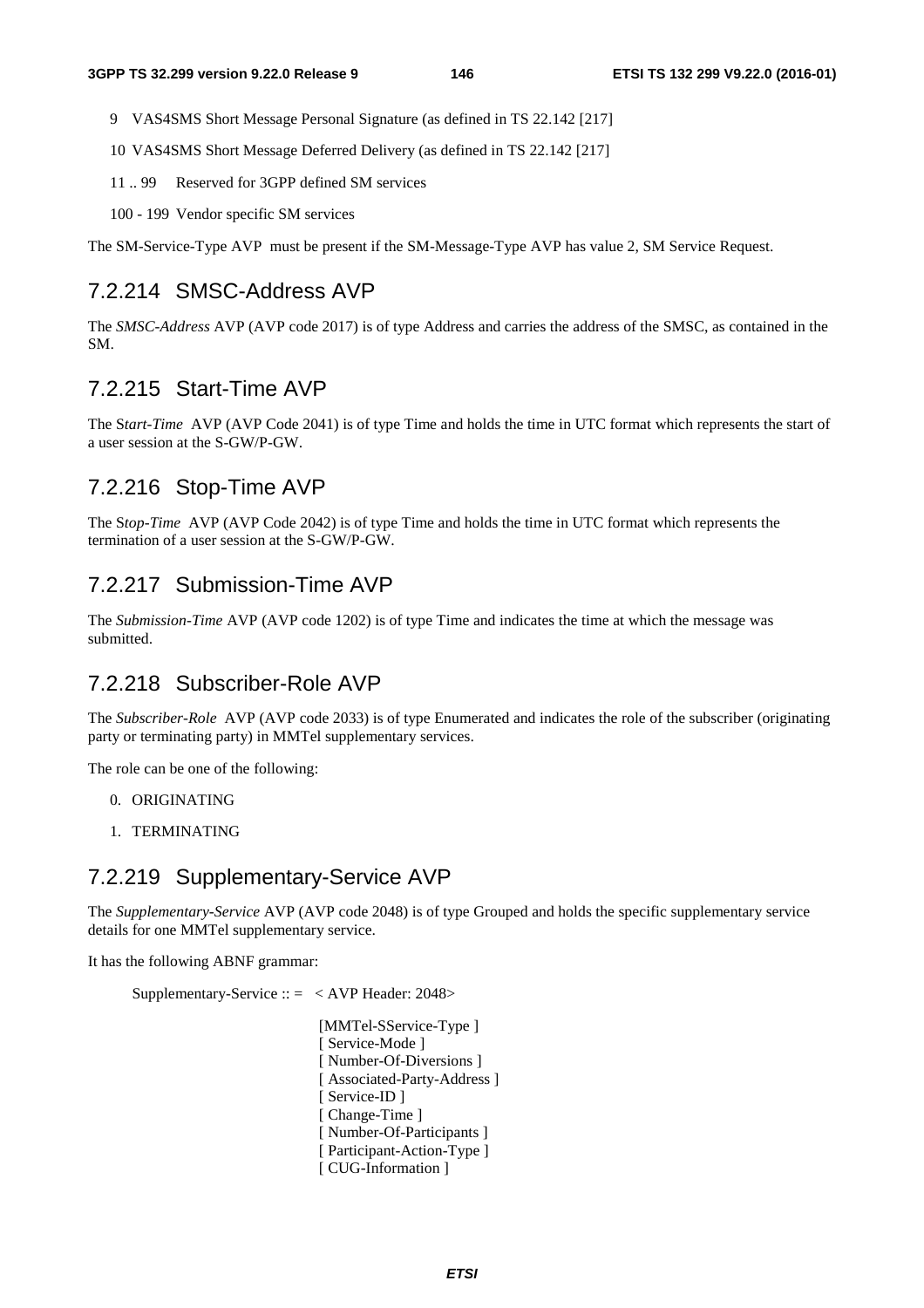## 7.2.220 Talk-Burst-Exchange AVP

The *Talk-Burst-Exchange* AVP (AVP code 1255) is of type Grouped and holds the talk burst related charging data.

It has the following ABNF grammar:

Talk-Burst-Exchange :: = < AVP Header: 1255 >

{ PoC-Change-Time } [ Number-Of-Talk-Bursts ] [ Talk-Burst-Volume ] [ Talk-Burst-Time ] [ Number-Of-Received-Talk-Bursts ] [ Received-Talk-Burst-Volume ] [ Received-Talk-Burst-Time ] [ Number-Of-Participants ] [ PoC-Change-Condition ]

## 7.2.221 Talk-Burst-Time AVP

The *Talk-Burst-Time* AVP (AVP code 1286) is of type Unsigned32 and holds the duration in seconds of the sent talk bursts.

## 7.2.222 Talk-Burst-Volume AVP

The *Talk-Burst-Volume* AVP (AVP code 1287) is of type Unsigned32 and holds the volume in bytes of the sent talk bursts.

## 7.2.223 Tariff-Information AVP

The *Tariff-Information* AVP (AVP code 2060) is of type Grouped and holds a tariff definition either from the local provider or from 3<sup>rd</sup> party provider. It contains information about the operator and the ID of the service being provided, the current tariff and possible next tariff after tariff switch time. It may also chain to tariffs provided by intermediate operators in the chain.

It has the following ABNF grammar:

Tariff-Information ::  $=$  < AVP Header: 2060 >

 { Current-Tariff } [ Tariff-Time-Change ] [ Next-Tariff ]

## 7.2.224 Tariff-XML AVP

The *Tariff-XML* AVP (AVP code 2306) is of type UTF8String and holds the XML body describing the tariff/add-on charge information exchanged during the SIP transaction, as described in the TS 29.658 [222].

## 7.2.225 Terminating-IOI AVP

The *Terminating-IOI* AVP (AVP code 840) is of type UTF8String (alphanumeric string) and holds the Inter Operator Identifier (IOI) for the terminating network as generated by the IMS network element which takes responsibility for populating this parameter [404] in a SIP response as described in TS 24.229 [202].

The Terminating IOI contains the following values:

- Type 1 IOI: IOI of the home network where the S-CSCF is located.
- Type 2 IOI: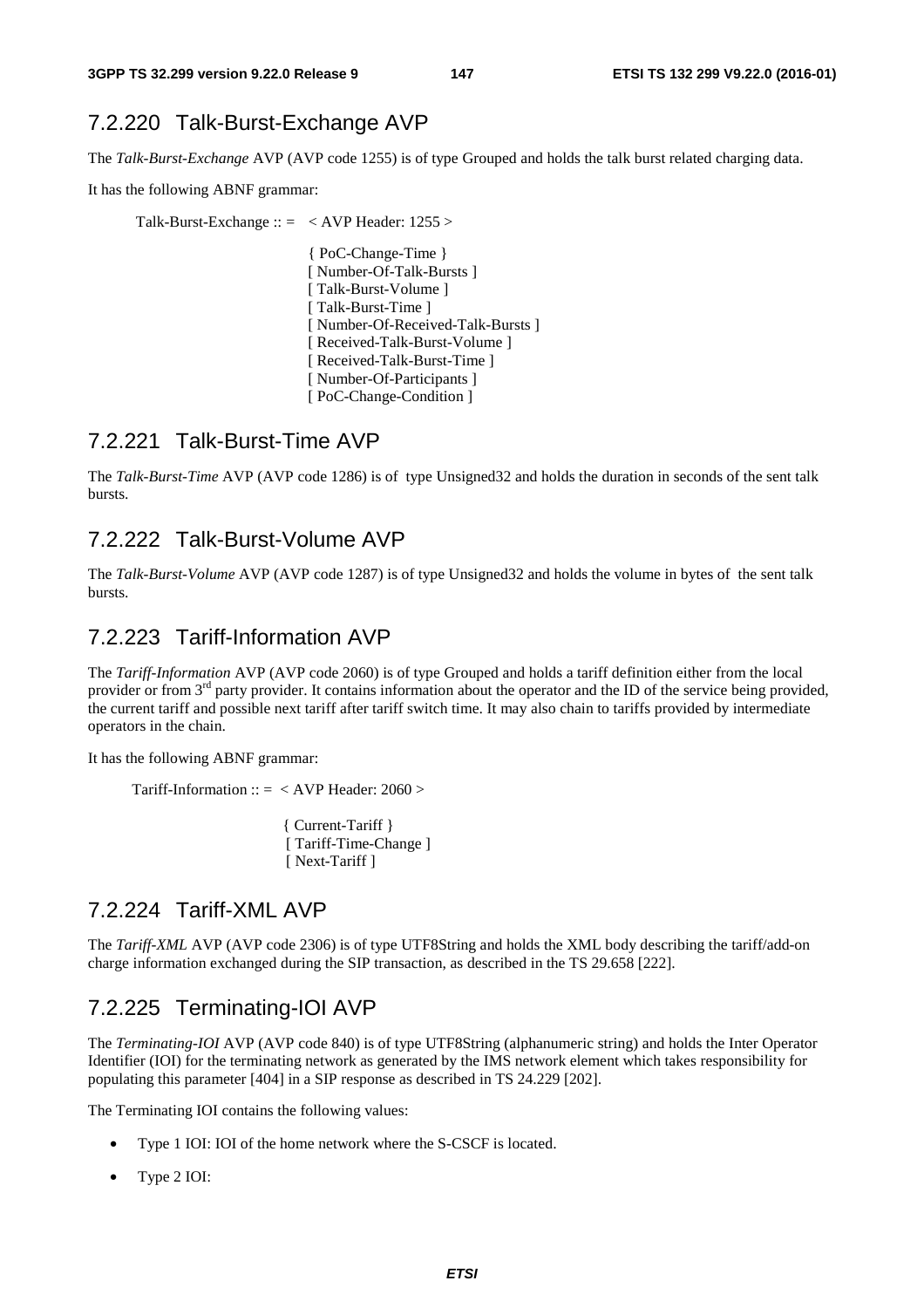- IOI of the home network of the terminating end user where the S-CSCF is located in case a session is initiated toward the IMS. In case of redirection by the S-CSCF, *Terminating-IOI* AVP indicates the terminating party's network operator to which the session is redirected.
- IOI of the terminating network where the MGCF is located in case a session is initiated from the IMS toward the PSTN.
- Type 3 IOI:
	- IOI of the service provider network (originating side or terminating side) where the AS (proxy, terminating UA or redirect server or B2BUA) is located when receiving a SIP request as described in TS 24.229 [202].
	- IOI of the home network operator contacted by an AS when an AS (originating UA or B2BUA) initiates a SIP request as described in TS 24.229 [202].

For further details on the Type 1, Type 2 and Type 3 IOIs, please refer to TS 32.240 [1].

## 7.2.226 Time-First-Usage AVP

The *Time-First-Usage* AVP (AVP code 2043) is of type Time and holds the time in UTC format for the first IP packet to be transmitted and mapped to the current service data container.

## 7.2.227 Time-Last-Usage AVP

The *Time-Last-Usage* AVP (AVP code 2044) is of type Time and holds the time in UTC format for the last IP packet to be transmitted and mapped to the current service data container.

## 7.2.228 Time-Quota-Mechanism

The *Time-Quota-Mechanism* AVP (AVP code 1270) is of type Grouped.

It has the following syntax:

Time-Quota-Mechanism ::= < AVP Header: 1270>

{ Time-Quota-Type } { Base-Time-Interval }

The OCS may include this AVP in an Multiple-Services-Credit-Control AVP, when granting time quota.

## 7.2.229 Time-Quota-Threshold AVP

The *Time-Quota-Threshold* AVP (AVP code 868) is of type Unsigned32 and contains a threshold value in seconds. This AVP may be included within the Multiple-Services-Credit-Control AVP when this AVP also contains a Granted-Service-Units AVP containing a CC-Time AVP (i.e. when the granted quota is a time quota).

If received, the Credit Control client shall seek re-authorisation from the server for the quota when the quota contents fall below the supplied threshold. The client shall allow service to continue whilst the re-authorisation is progress, until the time at which the original quota would have been consumed.

## 7.2.230 Time-Quota-Type AVP

The *Time-Quota-Type* AVP (AVP code 1271) is of type Enumerated. It is used to indicate which time quota consumption mechanism shall be used for the associated Rating Group.

It has the following values:

DISCRETE\_TIME\_PERIOD (0)

CONTINUOUS\_TIME\_PERIOD (1)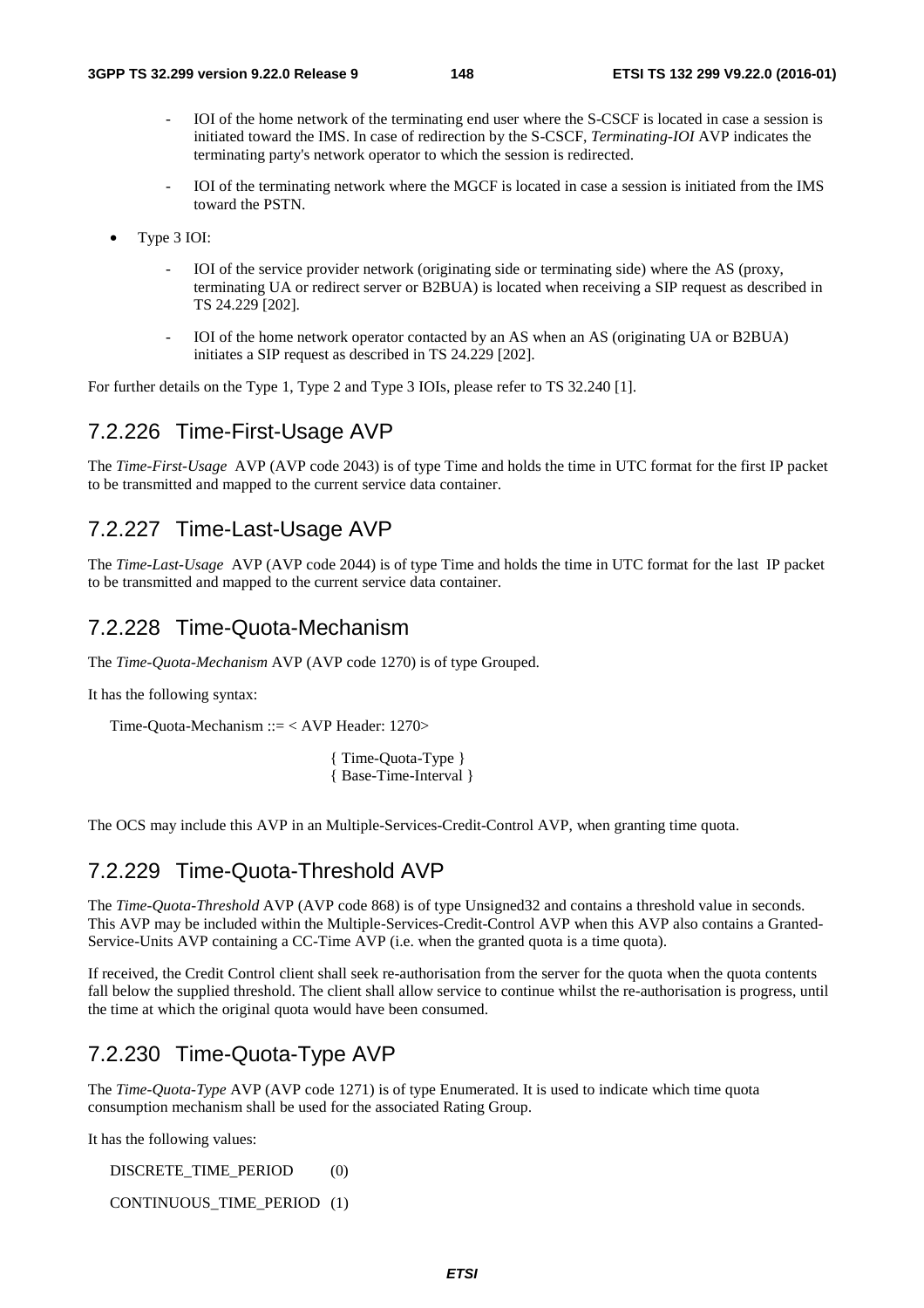## 7.2.231 Time-Stamps AVP

The *Time-Stamps* AVP (AVP code 833) is of type Grouped and holds the time stamp of the SIP Request and the time stamp of the response to the SIP Request.

It has the following ABNF grammar:

Time-Stamps ::=  $\langle$  AVP Header: 833  $\rangle$ 

 [ SIP-Request-Timestamp ] [ SIP-Response-Timestamp ] [ SIP-Request-Timestamp-Fraction ] [ SIP-Response-Timestamp-Fraction ]

## 7.2.232 Time-Usage AVP

The *Time-Usage* AVP (AVP code 2045) is of type Unsigned32 and holds the effective used time within the service data container reporting interval.

## 7.2.233 Traffic-Data-Volumes AVP

The *Traffic-Data-Volumes* AVP (AVP code 2046) is of type Grouped. Its purpose is to allow the transmission of the IP-CAN bearer container, on encountering change on charging condition for this IP-CAN bearer.This container reports the volume count (separated for uplink and downlink).

It has the following ABNF grammar:

```
Traffic-Data-Volumes :: = < AVP Header: 2046>
```
 [ QoS-Information ] [ Accounting-Input-Octets ] [ Accounting-Output-Octets ] [ Change-condition ] [ Change-Time ] [ 3GPP-User-Location-Info ] [ User-CSG-Information ]

## 7.2.234 Token-Text AVP

The *Token-Text* AVP (AVP code 1215) is of type UTF8String and contains extension information for the Message-Class AVP.

## 7.2.235 Trigger AVP

The *Trigger* AVP (AVP code 1264) is of type Grouped and holds the trigger types. The presence of the Trigger AVP without any Trigger-Type AVP in a CCA allows OCS to disable all the triggers. The presence of the Trigger AVP in the CCR identifies the event(s) triggering the CCR.

It has the following ABNF grammar:

Trigger :: = < AVP Header:  $1264$  >

\* [ Trigger-Type ]

# 7.2.236 Trigger-Type AVP

The *Trigger-Type* AVP (AVP code 870) is of type Enumerated and indicates a single re-authorisation event type.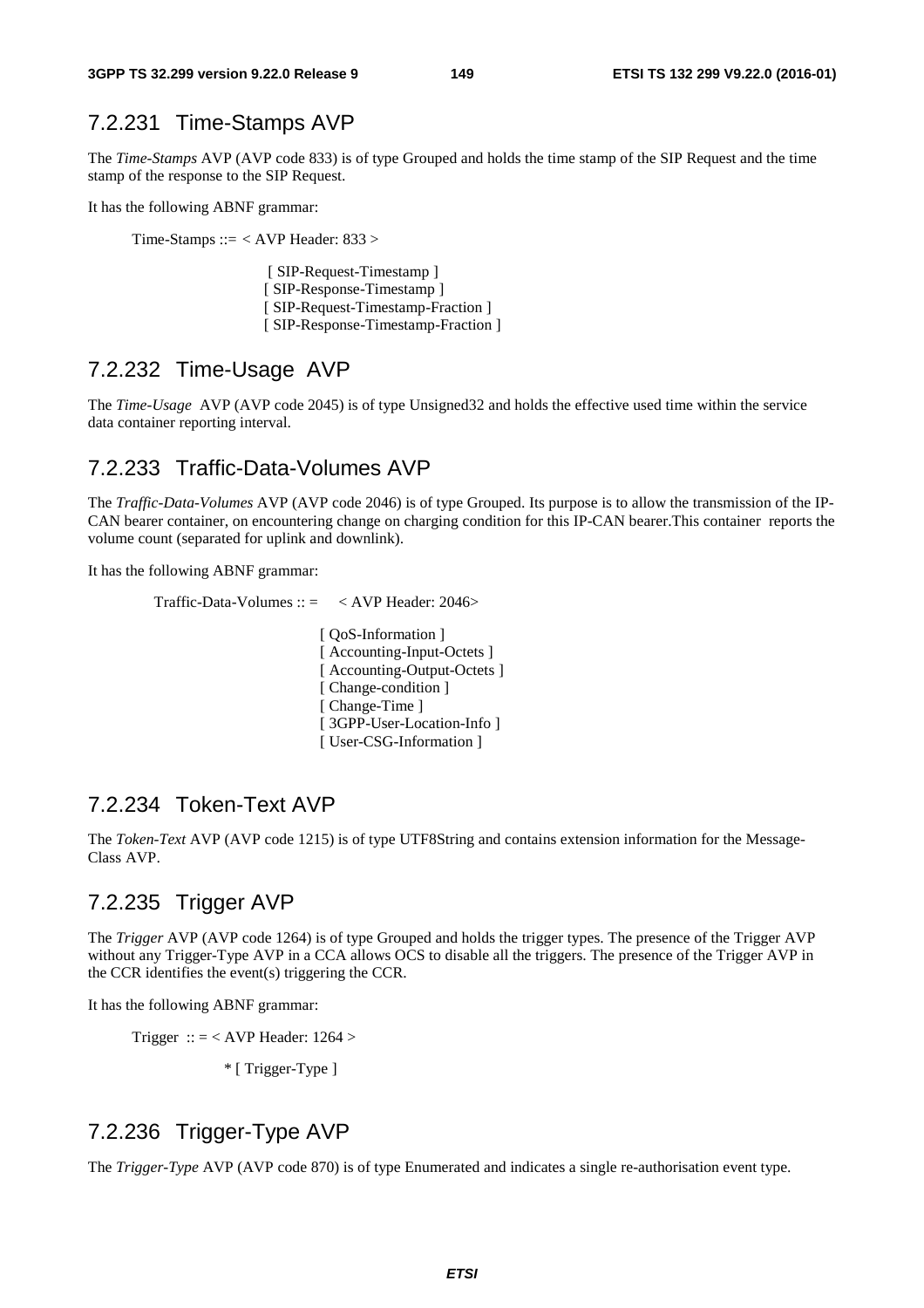When included in the Credit Control Answer command, the Trigger-Type AVP indicates the events that shall cause the credit control client to re-authorise the associated quota. The client shall not re-authorise the quota when events which are not included in the Trigger AVP occur.

When included in the Credit Control Request command indicates the specific event which caused the re-authorisation request of the Reporting-Reason with value RATING\_CONDITION\_CHANGE associated.

It has the following values:

#### CHANGE\_IN\_SGSN\_IP\_ADDRESS (1)

• This value is used to indicate that a change in the SGSN IP address shall cause the credit control client to ask for a re-authorisation of the associated quota.

### CHANGE\_IN\_QOS (2)

• This value is used to indicate that a change in the end user negotiated QoS shall cause the credit control client to ask for a re-authorisation of the associated quota.

NOTE 1: This should not be used in conjunction with enumerated values 10 to 23.

#### CHANGE\_IN\_LOCATION (3)

• This value is used to indicate that a change in the end user location shall cause the credit control client to ask for a re-authorisation of the associated quota.

NOTE 2: This should not be used in conjunction with enumerated values 30 to 34.

#### CHANGE\_IN\_RAT (4)

• This value is used to indicate that a change in the radio access technology shall cause the credit control client to ask for a re-authorisation of the associated quota.

#### CHANGEINQOS\_TRAFFIC\_CLASS (10)

• This value is used to indicate that a change in the end user negotiated traffic class shall cause the credit control client to ask for a re-authorisation of the associated quota.

### CHANGEINQOS\_RELIABILITY\_CLASS (11)

• This value is used to indicate that a change in the end user negotiated reliability class shall cause the credit control client to ask for a re-authorisation of the associated quota.

#### CHANGEINQOS\_DELAY\_CLASS (12)

• This value is used to indicate that a change in the end user negotiated delay class shall cause the credit control client to ask for a re-authorisation of the associated quota.

#### CHANGEINQOS\_PEAK\_THROUGHPUT (13)

• This value is used to indicate that a change in the end user negotiated peak throughput shall cause the credit control client to ask for a re-authorisation of the associated quota.

#### CHANGEINQOS\_PRECEDENCE\_CLASS (14)

This value is used to indicate that a change in the end user negotiated precedence class shall cause the credit control client to ask for a re-authorisation of the associated quota.

### CHANGEINQOS\_MEAN\_THROUGHPUT (15)

• This value is used to indicate that a change in the end user negotiated mean throughput shall cause the credit control client to ask for a re-authorisation of the associated quota.

### CHANGEINQOS\_MAXIMUM\_BIT\_RATE\_FOR\_UPLINK (16)

This value is used to indicate that a change in the end user negotiated uplink maximum bit rate shall cause the credit control client to ask for a re-authorisation of the associated quota.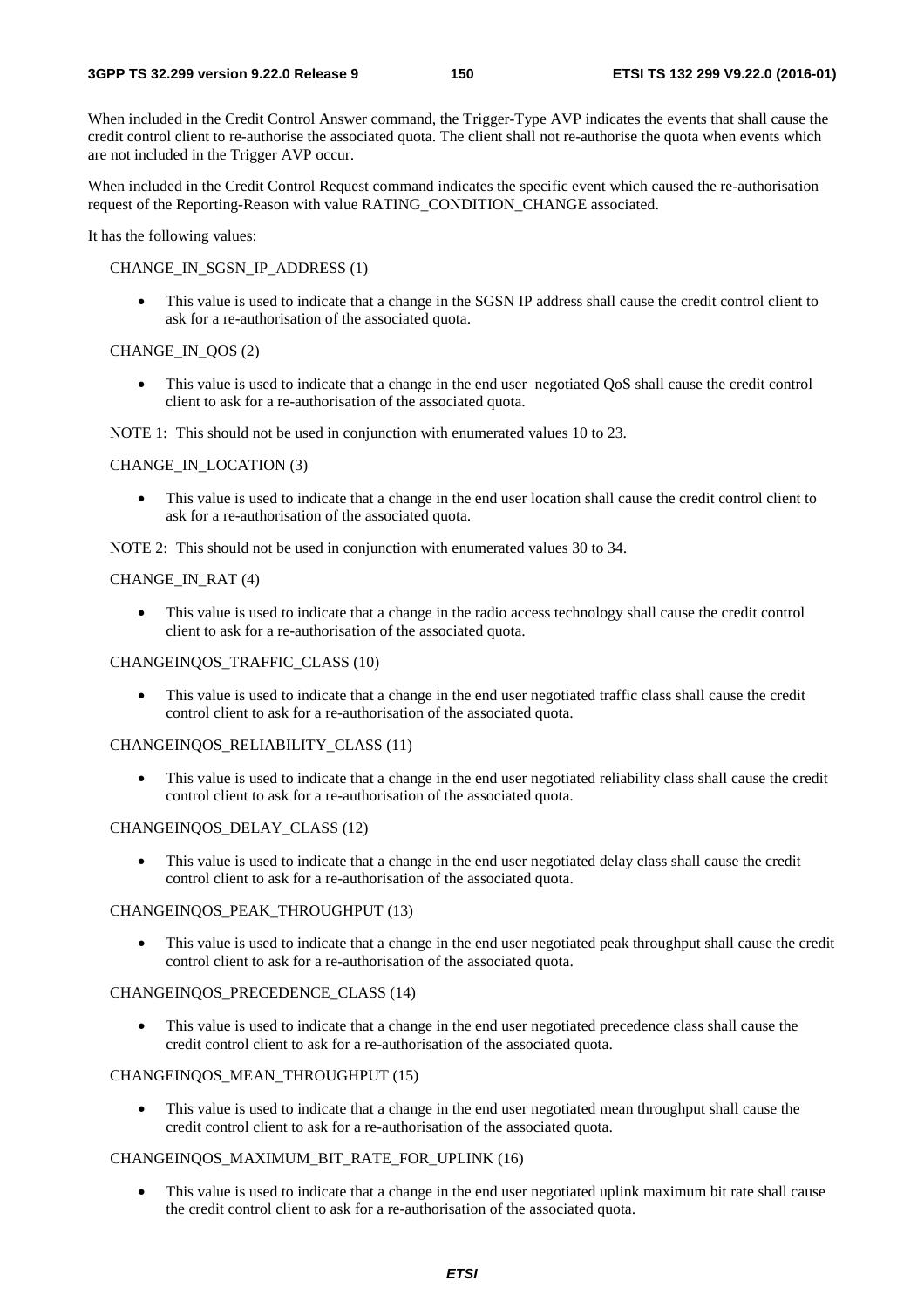#### CHANGEINQOS\_MAXIMUM\_BIT\_RATE\_FOR\_DOWNLINK (17)

• This value is used to indicate that a change in the end user negotiated downlink maximum bit rate shall cause the credit control client to ask for a re-authorisation of the associated quota.

#### CHANGEINQOS\_RESIDUAL\_BER (18)

• This value is used to indicate that a change in the end user negotiated residual BER shall cause the credit control client to ask for a re-authorisation of the associated quota.

#### CHANGEINQOS\_SDU\_ERROR\_RATIO (19)

• This value is used to indicate that a change in the end user negotiated SDU error ratio shall cause the credit control client to ask for a re-authorisation of the associated quota.

#### CHANGEINQOS\_TRANSFER\_DELAY (20)

• This value is used to indicate that a change in the end user negotiated transfer delay shall cause the credit control client to ask for a re-authorisation of the associated quota.

#### CHANGEINQOS\_TRAFFIC\_HANDLING\_PRIORITY (21)

• This value is used to indicate that a change in the end user negotiated traffic handling priority shall cause the credit control client to ask for a re-authorisation of the associated quota.

#### CHANGEINQOS\_GUARANTEED\_BIT\_RATE\_FOR\_UPLINK (22)

• This value is used to indicate that a change in the end user negotiated uplink guaranteed bit rate shall cause the credit control client to ask for a re-authorisation of the associated quota.

#### CHANGEINOOS\_GUARANTEED\_BIT\_RATE\_FOR\_DOWNLINK (23)

• This value is used to indicate that a change in the end user negotiated downlink guaranteed bit rate shall cause the credit control client to ask for a re-authorisation of the associated quota.

#### CHANGEINLOCATION\_MCC (30)

• This value is used to indicate that a change in the MCC of the serving network shall cause the credit control client to ask for a re-authorisation of the associated quota.

#### CHANGEINLOCATION\_MNC (31)

• This value is used to indicate that a change in the MNC of the serving network shall cause the credit control client to ask for a re-authorisation of the associated quota.

#### CHANGEINLOCATION\_RAC (32)

This value is used to indicate that a change in the RAC where the end user is located shall cause the credit control client to ask for a re-authorisation of the associated quota.

#### CHANGEINLOCATION\_LAC (33)

• This value is used to indicate that a change in the LAC where the end user is located shall cause the credit control client to ask for a re-authorisation of the associated quota.

#### CHANGEINLOCATION\_CellId (34)

• This value is used to indicate that a change in the Cell Identity where the end user is located shall cause the credit control client to ask for a re-authorisation of the associated quota.

#### CHANGEINLOCATION\_TAC (35)

• This value is used to indicate that a change in the TAC where the end user is located shall cause the credit control client to ask for a re-authorisation of the associated quota.

#### CHANGEINLOCATION\_ECGI (36)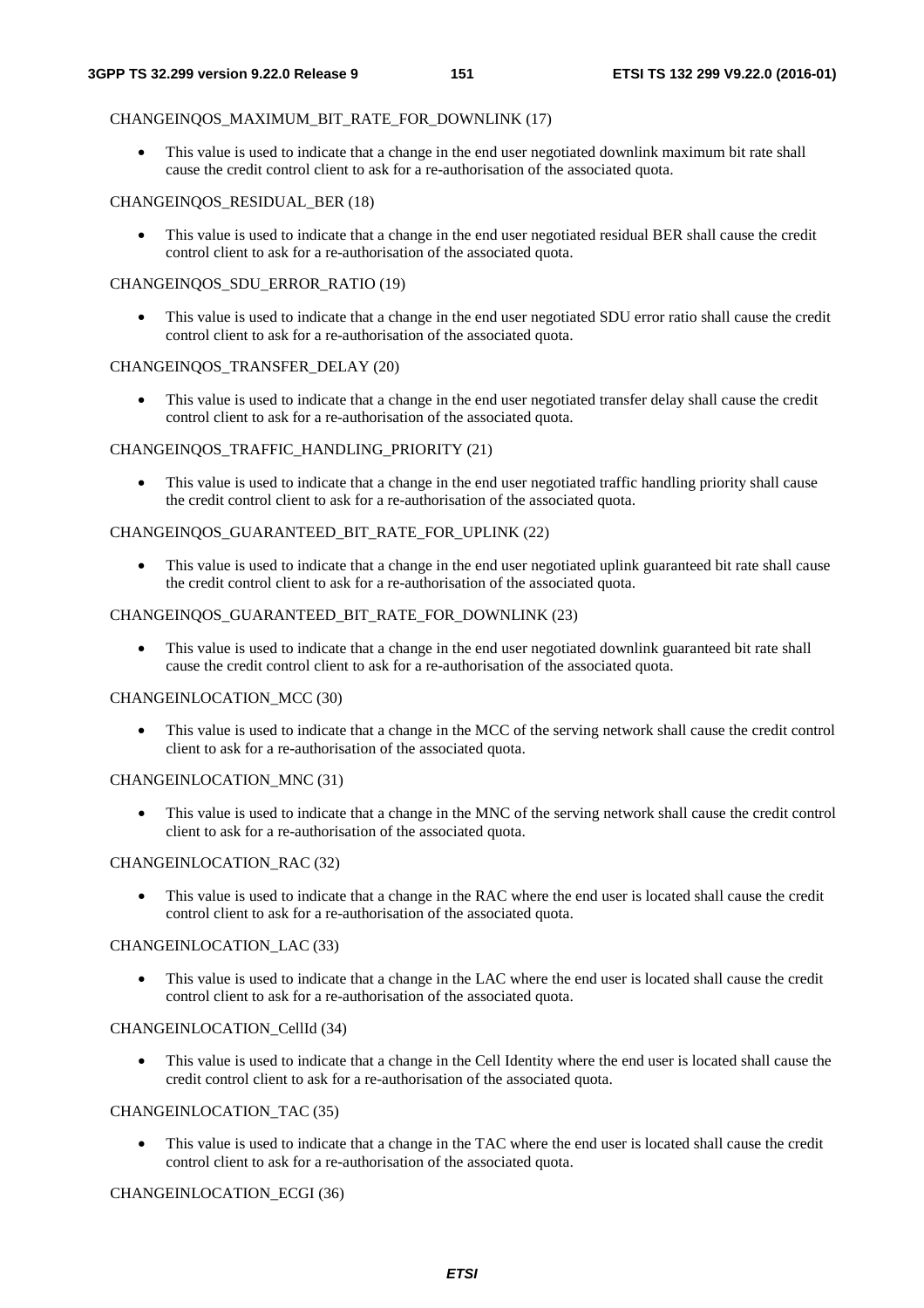• This value is used to indicate that a change in the ECGI where the end user is located shall cause the credit control client to ask for a re-authorisation of the associated quota.

#### CHANGE\_IN\_MEDIA\_COMPOSITION (40)

• This value is used to indicate that a change in the media composition (as identified within SDP) for an existing SIP session shall cause the credit control client to ask for a re-authorisation of the associated quota.

### CHANGE\_IN\_PARTICIPANTS\_NMB (50)

This value is used specifically for multi participating session to indicate that a change in the number of active participants within a session shall cause the credit control client to ask for a re-authorisation of the associated quota.

#### CHANGE\_IN\_ THRSHLD\_OF\_PARTICIPANTS\_NMB (51)

- This value is used specifically to indicate that a change in the threshold of participants number within a session shall cause the credit control client to ask for a re-authorisation of the associated quota.
- NOTE 3: The threshold and the granularity of threshold are operator configurable. This should not be used in conjunction with value 50.

### CHANGE\_IN\_USER\_PARTICIPATING\_TYPE (52)

This value is used specifically to indicate that a change in the user participating type within a session shall cause the credit control client to ask for a re-authorisation of the associated quota.

#### CHANGE\_IN\_SERVICE\_CONDITION (60)

• This value is used to indicate that a change in rating conditions associated with a service occurs. The description of the conditions causing a change are service specific and may be documented in middletier specifications or may be configurable.

#### CHANGE\_IN\_SERVING\_NODE (61)

This value is used to indicate that a change in serving node shall cause the credit control client to ask for a re-authorisation of the associated quota.

#### CHANGE\_IN\_USER\_CSG\_INFORMATION (70)

This value is used to indicate a request of reporting the event that the user enters/leaves a CSG cell. When used in a CCR, at entry to a CSG cell, the User-CSG-Information AVP shall be provided with the event report. When used in a CCR without any User-CSG-Information AVP, it indicates the user leaves the CSG cell.

#### CHANGE\_IN\_HYBRID\_SUBSCRIBED\_USER\_CSG\_INFORMATION (71)

• This value is used to indicate a request of reporting the event that the user enters/leaves a hybrid cell that the user subscribes to. When used in a CCR, at entry to a hybrid cell where the user is a member, the User-CSG-Information AVP shall be provided with the event report. When used in a CCR without any User-CSG-Information AVP, it indicates the user leaves the hybrid cell he was a member of.

### CHANGE\_IN\_HYBRID\_UNSUBSCRIBED\_USER\_CSG\_INFORMATION (72)

• This value is used to indicate a request of reporting the event that the user enters/leaves a hybrid cell that the user does not subscribe to. When used in a CCR, at entry to a hybrid cell where the user is not a member, the User-CSG-Information AVP shall be provided with the event report. When used in a CCR without any User-CSG-Information AVP, it indicates the user leaves the hybrid cell he was not a member of.

## 7.2.237 Trunk-Group-ID AVP

The *Trunk-Group-ID* AVP (AVP code 851) is of type Grouped and identifies the incoming and outgoing PSTN legs.

It has the following ABNF grammar: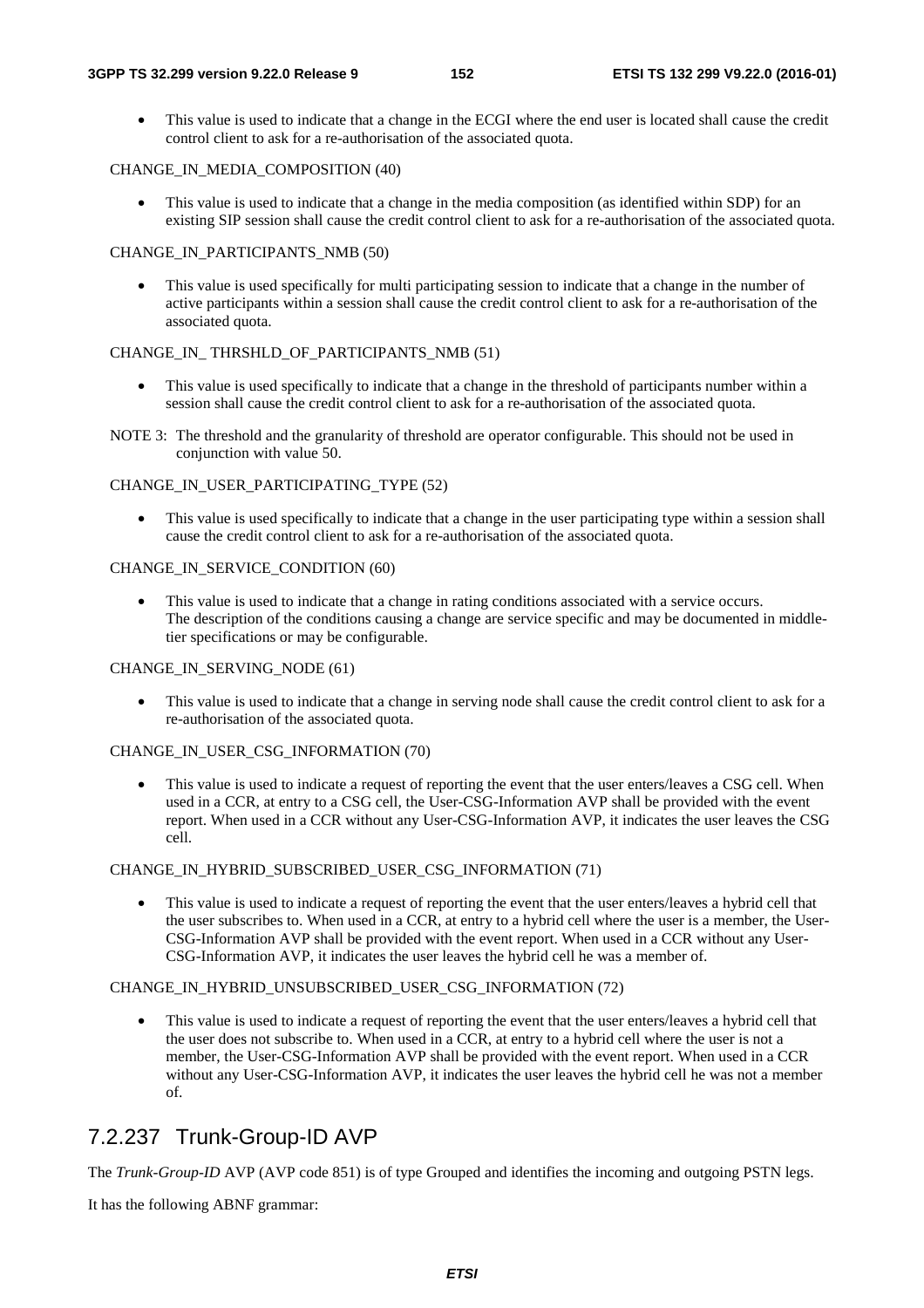Trunk-Group-ID ::  $=$  <AVP Header: 851>

 [ Incoming-Trunk-Group-ID ] [ Outgoing-Trunk-Group-ID ]

## 7.2.238 Type-Number AVP

The *Type-Number* AVP (AVP code1204) is of type Enumerated and identifies the well-known media types. The values are taken from OMNA WSP Content Type Numbers [210]

## 7.2.239 Unit-Cost AVP

The *Unit-Cost* AVP (AVP code 2061) is of type Grouped and holds monetary value.

It has the same format of *Unit-Value*

It has the following ABNF grammar:

Unit-Cost ::  $=$  < AVP Header: 2061 >

 { Value-Digits } [ Exponent ]

## 7.2.240 Unit-Quota-Threshold AVP

The *Unit-Quota-Threshold* AVP (AVP code 1226) is of type Unsigned32 and contains a threshold value in service specific units. This AVP may be included within the Multiple-Services-Credit-Control AVP when this AVP also contains a Granted-Service-Units AVP containing CC-Service-Specific-Units AVP (i.e. when the granted quota is service specific) or within Rate-Element AVP..

If received in the context of Multiple-Service-Credit-Control AVP, the Credit Control client shall seek re-authorisation from the server for the quota when the quota contents fall below the supplied threshold. The client shall allow service to continue whilst the re-authorisation is in progress, up to the volume indicated in the original quota.

In the context of the Rating-Element AVP it denotes the durability of a Rating Element within a Tariff. I.e. if the service consumed Unit-Quota-Threshold number of Unit-Types, the next Rating element becomes in effect.

# 7.2.240A User-CSG-Information AVP

The *User-CSG-Information* AVP (AVP code 2319) is of type Grouped and holds the user "Closed Subscriber Group" Information associated to CSG cell access: it comprises CSG ID within the PLMN, Access mode and indication on CSG membership for the user when hybrid access applies, as defined in TS 29.060 [225] for GPRS case, and in TS 29.274 [226] for EPC case.

It has the following ABNF grammar:

User-CSG-Information ::  $=$  < AVP Header: 2319>

{ CSG-Id } { CSG-Access-Mode } [ CSG-Membership-Indication ]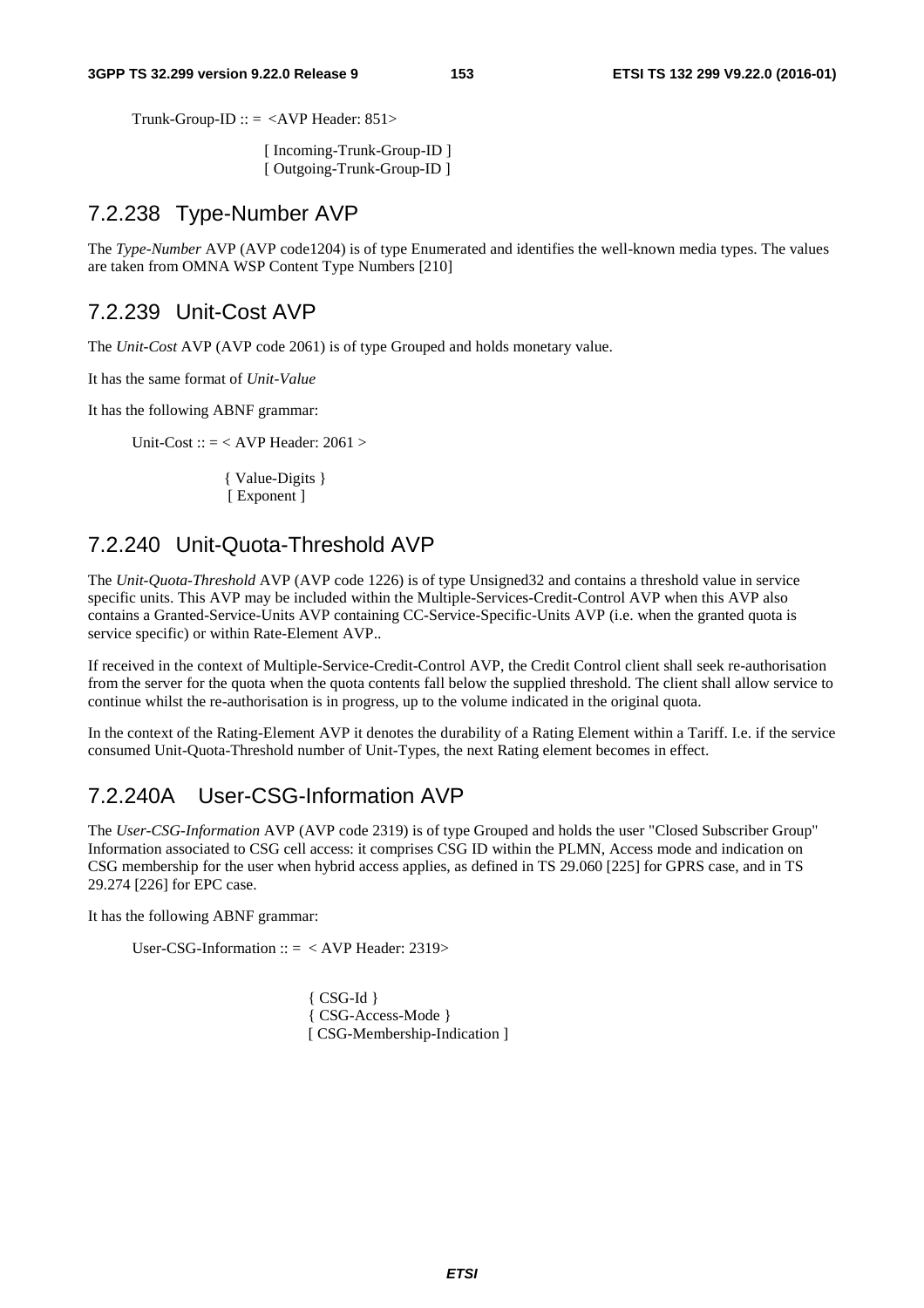## 7.2.241 User-Participating-Type AVP

The *User-Participating-Type* AVP(AVP code 1279) is of type Enumerated. It is a subfield of Participants-Group AVP to indicate the user participating type when participating in the PoC session.

The AVP may take the values as follows:

- 0 Normal;
- 1 NW PoC Box;
- 2 UE PoC Box.

## 7.2.242 User-Session-Id AVP

The *User-Session-Id* AVP (AVP code 830) is of type UTF8String and holds the session identifier. For a SIP session the *User-Session-Id* contains the SIP Call ID, as defined in RFC 3261 [405]. When the AS acts as B2BUA, the incoming Session-ID leg is covered.

## 7.2.243 Volume-Quota-Threshold AVP

The *Volume-Quota-Threshold* AVP (AVP code 869) is of type Unsigned32 and contains a threshold value in octets. This AVP may be included within the Multiple-Services-Credit-Control AVP when this AVP also contains a Granted-Service-Units AVP containing a CC-Total-Octets, CC-Input-Octets or CC-Output-Octets AVP (i.e. when the granted quota is a volume quota).

If received, the Credit Control client shall seek re-authorisation from the server for the quota when the quota contents fall below the supplied threshold. The client shall allow service to continue whilst the re-authorisation is progress, up to the volume indicated in the original quota.

## 7.2.244 WAG-Address AVP

The WAG-Address AVP (AVP code 890) is of type Address and contains the WAG IP address.

## 7.2.245 WAG-PLMN-Id AVP

The WAG-PLMN-Id AVP (AVP code 891) is of type OctetString and contains the WAG PLMN id (MCC and MNC).

Coding of this AVP is same as 3GPP-SGSN-MCC-MNC coding described in TS 29.061 [207].

## 7.2.246 WLAN-Information AVP

The WLAN*-Information* AVP (AVP code 875) is of type Grouped. Its purpose is to allow the transmission of additional WLAN service specific information elements. The format and the contents of the fields inside the WLAN-Information AVP is specified in TS 32.252 [22].

It has the following ABNF grammar:

```
WLAN-Information :: = < AVP Header: 875>
```
[ WLAN-Session-Id ] [ PDG-Address ] [ PDG-Charging-Id ] [ WAG-Address ] [ WAG-PLMN-Id ] [ WLAN-Radio-Container ] [ WLAN-UE-Local-IPAddress ]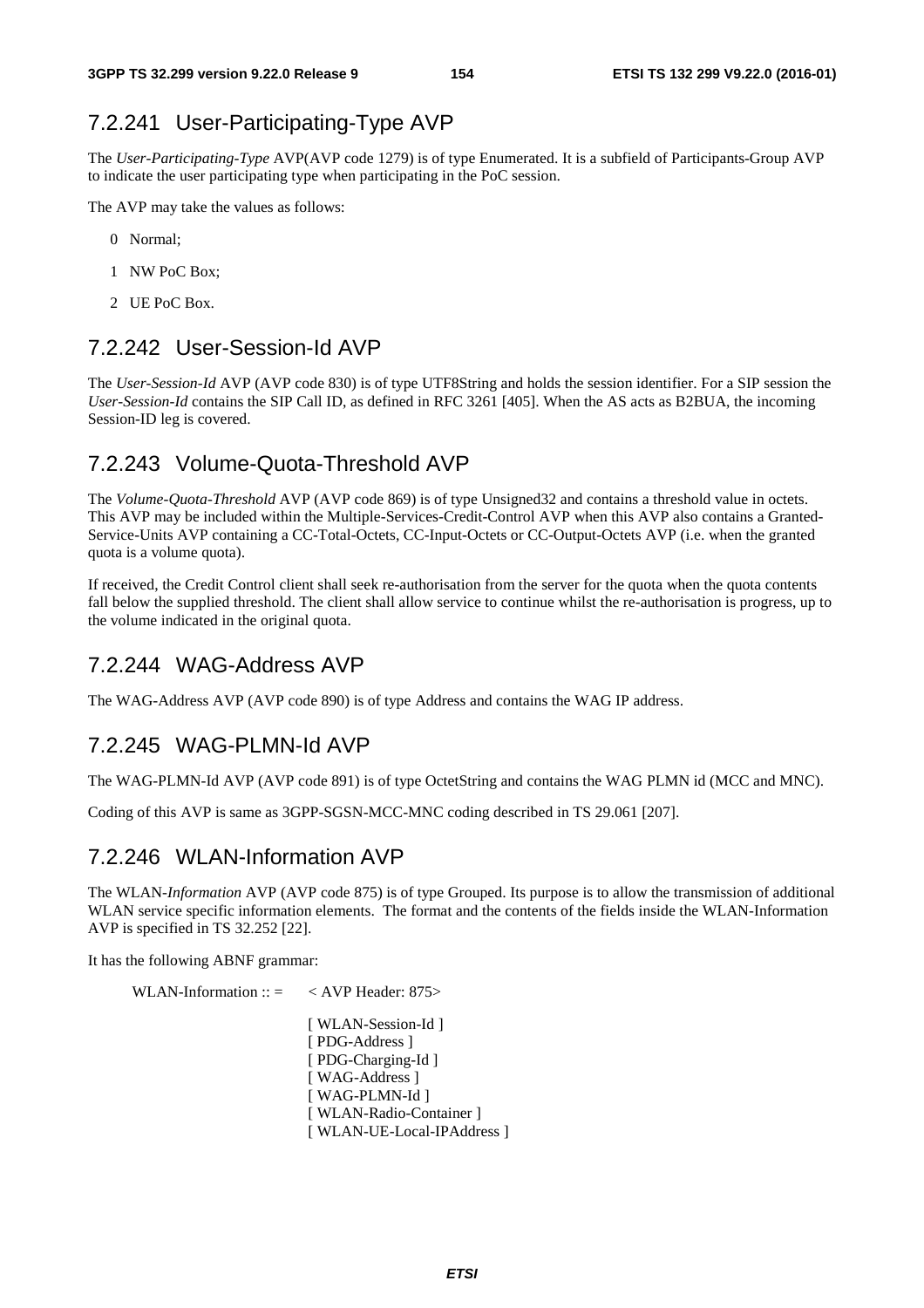## 7.2.247 WLAN-Radio-Container AVP

The WLAN-Radio-Container AVP (AVP code 892) is of type Grouped. The WLAN-Radio-Container AVP has the following format:

WLAN-Radio-Container :: = < AVP Header: 892>

 [ Operator-Name ] [ Location-Data ] [Location-Information] [ WLAN-Technology ]

## 7.2.248 WLAN-Session-Id AVP

The *WLAN-Session-Id* AVP (AVP code 1246) is of type Unsigned32 and contains the charging id generated by the AAA Server for the session.

Coding of this AVP is same as 3GPP-Charging-Id coding described in TS 29.061 [207].

## 7.2.249 WLAN-Technology AVP

The *WLAN-Technology* AVP (AVP code 893) is of type Unsigned32.

Editor"s note: Actual content of this AVP is tbd.

## 7.2.250 WLAN-UE-Local-IPAddress AVP

The *WLAN-UE-Local-IPAddress* AVP (AVP code 894) is of type Address and contains the UE"s local IP address.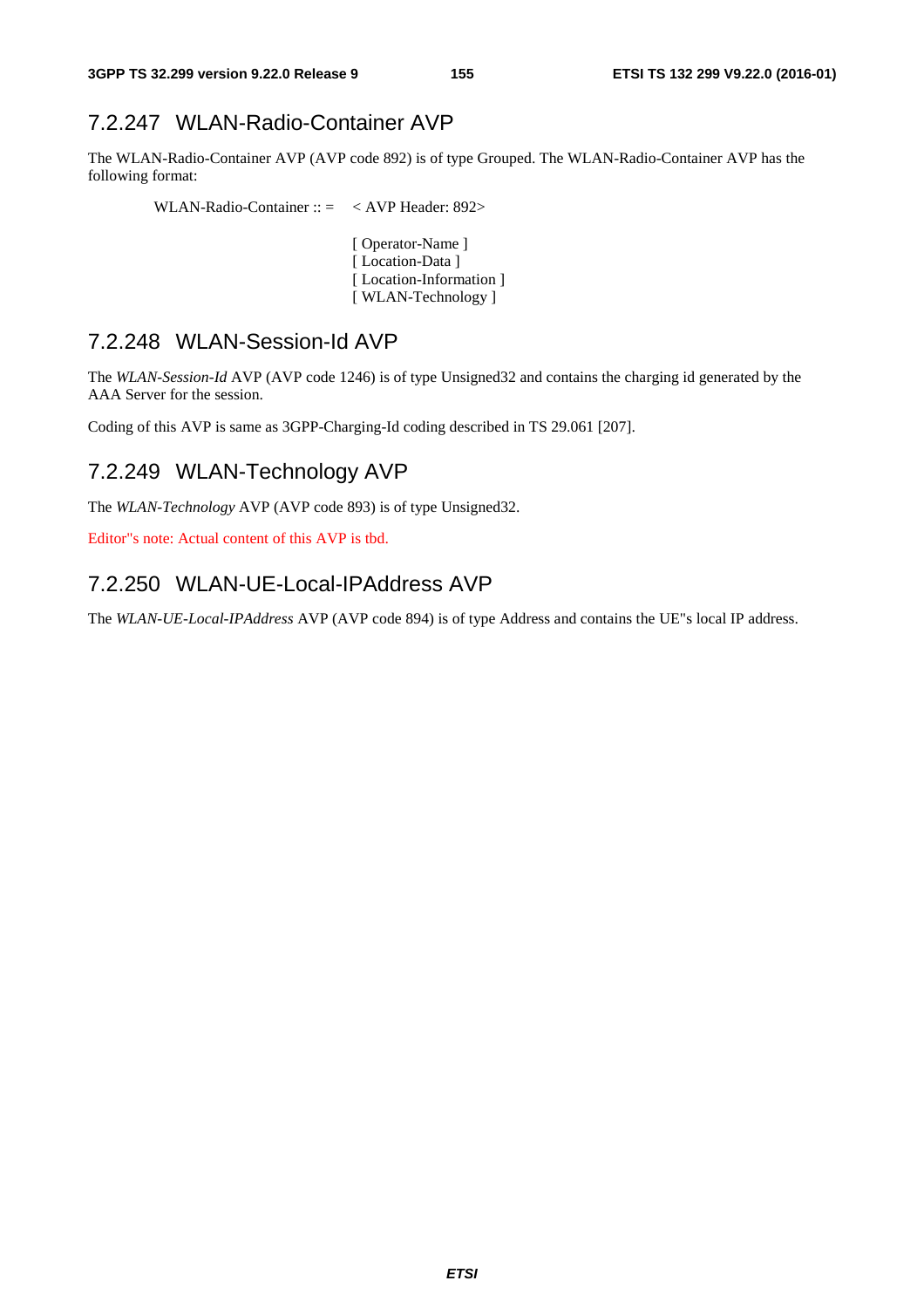# 7.3 3GPP2 Accesses specific AVPs

For the purpose of offline and online charging, the use of the Attribute Value Pairs (AVPs) defined for 3GPP2 Accesses is provided in the following table, and the specification including the detailed definition and description, is refered to.

These AVPs shall be used together with value 5535 (3GPP2) as Vendor-Id.

### **Table 7.3: 3GPP2 Accesses specific AVPs**

|                 | AVP'  | Used in           |            |     |            | Value       | <b>AVP Flag rules</b> |     |                           |     |              |  |
|-----------------|-------|-------------------|------------|-----|------------|-------------|-----------------------|-----|---------------------------|-----|--------------|--|
| <b>AVP Name</b> | Codel | ACR               | <b>ACA</b> | CCR | <b>CCA</b> | <b>Type</b> | <b>Must</b>           | May | <b>Should Must</b><br>not | not | May<br>Encr. |  |
| 3GPP2-BSID      | 9010  | $\checkmark$<br>⋏ |            |     |            | refer [215] |                       |     |                           |     |              |  |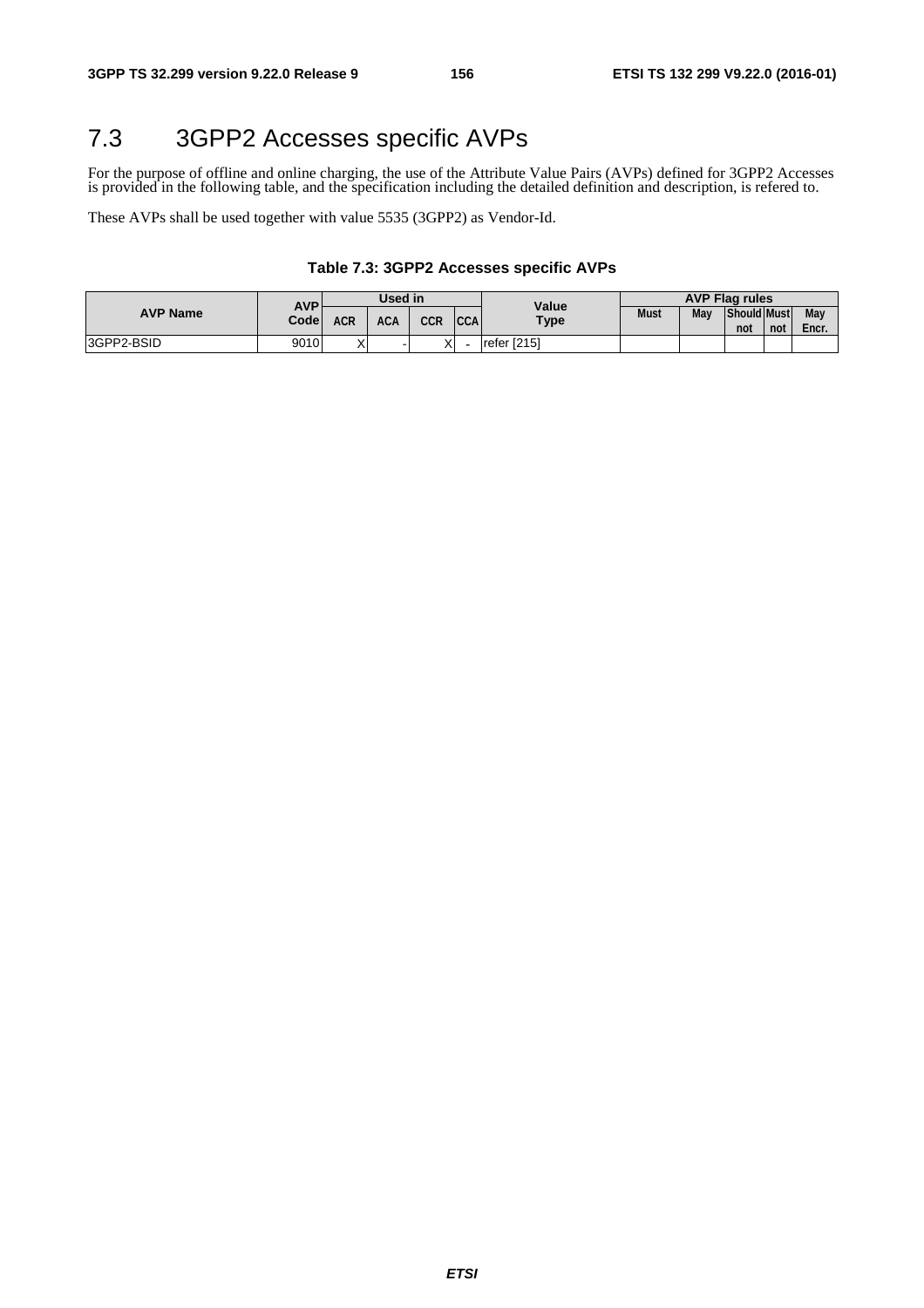# Annex A (informative): **Bibliography**

## **a The 3GPP charging specifications**

- 3GPP TS 32.250: "Telecommunication management; Charging management; Circuit Switched (CS) domain charging".
- 3GPP TS 32.251: "Telecommunication management; Charging management; Packet Switched (PS) domain charging".
- 3GPP TS 32.252: "Telecommunication management; Charging management; Wireless Local Area Network (WLAN) charging".
- 3GPP TS 32.260: "Telecommunication management; Charging management; IP Multimedia Subsystem (IMS) charging".
- 3GPP TS 32.270: "Telecommunication management; Charging management; Multimedia Messaging Service (MMS) charging".
- 3GPP TS 32.271: "Telecommunication management; Charging management; Location Services (LCS) charging".
- 3GPP TS 32.272: "Telecommunication management; Charging management; Push-to-talk over Cellular (PoC) charging".
- 3GPP TS 32.273: "Telecommunication management; Charging management; Multimedia Broadcast and Multicast Service (MBMS) charging".
- 3GPP TS 32.274: "Telecommunication management; Charging management; Short Message Service (SMS) charging".
- 3GPP TS 32.275: "Telecommunication management; Charging management; MultiMedia Telephony (MMTel) charging".
- 3GPP TS 32.280: "Telecommunication management; Charging management; Advice of Charge (AoC) service".
- 3GPP TS 32.298: "Telecommunication management; Charging management; Charging Data Record (CDR) encoding rules description".
- 3GPP TS 32.297: "Telecommunication management; Charging management; Charging Data Record (CDR) file format and transfer".
- 3GPP TS 32.296: "Telecommunication management; Charging management; Online Charging System (OCS) applications and interfaces".
- 3GPP TS 32.295: "Telecommunication management; Charging management; Charging Data Record (CDR) transfer".

## **b Common 3GPP specifications**

3GPP TS 33.201: "Access domain security".

## **c other Domain and Service specific 3GPP / ETSI specifications**

**-** 

- **d Relevant ITU Recommendations**
- 
- **e Relevant IETF RFCs**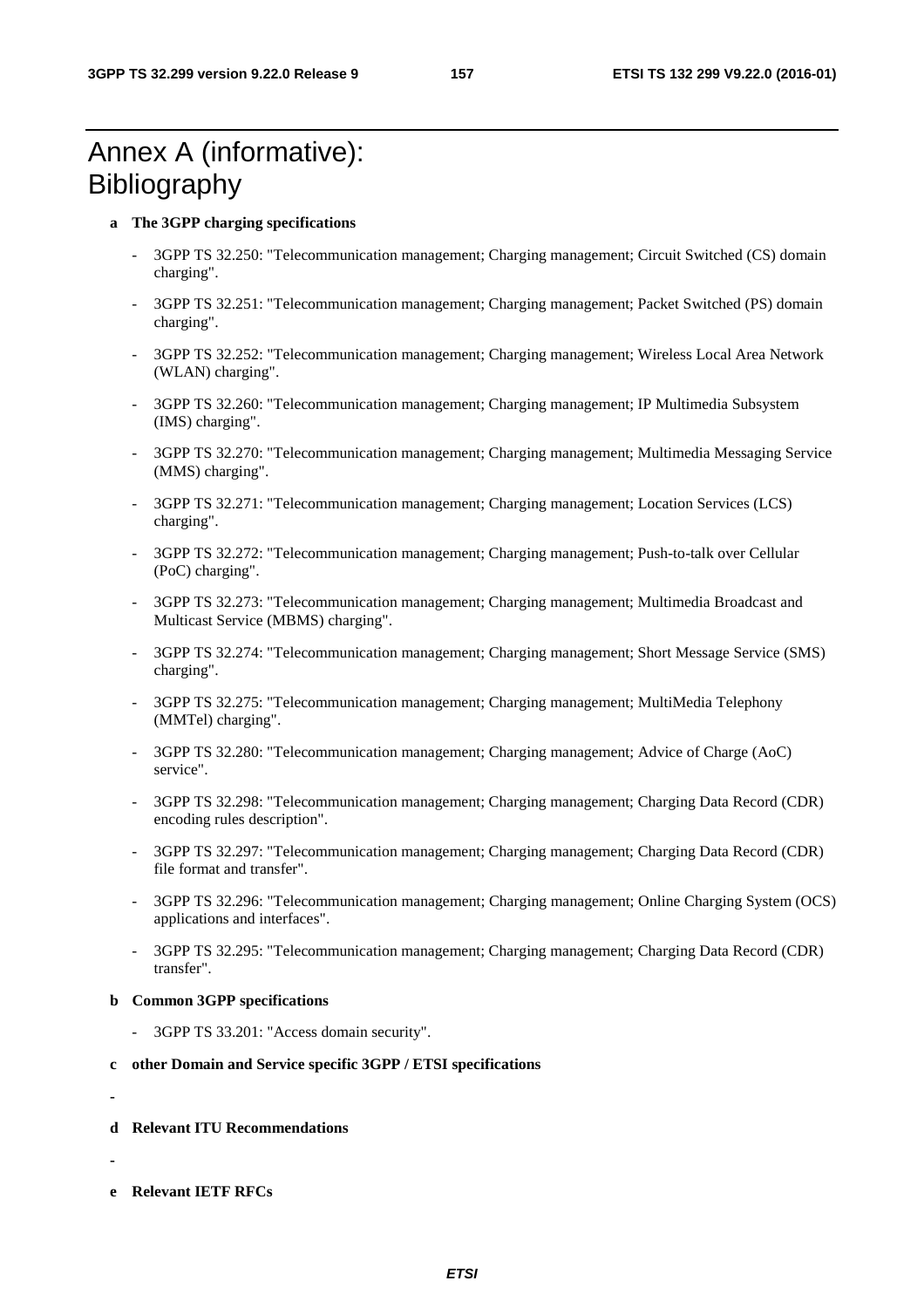- IETF RFC 959 (1985): "File Transfer Protocol".
- IETF RFC 1350 (1992): "TFTP Protocol".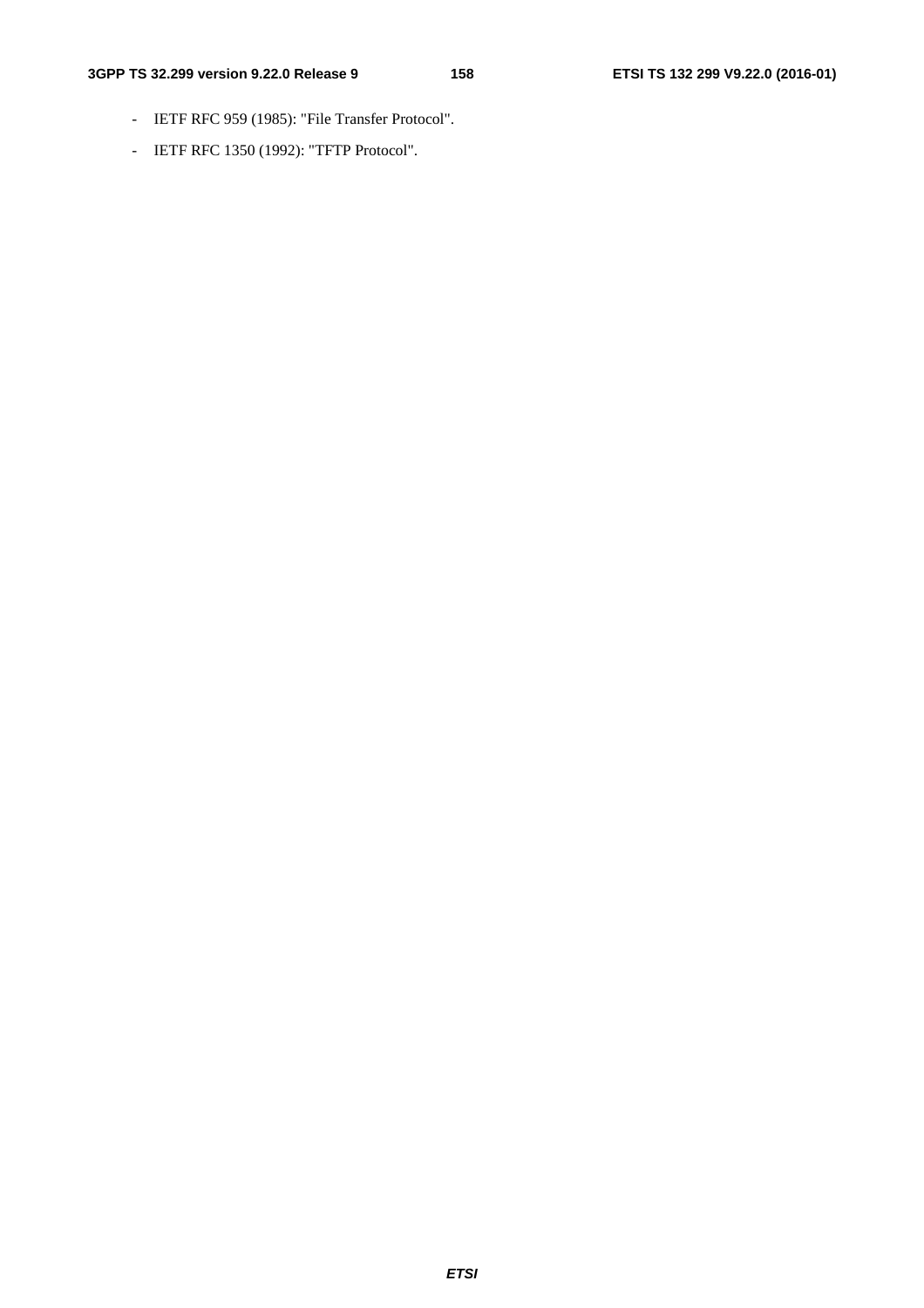# Annex B (informative): Change history

| <b>Change history</b> |         |                |      |                          |                                                                                                 |                           |           |            |
|-----------------------|---------|----------------|------|--------------------------|-------------------------------------------------------------------------------------------------|---------------------------|-----------|------------|
| <b>Date</b>           |         | TSG # TSG Doc. | CR   | <b>Rev</b>               | Subject/Comment                                                                                 |                           | $Cat$ Old | <b>New</b> |
| Dec 2007              | SP-38   | SP-070745      | 0202 | н.                       | Add new AVP codes to satisfy OMA charging requirements                                          | C                         | 8.0.0     | 8.1.0      |
| Dec 2007              | SP-38   | SP-070745      | 0203 | цĹ,                      | Add new values to PoC-User-Role-info-Units AVP - Align with OMA PoC<br>charging requirements    | C                         | 8.0.0     | 8.1.0      |
| Dec 2007              | SP-38   | SP-070745      | 0204 | $\overline{\phantom{a}}$ | Add general description to PoC-Group-Name                                                       | B                         | 8.0.0     | 8.1.0      |
| Dec 2007              | SP-38   | SP-070925      | 0205 | $\mathbf{1}$             | Introduce Diameter details for SMS charging                                                     | B                         | 8.0.0     | 8.1.0      |
| <b>Mar 2008</b>       | SP-39   | SP-080059      | 0206 | Ξ.                       | Add IBCF to Node-Functionality AVP list of NEs                                                  | B                         | 8.1.0     | 8.2.0      |
| <b>Mar 2008</b>       | SP-39   | SP-080074      | 0207 | u.                       | Usage of CC-Correlation-Id in online charging - Align with IETF RFC 4006                        | C                         | 8.1.0     | 8.2.0      |
| <b>Mar 2008</b>       | $SP-39$ | SP-080074      | 0208 | u.                       | Align Number-Of-Messages-Sent AVP in Diameter Binding for SMS charging<br>with new R8 TS 32.274 | C                         | 8.1.0     | 8.2.0      |
| <b>Mar 2008</b>       | SP-39   | SP-080074      | 0209 | $\overline{\phantom{a}}$ | Corrections on Diameter AVP for SMS Charging                                                    | ${\bf F}$                 | 8.1.0     | 8.2.0      |
| <b>Mar 2008</b>       | SP-39   | SP-080074      | 0210 | u.                       | Add on Number Portability and Carrier Select routing information                                | B                         | 8.1.0     | 8.2.0      |
| <b>Jun 2008</b>       | $SP-40$ | SP-080330      | 0211 | u.                       | Correction on SCCP-Address AVPs                                                                 | F                         | 8.2.0     | 8.3.0      |
| <b>Jun 2008</b>       | SP-40   | SP-080330      | 0212 | $\overline{\phantom{a}}$ | Add PoC-Event-Type AVP into PoC-Information                                                     | B                         | 8.2.0     | 8.3.0      |
| <b>Jun 2008</b>       | SP-40   | SP-080330      | 0213 | $\overline{\phantom{a}}$ | Correction to PoC-Controlling-Adress AVP and PoC-Group-Name AVP                                 | $\boldsymbol{\mathrm{F}}$ | 8.2.0     | 8.3.0      |
| Sep 2008              | $SP-41$ | SP-080466      | 0214 | $\overline{a}$           | Correction of inconsistencies in Offline Charging and Online Charging messages                  | $\mathbf F$               | 8.3.0     | 8.4.0      |
| Sep 2008              | $SP-41$ | SP-080330      | 0215 | $\overline{\phantom{a}}$ | Correction on AVP codes - Alignment with TS 29.230                                              | $\mathbf F$               | 8.3.0     | 8.4.0      |
| Sep 2008              | $SP-41$ | SP-080330      | 0216 | u.                       | Multiple SMS destination - Alignment with TS 23.040                                             | C                         | 8.3.0     | 8.4.0      |
| Dec 2008              | $SP-42$ | SP-080706      | 0218 |                          | Completion on message tables                                                                    | $\overline{F}$            | 8.4.0     | 8.5.0      |
| Dec 2008              | $SP-42$ | SP-080707      | 0219 |                          | Service Context Id for MMTEL                                                                    | B                         | 8.4.0     | 8.5.0      |
| Dec 2008              | $SP-42$ | SP-080706      | 0220 | $\overline{\phantom{a}}$ | Correction on AVP code allocation                                                               | F                         | 8.4.0     | 8.5.0      |
| Dec 2008              | $SP-42$ | SP-080706      | 0221 | ÷,                       | Clarification on AVP descriptions for EPC Charging                                              | $\mathbf F$               | 8.4.0     | 8.5.0      |
| Dec 2008              | $SP-42$ | SP-080706      | 0222 | $\overline{a}$           | Add SMS-SC as SMS node type                                                                     | B                         | 8.4.0     | 8.5.0      |
| Dec 2008              | $SP-42$ | SP-080706      | 0223 | $\overline{a}$           | Additional Address Info for SMS charging                                                        | B                         | 8.4.0     | 8.5.0      |
| Dec 2008              | $SP-42$ | SP-080706      | 0224 |                          | Add charging of SMS services to 32.299                                                          | $\, {\bf B}$              | 8.4.0     | 8.5.0      |
| Dec 2008              | $SP-42$ | SP-080707      | 0225 |                          | TS 32.299 AVPs Introduction for MMTel charging                                                  | B                         | 8.4.0     | 8.5.0      |
| Dec 2008              | $SP-42$ | SP-080706      | 0226 |                          | Correction on References Section                                                                | $\boldsymbol{\mathrm{F}}$ | 8.4.0     | 8.5.0      |
| Dec 2008              | $SP-42$ | SP-080706      | 0227 | $\overline{a}$           | Addition of SDP offer and answer and clarification on media initiator                           | B                         | 8.4.0     | 8.5.0      |
| Dec 2008              | $SP-42$ | SP-080706      | 0228 |                          | Additional non-3GPP access information                                                          | F                         | 8.4.0     | 8.5.0      |
| Dec 2008              | $SP-42$ | SP-080706      | 0229 | $\overline{a}$           | Add a new value to Trigger-Type AVP                                                             | B                         | 8.4.0     | 8.5.0      |
| Dec 2008              | $SP-42$ | SP-080852      | 0217 | $\overline{a}$           | TS 32.299 AVPs for offline charging - Rf interface from S-GW and P-GW                           | B                         | 8.4.0     | 8.5.0      |
| <b>Mar 2009</b>       | $SP-43$ | SP-090206      | 0232 |                          | TS 32.299 MMTel information AVP alignment with 32.275 definition                                | B                         | 8.5.0     | 8.6.0      |
| Mar 2009              | $SP-43$ | SP-090206      | 0235 |                          | Add CONF charging specific parameters                                                           | B                         | 8.5.0     | 8.6.0      |
| Mar 2009              | $SP-43$ | SP-090203      | 0230 | $\mathbf{1}$             | Correction on "Subscription Id" category used for EPS offline Charging                          | С                         | 8.5.0     | 8.6.0      |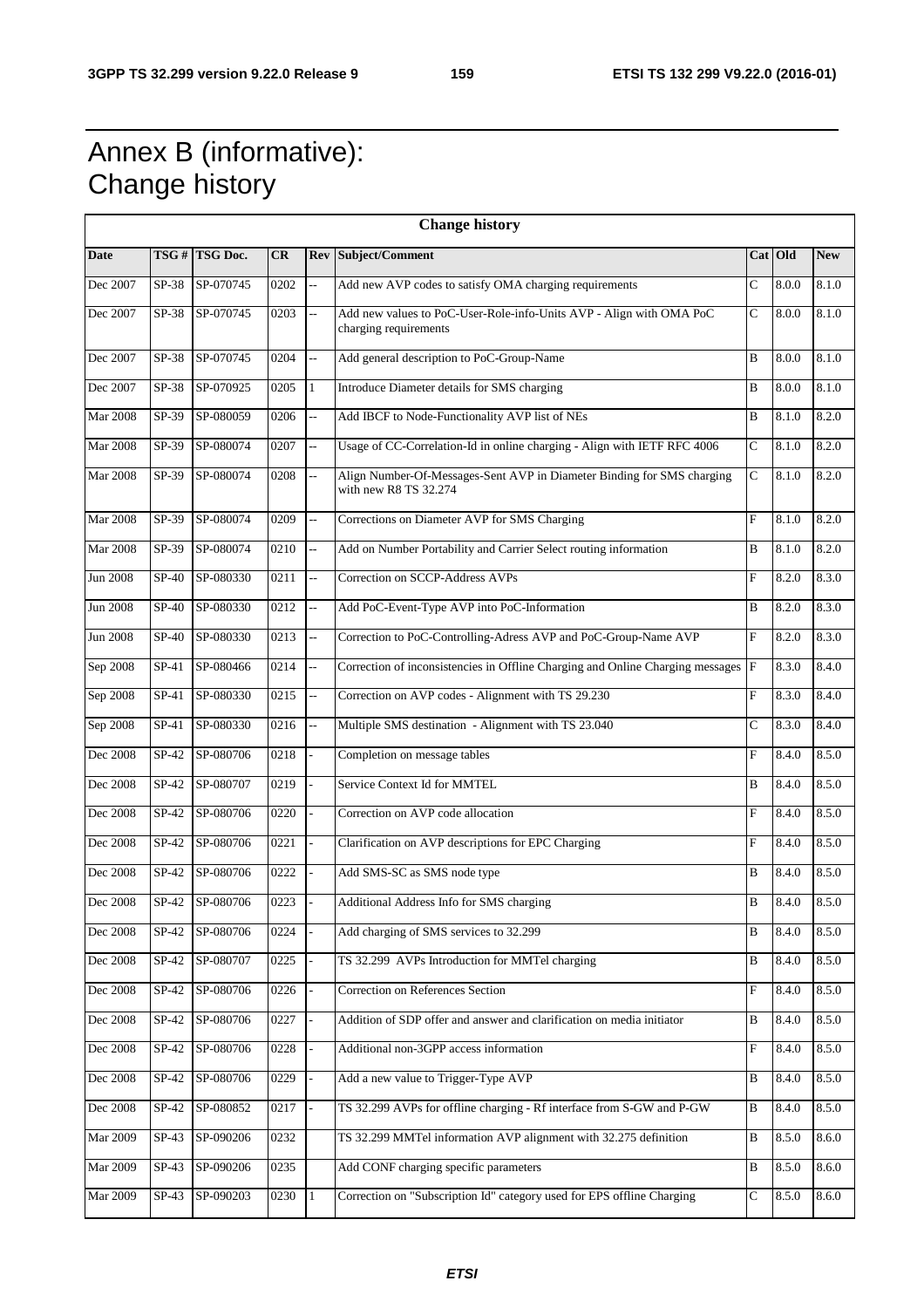| Mar 2009        | $SP-43$                   | SP-090203       | 0231              |                          | Service-Type and Service-Mode in Supplementary-service AVP : format change F                    |                           | 8.5.0 | 8.6.0 |
|-----------------|---------------------------|-----------------|-------------------|--------------------------|-------------------------------------------------------------------------------------------------|---------------------------|-------|-------|
| <b>Mar 2009</b> | $SP-43$                   | SP-090206       | 0232              |                          | SMS AVP structure alignement                                                                    | B                         | 8.5.0 | 8.6.0 |
| Mar 2009        | $SP-43$                   | SP-090045       | 0234              |                          | Add Serving-Node-Type AVP to PS-Information in 32.299                                           | B                         | 8.5.0 | 8.6.0 |
| <b>Mar 2009</b> | $SP-43$                   | SP-090206       | 0235              | ä,                       | AoC Support in Ro                                                                               | B                         | 8.5.0 | 8.6.0 |
| <b>Mar 2009</b> | $SP-43$                   | SP-090045       | 0236              |                          | EPS Offline Charging - Complete PS-information AVP description                                  | B                         | 8.5.0 | 8.6.0 |
| Mar 2009        | $SP-43$                   | SP-090203       | 0237              |                          | Multiple subscription-id in service-information for EPS offline Charging                        | B                         | 8.5.0 | 8.6.0 |
| Mar 2009        | $SP-43$                   | SP-090206       | 0238              |                          | Missing information in PS information AVP for SGW/PGW CDRs in EPS<br>offline charging           | B                         | 8.5.0 | 8.6.0 |
| Jun 2009        | SP-44                     | SP-090432       | $\overline{0}243$ |                          | Correction of Recipient-Info AVP                                                                | F                         | 8.6.0 | 8.7.0 |
| Jun 2009        | SP-44                     | SP-090432       | 0244              |                          | AVP code allocation for DCD Charging                                                            | F                         | 8.6.0 | 8.7.0 |
| Jun 2009        | SP-44                     | SP-090432       | 0245              | ä,                       | Rel-8 CR 32.299 alignment with RFC 4006                                                         | $\mathbf{F}$              | 8.6.0 | 8.7.0 |
| Jun 2009        | SP-44                     | SP-090432       | 0246              |                          | Rel-8 CR 32.299 clarification of ICID                                                           | F                         | 8.6.0 | 8.7.0 |
| Jun 2009        | SP-44                     | SP-090432       | 0247              | ÷,                       | Remove generic "Non 3GPP specific information" parameter                                        | F                         | 8.6.0 | 8.7.0 |
| Jun 2009        | SP-44                     | SP-090432       | 0248              | ä,                       | Correction on PDP context usage                                                                 | $\mathbf F$               | 8.6.0 | 8.7.0 |
| Jun 2009        | SP-44                     | SP-090432       | 0249              |                          | Correction on AoC-Information AVP                                                               | F                         | 8.6.0 | 8.7.0 |
| Jun 2009        | SP-44                     | SP-090432       | 0252              |                          | Correction on Refund Information                                                                | F                         | 8.6.0 | 8.7.0 |
| Jun 2009        | SP-44                     | SP-090432       | 0253              | ä,                       | LCS-information AVP not complete                                                                | $\mathbf F$               | 8.6.0 | 8.7.0 |
| Jun 2009        | SP-44                     | SP-090432       | 0254              |                          | PS-information AVP description alignment with 32.251 definition                                 | F                         | 8.6.0 | 8.7.0 |
| Jun 2009        | SP-44                     | SP-090432       | 0257              |                          | Correction on EPC Charging                                                                      | F                         | 8.6.0 | 8.7.0 |
| Jun 2009        | SP-44                     | SP-090294       | 0251              |                          | Add MMTel supplementary services FA, CCBS&CCNR, MCID, CAT for<br><b>MMTel Charging</b>          | B                         | 8.7.0 | 9.0.0 |
| Jun 2009        | SP-44                     | SP-090292       | 0255              |                          | Rel-9 CR 32.299 addition of online charging flag                                                | B                         | 8.7.0 | 9.0.0 |
| Jun 2009        | SP-44                     | SP-090292       | 0256              |                          | Rel-9 CR 32.299 correction of timestamp granularity                                             | B                         | 8.7.0 | 9.0.0 |
| Sep 2009        | $SP-45$                   | SP-090536       | 0258              | ä,                       | Correction on AVP definitions                                                                   | A                         | 9.0.0 | 9.1.0 |
| Sep 2009        |                           | SP-45 SP-090536 | 0260              |                          | Correction on MMS-Information AVP                                                               | A                         | 9.0.0 | 9.1.0 |
| Sep 2009        | $SP-45$                   | SP-090536       | 0262              |                          | Rel-9 CR 32.299 correction and alignment with TS 32.280                                         | A                         | 9.0.0 | 9.1.0 |
| Sep 2009        | $SP-45$                   | SP-090536       | 0264              | $\overline{a}$           | Error in Number-Portability-Routing-Information AVP definition                                  | A                         | 9.0.0 | 9.1.0 |
| Sep 2009        | $SP-45$                   | SP-090538       | 0265              |                          | Add "Closed User Group (CUG)" for MMTel Charging                                                | B                         | 9.0.0 | 9.1.0 |
| Sep 2009        | SP-45                     | SP-090538       | 0266              |                          | Add 3PTY MMTel supplementary service charging                                                   | B                         | 9.0.0 | 9.1.0 |
| Sep 2009        | $\overline{\text{SP-45}}$ | SP-090541       | 0267              | $\overline{\phantom{0}}$ | R9 CR 32299 add MBMS GW address below MBMS information AVP                                      | $\, {\bf B}$              | 9.0.0 | 9.1.0 |
| Sep 2009        | $SP-45$                   | SP-090538       | 0268              |                          | New AVPs for RTTI support in IMS offline charging                                               | B                         | 9.0.0 | 9.1.0 |
| Sep 2009        | $SP-45$                   | SP-090536       | 0271              |                          | Correction on Content Type - Alignment with OMA definition                                      | A                         | 9.0.0 | 9.1.0 |
| Sep 2009        | $SP-45$                   | SP-090537       | 0272              |                          | Correction of time stamp diameter types                                                         | $\boldsymbol{\mathrm{F}}$ | 9.0.0 | 9.1.0 |
| Sep 2009        | $SP-45$                   | SP-090536       | 0274              | $\frac{1}{2}$            | Correction of Accounting Input/Output Octets handling                                           | A                         | 9.0.0 | 9.1.0 |
| Sep 2009        | $SP-45$                   | SP-090537       | 0275              |                          | Emergency bearer service consideration for charging                                             | B                         | 9.0.0 | 9.1.0 |
| Sep 2009        | SP-45                     | SP-090536       | 0277              | $\overline{\phantom{0}}$ | Addition of IP multicast delivery indicator below MBMS information AVP                          | A                         | 9.0.0 | 9.1.0 |
| Dec 2009        | $SP-46$                   | SP-090720       | 0279              | $\overline{a}$           | Alignment of Address-Type AVP with 32.274                                                       | A                         | 9.1.0 | 9.2.0 |
| Dec 2009        | SP-46                     | SP-090720       | 0281              |                          | Alignment with TS 32.251 for "Volume Limit" and "Time Limit" in Change-<br><b>Condition AVP</b> | A                         | 9.1.0 | 9.2.0 |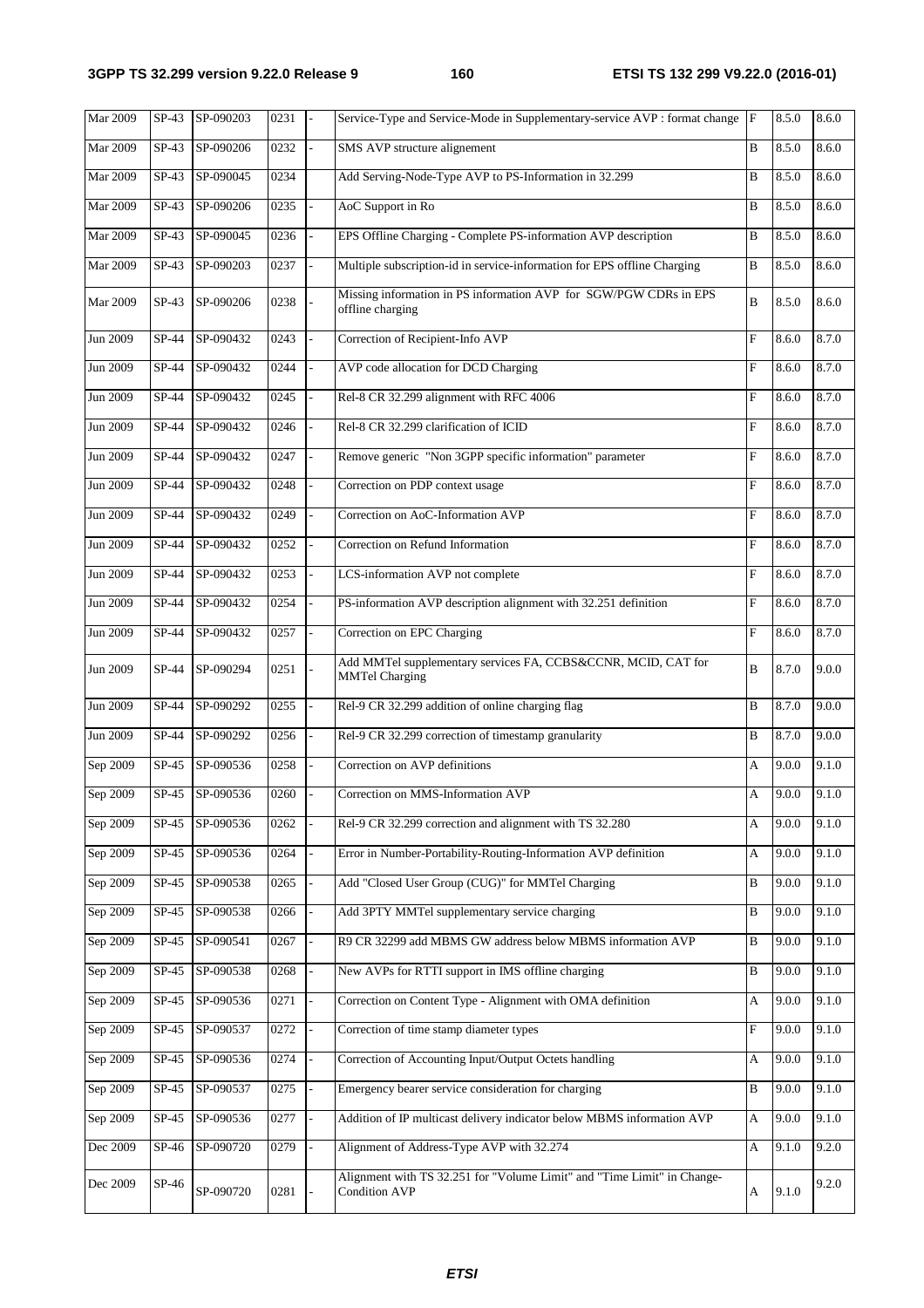| Dec 2009        | $SP-46$ | SP-090720       | 0283 |                | Multiple Change-Condition AVP for simultaneous Condition changes                                           | A                         | 9.1.0 | 9.2.0 |
|-----------------|---------|-----------------|------|----------------|------------------------------------------------------------------------------------------------------------|---------------------------|-------|-------|
| Dec 2009        | SP-46   | SP-090721       | 0284 |                | Editorial clean-up                                                                                         | D                         | 9.1.0 | 9.2.0 |
| Dec 2009        | SP-46   | SP-090722       | 0285 |                | MMTel related AVP applicable for Online Charging                                                           | B                         | 9.1.0 | 9.2.0 |
| Dec 2009        | SP-46   | SP-090720       | 0287 | $\overline{a}$ | Correction on priority session treatment                                                                   | A                         | 9.1.0 | 9.2.0 |
| Dec 2009        | SP-46   | SP-090720       | 0289 |                | Alignment with TS 32.251 for "User location Change" Condition in Change-<br><b>Condition AVP</b>           | A                         | 9.1.0 | 9.2.0 |
| Dec 2009        | SP-46   | SP-090720       | 0291 |                | Alignment between Change-Condition AVP value with ASN1<br>ServiceConditionChange value "serviceStop"       | A                         | 9.1.0 | 9.2.0 |
| Dec 2009        | $SP-46$ | SP-090721       | 0292 | $\overline{a}$ | AVP for Account Expiration Information from OCS to IMS Application Servers                                 | B                         | 9.1.0 | 9.2.0 |
| Dec 2009        | $SP-46$ | SP-090721       | 0293 |                | Aligning AoC- Information AVP with RTTI and subscription information                                       | C                         | 9.1.0 | 9.2.0 |
| Dec 2009        | SP-46   | SP-090720       | 0295 |                | Correction of Number Portability and Carrier Select information AVPs                                       | A                         | 9.1.0 | 9.2.0 |
| Dec 2009        | SP-46   | SP-090721       | 0296 | $\overline{a}$ | Add CSG parameters for CSG based online and offline charging                                               | B                         | 9.1.0 | 9.2.0 |
| Mar 2010        | SP-47   | SP-100041       | 0297 |                | Correction on AVP code definitions                                                                         | $\mathbf{F}$              | 9.2.0 | 9.3.0 |
| Mar 2010        | SP-47   | SP-100040       | 0299 |                | Correction of Role-of-Node AVP                                                                             | A                         | 9.2.0 | 9.3.0 |
| Mar 2010        | SP-47   | SP-100040       | 0301 |                | Alignment with TS 32.251 for "Charging Characteristics Selection Mode"<br>parameter                        | A                         | 9.2.0 | 9.3.0 |
| <b>Mar 2010</b> | $SP-47$ | SP-100041       | 0302 |                | Add CSG parameters for CSG based online and offline charging                                               | $\mathbf F$               | 9.2.0 | 9.3.0 |
| Mar 2010        | SP-47   | SP-100044       | 0303 |                | MMTel related AVP applicable for Online Charging                                                           | $\mathbf F$               | 9.2.0 | 9.3.0 |
| Mar 2010        | SP-47   | SP-100040       | 0305 | $\overline{a}$ | Correction for offline Charging from PGW - 3GPP2 User location                                             | A                         | 9.2.0 | 9.3.0 |
| Mar 2010        | $SP-47$ | SP-100041       | 0306 |                | Remove unused Service-Condition-Change AVP                                                                 | $\boldsymbol{\mathrm{F}}$ | 9.2.0 | 9.3.0 |
| <b>Mar 2010</b> | SP-47   | SP-100041       | 0307 |                | Correction on SDP handling in IMS Charging                                                                 | $\boldsymbol{\mathrm{F}}$ | 9.2.0 | 9.3.0 |
| Mar 2010        | SP-47   | SP-100044       | 0308 |                | Add "Personal Network management" MMTel supplementary service charging<br>description                      | B                         | 9.2.0 | 9.3.0 |
| Mar 2010        | SP-47   | SP-100044       | 0309 |                | Add "Customized Ringing Signal (CRS)" MMTel supplementary service<br>charging description                  | B                         | 9.2.0 | 9.3.0 |
| Jun 2010        | $SP-48$ | SP-100265       | 0312 |                | Correction on AVP definitions                                                                              | A                         | 9.3.0 | 9.4.0 |
| Oct 2010        |         | SP-49 SP-100496 | 0314 |                | Correction for Dual IP addresses associated to one PDN connection                                          | A                         | 9.4.0 | 9.5.0 |
| Oct 2010        | SP-49   | SP-100495       | 0317 |                | Correction on Charging-Rule-Based-Name AVP - Alignment with TS 23.203                                      | A                         | 9.4.0 | 9.5.0 |
| Oct 2010        | SP-49   | SP-100496       | 0319 |                | Correction on Event Charging with Reservation                                                              | A                         | 9.4.0 | 9.5.0 |
| Oct 2010        | SP-49   | SP-100497       | 0320 | $\overline{a}$ | Correction of Reason-Code AVP                                                                              | F                         | 9.4.0 | 9.5.0 |
| Dec 2010        | SP-50   | SP-100756       | 0328 |                | Correction of Inter-Operator-Identifier AVP - Align with TS 32.260                                         | A                         | 9.5.0 | 9.6.0 |
| Dec 2010        | $SP-50$ | SP-100757       | 0322 |                | Correction of Trigger-Type AVP                                                                             | $\boldsymbol{\mathrm{F}}$ | 9.5.0 | 9.6.0 |
| Dec 2010        | SP-50   | SP-100758       | 0324 | $\sqrt{2}$     | Add missing LCS-Format-Indicator AVP value for "SIP_URL"                                                   | $\mathbf F$               | 9.5.0 | 9.6.0 |
| Mar 2011        | $SP-51$ | SP-110108       | 0331 | $\overline{2}$ | Add missing enumeration value for E-CSCF network element in Node-<br>Functionality AVP - Align with 32.298 | $\boldsymbol{\mathrm{F}}$ | 9.6.0 | 9.7.0 |
| Mar 2011        | $SP-51$ | SP-110108       | 0335 | $\mathbf{1}$   | Add internal structure and encoding for the Location-Estimate AVP                                          | $\boldsymbol{\mathrm{F}}$ | 9.6.0 | 9.7.0 |
| Mar 2011        | $SP-51$ | SP-110108       | 0343 | $\mathbf{1}$   | Correction of CSG trigger handling - Alignment with TS 29.212                                              | F                         | 9.6.0 | 9.7.0 |
| May 2011        | $SP-52$ | SP-110280       | 0364 | $\mathbf{1}$   | Correction in SCC AS CDR for IMS service continuity                                                        | $\boldsymbol{\mathrm{F}}$ | 9.7.0 | 9.8.0 |
| May 2011        | $SP-52$ | SP-110404       | 0357 | $\mathbf{1}$   | Correction on essential supported fields in EPC Online Charging                                            | A                         | 9.7.0 | 9.8.0 |
| May 2011        | $SP-52$ | SP-110404       | 0360 | $\mathbf{1}$   | Correction on Rf interface for missing information in SGW CDR                                              | A                         | 9.7.0 | 9.8.0 |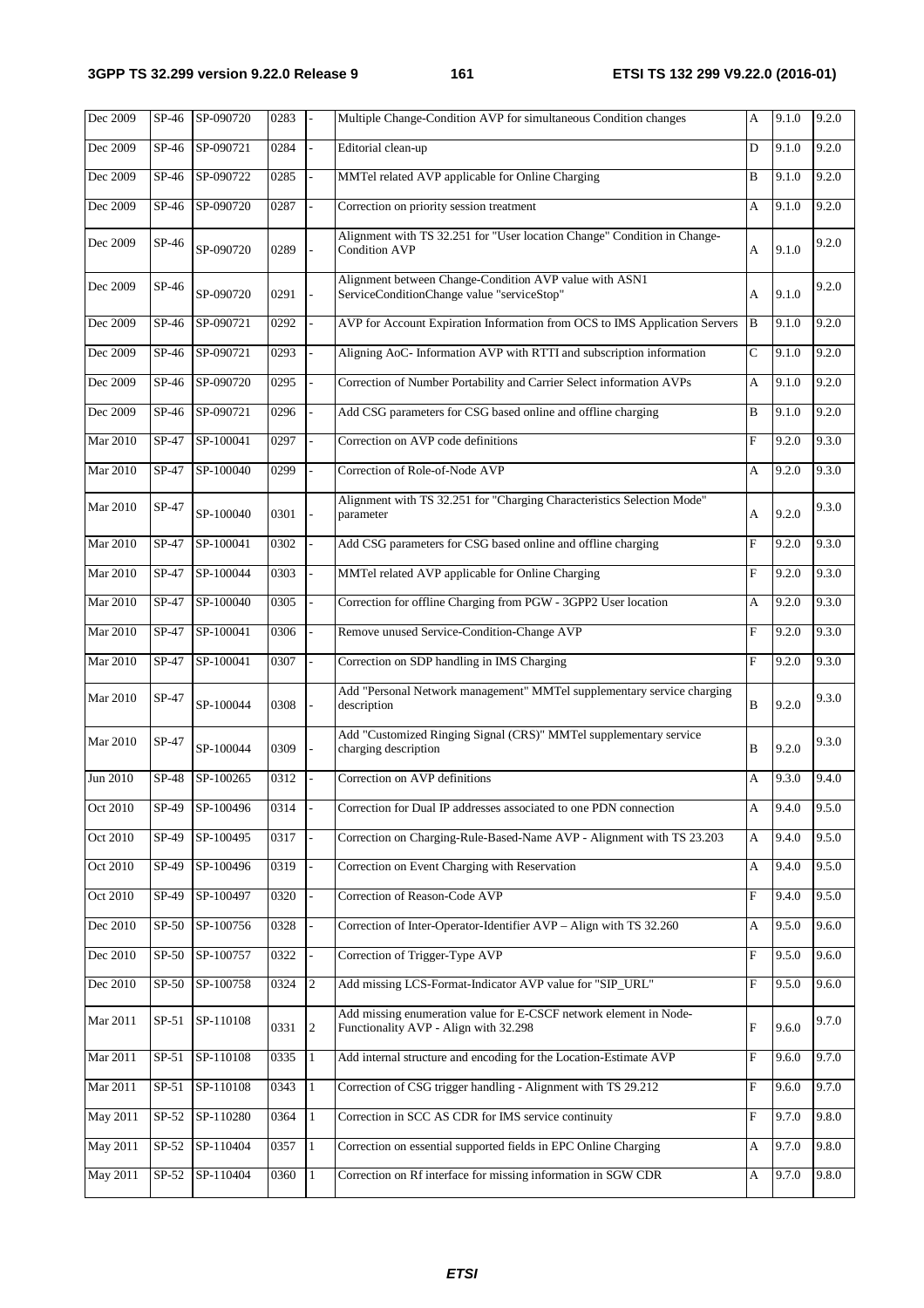| Sep 2011  | $SP-53$ | SP-110528       | 0368 |                | Correction on PDN connection identifier for Charging                                                             | А                         | 9.8.0         | 9.9.0         |
|-----------|---------|-----------------|------|----------------|------------------------------------------------------------------------------------------------------------------|---------------------------|---------------|---------------|
| Sep 2011  | $SP-53$ | SP-110528       | 0373 |                | Correction for dynamic address flags associated to PDN connection of PDP/PDN<br>type IPv4v6                      | A                         | 9.8.0         | 9.9.0         |
| Sep 2011  | $SP-53$ | SP-110528       | 0379 | $\mathbf{1}$   | Correction on AVP definition - Align with IETF RFC 3588                                                          | A                         | 9.8.0         | 9.9.0         |
| Dec 2011  | SP-54   | SP-110708       | 0417 | $\overline{2}$ | Correction of Dynamic Address Flag usage for IPv4v6 PDN<br>Connection in PS Information AVP                      | A                         | 9.9.0         | 9.10.0        |
| June-2012 | SP-56   | SP-120359       | 0435 |                | Correction of AVP usage, alignment with RFC 4006                                                                 | А                         | 9.10.0 9.11.0 |               |
| June-2012 | SP-56   | SP-120359       | 0438 | $\mathbf{1}$   | Correction of diameter AVP usages, alignment with RFC 4006                                                       | А                         | 9.10.0 9.11.0 |               |
| June-2012 | SP-56   | SP-120360       | 0445 | $\mathbf{1}$   | Correction on SGW and PGW Address reporting, alignment with 29.212                                               | $\boldsymbol{\mathrm{F}}$ | 9.10.0 9.11.0 |               |
| Sep-2012  | SP-57   | SP-120646       | 0454 | $\mathbf{1}$   | Rename Service-type AVP                                                                                          | A                         | 9.11.0        | 9.12.0        |
| Sep-2012  | $SP-57$ | SP-120561       | 0458 |                | Remove Authorised-Qos from P-CSCF CDR                                                                            | А                         | 9.11.0 9.12.0 |               |
| Sep-2012  | $SP-57$ | SP-120646       | 0470 | $\mathbf{1}$   | Correction on AoC service support                                                                                | А                         | 9.11.0 9.12.0 |               |
| Sep-2012  | $SP-57$ | SP-120562       | 0473 | ÷,             | Correction of Called-Party-Address AVP                                                                           | $\mathbf F$               | 9.11.0 9.12.0 |               |
| Dec-2012  | $SP-58$ | SP-120785       | 0477 | $\mathbf{1}$   | Emergency Indicator introduction in P-CSCF CDR                                                                   | $\mathbf F$               |               | 9.12.0 9.13.0 |
| Mar-2013  | SP-59   | SP-130050       | 0493 | $\mathbf{1}$   | Re-introduce Authorized-Qos AVP specified as unused                                                              | A                         |               | 9.13.0 9.14.0 |
| Jun-2013  | $SP-60$ | SP-130303       | 0511 | ÷,             | Correction on data accounting - alignment with TS 32.298                                                         | А                         | 9.14.0 9.15.0 |               |
|           |         | SP-130303       | 0525 | $\overline{a}$ | Correction of User-Equipment-Info-Value : encoding                                                               | A                         |               |               |
| Dec-2013  | $SP-62$ | SP-130677       | 0547 | 2              | Correction for use of Destination-Host AVP in ACR                                                                | A                         | 9.15.0        | 9.16.0        |
|           |         | SP-130671       | 0556 |                | Correction on inconsistencies for MMTel Charging                                                                 | А                         |               |               |
| Mar-2014  | $SP-63$ | SP-140033       | 0572 | $\mathbf{1}$   | Correction of data type for Time-Usage and applicability of Service-Specific-<br>Info and AF-Charging-Identifier | А                         | 9.16.0 9.17.0 |               |
|           |         |                 | 0578 |                | Correction for S-GW change in Change-Condition AVP                                                               | А                         |               |               |
| Sep-2014  | SP-65   | SP-140561       | 0598 | $\mathbf{1}$   | Removal of CDIVN service                                                                                         | A                         | 9.17.0 9.18.0 |               |
|           |         | SP-140569       | 0605 | $\mathbf{1}$   | Correction to define missing AVP for MBMS offline charging                                                       | $\mathbf{F}$              |               |               |
| Dec-2014  |         | SP-66 SP-140802 | 0611 |                | Correction on User CSG Information in containers description for EPC offline<br>Charging                         | ${\bf F}$                 |               | 9.18.0 9.19.0 |
| Mar 2015  | SP-67   | SP-150070       | 0622 | $\mathbf{1}$   | Correction on IETF references                                                                                    | А                         | 9.19.0 9.20.0 |               |
| Jun 2015  | SP-68   | SP-150321       | 0645 |                | Correction for dynamic address flags associated to PDN connection                                                | A                         | 9.20.0        | 9.21.0        |
| Dec 2015  | SP-70   | SP-150698       | 0687 | $\mathbf{1}$   | Correction for when User leaves a CSG                                                                            | $\mathbf F$               |               | 9.21.0 9.22.0 |
|           |         | SP-150705       | 0694 |                | Correction on Tariff Information                                                                                 | ${\bf F}$                 |               |               |